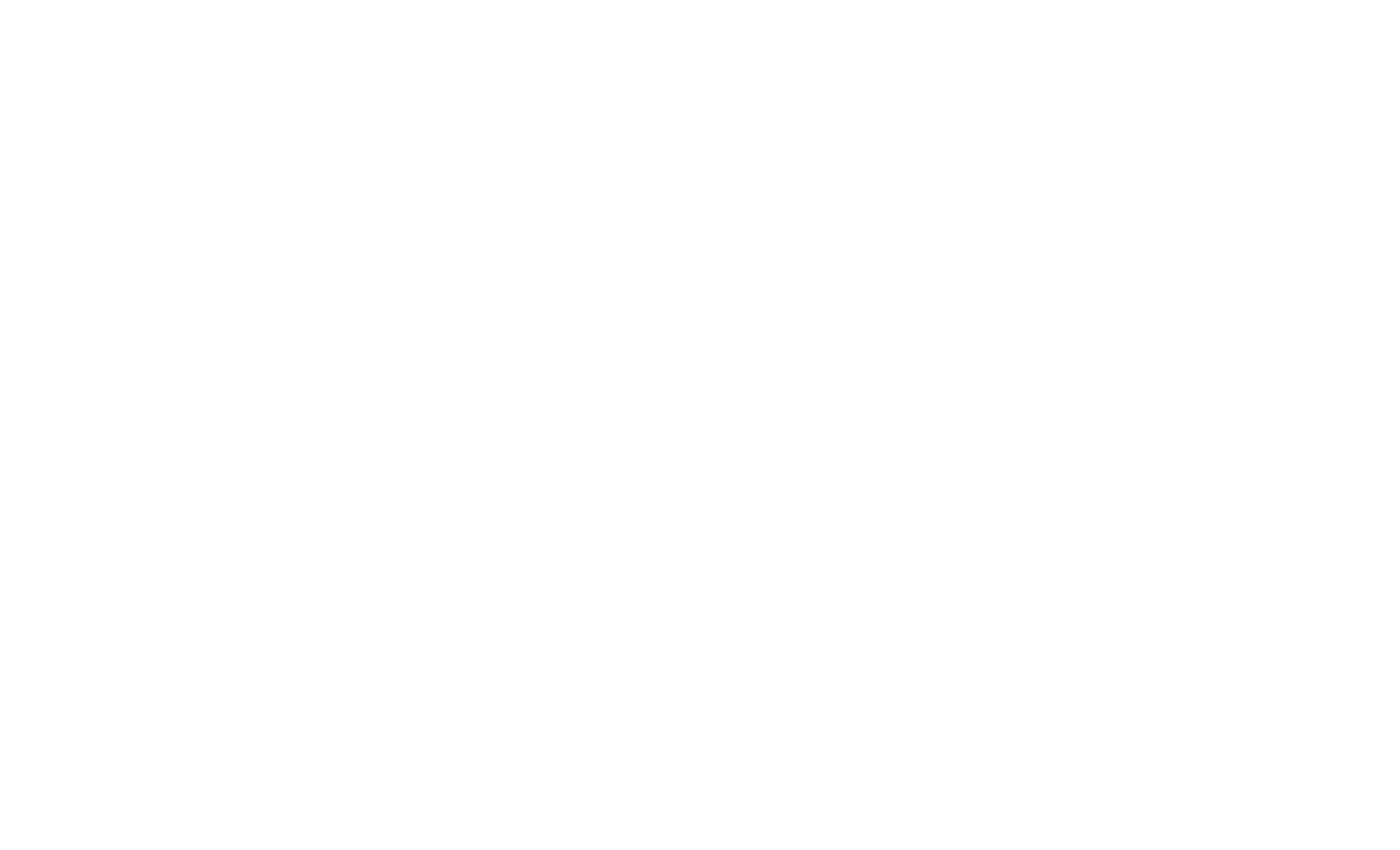| STATE OF NEW YORK        | 2 0 1 5                                                                           | V I L L A G E        | T A X<br>R O L L                   |                                  | PAGE             |
|--------------------------|-----------------------------------------------------------------------------------|----------------------|------------------------------------|----------------------------------|------------------|
| COUNTY - Herkimer        |                                                                                   |                      | TAXABLE SECTION OF THE ROLL - 1    | VALUATION DATE-JAN 01, 2014      |                  |
| TOWN<br>- Winfield       |                                                                                   | OWNERS NAME SEQUENCE |                                    | TAXABLE STATUS DATE-MAR 01, 2014 |                  |
| VILLAGE - W Winfield     |                                                                                   |                      | UNIFORM PERCENT OF VALUE IS 089.00 |                                  |                  |
| SWIS<br>$-215601$        |                                                                                   |                      |                                    |                                  |                  |
|                          |                                                                                   |                      |                                    |                                  |                  |
| TAX MAP PARCEL NUMBER    | PROPERTY LOCATION & CLASS ASSESSMENT EXEMPTION CODE-----------------VILLAGE------ |                      |                                    |                                  |                  |
| CURRENT OWNERS NAME      | SCHOOL DISTRICT                                                                   | LAND                 | TAX DESCRIPTION                    | TAXABLE VALUE                    |                  |
| CURRENT OWNERS ADDRESS   | PARCEL SIZE/GRID COORD                                                            | TOTAL                | SPECIAL DISTRICTS                  |                                  | TAX AMOUNT       |
| *********************    | ***********************                                                           | ***********          |                                    |                                  |                  |
|                          | 517 Fairground Rd                                                                 |                      |                                    | ACCT 181622                      | <b>BILL</b><br>1 |
| $137.31 - 1 - 13$        | 210 1 Family Res                                                                  |                      | Village Tax                        | 88,300                           | 577.48           |
| AJH Irrevocable Trust    | Mount Markham<br>215601                                                           | 8,800                |                                    |                                  |                  |
| 517 Fairground Rd        | FRNT 120.00 DPTH 137.00                                                           | 88,300               |                                    |                                  |                  |
| West Winfield, NY 13491  | ACRES<br>0.38                                                                     |                      |                                    |                                  |                  |
|                          | EAST-0308986 NRTH-1478127                                                         |                      |                                    |                                  |                  |
|                          | DEED BOOK 1508<br><b>PG-885</b>                                                   |                      |                                    |                                  |                  |
|                          | FULL MARKET VALUE                                                                 | 99,213               |                                    |                                  |                  |
|                          |                                                                                   |                      | TOTAL TAX ---                      |                                  | 577.48**         |
|                          |                                                                                   |                      |                                    | DATE #1                          | 06/30/15         |
|                          |                                                                                   |                      |                                    | AMT DUE                          | 577.48           |
|                          |                                                                                   |                      |                                    |                                  | *********        |
|                          | Taylor Ave                                                                        |                      |                                    | ACCT 175526                      | 2<br><b>BILL</b> |
| $137.38 - 1 - 8.3$       | 311 Res vac land                                                                  |                      | Village Tax                        | 10,300                           | 67.36            |
| Akins Alicia             | Mount Markham<br>215601                                                           | 10,300               |                                    |                                  |                  |
| 170 Taylor Ave           | ACRES<br>4.00                                                                     | 10,300               |                                    |                                  |                  |
| West Winfield, NY 13491  | EAST-0305116 NRTH-1475739                                                         |                      |                                    |                                  |                  |
|                          | DEED BOOK 1563<br>PG-618                                                          |                      |                                    |                                  |                  |
| PRIOR OWNER ON 3/01/2014 | FULL MARKET VALUE                                                                 | 11,573               |                                    |                                  |                  |
| DiPasqua Joseph          |                                                                                   |                      |                                    |                                  |                  |
|                          |                                                                                   |                      | TOTAL TAX ---                      |                                  | $67.36**$        |
|                          |                                                                                   |                      |                                    | DATE #1                          | 06/30/15         |
|                          |                                                                                   |                      |                                    | AMT DUE                          | 67.36            |
|                          |                                                                                   |                      |                                    |                                  | **********       |
|                          | 170 Taylor Ave                                                                    |                      |                                    | ACCT 191266                      | <b>BILL</b><br>3 |
| $137.38 - 1 - 18$        | 210 1 Family Res                                                                  |                      | Village Tax                        | 65,900                           | 430.99           |
| Akins Alicia             | Mount Markham<br>215601                                                           | 11,600               |                                    |                                  |                  |
| 170 Taylor Ave           | FRNT 120.00 DPTH 240.00                                                           | 65,900               |                                    |                                  |                  |
| West Winfield, NY 13491  | EAST-0305151 NRTH-1476132                                                         |                      |                                    |                                  |                  |
|                          | DEED BOOK 1563<br>PG-618                                                          |                      |                                    |                                  |                  |
| PRIOR OWNER ON 3/01/2014 | FULL MARKET VALUE                                                                 | 74,045               |                                    |                                  |                  |
| DiPasqua Joseph          |                                                                                   |                      |                                    |                                  |                  |
|                          |                                                                                   |                      | TOTAL TAX ---                      |                                  | 430.99**         |
|                          |                                                                                   |                      |                                    | DATE #1                          | 06/30/15         |
|                          |                                                                                   |                      |                                    | AMT DUE                          | 430.99           |
|                          |                                                                                   |                      |                                    |                                  | ***********      |
|                          | 420 Church St                                                                     |                      |                                    | ACCT 172008820                   | <b>BILL</b><br>4 |
| $137.38 - 2 - 3$         | 210 1 Family Res                                                                  |                      | Village Tax                        | 102,200                          | 668.39           |
| Allen Neal H             | Mount Markham<br>215601                                                           | 12,400               |                                    |                                  |                  |
| Allen Tracy W            | FRNT 149.00 DPTH 217.00                                                           | 102,200              |                                    |                                  |                  |
| 420 Church St            | EAST-0307154 NRTH-1476494                                                         |                      |                                    |                                  |                  |
| West Winfield, NY 13491  | DEED BOOK 827<br><b>PG-318</b>                                                    |                      |                                    |                                  |                  |
|                          | FULL MARKET VALUE                                                                 | 114,831              |                                    |                                  |                  |
|                          |                                                                                   |                      | TOTAL TAX ---                      |                                  | 668.39**         |
|                          |                                                                                   |                      |                                    | DATE #1                          | 06/30/15         |
|                          |                                                                                   |                      |                                    | AMT DUE                          | 668.39           |
|                          |                                                                                   |                      |                                    |                                  |                  |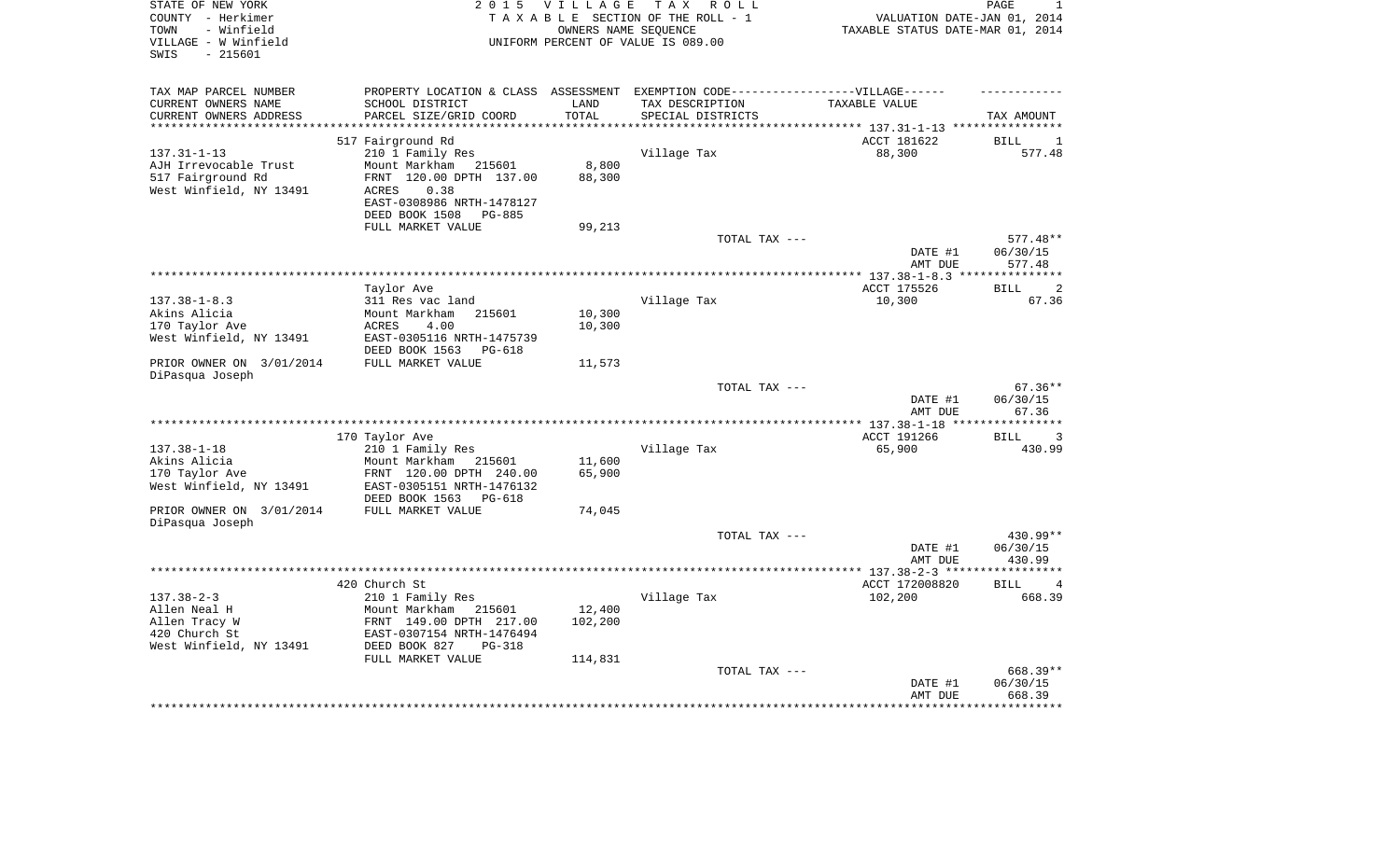| STATE OF NEW YORK<br>COUNTY - Herkimer<br>- Winfield<br>TOWN | 2 0 1 5                                                                                              | <b>VILLAGE</b> | TAX ROLL<br>TAXABLE SECTION OF THE ROLL - 1<br>OWNERS NAME SEQUENCE | VALUATION DATE-JAN 01, 2014<br>TAXABLE STATUS DATE-MAR 01, 2014 | PAGE<br>2         |
|--------------------------------------------------------------|------------------------------------------------------------------------------------------------------|----------------|---------------------------------------------------------------------|-----------------------------------------------------------------|-------------------|
| VILLAGE - W Winfield<br>$-215601$<br>SWIS                    |                                                                                                      |                | UNIFORM PERCENT OF VALUE IS 089.00                                  |                                                                 |                   |
| TAX MAP PARCEL NUMBER<br>CURRENT OWNERS NAME                 | PROPERTY LOCATION & CLASS ASSESSMENT EXEMPTION CODE-----------------VILLAGE------<br>SCHOOL DISTRICT | LAND           | TAX DESCRIPTION                                                     | TAXABLE VALUE                                                   |                   |
| CURRENT OWNERS ADDRESS                                       | PARCEL SIZE/GRID COORD                                                                               | TOTAL          | SPECIAL DISTRICTS                                                   |                                                                 | TAX AMOUNT        |
|                                                              |                                                                                                      |                |                                                                     |                                                                 |                   |
|                                                              | Mill St                                                                                              |                |                                                                     | ACCT 178016                                                     | BILL<br>5         |
| $137.38 - 1 - 52$                                            | 105 Vac farmland                                                                                     |                | Village Tax                                                         | 5,200                                                           | 34.01             |
| Allen Robert D                                               | Mount Markham 215601                                                                                 | 5,200          |                                                                     |                                                                 |                   |
| Allen Brian D                                                | ACRES<br>24.00                                                                                       | 5,200          |                                                                     |                                                                 |                   |
| 189 Burrows Road<br>West Winfield, NY 13491                  | EAST-0305370 NRTH-1474649<br>DEED BOOK 1482<br>PG-412                                                |                |                                                                     |                                                                 |                   |
|                                                              | FULL MARKET VALUE                                                                                    | 5,843          |                                                                     |                                                                 |                   |
|                                                              |                                                                                                      |                | TOTAL TAX ---                                                       |                                                                 | 34.01**           |
|                                                              |                                                                                                      |                |                                                                     | DATE #1                                                         | 06/30/15          |
|                                                              |                                                                                                      |                |                                                                     | AMT DUE                                                         | 34.01             |
|                                                              |                                                                                                      |                |                                                                     |                                                                 |                   |
|                                                              | 189 Burrows Rd                                                                                       |                |                                                                     | ACCT 172005431                                                  | <b>BILL</b><br>6  |
| $137.39 - 1 - 9$                                             | 210 1 Family Res                                                                                     |                | Village Tax                                                         | 65,600                                                          | 429.02            |
| Allen Robert D                                               | Mount Markham<br>215601                                                                              | 11,700         |                                                                     |                                                                 |                   |
| Allen Anne M                                                 | FRNT 184.00 DPTH 158.00                                                                              | 65,600         |                                                                     |                                                                 |                   |
| 189 Burrows Rd<br>West Winfield, NY 13491-9397               | $0.67$ BANK<br>ACRES<br>023<br>EAST-0308319 NRTH-1475127                                             |                |                                                                     |                                                                 |                   |
|                                                              | DEED BOOK 845<br><b>PG-117</b>                                                                       |                |                                                                     |                                                                 |                   |
|                                                              | FULL MARKET VALUE                                                                                    | 73,708         |                                                                     |                                                                 |                   |
|                                                              |                                                                                                      |                | TOTAL TAX ---                                                       |                                                                 | 429.02**          |
|                                                              |                                                                                                      |                |                                                                     | DATE #1                                                         | 06/30/15          |
|                                                              |                                                                                                      |                |                                                                     | AMT DUE                                                         | 429.02            |
|                                                              |                                                                                                      |                |                                                                     |                                                                 |                   |
|                                                              | South St                                                                                             |                |                                                                     | ACCT 172000030                                                  | <b>BILL</b><br>-7 |
| $137.46 - 1 - 1$                                             | 105 Vac farmland                                                                                     |                | Village Tax                                                         | 3,100                                                           | 20.27             |
| Allen Robert M<br>Allen Robert & Brian D                     | Mount Markham<br>215601                                                                              | 3,100          |                                                                     |                                                                 |                   |
| 8911 State Route 51 So                                       | ACRES<br>13.30<br>EAST-0304534 NRTH-1473996                                                          | 3,100          |                                                                     |                                                                 |                   |
| West Winfield, NY 13491                                      | DEED BOOK 482<br>PG-396                                                                              |                |                                                                     |                                                                 |                   |
|                                                              | FULL MARKET VALUE                                                                                    | 3,483          |                                                                     |                                                                 |                   |
|                                                              |                                                                                                      |                | TOTAL TAX ---                                                       |                                                                 | $20.27**$         |
|                                                              |                                                                                                      |                |                                                                     | DATE #1                                                         | 06/30/15          |
|                                                              |                                                                                                      |                |                                                                     | AMT DUE                                                         | 20.27             |
|                                                              |                                                                                                      |                |                                                                     | **************** 137.46-1-4 ****                                | ********          |
|                                                              | Mill St                                                                                              |                |                                                                     | ACCT 172000210                                                  | BILL<br>8         |
| $137.46 - 1 - 4$                                             | 105 Vac farmland                                                                                     |                | Village Tax                                                         | 5,200                                                           | 34.01             |
| Allen Robert M                                               | Mount Markham<br>215601                                                                              | 5,200          |                                                                     |                                                                 |                   |
| Allen Robert & Brian D<br>189 Burrows Road                   | ACRES<br>6.80<br>EAST-0305863 NRTH-1473993                                                           | 5,200          |                                                                     |                                                                 |                   |
| West Winfield, NY 13491                                      | DEED BOOK 1482<br>$PG-400$                                                                           |                |                                                                     |                                                                 |                   |
|                                                              | FULL MARKET VALUE                                                                                    | 5,843          |                                                                     |                                                                 |                   |
|                                                              |                                                                                                      |                | TOTAL TAX ---                                                       |                                                                 | 34.01**           |
|                                                              |                                                                                                      |                |                                                                     | DATE #1                                                         | 06/30/15          |
|                                                              |                                                                                                      |                |                                                                     | AMT DUE                                                         | 34.01             |
|                                                              |                                                                                                      |                |                                                                     |                                                                 |                   |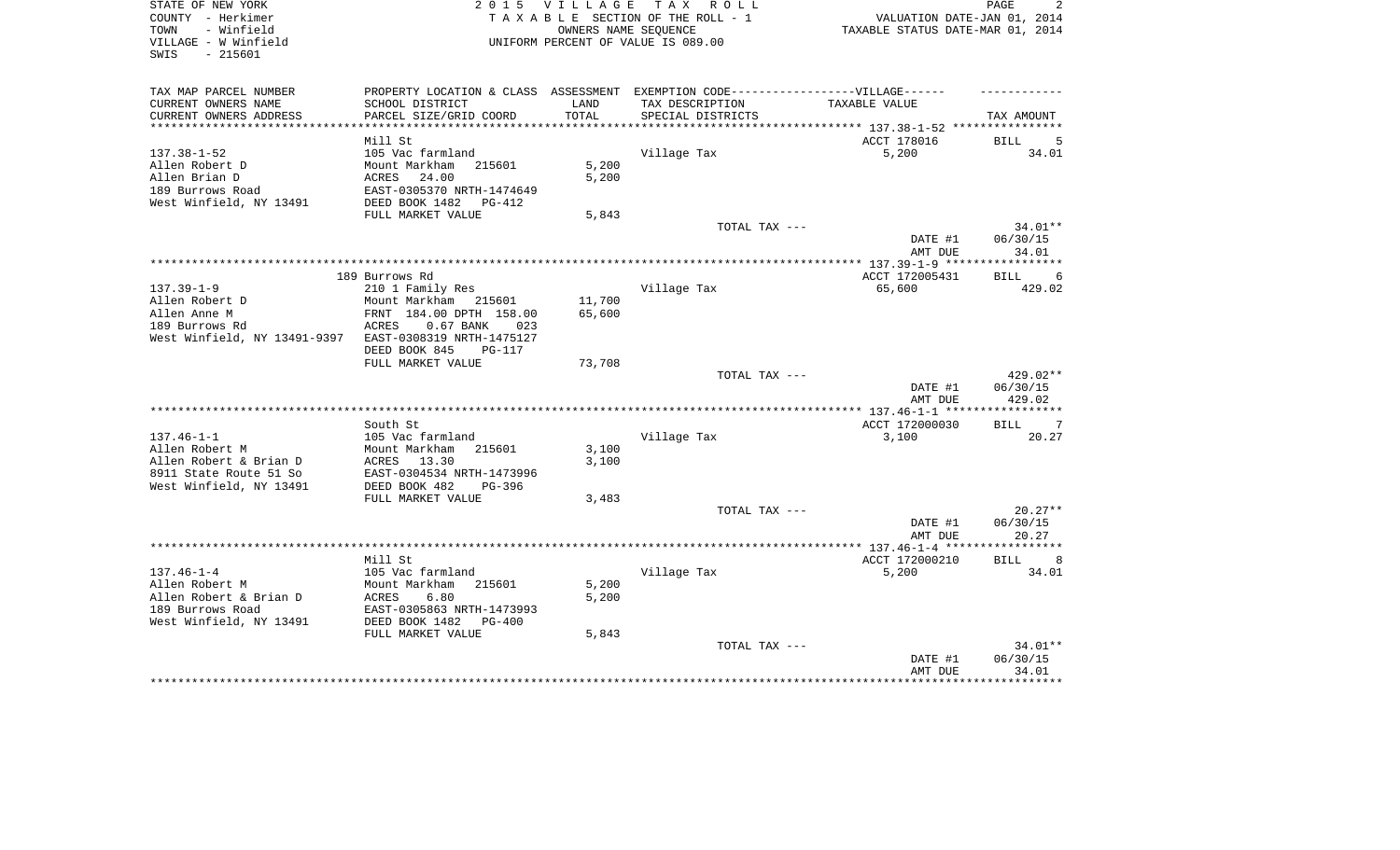| STATE OF NEW YORK<br>COUNTY - Herkimer<br>- Winfield<br>TOWN<br>VILLAGE - W Winfield<br>$-215601$<br>SWIS | T A X<br>2 0 1 5<br><b>VILLAGE</b><br>R O L L<br>TAXABLE SECTION OF THE ROLL - 1<br>OWNERS NAME SEQUENCE<br>UNIFORM PERCENT OF VALUE IS 089.00 |               |                        | PAGE<br>3<br>VALUATION DATE-JAN 01, 2014<br>TAXABLE STATUS DATE-MAR 01, 2014 |                      |  |
|-----------------------------------------------------------------------------------------------------------|------------------------------------------------------------------------------------------------------------------------------------------------|---------------|------------------------|------------------------------------------------------------------------------|----------------------|--|
| TAX MAP PARCEL NUMBER                                                                                     | PROPERTY LOCATION & CLASS ASSESSMENT EXEMPTION CODE-----------------VILLAGE------                                                              |               |                        |                                                                              |                      |  |
| CURRENT OWNERS NAME                                                                                       | SCHOOL DISTRICT                                                                                                                                | LAND<br>TOTAL | TAX DESCRIPTION        | TAXABLE VALUE                                                                |                      |  |
| CURRENT OWNERS ADDRESS                                                                                    | PARCEL SIZE/GRID COORD                                                                                                                         |               | SPECIAL DISTRICTS      |                                                                              | TAX AMOUNT           |  |
|                                                                                                           | 410 Curtis Ave                                                                                                                                 |               |                        | ACCT 172000120                                                               | <b>BILL</b><br>9     |  |
| $137.38 - 2 - 12$                                                                                         | 210 1 Family Res                                                                                                                               |               | Village Tax            | 35,600                                                                       | 232.82               |  |
| Angell La Roy                                                                                             | Mount Markham<br>215601                                                                                                                        | 8,500         |                        |                                                                              |                      |  |
| PO Box 275                                                                                                | FRNT 101.75 DPTH 150.66                                                                                                                        | 35,600        |                        |                                                                              |                      |  |
| West Winfield, NY 13491-0275                                                                              | EAST-0306829 NRTH-1476235                                                                                                                      |               |                        |                                                                              |                      |  |
|                                                                                                           | DEED BOOK 833<br>$PG-496$                                                                                                                      |               |                        |                                                                              |                      |  |
|                                                                                                           | FULL MARKET VALUE                                                                                                                              | 40,000        | TOTAL TAX ---          |                                                                              | 232.82**             |  |
|                                                                                                           |                                                                                                                                                |               |                        | DATE #1                                                                      | 06/30/15             |  |
|                                                                                                           |                                                                                                                                                |               |                        | AMT DUE                                                                      | 232.82               |  |
|                                                                                                           |                                                                                                                                                |               |                        |                                                                              |                      |  |
|                                                                                                           | 509 Fairview Rd                                                                                                                                |               |                        | ACCT 172003090                                                               | <b>BILL</b><br>10    |  |
| $137.31 - 1 - 35$                                                                                         | 311 Res vac land                                                                                                                               |               | Village Tax            | 8,200                                                                        | 53.63                |  |
| Applegate Robert W                                                                                        | Mount Markham<br>215601                                                                                                                        | 8,200         |                        |                                                                              |                      |  |
| Applegate Kathleen<br>PO Box 8                                                                            | Lot $#15$<br><b>FRNT</b><br>90.00 DPTH 120.00                                                                                                  | 8,200         |                        |                                                                              |                      |  |
| West Winfield, NY 13491-0130                                                                              | EAST-0308424 NRTH-1477930                                                                                                                      |               |                        |                                                                              |                      |  |
|                                                                                                           | DEED BOOK 707<br>PG-894                                                                                                                        |               |                        |                                                                              |                      |  |
|                                                                                                           | FULL MARKET VALUE                                                                                                                              | 9,213         |                        |                                                                              |                      |  |
|                                                                                                           |                                                                                                                                                |               | TOTAL TAX ---          |                                                                              | $53.63**$            |  |
|                                                                                                           |                                                                                                                                                |               |                        | DATE #1                                                                      | 06/30/15             |  |
|                                                                                                           |                                                                                                                                                |               |                        | AMT DUE                                                                      | 53.63                |  |
|                                                                                                           | 509 Fairground Rd                                                                                                                              |               |                        | ACCT 172003030                                                               | <b>BILL</b><br>11    |  |
| $137.31 - 1 - 36$                                                                                         | 210 1 Family Res                                                                                                                               |               | Village Tax            | 114,400                                                                      | 748.18               |  |
| Applegate Robert W                                                                                        | Mount Markham<br>215601                                                                                                                        | 10,500        |                        |                                                                              |                      |  |
| Applegate Kathleen                                                                                        | FRNT<br>85.00 DPTH 283.30                                                                                                                      | 114,400       |                        |                                                                              |                      |  |
| PO Box 8                                                                                                  | EAST-0308598 NRTH-1477821                                                                                                                      |               |                        |                                                                              |                      |  |
| West Winfield, NY 13491                                                                                   | DEED BOOK 707<br><b>PG-894</b>                                                                                                                 |               |                        |                                                                              |                      |  |
|                                                                                                           | FULL MARKET VALUE                                                                                                                              | 128,539       |                        |                                                                              |                      |  |
|                                                                                                           |                                                                                                                                                |               | TOTAL TAX ---          | DATE #1                                                                      | 748.18**<br>06/30/15 |  |
|                                                                                                           |                                                                                                                                                |               |                        | AMT DUE                                                                      | 748.18               |  |
|                                                                                                           |                                                                                                                                                |               | ********************** | ** 137.31-1-37.1                                                             |                      |  |
|                                                                                                           | Fairground (Off) Rd                                                                                                                            |               |                        | ACCT 190699                                                                  | <b>BILL</b><br>12    |  |
| $137.31 - 1 - 37.1$                                                                                       | 312 Vac w/imprv                                                                                                                                |               | Village Tax            | 10,300                                                                       | 67.36                |  |
| Armstrong Frederick Myers II                                                                              | Mount Markham<br>215601                                                                                                                        | 8,000         |                        |                                                                              |                      |  |
| 503 Fairground Rd                                                                                         | FRNT 126.00 DPTH 145.00                                                                                                                        | 10,300        |                        |                                                                              |                      |  |
| West Winfield, NY 13491                                                                                   | <b>ACRES</b><br>0.44<br>EAST-0308386 NRTH-1477836                                                                                              |               |                        |                                                                              |                      |  |
| PRIOR OWNER ON 3/01/2014                                                                                  | DEED BOOK 1559<br>PG-972                                                                                                                       |               |                        |                                                                              |                      |  |
| Armstrong Judith                                                                                          | FULL MARKET VALUE                                                                                                                              | 11,573        |                        |                                                                              |                      |  |
|                                                                                                           |                                                                                                                                                |               | TOTAL TAX ---          |                                                                              | $67.36**$            |  |
|                                                                                                           |                                                                                                                                                |               |                        | DATE #1                                                                      | 06/30/15             |  |
|                                                                                                           |                                                                                                                                                |               |                        | AMT DUE                                                                      | 67.36                |  |
|                                                                                                           |                                                                                                                                                |               |                        |                                                                              | *******              |  |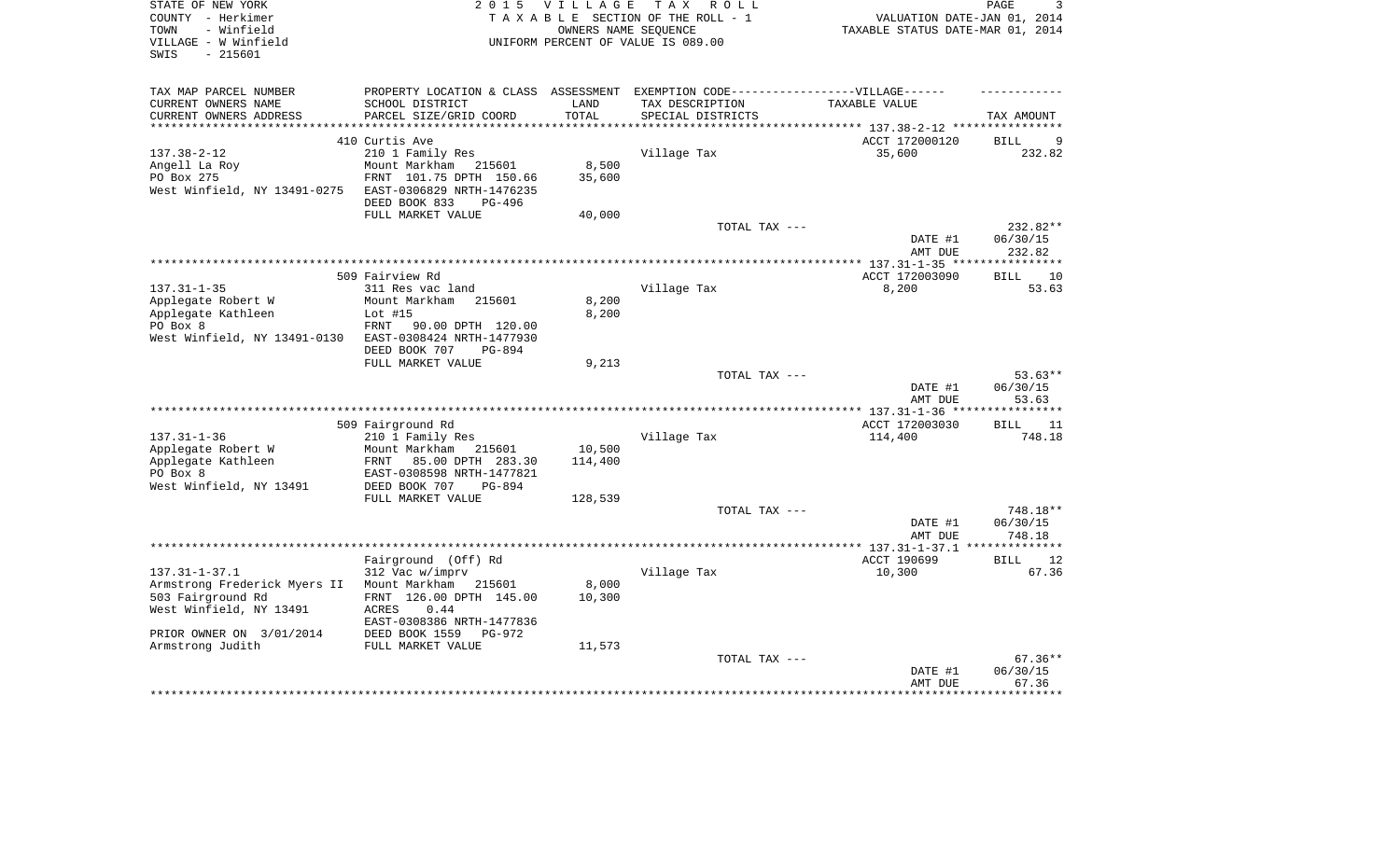| STATE OF NEW YORK<br>COUNTY - Herkimer         | 2 0 1 5                                                 | <b>VILLAGE</b>                   | T A X<br>R O L L<br>TAXABLE SECTION OF THE ROLL - 1                               | VALUATION DATE-JAN 01, 2014 | PAGE<br>4            |
|------------------------------------------------|---------------------------------------------------------|----------------------------------|-----------------------------------------------------------------------------------|-----------------------------|----------------------|
| - Winfield<br>TOWN<br>VILLAGE - W Winfield     | UNIFORM PERCENT OF VALUE IS 089.00                      | TAXABLE STATUS DATE-MAR 01, 2014 |                                                                                   |                             |                      |
| $-215601$<br>SWIS                              |                                                         |                                  |                                                                                   |                             |                      |
| TAX MAP PARCEL NUMBER                          |                                                         |                                  | PROPERTY LOCATION & CLASS ASSESSMENT EXEMPTION CODE-----------------VILLAGE------ |                             |                      |
| CURRENT OWNERS NAME                            | SCHOOL DISTRICT                                         | LAND                             | TAX DESCRIPTION                                                                   | TAXABLE VALUE               |                      |
| CURRENT OWNERS ADDRESS                         | PARCEL SIZE/GRID COORD                                  | TOTAL                            | SPECIAL DISTRICTS                                                                 |                             | TAX AMOUNT           |
|                                                | Fairground Rd                                           |                                  |                                                                                   | ACCT 172000031              | <b>BILL</b><br>13    |
| $137.31 - 1 - 45.2$                            | 311 Res vac land                                        |                                  | Village Tax                                                                       | 12,400                      | 81.10                |
| Armstrong Frederick Myers II                   | Mount Markham<br>215601                                 | 12,400                           |                                                                                   |                             |                      |
| 503 Fairground Rd                              | ACRES<br>7.00                                           | 12,400                           |                                                                                   |                             |                      |
| West Winfield, NY 13491                        | EAST-0308145 NRTH-1477618                               |                                  |                                                                                   |                             |                      |
|                                                | DEED BOOK 1559<br>PG-972                                |                                  |                                                                                   |                             |                      |
| PRIOR OWNER ON 3/01/2014<br>Armstrong Judith T | FULL MARKET VALUE                                       | 13,933                           |                                                                                   |                             |                      |
|                                                |                                                         |                                  | TOTAL TAX ---                                                                     |                             | $81.10**$            |
|                                                |                                                         |                                  |                                                                                   | DATE #1                     | 06/30/15             |
|                                                |                                                         |                                  |                                                                                   | AMT DUE                     | 81.10<br>*********** |
|                                                | 503 Fairground Rd                                       |                                  |                                                                                   | ACCT 190700                 | <b>BILL</b><br>14    |
| $137.31 - 1 - 47$                              | 210 1 Family Res                                        |                                  | Village Tax                                                                       | 97,600                      | 638.30               |
| Armstrong Frederick Myers II                   | Mount Markham 215601                                    | 6,200                            | XC991 Water relevy                                                                | 102.49 MT M                 | 102.49               |
| 503 Fairground Rd                              | FRNT 141.70 DPTH 188.00                                 | 97,600                           |                                                                                   |                             |                      |
| West Winfield, NY 13491                        | EAST-0308450 NRTH-1477489                               |                                  |                                                                                   |                             |                      |
|                                                | DEED BOOK 1559<br>PG-972                                |                                  |                                                                                   |                             |                      |
| PRIOR OWNER ON 3/01/2014                       | FULL MARKET VALUE                                       | 109,663                          |                                                                                   |                             |                      |
| Armstrong Judith T                             |                                                         |                                  | TOTAL TAX ---                                                                     |                             | 740.79**             |
|                                                |                                                         |                                  |                                                                                   | DATE #1                     | 06/30/15             |
|                                                |                                                         |                                  |                                                                                   | AMT DUE                     | 740.79               |
|                                                |                                                         |                                  |                                                                                   |                             |                      |
|                                                | West Main St                                            |                                  |                                                                                   | ACCT 172004980              | <b>BILL</b><br>15    |
| $137.30 - 3 - 11$                              | 485 >luse sm bld                                        |                                  | Village Tax                                                                       | 41,200                      | 269.45               |
| Armstrong Jennifer Lee                         | Mount Markham<br>215601                                 | 10,000                           | XC991 Water relevy                                                                | 42.40 MT M                  | 42.40                |
| Lee Armstrong<br>PO Box 480                    | FRNT<br>24.00 DPTH<br>67.71                             | 41,200                           |                                                                                   |                             |                      |
| W Winfield, NY 13491                           | EAST-0306199 NRTH-1476795<br>DEED BOOK 1172<br>$PG-407$ |                                  |                                                                                   |                             |                      |
|                                                | FULL MARKET VALUE                                       | 46,292                           |                                                                                   |                             |                      |
|                                                |                                                         |                                  | TOTAL TAX ---                                                                     |                             | 311.85**             |
|                                                |                                                         |                                  |                                                                                   | DATE #1                     | 06/30/15             |
|                                                |                                                         |                                  |                                                                                   | AMT DUE                     | 311.85               |
|                                                |                                                         |                                  |                                                                                   |                             |                      |
|                                                | 353 North St                                            |                                  |                                                                                   | ACCT 172004170              | 16<br>BILL           |
| $137.22 - 1 - 3.2$                             | 210 1 Family Res                                        |                                  | Village Tax<br>XC991 Water relevy                                                 | 73,400                      | 480.04<br>414.12     |
| Bailey Anthony O Jr.<br>353 North St           | Mount Markham<br>215601<br>FRNT 203.00 DPTH 244.00      | 10,000<br>73,400                 |                                                                                   | 414.12 MT M                 |                      |
| West Winfield, NY 13491                        | ACRES<br>$0.69$ BANK<br>135                             |                                  |                                                                                   |                             |                      |
|                                                | EAST-0269672 NRTH-1054464                               |                                  |                                                                                   |                             |                      |
|                                                | DEED BOOK 948<br>PG-337                                 |                                  |                                                                                   |                             |                      |
|                                                | FULL MARKET VALUE                                       | 82,472                           |                                                                                   |                             |                      |
|                                                |                                                         |                                  | TOTAL TAX ---                                                                     |                             | 894.16**             |
|                                                |                                                         |                                  |                                                                                   | DATE #1                     | 06/30/15             |
|                                                |                                                         |                                  |                                                                                   | AMT DUE                     | 894.16               |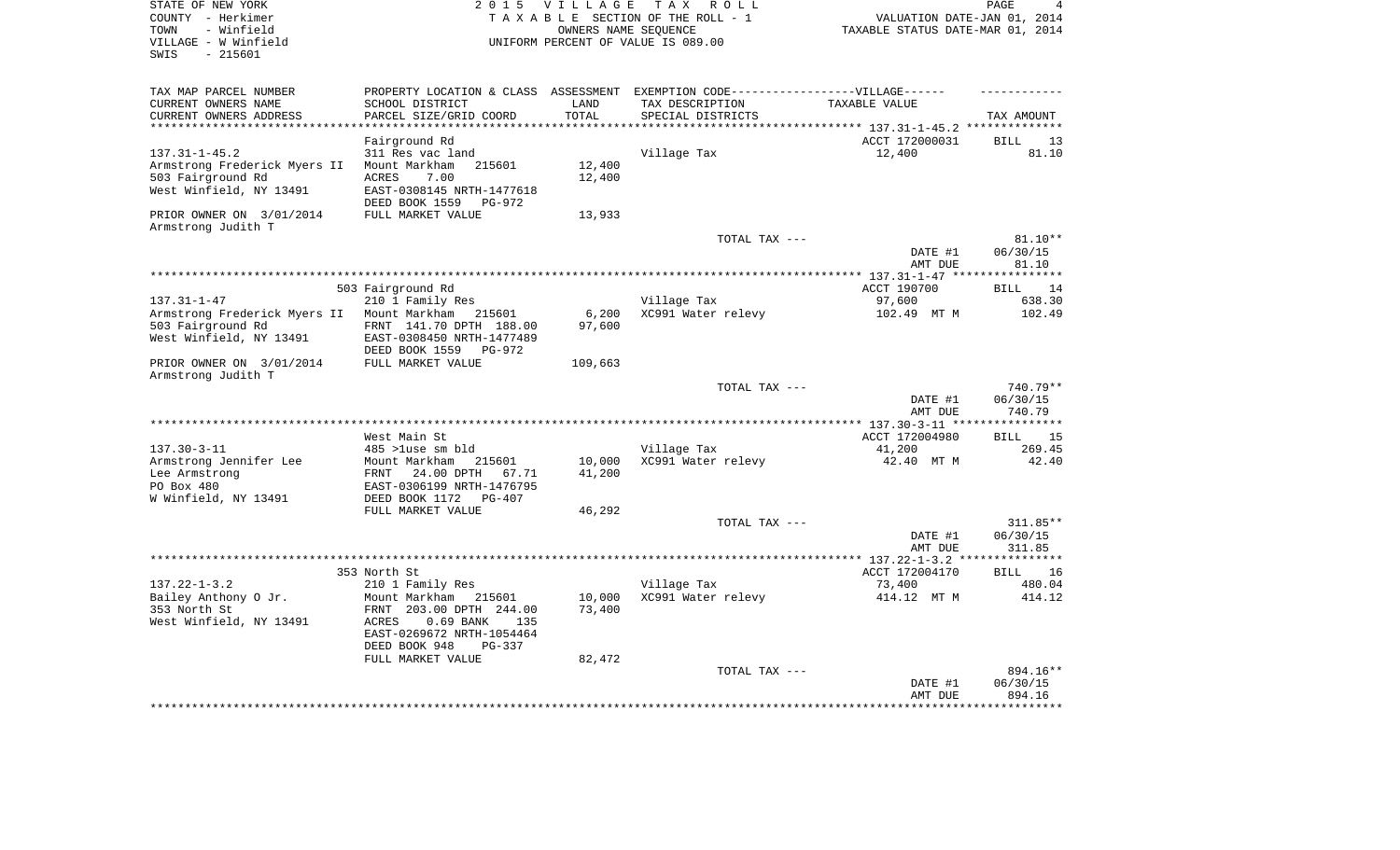| STATE OF NEW YORK<br>COUNTY - Herkimer<br>- Winfield<br>TOWN<br>VILLAGE - W Winfield<br>SWIS<br>$-215601$ | 2 0 1 5                                                                          | VILLAGE<br>OWNERS NAME SEQUENCE | T A X<br>R O L L<br>TAXABLE SECTION OF THE ROLL - 1<br>UNIFORM PERCENT OF VALUE IS 089.00 | VALUATION DATE-JAN 01, 2014<br>TAXABLE STATUS DATE-MAR 01, 2014 | PAGE<br>5            |
|-----------------------------------------------------------------------------------------------------------|----------------------------------------------------------------------------------|---------------------------------|-------------------------------------------------------------------------------------------|-----------------------------------------------------------------|----------------------|
| TAX MAP PARCEL NUMBER                                                                                     | PROPERTY LOCATION & CLASS ASSESSMENT EXEMPTION CODE----------------VILLAGE------ |                                 |                                                                                           |                                                                 |                      |
| CURRENT OWNERS NAME<br>CURRENT OWNERS ADDRESS                                                             | SCHOOL DISTRICT<br>PARCEL SIZE/GRID COORD                                        | LAND<br>TOTAL                   | TAX DESCRIPTION<br>SPECIAL DISTRICTS                                                      | TAXABLE VALUE                                                   | TAX AMOUNT           |
| ************************                                                                                  | *********************************                                                |                                 |                                                                                           |                                                                 |                      |
|                                                                                                           | 365 Mill St                                                                      |                                 |                                                                                           | ACCT 172000990                                                  | BILL<br>17           |
| $137.38 - 1 - 50$                                                                                         | 210 1 Family Res                                                                 |                                 | Village Tax                                                                               | 52,900                                                          | 345.97               |
| Bailey Margaret                                                                                           | Mount Markham 215601                                                             | 9,700                           |                                                                                           |                                                                 |                      |
| Bailey Clyde<br>PO Box 211                                                                                | FRNT 127.00 DPTH 162.00<br>EAST-0305653 NRTH-1474305                             | 52,900                          |                                                                                           |                                                                 |                      |
| West Winfield, NY 13491-0211                                                                              | DEED BOOK 00599 PG-00014                                                         |                                 |                                                                                           |                                                                 |                      |
|                                                                                                           | FULL MARKET VALUE                                                                | 59,438                          |                                                                                           |                                                                 |                      |
| PRIOR OWNER ON 3/01/2014<br>Bailey Clyde                                                                  |                                                                                  |                                 |                                                                                           |                                                                 |                      |
|                                                                                                           |                                                                                  |                                 | TOTAL TAX ---                                                                             |                                                                 | 345.97**             |
|                                                                                                           |                                                                                  |                                 |                                                                                           | DATE #1<br>AMT DUE                                              | 06/30/15<br>345.97   |
|                                                                                                           |                                                                                  |                                 |                                                                                           |                                                                 |                      |
|                                                                                                           | 487 Fairview Dr                                                                  |                                 |                                                                                           | ACCT 187634                                                     | BILL<br>18           |
| $137.31 - 1 - 7$                                                                                          | 210 1 Family Res                                                                 |                                 | Village Tax                                                                               | 98,000                                                          | 640.92               |
| Baldwin Arnold N Jr                                                                                       | Mount Markham<br>215601                                                          | 8,300                           |                                                                                           |                                                                 |                      |
| Baldwin Roxane<br>7828 Camden Hollow Lane                                                                 | FRNT<br>90.00 DPTH 159.00<br>EAST-0308384 NRTH-1478460                           | 98,000                          |                                                                                           |                                                                 |                      |
| Humble, TX 77396                                                                                          | DEED BOOK 1541 PG-752                                                            |                                 |                                                                                           |                                                                 |                      |
|                                                                                                           | FULL MARKET VALUE                                                                | 110,112                         |                                                                                           |                                                                 |                      |
| PRIOR OWNER ON 3/01/2014<br>Baldwin Minnie                                                                |                                                                                  |                                 |                                                                                           |                                                                 |                      |
|                                                                                                           |                                                                                  |                                 | TOTAL TAX ---                                                                             |                                                                 | 640.92**             |
|                                                                                                           |                                                                                  |                                 |                                                                                           | DATE #1<br>AMT DUE                                              | 06/30/15<br>640.92   |
|                                                                                                           |                                                                                  |                                 |                                                                                           |                                                                 |                      |
|                                                                                                           | 233 Academy St                                                                   |                                 |                                                                                           | ACCT 163267                                                     | BILL<br>19           |
| $137.30 - 2 - 48$                                                                                         | 210 1 Family Res                                                                 |                                 | Village Tax                                                                               | 48,200                                                          | 315.23               |
| Barletta Dan M<br>PO Box 184                                                                              | Mount Markham<br>215601<br>FRNT<br>49.70 DPTH<br>92.00                           | 6,100<br>48,200                 |                                                                                           |                                                                 |                      |
| West Winfield, NY 13491                                                                                   | ACRES<br>0.11                                                                    |                                 |                                                                                           |                                                                 |                      |
|                                                                                                           | EAST-0306859 NRTH-1477072                                                        |                                 |                                                                                           |                                                                 |                      |
|                                                                                                           | DEED BOOK 1386<br>PG-845                                                         |                                 |                                                                                           |                                                                 |                      |
|                                                                                                           | FULL MARKET VALUE                                                                | 54,157                          |                                                                                           |                                                                 |                      |
|                                                                                                           |                                                                                  |                                 | TOTAL TAX ---                                                                             | DATE #1                                                         | 315.23**<br>06/30/15 |
|                                                                                                           |                                                                                  |                                 |                                                                                           | AMT DUE                                                         | 315.23               |
|                                                                                                           |                                                                                  |                                 |                                                                                           |                                                                 | ******               |
|                                                                                                           | Mill St                                                                          |                                 |                                                                                           | ACCT 153238                                                     | 20<br>BILL           |
| $137.46 - 1 - 2$<br>Barletta Dan M                                                                        | 311 Res vac land                                                                 |                                 | Village Tax                                                                               | 5,000                                                           | 32.70                |
| PO Box 85                                                                                                 | Mount Markham 215601<br>FRNT 170.00 DPTH<br>86.00                                | 5,000<br>5,000                  |                                                                                           |                                                                 |                      |
| West Winfield, NY 13491                                                                                   | 0.35<br>ACRES                                                                    |                                 |                                                                                           |                                                                 |                      |
|                                                                                                           | EAST-0305418 NRTH-1474134                                                        |                                 |                                                                                           |                                                                 |                      |
|                                                                                                           | DEED BOOK 1325 PG-47                                                             |                                 |                                                                                           |                                                                 |                      |
|                                                                                                           | FULL MARKET VALUE                                                                | 5,618                           | TOTAL TAX ---                                                                             |                                                                 | $32.70**$            |
|                                                                                                           |                                                                                  |                                 |                                                                                           | DATE #1                                                         | 06/30/15             |
|                                                                                                           |                                                                                  |                                 |                                                                                           | AMT DUE                                                         | 32.70                |
|                                                                                                           |                                                                                  |                                 |                                                                                           |                                                                 | ***********          |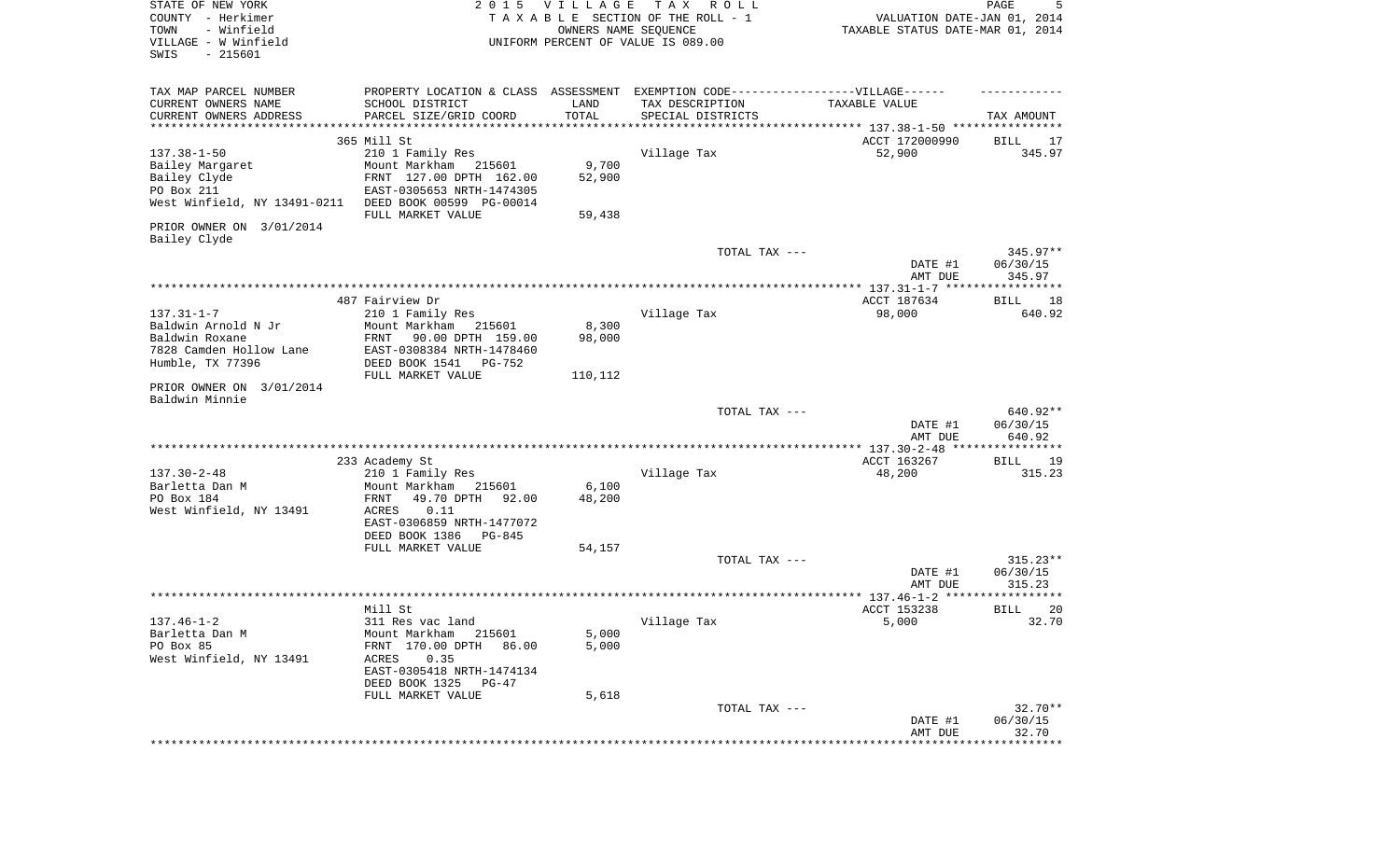| STATE OF NEW YORK<br>COUNTY - Herkimer     |                                                                                   |             | 2015 VILLAGE TAX ROLL<br>TAXABLE SECTION OF THE ROLL - 1 | VALUATION DATE-JAN 01, 2014                                       | PAGE<br>6         |
|--------------------------------------------|-----------------------------------------------------------------------------------|-------------|----------------------------------------------------------|-------------------------------------------------------------------|-------------------|
| TOWN<br>- Winfield                         |                                                                                   |             | OWNERS NAME SEQUENCE                                     | TAXABLE STATUS DATE-MAR 01, 2014                                  |                   |
| VILLAGE - W Winfield<br>SWIS<br>- 215601   |                                                                                   |             | UNIFORM PERCENT OF VALUE IS 089.00                       |                                                                   |                   |
| TAX MAP PARCEL NUMBER                      | PROPERTY LOCATION & CLASS ASSESSMENT EXEMPTION CODE-----------------VILLAGE------ |             |                                                          |                                                                   |                   |
| CURRENT OWNERS NAME                        | SCHOOL DISTRICT                                                                   | LAND        | TAX DESCRIPTION                                          | TAXABLE VALUE                                                     |                   |
| CURRENT OWNERS ADDRESS                     | PARCEL SIZE/GRID COORD                                                            | TOTAL       | SPECIAL DISTRICTS                                        |                                                                   | TAX AMOUNT        |
|                                            |                                                                                   | *********** |                                                          | ************************************ 137.46-1-3 ***************** |                   |
|                                            | Mill St                                                                           |             |                                                          | ACCT 153238                                                       | <b>BILL</b><br>21 |
| $137.46 - 1 - 3$<br>Barletta Dan M         | 105 Vac farmland<br>Mount Markham 215601                                          | 5,100       | Village Tax                                              | 5,100                                                             | 33.35             |
| 353 Mill St                                | FRNT 117.00 DPTH 82.00                                                            | 5,100       |                                                          |                                                                   |                   |
| PO Box 85                                  | 0.22<br>ACRES                                                                     |             |                                                          |                                                                   |                   |
| West Winfield, NY 13491                    | EAST-0305554 NRTH-1474129                                                         |             |                                                          |                                                                   |                   |
|                                            | DEED BOOK 1325<br>PG-47                                                           |             |                                                          |                                                                   |                   |
|                                            | FULL MARKET VALUE                                                                 | 5,730       |                                                          |                                                                   |                   |
|                                            |                                                                                   |             | TOTAL TAX ---                                            |                                                                   | $33.35**$         |
|                                            |                                                                                   |             |                                                          | DATE #1                                                           | 06/30/15          |
|                                            |                                                                                   |             |                                                          | AMT DUE                                                           | 33.35             |
|                                            | 353 Mill St                                                                       |             |                                                          | ACCT 154272                                                       | BILL 22           |
| $137.38 - 1 - 51$                          | 210 1 Family Res                                                                  |             | Village Tax                                              | 43,600                                                            | 285.14            |
| Barletta Wanita                            | Mount Markham 215601                                                              | 8,900       | XC991 Water relevy                                       | 97.76 MT M                                                        | 97.76             |
| 353 Mill St                                | FRNT 100.00 DPTH 170.00                                                           | 43,600      |                                                          |                                                                   |                   |
| West Winfield, NY 13491                    | ACRES<br>0.39                                                                     |             |                                                          |                                                                   |                   |
|                                            | EAST-0305531 NRTH-1474287                                                         |             |                                                          |                                                                   |                   |
|                                            | DEED BOOK 1331 PG-528                                                             |             |                                                          |                                                                   |                   |
|                                            | FULL MARKET VALUE                                                                 | 48,989      | TOTAL TAX ---                                            |                                                                   | 382.90**          |
|                                            |                                                                                   |             |                                                          | DATE #1                                                           | 06/30/15          |
|                                            |                                                                                   |             |                                                          | AMT DUE                                                           | 382.90            |
|                                            |                                                                                   |             |                                                          |                                                                   |                   |
|                                            | 549 East Main St                                                                  |             |                                                          | ACCT 172004860                                                    | BILL 23           |
| $137.31 - 2 - 4$                           | 210 1 Family Res                                                                  |             | Village Tax                                              | 110,000                                                           | 719.40            |
| Barrett Jeffrey R                          | Mount Markham 215601                                                              | 15,600      |                                                          |                                                                   |                   |
| Barrett Susan K<br>549 E Main St           | <b>ACRES</b><br>1.40<br>EAST-0309222 NRTH-1477295                                 | 110,000     |                                                          |                                                                   |                   |
| West Winfield, NY 13491-9728 DEED BOOK 791 | $PG-203$                                                                          |             |                                                          |                                                                   |                   |
|                                            | FULL MARKET VALUE                                                                 | 123,596     |                                                          |                                                                   |                   |
|                                            |                                                                                   |             | TOTAL TAX ---                                            |                                                                   | 719.40**          |
|                                            |                                                                                   |             |                                                          | DATE #1                                                           | 06/30/15          |
|                                            |                                                                                   |             |                                                          | AMT DUE                                                           | 719.40            |
|                                            |                                                                                   |             |                                                          |                                                                   |                   |
| $137.30 - 2 - 21$                          | 264 North St                                                                      |             |                                                          | ACCT 172009340                                                    | BILL 24           |
| Bastow Kenneth C                           | 210 1 Family Res<br>Mount Markham 215601                                          | 6,900       | Village Tax                                              | 39,100                                                            | 255.71            |
| 264 North St                               | FRNT<br>60.00 DPTH 335.00                                                         | 39,100      |                                                          |                                                                   |                   |
| West Winfield, NY 13491-0285 ACRES         | 0.48                                                                              |             |                                                          |                                                                   |                   |
|                                            | EAST-0306468 NRTH-1477474                                                         |             |                                                          |                                                                   |                   |
|                                            | DEED BOOK 832<br>PG-293                                                           |             |                                                          |                                                                   |                   |
|                                            | FULL MARKET VALUE                                                                 | 43,933      |                                                          |                                                                   |                   |
|                                            |                                                                                   |             | TOTAL TAX ---                                            |                                                                   | 255.71**          |
|                                            |                                                                                   |             |                                                          | DATE #1                                                           | 06/30/15          |
|                                            |                                                                                   |             |                                                          | AMT DUE                                                           | 255.71            |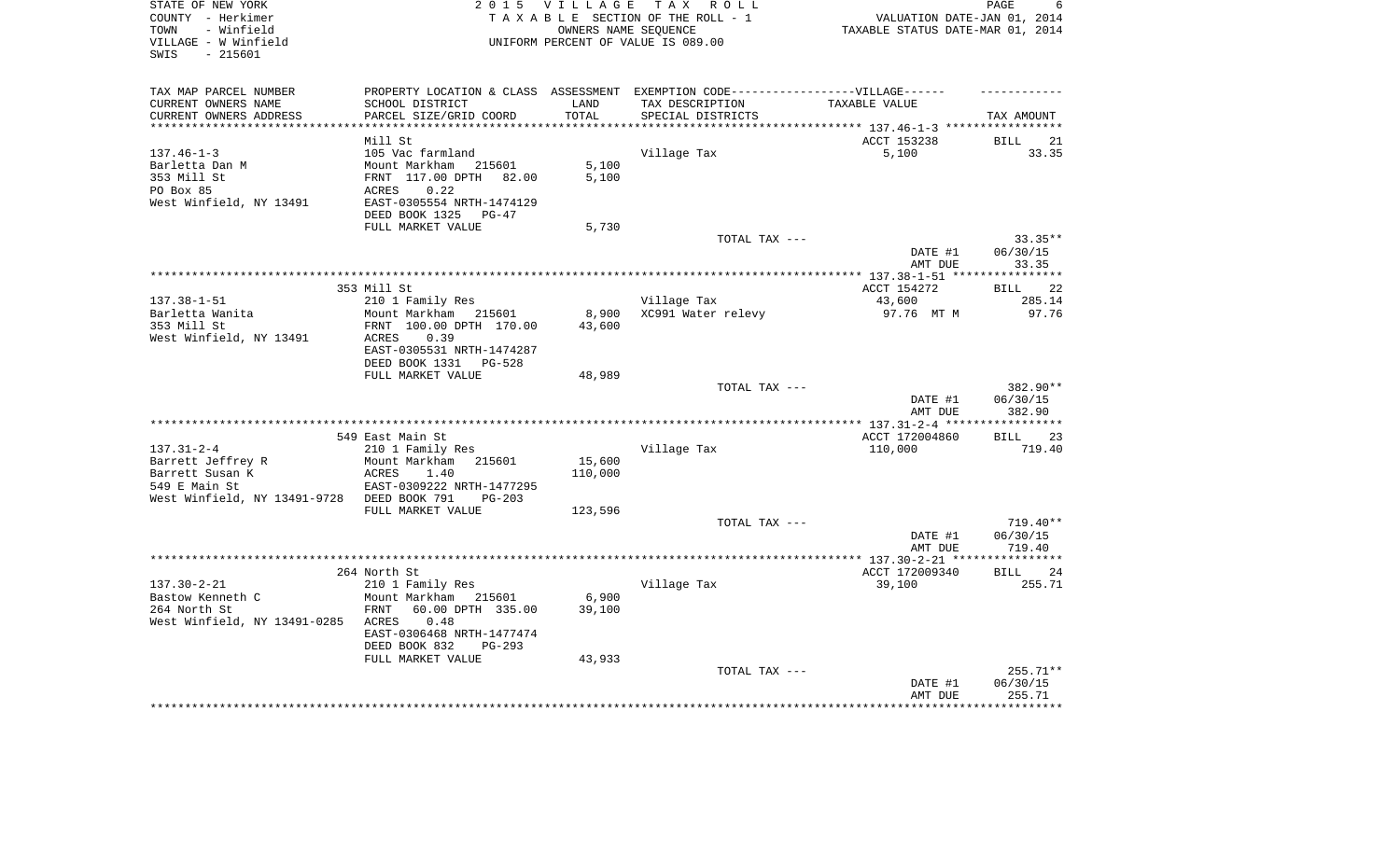| STATE OF NEW YORK<br>COUNTY - Herkimer<br>TOWN<br>- Winfield<br>VILLAGE - W Winfield<br>SWIS<br>$-215601$ |                                                                                   | 2015 VILLAGE<br>OWNERS NAME SEQUENCE | T A X<br>R O L L<br>TAXABLE SECTION OF THE ROLL - 1<br>UNIFORM PERCENT OF VALUE IS 089.00 | VALUATION DATE-JAN 01, 2014<br>TAXABLE STATUS DATE-MAR 01, 2014    | PAGE<br>7                |
|-----------------------------------------------------------------------------------------------------------|-----------------------------------------------------------------------------------|--------------------------------------|-------------------------------------------------------------------------------------------|--------------------------------------------------------------------|--------------------------|
| TAX MAP PARCEL NUMBER                                                                                     | PROPERTY LOCATION & CLASS ASSESSMENT EXEMPTION CODE-----------------VILLAGE------ |                                      |                                                                                           |                                                                    |                          |
| CURRENT OWNERS NAME                                                                                       | SCHOOL DISTRICT                                                                   | LAND                                 | TAX DESCRIPTION                                                                           | TAXABLE VALUE                                                      |                          |
| CURRENT OWNERS ADDRESS<br>**********************                                                          | PARCEL SIZE/GRID COORD                                                            | TOTAL<br>* * * * * * * * * * *       | SPECIAL DISTRICTS                                                                         | ************************************* 137.30-1-6 ***************** | TAX AMOUNT               |
|                                                                                                           | 269 North St                                                                      |                                      |                                                                                           | ACCT 154868                                                        | 25<br>BILL               |
| $137.30 - 1 - 6$                                                                                          | 210 1 Family Res                                                                  |                                      | Village Tax                                                                               | 124,200                                                            | 812.27                   |
| Bellows Irrevocable Trust                                                                                 | Mount Markham<br>215601                                                           | 8,600                                |                                                                                           |                                                                    |                          |
| Bellows Kenneth & Kathie                                                                                  | JJ30A32--SURVEY                                                                   | 124,200                              |                                                                                           |                                                                    |                          |
| 269 North St                                                                                              | FRNT 117.00 DPTH 135.63                                                           |                                      |                                                                                           |                                                                    |                          |
| West Winfield, NY 13491                                                                                   | 0.37<br>ACRES                                                                     |                                      |                                                                                           |                                                                    |                          |
|                                                                                                           | EAST-0306163 NRTH-1477580                                                         |                                      |                                                                                           |                                                                    |                          |
|                                                                                                           | DEED BOOK 1334<br>PG-892<br>FULL MARKET VALUE                                     | 139,551                              |                                                                                           |                                                                    |                          |
|                                                                                                           |                                                                                   |                                      | TOTAL TAX ---                                                                             |                                                                    | 812.27**                 |
|                                                                                                           |                                                                                   |                                      |                                                                                           | DATE #1                                                            | 06/30/15                 |
|                                                                                                           |                                                                                   |                                      |                                                                                           | AMT DUE                                                            | 812.27                   |
|                                                                                                           |                                                                                   |                                      |                                                                                           |                                                                    |                          |
|                                                                                                           | 415 Pleasant St                                                                   |                                      |                                                                                           | ACCT 172002610                                                     | BILL<br>26               |
| $137.30 - 2 - 7$<br>Benjamin David R                                                                      | 210 1 Family Res<br>Mount Markham<br>215601                                       | 7,500                                | Village Tax                                                                               | 48,100                                                             | 314.57                   |
| Benjamin Tina M                                                                                           | 82.50 DPTH 132.00<br>FRNT                                                         | 48,100                               |                                                                                           |                                                                    |                          |
| PO Box 196                                                                                                | 135<br>BANK                                                                       |                                      |                                                                                           |                                                                    |                          |
| W Winfield, NY 13491                                                                                      | EAST-0306472 NRTH-1477829                                                         |                                      |                                                                                           |                                                                    |                          |
|                                                                                                           | DEED BOOK 1250<br>PG-842                                                          |                                      |                                                                                           |                                                                    |                          |
|                                                                                                           | FULL MARKET VALUE                                                                 | 54,045                               |                                                                                           |                                                                    |                          |
|                                                                                                           |                                                                                   |                                      | TOTAL TAX ---                                                                             | DATE #1                                                            | $314.57**$<br>06/30/15   |
|                                                                                                           |                                                                                   |                                      |                                                                                           | AMT DUE                                                            | 314.57                   |
|                                                                                                           |                                                                                   |                                      |                                                                                           | ************* 137.30-1-16 *****************                        |                          |
|                                                                                                           | 381 West Main St                                                                  |                                      |                                                                                           | ACCT 183762                                                        | BILL<br>27               |
| $137.30 - 1 - 16$                                                                                         | 461 Bank                                                                          |                                      | Village Tax                                                                               | 412,300                                                            | 2,696.44                 |
| Berkshire Bank<br>24 North Street                                                                         | Mount Markham<br>215601<br>includes deed-b659-p164                                | 10,000<br>412,300                    |                                                                                           |                                                                    |                          |
| PO Box 1308                                                                                               | FRNT 166.30 DPTH                                                                  |                                      |                                                                                           |                                                                    |                          |
| Pittsfield, MA 01202                                                                                      | ACRES<br>0.43                                                                     |                                      |                                                                                           |                                                                    |                          |
|                                                                                                           | EAST-0306184 NRTH-1476992                                                         |                                      |                                                                                           |                                                                    |                          |
|                                                                                                           | DEED BOOK 1518<br>PG-892                                                          |                                      |                                                                                           |                                                                    |                          |
|                                                                                                           | FULL MARKET VALUE                                                                 | 463,258                              |                                                                                           |                                                                    |                          |
|                                                                                                           |                                                                                   |                                      | TOTAL TAX ---                                                                             | DATE #1                                                            | $2,696.44**$<br>06/30/15 |
|                                                                                                           |                                                                                   |                                      |                                                                                           | AMT DUE                                                            | 2,696.44                 |
|                                                                                                           |                                                                                   |                                      |                                                                                           |                                                                    |                          |
|                                                                                                           | East Main St                                                                      |                                      |                                                                                           | ACCT 175663                                                        | 28<br>BILL               |
| $137.30 - 3 - 26$                                                                                         | 486 Mini-mart                                                                     |                                      | Village Tax                                                                               | 334,800                                                            | 2,189.59                 |
| BFS Holding, LLC                                                                                          | Mount Markham<br>215601                                                           | 70,000                               |                                                                                           |                                                                    |                          |
| 4966 State Highway 23 Ste 1                                                                               | Red Barrell                                                                       | 334,800                              |                                                                                           |                                                                    |                          |
| Oneonta, NY 13820                                                                                         | FRNT 139.18 DPTH 233.70<br>EAST-0306453 NRTH-1476751                              |                                      |                                                                                           |                                                                    |                          |
|                                                                                                           | DEED BOOK 1466<br>PG-778                                                          |                                      |                                                                                           |                                                                    |                          |
|                                                                                                           | FULL MARKET VALUE                                                                 | 376,180                              |                                                                                           |                                                                    |                          |
|                                                                                                           |                                                                                   |                                      | TOTAL TAX ---                                                                             |                                                                    | $2,189.59**$             |
|                                                                                                           |                                                                                   |                                      |                                                                                           | DATE #1                                                            | 06/30/15                 |
|                                                                                                           |                                                                                   |                                      |                                                                                           | AMT DUE                                                            | 2,189.59                 |
|                                                                                                           |                                                                                   |                                      |                                                                                           |                                                                    |                          |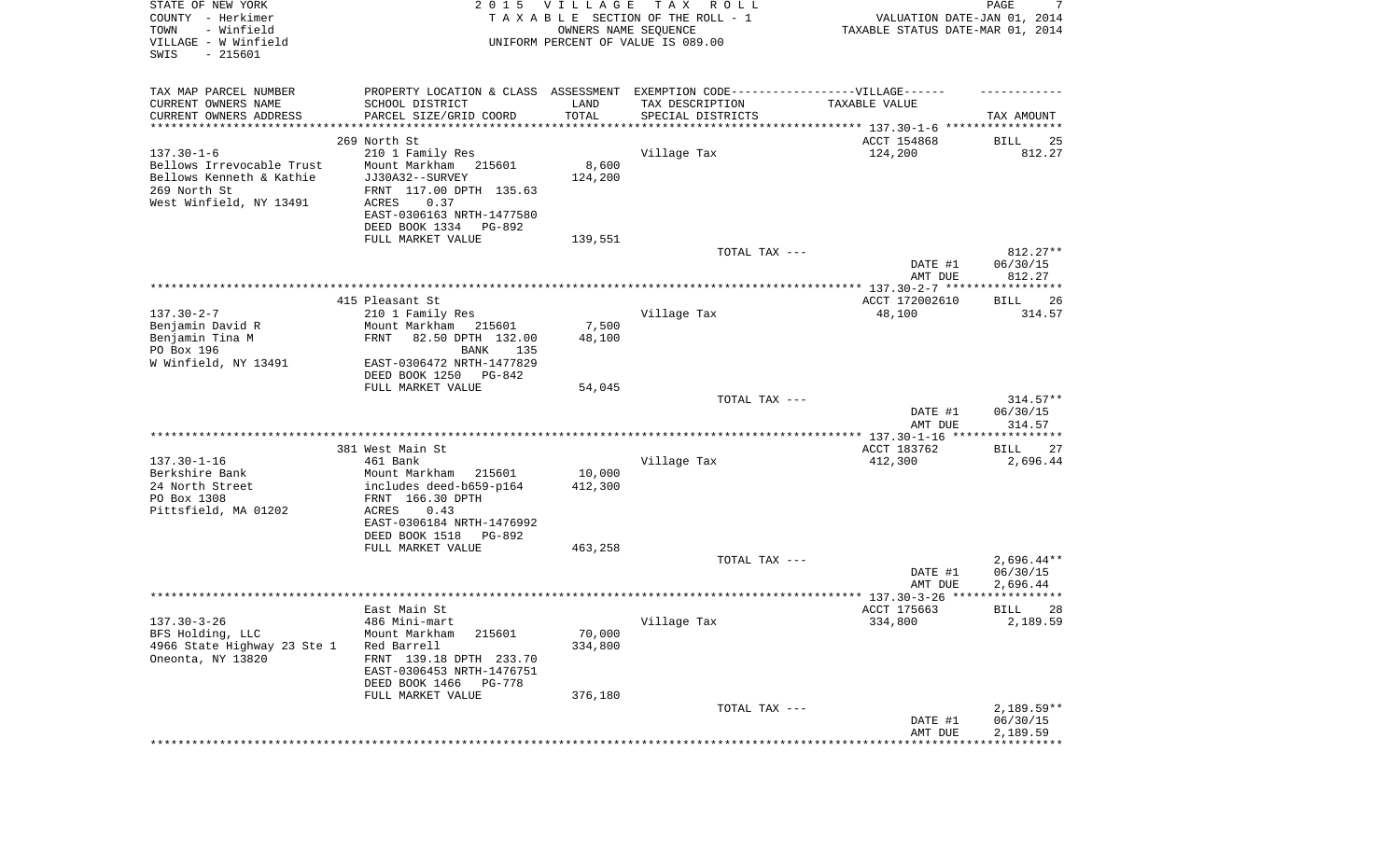| STATE OF NEW YORK<br>COUNTY - Herkimer<br>- Winfield<br>TOWN<br>VILLAGE - W Winfield<br>$-215601$<br>SWIS        | 2 0 1 5                                                                                                                                                                        |                            | VILLAGE TAX ROLL<br>TAXABLE SECTION OF THE ROLL - 1<br>OWNERS NAME SEOUENCE<br>UNIFORM PERCENT OF VALUE IS 089.00        | VALUATION DATE-JAN 01, 2014<br>TAXABLE STATUS DATE-MAR 01, 2014 | PAGE<br>8                        |
|------------------------------------------------------------------------------------------------------------------|--------------------------------------------------------------------------------------------------------------------------------------------------------------------------------|----------------------------|--------------------------------------------------------------------------------------------------------------------------|-----------------------------------------------------------------|----------------------------------|
| TAX MAP PARCEL NUMBER<br>CURRENT OWNERS NAME<br>CURRENT OWNERS ADDRESS                                           | SCHOOL DISTRICT<br>PARCEL SIZE/GRID COORD                                                                                                                                      | LAND<br>TOTAL<br>******    | PROPERTY LOCATION & CLASS ASSESSMENT EXEMPTION CODE----------------VILLAGE------<br>TAX DESCRIPTION<br>SPECIAL DISTRICTS | TAXABLE VALUE<br>********** 137.30-1-45 *****************       | TAX AMOUNT                       |
| $137.30 - 1 - 45$<br>Bouck Debbie R<br>300 West Main St<br>W Winfield, NY 13491                                  | 300 West Main St<br>210 1 Family Res<br>Mount Markham 215601<br>85.00 DPTH<br>FRNT<br>ACRES<br>0.56<br>EAST-0304765 NRTH-1476548<br>DEED BOOK 1183 PG-593<br>FULL MARKET VALUE | 10,800<br>67,000<br>75,281 | Village Tax                                                                                                              | ACCT 172001560<br>67,000                                        | <b>BILL</b><br>29<br>438.18      |
|                                                                                                                  |                                                                                                                                                                                |                            | TOTAL TAX ---                                                                                                            | DATE #1<br>AMT DUE                                              | 438.18**<br>06/30/15<br>438.18   |
|                                                                                                                  |                                                                                                                                                                                |                            | **************************************                                                                                   | ************** 137.31-1-62 **                                   | ***********                      |
| $137.31 - 1 - 62$                                                                                                | 447 East Main St<br>220 2 Family Res                                                                                                                                           |                            | VETFUND T 41107                                                                                                          | ACCT 157854<br>5,000                                            | BILL<br>30                       |
| Brockett Irrevocable Living Tr Mount Markham 215601<br>447 East Main St<br>PO Box 236<br>West Winfield, NY 13491 | 70.90 DPTH 212.00<br>FRNT<br>ACRES<br>0.38<br>EAST-0307129 NRTH-1477088<br>DEED BOOK 1352 PG-207                                                                               | 8,800<br>84,200            | Village Tax                                                                                                              | 79,200                                                          | 517.97                           |
|                                                                                                                  | FULL MARKET VALUE                                                                                                                                                              | 94,607                     |                                                                                                                          |                                                                 |                                  |
|                                                                                                                  |                                                                                                                                                                                |                            | TOTAL TAX ---                                                                                                            | DATE #1<br>AMT DUE                                              | $517.97**$<br>06/30/15<br>517.97 |
|                                                                                                                  | South St                                                                                                                                                                       |                            |                                                                                                                          | ACCT 172005760                                                  | <b>BILL</b><br>31                |
| $137.30 - 3 - 14$                                                                                                | 484 1 use sm bld                                                                                                                                                               |                            | Village Tax                                                                                                              | 30,900                                                          | 202.09                           |
| Brooks Karate Inc<br>PO Box 144<br>West Winfield, NY 13491                                                       | Mount Markham 215601<br>FRNT<br>48.50 DPTH 191.70<br>EAST-0306207 NRTH-1476715<br>DEED BOOK 876<br>PG-652                                                                      | 10,000<br>30,900           |                                                                                                                          |                                                                 |                                  |
|                                                                                                                  | FULL MARKET VALUE                                                                                                                                                              | 34,719                     |                                                                                                                          |                                                                 |                                  |
|                                                                                                                  |                                                                                                                                                                                |                            | TOTAL TAX ---<br>************************                                                                                | DATE #1<br>AMT DUE                                              | $202.09**$<br>06/30/15<br>202.09 |
|                                                                                                                  | 422 Pleasant St                                                                                                                                                                |                            |                                                                                                                          | *********** 137.30-2-15 *****************<br>ACCT 172002910     | <b>BILL</b><br>32                |
| $137.30 - 2 - 15$<br>Brown Anna<br>Brown Douglas<br>PO Box 388<br>West Winfield, NY 13491-0388                   | 210 1 Family Res<br>Mount Markham 215601<br>FRNT 100.00 DPTH 83.01<br>ACRES<br>0.19<br>EAST-0306613 NRTH-1477662<br>DEED BOOK 00652 PG-00652                                   | 66,500                     | VETFUND T 41107<br>6,900 Village Tax                                                                                     | 1,594<br>64,906                                                 | 424.49                           |
|                                                                                                                  | FULL MARKET VALUE                                                                                                                                                              | 74,719                     | TOTAL TAX ---                                                                                                            |                                                                 | $424.49**$                       |
|                                                                                                                  |                                                                                                                                                                                |                            |                                                                                                                          | DATE #1<br>AMT DUE                                              | 06/30/15<br>424.49               |
|                                                                                                                  |                                                                                                                                                                                |                            |                                                                                                                          |                                                                 |                                  |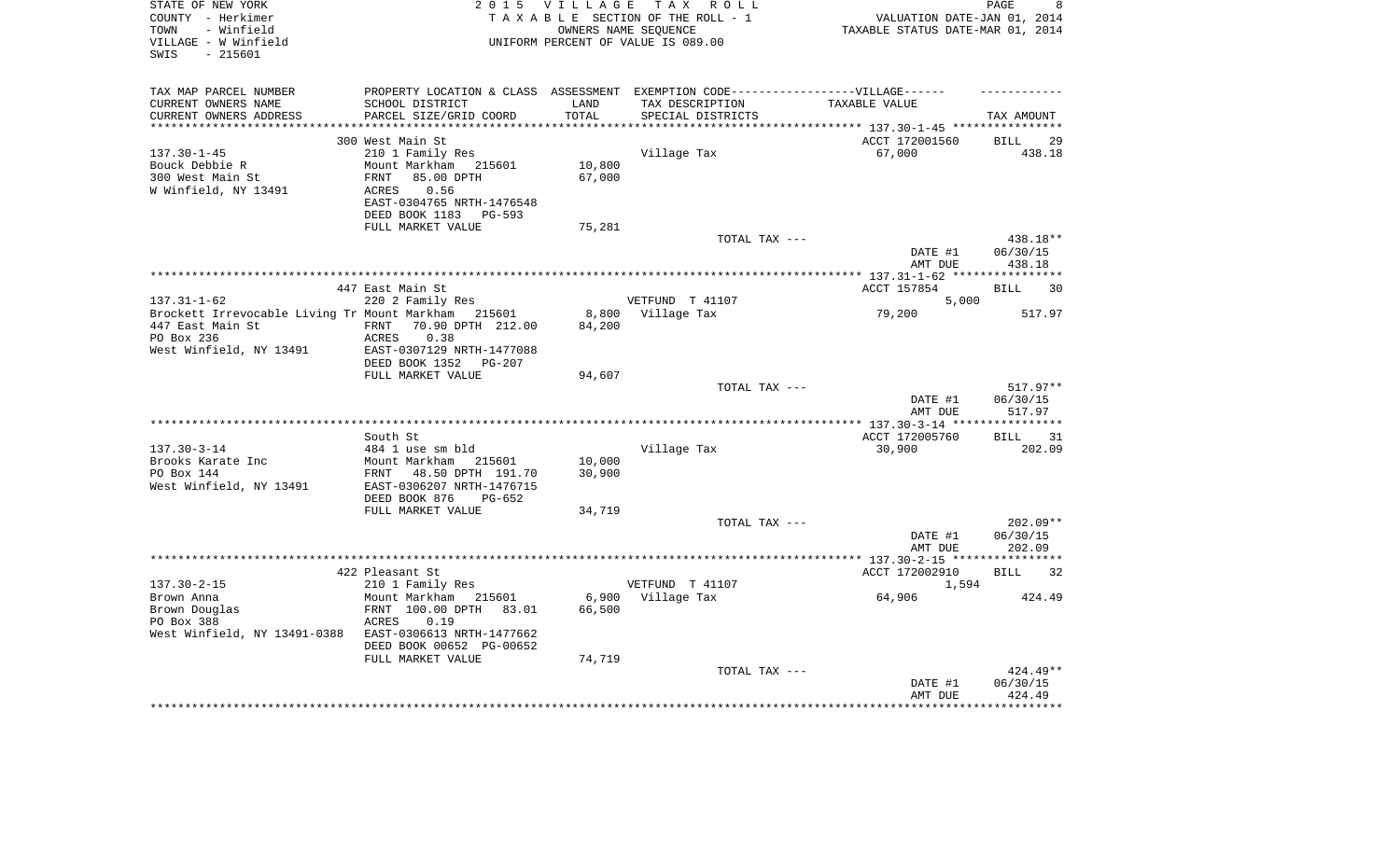| STATE OF NEW YORK                                | 2 0 1 5                                  | <b>VILLAGE</b>        | T A X<br>R O L L                              |                                  | PAGE<br>9                   |
|--------------------------------------------------|------------------------------------------|-----------------------|-----------------------------------------------|----------------------------------|-----------------------------|
| COUNTY - Herkimer                                |                                          |                       | TAXABLE SECTION OF THE ROLL - 1               | VALUATION DATE-JAN 01, 2014      |                             |
| TOWN<br>- Winfield                               |                                          |                       | OWNERS NAME SEQUENCE                          | TAXABLE STATUS DATE-MAR 01, 2014 |                             |
| VILLAGE - W Winfield                             |                                          |                       | UNIFORM PERCENT OF VALUE IS 089.00            |                                  |                             |
| SWIS<br>$-215601$                                |                                          |                       |                                               |                                  |                             |
|                                                  |                                          |                       |                                               |                                  |                             |
| TAX MAP PARCEL NUMBER                            | PROPERTY LOCATION & CLASS ASSESSMENT     |                       | EXEMPTION CODE------------------VILLAGE------ |                                  |                             |
| CURRENT OWNERS NAME                              | SCHOOL DISTRICT                          | LAND                  | TAX DESCRIPTION                               | TAXABLE VALUE                    |                             |
| CURRENT OWNERS ADDRESS<br>********************** | PARCEL SIZE/GRID COORD                   | TOTAL<br>************ | SPECIAL DISTRICTS                             |                                  | TAX AMOUNT                  |
|                                                  |                                          |                       |                                               |                                  |                             |
|                                                  | 441 East Main St                         |                       |                                               | ACCT 172006490                   | <b>BILL</b><br>33           |
| $137.31 - 1 - 64$                                | 210 1 Family Res<br>Mount Markham 215601 | 7,600                 | Village Tax                                   | 67,000                           | 438.18                      |
| Brown Wallace<br>Brown Donna                     | 75.00 DPTH 150.00<br><b>FRNT</b>         | 67,000                |                                               |                                  |                             |
| PO Box 456                                       | BANK<br>740                              |                       |                                               |                                  |                             |
| West Winfield, NY 13491-0456                     | EAST-0306984 NRTH-1477046                |                       |                                               |                                  |                             |
|                                                  | DEED BOOK 00650 PG-00665                 |                       |                                               |                                  |                             |
|                                                  | FULL MARKET VALUE                        | 75,281                |                                               |                                  |                             |
|                                                  |                                          |                       | TOTAL TAX ---                                 |                                  | 438.18**                    |
|                                                  |                                          |                       |                                               | DATE #1                          | 06/30/15                    |
|                                                  |                                          |                       |                                               | AMT DUE                          | 438.18                      |
|                                                  |                                          |                       |                                               |                                  |                             |
|                                                  | North St                                 |                       |                                               |                                  | 34<br><b>BILL</b>           |
| $137.22 - 1 - 14.2$                              | 314 Rural vac<10                         |                       | Village Tax                                   | 1,000                            | 6.54                        |
| Bryce Andrew D                                   | Mount Markham<br>215601                  | 1,000                 |                                               |                                  |                             |
| Bryce Christine                                  | FRNT 115.00 DPTH 300.00                  | 1,000                 |                                               |                                  |                             |
| PO Box 252                                       | EAST-0307030 NRTH-1478450                |                       |                                               |                                  |                             |
| W Winfield, NY 13491                             | DEED BOOK 1287<br>PG-688                 |                       |                                               |                                  |                             |
|                                                  | FULL MARKET VALUE                        | 1,124                 |                                               |                                  |                             |
|                                                  |                                          |                       | TOTAL TAX ---                                 |                                  | $6.54**$                    |
|                                                  |                                          |                       |                                               | DATE #1                          | 06/30/15                    |
|                                                  |                                          |                       |                                               | AMT DUE                          | 6.54                        |
|                                                  |                                          |                       |                                               |                                  |                             |
| $137.30 - 2 - 1$                                 | 300 North St<br>210 1 Family Res         |                       | Village Tax                                   | ACCT 188874<br>40,100            | <b>BILL</b><br>35<br>262.25 |
| Bryce Andrew D                                   | Mount Markham 215601                     | 9,500                 |                                               |                                  |                             |
| Bryce Christine H                                | FRNT 144.50 DPTH 192.39                  | 40,100                |                                               |                                  |                             |
| PO Box 252                                       | EAST-0306338 NRTH-1478163                |                       |                                               |                                  |                             |
| West Winfield, NY 13491                          | DEED BOOK 1549<br>PG-87                  |                       |                                               |                                  |                             |
|                                                  | FULL MARKET VALUE                        | 45,056                |                                               |                                  |                             |
| PRIOR OWNER ON 3/01/2014                         |                                          |                       |                                               |                                  |                             |
| Atwell William R                                 |                                          |                       |                                               |                                  |                             |
|                                                  |                                          |                       | TOTAL TAX ---                                 |                                  | 262.25**                    |
|                                                  |                                          |                       |                                               | DATE #1                          | 06/30/15                    |
|                                                  |                                          |                       |                                               | AMT DUE                          | 262.25                      |
|                                                  |                                          |                       |                                               |                                  | **********                  |
|                                                  | North St                                 |                       |                                               |                                  | 36<br>BILL                  |
| $137.31 - 1 - 43.3$                              | 322 Rural vac>10                         |                       | Village Tax                                   | 10,000                           | 65.40                       |
| Bryce Andrew D                                   | Mount Markham<br>215601                  | 10,000                |                                               |                                  |                             |
| Bryce Christine                                  | 18.00<br>ACRES                           | 10,000                |                                               |                                  |                             |
| PO Box 252                                       | EAST-0307314 NRTH-1478192                |                       |                                               |                                  |                             |
| W Winfield, NY 13491                             | DEED BOOK 1287<br>PG-688                 |                       |                                               |                                  |                             |
|                                                  | FULL MARKET VALUE                        | 11,236                | TOTAL TAX ---                                 |                                  | 65.40**                     |
|                                                  |                                          |                       |                                               | DATE #1                          | 06/30/15                    |
|                                                  |                                          |                       |                                               | AMT DUE                          | 65.40                       |
|                                                  |                                          |                       |                                               |                                  | ********                    |
|                                                  |                                          |                       |                                               |                                  |                             |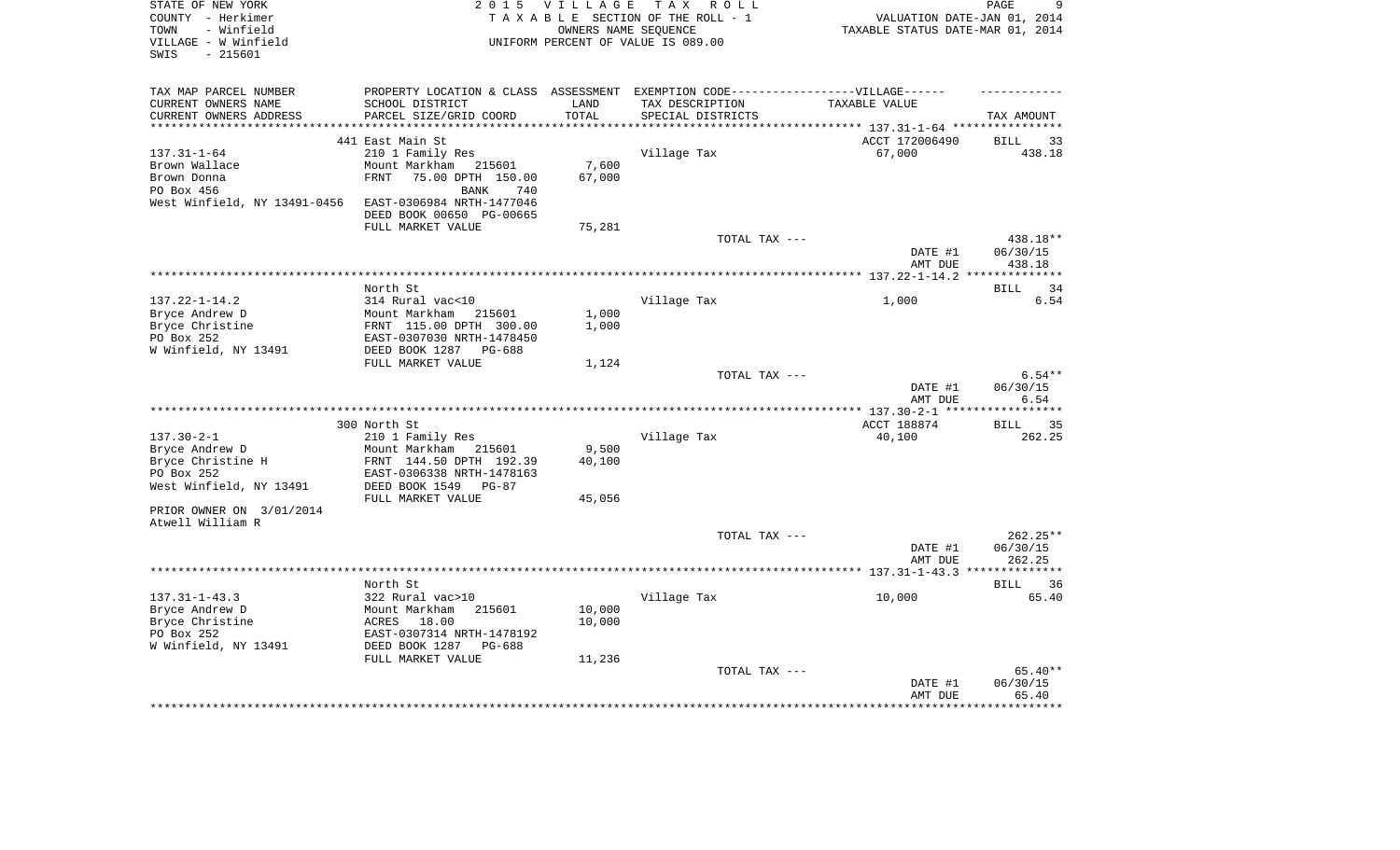| STATE OF NEW YORK<br>COUNTY - Herkimer<br>- Winfield<br>TOWN<br>VILLAGE - W Winfield<br>$-215601$<br>SWIS | 2 0 1 5                                               | <b>VILLAGE</b>     | TAX ROLL<br>TAXABLE SECTION OF THE ROLL - 1<br>OWNERS NAME SEQUENCE<br>UNIFORM PERCENT OF VALUE IS 089.00 | VALUATION DATE-JAN 01, 2014<br>TAXABLE STATUS DATE-MAR 01, 2014 | PAGE<br>10           |
|-----------------------------------------------------------------------------------------------------------|-------------------------------------------------------|--------------------|-----------------------------------------------------------------------------------------------------------|-----------------------------------------------------------------|----------------------|
| TAX MAP PARCEL NUMBER                                                                                     |                                                       |                    | PROPERTY LOCATION & CLASS ASSESSMENT EXEMPTION CODE-----------------VILLAGE------                         |                                                                 |                      |
| CURRENT OWNERS NAME                                                                                       | SCHOOL DISTRICT                                       | LAND               | TAX DESCRIPTION                                                                                           | TAXABLE VALUE                                                   |                      |
| CURRENT OWNERS ADDRESS<br>*********************                                                           | PARCEL SIZE/GRID COORD<br>*************************** | TOTAL<br>********* | SPECIAL DISTRICTS                                                                                         |                                                                 | TAX AMOUNT           |
|                                                                                                           | 427 Pleasant St                                       |                    | ************************************** 137.30-2-10 *****************                                      | ACCT 172008730                                                  | <b>BILL</b><br>37    |
| $137.30 - 2 - 10$                                                                                         | 210 1 Family Res                                      |                    | Village Tax                                                                                               | 121,000                                                         | 791.34               |
| Bryce Christine H                                                                                         | Mount Markham<br>215601                               | 11,700             |                                                                                                           |                                                                 |                      |
| PO Box 252                                                                                                | FRNT 195.00 DPTH 190.00                               | 121,000            |                                                                                                           |                                                                 |                      |
| West Winfield, NY 13491                                                                                   | 0.67<br>ACRES                                         |                    |                                                                                                           |                                                                 |                      |
|                                                                                                           | EAST-0306768 NRTH-1477846                             |                    |                                                                                                           |                                                                 |                      |
|                                                                                                           | DEED BOOK 856<br>$PG-544$                             |                    |                                                                                                           |                                                                 |                      |
|                                                                                                           | FULL MARKET VALUE                                     | 135,955            |                                                                                                           |                                                                 |                      |
|                                                                                                           |                                                       |                    | TOTAL TAX ---                                                                                             |                                                                 | 791.34**             |
|                                                                                                           |                                                       |                    |                                                                                                           | DATE #1                                                         | 06/30/15             |
|                                                                                                           |                                                       |                    |                                                                                                           | AMT DUE                                                         | 791.34               |
|                                                                                                           |                                                       |                    |                                                                                                           | ************ 137.31-2-17 *****************                      |                      |
|                                                                                                           | 508 East Main St                                      |                    |                                                                                                           | ACCT 172000630                                                  | 38<br><b>BILL</b>    |
| $137.31 - 2 - 17$<br>Bunce Arthur                                                                         | 210 1 Family Res<br>Mount Markham                     | 12,800             | Village Tax                                                                                               | 98,300                                                          | 642.88               |
| PO Box 23                                                                                                 | 215601<br>71.28 DPTH 475.00<br>FRNT                   | 98,300             |                                                                                                           |                                                                 |                      |
| West Winfield, NY 13491-0023                                                                              | EAST-0308396 NRTH-1476889                             |                    |                                                                                                           |                                                                 |                      |
|                                                                                                           | DEED BOOK 00636 PG-00425                              |                    |                                                                                                           |                                                                 |                      |
|                                                                                                           | FULL MARKET VALUE                                     | 110,449            |                                                                                                           |                                                                 |                      |
|                                                                                                           |                                                       |                    | TOTAL TAX ---                                                                                             |                                                                 | 642.88**             |
|                                                                                                           |                                                       |                    |                                                                                                           | DATE #1                                                         | 06/30/15             |
|                                                                                                           |                                                       |                    |                                                                                                           | AMT DUE                                                         | 642.88               |
|                                                                                                           |                                                       |                    |                                                                                                           | ************ 137.38-1-28 ****                                   | ************         |
|                                                                                                           | 129 South St                                          |                    |                                                                                                           | ACCT 172001020                                                  | 39<br><b>BILL</b>    |
| $137.38 - 1 - 28$<br>Burdick William                                                                      | 210 1 Family Res<br>Mount Markham<br>215601           | 10,100             | Village Tax                                                                                               | 67,000                                                          | 438.18               |
| Burdick Ellen                                                                                             | 87.00 DPTH 258.00<br>FRNT                             | 67,000             |                                                                                                           |                                                                 |                      |
| 129 South St                                                                                              | <b>ACRES</b><br>0.51                                  |                    |                                                                                                           |                                                                 |                      |
| West Winfield, NY 13491-9102                                                                              | EAST-0306341 NRTH-1475786                             |                    |                                                                                                           |                                                                 |                      |
|                                                                                                           | DEED BOOK 00574 PG-00854                              |                    |                                                                                                           |                                                                 |                      |
|                                                                                                           | FULL MARKET VALUE                                     | 75,281             |                                                                                                           |                                                                 |                      |
|                                                                                                           |                                                       |                    | TOTAL TAX ---                                                                                             |                                                                 | 438.18**             |
|                                                                                                           |                                                       |                    |                                                                                                           | DATE #1                                                         | 06/30/15             |
|                                                                                                           |                                                       |                    | ***********************                                                                                   | AMT DUE                                                         | 438.18               |
|                                                                                                           |                                                       |                    |                                                                                                           | *** 137.22-1-2 ****                                             |                      |
| $137.22 - 1 - 2$                                                                                          | 357 North St<br>210 1 Family Res                      |                    | Village Tax                                                                                               | ACCT 188793<br>82,100                                           | 40<br>BILL<br>536.93 |
| Cahill Lori & Michael                                                                                     | Mount Markham 215601                                  | 15,400             |                                                                                                           |                                                                 |                      |
| Pritchard Craig                                                                                           | <b>ACRES</b><br>1.20                                  | 82,100             |                                                                                                           |                                                                 |                      |
| 878 Broadway Road                                                                                         | EAST-0306750 NRTH-1479119                             |                    |                                                                                                           |                                                                 |                      |
| Dracut, MA 01826                                                                                          | DEED BOOK 1548<br>PG-603                              |                    |                                                                                                           |                                                                 |                      |
|                                                                                                           | FULL MARKET VALUE                                     | 92,247             |                                                                                                           |                                                                 |                      |
| PRIOR OWNER ON 3/01/2014                                                                                  |                                                       |                    |                                                                                                           |                                                                 |                      |
| Cahill Lori A                                                                                             |                                                       |                    |                                                                                                           |                                                                 |                      |
|                                                                                                           |                                                       |                    | TOTAL TAX ---                                                                                             |                                                                 | 536.93**             |
|                                                                                                           |                                                       |                    |                                                                                                           | DATE #1                                                         | 06/30/15             |
|                                                                                                           |                                                       |                    |                                                                                                           | AMT DUE                                                         | 536.93               |
|                                                                                                           |                                                       |                    |                                                                                                           |                                                                 |                      |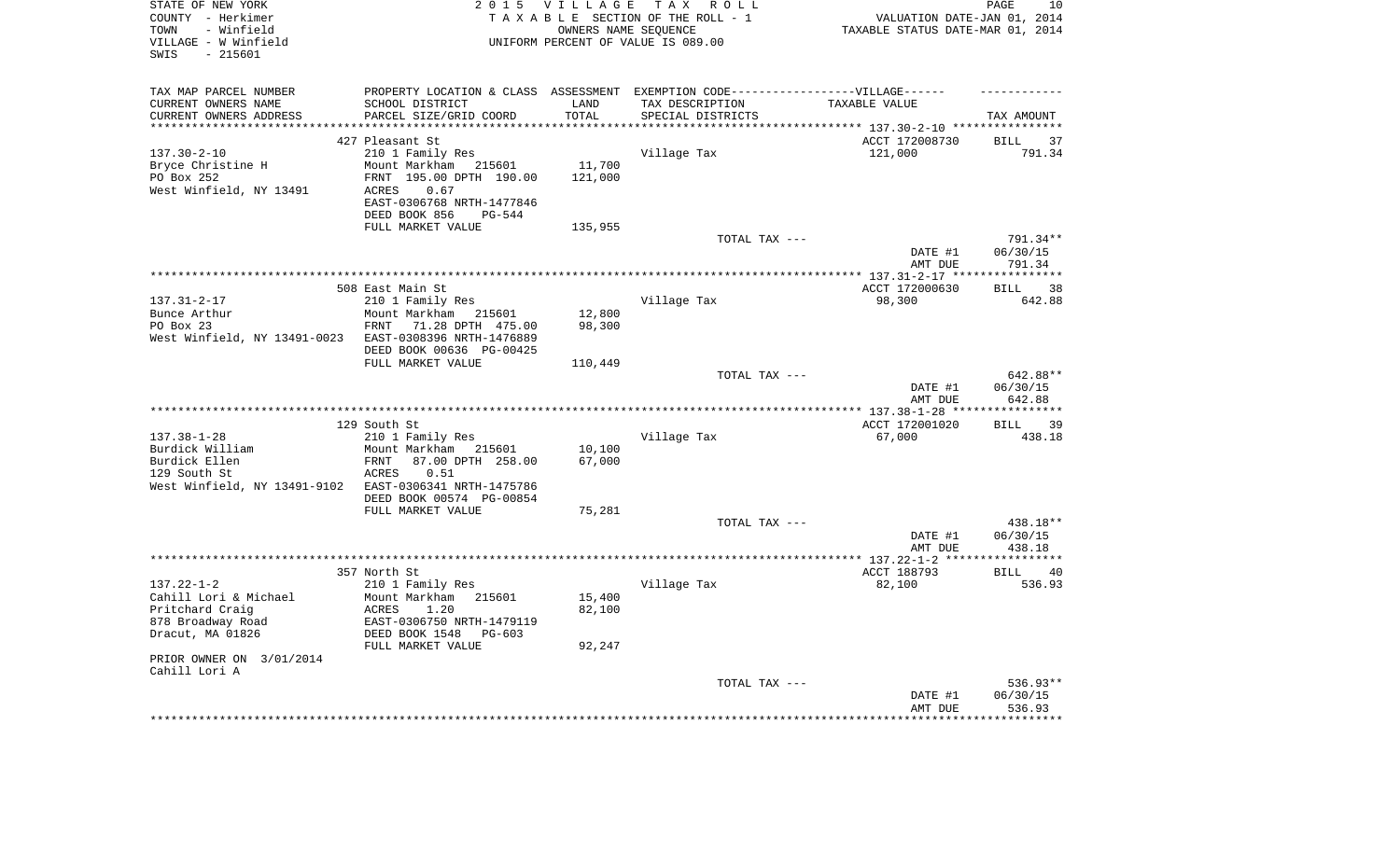| STATE OF NEW YORK<br>COUNTY - Herkimer<br>- Winfield<br>TOWN<br>VILLAGE - W Winfield | 2 0 1 5<br>T A X<br><b>VILLAGE</b><br>R O L L<br>TAXABLE SECTION OF THE ROLL - 1<br>OWNERS NAME SEOUENCE<br>UNIFORM PERCENT OF VALUE IS 089.00 |                  |                                               | PAGE<br>11<br>VALUATION DATE-JAN 01, 2014<br>TAXABLE STATUS DATE-MAR 01, 2014 |                    |
|--------------------------------------------------------------------------------------|------------------------------------------------------------------------------------------------------------------------------------------------|------------------|-----------------------------------------------|-------------------------------------------------------------------------------|--------------------|
| SWIS<br>$-215601$                                                                    |                                                                                                                                                |                  |                                               |                                                                               |                    |
| TAX MAP PARCEL NUMBER                                                                | PROPERTY LOCATION & CLASS                                                                                                                      | ASSESSMENT       | EXEMPTION CODE------------------VILLAGE------ |                                                                               |                    |
| CURRENT OWNERS NAME                                                                  | SCHOOL DISTRICT                                                                                                                                | LAND             | TAX DESCRIPTION                               | TAXABLE VALUE                                                                 |                    |
| CURRENT OWNERS ADDRESS                                                               | PARCEL SIZE/GRID COORD                                                                                                                         | TOTAL            | SPECIAL DISTRICTS                             |                                                                               | TAX AMOUNT         |
| ***********************                                                              |                                                                                                                                                |                  |                                               |                                                                               |                    |
|                                                                                      | 510 Clapson Rd                                                                                                                                 |                  |                                               | ACCT 172006690                                                                | 41<br>BILL         |
| $137.38 - 2 - 4$                                                                     | 210 1 Family Res                                                                                                                               |                  | Village Tax                                   | 51,300                                                                        | 335.50             |
| Camenga Alesia<br>510 Clapson Road                                                   | Mount Markham<br>215601<br>FRNT                                                                                                                | 6,700<br>51,300  |                                               |                                                                               |                    |
| PO Box 416                                                                           | 58.00 DPTH 124.00<br>EAST-0307110 NRTH-1476390                                                                                                 |                  |                                               |                                                                               |                    |
| West Winfield, NY 13491                                                              | DEED BOOK 943<br>$PG-408$                                                                                                                      |                  |                                               |                                                                               |                    |
|                                                                                      | FULL MARKET VALUE                                                                                                                              | 57,640           |                                               |                                                                               |                    |
|                                                                                      |                                                                                                                                                |                  | TOTAL TAX ---                                 |                                                                               | 335.50**           |
|                                                                                      |                                                                                                                                                |                  |                                               | DATE #1                                                                       | 06/30/15           |
|                                                                                      |                                                                                                                                                |                  |                                               | AMT DUE                                                                       | 335.50             |
|                                                                                      |                                                                                                                                                |                  |                                               | *** $137.30 - 2 - 4.1$ ***                                                    | ********           |
|                                                                                      | North St                                                                                                                                       |                  |                                               | ACCT 172000660                                                                | 42<br>BILL         |
| $137.30 - 2 - 4.1$                                                                   | 411 Apartment<br>Mount Markham                                                                                                                 |                  | Village Tax                                   | 97,700                                                                        | 638.96             |
| Capraro Douglas A<br>Capraro Anthony J                                               | 215601<br>83.50 DPTH 165.00<br>FRNT                                                                                                            | 10,100<br>97,700 |                                               |                                                                               |                    |
| PO Box 335                                                                           | 0.31<br>ACRES                                                                                                                                  |                  |                                               |                                                                               |                    |
| West Winfield, NY 13491                                                              | EAST-0306333 NRTH-1477990                                                                                                                      |                  |                                               |                                                                               |                    |
|                                                                                      | DEED BOOK 1138<br><b>PG-729</b>                                                                                                                |                  |                                               |                                                                               |                    |
|                                                                                      | FULL MARKET VALUE                                                                                                                              | 109,775          |                                               |                                                                               |                    |
|                                                                                      |                                                                                                                                                |                  | TOTAL TAX ---                                 |                                                                               | 638.96**           |
|                                                                                      |                                                                                                                                                |                  |                                               | DATE #1                                                                       | 06/30/15           |
|                                                                                      |                                                                                                                                                |                  |                                               | AMT DUE<br>**** 137.31-2-19.1                                                 | 638.96             |
|                                                                                      | 496 East Main St                                                                                                                               |                  |                                               | ACCT 172005730                                                                | 43<br>BILL         |
| $137.31 - 2 - 19.1$                                                                  | 210 1 Family Res                                                                                                                               |                  | Village Tax                                   | 122,000                                                                       | 797.88             |
| Capraro Joann M                                                                      | Mount Markham<br>215601                                                                                                                        | 18,600           |                                               |                                                                               |                    |
| PO Box 335                                                                           | <b>ACRES</b><br>4.00                                                                                                                           | 122,000          |                                               |                                                                               |                    |
| West Winfield, NY 13491                                                              | EAST-0308191 NRTH-1476760                                                                                                                      |                  |                                               |                                                                               |                    |
|                                                                                      | DEED BOOK 1108<br>$PG-328$                                                                                                                     |                  |                                               |                                                                               |                    |
|                                                                                      | FULL MARKET VALUE                                                                                                                              | 137,079          |                                               |                                                                               |                    |
|                                                                                      |                                                                                                                                                |                  | TOTAL TAX ---                                 |                                                                               | 797.88**           |
|                                                                                      |                                                                                                                                                |                  |                                               | DATE #1<br>AMT DUE                                                            | 06/30/15<br>797.88 |
|                                                                                      |                                                                                                                                                |                  |                                               |                                                                               | *********          |
|                                                                                      | 507 Fairground Rd                                                                                                                              |                  |                                               | ACCT 172008700                                                                | <b>BILL</b><br>44  |
| $137.31 - 1 - 37.2$                                                                  | 210 1 Family Res                                                                                                                               |                  | Village Tax                                   | 102,400                                                                       | 669.70             |
| Carney Patrick J                                                                     | Mount Markham<br>215601                                                                                                                        | 11,700           |                                               |                                                                               |                    |
| Carney Susan                                                                         | FRNT 117.00 DPTH 283.00                                                                                                                        | 102,400          |                                               |                                                                               |                    |
| PO Box 449                                                                           | ACRES<br>0.67                                                                                                                                  |                  |                                               |                                                                               |                    |
| West Winfield, NY 13491                                                              | EAST-0308561 NRTH-1477727                                                                                                                      |                  |                                               |                                                                               |                    |
|                                                                                      | DEED BOOK 772<br><b>PG-211</b>                                                                                                                 |                  |                                               |                                                                               |                    |
|                                                                                      | FULL MARKET VALUE                                                                                                                              | 115,056          | TOTAL TAX ---                                 |                                                                               | 669.70**           |
|                                                                                      |                                                                                                                                                |                  |                                               | DATE #1                                                                       | 06/30/15           |
|                                                                                      |                                                                                                                                                |                  |                                               | AMT DUE                                                                       | 669.70             |
|                                                                                      |                                                                                                                                                |                  |                                               |                                                                               |                    |
|                                                                                      |                                                                                                                                                |                  |                                               |                                                                               |                    |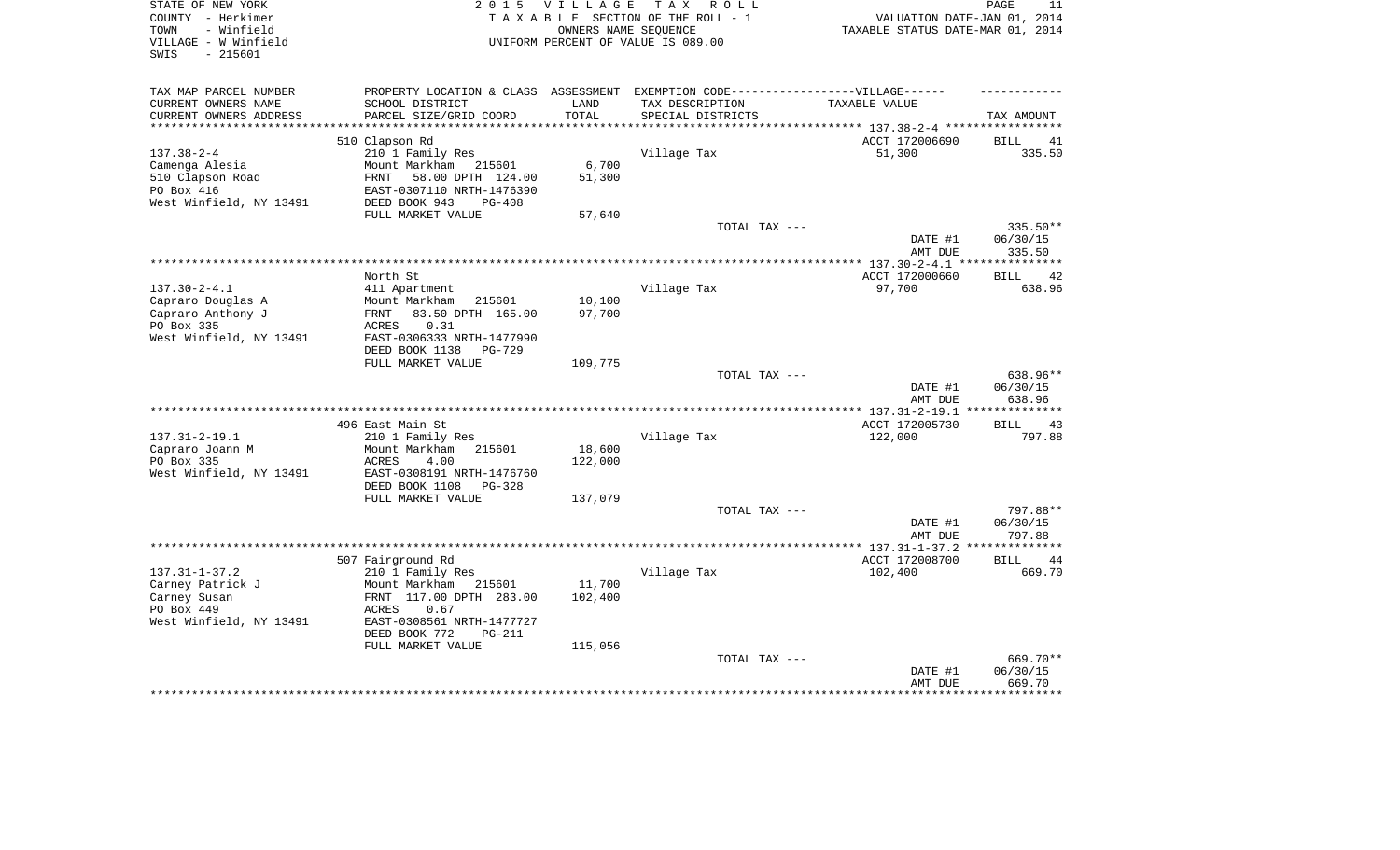| STATE OF NEW YORK                          | 2 0 1 5                         | V I L L A G E | TAX ROLL                                                                          |                                  | PAGE<br>12        |
|--------------------------------------------|---------------------------------|---------------|-----------------------------------------------------------------------------------|----------------------------------|-------------------|
| COUNTY - Herkimer                          |                                 |               | TAXABLE SECTION OF THE ROLL - 1                                                   | VALUATION DATE-JAN 01, 2014      |                   |
| TOWN<br>- Winfield                         |                                 |               | OWNERS NAME SEQUENCE                                                              | TAXABLE STATUS DATE-MAR 01, 2014 |                   |
| VILLAGE - W Winfield                       |                                 |               | UNIFORM PERCENT OF VALUE IS 089.00                                                |                                  |                   |
| $-215601$<br>SWIS                          |                                 |               |                                                                                   |                                  |                   |
|                                            |                                 |               |                                                                                   |                                  |                   |
| TAX MAP PARCEL NUMBER                      |                                 |               | PROPERTY LOCATION & CLASS ASSESSMENT EXEMPTION CODE-----------------VILLAGE------ |                                  |                   |
| CURRENT OWNERS NAME                        | SCHOOL DISTRICT                 | LAND          | TAX DESCRIPTION                                                                   | TAXABLE VALUE                    |                   |
| CURRENT OWNERS ADDRESS                     | PARCEL SIZE/GRID COORD          | TOTAL         | SPECIAL DISTRICTS                                                                 |                                  | TAX AMOUNT        |
|                                            |                                 |               |                                                                                   |                                  |                   |
|                                            | 172 Taylor Ave                  |               |                                                                                   | ACCT 185534                      | BILL<br>45        |
| $137.38 - 1 - 17$                          | 210 1 Family Res                |               | Village Tax                                                                       | 41,600                           | 272.06            |
| Case Kristofer S                           | Mount Markham 215601            | 7,000         | XC991 Water relevy                                                                | 117.86 MT M                      | 117.86            |
| 172 Taylor Ave                             | FRNT<br>60.00 DPTH 142.00       | 41,600        |                                                                                   |                                  |                   |
| West Winfield, NY 13491                    | EAST-0305112 NRTH-1476229       |               |                                                                                   |                                  |                   |
|                                            | DEED BOOK 1529<br>PG-543        |               |                                                                                   |                                  |                   |
| PRIOR OWNER ON 3/01/2014                   | FULL MARKET VALUE               | 46,742        |                                                                                   |                                  |                   |
| Clark Thomas M                             |                                 |               |                                                                                   |                                  |                   |
|                                            |                                 |               | TOTAL TAX ---                                                                     |                                  | 389.92**          |
|                                            |                                 |               |                                                                                   | DATE #1                          | 06/30/15          |
|                                            |                                 |               |                                                                                   | AMT DUE                          | 389.92            |
|                                            |                                 |               |                                                                                   |                                  |                   |
|                                            | 174 Taylor Ave                  |               |                                                                                   | ACCT 172000540                   | <b>BILL</b><br>46 |
| $137.38 - 1 - 15$                          | 311 Res vac land                |               | Village Tax                                                                       | 8,200                            | 53.63             |
| Case Scott                                 | Mount Markham<br>215601         | 8,200         |                                                                                   |                                  |                   |
| Case Sharon                                | FRNT<br>60.00 DPTH 145.00       | 8,200         |                                                                                   |                                  |                   |
| 174 Taylor Avenue                          | EAST-0305114 NRTH-1476344       |               |                                                                                   |                                  |                   |
| West Winfield, NY 13491-0261 DEED BOOK 765 | $PG-693$                        |               |                                                                                   |                                  |                   |
|                                            | FULL MARKET VALUE               | 9,213         |                                                                                   |                                  |                   |
|                                            |                                 |               | TOTAL TAX ---                                                                     |                                  | $53.63**$         |
|                                            |                                 |               |                                                                                   | DATE #1                          | 06/30/15          |
|                                            |                                 |               |                                                                                   | AMT DUE                          | 53.63             |
|                                            |                                 |               |                                                                                   |                                  |                   |
|                                            | 174 Taylor Ave                  |               |                                                                                   | ACCT 172000960                   | <b>BILL</b><br>47 |
| $137.38 - 1 - 16$                          | 210 1 Family Res                |               | Village Tax                                                                       | 37,400                           | 244.60            |
| Case Scott                                 | Mount Markham<br>215601         | 7,000         |                                                                                   |                                  |                   |
| Case Sharon                                | FRNT<br>60.00 DPTH 144.00       | 37,400        |                                                                                   |                                  |                   |
| 174 Taylor Ave                             | EAST-0305112 NRTH-1476293       |               |                                                                                   |                                  |                   |
| West Winfield, NY 13491                    | DEED BOOK 765<br>$PG-693$       |               |                                                                                   |                                  |                   |
|                                            | FULL MARKET VALUE               | 42,022        |                                                                                   |                                  |                   |
|                                            |                                 |               | TOTAL TAX ---                                                                     |                                  | $244.60**$        |
|                                            |                                 |               |                                                                                   | DATE #1                          | 06/30/15          |
|                                            |                                 |               |                                                                                   | AMT DUE                          | 244.60            |
|                                            |                                 |               |                                                                                   |                                  |                   |
|                                            | 412 Curtis Ave                  |               |                                                                                   | ACCT 172010090                   | <b>BILL</b><br>48 |
| $137.38 - 2 - 14$                          | 210 1 Family Res                |               | Village Tax                                                                       | 35,700                           | 233.48            |
| Case Stephen P                             | Mount Markham<br>215601         | 6,500         | XC991 Water relevy                                                                | 377.22 MT M                      | 377.22            |
| 412 Curtis Ave                             | FRNT<br>61.00 DPTH 108.00       | 35,700        |                                                                                   |                                  |                   |
| West Winfield, NY 13491                    | EAST-0306799 NRTH-1476344       |               |                                                                                   |                                  |                   |
|                                            | DEED BOOK 1223<br><b>PG-922</b> |               |                                                                                   |                                  |                   |
|                                            | FULL MARKET VALUE               | 40,112        |                                                                                   |                                  |                   |
|                                            |                                 |               | TOTAL TAX ---                                                                     |                                  | 610.70**          |
|                                            |                                 |               |                                                                                   | DATE #1                          | 06/30/15          |
|                                            |                                 |               |                                                                                   | AMT DUE                          | 610.70            |
|                                            |                                 |               |                                                                                   |                                  | **********        |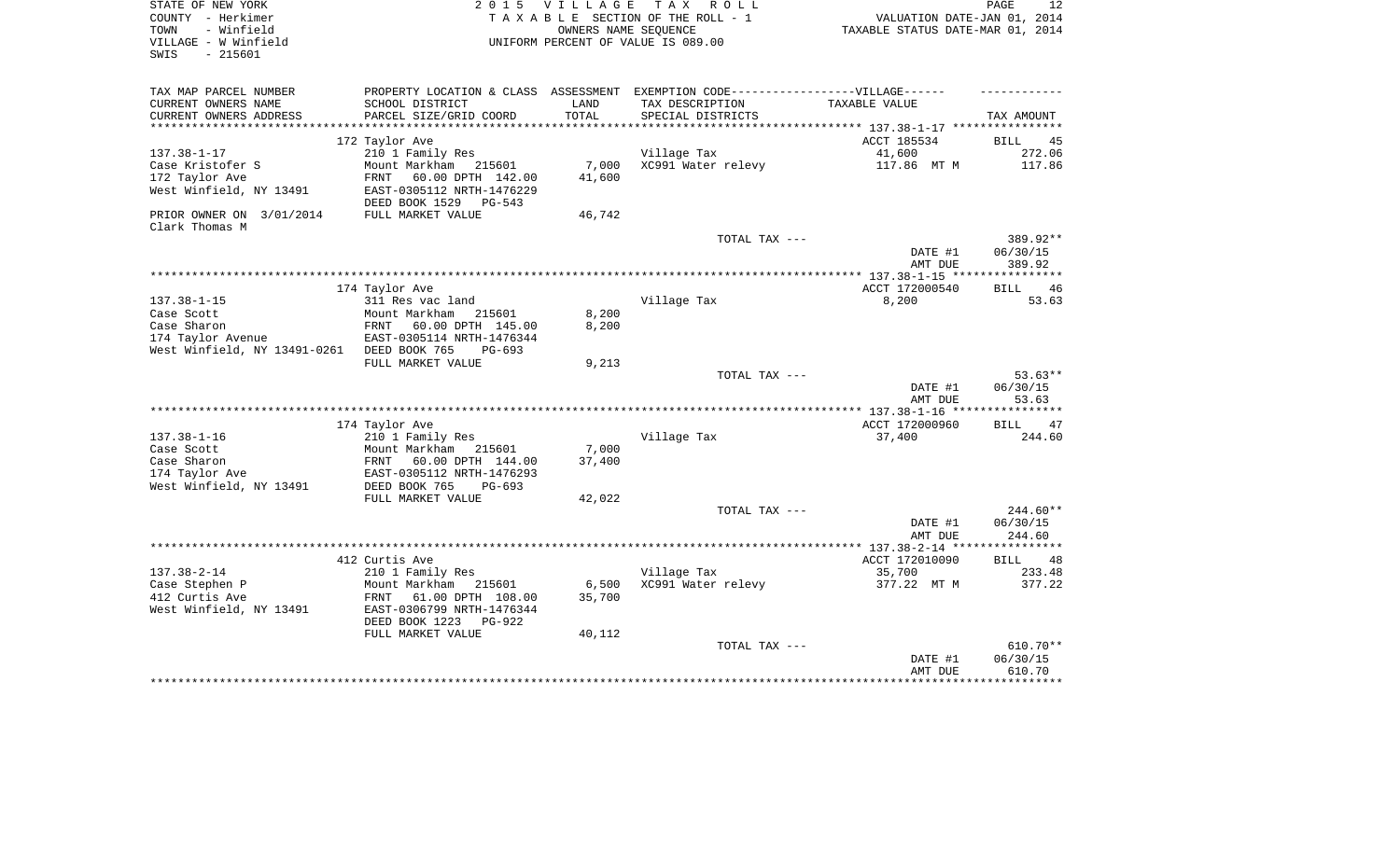| STATE OF NEW YORK<br>COUNTY - Herkimer<br>- Winfield<br>TOWN | 2 0 1 5                                               | <b>VILLAGE</b> | TAX ROLL<br>TAXABLE SECTION OF THE ROLL - 1<br>OWNERS NAME SEOUENCE              | VALUATION DATE-JAN 01, 2014<br>TAXABLE STATUS DATE-MAR 01, 2014 | PAGE<br>13           |
|--------------------------------------------------------------|-------------------------------------------------------|----------------|----------------------------------------------------------------------------------|-----------------------------------------------------------------|----------------------|
| VILLAGE - W Winfield<br>- 215601<br>SWIS                     |                                                       |                | UNIFORM PERCENT OF VALUE IS 089.00                                               |                                                                 |                      |
| TAX MAP PARCEL NUMBER                                        |                                                       |                | PROPERTY LOCATION & CLASS ASSESSMENT EXEMPTION CODE----------------VILLAGE------ |                                                                 |                      |
| CURRENT OWNERS NAME                                          | SCHOOL DISTRICT                                       | LAND           | TAX DESCRIPTION                                                                  | TAXABLE VALUE                                                   |                      |
| CURRENT OWNERS ADDRESS                                       | PARCEL SIZE/GRID COORD                                | TOTAL          | SPECIAL DISTRICTS                                                                |                                                                 | TAX AMOUNT           |
|                                                              | 440 Academy St                                        |                |                                                                                  | ******* 137.30-2-12 ****<br>ACCT 172009250                      | 49<br><b>BILL</b>    |
| $137.30 - 2 - 12$                                            | 210 1 Family Res                                      |                | Village Tax                                                                      | 136,000                                                         | 889.44               |
| Casscells David                                              | Mount Markham<br>215601                               | 9,600          |                                                                                  |                                                                 |                      |
| Casscells Elizabeth                                          | FRNT 220.00 DPTH 131.00                               | 136,000        |                                                                                  |                                                                 |                      |
| PO Box 157                                                   | EAST-0306870 NRTH-0014755                             |                |                                                                                  |                                                                 |                      |
| West Winfield, NY 13491-0337                                 | DEED BOOK 00655 PG-00253                              |                |                                                                                  |                                                                 |                      |
|                                                              | FULL MARKET VALUE                                     | 152,809        |                                                                                  |                                                                 |                      |
|                                                              |                                                       |                | TOTAL TAX ---                                                                    | DATE #1                                                         | 889.44**<br>06/30/15 |
|                                                              |                                                       |                |                                                                                  | AMT DUE                                                         | 889.44               |
|                                                              |                                                       |                |                                                                                  |                                                                 |                      |
|                                                              | West Main St                                          |                |                                                                                  |                                                                 | 50<br><b>BILL</b>    |
| $137.30 - 3 - 6$                                             | 482 Det row bldg                                      |                | Village Tax                                                                      | 57,700                                                          | 377.36               |
| Center State Development                                     | Mount Markham 215601                                  | 10,000         |                                                                                  |                                                                 |                      |
| 428 Brace Road<br>West Winfield, NY 13491                    | Pharmacy<br>FRNT<br>50.00 DPTH 255.00                 | 57,700         |                                                                                  |                                                                 |                      |
|                                                              | EAST-0305975 NRTH-1476693                             |                |                                                                                  |                                                                 |                      |
|                                                              | DEED BOOK 1255 PG-855                                 |                |                                                                                  |                                                                 |                      |
|                                                              | FULL MARKET VALUE                                     | 64,831         |                                                                                  |                                                                 |                      |
|                                                              |                                                       |                | TOTAL TAX ---                                                                    |                                                                 | 377.36**             |
|                                                              |                                                       |                |                                                                                  | DATE #1<br>AMT DUE                                              | 06/30/15<br>377.36   |
|                                                              |                                                       |                |                                                                                  |                                                                 |                      |
|                                                              | 395 Mill St                                           |                |                                                                                  | ACCT 172001770                                                  | <b>BILL</b><br>51    |
| $137.38 - 1 - 47$                                            | 210 1 Family Res                                      |                | Village Tax                                                                      | 89,500                                                          | 585.33               |
| Chase Robert                                                 | Mount Markham<br>215601                               | 13,000         |                                                                                  |                                                                 |                      |
| Chase Marjorie                                               | FRNT 164.00 DPTH 213.00                               | 89,500         |                                                                                  |                                                                 |                      |
| PO Box 447<br>West Winfield, NY 13491                        | EAST-0306194 NRTH-1474310<br>DEED BOOK 00574 PG-00146 |                |                                                                                  |                                                                 |                      |
|                                                              | FULL MARKET VALUE                                     | 100,562        |                                                                                  |                                                                 |                      |
|                                                              |                                                       |                | TOTAL TAX ---                                                                    |                                                                 | 585.33**             |
|                                                              |                                                       |                |                                                                                  | DATE #1                                                         | 06/30/15             |
|                                                              |                                                       |                |                                                                                  | AMT DUE                                                         | 585.33               |
|                                                              | 485 East Main St                                      |                |                                                                                  | ACCT 172000600                                                  | 52<br><b>BILL</b>    |
| $137.31 - 1 - 50$                                            | 283 Res w/Comuse                                      |                | Village Tax                                                                      | 86,300                                                          | 564.40               |
| Christensen Andrew                                           | Mount Markham 215601                                  | 7,500          |                                                                                  |                                                                 |                      |
| Christensen Maureen                                          | FRNT<br>55.00 DPTH 198.00                             | 86,300         |                                                                                  |                                                                 |                      |
| 2642 Remington Road                                          | EAST-0308067 NRTH-1477195                             |                |                                                                                  |                                                                 |                      |
| Utica, NY 13501                                              | DEED BOOK 00434 PG-00084                              |                |                                                                                  |                                                                 |                      |
| PRIOR OWNER ON 3/01/2014                                     | FULL MARKET VALUE                                     | 96,966         |                                                                                  |                                                                 |                      |
| Christensen Andrew                                           |                                                       |                |                                                                                  |                                                                 |                      |
|                                                              |                                                       |                | TOTAL TAX ---                                                                    |                                                                 | 564.40**             |
|                                                              |                                                       |                |                                                                                  | DATE #1                                                         | 06/30/15             |
|                                                              |                                                       |                |                                                                                  | AMT DUE                                                         | 564.40               |
|                                                              |                                                       |                |                                                                                  |                                                                 |                      |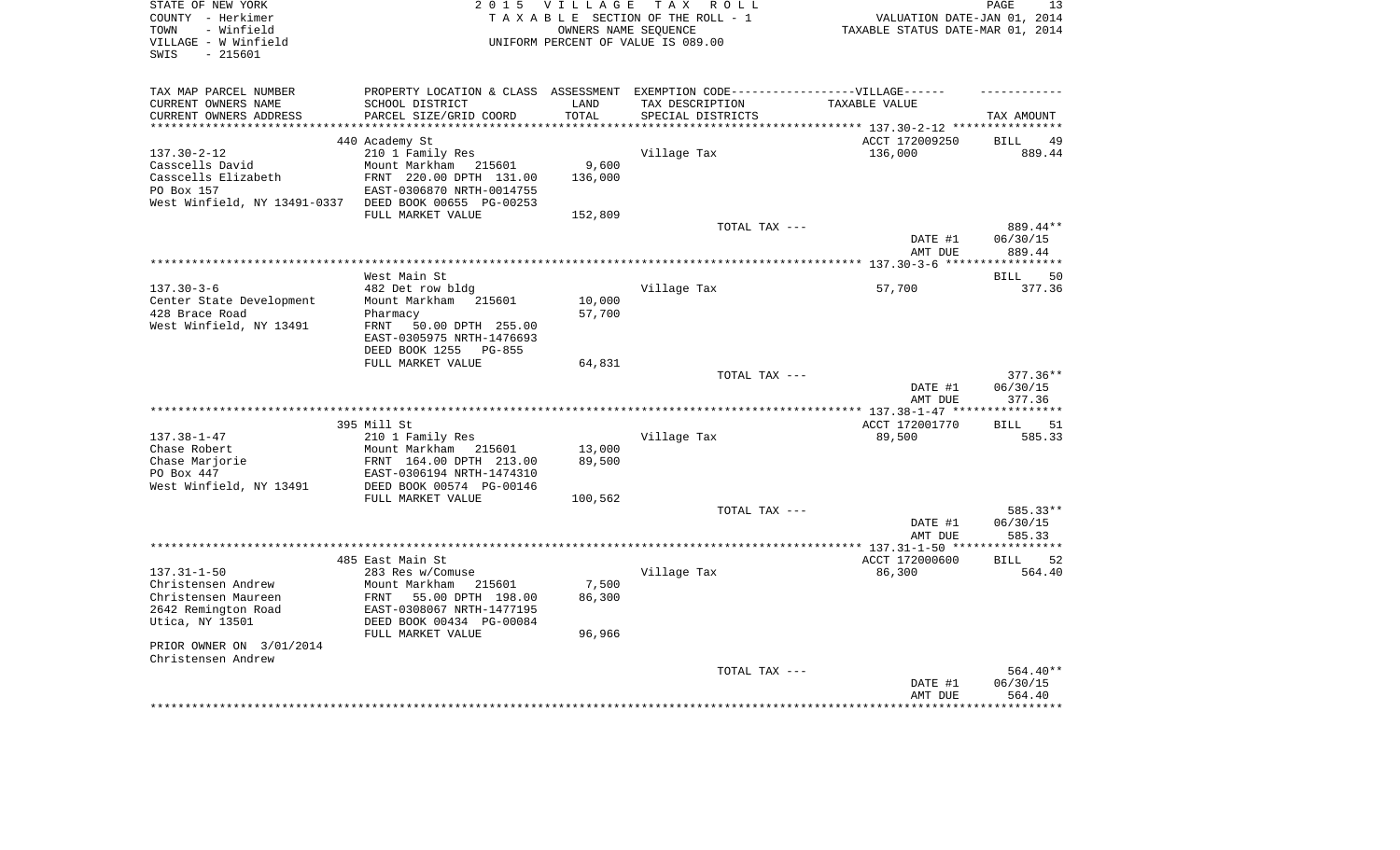| STATE OF NEW YORK<br>COUNTY - Herkimer<br>- Winfield<br>TOWN<br>VILLAGE - W Winfield<br>$-215601$<br>SWIS | 2 0 1 5                                                                           | <b>VILLAGE</b> | TAX ROLL<br>TAXABLE SECTION OF THE ROLL - 1<br>OWNERS NAME SEOUENCE<br>UNIFORM PERCENT OF VALUE IS 089.00 | VALUATION DATE-JAN 01, 2014<br>TAXABLE STATUS DATE-MAR 01, 2014 | 14<br>PAGE                  |
|-----------------------------------------------------------------------------------------------------------|-----------------------------------------------------------------------------------|----------------|-----------------------------------------------------------------------------------------------------------|-----------------------------------------------------------------|-----------------------------|
| TAX MAP PARCEL NUMBER                                                                                     | PROPERTY LOCATION & CLASS ASSESSMENT EXEMPTION CODE-----------------VILLAGE------ |                |                                                                                                           |                                                                 |                             |
| CURRENT OWNERS NAME                                                                                       | SCHOOL DISTRICT                                                                   | LAND           | TAX DESCRIPTION                                                                                           | TAXABLE VALUE                                                   |                             |
| CURRENT OWNERS ADDRESS                                                                                    | PARCEL SIZE/GRID COORD                                                            | TOTAL          | SPECIAL DISTRICTS                                                                                         | ********** 137.38-1-1 ************                              | TAX AMOUNT                  |
|                                                                                                           | 274 West Main St                                                                  |                |                                                                                                           | ACCT 172001220                                                  | <b>BILL</b><br>53           |
| $137.38 - 1 - 1$                                                                                          | 483 Converted Re                                                                  |                | Village Tax                                                                                               | 69,100                                                          | 451.91                      |
| Christian Jamie E                                                                                         | Mount Markham<br>215601                                                           | 10,500         |                                                                                                           |                                                                 |                             |
| 122 South St                                                                                              | FRNT 115.00 DPTH 208.00                                                           | 69,100         |                                                                                                           |                                                                 |                             |
| W Winfield, NY 13491                                                                                      | EAST-0304122 NRTH-1476404                                                         |                |                                                                                                           |                                                                 |                             |
|                                                                                                           | DEED BOOK 1214 PG-376<br>FULL MARKET VALUE                                        | 77,640         |                                                                                                           |                                                                 |                             |
|                                                                                                           |                                                                                   |                | TOTAL TAX ---                                                                                             |                                                                 | 451.91**                    |
|                                                                                                           |                                                                                   |                |                                                                                                           | DATE #1                                                         | 06/30/15                    |
|                                                                                                           |                                                                                   |                |                                                                                                           | AMT DUE                                                         | 451.91                      |
|                                                                                                           |                                                                                   |                |                                                                                                           |                                                                 |                             |
| $137.38 - 1 - 3$                                                                                          | 276 West Main St<br>220 2 Family Res                                              |                | Village Tax                                                                                               | ACCT 172001950<br>57,600                                        | 54<br><b>BILL</b><br>376.70 |
| Christian Jamie E                                                                                         | Mount Markham<br>215601                                                           | 16,600         |                                                                                                           |                                                                 |                             |
| 122 South St                                                                                              | <b>ACRES</b><br>1.80                                                              | 57,600         |                                                                                                           |                                                                 |                             |
| West Winfield, NY 13491                                                                                   | EAST-0304362 NRTH-1476448                                                         |                |                                                                                                           |                                                                 |                             |
|                                                                                                           | DEED BOOK 1214<br>PG-380                                                          |                |                                                                                                           |                                                                 |                             |
|                                                                                                           | FULL MARKET VALUE                                                                 | 64,719         | TOTAL TAX ---                                                                                             |                                                                 | 376.70**                    |
|                                                                                                           |                                                                                   |                |                                                                                                           | DATE #1<br>AMT DUE                                              | 06/30/15<br>376.70          |
|                                                                                                           |                                                                                   |                |                                                                                                           |                                                                 |                             |
|                                                                                                           | 122 South St                                                                      |                |                                                                                                           | ACCT 172003930                                                  | 55<br>BILL                  |
| $137.39 - 1 - 3$<br>Christian Jamie E                                                                     | 449 Other Storag<br>Mount Markham 215601                                          | 26,000         | Village Tax                                                                                               | 172,500                                                         | 1,128.15                    |
| 122 South St                                                                                              | Merge-Four Parcels                                                                | 172,500        |                                                                                                           |                                                                 |                             |
| West Winfield, NY 13491                                                                                   | FRNT 265.43 DPTH                                                                  |                |                                                                                                           |                                                                 |                             |
|                                                                                                           | ACRES<br>5.00                                                                     |                |                                                                                                           |                                                                 |                             |
|                                                                                                           | EAST-0307082 NRTH-1475549                                                         |                |                                                                                                           |                                                                 |                             |
|                                                                                                           | DEED BOOK 892<br>$PG-233$                                                         |                |                                                                                                           |                                                                 |                             |
|                                                                                                           | FULL MARKET VALUE                                                                 | 193,820        | TOTAL TAX ---                                                                                             |                                                                 | $1,128.15**$                |
|                                                                                                           |                                                                                   |                |                                                                                                           | DATE #1                                                         | 06/30/15                    |
|                                                                                                           |                                                                                   |                |                                                                                                           | AMT DUE                                                         | 1,128.15                    |
|                                                                                                           |                                                                                   |                |                                                                                                           | ****** 137.38-2-2 ****                                          | ***********                 |
| $137.38 - 2 - 2$                                                                                          | 422 Church St                                                                     |                |                                                                                                           | ACCT 172007980<br>89,300                                        | <b>BILL</b><br>56<br>584.02 |
| Chryst Carolyn F                                                                                          | 210 1 Family Res<br>Mount Markham<br>215601                                       | 8,600          | Village Tax<br>XC991 Water relevy                                                                         | 122.19 MT M                                                     | 122.19                      |
| PO Box 201                                                                                                | FRNT 81.00 DPTH 195.00                                                            | 89,300         |                                                                                                           |                                                                 |                             |
| New Berlin, NY 13411                                                                                      | EAST-0307146 NRTH-1476608<br>DEED BOOK 928<br>$PG-59$                             |                |                                                                                                           |                                                                 |                             |
| PRIOR OWNER ON 3/01/2014<br>Chryst Carolyn F                                                              | FULL MARKET VALUE                                                                 | 100,337        |                                                                                                           |                                                                 |                             |
|                                                                                                           |                                                                                   |                | TOTAL TAX ---                                                                                             |                                                                 | 706.21**                    |
|                                                                                                           |                                                                                   |                |                                                                                                           | DATE #1<br>AMT DUE                                              | 06/30/15<br>706.21          |
|                                                                                                           |                                                                                   |                |                                                                                                           |                                                                 | **********                  |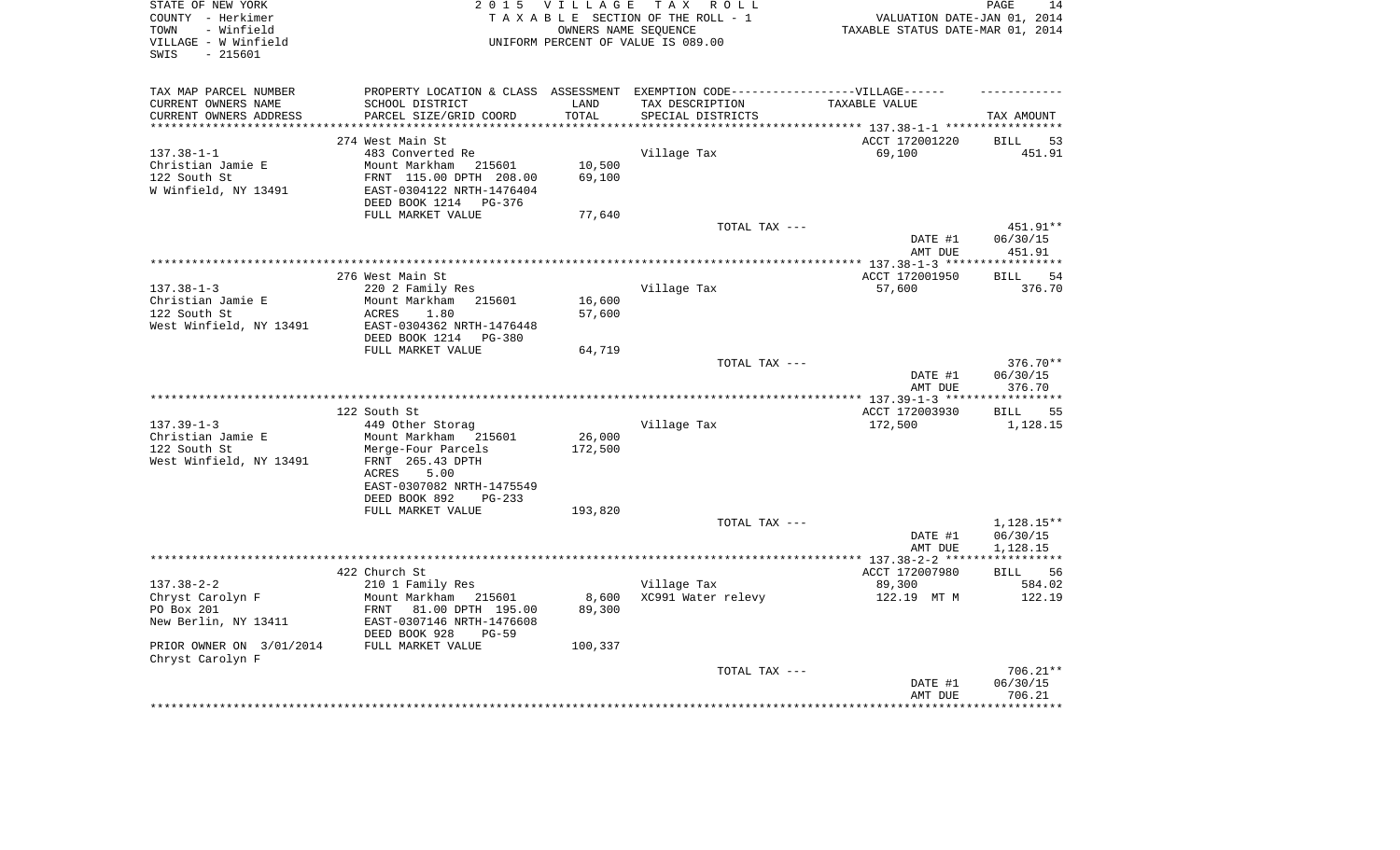| STATE OF NEW YORK<br>COUNTY - Herkimer<br>- Winfield<br>TOWN<br>VILLAGE - W Winfield<br>$-215601$<br>SWIS | 2 0 1 5                                                | <b>VILLAGE</b> | TAX ROLL<br>TAXABLE SECTION OF THE ROLL - 1<br>OWNERS NAME SEOUENCE<br>UNIFORM PERCENT OF VALUE IS 089.00 | VALUATION DATE-JAN 01, 2014<br>TAXABLE STATUS DATE-MAR 01, 2014 | PAGE<br>15         |
|-----------------------------------------------------------------------------------------------------------|--------------------------------------------------------|----------------|-----------------------------------------------------------------------------------------------------------|-----------------------------------------------------------------|--------------------|
| TAX MAP PARCEL NUMBER                                                                                     |                                                        |                | PROPERTY LOCATION & CLASS ASSESSMENT EXEMPTION CODE-----------------VILLAGE------                         |                                                                 |                    |
| CURRENT OWNERS NAME<br>CURRENT OWNERS ADDRESS                                                             | SCHOOL DISTRICT<br>PARCEL SIZE/GRID COORD              | LAND<br>TOTAL  | TAX DESCRIPTION<br>SPECIAL DISTRICTS                                                                      | TAXABLE VALUE                                                   | TAX AMOUNT         |
|                                                                                                           |                                                        | *********      |                                                                                                           | ******************** 137.31-1-20 ***********                    |                    |
|                                                                                                           | 494 Fairview Dr                                        |                |                                                                                                           | ACCT 172002220                                                  | <b>BILL</b><br>57  |
| $137.31 - 1 - 20$                                                                                         | 210 1 Family Res                                       |                | Village Tax                                                                                               | 91,600                                                          | 599.06             |
| Clark Corrie J                                                                                            | Mount Markham 215601                                   | 10,000         |                                                                                                           |                                                                 |                    |
| 494 Fairview Dr<br>West Winfield, NY 13491                                                                | 90.00 DPTH 240.00<br>FRNT<br>0.50                      | 91,600         |                                                                                                           |                                                                 |                    |
|                                                                                                           | ACRES<br>EAST-0308512 NRTH-1478051                     |                |                                                                                                           |                                                                 |                    |
|                                                                                                           | DEED BOOK 1441<br>PG-302                               |                |                                                                                                           |                                                                 |                    |
|                                                                                                           | FULL MARKET VALUE                                      | 102,921        |                                                                                                           |                                                                 |                    |
|                                                                                                           |                                                        |                | TOTAL TAX ---                                                                                             |                                                                 | 599.06**           |
|                                                                                                           |                                                        |                |                                                                                                           | DATE #1                                                         | 06/30/15           |
|                                                                                                           |                                                        |                |                                                                                                           | AMT DUE                                                         | 599.06             |
|                                                                                                           |                                                        |                |                                                                                                           |                                                                 |                    |
|                                                                                                           | 224 Burrows Rd                                         |                |                                                                                                           | ACCT 172332                                                     | 58<br>BILL         |
| $137.39 - 1 - 27$<br>Clark Daniel William                                                                 | 210 1 Family Res<br>Mount Markham 215601               | 8,400          | Village Tax                                                                                               | 74,500                                                          | 487.23             |
| Clark Brianne Lee                                                                                         |                                                        | 74,500         |                                                                                                           |                                                                 |                    |
| 224 Burrows Rd                                                                                            | FRNT 100.00 DPTH 150.00                                |                |                                                                                                           |                                                                 |                    |
| West Winfield, NY 13491                                                                                   | <b>ACRES</b><br>0.34                                   |                |                                                                                                           |                                                                 |                    |
|                                                                                                           | EAST-0308965 NRTH-1474773                              |                |                                                                                                           |                                                                 |                    |
|                                                                                                           | DEED BOOK 1444<br>PG-609                               |                |                                                                                                           |                                                                 |                    |
|                                                                                                           | FULL MARKET VALUE                                      | 83,708         |                                                                                                           |                                                                 |                    |
|                                                                                                           |                                                        |                | TOTAL TAX ---                                                                                             |                                                                 | 487.23**           |
|                                                                                                           |                                                        |                |                                                                                                           | DATE #1<br>AMT DUE                                              | 06/30/15<br>487.23 |
|                                                                                                           |                                                        |                |                                                                                                           |                                                                 | ***********        |
|                                                                                                           | 481 Fairview Dr                                        |                |                                                                                                           | ACCT 172002130                                                  | 59<br>BILL         |
| $137.31 - 1 - 4$                                                                                          | 210 1 Family Res                                       |                | Village Tax                                                                                               | 81,400                                                          | 532.36             |
| Clark Edward                                                                                              | Mount Markham 215601                                   | 8,000          |                                                                                                           |                                                                 |                    |
| Sanzo Karie A                                                                                             | FRNT<br>90.00 DPTH 143.00                              | 81,400         |                                                                                                           |                                                                 |                    |
| 481 Fairview Dr                                                                                           | EAST-0308155 NRTH-1478601                              |                |                                                                                                           |                                                                 |                    |
| West Winfield, NY 13491-9379                                                                              | DEED BOOK 1211<br><b>PG-595</b>                        |                |                                                                                                           |                                                                 |                    |
|                                                                                                           | FULL MARKET VALUE                                      | 91,461         | TOTAL TAX ---                                                                                             |                                                                 | 532.36**           |
|                                                                                                           |                                                        |                |                                                                                                           | DATE #1                                                         | 06/30/15           |
|                                                                                                           |                                                        |                |                                                                                                           | AMT DUE                                                         | 532.36             |
|                                                                                                           |                                                        |                |                                                                                                           |                                                                 | ***********        |
|                                                                                                           | 368 West Main St                                       |                |                                                                                                           | ACCT 172001500                                                  | 60<br>BILL         |
| $137.30 - 3 - 3$                                                                                          | 210 1 Family Res                                       |                | Village Tax                                                                                               | 64,200                                                          | 419.87             |
| Clark Elma R                                                                                              | Mount Markham<br>215601                                | 10,700         |                                                                                                           |                                                                 |                    |
| PO Box 93                                                                                                 | 99.54 DPTH 248.16<br>FRNT                              | 64,200         |                                                                                                           |                                                                 |                    |
| West Winfield, NY 13491                                                                                   | EAST-0305800 NRTH-1476673<br>DEED BOOK 811<br>$PG-524$ |                |                                                                                                           |                                                                 |                    |
|                                                                                                           | FULL MARKET VALUE                                      | 72,135         |                                                                                                           |                                                                 |                    |
|                                                                                                           |                                                        |                | TOTAL TAX ---                                                                                             |                                                                 | 419.87**           |
|                                                                                                           |                                                        |                |                                                                                                           | DATE #1                                                         | 06/30/15           |
|                                                                                                           |                                                        |                |                                                                                                           | AMT DUE                                                         | 419.87             |
|                                                                                                           |                                                        |                |                                                                                                           |                                                                 |                    |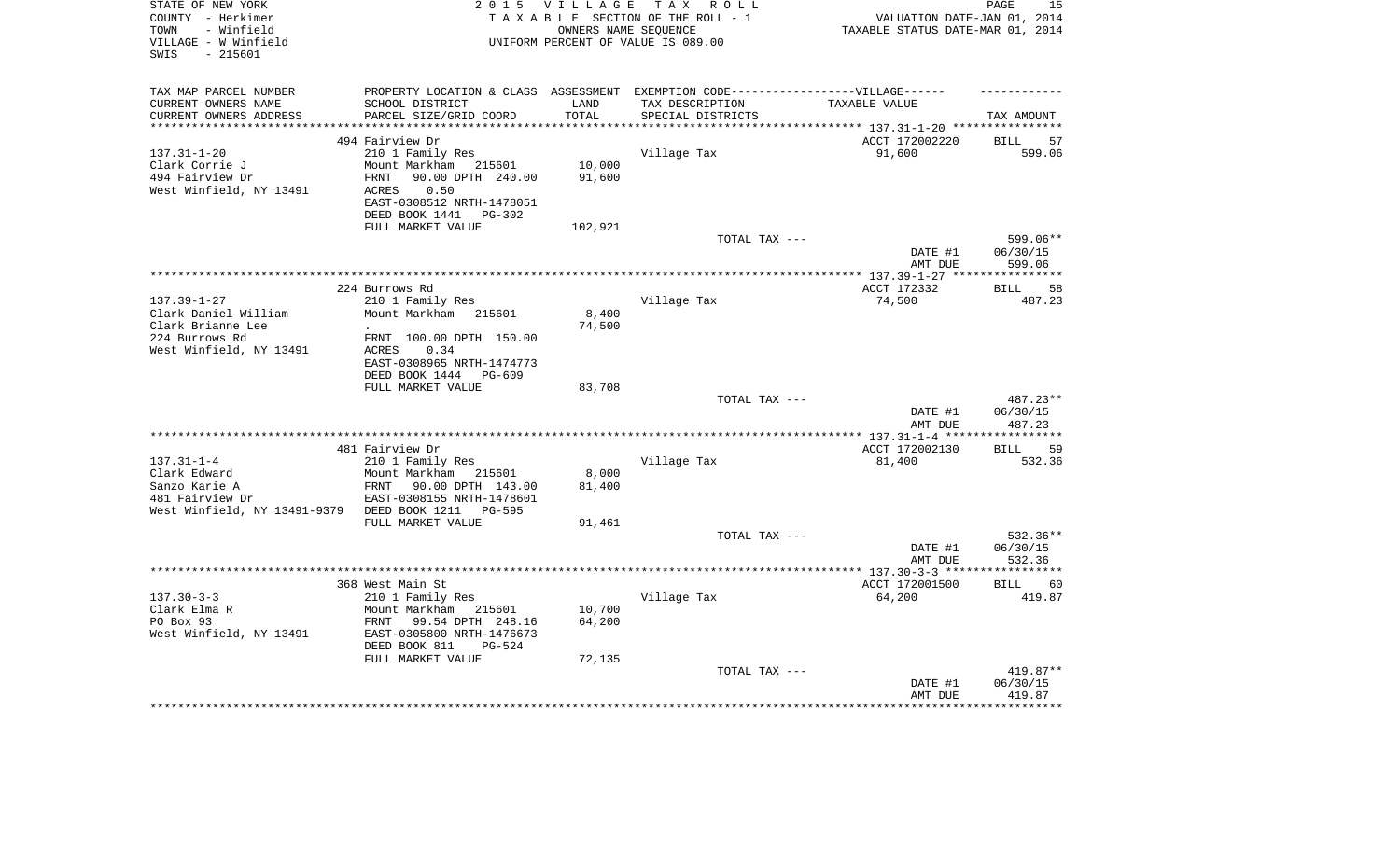| STATE OF NEW YORK<br>COUNTY - Herkimer<br>- Winfield<br>TOWN<br>VILLAGE - W Winfield<br>SWIS<br>$-215601$ |                                                                                  | 2015 VILLAGE<br>OWNERS NAME SEQUENCE | TAX ROLL<br>TAXABLE SECTION OF THE ROLL - 1<br>UNIFORM PERCENT OF VALUE IS 089.00 | VALUATION DATE-JAN 01, 2014<br>TAXABLE STATUS DATE-MAR 01, 2014 | PAGE<br>16           |
|-----------------------------------------------------------------------------------------------------------|----------------------------------------------------------------------------------|--------------------------------------|-----------------------------------------------------------------------------------|-----------------------------------------------------------------|----------------------|
| TAX MAP PARCEL NUMBER                                                                                     | PROPERTY LOCATION & CLASS ASSESSMENT EXEMPTION CODE----------------VILLAGE------ |                                      |                                                                                   |                                                                 |                      |
| CURRENT OWNERS NAME<br>CURRENT OWNERS ADDRESS                                                             | SCHOOL DISTRICT<br>PARCEL SIZE/GRID COORD                                        | LAND<br>TOTAL                        | TAX DESCRIPTION<br>SPECIAL DISTRICTS                                              | TAXABLE VALUE                                                   | TAX AMOUNT           |
| *************************                                                                                 |                                                                                  |                                      |                                                                                   |                                                                 |                      |
|                                                                                                           | 424 Church St                                                                    |                                      |                                                                                   | ACCT 172005370                                                  | BILL<br>61           |
| $137.38 - 2 - 1$                                                                                          | 210 1 Family Res                                                                 |                                      | Village Tax                                                                       | 78,200                                                          | 511.43               |
| Clark Michael J                                                                                           | Mount Markham 215601                                                             | 7,100                                | XC991 Water relevy                                                                | 241.48 MT M                                                     | 241.48               |
| Clark Elizabeth M                                                                                         | 94.00 DPTH<br>FRNT<br>95.00                                                      | 78,200                               |                                                                                   |                                                                 |                      |
| PO Box 386                                                                                                | EAST-0307080 NRTH-1476696                                                        |                                      |                                                                                   |                                                                 |                      |
| West Winfield, NY 13491-0386 DEED BOOK 798                                                                | PG-295                                                                           |                                      |                                                                                   |                                                                 |                      |
|                                                                                                           | FULL MARKET VALUE                                                                | 87,865                               | TOTAL TAX ---                                                                     |                                                                 | 752.91**             |
|                                                                                                           |                                                                                  |                                      |                                                                                   | DATE #1<br>AMT DUE                                              | 06/30/15<br>752.91   |
|                                                                                                           |                                                                                  |                                      |                                                                                   |                                                                 |                      |
|                                                                                                           | Carrier St                                                                       |                                      |                                                                                   | ACCT 156851                                                     | 62<br>BILL           |
| $137.30 - 2 - 25$                                                                                         | 311 Res vac land                                                                 |                                      | Village Tax                                                                       | 8,200                                                           | 53.63                |
| Close Scott M<br>PO Box 201                                                                               | Mount Markham<br>215601<br>80.00 DPTH 171.70<br>FRNT                             | 8,200<br>8,200                       |                                                                                   |                                                                 |                      |
| West Winfield, NY 13491                                                                                   | ACRES<br>0.31                                                                    |                                      |                                                                                   |                                                                 |                      |
|                                                                                                           | EAST-0306659 NRTH-1477434                                                        |                                      |                                                                                   |                                                                 |                      |
|                                                                                                           | DEED BOOK 1346<br>PG-482                                                         |                                      |                                                                                   |                                                                 |                      |
|                                                                                                           | FULL MARKET VALUE                                                                | 9,213                                |                                                                                   |                                                                 |                      |
|                                                                                                           |                                                                                  |                                      | TOTAL TAX ---                                                                     |                                                                 | $53.63**$            |
|                                                                                                           |                                                                                  |                                      |                                                                                   | DATE #1<br>AMT DUE                                              | 06/30/15<br>53.63    |
|                                                                                                           |                                                                                  |                                      |                                                                                   |                                                                 |                      |
|                                                                                                           | 319 Carrier St                                                                   |                                      |                                                                                   | ACCT 156851                                                     | BILL<br>63           |
| $137.30 - 2 - 26$                                                                                         | 210 1 Family Res                                                                 |                                      | Village Tax                                                                       | 48,600                                                          | 317.84               |
| Close Scott M                                                                                             | Mount Markham<br>215601                                                          | 6,600                                |                                                                                   |                                                                 |                      |
| PO Box 201                                                                                                | 40.00 DPTH 171.70<br>FRNT                                                        | 48,600                               |                                                                                   |                                                                 |                      |
| West Winfield, NY 13491                                                                                   | 0.16<br>ACRES<br>EAST-0306728 NRTH-1477441                                       |                                      |                                                                                   |                                                                 |                      |
|                                                                                                           |                                                                                  |                                      |                                                                                   |                                                                 |                      |
|                                                                                                           |                                                                                  |                                      |                                                                                   |                                                                 |                      |
|                                                                                                           | DEED BOOK 1346<br>PG-477                                                         |                                      |                                                                                   |                                                                 |                      |
|                                                                                                           | FULL MARKET VALUE                                                                | 54,607                               | TOTAL TAX ---                                                                     |                                                                 | $317.84**$           |
|                                                                                                           |                                                                                  |                                      |                                                                                   | DATE #1                                                         | 06/30/15             |
|                                                                                                           |                                                                                  |                                      |                                                                                   | AMT DUE                                                         | 317.84               |
|                                                                                                           |                                                                                  |                                      |                                                                                   |                                                                 |                      |
|                                                                                                           | 495 Fairview Dr                                                                  |                                      |                                                                                   | ACCT 190597                                                     | BILL<br>64           |
| $137.31 - 1 - 11$                                                                                         | 210 1 Family Res                                                                 |                                      | Village Tax                                                                       | 85,800                                                          | 561.13               |
| Coffin Justin M                                                                                           | Mount Markham<br>215601<br>90.00 DPTH 187.00<br>FRNT                             | 8,900<br>85,800                      |                                                                                   |                                                                 |                      |
| Coffin Stephanie<br>495 Fairview Dr                                                                       | ACRES 0.39                                                                       |                                      |                                                                                   |                                                                 |                      |
| West Winfield, NY 13491                                                                                   | EAST-0308759 NRTH-1478208                                                        |                                      |                                                                                   |                                                                 |                      |
|                                                                                                           | DEED BOOK 1559<br>PG-426                                                         |                                      |                                                                                   |                                                                 |                      |
| PRIOR OWNER ON 3/01/2014                                                                                  | FULL MARKET VALUE                                                                | 96,404                               |                                                                                   |                                                                 |                      |
| Carberry Patricia M                                                                                       |                                                                                  |                                      |                                                                                   |                                                                 |                      |
|                                                                                                           |                                                                                  |                                      | TOTAL TAX ---                                                                     | DATE #1                                                         | 561.13**<br>06/30/15 |
|                                                                                                           |                                                                                  |                                      |                                                                                   | AMT DUE                                                         | 561.13               |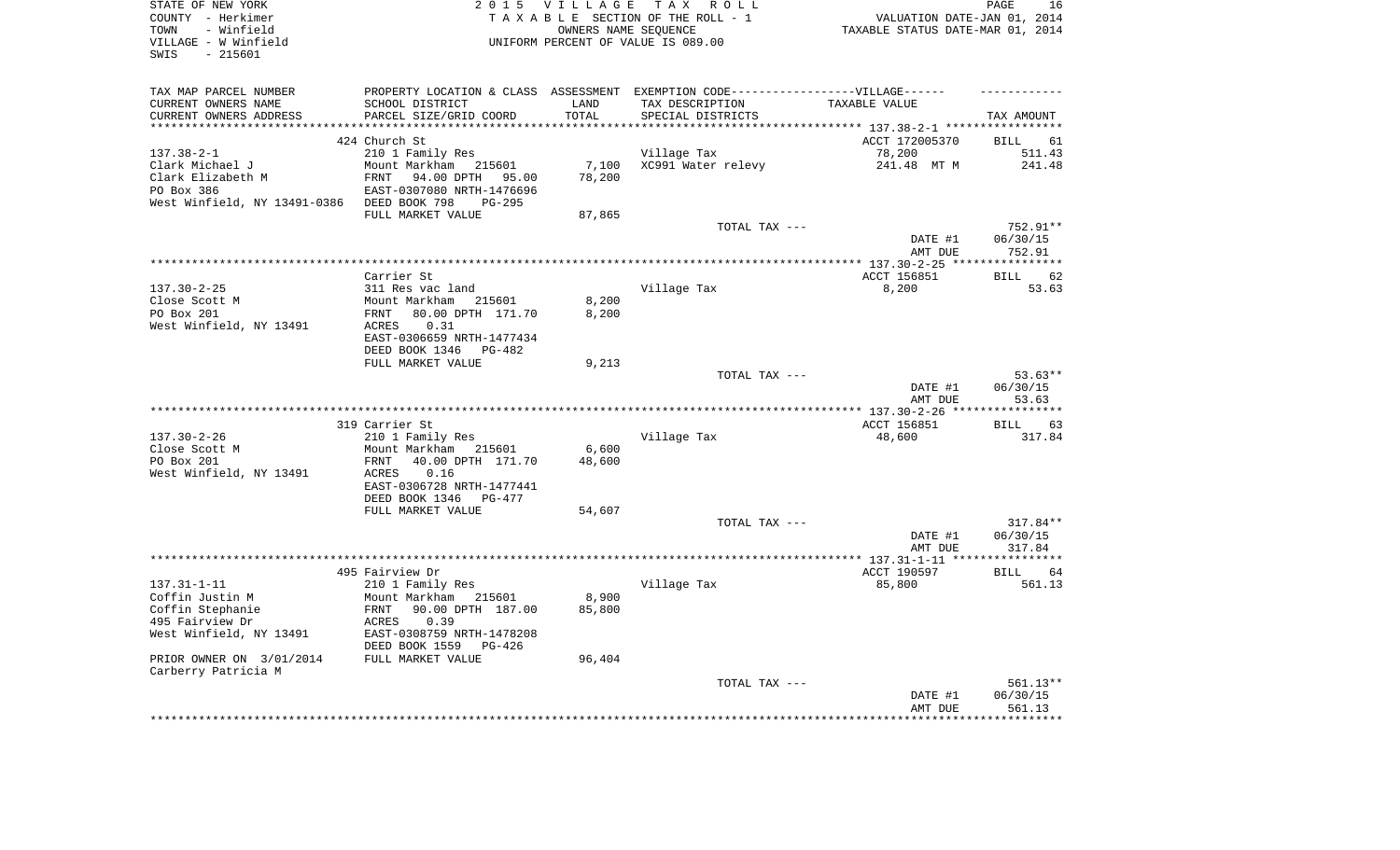| STATE OF NEW YORK                         | 2 0 1 5                                                                          | VILLAGE | T A X<br>ROLL ROLL                 |                                  | PAGE<br>17           |
|-------------------------------------------|----------------------------------------------------------------------------------|---------|------------------------------------|----------------------------------|----------------------|
| COUNTY - Herkimer                         |                                                                                  |         | TAXABLE SECTION OF THE ROLL - 1    | VALUATION DATE-JAN 01, 2014      |                      |
| TOWN<br>- Winfield                        |                                                                                  |         | OWNERS NAME SEQUENCE               | TAXABLE STATUS DATE-MAR 01, 2014 |                      |
| VILLAGE - W Winfield<br>$-215601$<br>SWIS |                                                                                  |         | UNIFORM PERCENT OF VALUE IS 089.00 |                                  |                      |
|                                           |                                                                                  |         |                                    |                                  |                      |
|                                           |                                                                                  |         |                                    |                                  |                      |
| TAX MAP PARCEL NUMBER                     | PROPERTY LOCATION & CLASS ASSESSMENT EXEMPTION CODE----------------VILLAGE------ |         |                                    |                                  |                      |
| CURRENT OWNERS NAME                       | SCHOOL DISTRICT                                                                  | LAND    | TAX DESCRIPTION                    | TAXABLE VALUE                    |                      |
| CURRENT OWNERS ADDRESS                    | PARCEL SIZE/GRID COORD                                                           | TOTAL   | SPECIAL DISTRICTS                  |                                  | TAX AMOUNT           |
|                                           | 220 Burrows Rd                                                                   |         |                                    | ACCT 156848                      |                      |
| $137.39 - 1 - 7.2$                        |                                                                                  |         |                                    |                                  | BILL<br>65<br>536.93 |
| Conklin Terrence & Michelle               | 210 1 Family Res<br>Mount Markham 215601                                         | 8,400   | Village Tax                        | 82,100                           |                      |
| Powell Shannon Lee                        | FRNT 100.00 DPTH 150.00                                                          | 82,100  |                                    |                                  |                      |
| 220 Burrows Rd                            | EAST-0308869 NRTH-1474795                                                        |         |                                    |                                  |                      |
| PO Box 372                                | DEED BOOK 1346<br>PG-464                                                         |         |                                    |                                  |                      |
| West Winfield, NY 13491                   | FULL MARKET VALUE                                                                | 92,247  |                                    |                                  |                      |
|                                           |                                                                                  |         | TOTAL TAX ---                      |                                  | 536.93**             |
|                                           |                                                                                  |         |                                    | DATE #1                          | 06/30/15             |
|                                           |                                                                                  |         |                                    | AMT DUE                          | 536.93               |
|                                           |                                                                                  |         |                                    |                                  |                      |
|                                           | 261 North St                                                                     |         |                                    | ACCT 172006390                   | 66<br>BILL           |
| $137.30 - 1 - 8$                          | 210 1 Family Res                                                                 |         | Village Tax                        | 43,300                           | 283.18               |
| Cook Gerald A                             | Mount Markham<br>215601                                                          | 7,900   |                                    |                                  |                      |
| Cook Doris M                              | 65.00 DPTH 185.05<br>FRNT                                                        | 43,300  |                                    |                                  |                      |
| 257 North St                              | 0.29<br>ACRES                                                                    |         |                                    |                                  |                      |
| West Winfield, NY 13491                   | EAST-0306154 NRTH-1477417                                                        |         |                                    |                                  |                      |
|                                           | DEED BOOK 846<br>$PG-238$                                                        |         |                                    |                                  |                      |
|                                           | FULL MARKET VALUE                                                                | 48,652  |                                    |                                  |                      |
|                                           |                                                                                  |         | TOTAL TAX ---                      |                                  | 283.18**             |
|                                           |                                                                                  |         |                                    | DATE #1                          | 06/30/15             |
|                                           |                                                                                  |         |                                    | AMT DUE                          | 283.18               |
|                                           |                                                                                  |         |                                    |                                  |                      |
|                                           | 257 North St                                                                     |         |                                    | ACCT 172003870                   | 67<br>BILL           |
| $137.30 - 1 - 9$                          | 210 1 Family Res                                                                 |         | Village Tax                        | 101,600                          | 664.46               |
| Cook Gerald A                             | Mount Markham<br>215601                                                          | 21,200  |                                    |                                  |                      |
| Cook Doris M                              | ACRES<br>4.10                                                                    | 101,600 |                                    |                                  |                      |
| 257 North St<br>West Winfield, NY 13491   | EAST-0305920 NRTH-1477413<br>DEED BOOK 846<br>$PG-35$                            |         |                                    |                                  |                      |
|                                           | FULL MARKET VALUE                                                                |         |                                    |                                  |                      |
|                                           |                                                                                  | 114,157 | TOTAL TAX ---                      |                                  | 664.46**             |
|                                           |                                                                                  |         |                                    | DATE #1                          | 06/30/15             |
|                                           |                                                                                  |         |                                    | AMT DUE                          | 664.46               |
| *****************                         |                                                                                  |         |                                    |                                  |                      |
|                                           | 261 North St                                                                     |         |                                    |                                  | <b>BILL</b><br>68    |
| $137.30 - 1 - 54$                         | 311 Res vac land                                                                 |         | Village Tax                        | 4,100                            | 26.81                |
| Cook Gerald A                             | Mount Markham<br>215601                                                          | 4,100   |                                    |                                  |                      |
| Cook Doris M                              | 0.01<br>ACRES                                                                    | 4,100   |                                    |                                  |                      |
| 257 North St                              | EAST-0306077 NRTH-1477548                                                        |         |                                    |                                  |                      |
| West Winfield, NY 13491                   | DEED BOOK 846<br>$PG-238$                                                        |         |                                    |                                  |                      |
|                                           | FULL MARKET VALUE                                                                | 4,607   |                                    |                                  |                      |
|                                           |                                                                                  |         | TOTAL TAX ---                      |                                  | 26.81**              |
|                                           |                                                                                  |         |                                    | DATE #1                          | 06/30/15             |
|                                           |                                                                                  |         |                                    | AMT DUE                          | 26.81                |
|                                           |                                                                                  |         |                                    |                                  | ***********          |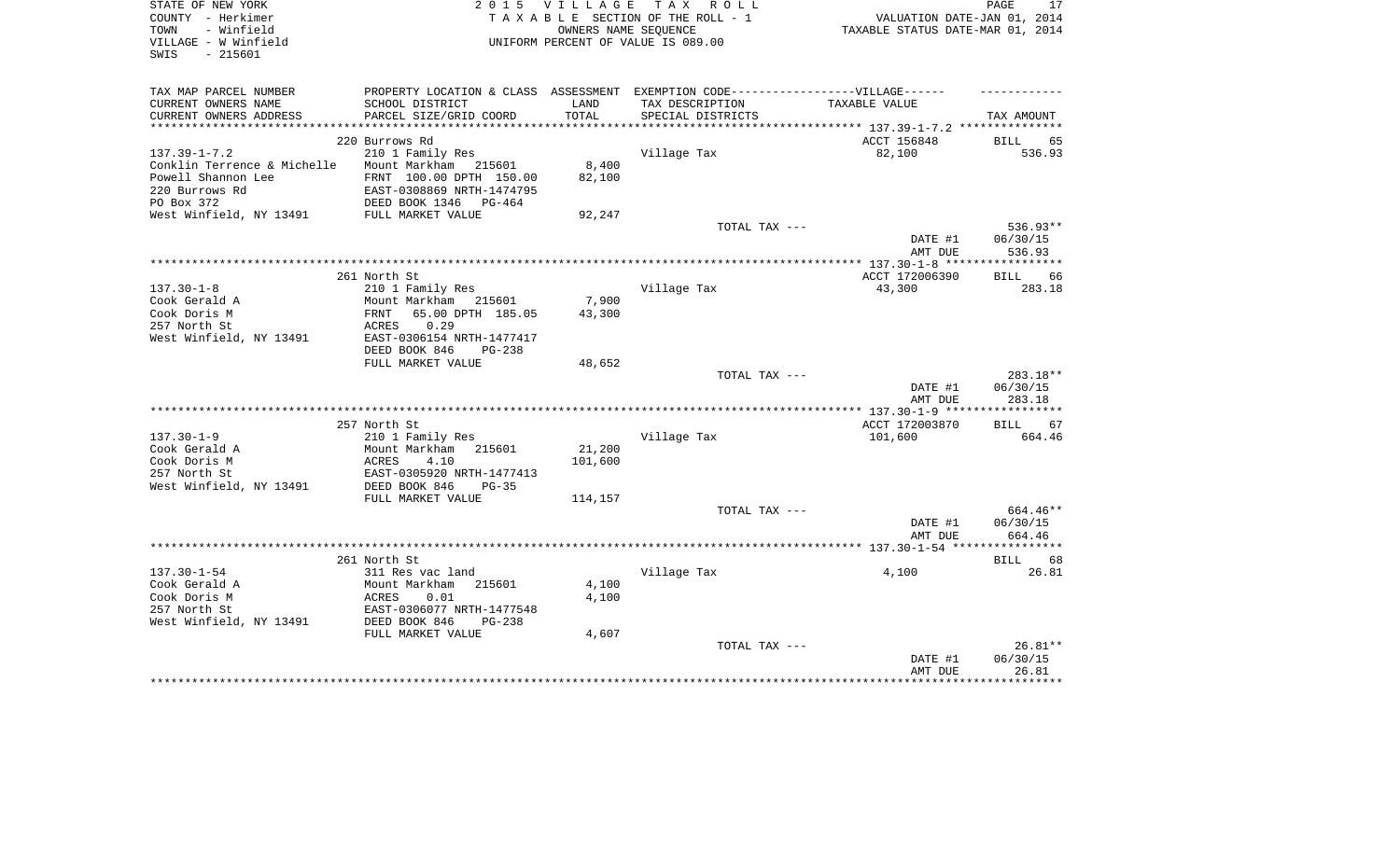| STATE OF NEW YORK<br>COUNTY - Herkimer          | 2 0 1 5                                                                           | V I L L A G E        | T A X<br>R O L L<br>TAXABLE SECTION OF THE ROLL - 1 |                                                                 | PAGE<br>18          |
|-------------------------------------------------|-----------------------------------------------------------------------------------|----------------------|-----------------------------------------------------|-----------------------------------------------------------------|---------------------|
| TOWN<br>- Winfield                              |                                                                                   | OWNERS NAME SEQUENCE |                                                     | VALUATION DATE-JAN 01, 2014<br>TAXABLE STATUS DATE-MAR 01, 2014 |                     |
| VILLAGE - W Winfield                            |                                                                                   |                      | UNIFORM PERCENT OF VALUE IS 089.00                  |                                                                 |                     |
| SWIS<br>$-215601$                               |                                                                                   |                      |                                                     |                                                                 |                     |
|                                                 |                                                                                   |                      |                                                     |                                                                 |                     |
|                                                 |                                                                                   |                      |                                                     |                                                                 |                     |
| TAX MAP PARCEL NUMBER                           | PROPERTY LOCATION & CLASS ASSESSMENT EXEMPTION CODE-----------------VILLAGE------ |                      |                                                     |                                                                 |                     |
| CURRENT OWNERS NAME                             | SCHOOL DISTRICT                                                                   | LAND                 | TAX DESCRIPTION                                     | TAXABLE VALUE                                                   |                     |
| CURRENT OWNERS ADDRESS<br>********************* | PARCEL SIZE/GRID COORD<br>*************************                               | TOTAL<br>*********** | SPECIAL DISTRICTS                                   |                                                                 | TAX AMOUNT          |
|                                                 | 498 Fairview Dr                                                                   |                      |                                                     | ACCT 172006270                                                  | <b>BILL</b><br>69   |
| $137.31 - 1 - 18$                               | 210 1 Family Res                                                                  |                      | Village Tax                                         | 77,400                                                          | 506.20              |
|                                                 |                                                                                   |                      |                                                     |                                                                 |                     |
| Cope Linda<br>Irrevocable A                     | Mount Markham<br>215601                                                           | 6,600                |                                                     |                                                                 |                     |
| 498 Fairview Dr                                 | FRNT 100.00 DPTH 153.00                                                           | 77,400               |                                                     |                                                                 |                     |
| West Winfield, NY 13491                         | 0.35<br>ACRES                                                                     |                      |                                                     |                                                                 |                     |
|                                                 | EAST-0308697 NRTH-1477999                                                         |                      |                                                     |                                                                 |                     |
|                                                 | DEED BOOK 899<br><b>PG-488</b>                                                    |                      |                                                     |                                                                 |                     |
|                                                 | FULL MARKET VALUE                                                                 | 86,966               |                                                     |                                                                 |                     |
|                                                 |                                                                                   |                      | TOTAL TAX ---                                       |                                                                 | $506.20**$          |
|                                                 |                                                                                   |                      |                                                     | DATE #1                                                         | 06/30/15            |
|                                                 |                                                                                   |                      |                                                     | AMT DUE                                                         | 506.20              |
|                                                 |                                                                                   |                      | *******************                                 | **** 137.38-1-43.2                                              | * * * * * * * * * * |
|                                                 | 61 South St                                                                       |                      |                                                     | ACCT 172416                                                     | 70<br><b>BILL</b>   |
| $137.38 - 1 - 43.2$                             | 311 Res vac land                                                                  |                      | Village Tax                                         | 300                                                             | 1.96                |
| County of Herkimer                              | Mount Markham<br>215601                                                           | 300                  |                                                     |                                                                 |                     |
| 108 Court Street                                | EAST-0306207 NRTH-1474463                                                         | 300                  |                                                     |                                                                 |                     |
| Herkimer, NY 13350                              | DEED BOOK 1560<br>PG-783                                                          |                      |                                                     |                                                                 |                     |
|                                                 | FULL MARKET VALUE                                                                 | 337                  |                                                     |                                                                 |                     |
| PRIOR OWNER ON 3/01/2014                        |                                                                                   |                      |                                                     |                                                                 |                     |
| Hendricks David A                               |                                                                                   |                      |                                                     |                                                                 |                     |
|                                                 |                                                                                   |                      | TOTAL TAX ---                                       |                                                                 | $1.96**$            |
|                                                 |                                                                                   |                      |                                                     | DATE #1                                                         | 06/30/15            |
|                                                 |                                                                                   |                      |                                                     | AMT DUE                                                         | 1.96                |
|                                                 |                                                                                   |                      |                                                     | ** 137.38-2-6                                                   | ******              |
|                                                 | 508 Clapson Par                                                                   |                      |                                                     | ACCT 187486                                                     | <b>BILL</b><br>71   |
| $137.38 - 2 - 6$                                | 210 1 Family Res                                                                  |                      | Village Tax                                         | 34,600                                                          | 226.28              |
| County of Herkimer                              | Mount Markham<br>215601                                                           | 7,400                |                                                     |                                                                 |                     |
| 108 Court Street                                | FRNT 106.00 DPTH                                                                  | 34,600               |                                                     |                                                                 |                     |
| Herkimer, NY 13350                              | ACRES<br>0.21                                                                     |                      |                                                     |                                                                 |                     |
|                                                 | EAST-0306956 NRTH-1476350                                                         |                      |                                                     |                                                                 |                     |
| PRIOR OWNER ON 3/01/2014                        | DEED BOOK 1560<br>PG-783                                                          |                      |                                                     |                                                                 |                     |
| Heuser Richard L                                | FULL MARKET VALUE                                                                 | 38,876               |                                                     |                                                                 |                     |
|                                                 |                                                                                   |                      | TOTAL TAX ---                                       |                                                                 | $226.28**$          |
|                                                 |                                                                                   |                      |                                                     | DATE #1                                                         | 06/30/15            |
|                                                 |                                                                                   |                      |                                                     | AMT DUE                                                         | 226.28              |
|                                                 |                                                                                   |                      | *********************                               | *** 137.38-1-6 ***                                              |                     |
|                                                 | West Main St                                                                      |                      |                                                     | ACCT 172001650                                                  | 72<br>BILL          |
| $137.38 - 1 - 6$                                | 311 Res vac land                                                                  |                      | Village Tax                                         | 2,100                                                           | 13.73               |
| Cramer Cynthia                                  | Mount Markham<br>215601                                                           | 2,100                |                                                     |                                                                 |                     |
| Crumb Park Drive                                | FRNT<br>60.00 DPTH 150.00                                                         | 2,100                |                                                     |                                                                 |                     |
| Wes Winfield, NY 13491                          | EAST-0304795 NRTH-1476383                                                         |                      |                                                     |                                                                 |                     |
|                                                 | DEED BOOK 1408<br>PG-782                                                          |                      |                                                     |                                                                 |                     |
|                                                 | FULL MARKET VALUE                                                                 | 2,360                |                                                     |                                                                 |                     |
|                                                 |                                                                                   |                      | TOTAL TAX ---                                       |                                                                 | $13.73**$           |
|                                                 |                                                                                   |                      |                                                     | DATE #1                                                         | 06/30/15            |
|                                                 |                                                                                   |                      |                                                     | AMT DUE                                                         | 13.73               |
|                                                 |                                                                                   |                      |                                                     |                                                                 | * * * * * * * *     |
|                                                 |                                                                                   |                      |                                                     |                                                                 |                     |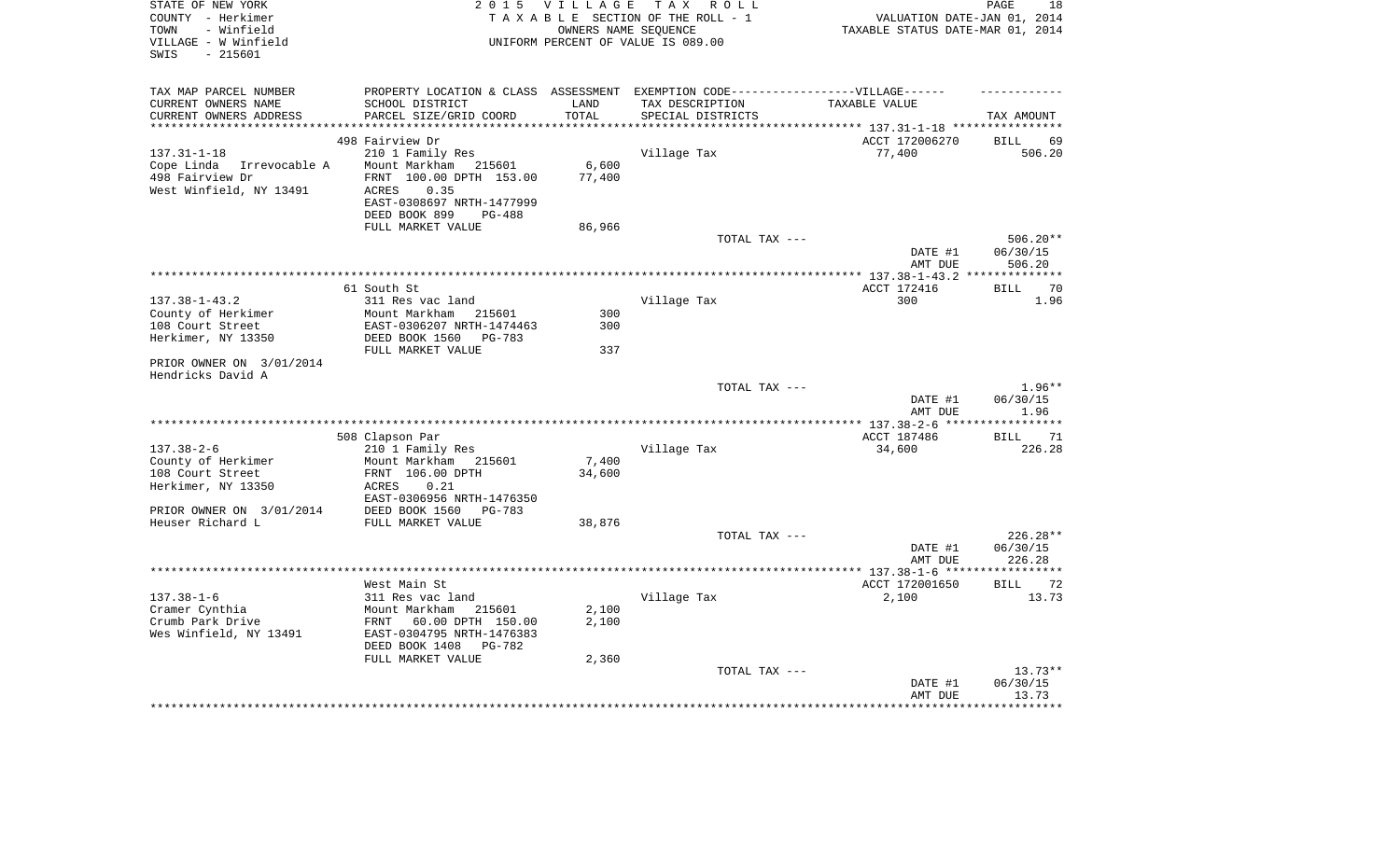| STATE OF NEW YORK<br>COUNTY - Herkimer<br>- Winfield<br>TOWN<br>VILLAGE - W Winfield<br>$-215601$<br>SWIS | <b>VILLAGE</b><br>TAX ROLL<br>2 0 1 5<br>TAXABLE SECTION OF THE ROLL - 1<br>OWNERS NAME SEQUENCE<br>UNIFORM PERCENT OF VALUE IS 089.00                   |                   |                                                                                                     | 19<br>PAGE<br>VALUATION DATE-JAN 01, 2014<br>TAXABLE STATUS DATE-MAR 01, 2014 |                                       |  |
|-----------------------------------------------------------------------------------------------------------|----------------------------------------------------------------------------------------------------------------------------------------------------------|-------------------|-----------------------------------------------------------------------------------------------------|-------------------------------------------------------------------------------|---------------------------------------|--|
| TAX MAP PARCEL NUMBER<br>CURRENT OWNERS NAME                                                              | SCHOOL DISTRICT                                                                                                                                          | LAND              | PROPERTY LOCATION & CLASS ASSESSMENT EXEMPTION CODE----------------VILLAGE------<br>TAX DESCRIPTION | TAXABLE VALUE                                                                 |                                       |  |
| CURRENT OWNERS ADDRESS                                                                                    | PARCEL SIZE/GRID COORD                                                                                                                                   | TOTAL             | SPECIAL DISTRICTS                                                                                   |                                                                               | TAX AMOUNT                            |  |
| **********************                                                                                    |                                                                                                                                                          |                   |                                                                                                     |                                                                               |                                       |  |
| $137.31 - 1 - 25$<br>Crewell William<br>Crewell Reba<br>482 Fairview Dr                                   | 482 Fairview Dr<br>210 1 Family Res<br>Mount Markham 215601<br>90.00 DPTH 150.00<br>FRNT<br>EAST-0308102 NRTH-1478406                                    | 8,100<br>90,000   | Village Tax                                                                                         | ACCT 172001200<br>90,000                                                      | <b>BILL</b><br>73<br>588.60           |  |
| West Winfield, NY 13491                                                                                   | DEED BOOK 00539 PG-00097                                                                                                                                 |                   |                                                                                                     |                                                                               |                                       |  |
|                                                                                                           | FULL MARKET VALUE                                                                                                                                        | 101,124           |                                                                                                     |                                                                               |                                       |  |
|                                                                                                           |                                                                                                                                                          |                   | TOTAL TAX ---                                                                                       | DATE #1<br>AMT DUE                                                            | 588.60**<br>06/30/15<br>588.60        |  |
|                                                                                                           |                                                                                                                                                          |                   |                                                                                                     |                                                                               |                                       |  |
| $137.30 - 2 - 23$<br>Cross Robert R III<br>256 North St<br>West Winfield, NY 13491                        | 256 North St<br>210 1 Family Res<br>Mount Markham 215601<br>FRNT<br>42.00 DPTH 182.00<br>EAST-0306382 NRTH-1477356                                       | 6,800<br>126,900  | Village Tax<br>XC991 Water relevy                                                                   | ACCT 172006990<br>126,900<br>239.10 MT M                                      | 74<br><b>BILL</b><br>829.93<br>239.10 |  |
|                                                                                                           | DEED BOOK 1402 PG-257<br>FULL MARKET VALUE                                                                                                               | 142,584           |                                                                                                     |                                                                               |                                       |  |
|                                                                                                           |                                                                                                                                                          |                   | TOTAL TAX ---                                                                                       | DATE #1<br>AMT DUE                                                            | $1,069.03**$<br>06/30/15<br>1,069.03  |  |
|                                                                                                           |                                                                                                                                                          |                   |                                                                                                     |                                                                               |                                       |  |
| $137.39 - 1 - 12$<br>Crumb's Trailer Park LLC<br>PO Box 488<br>West Winfield, NY 13491                    | 174 Burrows Rd<br>416 Mfg hsing pk<br>Mount Markham 215601<br>GRIEVANCE 2004<br>court order $1/13/2005 - 108$<br>FRNT 344.00 DPTH                        | 25,000<br>111,800 | Village Tax                                                                                         | ACCT 172001470<br>111,800                                                     | <b>BILL</b><br>75<br>731.17           |  |
|                                                                                                           | ACRES<br>8.00<br>EAST-0308264 NRTH-1475403<br>DEED BOOK 935<br>$PG-462$                                                                                  |                   |                                                                                                     |                                                                               |                                       |  |
|                                                                                                           | FULL MARKET VALUE                                                                                                                                        | 125,618           |                                                                                                     |                                                                               |                                       |  |
|                                                                                                           |                                                                                                                                                          |                   | TOTAL TAX ---                                                                                       | DATE #1<br>AMT DUE                                                            | 731.17**<br>06/30/15<br>731.17        |  |
|                                                                                                           |                                                                                                                                                          |                   |                                                                                                     |                                                                               |                                       |  |
|                                                                                                           | 340 North St                                                                                                                                             |                   |                                                                                                     | ACCT 172007710                                                                | 76<br><b>BILL</b>                     |  |
| $137.22 - 1 - 9$<br>Culver Andrew J<br>Culver Suzanne P<br>340 North St<br>W Winfield, NY 13491           | 210 1 Family Res<br>Mount Markham 215601<br>FRNT 120.00 DPTH<br>ACRES<br>1.00 BANK<br>135<br>EAST-0306804 NRTH-1478746<br>DEED BOOK 929<br><b>PG-519</b> | 15,000<br>69,100  | Village Tax<br>XC991 Water relevy                                                                   | 69,100<br>326.40 MT M                                                         | 451.91<br>326.40                      |  |
|                                                                                                           | FULL MARKET VALUE                                                                                                                                        | 77,640            | TOTAL TAX ---                                                                                       | DATE #1                                                                       | 778.31**<br>06/30/15                  |  |
|                                                                                                           |                                                                                                                                                          |                   |                                                                                                     | AMT DUE<br>********************************                                   | 778.31                                |  |
|                                                                                                           |                                                                                                                                                          |                   |                                                                                                     |                                                                               |                                       |  |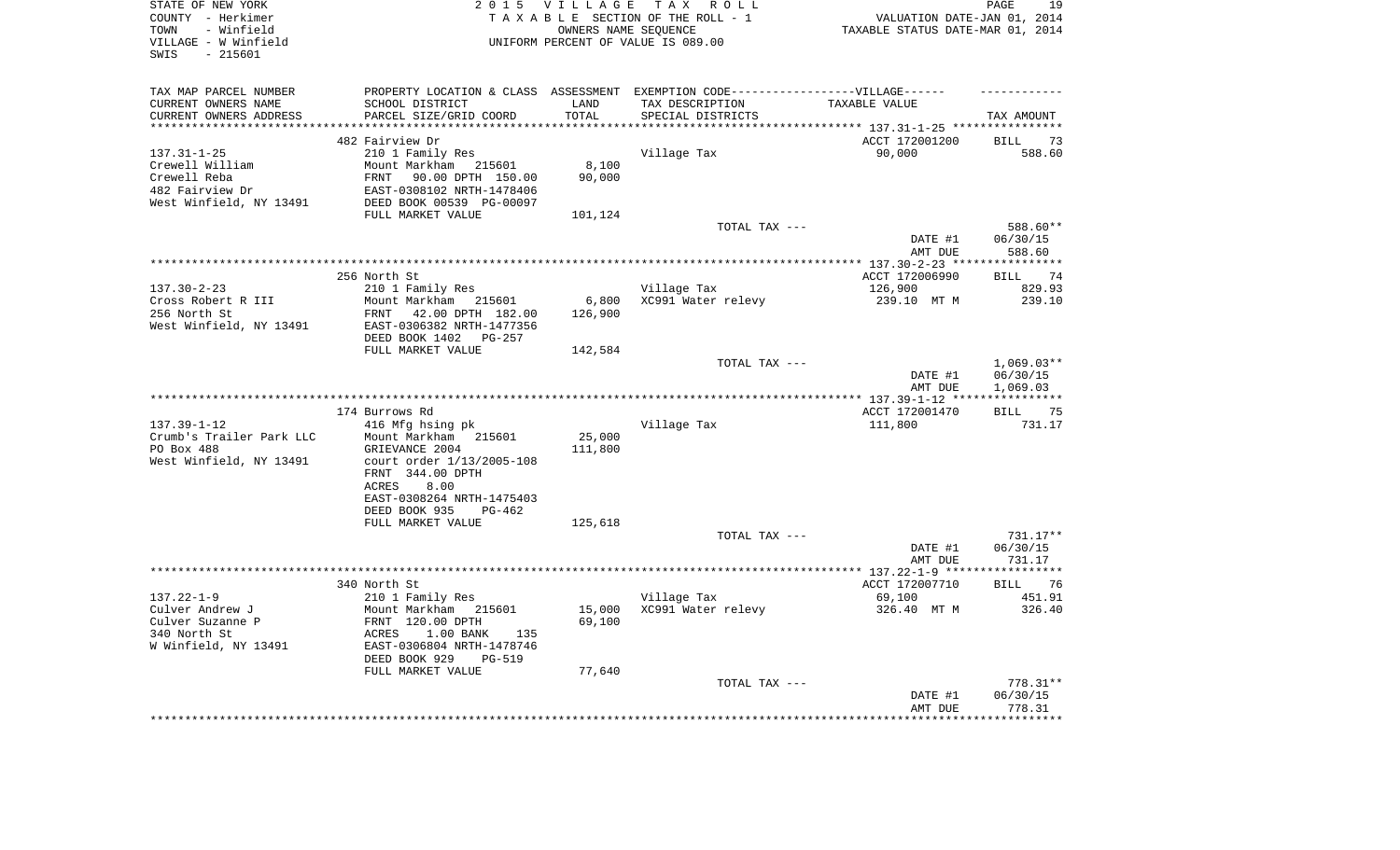| TAX MAP PARCEL NUMBER<br>PROPERTY LOCATION & CLASS ASSESSMENT EXEMPTION CODE-----------------VILLAGE------<br>CURRENT OWNERS NAME<br>SCHOOL DISTRICT<br>LAND<br>TAX DESCRIPTION<br>TAXABLE VALUE<br>PARCEL SIZE/GRID COORD<br>TOTAL<br>CURRENT OWNERS ADDRESS<br>SPECIAL DISTRICTS<br>TAX AMOUNT<br>*********<br>*************************** 137.38-2-40 ****************<br>64 South St<br>ACCT 172009940<br>77<br><b>BILL</b><br>210 1 Family Res<br>$137.38 - 2 - 40$<br>Village Tax<br>102,600<br>671.00<br>Curtis Melissa<br>Mount Markham 215601<br>13,600<br>XC991 Water relevy<br>79.84 MT M<br>79.84<br>FRNT 108.00 DPTH 334.00<br>102,600<br>Siega Steven<br>64 South St<br>0.86<br>ACRES<br>West Winfield, NY 13491<br>EAST-0306699 NRTH-1474617<br>DEED BOOK 853<br>$PG-58$<br>FULL MARKET VALUE<br>115,281<br>TOTAL TAX ---<br>750.84**<br>06/30/15<br>DATE #1<br>AMT DUE<br>750.84<br>**********<br>West Main St<br>ACCT 172001380<br>78<br>BILL<br>$137.38 - 1 - 4$<br>433 Auto body<br>Village Tax<br>77,300<br>505.54<br>Daley Mark<br>Mount Markham<br>215601<br>10,000<br>Roberts James<br>FRNT 207.00 DPTH 80.00<br>77,300<br>286 W Main St<br>ACRES<br>0.16<br>West Winfield, NY 13491-9701<br>EAST-0304535 NRTH-1476596<br>DEED BOOK 744<br><b>PG-158</b><br>FULL MARKET VALUE<br>86,854<br>$505.54**$<br>TOTAL TAX ---<br>DATE #1<br>06/30/15<br>AMT DUE<br>505.54<br>$*$ 137.38-1-8.1 ***<br>165 Taylor Ave<br>ACCT 172003960<br><b>BILL</b><br>79<br>$137.38 - 1 - 8.1$<br>171,700<br>1,122.92<br>283 Res w/Comuse<br>Village Tax<br>Daley Mark E<br>27,500<br>Mount Markham<br>215601<br>171,700<br>Daley Renee J<br>ACRES<br>35.00<br>165 Taylor Ave<br>EAST-0304733 NRTH-1475557<br>West Winfield, NY 13491-9701<br>DEED BOOK 823<br>$PG-543$<br>FULL MARKET VALUE<br>192,921<br>1,122.92**<br>TOTAL TAX ---<br>DATE #1<br>06/30/15<br>AMT DUE<br>1,122.92<br>150 South St<br>ACCT 172001980<br>80<br><b>BILL</b><br>$137.38 - 2 - 30$<br>46,400<br>210 1 Family Res<br>Village Tax<br>303.46<br>Davis Heidi J<br>Mount Markham<br>7,100<br>XC991 Water relevy<br>58.26 MT M<br>58.26<br>215601<br>PO Box 311<br>FRNT 152.00 DPTH<br>75.00<br>46,400<br>West Winfield, NY 13491<br>813<br>ACRES<br>$0.21$ BANK<br>EAST-0306528 NRTH-1476031<br>DEED BOOK 939<br>$PG-64$<br>FULL MARKET VALUE<br>52,135<br>361.72**<br>TOTAL TAX ---<br>06/30/15<br>DATE #1<br>361.72<br>AMT DUE | STATE OF NEW YORK<br>COUNTY - Herkimer<br>- Winfield<br>TOWN<br>VILLAGE - W Winfield<br>$-215601$<br>SWIS | 2 0 1 5 | <b>VILLAGE</b> | TAX ROLL<br>TAXABLE SECTION OF THE ROLL - 1<br>OWNERS NAME SEOUENCE<br>UNIFORM PERCENT OF VALUE IS 089.00 | VALUATION DATE-JAN 01, 2014<br>TAXABLE STATUS DATE-MAR 01, 2014 | PAGE<br>20 |
|-------------------------------------------------------------------------------------------------------------------------------------------------------------------------------------------------------------------------------------------------------------------------------------------------------------------------------------------------------------------------------------------------------------------------------------------------------------------------------------------------------------------------------------------------------------------------------------------------------------------------------------------------------------------------------------------------------------------------------------------------------------------------------------------------------------------------------------------------------------------------------------------------------------------------------------------------------------------------------------------------------------------------------------------------------------------------------------------------------------------------------------------------------------------------------------------------------------------------------------------------------------------------------------------------------------------------------------------------------------------------------------------------------------------------------------------------------------------------------------------------------------------------------------------------------------------------------------------------------------------------------------------------------------------------------------------------------------------------------------------------------------------------------------------------------------------------------------------------------------------------------------------------------------------------------------------------------------------------------------------------------------------------------------------------------------------------------------------------------------------------------------------------------------------------------------------------------------------------------------------------------------------------------------------------------------------------------------------------------------------------------------------------------------|-----------------------------------------------------------------------------------------------------------|---------|----------------|-----------------------------------------------------------------------------------------------------------|-----------------------------------------------------------------|------------|
|                                                                                                                                                                                                                                                                                                                                                                                                                                                                                                                                                                                                                                                                                                                                                                                                                                                                                                                                                                                                                                                                                                                                                                                                                                                                                                                                                                                                                                                                                                                                                                                                                                                                                                                                                                                                                                                                                                                                                                                                                                                                                                                                                                                                                                                                                                                                                                                                             |                                                                                                           |         |                |                                                                                                           |                                                                 |            |
|                                                                                                                                                                                                                                                                                                                                                                                                                                                                                                                                                                                                                                                                                                                                                                                                                                                                                                                                                                                                                                                                                                                                                                                                                                                                                                                                                                                                                                                                                                                                                                                                                                                                                                                                                                                                                                                                                                                                                                                                                                                                                                                                                                                                                                                                                                                                                                                                             |                                                                                                           |         |                |                                                                                                           |                                                                 |            |
|                                                                                                                                                                                                                                                                                                                                                                                                                                                                                                                                                                                                                                                                                                                                                                                                                                                                                                                                                                                                                                                                                                                                                                                                                                                                                                                                                                                                                                                                                                                                                                                                                                                                                                                                                                                                                                                                                                                                                                                                                                                                                                                                                                                                                                                                                                                                                                                                             |                                                                                                           |         |                |                                                                                                           |                                                                 |            |
|                                                                                                                                                                                                                                                                                                                                                                                                                                                                                                                                                                                                                                                                                                                                                                                                                                                                                                                                                                                                                                                                                                                                                                                                                                                                                                                                                                                                                                                                                                                                                                                                                                                                                                                                                                                                                                                                                                                                                                                                                                                                                                                                                                                                                                                                                                                                                                                                             |                                                                                                           |         |                |                                                                                                           |                                                                 |            |
|                                                                                                                                                                                                                                                                                                                                                                                                                                                                                                                                                                                                                                                                                                                                                                                                                                                                                                                                                                                                                                                                                                                                                                                                                                                                                                                                                                                                                                                                                                                                                                                                                                                                                                                                                                                                                                                                                                                                                                                                                                                                                                                                                                                                                                                                                                                                                                                                             |                                                                                                           |         |                |                                                                                                           |                                                                 |            |
|                                                                                                                                                                                                                                                                                                                                                                                                                                                                                                                                                                                                                                                                                                                                                                                                                                                                                                                                                                                                                                                                                                                                                                                                                                                                                                                                                                                                                                                                                                                                                                                                                                                                                                                                                                                                                                                                                                                                                                                                                                                                                                                                                                                                                                                                                                                                                                                                             |                                                                                                           |         |                |                                                                                                           |                                                                 |            |
|                                                                                                                                                                                                                                                                                                                                                                                                                                                                                                                                                                                                                                                                                                                                                                                                                                                                                                                                                                                                                                                                                                                                                                                                                                                                                                                                                                                                                                                                                                                                                                                                                                                                                                                                                                                                                                                                                                                                                                                                                                                                                                                                                                                                                                                                                                                                                                                                             |                                                                                                           |         |                |                                                                                                           |                                                                 |            |
|                                                                                                                                                                                                                                                                                                                                                                                                                                                                                                                                                                                                                                                                                                                                                                                                                                                                                                                                                                                                                                                                                                                                                                                                                                                                                                                                                                                                                                                                                                                                                                                                                                                                                                                                                                                                                                                                                                                                                                                                                                                                                                                                                                                                                                                                                                                                                                                                             |                                                                                                           |         |                |                                                                                                           |                                                                 |            |
|                                                                                                                                                                                                                                                                                                                                                                                                                                                                                                                                                                                                                                                                                                                                                                                                                                                                                                                                                                                                                                                                                                                                                                                                                                                                                                                                                                                                                                                                                                                                                                                                                                                                                                                                                                                                                                                                                                                                                                                                                                                                                                                                                                                                                                                                                                                                                                                                             |                                                                                                           |         |                |                                                                                                           |                                                                 |            |
|                                                                                                                                                                                                                                                                                                                                                                                                                                                                                                                                                                                                                                                                                                                                                                                                                                                                                                                                                                                                                                                                                                                                                                                                                                                                                                                                                                                                                                                                                                                                                                                                                                                                                                                                                                                                                                                                                                                                                                                                                                                                                                                                                                                                                                                                                                                                                                                                             |                                                                                                           |         |                |                                                                                                           |                                                                 |            |
|                                                                                                                                                                                                                                                                                                                                                                                                                                                                                                                                                                                                                                                                                                                                                                                                                                                                                                                                                                                                                                                                                                                                                                                                                                                                                                                                                                                                                                                                                                                                                                                                                                                                                                                                                                                                                                                                                                                                                                                                                                                                                                                                                                                                                                                                                                                                                                                                             |                                                                                                           |         |                |                                                                                                           |                                                                 |            |
|                                                                                                                                                                                                                                                                                                                                                                                                                                                                                                                                                                                                                                                                                                                                                                                                                                                                                                                                                                                                                                                                                                                                                                                                                                                                                                                                                                                                                                                                                                                                                                                                                                                                                                                                                                                                                                                                                                                                                                                                                                                                                                                                                                                                                                                                                                                                                                                                             |                                                                                                           |         |                |                                                                                                           |                                                                 |            |
|                                                                                                                                                                                                                                                                                                                                                                                                                                                                                                                                                                                                                                                                                                                                                                                                                                                                                                                                                                                                                                                                                                                                                                                                                                                                                                                                                                                                                                                                                                                                                                                                                                                                                                                                                                                                                                                                                                                                                                                                                                                                                                                                                                                                                                                                                                                                                                                                             |                                                                                                           |         |                |                                                                                                           |                                                                 |            |
|                                                                                                                                                                                                                                                                                                                                                                                                                                                                                                                                                                                                                                                                                                                                                                                                                                                                                                                                                                                                                                                                                                                                                                                                                                                                                                                                                                                                                                                                                                                                                                                                                                                                                                                                                                                                                                                                                                                                                                                                                                                                                                                                                                                                                                                                                                                                                                                                             |                                                                                                           |         |                |                                                                                                           |                                                                 |            |
|                                                                                                                                                                                                                                                                                                                                                                                                                                                                                                                                                                                                                                                                                                                                                                                                                                                                                                                                                                                                                                                                                                                                                                                                                                                                                                                                                                                                                                                                                                                                                                                                                                                                                                                                                                                                                                                                                                                                                                                                                                                                                                                                                                                                                                                                                                                                                                                                             |                                                                                                           |         |                |                                                                                                           |                                                                 |            |
|                                                                                                                                                                                                                                                                                                                                                                                                                                                                                                                                                                                                                                                                                                                                                                                                                                                                                                                                                                                                                                                                                                                                                                                                                                                                                                                                                                                                                                                                                                                                                                                                                                                                                                                                                                                                                                                                                                                                                                                                                                                                                                                                                                                                                                                                                                                                                                                                             |                                                                                                           |         |                |                                                                                                           |                                                                 |            |
|                                                                                                                                                                                                                                                                                                                                                                                                                                                                                                                                                                                                                                                                                                                                                                                                                                                                                                                                                                                                                                                                                                                                                                                                                                                                                                                                                                                                                                                                                                                                                                                                                                                                                                                                                                                                                                                                                                                                                                                                                                                                                                                                                                                                                                                                                                                                                                                                             |                                                                                                           |         |                |                                                                                                           |                                                                 |            |
|                                                                                                                                                                                                                                                                                                                                                                                                                                                                                                                                                                                                                                                                                                                                                                                                                                                                                                                                                                                                                                                                                                                                                                                                                                                                                                                                                                                                                                                                                                                                                                                                                                                                                                                                                                                                                                                                                                                                                                                                                                                                                                                                                                                                                                                                                                                                                                                                             |                                                                                                           |         |                |                                                                                                           |                                                                 |            |
|                                                                                                                                                                                                                                                                                                                                                                                                                                                                                                                                                                                                                                                                                                                                                                                                                                                                                                                                                                                                                                                                                                                                                                                                                                                                                                                                                                                                                                                                                                                                                                                                                                                                                                                                                                                                                                                                                                                                                                                                                                                                                                                                                                                                                                                                                                                                                                                                             |                                                                                                           |         |                |                                                                                                           |                                                                 |            |
|                                                                                                                                                                                                                                                                                                                                                                                                                                                                                                                                                                                                                                                                                                                                                                                                                                                                                                                                                                                                                                                                                                                                                                                                                                                                                                                                                                                                                                                                                                                                                                                                                                                                                                                                                                                                                                                                                                                                                                                                                                                                                                                                                                                                                                                                                                                                                                                                             |                                                                                                           |         |                |                                                                                                           |                                                                 |            |
|                                                                                                                                                                                                                                                                                                                                                                                                                                                                                                                                                                                                                                                                                                                                                                                                                                                                                                                                                                                                                                                                                                                                                                                                                                                                                                                                                                                                                                                                                                                                                                                                                                                                                                                                                                                                                                                                                                                                                                                                                                                                                                                                                                                                                                                                                                                                                                                                             |                                                                                                           |         |                |                                                                                                           |                                                                 |            |
|                                                                                                                                                                                                                                                                                                                                                                                                                                                                                                                                                                                                                                                                                                                                                                                                                                                                                                                                                                                                                                                                                                                                                                                                                                                                                                                                                                                                                                                                                                                                                                                                                                                                                                                                                                                                                                                                                                                                                                                                                                                                                                                                                                                                                                                                                                                                                                                                             |                                                                                                           |         |                |                                                                                                           |                                                                 |            |
|                                                                                                                                                                                                                                                                                                                                                                                                                                                                                                                                                                                                                                                                                                                                                                                                                                                                                                                                                                                                                                                                                                                                                                                                                                                                                                                                                                                                                                                                                                                                                                                                                                                                                                                                                                                                                                                                                                                                                                                                                                                                                                                                                                                                                                                                                                                                                                                                             |                                                                                                           |         |                |                                                                                                           |                                                                 |            |
|                                                                                                                                                                                                                                                                                                                                                                                                                                                                                                                                                                                                                                                                                                                                                                                                                                                                                                                                                                                                                                                                                                                                                                                                                                                                                                                                                                                                                                                                                                                                                                                                                                                                                                                                                                                                                                                                                                                                                                                                                                                                                                                                                                                                                                                                                                                                                                                                             |                                                                                                           |         |                |                                                                                                           |                                                                 |            |
|                                                                                                                                                                                                                                                                                                                                                                                                                                                                                                                                                                                                                                                                                                                                                                                                                                                                                                                                                                                                                                                                                                                                                                                                                                                                                                                                                                                                                                                                                                                                                                                                                                                                                                                                                                                                                                                                                                                                                                                                                                                                                                                                                                                                                                                                                                                                                                                                             |                                                                                                           |         |                |                                                                                                           |                                                                 |            |
|                                                                                                                                                                                                                                                                                                                                                                                                                                                                                                                                                                                                                                                                                                                                                                                                                                                                                                                                                                                                                                                                                                                                                                                                                                                                                                                                                                                                                                                                                                                                                                                                                                                                                                                                                                                                                                                                                                                                                                                                                                                                                                                                                                                                                                                                                                                                                                                                             |                                                                                                           |         |                |                                                                                                           |                                                                 |            |
|                                                                                                                                                                                                                                                                                                                                                                                                                                                                                                                                                                                                                                                                                                                                                                                                                                                                                                                                                                                                                                                                                                                                                                                                                                                                                                                                                                                                                                                                                                                                                                                                                                                                                                                                                                                                                                                                                                                                                                                                                                                                                                                                                                                                                                                                                                                                                                                                             |                                                                                                           |         |                |                                                                                                           |                                                                 |            |
|                                                                                                                                                                                                                                                                                                                                                                                                                                                                                                                                                                                                                                                                                                                                                                                                                                                                                                                                                                                                                                                                                                                                                                                                                                                                                                                                                                                                                                                                                                                                                                                                                                                                                                                                                                                                                                                                                                                                                                                                                                                                                                                                                                                                                                                                                                                                                                                                             |                                                                                                           |         |                |                                                                                                           |                                                                 |            |
|                                                                                                                                                                                                                                                                                                                                                                                                                                                                                                                                                                                                                                                                                                                                                                                                                                                                                                                                                                                                                                                                                                                                                                                                                                                                                                                                                                                                                                                                                                                                                                                                                                                                                                                                                                                                                                                                                                                                                                                                                                                                                                                                                                                                                                                                                                                                                                                                             |                                                                                                           |         |                |                                                                                                           |                                                                 |            |
|                                                                                                                                                                                                                                                                                                                                                                                                                                                                                                                                                                                                                                                                                                                                                                                                                                                                                                                                                                                                                                                                                                                                                                                                                                                                                                                                                                                                                                                                                                                                                                                                                                                                                                                                                                                                                                                                                                                                                                                                                                                                                                                                                                                                                                                                                                                                                                                                             |                                                                                                           |         |                |                                                                                                           |                                                                 |            |
|                                                                                                                                                                                                                                                                                                                                                                                                                                                                                                                                                                                                                                                                                                                                                                                                                                                                                                                                                                                                                                                                                                                                                                                                                                                                                                                                                                                                                                                                                                                                                                                                                                                                                                                                                                                                                                                                                                                                                                                                                                                                                                                                                                                                                                                                                                                                                                                                             |                                                                                                           |         |                |                                                                                                           |                                                                 |            |
|                                                                                                                                                                                                                                                                                                                                                                                                                                                                                                                                                                                                                                                                                                                                                                                                                                                                                                                                                                                                                                                                                                                                                                                                                                                                                                                                                                                                                                                                                                                                                                                                                                                                                                                                                                                                                                                                                                                                                                                                                                                                                                                                                                                                                                                                                                                                                                                                             |                                                                                                           |         |                |                                                                                                           |                                                                 |            |
|                                                                                                                                                                                                                                                                                                                                                                                                                                                                                                                                                                                                                                                                                                                                                                                                                                                                                                                                                                                                                                                                                                                                                                                                                                                                                                                                                                                                                                                                                                                                                                                                                                                                                                                                                                                                                                                                                                                                                                                                                                                                                                                                                                                                                                                                                                                                                                                                             |                                                                                                           |         |                |                                                                                                           |                                                                 |            |
|                                                                                                                                                                                                                                                                                                                                                                                                                                                                                                                                                                                                                                                                                                                                                                                                                                                                                                                                                                                                                                                                                                                                                                                                                                                                                                                                                                                                                                                                                                                                                                                                                                                                                                                                                                                                                                                                                                                                                                                                                                                                                                                                                                                                                                                                                                                                                                                                             |                                                                                                           |         |                |                                                                                                           |                                                                 |            |
|                                                                                                                                                                                                                                                                                                                                                                                                                                                                                                                                                                                                                                                                                                                                                                                                                                                                                                                                                                                                                                                                                                                                                                                                                                                                                                                                                                                                                                                                                                                                                                                                                                                                                                                                                                                                                                                                                                                                                                                                                                                                                                                                                                                                                                                                                                                                                                                                             |                                                                                                           |         |                |                                                                                                           |                                                                 |            |
|                                                                                                                                                                                                                                                                                                                                                                                                                                                                                                                                                                                                                                                                                                                                                                                                                                                                                                                                                                                                                                                                                                                                                                                                                                                                                                                                                                                                                                                                                                                                                                                                                                                                                                                                                                                                                                                                                                                                                                                                                                                                                                                                                                                                                                                                                                                                                                                                             |                                                                                                           |         |                |                                                                                                           |                                                                 |            |
|                                                                                                                                                                                                                                                                                                                                                                                                                                                                                                                                                                                                                                                                                                                                                                                                                                                                                                                                                                                                                                                                                                                                                                                                                                                                                                                                                                                                                                                                                                                                                                                                                                                                                                                                                                                                                                                                                                                                                                                                                                                                                                                                                                                                                                                                                                                                                                                                             |                                                                                                           |         |                |                                                                                                           |                                                                 |            |
|                                                                                                                                                                                                                                                                                                                                                                                                                                                                                                                                                                                                                                                                                                                                                                                                                                                                                                                                                                                                                                                                                                                                                                                                                                                                                                                                                                                                                                                                                                                                                                                                                                                                                                                                                                                                                                                                                                                                                                                                                                                                                                                                                                                                                                                                                                                                                                                                             |                                                                                                           |         |                |                                                                                                           |                                                                 |            |
|                                                                                                                                                                                                                                                                                                                                                                                                                                                                                                                                                                                                                                                                                                                                                                                                                                                                                                                                                                                                                                                                                                                                                                                                                                                                                                                                                                                                                                                                                                                                                                                                                                                                                                                                                                                                                                                                                                                                                                                                                                                                                                                                                                                                                                                                                                                                                                                                             |                                                                                                           |         |                |                                                                                                           |                                                                 |            |
|                                                                                                                                                                                                                                                                                                                                                                                                                                                                                                                                                                                                                                                                                                                                                                                                                                                                                                                                                                                                                                                                                                                                                                                                                                                                                                                                                                                                                                                                                                                                                                                                                                                                                                                                                                                                                                                                                                                                                                                                                                                                                                                                                                                                                                                                                                                                                                                                             |                                                                                                           |         |                |                                                                                                           |                                                                 |            |
|                                                                                                                                                                                                                                                                                                                                                                                                                                                                                                                                                                                                                                                                                                                                                                                                                                                                                                                                                                                                                                                                                                                                                                                                                                                                                                                                                                                                                                                                                                                                                                                                                                                                                                                                                                                                                                                                                                                                                                                                                                                                                                                                                                                                                                                                                                                                                                                                             |                                                                                                           |         |                |                                                                                                           |                                                                 |            |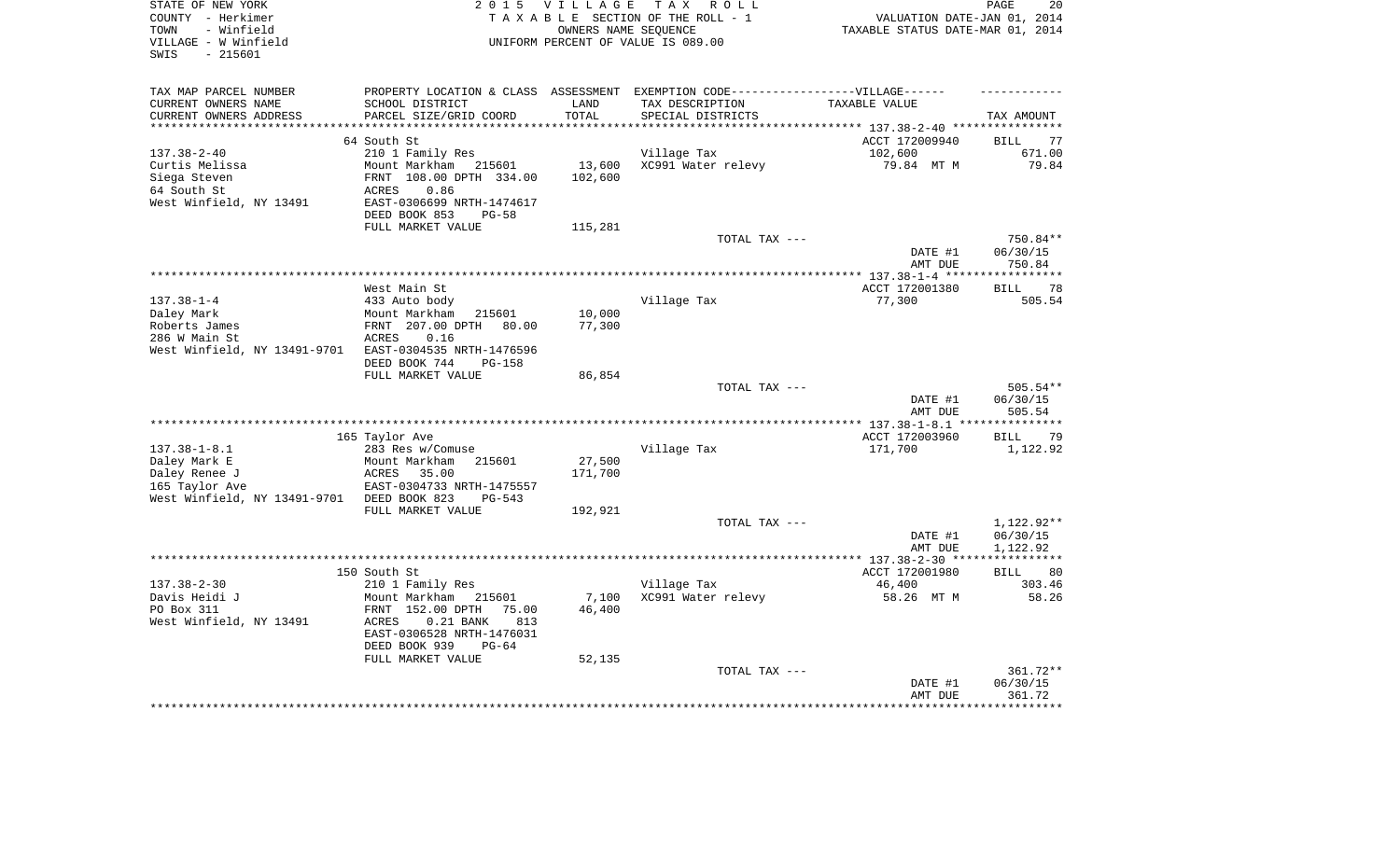| PROPERTY LOCATION & CLASS ASSESSMENT EXEMPTION CODE----------------VILLAGE------<br>TAX MAP PARCEL NUMBER<br>CURRENT OWNERS NAME<br>SCHOOL DISTRICT<br>LAND<br>TAX DESCRIPTION<br>TAXABLE VALUE<br>PARCEL SIZE/GRID COORD<br>TOTAL<br>CURRENT OWNERS ADDRESS<br>SPECIAL DISTRICTS<br>TAX AMOUNT<br>*******************<br>**********<br>*************************** 137.31-2-13 ****************<br>535 East Main St<br>ACCT 172002520<br><b>BILL</b><br>81<br>$137.31 - 2 - 13$<br>210 1 Family Res<br>Village Tax<br>78,400<br>512.74<br>Davis Living Trust<br>Mount Markham<br>11,600<br>215601<br>78,400<br>Davis Gerald W<br>99.00 DPTH 294.00<br>FRNT<br>538 East Main St<br>ACRES<br>0.66<br>PO Box 355<br>EAST-0309019 NRTH-1476934<br>West Winfield, NY 13491<br>DEED BOOK 928<br>$PG-171$<br>FULL MARKET VALUE<br>88,090<br>TOTAL TAX ---<br>$512.74**$<br>DATE #1<br>06/30/15<br>AMT DUE<br>512.74<br>ACCT 172002190<br>311 North St<br>82<br>BILL<br>$137.22 - 1 - 5$<br>210 1 Family Res<br>Village Tax<br>106,700<br>697.82<br>Davis Pablo<br>Mount Markham 215601<br>15,000<br>Davis Brenda<br>FRNT 242.00 DPTH 190.00<br>106,700<br>311 North St<br>EAST-0306156 NRTH-1478499<br>W Winfield, NY 13491<br>DEED BOOK 1150<br>PG-582<br>FULL MARKET VALUE<br>119,888<br>697.82**<br>TOTAL TAX ---<br>DATE #1<br>06/30/15<br>697.82<br>AMT DUE<br>South St<br>ACCT 172003120<br>BILL<br>83<br>$137.30 - 3 - 22$<br>Village Tax<br>46,400<br>303.46<br>481 Att row bldg<br>Davis Richard L<br>Mount Markham 215601<br>10,000<br>PO Box 238<br>GRIEVANCE 2004<br>46,400<br>West Winfield, NY 13491-0238<br>COURT ORDER-1/13/05-10,00<br>48.00 DPTH 219.00<br>FRNT<br>EAST-0306443 NRTH-1476629<br>DEED BOOK 707<br>$PG-405$<br>52,135<br>FULL MARKET VALUE<br>$303.46**$<br>TOTAL TAX ---<br>DATE #1<br>06/30/15<br>AMT DUE<br>303.46<br>**********<br>US Highway 20<br>ACCT 172008256<br>84<br>BILL<br>$137.39 - 1 - 6$<br>105 Vac farmland<br>Village Tax<br>19,600<br>128.18<br>Davis Steven<br>Mount Markham<br>215601<br>19,600<br>Davis Sally<br>ACRES 29.30<br>19,600<br>654 US Highway 20<br>EAST-0308912 NRTH-1476072<br>West Winfield, NY 13491<br>DEED BOOK 735<br>$PG-75$<br>FULL MARKET VALUE<br>22,022<br>128.18**<br>TOTAL TAX ---<br>06/30/15<br>DATE #1<br>128.18<br>AMT DUE | STATE OF NEW YORK<br>COUNTY - Herkimer<br>- Winfield<br>TOWN<br>VILLAGE - W Winfield<br>$-215601$<br>SWIS | 2015 VILLAGE | TAX ROLL<br>TAXABLE SECTION OF THE ROLL - 1<br>OWNERS NAME SEQUENCE<br>UNIFORM PERCENT OF VALUE IS 089.00 | VALUATION DATE-JAN 01, 2014<br>TAXABLE STATUS DATE-MAR 01, 2014 | 21<br>PAGE |
|---------------------------------------------------------------------------------------------------------------------------------------------------------------------------------------------------------------------------------------------------------------------------------------------------------------------------------------------------------------------------------------------------------------------------------------------------------------------------------------------------------------------------------------------------------------------------------------------------------------------------------------------------------------------------------------------------------------------------------------------------------------------------------------------------------------------------------------------------------------------------------------------------------------------------------------------------------------------------------------------------------------------------------------------------------------------------------------------------------------------------------------------------------------------------------------------------------------------------------------------------------------------------------------------------------------------------------------------------------------------------------------------------------------------------------------------------------------------------------------------------------------------------------------------------------------------------------------------------------------------------------------------------------------------------------------------------------------------------------------------------------------------------------------------------------------------------------------------------------------------------------------------------------------------------------------------------------------------------------------------------------------------------------------------------------------------------------------------------------------------------------------------------------------------------------------------------------------------------------------------------------------------------------------------------------|-----------------------------------------------------------------------------------------------------------|--------------|-----------------------------------------------------------------------------------------------------------|-----------------------------------------------------------------|------------|
|                                                                                                                                                                                                                                                                                                                                                                                                                                                                                                                                                                                                                                                                                                                                                                                                                                                                                                                                                                                                                                                                                                                                                                                                                                                                                                                                                                                                                                                                                                                                                                                                                                                                                                                                                                                                                                                                                                                                                                                                                                                                                                                                                                                                                                                                                                         |                                                                                                           |              |                                                                                                           |                                                                 |            |
|                                                                                                                                                                                                                                                                                                                                                                                                                                                                                                                                                                                                                                                                                                                                                                                                                                                                                                                                                                                                                                                                                                                                                                                                                                                                                                                                                                                                                                                                                                                                                                                                                                                                                                                                                                                                                                                                                                                                                                                                                                                                                                                                                                                                                                                                                                         |                                                                                                           |              |                                                                                                           |                                                                 |            |
|                                                                                                                                                                                                                                                                                                                                                                                                                                                                                                                                                                                                                                                                                                                                                                                                                                                                                                                                                                                                                                                                                                                                                                                                                                                                                                                                                                                                                                                                                                                                                                                                                                                                                                                                                                                                                                                                                                                                                                                                                                                                                                                                                                                                                                                                                                         |                                                                                                           |              |                                                                                                           |                                                                 |            |
|                                                                                                                                                                                                                                                                                                                                                                                                                                                                                                                                                                                                                                                                                                                                                                                                                                                                                                                                                                                                                                                                                                                                                                                                                                                                                                                                                                                                                                                                                                                                                                                                                                                                                                                                                                                                                                                                                                                                                                                                                                                                                                                                                                                                                                                                                                         |                                                                                                           |              |                                                                                                           |                                                                 |            |
|                                                                                                                                                                                                                                                                                                                                                                                                                                                                                                                                                                                                                                                                                                                                                                                                                                                                                                                                                                                                                                                                                                                                                                                                                                                                                                                                                                                                                                                                                                                                                                                                                                                                                                                                                                                                                                                                                                                                                                                                                                                                                                                                                                                                                                                                                                         |                                                                                                           |              |                                                                                                           |                                                                 |            |
|                                                                                                                                                                                                                                                                                                                                                                                                                                                                                                                                                                                                                                                                                                                                                                                                                                                                                                                                                                                                                                                                                                                                                                                                                                                                                                                                                                                                                                                                                                                                                                                                                                                                                                                                                                                                                                                                                                                                                                                                                                                                                                                                                                                                                                                                                                         |                                                                                                           |              |                                                                                                           |                                                                 |            |
|                                                                                                                                                                                                                                                                                                                                                                                                                                                                                                                                                                                                                                                                                                                                                                                                                                                                                                                                                                                                                                                                                                                                                                                                                                                                                                                                                                                                                                                                                                                                                                                                                                                                                                                                                                                                                                                                                                                                                                                                                                                                                                                                                                                                                                                                                                         |                                                                                                           |              |                                                                                                           |                                                                 |            |
|                                                                                                                                                                                                                                                                                                                                                                                                                                                                                                                                                                                                                                                                                                                                                                                                                                                                                                                                                                                                                                                                                                                                                                                                                                                                                                                                                                                                                                                                                                                                                                                                                                                                                                                                                                                                                                                                                                                                                                                                                                                                                                                                                                                                                                                                                                         |                                                                                                           |              |                                                                                                           |                                                                 |            |
|                                                                                                                                                                                                                                                                                                                                                                                                                                                                                                                                                                                                                                                                                                                                                                                                                                                                                                                                                                                                                                                                                                                                                                                                                                                                                                                                                                                                                                                                                                                                                                                                                                                                                                                                                                                                                                                                                                                                                                                                                                                                                                                                                                                                                                                                                                         |                                                                                                           |              |                                                                                                           |                                                                 |            |
|                                                                                                                                                                                                                                                                                                                                                                                                                                                                                                                                                                                                                                                                                                                                                                                                                                                                                                                                                                                                                                                                                                                                                                                                                                                                                                                                                                                                                                                                                                                                                                                                                                                                                                                                                                                                                                                                                                                                                                                                                                                                                                                                                                                                                                                                                                         |                                                                                                           |              |                                                                                                           |                                                                 |            |
|                                                                                                                                                                                                                                                                                                                                                                                                                                                                                                                                                                                                                                                                                                                                                                                                                                                                                                                                                                                                                                                                                                                                                                                                                                                                                                                                                                                                                                                                                                                                                                                                                                                                                                                                                                                                                                                                                                                                                                                                                                                                                                                                                                                                                                                                                                         |                                                                                                           |              |                                                                                                           |                                                                 |            |
|                                                                                                                                                                                                                                                                                                                                                                                                                                                                                                                                                                                                                                                                                                                                                                                                                                                                                                                                                                                                                                                                                                                                                                                                                                                                                                                                                                                                                                                                                                                                                                                                                                                                                                                                                                                                                                                                                                                                                                                                                                                                                                                                                                                                                                                                                                         |                                                                                                           |              |                                                                                                           |                                                                 |            |
|                                                                                                                                                                                                                                                                                                                                                                                                                                                                                                                                                                                                                                                                                                                                                                                                                                                                                                                                                                                                                                                                                                                                                                                                                                                                                                                                                                                                                                                                                                                                                                                                                                                                                                                                                                                                                                                                                                                                                                                                                                                                                                                                                                                                                                                                                                         |                                                                                                           |              |                                                                                                           |                                                                 |            |
|                                                                                                                                                                                                                                                                                                                                                                                                                                                                                                                                                                                                                                                                                                                                                                                                                                                                                                                                                                                                                                                                                                                                                                                                                                                                                                                                                                                                                                                                                                                                                                                                                                                                                                                                                                                                                                                                                                                                                                                                                                                                                                                                                                                                                                                                                                         |                                                                                                           |              |                                                                                                           |                                                                 |            |
|                                                                                                                                                                                                                                                                                                                                                                                                                                                                                                                                                                                                                                                                                                                                                                                                                                                                                                                                                                                                                                                                                                                                                                                                                                                                                                                                                                                                                                                                                                                                                                                                                                                                                                                                                                                                                                                                                                                                                                                                                                                                                                                                                                                                                                                                                                         |                                                                                                           |              |                                                                                                           |                                                                 |            |
|                                                                                                                                                                                                                                                                                                                                                                                                                                                                                                                                                                                                                                                                                                                                                                                                                                                                                                                                                                                                                                                                                                                                                                                                                                                                                                                                                                                                                                                                                                                                                                                                                                                                                                                                                                                                                                                                                                                                                                                                                                                                                                                                                                                                                                                                                                         |                                                                                                           |              |                                                                                                           |                                                                 |            |
|                                                                                                                                                                                                                                                                                                                                                                                                                                                                                                                                                                                                                                                                                                                                                                                                                                                                                                                                                                                                                                                                                                                                                                                                                                                                                                                                                                                                                                                                                                                                                                                                                                                                                                                                                                                                                                                                                                                                                                                                                                                                                                                                                                                                                                                                                                         |                                                                                                           |              |                                                                                                           |                                                                 |            |
|                                                                                                                                                                                                                                                                                                                                                                                                                                                                                                                                                                                                                                                                                                                                                                                                                                                                                                                                                                                                                                                                                                                                                                                                                                                                                                                                                                                                                                                                                                                                                                                                                                                                                                                                                                                                                                                                                                                                                                                                                                                                                                                                                                                                                                                                                                         |                                                                                                           |              |                                                                                                           |                                                                 |            |
|                                                                                                                                                                                                                                                                                                                                                                                                                                                                                                                                                                                                                                                                                                                                                                                                                                                                                                                                                                                                                                                                                                                                                                                                                                                                                                                                                                                                                                                                                                                                                                                                                                                                                                                                                                                                                                                                                                                                                                                                                                                                                                                                                                                                                                                                                                         |                                                                                                           |              |                                                                                                           |                                                                 |            |
|                                                                                                                                                                                                                                                                                                                                                                                                                                                                                                                                                                                                                                                                                                                                                                                                                                                                                                                                                                                                                                                                                                                                                                                                                                                                                                                                                                                                                                                                                                                                                                                                                                                                                                                                                                                                                                                                                                                                                                                                                                                                                                                                                                                                                                                                                                         |                                                                                                           |              |                                                                                                           |                                                                 |            |
|                                                                                                                                                                                                                                                                                                                                                                                                                                                                                                                                                                                                                                                                                                                                                                                                                                                                                                                                                                                                                                                                                                                                                                                                                                                                                                                                                                                                                                                                                                                                                                                                                                                                                                                                                                                                                                                                                                                                                                                                                                                                                                                                                                                                                                                                                                         |                                                                                                           |              |                                                                                                           |                                                                 |            |
|                                                                                                                                                                                                                                                                                                                                                                                                                                                                                                                                                                                                                                                                                                                                                                                                                                                                                                                                                                                                                                                                                                                                                                                                                                                                                                                                                                                                                                                                                                                                                                                                                                                                                                                                                                                                                                                                                                                                                                                                                                                                                                                                                                                                                                                                                                         |                                                                                                           |              |                                                                                                           |                                                                 |            |
|                                                                                                                                                                                                                                                                                                                                                                                                                                                                                                                                                                                                                                                                                                                                                                                                                                                                                                                                                                                                                                                                                                                                                                                                                                                                                                                                                                                                                                                                                                                                                                                                                                                                                                                                                                                                                                                                                                                                                                                                                                                                                                                                                                                                                                                                                                         |                                                                                                           |              |                                                                                                           |                                                                 |            |
|                                                                                                                                                                                                                                                                                                                                                                                                                                                                                                                                                                                                                                                                                                                                                                                                                                                                                                                                                                                                                                                                                                                                                                                                                                                                                                                                                                                                                                                                                                                                                                                                                                                                                                                                                                                                                                                                                                                                                                                                                                                                                                                                                                                                                                                                                                         |                                                                                                           |              |                                                                                                           |                                                                 |            |
|                                                                                                                                                                                                                                                                                                                                                                                                                                                                                                                                                                                                                                                                                                                                                                                                                                                                                                                                                                                                                                                                                                                                                                                                                                                                                                                                                                                                                                                                                                                                                                                                                                                                                                                                                                                                                                                                                                                                                                                                                                                                                                                                                                                                                                                                                                         |                                                                                                           |              |                                                                                                           |                                                                 |            |
|                                                                                                                                                                                                                                                                                                                                                                                                                                                                                                                                                                                                                                                                                                                                                                                                                                                                                                                                                                                                                                                                                                                                                                                                                                                                                                                                                                                                                                                                                                                                                                                                                                                                                                                                                                                                                                                                                                                                                                                                                                                                                                                                                                                                                                                                                                         |                                                                                                           |              |                                                                                                           |                                                                 |            |
|                                                                                                                                                                                                                                                                                                                                                                                                                                                                                                                                                                                                                                                                                                                                                                                                                                                                                                                                                                                                                                                                                                                                                                                                                                                                                                                                                                                                                                                                                                                                                                                                                                                                                                                                                                                                                                                                                                                                                                                                                                                                                                                                                                                                                                                                                                         |                                                                                                           |              |                                                                                                           |                                                                 |            |
|                                                                                                                                                                                                                                                                                                                                                                                                                                                                                                                                                                                                                                                                                                                                                                                                                                                                                                                                                                                                                                                                                                                                                                                                                                                                                                                                                                                                                                                                                                                                                                                                                                                                                                                                                                                                                                                                                                                                                                                                                                                                                                                                                                                                                                                                                                         |                                                                                                           |              |                                                                                                           |                                                                 |            |
|                                                                                                                                                                                                                                                                                                                                                                                                                                                                                                                                                                                                                                                                                                                                                                                                                                                                                                                                                                                                                                                                                                                                                                                                                                                                                                                                                                                                                                                                                                                                                                                                                                                                                                                                                                                                                                                                                                                                                                                                                                                                                                                                                                                                                                                                                                         |                                                                                                           |              |                                                                                                           |                                                                 |            |
|                                                                                                                                                                                                                                                                                                                                                                                                                                                                                                                                                                                                                                                                                                                                                                                                                                                                                                                                                                                                                                                                                                                                                                                                                                                                                                                                                                                                                                                                                                                                                                                                                                                                                                                                                                                                                                                                                                                                                                                                                                                                                                                                                                                                                                                                                                         |                                                                                                           |              |                                                                                                           |                                                                 |            |
|                                                                                                                                                                                                                                                                                                                                                                                                                                                                                                                                                                                                                                                                                                                                                                                                                                                                                                                                                                                                                                                                                                                                                                                                                                                                                                                                                                                                                                                                                                                                                                                                                                                                                                                                                                                                                                                                                                                                                                                                                                                                                                                                                                                                                                                                                                         |                                                                                                           |              |                                                                                                           |                                                                 |            |
|                                                                                                                                                                                                                                                                                                                                                                                                                                                                                                                                                                                                                                                                                                                                                                                                                                                                                                                                                                                                                                                                                                                                                                                                                                                                                                                                                                                                                                                                                                                                                                                                                                                                                                                                                                                                                                                                                                                                                                                                                                                                                                                                                                                                                                                                                                         |                                                                                                           |              |                                                                                                           |                                                                 |            |
|                                                                                                                                                                                                                                                                                                                                                                                                                                                                                                                                                                                                                                                                                                                                                                                                                                                                                                                                                                                                                                                                                                                                                                                                                                                                                                                                                                                                                                                                                                                                                                                                                                                                                                                                                                                                                                                                                                                                                                                                                                                                                                                                                                                                                                                                                                         |                                                                                                           |              |                                                                                                           |                                                                 |            |
|                                                                                                                                                                                                                                                                                                                                                                                                                                                                                                                                                                                                                                                                                                                                                                                                                                                                                                                                                                                                                                                                                                                                                                                                                                                                                                                                                                                                                                                                                                                                                                                                                                                                                                                                                                                                                                                                                                                                                                                                                                                                                                                                                                                                                                                                                                         |                                                                                                           |              |                                                                                                           |                                                                 |            |
|                                                                                                                                                                                                                                                                                                                                                                                                                                                                                                                                                                                                                                                                                                                                                                                                                                                                                                                                                                                                                                                                                                                                                                                                                                                                                                                                                                                                                                                                                                                                                                                                                                                                                                                                                                                                                                                                                                                                                                                                                                                                                                                                                                                                                                                                                                         |                                                                                                           |              |                                                                                                           |                                                                 |            |
|                                                                                                                                                                                                                                                                                                                                                                                                                                                                                                                                                                                                                                                                                                                                                                                                                                                                                                                                                                                                                                                                                                                                                                                                                                                                                                                                                                                                                                                                                                                                                                                                                                                                                                                                                                                                                                                                                                                                                                                                                                                                                                                                                                                                                                                                                                         |                                                                                                           |              |                                                                                                           |                                                                 |            |
|                                                                                                                                                                                                                                                                                                                                                                                                                                                                                                                                                                                                                                                                                                                                                                                                                                                                                                                                                                                                                                                                                                                                                                                                                                                                                                                                                                                                                                                                                                                                                                                                                                                                                                                                                                                                                                                                                                                                                                                                                                                                                                                                                                                                                                                                                                         |                                                                                                           |              |                                                                                                           |                                                                 |            |
|                                                                                                                                                                                                                                                                                                                                                                                                                                                                                                                                                                                                                                                                                                                                                                                                                                                                                                                                                                                                                                                                                                                                                                                                                                                                                                                                                                                                                                                                                                                                                                                                                                                                                                                                                                                                                                                                                                                                                                                                                                                                                                                                                                                                                                                                                                         |                                                                                                           |              |                                                                                                           |                                                                 |            |
|                                                                                                                                                                                                                                                                                                                                                                                                                                                                                                                                                                                                                                                                                                                                                                                                                                                                                                                                                                                                                                                                                                                                                                                                                                                                                                                                                                                                                                                                                                                                                                                                                                                                                                                                                                                                                                                                                                                                                                                                                                                                                                                                                                                                                                                                                                         |                                                                                                           |              |                                                                                                           |                                                                 |            |
|                                                                                                                                                                                                                                                                                                                                                                                                                                                                                                                                                                                                                                                                                                                                                                                                                                                                                                                                                                                                                                                                                                                                                                                                                                                                                                                                                                                                                                                                                                                                                                                                                                                                                                                                                                                                                                                                                                                                                                                                                                                                                                                                                                                                                                                                                                         |                                                                                                           |              |                                                                                                           |                                                                 |            |
|                                                                                                                                                                                                                                                                                                                                                                                                                                                                                                                                                                                                                                                                                                                                                                                                                                                                                                                                                                                                                                                                                                                                                                                                                                                                                                                                                                                                                                                                                                                                                                                                                                                                                                                                                                                                                                                                                                                                                                                                                                                                                                                                                                                                                                                                                                         |                                                                                                           |              |                                                                                                           |                                                                 |            |
|                                                                                                                                                                                                                                                                                                                                                                                                                                                                                                                                                                                                                                                                                                                                                                                                                                                                                                                                                                                                                                                                                                                                                                                                                                                                                                                                                                                                                                                                                                                                                                                                                                                                                                                                                                                                                                                                                                                                                                                                                                                                                                                                                                                                                                                                                                         |                                                                                                           |              |                                                                                                           |                                                                 |            |
|                                                                                                                                                                                                                                                                                                                                                                                                                                                                                                                                                                                                                                                                                                                                                                                                                                                                                                                                                                                                                                                                                                                                                                                                                                                                                                                                                                                                                                                                                                                                                                                                                                                                                                                                                                                                                                                                                                                                                                                                                                                                                                                                                                                                                                                                                                         |                                                                                                           |              |                                                                                                           |                                                                 |            |
|                                                                                                                                                                                                                                                                                                                                                                                                                                                                                                                                                                                                                                                                                                                                                                                                                                                                                                                                                                                                                                                                                                                                                                                                                                                                                                                                                                                                                                                                                                                                                                                                                                                                                                                                                                                                                                                                                                                                                                                                                                                                                                                                                                                                                                                                                                         |                                                                                                           |              |                                                                                                           |                                                                 |            |
|                                                                                                                                                                                                                                                                                                                                                                                                                                                                                                                                                                                                                                                                                                                                                                                                                                                                                                                                                                                                                                                                                                                                                                                                                                                                                                                                                                                                                                                                                                                                                                                                                                                                                                                                                                                                                                                                                                                                                                                                                                                                                                                                                                                                                                                                                                         |                                                                                                           |              |                                                                                                           |                                                                 |            |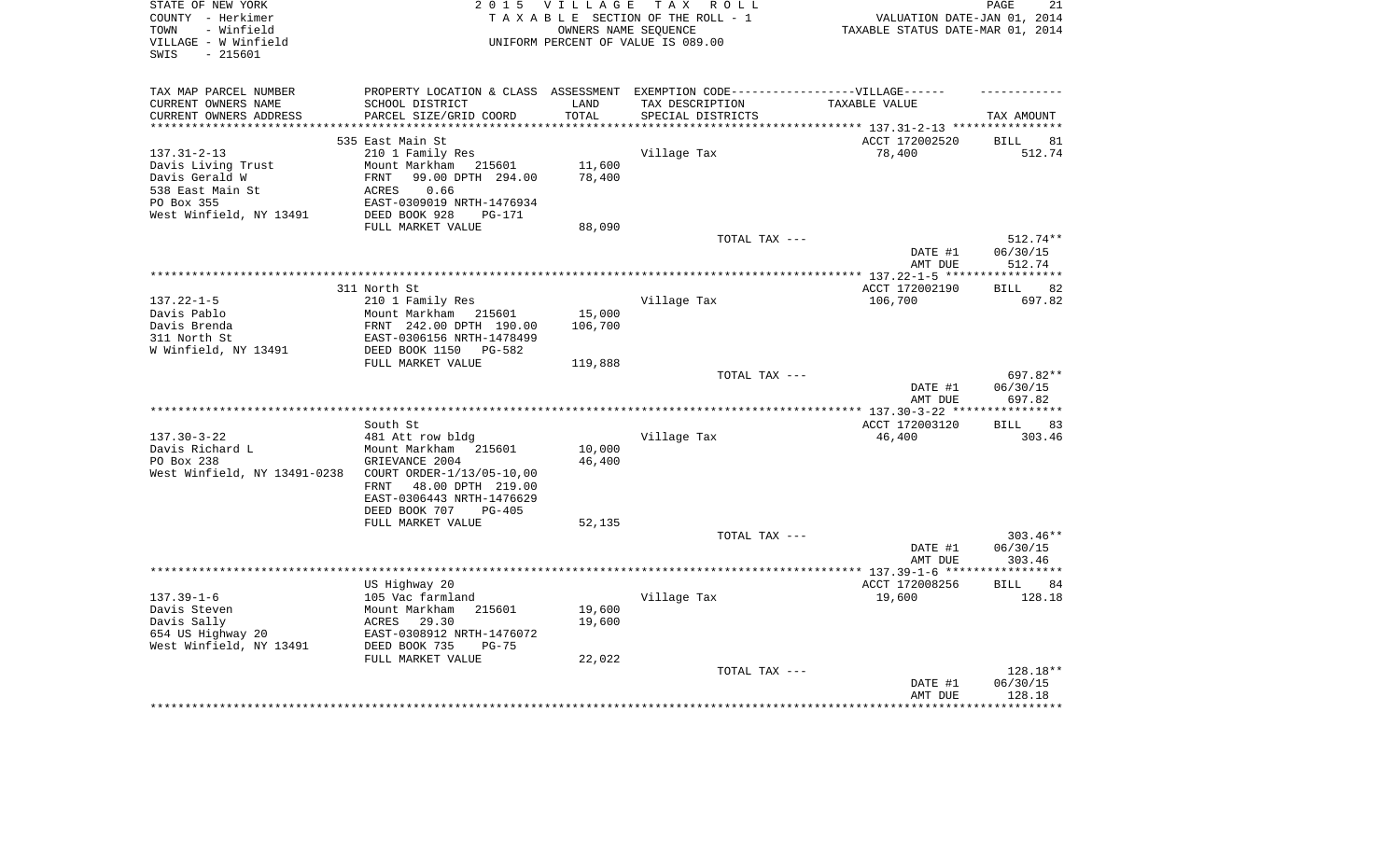| STATE OF NEW YORK<br>COUNTY - Herkimer<br>- Winfield<br>TOWN<br>VILLAGE - W Winfield<br>$-215601$<br>SWIS | 2 0 1 5                                                                                             | OWNERS NAME SEQUENCE | VILLAGE TAX ROLL<br>TAXABLE SECTION OF THE ROLL - 1<br>UNIFORM PERCENT OF VALUE IS 089.00 | VALUATION DATE-JAN 01, 2014<br>TAXABLE STATUS DATE-MAR 01, 2014 | 22<br>PAGE            |
|-----------------------------------------------------------------------------------------------------------|-----------------------------------------------------------------------------------------------------|----------------------|-------------------------------------------------------------------------------------------|-----------------------------------------------------------------|-----------------------|
| TAX MAP PARCEL NUMBER<br>CURRENT OWNERS NAME                                                              | PROPERTY LOCATION & CLASS ASSESSMENT EXEMPTION CODE----------------VILLAGE------<br>SCHOOL DISTRICT | LAND                 | TAX DESCRIPTION                                                                           | TAXABLE VALUE                                                   |                       |
| CURRENT OWNERS ADDRESS                                                                                    | PARCEL SIZE/GRID COORD                                                                              | TOTAL                | SPECIAL DISTRICTS                                                                         |                                                                 | TAX AMOUNT            |
| ***********************                                                                                   |                                                                                                     |                      |                                                                                           |                                                                 |                       |
|                                                                                                           | 352 North St                                                                                        |                      |                                                                                           | ACCT 172001860                                                  | <b>BILL</b><br>85     |
| $137.22 - 1 - 11$<br>Delia Gaetano                                                                        | 210 1 Family Res<br>Mount Markham 215601                                                            | 15,000               | Village Tax                                                                               | 78,400                                                          | 512.74                |
| PO Box 87                                                                                                 | ACRES<br>1.00                                                                                       | 78,400               |                                                                                           |                                                                 |                       |
| West Winfield, NY 13491-9303                                                                              | EAST-0306977 NRTH-1478980                                                                           |                      |                                                                                           |                                                                 |                       |
|                                                                                                           | DEED BOOK 1171<br>PG-207                                                                            |                      |                                                                                           |                                                                 |                       |
|                                                                                                           | FULL MARKET VALUE                                                                                   | 88,090               |                                                                                           |                                                                 |                       |
|                                                                                                           |                                                                                                     |                      | TOTAL TAX ---                                                                             |                                                                 | $512.74**$            |
|                                                                                                           |                                                                                                     |                      |                                                                                           | DATE #1                                                         | 06/30/15              |
|                                                                                                           |                                                                                                     |                      |                                                                                           | AMT DUE                                                         | 512.74                |
|                                                                                                           | West Main St                                                                                        |                      |                                                                                           | ACCT 172007050                                                  | BILL 86               |
| $137.30 - 1 - 14$                                                                                         | 312 Vac w/imprv                                                                                     |                      | Village Tax                                                                               | 60,000                                                          | 392.40                |
| Delia Gaetano                                                                                             | Mount Markham<br>215601                                                                             | 10,000               |                                                                                           |                                                                 |                       |
| Francesca/lomedico/gius                                                                                   | FRNT<br>60.00 DPTH<br>70.00                                                                         | 60,000               |                                                                                           |                                                                 |                       |
| PO Box 87                                                                                                 | EAST-0306245 NRTH-1476943                                                                           |                      |                                                                                           |                                                                 |                       |
| West Winfield, NY 13491-0087                                                                              | DEED BOOK 806<br>$PG-642$                                                                           |                      |                                                                                           |                                                                 |                       |
|                                                                                                           | FULL MARKET VALUE                                                                                   | 67,416               | TOTAL TAX ---                                                                             |                                                                 | 392.40**              |
|                                                                                                           |                                                                                                     |                      |                                                                                           | DATE #1                                                         | 06/30/15              |
|                                                                                                           |                                                                                                     |                      |                                                                                           | AMT DUE                                                         | 392.40                |
|                                                                                                           |                                                                                                     |                      |                                                                                           | **************** 137.30-1-15 *****************                  |                       |
|                                                                                                           | 385 West Main St                                                                                    |                      |                                                                                           | ACCT 172007920                                                  | <b>BILL</b><br>87     |
| $137.30 - 1 - 15$                                                                                         | 422 Diner/lunch                                                                                     |                      | Village Tax                                                                               | 61,800                                                          | 404.17                |
| Delia Gaitano<br>Delia Francesca                                                                          | Mount Markham 215601<br>New York Pizzeria                                                           | 10,000<br>61,800     |                                                                                           |                                                                 |                       |
| PO Box 87                                                                                                 | FRNT<br>22.50 DPTH<br>70.00                                                                         |                      |                                                                                           |                                                                 |                       |
| West Winfield, NY 13491                                                                                   | EAST-0306207 NRTH-1476933                                                                           |                      |                                                                                           |                                                                 |                       |
|                                                                                                           | DEED BOOK 767<br>$PG-446$                                                                           |                      |                                                                                           |                                                                 |                       |
|                                                                                                           | FULL MARKET VALUE                                                                                   | 69,438               |                                                                                           |                                                                 |                       |
|                                                                                                           |                                                                                                     |                      | TOTAL TAX ---                                                                             |                                                                 | 404.17**              |
|                                                                                                           |                                                                                                     |                      |                                                                                           | DATE #1<br>AMT DUE                                              | 06/30/15<br>404.17    |
|                                                                                                           |                                                                                                     |                      |                                                                                           |                                                                 | * * * * * * * * * * * |
|                                                                                                           | 353 West Main St                                                                                    |                      |                                                                                           | ACCT 164793                                                     | 88<br><b>BILL</b>     |
| $137.30 - 1 - 28$                                                                                         | 210 1 Family Res                                                                                    |                      | Village Tax                                                                               | 91,900                                                          | 601.03                |
| Denton Justin Ryan                                                                                        | Mount Markham<br>215601                                                                             | 7,700                |                                                                                           |                                                                 |                       |
| 353 West Main St                                                                                          | FRNT<br>70.00 DPTH 170.00                                                                           | 91,900               |                                                                                           |                                                                 |                       |
| West Winfield, NY 13491                                                                                   | EAST-0305487 NRTH-1476916                                                                           |                      |                                                                                           |                                                                 |                       |
|                                                                                                           | DEED BOOK 1396<br>PG-519<br>FULL MARKET VALUE                                                       | 103,258              |                                                                                           |                                                                 |                       |
|                                                                                                           |                                                                                                     |                      | TOTAL TAX ---                                                                             |                                                                 | 601.03**              |
|                                                                                                           |                                                                                                     |                      |                                                                                           | DATE #1                                                         | 06/30/15              |
|                                                                                                           |                                                                                                     |                      |                                                                                           | AMT DUE                                                         | 601.03                |
|                                                                                                           |                                                                                                     |                      |                                                                                           |                                                                 |                       |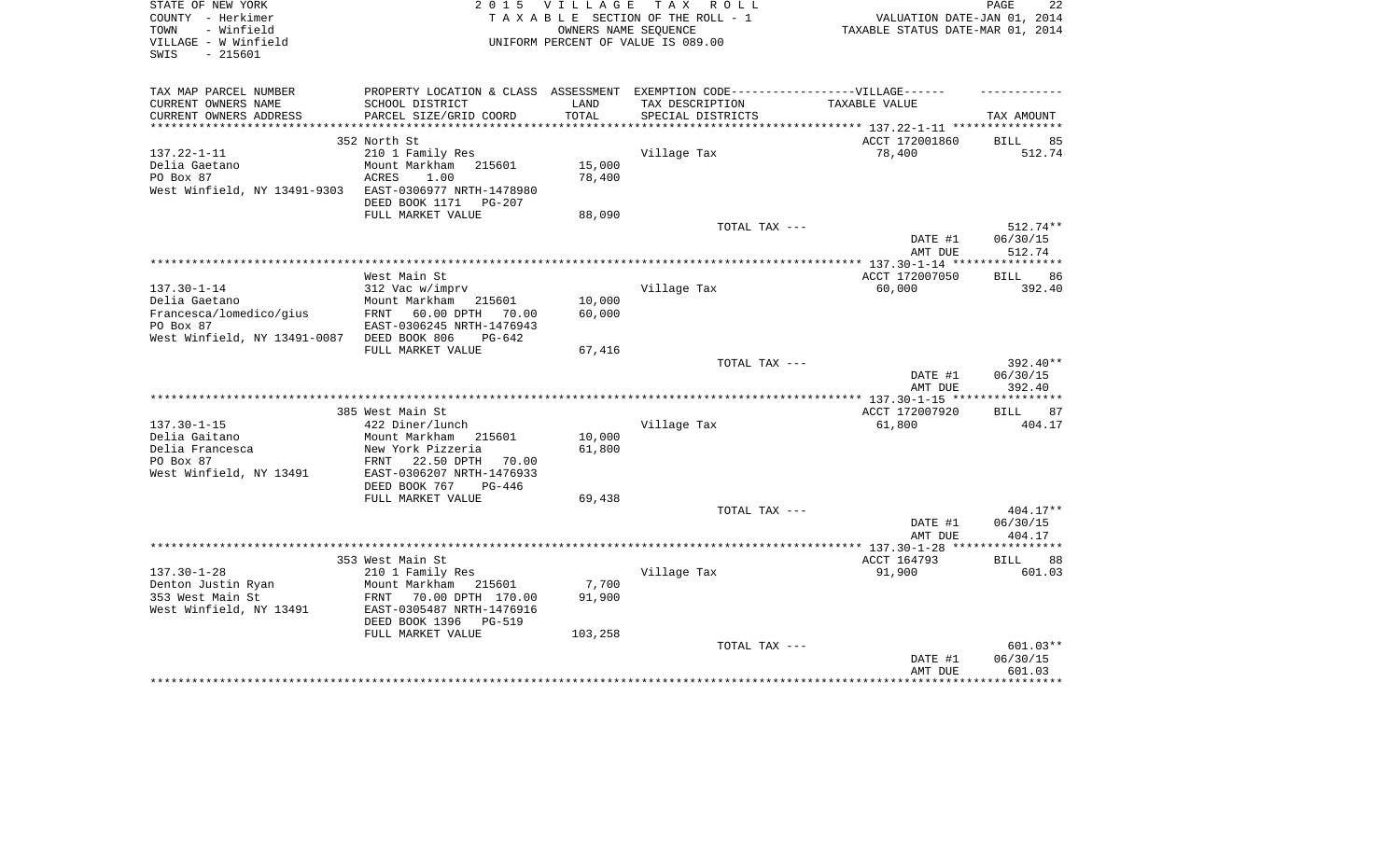| STATE OF NEW YORK<br>COUNTY - Herkimer                          | 2 0 1 5                                                                          | VILLAGE | TAX ROLL<br>TAXABLE SECTION OF THE ROLL - 1                | VALUATION DATE-JAN 01, 2014      | PAGE<br>23         |
|-----------------------------------------------------------------|----------------------------------------------------------------------------------|---------|------------------------------------------------------------|----------------------------------|--------------------|
| - Winfield<br>TOWN<br>VILLAGE - W Winfield<br>$-215601$<br>SWIS |                                                                                  |         | OWNERS NAME SEQUENCE<br>UNIFORM PERCENT OF VALUE IS 089.00 | TAXABLE STATUS DATE-MAR 01, 2014 |                    |
| TAX MAP PARCEL NUMBER                                           | PROPERTY LOCATION & CLASS ASSESSMENT EXEMPTION CODE----------------VILLAGE------ |         |                                                            |                                  |                    |
| CURRENT OWNERS NAME                                             | SCHOOL DISTRICT                                                                  | LAND    | TAX DESCRIPTION                                            | TAXABLE VALUE                    |                    |
| CURRENT OWNERS ADDRESS                                          | PARCEL SIZE/GRID COORD                                                           | TOTAL   | SPECIAL DISTRICTS                                          |                                  | TAX AMOUNT         |
| ***********************                                         |                                                                                  |         |                                                            |                                  |                    |
|                                                                 | 475 East Main St                                                                 |         |                                                            | ACCT 172006120                   | <b>BILL</b><br>89  |
| $137.31 - 1 - 52$<br>Dey Biswa N                                | 210 1 Family Res<br>Mount Markham<br>215601                                      | 8,400   | Village Tax                                                | 104,900                          | 686.05             |
| PO Box 545                                                      | 75.00 DPTH 198.00<br>FRNT                                                        | 104,900 |                                                            |                                  |                    |
| West Winfield, NY 13491                                         | BANK<br>135                                                                      |         |                                                            |                                  |                    |
|                                                                 | EAST-0307885 NRTH-1477195                                                        |         |                                                            |                                  |                    |
|                                                                 | DEED BOOK 1174 PG-405                                                            |         |                                                            |                                  |                    |
|                                                                 | FULL MARKET VALUE                                                                | 117,865 |                                                            |                                  |                    |
|                                                                 |                                                                                  |         | TOTAL TAX ---                                              |                                  | 686.05**           |
|                                                                 |                                                                                  |         |                                                            | DATE #1                          | 06/30/15           |
|                                                                 |                                                                                  |         |                                                            | AMT DUE                          | 686.05             |
|                                                                 | Main Street                                                                      |         |                                                            |                                  | BILL<br>90         |
| $137.30 - 1 - 44$                                               | 105 Vac farmland                                                                 |         | Village Tax                                                | 1,100                            | 7.19               |
| Dibble Richard S                                                | Mount Markham<br>215601                                                          | 1,100   |                                                            |                                  |                    |
| Dibble Caroline M                                               | ACRES<br>1.90                                                                    | 1,100   |                                                            |                                  |                    |
| 10265 US Highway 20                                             | FULL MARKET VALUE                                                                | 1,236   |                                                            |                                  |                    |
| West Winfield, NY 13491                                         |                                                                                  |         |                                                            |                                  |                    |
|                                                                 |                                                                                  |         | TOTAL TAX ---                                              |                                  | $7.19**$           |
|                                                                 |                                                                                  |         |                                                            | DATE #1                          | 06/30/15           |
|                                                                 |                                                                                  |         |                                                            | AMT DUE                          | 7.19<br>********** |
|                                                                 | Main St                                                                          |         |                                                            |                                  | 91<br>BILL         |
| $137.38 - 1 - 2$                                                | 311 Res vac land                                                                 |         | Village Tax                                                | 1,500                            | 9.81               |
| Dibble Richard S                                                | Mount Markham<br>215601                                                          | 1,500   |                                                            |                                  |                    |
| Dibble Caroline M                                               | 6.10<br>ACRES                                                                    | 1,500   |                                                            |                                  |                    |
| 10265 US Highway 20                                             | FULL MARKET VALUE                                                                | 1,685   |                                                            |                                  |                    |
| West Winfield, NY 13491                                         |                                                                                  |         |                                                            |                                  |                    |
|                                                                 |                                                                                  |         | TOTAL TAX ---                                              |                                  | $9.81**$           |
|                                                                 |                                                                                  |         |                                                            | DATE #1<br>AMT DUE               | 06/30/15<br>9.81   |
|                                                                 |                                                                                  |         |                                                            |                                  | * * * * * * * * *  |
|                                                                 | 411 East Main St                                                                 |         |                                                            |                                  | 92<br>BILL         |
| $137.30 - 2 - 40.2$                                             | 230 3 Family Res                                                                 |         | Village Tax                                                | 25,000                           | 163.50             |
| Diehl Barry                                                     | Mount Markham 215601                                                             | 10,000  |                                                            |                                  |                    |
| 364 County Highway 18a                                          | FRNT<br>66.00 DPTH 214.00                                                        | 25,000  |                                                            |                                  |                    |
| West Winfield, NY 13491                                         | ACRES<br>0.32                                                                    |         |                                                            |                                  |                    |
|                                                                 | EAST-0306472 NRTH-1477025                                                        |         |                                                            |                                  |                    |
|                                                                 | DEED BOOK 889<br>$PG-433$                                                        |         |                                                            |                                  |                    |
|                                                                 | FULL MARKET VALUE                                                                | 28,090  | TOTAL TAX ---                                              |                                  | $163.50**$         |
|                                                                 |                                                                                  |         |                                                            | DATE #1                          | 06/30/15           |
|                                                                 |                                                                                  |         |                                                            | AMT DUE                          | 163.50             |
|                                                                 |                                                                                  |         |                                                            |                                  |                    |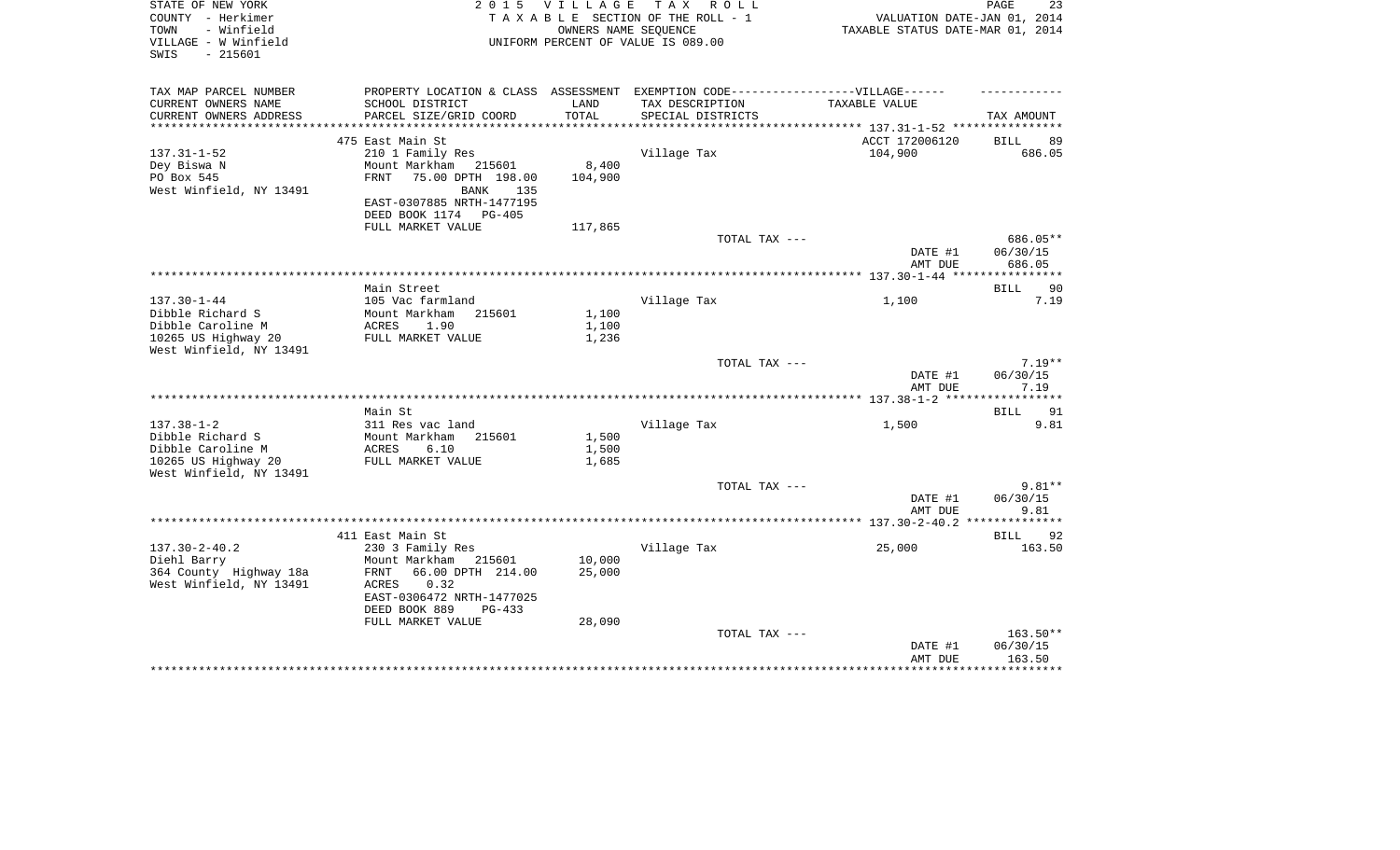| STATE OF NEW YORK<br>COUNTY - Herkimer<br>- Winfield<br>TOWN<br>VILLAGE - W Winfield<br>SWIS<br>$-215601$ |                                     | 2015 VILLAGE | T A X<br>R O L L<br>TAXABLE SECTION OF THE ROLL - 1<br>OWNERS NAME SEQUENCE<br>UNIFORM PERCENT OF VALUE IS 089.00 | VALUATION DATE-JAN 01, 2014<br>TAXABLE STATUS DATE-MAR 01, 2014                  | PAGE<br>24                     |
|-----------------------------------------------------------------------------------------------------------|-------------------------------------|--------------|-------------------------------------------------------------------------------------------------------------------|----------------------------------------------------------------------------------|--------------------------------|
| TAX MAP PARCEL NUMBER                                                                                     |                                     |              |                                                                                                                   | PROPERTY LOCATION & CLASS ASSESSMENT EXEMPTION CODE----------------VILLAGE------ |                                |
| CURRENT OWNERS NAME<br>SCHOOL DISTRICT                                                                    |                                     | LAND         | TAX DESCRIPTION                                                                                                   | TAXABLE VALUE                                                                    |                                |
| CURRENT OWNERS ADDRESS<br>**********************                                                          | PARCEL SIZE/GRID COORD              | TOTAL        | SPECIAL DISTRICTS                                                                                                 |                                                                                  | TAX AMOUNT                     |
| 429 East Main St                                                                                          |                                     |              |                                                                                                                   | ACCT 172007440                                                                   | 93<br>BILL                     |
| $137.30 - 2 - 44$<br>220 2 Family Res                                                                     |                                     |              | Village Tax                                                                                                       | 24,000                                                                           | 156.96                         |
| Diehl Barry<br>Mount Markham                                                                              | 215601                              | 8,600        |                                                                                                                   |                                                                                  |                                |
| 364 County Highway 18A<br>FRNT                                                                            | 45.00 DPTH 210.00                   | 24,000       |                                                                                                                   |                                                                                  |                                |
| W Winfield, NY 13491<br>ACRES                                                                             | 0.36<br>EAST-0306673 NRTH-1477049   |              |                                                                                                                   |                                                                                  |                                |
| DEED BOOK 1161                                                                                            | PG-540                              |              |                                                                                                                   |                                                                                  |                                |
| FULL MARKET VALUE                                                                                         |                                     | 26,966       |                                                                                                                   |                                                                                  |                                |
|                                                                                                           |                                     |              | TOTAL TAX ---                                                                                                     |                                                                                  | 156.96**                       |
|                                                                                                           |                                     |              |                                                                                                                   | DATE #1                                                                          | 06/30/15                       |
|                                                                                                           |                                     |              |                                                                                                                   | AMT DUE                                                                          | 156.96                         |
| 310 West Main St                                                                                          |                                     |              |                                                                                                                   | ACCT 187258                                                                      | BILL<br>94                     |
| $137.30 - 1 - 50$<br>230 3 Family Res                                                                     |                                     |              | Village Tax                                                                                                       | 59,800                                                                           | 391.09                         |
| Diehl Barry S<br>Mount Markham                                                                            | 215601                              | 7,800        |                                                                                                                   |                                                                                  |                                |
| Delong-Diehl Joshua S<br>FRNT                                                                             | 53.40 DPTH 230.00                   | 59,800       |                                                                                                                   |                                                                                  |                                |
| 364 County Highway 18A<br>West Winfield, NY 13491<br>DEED BOOK 1539                                       | EAST-0305180 NRTH-1476618<br>PG-255 |              |                                                                                                                   |                                                                                  |                                |
| FULL MARKET VALUE                                                                                         |                                     | 67,191       |                                                                                                                   |                                                                                  |                                |
| PRIOR OWNER ON 3/01/2014                                                                                  |                                     |              |                                                                                                                   |                                                                                  |                                |
| Wilcox Brent C                                                                                            |                                     |              |                                                                                                                   |                                                                                  |                                |
|                                                                                                           |                                     |              | TOTAL TAX ---                                                                                                     | DATE #1<br>AMT DUE                                                               | 391.09**<br>06/30/15<br>391.09 |
|                                                                                                           |                                     |              |                                                                                                                   |                                                                                  |                                |
| East Main St                                                                                              |                                     |              |                                                                                                                   |                                                                                  | <b>BILL</b><br>95              |
| $137.30 - 2 - 40.1$<br>311 Res vac land                                                                   |                                     |              | Village Tax                                                                                                       | 1,000                                                                            | 6.54                           |
| Diehl Barry S<br>Mount Markham                                                                            | 215601                              | 1,000        |                                                                                                                   |                                                                                  |                                |
| 364 County Highway 18A<br>FRNT<br>West Winfield, NY 13491<br>ACRES                                        | 19.00 DPTH 214.00<br>0.09           | 1,000        |                                                                                                                   |                                                                                  |                                |
|                                                                                                           | EAST-0306515 NRTH-1477028           |              |                                                                                                                   |                                                                                  |                                |
| DEED BOOK 1360                                                                                            | PG-858                              |              |                                                                                                                   |                                                                                  |                                |
| FULL MARKET VALUE                                                                                         |                                     | 1,124        |                                                                                                                   |                                                                                  |                                |
|                                                                                                           |                                     |              | TOTAL TAX ---                                                                                                     |                                                                                  | $6.54**$                       |
|                                                                                                           |                                     |              |                                                                                                                   | DATE #1<br>AMT DUE                                                               | 06/30/15<br>6.54               |
|                                                                                                           |                                     |              |                                                                                                                   |                                                                                  |                                |
| 419 East Main St                                                                                          |                                     |              |                                                                                                                   | ACCT 159274                                                                      | <b>BILL</b><br>96              |
| $137.30 - 2 - 41$<br>411 Apartment                                                                        |                                     |              | Village Tax                                                                                                       | 61,800                                                                           | 404.17                         |
| Diehl Barry S<br>Mount Markham<br>364 County Highway 18A                                                  | 215601<br>84.12 DPTH 210.00         | 10,000       |                                                                                                                   |                                                                                  |                                |
| FRNT<br>West Winfield, NY 13491<br>ACRES                                                                  | 0.40                                | 61,800       |                                                                                                                   |                                                                                  |                                |
|                                                                                                           | EAST-0306568 NRTH-1477034           |              |                                                                                                                   |                                                                                  |                                |
| DEED BOOK 1360                                                                                            | PG-858                              |              |                                                                                                                   |                                                                                  |                                |
| FULL MARKET VALUE                                                                                         |                                     | 69,438       |                                                                                                                   |                                                                                  |                                |
|                                                                                                           |                                     |              | TOTAL TAX ---                                                                                                     |                                                                                  | 404.17**                       |
|                                                                                                           |                                     |              |                                                                                                                   | DATE #1<br>AMT DUE                                                               | 06/30/15<br>404.17             |
|                                                                                                           |                                     |              |                                                                                                                   | *********************                                                            | **************                 |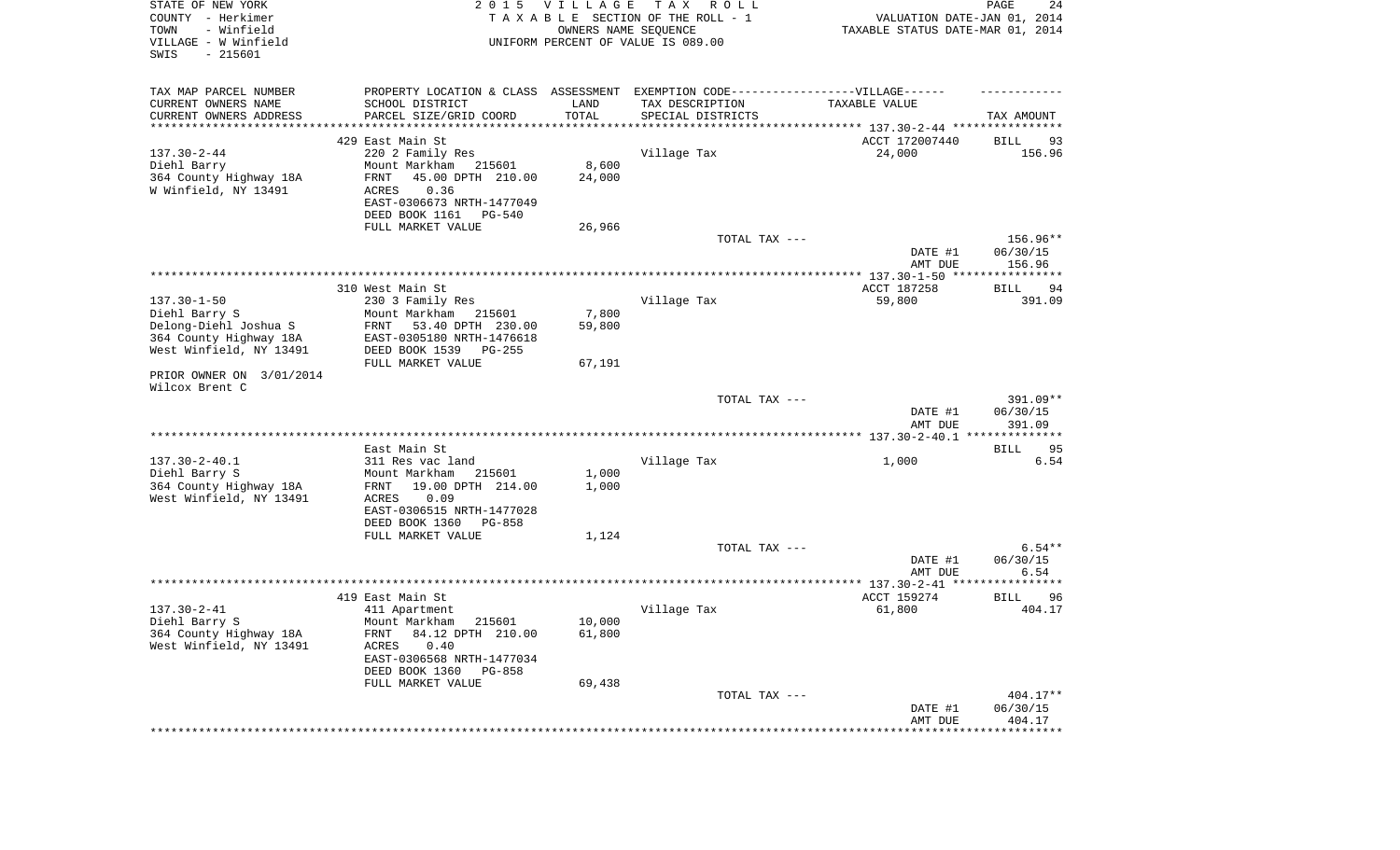| STATE OF NEW YORK<br>COUNTY - Herkimer<br>- Winfield<br>TOWN<br>VILLAGE - W Winfield<br>SWIS<br>$-215601$ | T A X<br>2 0 1 5<br><b>VILLAGE</b><br>R O L L<br>TAXABLE SECTION OF THE ROLL - 1<br>OWNERS NAME SEOUENCE<br>UNIFORM PERCENT OF VALUE IS 089.00 |                 |                                      | PAGE<br>25<br>VALUATION DATE-JAN 01, 2014<br>TAXABLE STATUS DATE-MAR 01, 2014 |                    |  |
|-----------------------------------------------------------------------------------------------------------|------------------------------------------------------------------------------------------------------------------------------------------------|-----------------|--------------------------------------|-------------------------------------------------------------------------------|--------------------|--|
| TAX MAP PARCEL NUMBER                                                                                     | PROPERTY LOCATION & CLASS ASSESSMENT EXEMPTION CODE-----------------VILLAGE------                                                              |                 |                                      |                                                                               |                    |  |
| CURRENT OWNERS NAME<br>CURRENT OWNERS ADDRESS                                                             | SCHOOL DISTRICT<br>PARCEL SIZE/GRID COORD                                                                                                      | LAND<br>TOTAL   | TAX DESCRIPTION<br>SPECIAL DISTRICTS | TAXABLE VALUE                                                                 | TAX AMOUNT         |  |
| ***********************                                                                                   |                                                                                                                                                |                 |                                      | ********************************* 137.30-3-32.1 **************                |                    |  |
|                                                                                                           | 434 East Main St                                                                                                                               |                 |                                      | ACCT 172005790                                                                | 97<br>BILL         |  |
| $137.30 - 3 - 32.1$                                                                                       | 230 3 Family Res                                                                                                                               |                 | Village Tax                          | 37,500                                                                        | 245.25             |  |
| Diehl Barry S                                                                                             | Mount Markham<br>215601                                                                                                                        | 10,400          |                                      |                                                                               |                    |  |
| 364 Highway County 18A                                                                                    | FRNT 106.00 DPTH 176.00                                                                                                                        | 37,500          |                                      |                                                                               |                    |  |
| West Winfield, NY 13491                                                                                   | EAST-0306861 NRTH-1476801                                                                                                                      |                 |                                      |                                                                               |                    |  |
|                                                                                                           | DEED BOOK 898<br>$PG-65$<br>FULL MARKET VALUE                                                                                                  | 42,135          |                                      |                                                                               |                    |  |
|                                                                                                           |                                                                                                                                                |                 | TOTAL TAX ---                        |                                                                               | $245.25**$         |  |
|                                                                                                           |                                                                                                                                                |                 |                                      | DATE #1                                                                       | 06/30/15           |  |
|                                                                                                           |                                                                                                                                                |                 |                                      | AMT DUE                                                                       | 245.25             |  |
|                                                                                                           |                                                                                                                                                |                 |                                      |                                                                               | ********           |  |
|                                                                                                           | 360 North St                                                                                                                                   |                 |                                      | ACCT 172004290                                                                | 98<br><b>BILL</b>  |  |
| $137.23 - 1 - 1$                                                                                          | 210 1 Family Res                                                                                                                               |                 | Village Tax                          | 79,900                                                                        | 522.55             |  |
| Dincik John                                                                                               | Mount Markham<br>215601                                                                                                                        | 16,800          |                                      |                                                                               |                    |  |
| Dincik Ellen                                                                                              | <b>ACRES</b><br>1.90                                                                                                                           | 79,900          |                                      |                                                                               |                    |  |
| 360 North St                                                                                              | EAST-0307340 NRTH-1479100                                                                                                                      |                 |                                      |                                                                               |                    |  |
| West Winfield, NY 13491-9303                                                                              | DEED BOOK 00629 PG-00411<br>FULL MARKET VALUE                                                                                                  | 89,775          |                                      |                                                                               |                    |  |
|                                                                                                           |                                                                                                                                                |                 | TOTAL TAX ---                        |                                                                               | 522.55**           |  |
|                                                                                                           |                                                                                                                                                |                 |                                      | DATE #1                                                                       | 06/30/15           |  |
|                                                                                                           |                                                                                                                                                |                 |                                      | AMT DUE                                                                       | 522.55             |  |
|                                                                                                           |                                                                                                                                                |                 |                                      |                                                                               | ********           |  |
|                                                                                                           | 214 Burrows Rd                                                                                                                                 |                 |                                      | ACCT 172001830                                                                | 99<br><b>BILL</b>  |  |
| $137.39 - 1 - 26$                                                                                         | 210 1 Family Res                                                                                                                               |                 | Village Tax                          | 78,400                                                                        | 512.74             |  |
| Dixon Kevin J                                                                                             | Mount Markham<br>215601                                                                                                                        | 8,400           |                                      |                                                                               |                    |  |
| Dixon Laura A                                                                                             | FRNT 100.00 DPTH 150.00                                                                                                                        | 78,400          |                                      |                                                                               |                    |  |
| 214 Burrows Rd<br>West Winfield, NY 13491                                                                 | 0.34<br>ACRES<br>EAST-0308769 NRTH-1474815                                                                                                     |                 |                                      |                                                                               |                    |  |
|                                                                                                           | DEED BOOK 889<br><b>PG-616</b>                                                                                                                 |                 |                                      |                                                                               |                    |  |
|                                                                                                           | FULL MARKET VALUE                                                                                                                              | 88,090          |                                      |                                                                               |                    |  |
|                                                                                                           |                                                                                                                                                |                 | TOTAL TAX ---                        |                                                                               | $512.74**$         |  |
|                                                                                                           |                                                                                                                                                |                 |                                      | DATE #1                                                                       | 06/30/15           |  |
|                                                                                                           |                                                                                                                                                |                 |                                      | AMT DUE                                                                       | 512.74             |  |
|                                                                                                           |                                                                                                                                                |                 |                                      |                                                                               | *********          |  |
|                                                                                                           | 501 Clapson Ave                                                                                                                                |                 |                                      | ACCT 172006810                                                                | 100<br><b>BILL</b> |  |
| $137.38 - 2 - 11$                                                                                         | 210 1 Family Res                                                                                                                               |                 | Village Tax                          | 30,600                                                                        | 200.12             |  |
| Donnelly Willliam G<br>Donnelly William J                                                                 | Mount Markham<br>215601<br>FRNT<br>52.50 DPTH<br>62.50                                                                                         | 5,700<br>30,600 |                                      |                                                                               |                    |  |
| 503                                                                                                       | $0.07$ BANK<br>740<br>ACRES                                                                                                                    |                 |                                      |                                                                               |                    |  |
| Caroga Lake, NY 12032                                                                                     | EAST-0306879 NRTH-1476346                                                                                                                      |                 |                                      |                                                                               |                    |  |
|                                                                                                           | DEED BOOK 849<br>PG-682                                                                                                                        |                 |                                      |                                                                               |                    |  |
|                                                                                                           | FULL MARKET VALUE                                                                                                                              | 34,382          |                                      |                                                                               |                    |  |
|                                                                                                           |                                                                                                                                                |                 | TOTAL TAX ---                        |                                                                               | 200.12**           |  |
|                                                                                                           |                                                                                                                                                |                 |                                      |                                                                               |                    |  |
|                                                                                                           |                                                                                                                                                |                 |                                      | DATE #1                                                                       | 06/30/15           |  |
|                                                                                                           |                                                                                                                                                |                 |                                      | AMT DUE                                                                       | 200.12             |  |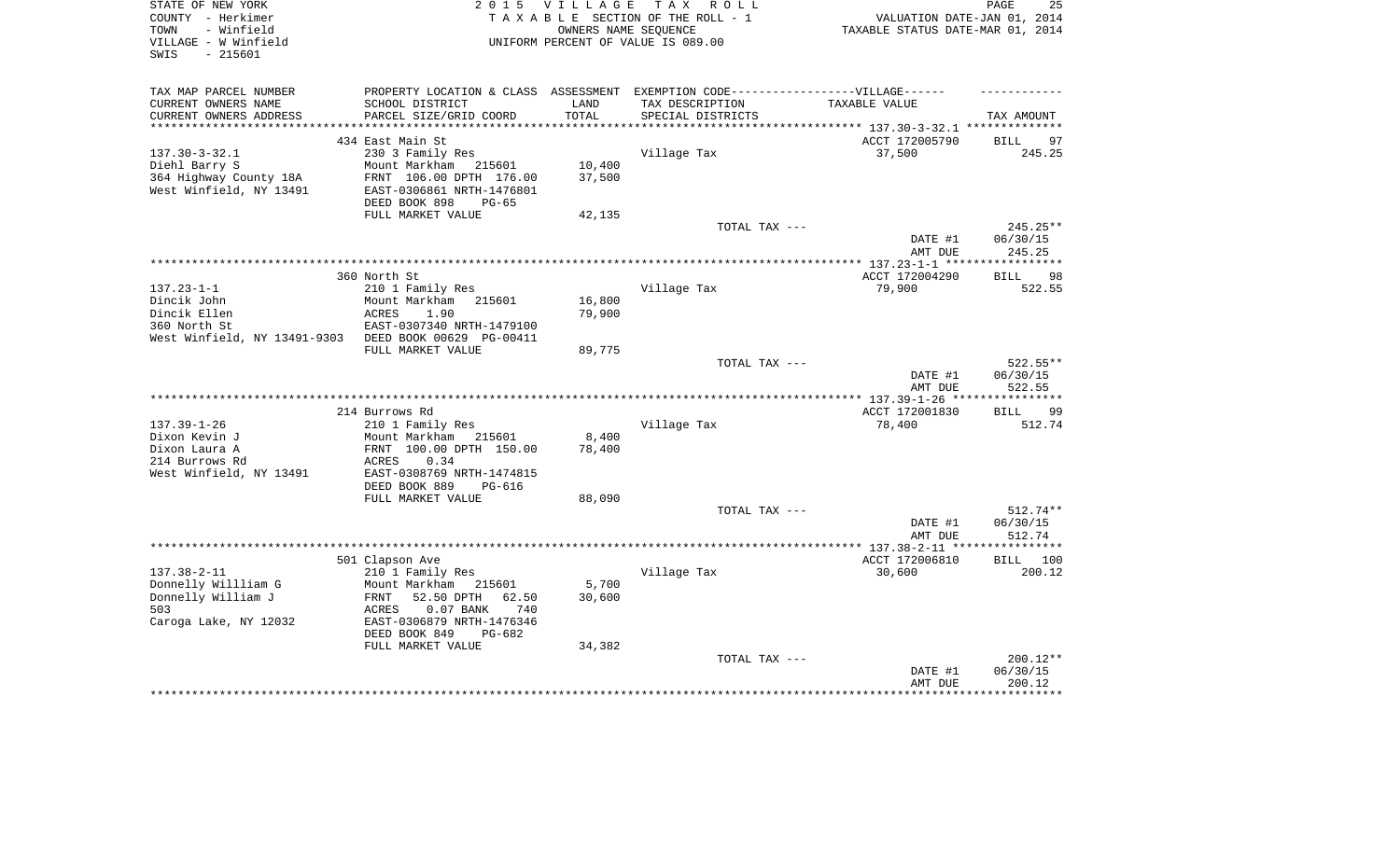| STATE OF NEW YORK<br>COUNTY - Herkimer<br>- Winfield |                                          |           | 2015 VILLAGE TAX ROLL<br>TAXABLE SECTION OF THE ROLL - 1                         | VALUATION DATE-JAN 01, 2014<br>TAXABLE STATUS DATE-MAR 01, 2014 | 26<br>PAGE         |
|------------------------------------------------------|------------------------------------------|-----------|----------------------------------------------------------------------------------|-----------------------------------------------------------------|--------------------|
| TOWN<br>VILLAGE - W Winfield<br>$-215601$<br>SWIS    |                                          |           | OWNERS NAME SEOUENCE<br>UNIFORM PERCENT OF VALUE IS 089.00                       |                                                                 |                    |
| TAX MAP PARCEL NUMBER                                |                                          |           | PROPERTY LOCATION & CLASS ASSESSMENT EXEMPTION CODE----------------VILLAGE------ |                                                                 |                    |
| CURRENT OWNERS NAME                                  | SCHOOL DISTRICT                          | LAND      | TAX DESCRIPTION                                                                  | TAXABLE VALUE                                                   |                    |
| CURRENT OWNERS ADDRESS                               | PARCEL SIZE/GRID COORD                   | TOTAL     | SPECIAL DISTRICTS                                                                |                                                                 | TAX AMOUNT         |
| ******************                                   |                                          | ********* |                                                                                  | ***************** 137.31-1-12 *****************                 |                    |
|                                                      | 497 Fairview Dr                          |           |                                                                                  | ACCT 172002490                                                  | <b>BILL</b><br>101 |
| $137.31 - 1 - 12$<br>Doyle Patrick J                 | 210 1 Family Res<br>Mount Markham 215601 | 9,900     | VETFUND T 41107<br>Village Tax                                                   | 3,000<br>76,100                                                 | 497.69             |
| Doyle Linda M                                        | 90.00 DPTH 187.00<br>FRNT                | 79,100    |                                                                                  |                                                                 |                    |
| 497 Fairview Dr                                      | 0.49<br>ACRES                            |           |                                                                                  |                                                                 |                    |
| West Winfield, NY 13491-9378                         | EAST-0308844 NRTH-1478155                |           |                                                                                  |                                                                 |                    |
|                                                      | DEED BOOK 760<br>PG-339                  |           |                                                                                  |                                                                 |                    |
|                                                      | FULL MARKET VALUE                        | 88,876    |                                                                                  |                                                                 |                    |
|                                                      |                                          |           | TOTAL TAX ---                                                                    |                                                                 | 497.69**           |
|                                                      |                                          |           |                                                                                  | DATE #1<br>AMT DUE                                              | 06/30/15<br>497.69 |
|                                                      |                                          |           |                                                                                  |                                                                 |                    |
|                                                      | 221 Burrows Rd                           |           |                                                                                  |                                                                 | BILL 102           |
| $137.39 - 1 - 7.4$<br>Doyle Ross E                   | 210 1 Family Res<br>Mount Markham 215601 | 13,000    | Village Tax                                                                      | 135,000                                                         | 882.90             |
| Doyle Heather H                                      | .64 calc acres                           | 135,000   |                                                                                  |                                                                 |                    |
| 221 Burrows Rd                                       | FRNT 200.00 DPTH 140.00                  |           |                                                                                  |                                                                 |                    |
| West Winfield, NY 13491                              | 0.80<br>ACRES                            |           |                                                                                  |                                                                 |                    |
|                                                      | EAST-0308930 NRTH-1474987                |           |                                                                                  |                                                                 |                    |
|                                                      | DEED BOOK 885<br>PG-342                  |           |                                                                                  |                                                                 |                    |
|                                                      | FULL MARKET VALUE                        | 151,685   |                                                                                  |                                                                 |                    |
|                                                      |                                          |           | TOTAL TAX ---                                                                    |                                                                 | 882.90**           |
|                                                      |                                          |           |                                                                                  | DATE #1                                                         | 06/30/15<br>882.90 |
|                                                      |                                          |           |                                                                                  | AMT DUE                                                         |                    |
|                                                      | 307 West Main St                         |           |                                                                                  | ACCT 168826                                                     | BILL 103           |
| $137.30 - 1 - 35$                                    | 210 1 Family Res                         |           | Village Tax                                                                      | 66,200                                                          | 432.95             |
| Doyle, Maurice J Irr Liv Trust Mount Markham 215601  |                                          | 6,500     |                                                                                  |                                                                 |                    |
| Baldwin Carol A                                      | FRNT<br>51.00 DPTH 215.00                | 66,200    |                                                                                  |                                                                 |                    |
| 307 West Main St                                     | EAST-0304992 NRTH-1476887                |           |                                                                                  |                                                                 |                    |
| West Winfield, NY 13491-9701 DEED BOOK 1422          | <b>PG-506</b>                            |           |                                                                                  |                                                                 |                    |
|                                                      | FULL MARKET VALUE                        | 74,382    |                                                                                  |                                                                 |                    |
|                                                      |                                          |           | TOTAL TAX ---                                                                    |                                                                 | 432.95**           |
|                                                      |                                          |           |                                                                                  | DATE #1                                                         | 06/30/15           |
|                                                      |                                          |           |                                                                                  | AMT DUE                                                         | 432.95             |
|                                                      | 243 Academy St                           |           |                                                                                  | ACCT 152229                                                     | BILL 104           |
| $137.30 - 2 - 29$                                    | 210 1 Family Res                         |           | Village Tax                                                                      | 54,000                                                          | 353.16             |
| Drake Matthew J                                      | Mount Markham 215601                     | 7,300     | XC991 Water relevy                                                               | 101.74 MT M                                                     | 101.74             |
| PO Box 42                                            | FRNT 49.70 DPTH 205.50                   | 54,000    |                                                                                  |                                                                 |                    |
| West Winfield, NY 13491                              | EAST-0306757 NRTH-1477240                |           |                                                                                  |                                                                 |                    |
|                                                      | DEED BOOK 1318<br>PG-680                 |           |                                                                                  |                                                                 |                    |
|                                                      | FULL MARKET VALUE                        | 60,674    |                                                                                  |                                                                 |                    |
|                                                      |                                          |           | TOTAL TAX ---                                                                    |                                                                 | 454.90**           |
|                                                      |                                          |           |                                                                                  | DATE #1<br>AMT DUE                                              | 06/30/15           |
|                                                      |                                          |           |                                                                                  |                                                                 | 454.90             |
|                                                      |                                          |           |                                                                                  |                                                                 |                    |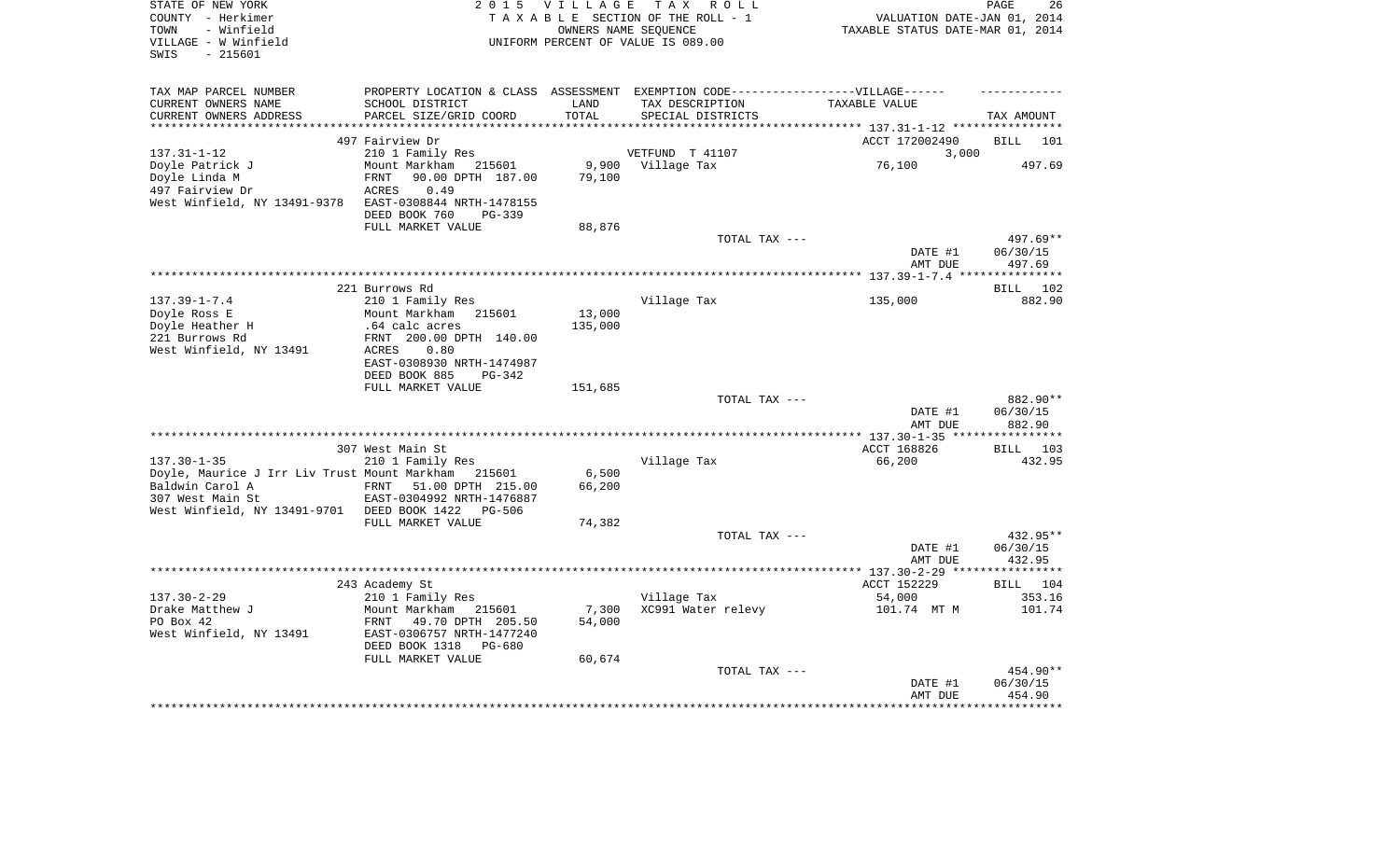| STATE OF NEW YORK<br>COUNTY - Herkimer<br>- Winfield<br>TOWN<br>VILLAGE - W Winfield<br>$-215601$<br>SWIS | 2 0 1 5                                                 | <b>VILLAGE</b>   | T A X<br>R O L L<br>TAXABLE SECTION OF THE ROLL - 1<br>OWNERS NAME SEQUENCE<br>UNIFORM PERCENT OF VALUE IS 089.00 | VALUATION DATE-JAN 01, 2014<br>TAXABLE STATUS DATE-MAR 01, 2014 | PAGE<br>27            |
|-----------------------------------------------------------------------------------------------------------|---------------------------------------------------------|------------------|-------------------------------------------------------------------------------------------------------------------|-----------------------------------------------------------------|-----------------------|
| TAX MAP PARCEL NUMBER<br>CURRENT OWNERS NAME                                                              | PROPERTY LOCATION & CLASS ASSESSMENT<br>SCHOOL DISTRICT | LAND             | EXEMPTION CODE------------------VILLAGE------<br>TAX DESCRIPTION                                                  | TAXABLE VALUE                                                   |                       |
| CURRENT OWNERS ADDRESS                                                                                    | PARCEL SIZE/GRID COORD                                  | TOTAL            | SPECIAL DISTRICTS                                                                                                 |                                                                 | TAX AMOUNT            |
|                                                                                                           |                                                         |                  |                                                                                                                   |                                                                 |                       |
| $137.30 - 2 - 49$                                                                                         | 435 East Main St<br>220 2 Family Res                    |                  | Village Tax                                                                                                       | ACCT 172006420<br>55,600                                        | BILL<br>105<br>363.62 |
| Duda Brian                                                                                                | Mount Markham<br>215601                                 | 6,900            | XC991 Water relevy                                                                                                | 273.06 MT M                                                     | 273.06                |
| Duda Renee                                                                                                | 92.00 DPTH<br>FRNT<br>89.00                             | 55,600           |                                                                                                                   |                                                                 |                       |
| 435 East Main St                                                                                          | EAST-0306864 NRTH-1477014                               |                  |                                                                                                                   |                                                                 |                       |
| W Winfield, NY 13491                                                                                      | DEED BOOK 1286<br>$PG-3$                                |                  |                                                                                                                   |                                                                 |                       |
|                                                                                                           | FULL MARKET VALUE                                       | 62,472           |                                                                                                                   |                                                                 |                       |
|                                                                                                           |                                                         |                  | TOTAL TAX ---                                                                                                     |                                                                 | 636.68**              |
|                                                                                                           |                                                         |                  |                                                                                                                   | DATE #1                                                         | 06/30/15              |
|                                                                                                           |                                                         |                  |                                                                                                                   | AMT DUE                                                         | 636.68                |
|                                                                                                           | 248 North St                                            |                  |                                                                                                                   | ACCT 172008950                                                  | 106<br>BILL           |
| $137.30 - 2 - 32$                                                                                         | 283 Res w/Comuse                                        |                  | Village Tax                                                                                                       | 129,600                                                         | 847.58                |
| Dugan Renee                                                                                               | Mount Markham<br>215601                                 | 8,700            | XC991 Water relevy                                                                                                | 520.05 MT M                                                     | 520.05                |
| 248 North Street                                                                                          | 90.00 DPTH 180.00<br>FRNT                               | 129,600          |                                                                                                                   |                                                                 |                       |
| PO Box 458                                                                                                | EAST-0306385 NRTH-1477253                               |                  |                                                                                                                   |                                                                 |                       |
| W Winfield, NY 13491                                                                                      | DEED BOOK 1250<br>PG-476                                |                  |                                                                                                                   |                                                                 |                       |
|                                                                                                           | FULL MARKET VALUE                                       | 145,618          | TOTAL TAX ---                                                                                                     |                                                                 | $1,367.63**$          |
|                                                                                                           |                                                         |                  |                                                                                                                   | DATE #1<br>AMT DUE                                              | 06/30/15<br>1,367.63  |
|                                                                                                           |                                                         |                  |                                                                                                                   |                                                                 |                       |
|                                                                                                           | 283 North St                                            |                  |                                                                                                                   | ACCT 172002580                                                  | BILL<br>107           |
| $137.30 - 1 - 3$                                                                                          | 210 1 Family Res<br>Mount Markham<br>215601             |                  | VETFUND T 41107<br>Village Tax                                                                                    | 200                                                             | 514.04                |
| Dugan Robert L<br>Dugan John P                                                                            | FRNT 139.26 DPTH 316.00                                 | 15,000<br>78,800 |                                                                                                                   | 78,600                                                          |                       |
| Robert J. Dugan                                                                                           | ACRES<br>1.01                                           |                  |                                                                                                                   |                                                                 |                       |
| PO Box 72                                                                                                 | EAST-0306077 NRTH-1477912                               |                  |                                                                                                                   |                                                                 |                       |
| West Winfield, NY 13491                                                                                   | DEED BOOK 933<br>PG-372                                 |                  |                                                                                                                   |                                                                 |                       |
|                                                                                                           | FULL MARKET VALUE                                       | 88,539           |                                                                                                                   |                                                                 |                       |
|                                                                                                           |                                                         |                  | TOTAL TAX ---                                                                                                     |                                                                 | 514.04**              |
|                                                                                                           |                                                         |                  |                                                                                                                   | DATE #1                                                         | 06/30/15<br>514.04    |
|                                                                                                           |                                                         |                  |                                                                                                                   | AMT DUE                                                         | **************        |
|                                                                                                           | 63 South St                                             |                  |                                                                                                                   | ACCT 172002940                                                  | 108<br>BILL           |
| $137.38 - 1 - 43.1$                                                                                       | 210 1 Family Res                                        |                  | Village Tax                                                                                                       | 75,600                                                          | 494.42                |
| Edick Margaret                                                                                            | Mount Markham<br>215601                                 | 10,200           |                                                                                                                   |                                                                 |                       |
| Brenda Newell                                                                                             | FRNT<br>70.00 DPTH 175.00                               | 75,600           |                                                                                                                   |                                                                 |                       |
| 2011 Graffenburg Road                                                                                     | ACRES<br>0.52                                           |                  |                                                                                                                   |                                                                 |                       |
| Sauquoit, NY 13456                                                                                        | EAST-0306298 NRTH-1474530<br>DEED BOOK 00574 PG-00148   |                  |                                                                                                                   |                                                                 |                       |
|                                                                                                           | FULL MARKET VALUE                                       | 84,944           |                                                                                                                   |                                                                 |                       |
|                                                                                                           |                                                         |                  | TOTAL TAX ---                                                                                                     |                                                                 | 494.42**              |
|                                                                                                           |                                                         |                  |                                                                                                                   | DATE #1                                                         | 06/30/15              |
|                                                                                                           |                                                         |                  |                                                                                                                   | AMT DUE                                                         | 494.42                |
|                                                                                                           |                                                         |                  |                                                                                                                   |                                                                 |                       |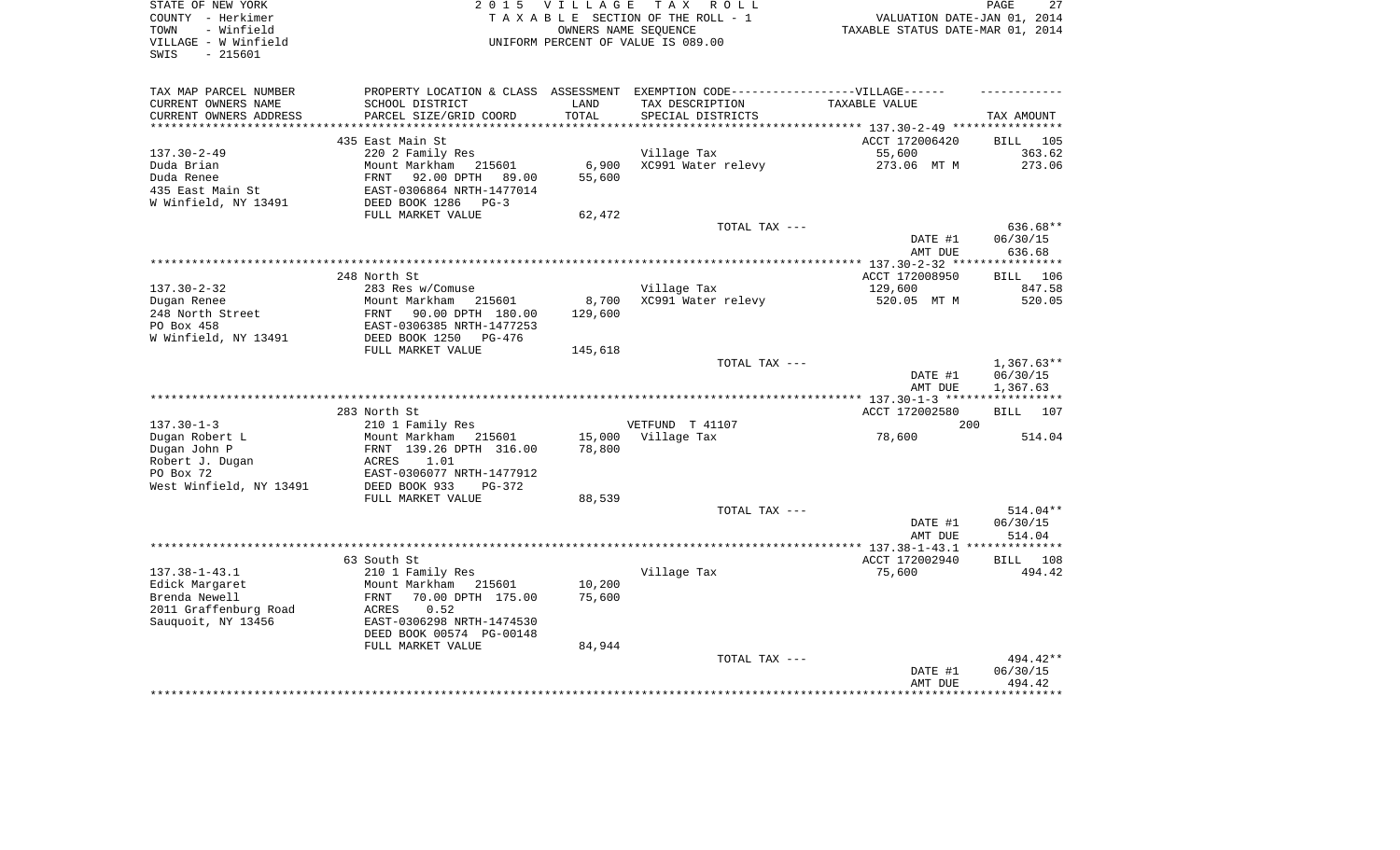| STATE OF NEW YORK<br>COUNTY - Herkimer<br>- Winfield<br>TOWN<br>VILLAGE - W Winfield<br>$-215601$<br>SWIS | 2 0 1 5                                                                                | V I L L A G E<br>OWNERS NAME SEQUENCE | TAX ROLL<br>TAXABLE SECTION OF THE ROLL - 1<br>UNIFORM PERCENT OF VALUE IS 089.00                                         | VALUATION DATE-JAN 01, 2014<br>TAXABLE STATUS DATE-MAR 01, 2014 | PAGE<br>28                     |
|-----------------------------------------------------------------------------------------------------------|----------------------------------------------------------------------------------------|---------------------------------------|---------------------------------------------------------------------------------------------------------------------------|-----------------------------------------------------------------|--------------------------------|
| TAX MAP PARCEL NUMBER<br>CURRENT OWNERS NAME<br>CURRENT OWNERS ADDRESS                                    | SCHOOL DISTRICT<br>PARCEL SIZE/GRID COORD                                              | LAND<br>TOTAL                         | PROPERTY LOCATION & CLASS ASSESSMENT EXEMPTION CODE-----------------VILLAGE------<br>TAX DESCRIPTION<br>SPECIAL DISTRICTS | TAXABLE VALUE                                                   | TAX AMOUNT                     |
|                                                                                                           |                                                                                        |                                       |                                                                                                                           |                                                                 |                                |
|                                                                                                           | 177 South St                                                                           |                                       |                                                                                                                           | ACCT 150788                                                     | <b>BILL</b> 109                |
| $137.30 - 3 - 19$<br>Edwards Dorothy M<br>177 South St<br>PO Box 375                                      | 210 1 Family Res<br>Mount Markham 215601<br>58.00 DPTH 198.00<br>FRNT<br>0.26<br>ACRES | 7,600<br>56,500                       | Village Tax                                                                                                               | 56,500                                                          | 369.51                         |
| West Winfield, NY 13491                                                                                   | EAST-0306243 NRTH-1476447<br>DEED BOOK 1310<br>PG-21                                   |                                       |                                                                                                                           |                                                                 |                                |
|                                                                                                           | FULL MARKET VALUE                                                                      | 63,483                                | TOTAL TAX ---                                                                                                             |                                                                 | 369.51**                       |
|                                                                                                           |                                                                                        |                                       |                                                                                                                           | DATE #1<br>AMT DUE                                              | 06/30/15<br>369.51             |
|                                                                                                           |                                                                                        |                                       |                                                                                                                           |                                                                 |                                |
|                                                                                                           | 443 North St                                                                           |                                       |                                                                                                                           | ACCT 172004500                                                  | <b>BILL</b> 110                |
| $137.30 - 2 - 3$                                                                                          | 210 1 Family Res                                                                       |                                       | Village Tax                                                                                                               | 47,500                                                          | 310.65                         |
| Evans Helen F                                                                                             | Mount Markham 215601                                                                   | 6,200                                 |                                                                                                                           |                                                                 |                                |
| Evans Russell J<br>PO Box 443                                                                             | FRNT 100.00 DPTH 60.00<br>EAST-0306442 NRTH-1478071                                    | 47,500                                |                                                                                                                           |                                                                 |                                |
| West Winfield, NY 13491-0443 DEED BOOK 691                                                                | PG-967                                                                                 |                                       |                                                                                                                           |                                                                 |                                |
|                                                                                                           | FULL MARKET VALUE                                                                      | 53,371                                | TOTAL TAX ---                                                                                                             |                                                                 | $310.65**$                     |
|                                                                                                           |                                                                                        |                                       |                                                                                                                           | DATE #1<br>AMT DUE                                              | 06/30/15<br>310.65             |
|                                                                                                           |                                                                                        |                                       |                                                                                                                           |                                                                 |                                |
|                                                                                                           | North St                                                                               |                                       |                                                                                                                           | ACCT 172008704                                                  | <b>BILL</b> 111                |
| $137.30 - 2 - 4.2$                                                                                        | 311 Res vac land                                                                       |                                       | Village Tax                                                                                                               | 9,300                                                           | 60.82                          |
| Evans Russell J                                                                                           | Mount Markham<br>215601                                                                | 9,300                                 |                                                                                                                           |                                                                 |                                |
| Evans Helen F<br>PO Box 443                                                                               | ACRES<br>2.80<br>EAST-0306794 NRTH-1478111                                             | 9,300                                 |                                                                                                                           |                                                                 |                                |
| West Winfield, NY 13491-0443 DEED BOOK 707                                                                | $PG-374$                                                                               |                                       |                                                                                                                           |                                                                 |                                |
|                                                                                                           | FULL MARKET VALUE                                                                      | 10,449                                |                                                                                                                           |                                                                 |                                |
|                                                                                                           |                                                                                        |                                       | TOTAL TAX ---                                                                                                             |                                                                 | $60.82**$                      |
|                                                                                                           |                                                                                        |                                       |                                                                                                                           | DATE #1                                                         | 06/30/15                       |
|                                                                                                           |                                                                                        |                                       |                                                                                                                           | AMT DUE                                                         | 60.82                          |
|                                                                                                           |                                                                                        |                                       |                                                                                                                           | ********* 137.30-1-29 ****                                      | ************                   |
| $137.30 - 1 - 29$                                                                                         | 341 West Main St<br>210 1 Family Res                                                   |                                       | VETFUND T 41107                                                                                                           | ACCT 172379<br>160                                              | BILL 112                       |
| Evans Stephen C                                                                                           | Mount Markham<br>215601                                                                | 7,700                                 | Village Tax                                                                                                               | 97,040                                                          | 634.64                         |
| Evans Joan M                                                                                              | 70.00 DPTH 170.00<br>FRNT                                                              | 97,200                                |                                                                                                                           |                                                                 |                                |
| 341 West Main St                                                                                          | EAST-0305417 NRTH-1476910                                                              |                                       |                                                                                                                           |                                                                 |                                |
| PO Box 209                                                                                                | DEED BOOK 1444<br>PG-830                                                               |                                       |                                                                                                                           |                                                                 |                                |
| West Winfield, NY 13491                                                                                   | FULL MARKET VALUE                                                                      | 109,213                               |                                                                                                                           |                                                                 |                                |
|                                                                                                           |                                                                                        |                                       | TOTAL TAX ---                                                                                                             | DATE #1<br>AMT DUE                                              | 634.64**<br>06/30/15<br>634.64 |
|                                                                                                           |                                                                                        |                                       |                                                                                                                           |                                                                 |                                |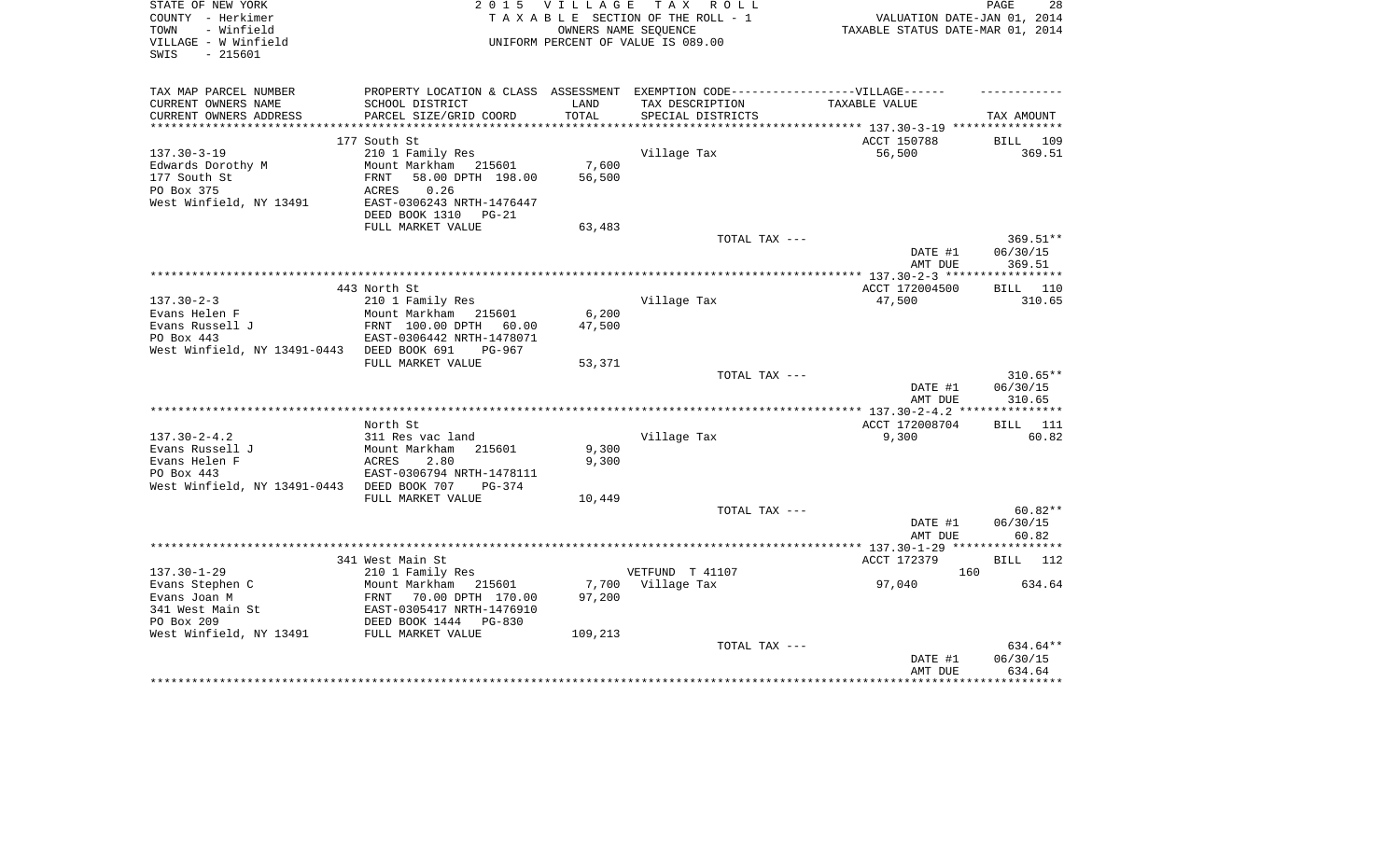| STATE OF NEW YORK<br>2 0 1 5<br><b>VILLAGE</b><br>COUNTY - Herkimer<br>- Winfield<br>TOWN |                                             |                | T A X<br>R O L L<br>TAXABLE SECTION OF THE ROLL - 1<br>OWNERS NAME SEQUENCE | VALUATION DATE-JAN 01, 2014<br>TAXABLE STATUS DATE-MAR 01, 2014     | 29<br>PAGE              |
|-------------------------------------------------------------------------------------------|---------------------------------------------|----------------|-----------------------------------------------------------------------------|---------------------------------------------------------------------|-------------------------|
| VILLAGE - W Winfield<br>SWIS<br>$-215601$                                                 |                                             |                | UNIFORM PERCENT OF VALUE IS 089.00                                          |                                                                     |                         |
| TAX MAP PARCEL NUMBER                                                                     | PROPERTY LOCATION & CLASS ASSESSMENT        |                | EXEMPTION CODE------------------VILLAGE------                               |                                                                     |                         |
| CURRENT OWNERS NAME                                                                       | SCHOOL DISTRICT                             | LAND           | TAX DESCRIPTION                                                             | TAXABLE VALUE                                                       |                         |
| CURRENT OWNERS ADDRESS                                                                    | PARCEL SIZE/GRID COORD                      | TOTAL          | SPECIAL DISTRICTS                                                           |                                                                     | TAX AMOUNT              |
| **********************                                                                    |                                             |                |                                                                             | ************************************** 137.22-1-13 **************** |                         |
|                                                                                           | North St                                    |                |                                                                             | ACCT 172003000                                                      | BILL<br>113             |
| $137.22 - 1 - 13$<br>Evans William                                                        | 311 Res vac land<br>Mount Markham           |                | Village Tax                                                                 | 2,000                                                               | 13.08                   |
| Evans Jane                                                                                | 215601<br>45.00 DPTH<br>FRNT<br>72.00       | 2,000<br>2,000 |                                                                             |                                                                     |                         |
| 360 North St                                                                              | ACRES<br>0.07                               |                |                                                                             |                                                                     |                         |
| West Winfield, NY 13491-9304                                                              | EAST-0307171 NRTH-1479280                   |                |                                                                             |                                                                     |                         |
|                                                                                           | DEED BOOK 00534 PG-00098                    |                |                                                                             |                                                                     |                         |
|                                                                                           | FULL MARKET VALUE                           | 2,247          |                                                                             |                                                                     |                         |
|                                                                                           |                                             |                | TOTAL TAX ---                                                               |                                                                     | $13.08**$               |
|                                                                                           |                                             |                |                                                                             | DATE #1<br>AMT DUE                                                  | 06/30/15<br>13.08       |
|                                                                                           |                                             |                |                                                                             |                                                                     |                         |
|                                                                                           | North St                                    |                |                                                                             | ACCT 170004954                                                      | <b>BILL</b><br>114      |
| $137.22 - 1 - 1.2$                                                                        | 314 Rural vac<10                            |                | Village Tax                                                                 | 4,000                                                               | 26.16                   |
| Evans William J                                                                           | Mount Markham<br>215601                     | 4,000          |                                                                             |                                                                     |                         |
| Evans Loretta<br>370 North St                                                             | 1.00<br>ACRES<br>EAST-0306909 NRTH-1479319  | 4,000          |                                                                             |                                                                     |                         |
| W Winfield, NY 13491                                                                      | DEED BOOK 1234<br>$PG-200$                  |                |                                                                             |                                                                     |                         |
|                                                                                           | FULL MARKET VALUE                           | 4,494          |                                                                             |                                                                     |                         |
|                                                                                           |                                             |                | TOTAL TAX ---                                                               |                                                                     | 26.16**                 |
|                                                                                           |                                             |                |                                                                             | DATE #1                                                             | 06/30/15                |
|                                                                                           |                                             |                |                                                                             | AMT DUE                                                             | 26.16                   |
|                                                                                           |                                             |                | ********************                                                        | ** $137.31 - 2 - 3$ ***                                             | * * * * * * * *         |
|                                                                                           | 545 East Main St                            |                |                                                                             | ACCT 172007770                                                      | BILL 115                |
| $137.31 - 2 - 3$<br>Fabozzi Richard                                                       | 230 3 Family Res<br>Mount Markham<br>215601 | 10,100         | Village Tax                                                                 | 60,800                                                              | 397.63                  |
| Fabozzi Rita J                                                                            | FRNT 150.00 DPTH<br>72.00                   | 60,800         |                                                                             |                                                                     |                         |
| 59 South St                                                                               | 0.24<br>ACRES                               |                |                                                                             |                                                                     |                         |
| West Winfield, NY 13491                                                                   | EAST-0309055 NRTH-1477185                   |                |                                                                             |                                                                     |                         |
|                                                                                           | DEED BOOK 718<br><b>PG-302</b>              |                |                                                                             |                                                                     |                         |
|                                                                                           | FULL MARKET VALUE                           | 68,315         |                                                                             |                                                                     |                         |
|                                                                                           |                                             |                | TOTAL TAX ---                                                               |                                                                     | $397.63**$              |
|                                                                                           |                                             |                |                                                                             | DATE #1                                                             | 06/30/15                |
|                                                                                           | *********************************           |                |                                                                             | AMT DUE<br>$*************137.38-1-35.3$                             | 397.63<br>* * * * * * * |
|                                                                                           | 79 South St                                 |                |                                                                             | ACCT 172009008                                                      | <b>BILL</b><br>116      |
| $137.38 - 1 - 35.3$                                                                       | 220 2 Family Res                            |                | Village Tax                                                                 | 62,600                                                              | 409.40                  |
| Fabozzi Richard                                                                           | Mount Markham<br>215601                     | 10,500         |                                                                             |                                                                     |                         |
| 59 South St                                                                               | FRNT 139.00 DPTH 172.40                     | 62,600         |                                                                             |                                                                     |                         |
| West Winfield, NY 13491                                                                   | EAST-0306450 NRTH-1475194                   |                |                                                                             |                                                                     |                         |
|                                                                                           | DEED BOOK 773<br><b>PG-184</b>              |                |                                                                             |                                                                     |                         |
|                                                                                           | FULL MARKET VALUE                           | 70,337         |                                                                             |                                                                     |                         |
|                                                                                           |                                             |                | TOTAL TAX ---                                                               |                                                                     | $409.40**$              |
|                                                                                           |                                             |                |                                                                             | DATE #1<br>AMT DUE                                                  | 06/30/15<br>409.40      |
|                                                                                           |                                             |                |                                                                             |                                                                     |                         |
|                                                                                           |                                             |                |                                                                             |                                                                     |                         |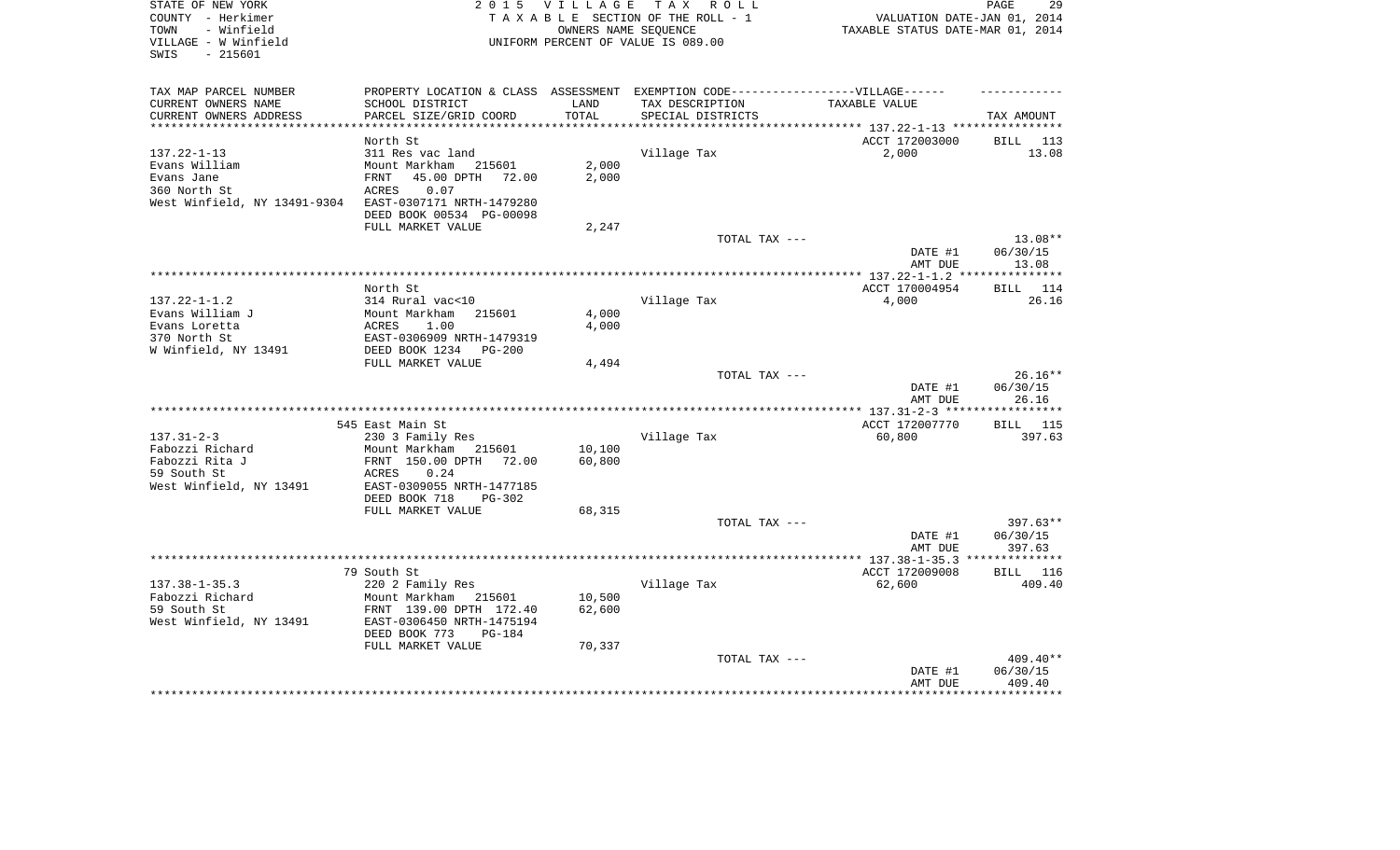| STATE OF NEW YORK<br>COUNTY - Herkimer<br>- Winfield<br>TOWN<br>VILLAGE - W Winfield<br>$-215601$<br>SWIS |                                                             | 2015 VILLAGE<br>OWNERS NAME SEQUENCE | TAX ROLL<br>TAXABLE SECTION OF THE ROLL - 1<br>UNIFORM PERCENT OF VALUE IS 089.00 | VALUATION DATE-JAN 01, 2014<br>TAXABLE STATUS DATE-MAR 01, 2014 | PAGE<br>30            |
|-----------------------------------------------------------------------------------------------------------|-------------------------------------------------------------|--------------------------------------|-----------------------------------------------------------------------------------|-----------------------------------------------------------------|-----------------------|
| TAX MAP PARCEL NUMBER                                                                                     |                                                             |                                      | PROPERTY LOCATION & CLASS ASSESSMENT EXEMPTION CODE-----------------VILLAGE------ |                                                                 |                       |
| CURRENT OWNERS NAME                                                                                       | SCHOOL DISTRICT                                             | LAND                                 | TAX DESCRIPTION                                                                   | TAXABLE VALUE                                                   |                       |
| CURRENT OWNERS ADDRESS<br>**********************                                                          | PARCEL SIZE/GRID COORD<br>****************************      | TOTAL<br>****************            | SPECIAL DISTRICTS                                                                 |                                                                 | TAX AMOUNT            |
|                                                                                                           | 59 South St                                                 |                                      |                                                                                   | ACCT 172003150                                                  | BILL 117              |
| $137.38 - 1 - 45$                                                                                         | 210 1 Family Res                                            |                                      | Village Tax                                                                       | 74,800                                                          | 489.19                |
| Fabozzi Richard                                                                                           | Mount Markham 215601                                        | 7,500                                |                                                                                   |                                                                 |                       |
| 59 South St                                                                                               | 58.90 DPTH 182.24<br>FRNT                                   | 74,800                               |                                                                                   |                                                                 |                       |
| West Winfield, NY 13491                                                                                   | 0.25<br>ACRES                                               |                                      |                                                                                   |                                                                 |                       |
|                                                                                                           | EAST-0306366 NRTH-1474374                                   |                                      |                                                                                   |                                                                 |                       |
|                                                                                                           | DEED BOOK 00583 PG-00833                                    |                                      |                                                                                   |                                                                 |                       |
|                                                                                                           | FULL MARKET VALUE                                           | 84,045                               |                                                                                   |                                                                 |                       |
|                                                                                                           |                                                             |                                      | TOTAL TAX ---                                                                     |                                                                 | 489.19**              |
|                                                                                                           |                                                             |                                      |                                                                                   | DATE #1<br>AMT DUE                                              | 06/30/15<br>489.19    |
|                                                                                                           |                                                             |                                      |                                                                                   |                                                                 |                       |
|                                                                                                           | West Main St                                                |                                      |                                                                                   | ACCT 172009820                                                  | BILL 118              |
| $137.30 - 1 - 43$                                                                                         | 311 Res vac land                                            |                                      | Village Tax                                                                       | 7,200                                                           | 47.09                 |
| Fabozzi Richard J                                                                                         | Mount Markham<br>215601                                     | 7,200                                |                                                                                   |                                                                 |                       |
| Fabozzi Rita J                                                                                            | 66.00 DPTH 217.00<br>FRNT                                   | 7,200                                |                                                                                   |                                                                 |                       |
| 59 South St                                                                                               | ACRES<br>0.33                                               |                                      |                                                                                   |                                                                 |                       |
| West Winfield, NY 13491                                                                                   | EAST-0304242 NRTH-1476732<br>DEED BOOK 693<br><b>PG-760</b> |                                      |                                                                                   |                                                                 |                       |
|                                                                                                           | FULL MARKET VALUE                                           | 8,090                                |                                                                                   |                                                                 |                       |
|                                                                                                           |                                                             |                                      | TOTAL TAX ---                                                                     |                                                                 | $47.09**$             |
|                                                                                                           |                                                             |                                      |                                                                                   | DATE #1                                                         | 06/30/15              |
|                                                                                                           |                                                             |                                      |                                                                                   | AMT DUE                                                         | 47.09                 |
|                                                                                                           |                                                             |                                      |                                                                                   |                                                                 | * * * * * * * * * * * |
|                                                                                                           | 426 East Main St                                            |                                      |                                                                                   | ACCT 172000450                                                  | BILL 119              |
| $137.30 - 3 - 30$<br>Fabozzi Richard J                                                                    | 210 1 Family Res<br>Mount Markham<br>215601                 | 8,300                                | Village Tax                                                                       | 28,000                                                          | 183.12                |
| Fabozzi Rita J                                                                                            | 97.00 DPTH 246.84<br>FRNT                                   | 28,000                               |                                                                                   |                                                                 |                       |
| 59 South St                                                                                               | 0.33<br>ACRES                                               |                                      |                                                                                   |                                                                 |                       |
| W Winfield, NY 13491                                                                                      | EAST-0306675 NRTH-1476793                                   |                                      |                                                                                   |                                                                 |                       |
|                                                                                                           | DEED BOOK 1148<br>PG-614                                    |                                      |                                                                                   |                                                                 |                       |
|                                                                                                           | FULL MARKET VALUE                                           | 31,461                               |                                                                                   |                                                                 |                       |
|                                                                                                           |                                                             |                                      | TOTAL TAX ---                                                                     |                                                                 | 183.12**              |
|                                                                                                           |                                                             |                                      |                                                                                   | DATE #1                                                         | 06/30/15              |
|                                                                                                           |                                                             |                                      |                                                                                   | AMT DUE                                                         | 183.12                |
|                                                                                                           | 430 East Main St                                            |                                      |                                                                                   | ACCT 172003060                                                  | BILL 120              |
| $137.30 - 3 - 31.2$                                                                                       | 220 2 Family Res                                            |                                      | Village Tax                                                                       | 65,000                                                          | 425.10                |
| Fabozzi Richard J                                                                                         | Mount Markham<br>215601                                     | 9,800                                | XC991 Water relevy                                                                | 97.94 MT M                                                      | 97.94                 |
| Fabozzi Rita J                                                                                            | 82.50 DPTH 295.00<br>FRNT                                   | 65,000                               |                                                                                   |                                                                 |                       |
| 59 South St                                                                                               | ACRES<br>0.48                                               |                                      |                                                                                   |                                                                 |                       |
| W Winfield, NY 13491                                                                                      | EAST-0306765 NRTH-1476762                                   |                                      |                                                                                   |                                                                 |                       |
|                                                                                                           | DEED BOOK 916<br>$PG-126$<br>FULL MARKET VALUE              | 73,034                               |                                                                                   |                                                                 |                       |
|                                                                                                           |                                                             |                                      | TOTAL TAX ---                                                                     |                                                                 | 523.04**              |
|                                                                                                           |                                                             |                                      |                                                                                   | DATE #1                                                         | 06/30/15              |
|                                                                                                           |                                                             |                                      |                                                                                   | AMT DUE                                                         | 523.04                |
|                                                                                                           |                                                             |                                      |                                                                                   | ****************************                                    |                       |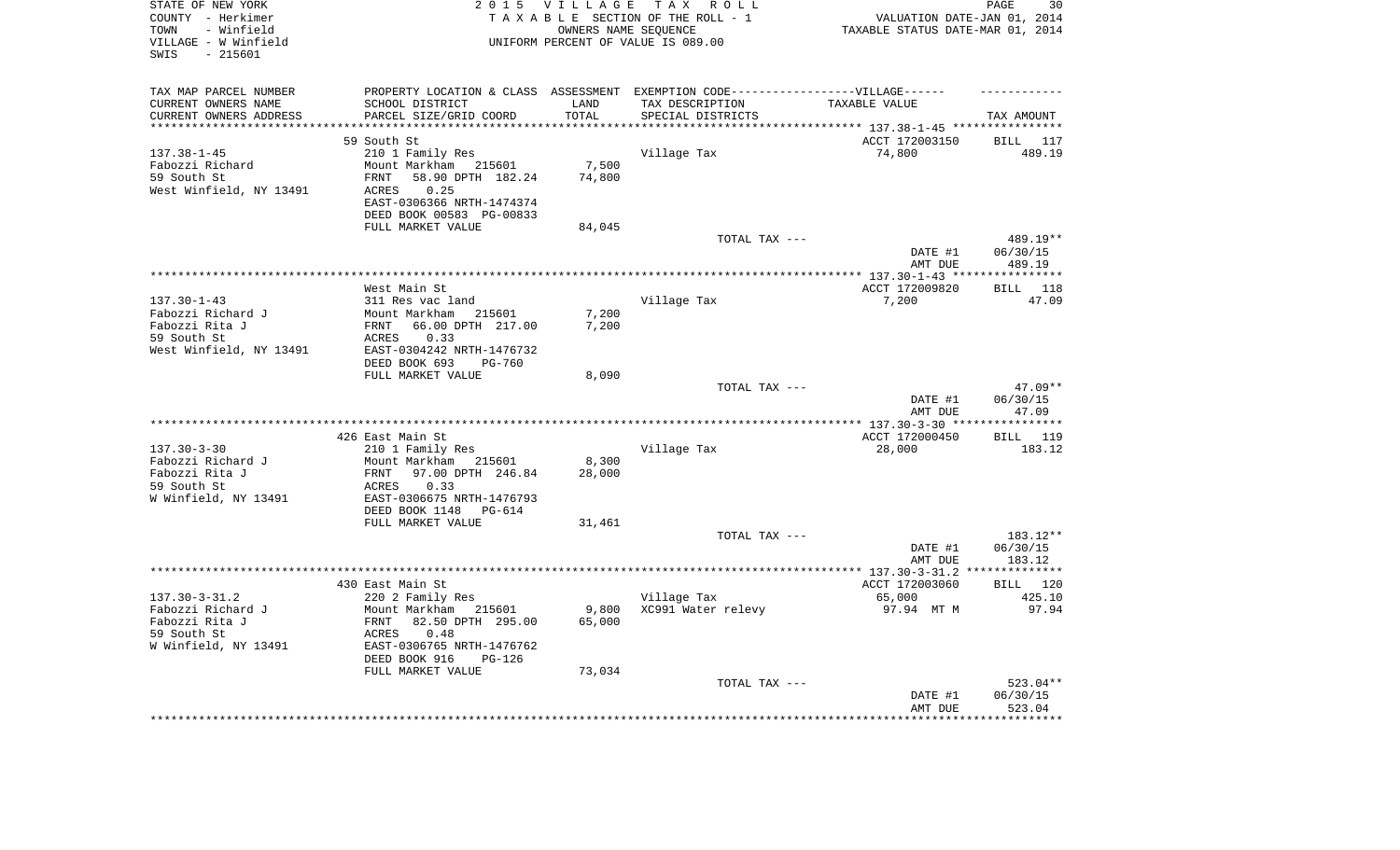| STATE OF NEW YORK<br>COUNTY - Herkimer<br>TOWN<br>- Winfield<br>VILLAGE - W Winfield<br>$-215601$<br>SWIS | 2 0 1 5                                                                           | V I L L A G E       | TAX ROLL<br>TAXABLE SECTION OF THE ROLL - 1<br>OWNERS NAME SEQUENCE<br>UNIFORM PERCENT OF VALUE IS 089.00 | VALUATION DATE-JAN 01, 2014<br>TAXABLE STATUS DATE-MAR 01, 2014 | PAGE<br>31                |
|-----------------------------------------------------------------------------------------------------------|-----------------------------------------------------------------------------------|---------------------|-----------------------------------------------------------------------------------------------------------|-----------------------------------------------------------------|---------------------------|
| TAX MAP PARCEL NUMBER                                                                                     | PROPERTY LOCATION & CLASS ASSESSMENT EXEMPTION CODE-----------------VILLAGE------ |                     |                                                                                                           |                                                                 |                           |
| CURRENT OWNERS NAME                                                                                       | SCHOOL DISTRICT                                                                   | LAND                | TAX DESCRIPTION                                                                                           | TAXABLE VALUE                                                   |                           |
| CURRENT OWNERS ADDRESS<br>****************                                                                | PARCEL SIZE/GRID COORD                                                            | TOTAL<br>********** | SPECIAL DISTRICTS                                                                                         | ***************************** 137.38-1-44 ****************      | TAX AMOUNT                |
|                                                                                                           | 61 South St                                                                       |                     |                                                                                                           | ACCT 187198                                                     | BILL 121                  |
| $137.38 - 1 - 44$                                                                                         | 220 2 Family Res                                                                  |                     | Village Tax                                                                                               | 71,300                                                          | 466.30                    |
| Federal National Mortgage                                                                                 | Mount Markham 215601                                                              | 7,900               |                                                                                                           |                                                                 |                           |
| 1900 Market St                                                                                            | FRNT<br>69.96 DPTH 182.24                                                         | 71,300              |                                                                                                           |                                                                 |                           |
| Philadelphia, PA 19103                                                                                    | EAST-0306380 NRTH-1474453                                                         |                     |                                                                                                           |                                                                 |                           |
|                                                                                                           | DEED BOOK 1538<br>PG-948                                                          |                     |                                                                                                           |                                                                 |                           |
| PRIOR OWNER ON 3/01/2014                                                                                  | FULL MARKET VALUE                                                                 | 80,112              |                                                                                                           |                                                                 |                           |
| Bersani Dominick                                                                                          |                                                                                   |                     |                                                                                                           |                                                                 |                           |
|                                                                                                           |                                                                                   |                     | TOTAL TAX ---                                                                                             |                                                                 | 466.30**                  |
|                                                                                                           |                                                                                   |                     |                                                                                                           | DATE #1<br>AMT DUE                                              | 06/30/15<br>466.30        |
|                                                                                                           |                                                                                   |                     |                                                                                                           |                                                                 | * * * * * * * * * * * * * |
|                                                                                                           | 288 North St                                                                      |                     |                                                                                                           | ACCT 172008010                                                  | BILL 122                  |
| $137.30 - 2 - 5$                                                                                          | 210 1 Family Res                                                                  |                     | Village Tax                                                                                               | 75,900                                                          | 496.39                    |
| Feldman Steven J                                                                                          | Mount Markham<br>215601                                                           | 7,300               | XC991 Water relevy                                                                                        | 74.48 MT M                                                      | 74.48                     |
| Feldman Holly J                                                                                           | 70.83 DPTH 174.24<br>FRNT                                                         | 75,900              |                                                                                                           |                                                                 |                           |
| PO Box 485                                                                                                | BANK<br>184                                                                       |                     |                                                                                                           |                                                                 |                           |
| West Winfield, NY 13491                                                                                   | EAST-0306340 NRTH-1477922                                                         |                     |                                                                                                           |                                                                 |                           |
|                                                                                                           | DEED BOOK 723<br>PG-295<br>FULL MARKET VALUE                                      | 85,281              |                                                                                                           |                                                                 |                           |
|                                                                                                           |                                                                                   |                     | TOTAL TAX ---                                                                                             |                                                                 | 570.87**                  |
|                                                                                                           |                                                                                   |                     |                                                                                                           | DATE #1                                                         | 06/30/15                  |
|                                                                                                           |                                                                                   |                     |                                                                                                           | AMT DUE                                                         | 570.87                    |
|                                                                                                           |                                                                                   |                     |                                                                                                           |                                                                 |                           |
|                                                                                                           | Burrows Rd                                                                        |                     |                                                                                                           | ACCT 172009790                                                  | BILL 123                  |
| $137.39 - 1 - 17.2$                                                                                       | 441 Fuel Store&D                                                                  |                     | Village Tax                                                                                               | 33,000                                                          | 215.82                    |
| Ferguson Darryl R<br>PO Box 488                                                                           | Mount Markham 215601<br>FRNT 103.62 DPTH 97.00                                    | 6,200<br>33,000     |                                                                                                           |                                                                 |                           |
| West Winfield, NY 13491                                                                                   | 0.22<br>ACRES                                                                     |                     |                                                                                                           |                                                                 |                           |
|                                                                                                           | EAST-0307229 NRTH-1475190                                                         |                     |                                                                                                           |                                                                 |                           |
|                                                                                                           | DEED BOOK 828<br><b>PG-385</b>                                                    |                     |                                                                                                           |                                                                 |                           |
|                                                                                                           | FULL MARKET VALUE                                                                 | 37,079              |                                                                                                           |                                                                 |                           |
|                                                                                                           |                                                                                   |                     | TOTAL TAX ---                                                                                             |                                                                 | 215.82**                  |
|                                                                                                           |                                                                                   |                     |                                                                                                           | DATE #1                                                         | 06/30/15                  |
|                                                                                                           |                                                                                   |                     |                                                                                                           | AMT DUE                                                         | 215.82<br>***********     |
|                                                                                                           | 147 Burrows Rd                                                                    |                     |                                                                                                           | ACCT 172007650                                                  | BILL 124                  |
| $137.39 - 1 - 13$                                                                                         | 436 Self carwash                                                                  |                     | Village Tax                                                                                               | 53,000                                                          | 346.62                    |
| Ferguson Fuels & Service                                                                                  | Mount Markham<br>215601                                                           | 10,300              |                                                                                                           |                                                                 |                           |
| PO Box 488                                                                                                | FRNT 155.00 DPTH 229.63                                                           | 53,000              |                                                                                                           |                                                                 |                           |
| West Winfield, NY 13491                                                                                   | ACRES<br>0.71                                                                     |                     |                                                                                                           |                                                                 |                           |
|                                                                                                           | EAST-0307510 NRTH-1475313                                                         |                     |                                                                                                           |                                                                 |                           |
|                                                                                                           | DEED BOOK 894<br>$PG-52$                                                          |                     |                                                                                                           |                                                                 |                           |
|                                                                                                           | FULL MARKET VALUE                                                                 | 59,551              | TOTAL TAX ---                                                                                             |                                                                 | 346.62**                  |
|                                                                                                           |                                                                                   |                     |                                                                                                           | DATE #1                                                         | 06/30/15                  |
|                                                                                                           |                                                                                   |                     |                                                                                                           | AMT DUE                                                         | 346.62                    |
|                                                                                                           |                                                                                   |                     |                                                                                                           |                                                                 | * * * * * * * *           |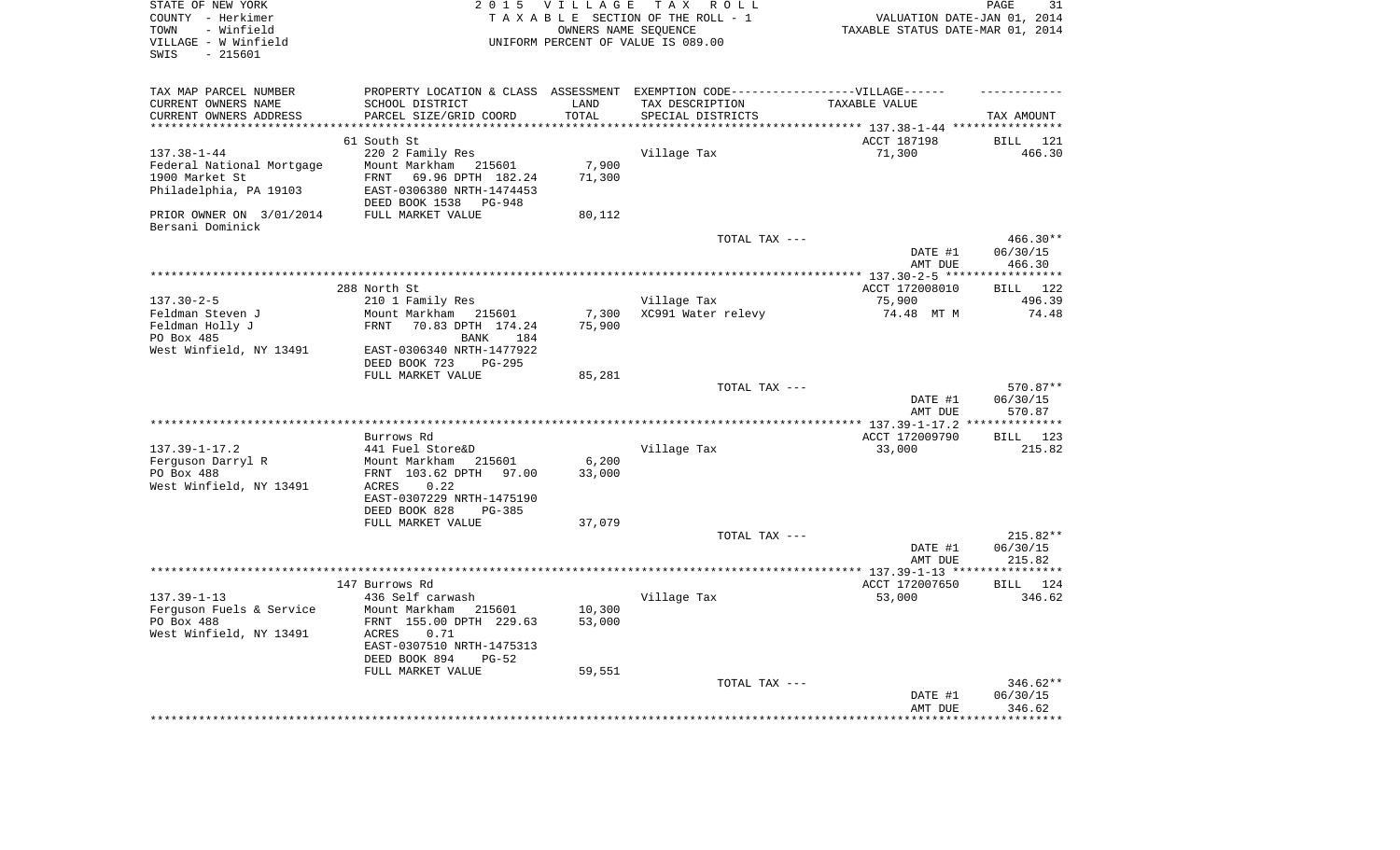| STATE OF NEW YORK<br>COUNTY - Herkimer<br>- Winfield<br>TOWN<br>VILLAGE - W Winfield<br>$-215601$<br>SWIS | 2 0 1 5                                              | <b>VILLAGE</b> | TAX ROLL<br>TAXABLE SECTION OF THE ROLL - 1<br>OWNERS NAME SEOUENCE<br>UNIFORM PERCENT OF VALUE IS 089.00 | VALUATION DATE-JAN 01, 2014<br>TAXABLE STATUS DATE-MAR 01, 2014 | 32<br>PAGE            |
|-----------------------------------------------------------------------------------------------------------|------------------------------------------------------|----------------|-----------------------------------------------------------------------------------------------------------|-----------------------------------------------------------------|-----------------------|
| TAX MAP PARCEL NUMBER                                                                                     |                                                      |                | PROPERTY LOCATION & CLASS ASSESSMENT EXEMPTION CODE-----------------VILLAGE------                         |                                                                 |                       |
| CURRENT OWNERS NAME                                                                                       | SCHOOL DISTRICT                                      | LAND<br>TOTAL  | TAX DESCRIPTION                                                                                           | TAXABLE VALUE                                                   |                       |
| CURRENT OWNERS ADDRESS                                                                                    | PARCEL SIZE/GRID COORD                               |                | SPECIAL DISTRICTS                                                                                         |                                                                 | TAX AMOUNT            |
|                                                                                                           | Burrows Rd                                           |                |                                                                                                           | ACCT 172008520                                                  | 125<br>BILL           |
| $137.39 - 1 - 14$                                                                                         | 441 Fuel Store&D                                     |                | Village Tax                                                                                               | 46,500                                                          | 304.11                |
| Ferguson Fuels & Service                                                                                  | Mount Markham<br>215601                              | 10,600         |                                                                                                           |                                                                 |                       |
| PO Box 488                                                                                                | FRNT 387.00 DPTH 134.00                              | 46,500         |                                                                                                           |                                                                 |                       |
| West Winfield, NY 13491                                                                                   | 0.80<br>ACRES<br>EAST-0307219 NRTH-1475322           |                |                                                                                                           |                                                                 |                       |
|                                                                                                           | DEED BOOK 894<br>$PG-52$                             |                |                                                                                                           |                                                                 |                       |
|                                                                                                           | FULL MARKET VALUE                                    | 52,247         |                                                                                                           |                                                                 |                       |
|                                                                                                           |                                                      |                | TOTAL TAX ---                                                                                             |                                                                 | 304.11**              |
|                                                                                                           |                                                      |                |                                                                                                           | DATE #1                                                         | 06/30/15              |
|                                                                                                           |                                                      |                |                                                                                                           | AMT DUE<br>*************** 137.39-1-17.1                        | 304.11<br>*********** |
|                                                                                                           | Burrows Rd                                           |                |                                                                                                           | ACCT 172008509                                                  | <b>BILL</b> 126       |
| $137.39 - 1 - 17.1$                                                                                       | 441 Fuel Store&D                                     |                | Village Tax                                                                                               | 28,800                                                          | 188.35                |
| Ferguson Willard H Sr                                                                                     | Mount Markham<br>215601                              | 10,000         |                                                                                                           |                                                                 |                       |
| Ferguson Darryl R                                                                                         | 95.00 DPTH<br>FRNT<br>93.00                          | 28,800         |                                                                                                           |                                                                 |                       |
| 134 Burrows Rd<br>West Winfield, NY 13491-0062                                                            | ACRES<br>0.23<br>EAST-0307134 NRTH-1475210           |                |                                                                                                           |                                                                 |                       |
|                                                                                                           | DEED BOOK 785<br>PG-377                              |                |                                                                                                           |                                                                 |                       |
|                                                                                                           | FULL MARKET VALUE                                    | 32,360         |                                                                                                           |                                                                 |                       |
|                                                                                                           |                                                      |                | TOTAL TAX ---                                                                                             |                                                                 | 188.35**              |
|                                                                                                           |                                                      |                |                                                                                                           | DATE #1<br>AMT DUE                                              | 06/30/15<br>188.35    |
|                                                                                                           |                                                      |                |                                                                                                           |                                                                 | * * * * * * * * * *   |
|                                                                                                           | 69 South St                                          |                |                                                                                                           | ACCT 172004770                                                  | BILL 127              |
| $137.38 - 1 - 40$                                                                                         | 210 1 Family Res                                     |                | Village Tax                                                                                               | 99,400                                                          | 650.08                |
| Ford Irrevocable Trust William Mount Markham 215601                                                       |                                                      | 11,000         |                                                                                                           |                                                                 |                       |
| PO Box 33<br>West Winfield, NY 13491-0181 ACRES                                                           | FRNT 120.12 DPTH 240.00<br>0.60                      | 99,400         |                                                                                                           |                                                                 |                       |
|                                                                                                           | EAST-0306332 NRTH-1474783                            |                |                                                                                                           |                                                                 |                       |
|                                                                                                           | DEED BOOK 1281<br><b>PG-320</b>                      |                |                                                                                                           |                                                                 |                       |
|                                                                                                           | FULL MARKET VALUE                                    | 111,685        |                                                                                                           |                                                                 |                       |
|                                                                                                           |                                                      |                | TOTAL TAX ---                                                                                             |                                                                 | 650.08**              |
|                                                                                                           |                                                      |                |                                                                                                           | DATE #1                                                         | 06/30/15              |
|                                                                                                           |                                                      |                |                                                                                                           | AMT DUE                                                         | 650.08                |
|                                                                                                           | 321 West Main St                                     |                |                                                                                                           | ACCT 172000420                                                  | BILL 128              |
| $137.30 - 1 - 31$                                                                                         | 210 1 Family Res                                     |                | Village Tax                                                                                               | 85,000                                                          | 555.90                |
| Fralick Marguerite                                                                                        | Mount Markham<br>215601                              | 12,800         |                                                                                                           |                                                                 |                       |
| Denham Helena<br>321 W Main St                                                                            | FRNT 110.00 DPTH 306.50<br>EAST-0305278 NRTH-1476908 | 85,000         |                                                                                                           |                                                                 |                       |
| West Winfield, NY 13491                                                                                   | DEED BOOK 1274<br>PG-784                             |                |                                                                                                           |                                                                 |                       |
|                                                                                                           | FULL MARKET VALUE                                    | 95,506         |                                                                                                           |                                                                 |                       |
|                                                                                                           |                                                      |                | TOTAL TAX ---                                                                                             |                                                                 | 555.90**              |
|                                                                                                           |                                                      |                |                                                                                                           | DATE #1                                                         | 06/30/15              |
|                                                                                                           |                                                      |                |                                                                                                           | AMT DUE                                                         | 555.90                |
|                                                                                                           |                                                      |                |                                                                                                           |                                                                 |                       |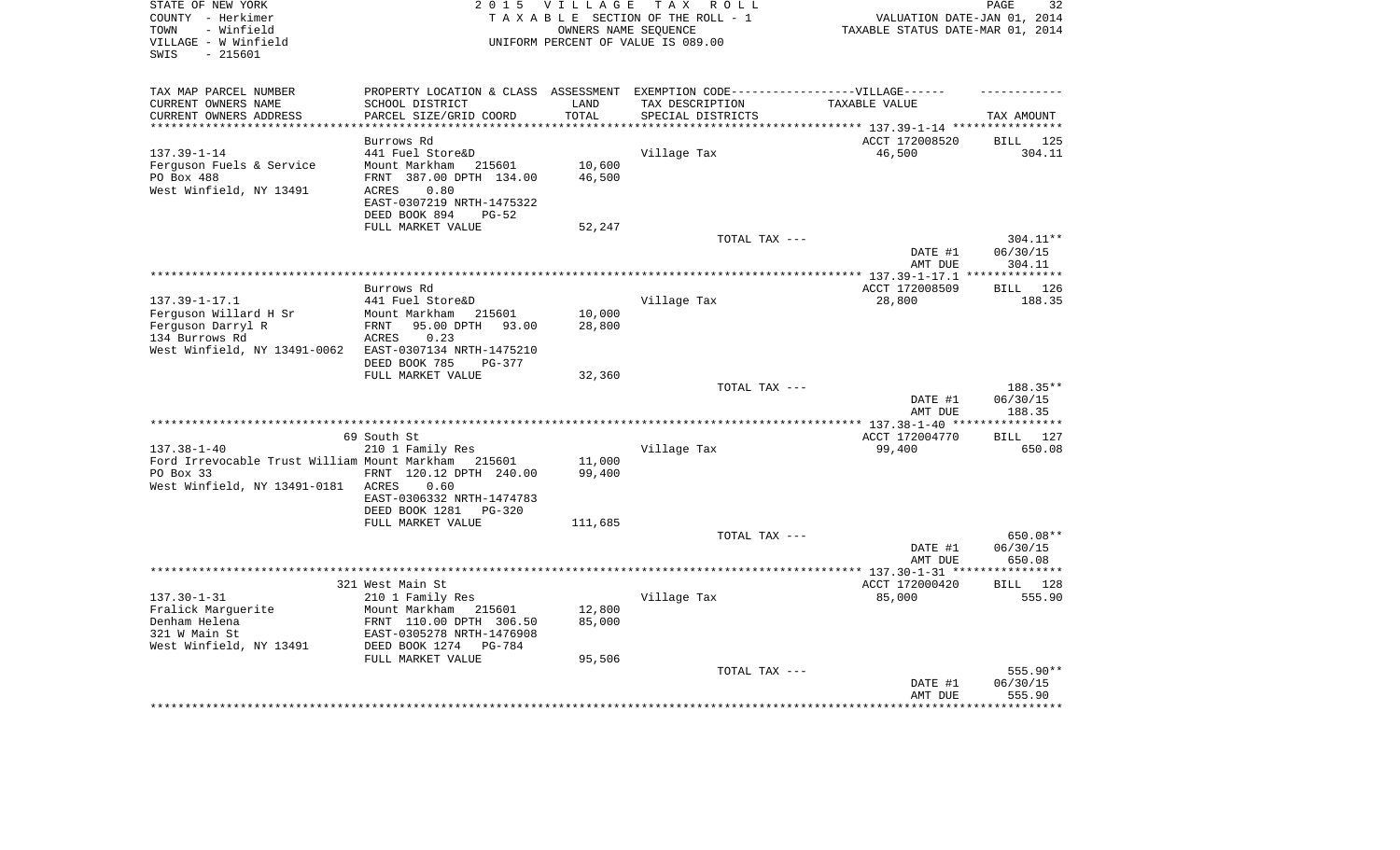| STATE OF NEW YORK                                  |                                  | 2015 VILLAGE | TAX ROLL                                                                         |                                           | PAGE<br>33              |
|----------------------------------------------------|----------------------------------|--------------|----------------------------------------------------------------------------------|-------------------------------------------|-------------------------|
| COUNTY - Herkimer                                  |                                  |              | TAXABLE SECTION OF THE ROLL - 1                                                  | VALUATION DATE-JAN 01, 2014               |                         |
| - Winfield<br>TOWN                                 |                                  |              | OWNERS NAME SEOUENCE                                                             | TAXABLE STATUS DATE-MAR 01, 2014          |                         |
| VILLAGE - W Winfield                               |                                  |              | UNIFORM PERCENT OF VALUE IS 089.00                                               |                                           |                         |
| $-215601$<br>SWIS                                  |                                  |              |                                                                                  |                                           |                         |
|                                                    |                                  |              |                                                                                  |                                           |                         |
| TAX MAP PARCEL NUMBER                              |                                  |              | PROPERTY LOCATION & CLASS ASSESSMENT EXEMPTION CODE----------------VILLAGE------ |                                           |                         |
| CURRENT OWNERS NAME                                | SCHOOL DISTRICT                  | LAND         | TAX DESCRIPTION                                                                  | TAXABLE VALUE                             |                         |
| CURRENT OWNERS ADDRESS                             | PARCEL SIZE/GRID COORD           | TOTAL        | SPECIAL DISTRICTS                                                                |                                           | TAX AMOUNT              |
|                                                    |                                  |              |                                                                                  | *********** 137.38-1-39 ***               |                         |
|                                                    | South St                         |              |                                                                                  | ACCT 174664                               | BILL 129                |
| $137.38 - 1 - 39$                                  | 710 Manufacture                  |              | Village Tax                                                                      | 150,900                                   | 986.89                  |
| Galler James D                                     | Mount Markham 215601             | 10,000       | XC991 Water relevy                                                               | 42.40 MT M                                | 42.40                   |
| 124 Pine Lane                                      | 88.00 DPTH 200.00<br>FRNT        | 150,900      |                                                                                  |                                           |                         |
| Boonville, NY 13309                                | ACRES<br>0.40                    |              |                                                                                  |                                           |                         |
|                                                    | EAST-0306411 NRTH-1474883        |              |                                                                                  |                                           |                         |
|                                                    | DEED BOOK 1459 PG-741            |              |                                                                                  |                                           |                         |
|                                                    | FULL MARKET VALUE                | 169,551      |                                                                                  |                                           |                         |
|                                                    |                                  |              | TOTAL TAX ---                                                                    |                                           | 1,029.29**              |
|                                                    |                                  |              |                                                                                  | DATE #1                                   | 06/30/15                |
|                                                    |                                  |              |                                                                                  | AMT DUE                                   | 1,029.29                |
|                                                    |                                  |              |                                                                                  | ***************** 137.30-3-2 *****        | * * * * * * * * * * * * |
|                                                    | 366 West Main St                 |              |                                                                                  | ACCT 172004620                            | BILL 130                |
| $137.30 - 3 - 2$                                   | 210 1 Family Res                 |              | Village Tax                                                                      | 51,600                                    | 337.46                  |
| Gardner Stephen C                                  | Mount Markham<br>215601          | 7,600        |                                                                                  |                                           |                         |
| Gardner Donald W                                   | FRNT 45.00 DPTH 248.16           | 51,600       |                                                                                  |                                           |                         |
| PO Box 247                                         | EAST-0305743 NRTH-1476668        |              |                                                                                  |                                           |                         |
| West Winfield, NY 13491                            | DEED BOOK 1100 PG-619            |              |                                                                                  |                                           |                         |
|                                                    | FULL MARKET VALUE                | 57,978       |                                                                                  |                                           |                         |
|                                                    |                                  |              | TOTAL TAX ---                                                                    |                                           | 337.46**                |
|                                                    |                                  |              |                                                                                  | DATE #1                                   | 06/30/15                |
|                                                    |                                  |              |                                                                                  | AMT DUE                                   | 337.46                  |
|                                                    |                                  |              |                                                                                  |                                           |                         |
|                                                    | 550 East Main St                 |              |                                                                                  | ACCT 156909                               | <b>BILL</b> 131         |
| $137.31 - 2 - 11$                                  | 210 1 Family Res                 |              | Village Tax                                                                      | 122,000                                   | 797.88                  |
| Gates Revocable Trust Barbara Mount Markham 215601 |                                  | 11,800       |                                                                                  |                                           |                         |
| PO Box 479                                         | 99.00 DPTH 297.00<br><b>FRNT</b> | 122,000      |                                                                                  |                                           |                         |
| West Winfield, NY 13491                            | 0.67<br>ACRES                    |              |                                                                                  |                                           |                         |
|                                                    | EAST-0309217 NRTH-1476964        |              |                                                                                  |                                           |                         |
|                                                    | DEED BOOK 1346<br>PG-821         |              |                                                                                  |                                           |                         |
|                                                    | FULL MARKET VALUE                | 137,079      |                                                                                  |                                           |                         |
|                                                    |                                  |              | TOTAL TAX ---                                                                    |                                           | 797.88**                |
|                                                    |                                  |              |                                                                                  | DATE #1                                   | 06/30/15                |
|                                                    |                                  |              |                                                                                  | AMT DUE<br>*************** 137.30-2-46 ** | 797.88<br>**********    |
|                                                    | 433 East Main St                 |              |                                                                                  | ACCT 172002070                            | BILL 132                |
| $137.30 - 2 - 46$                                  | 220 2 Family Res                 |              |                                                                                  | 75,600                                    | 494.42                  |
| Gibson William                                     | Mount Markham 215601             | 7,400        | Village Tax                                                                      |                                           |                         |
| Gibson Donna L                                     | STP.                             | 75,600       |                                                                                  |                                           |                         |
| 77 South St                                        | FRNT<br>49.50 DPTH 210.00        |              |                                                                                  |                                           |                         |
| West Winfield, NY 13491                            | EAST-0306784 NRTH-1477062        |              |                                                                                  |                                           |                         |
|                                                    | DEED BOOK 878<br>$PG-74$         |              |                                                                                  |                                           |                         |
|                                                    | FULL MARKET VALUE                | 84,944       |                                                                                  |                                           |                         |
|                                                    |                                  |              | TOTAL TAX ---                                                                    |                                           | 494.42**                |
|                                                    |                                  |              |                                                                                  | DATE #1                                   | 06/30/15                |
|                                                    |                                  |              |                                                                                  | AMT DUE                                   | 494.42                  |
|                                                    |                                  |              |                                                                                  |                                           |                         |
|                                                    |                                  |              |                                                                                  |                                           |                         |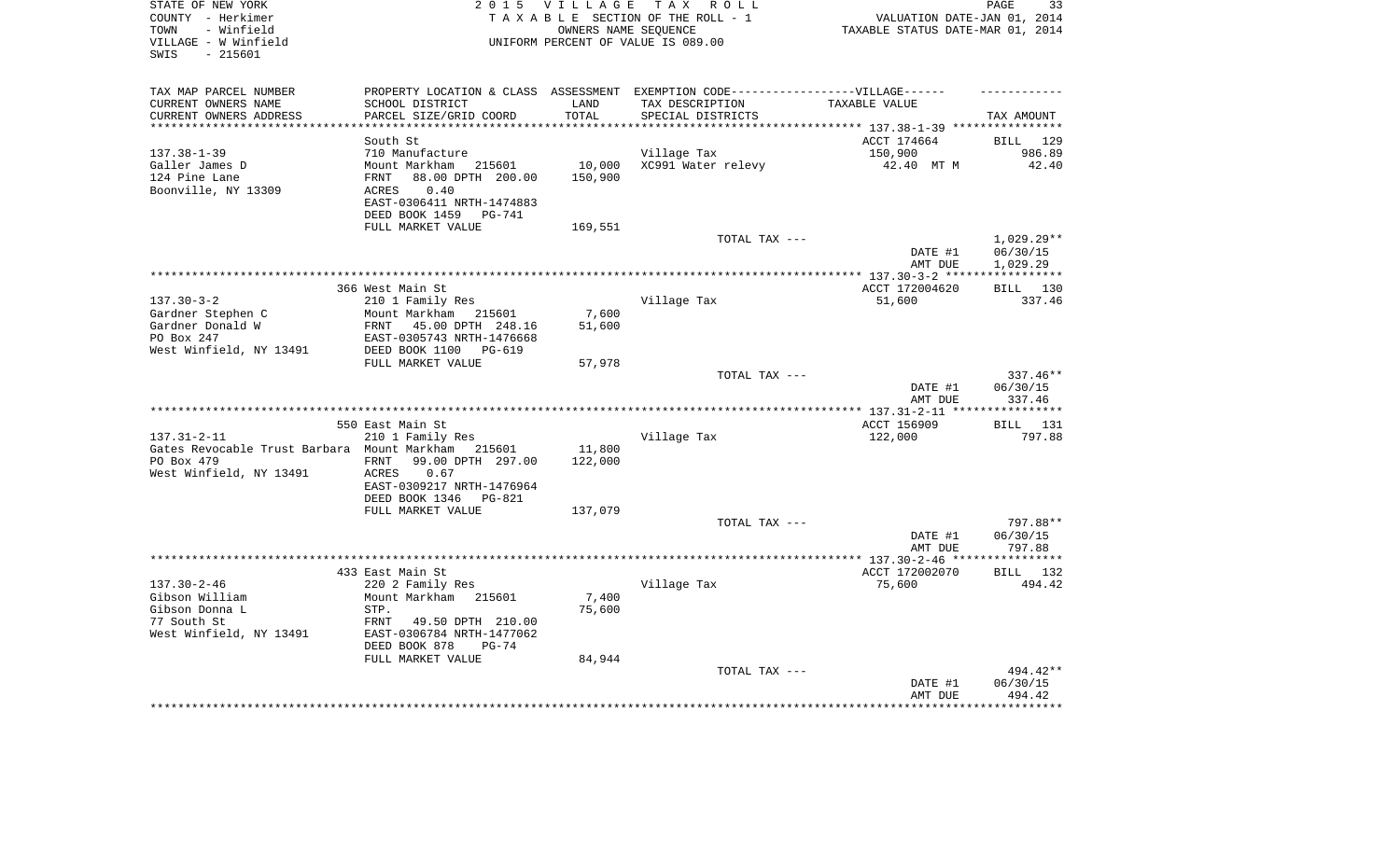| STATE OF NEW YORK       | 2 0 1 5                        | VILLAGE  | TAX ROLL                                                                          |                                          | 34<br>PAGE                      |
|-------------------------|--------------------------------|----------|-----------------------------------------------------------------------------------|------------------------------------------|---------------------------------|
| COUNTY - Herkimer       |                                |          | TAXABLE SECTION OF THE ROLL - 1                                                   | VALUATION DATE-JAN 01, 2014              |                                 |
| - Winfield<br>TOWN      |                                |          | OWNERS NAME SEOUENCE                                                              | TAXABLE STATUS DATE-MAR 01, 2014         |                                 |
| VILLAGE - W Winfield    |                                |          | UNIFORM PERCENT OF VALUE IS 089.00                                                |                                          |                                 |
| $-215601$<br>SWIS       |                                |          |                                                                                   |                                          |                                 |
|                         |                                |          |                                                                                   |                                          |                                 |
| TAX MAP PARCEL NUMBER   |                                |          | PROPERTY LOCATION & CLASS ASSESSMENT EXEMPTION CODE-----------------VILLAGE------ |                                          |                                 |
| CURRENT OWNERS NAME     | SCHOOL DISTRICT                | LAND     | TAX DESCRIPTION                                                                   | TAXABLE VALUE                            |                                 |
| CURRENT OWNERS ADDRESS  | PARCEL SIZE/GRID COORD         | TOTAL    | SPECIAL DISTRICTS                                                                 |                                          | TAX AMOUNT                      |
|                         |                                | ******** |                                                                                   | ********** 137.38-1-37 ***************** |                                 |
|                         | 77 South St                    |          |                                                                                   | ACCT 172003450                           | BILL 133                        |
| $137.38 - 1 - 37$       | 210 1 Family Res               |          | Village Tax                                                                       | 64,800                                   | 423.79                          |
| Gibson William          | Mount Markham 215601           | 13,100   |                                                                                   |                                          |                                 |
| Gibson Donna            | FRNT 154.40 DPTH 227.70        | 64,800   |                                                                                   |                                          |                                 |
|                         |                                |          |                                                                                   |                                          |                                 |
| 77 South St             | ACRES<br>$0.81$ BANK<br>740    |          |                                                                                   |                                          |                                 |
| West Winfield, NY 13491 | EAST-0306412 NRTH-1475020      |          |                                                                                   |                                          |                                 |
|                         | DEED BOOK 714<br><b>PG-214</b> |          |                                                                                   |                                          |                                 |
|                         | FULL MARKET VALUE              | 72,809   |                                                                                   |                                          |                                 |
|                         |                                |          | TOTAL TAX ---                                                                     |                                          | $423.79**$                      |
|                         |                                |          |                                                                                   | DATE #1                                  | 06/30/15                        |
|                         |                                |          |                                                                                   | AMT DUE                                  | 423.79<br>* * * * * * * * * * * |
|                         |                                |          |                                                                                   | *************** 137.31-2-9 ****          |                                 |
|                         | 560 East Main St               |          |                                                                                   | ACCT 172003900                           | BILL 134                        |
| $137.31 - 2 - 9$        | 210 1 Family Res               |          | Village Tax                                                                       | 149,100                                  | 975.11                          |
| Grace Family            | Mount Markham<br>215601        | 20,600   |                                                                                   |                                          |                                 |
| PO Box 217              | ACRES<br>3.80                  | 149,100  |                                                                                   |                                          |                                 |
| West Winfield, NY 13491 | EAST-0309496 NRTH-1476842      |          |                                                                                   |                                          |                                 |
|                         | DEED BOOK 890<br>$PG-349$      |          |                                                                                   |                                          |                                 |
|                         | FULL MARKET VALUE              | 167,528  |                                                                                   |                                          |                                 |
|                         |                                |          | TOTAL TAX ---                                                                     |                                          | 975.11**                        |
|                         |                                |          |                                                                                   | DATE #1                                  | 06/30/15                        |
|                         |                                |          |                                                                                   | AMT DUE                                  | 975.11                          |
|                         | 491 Fairview Dr                |          |                                                                                   | ACCT 169885                              | BILL 135                        |
| $137.31 - 1 - 9$        | 210 1 Family Res               |          | Village Tax                                                                       | 67,900                                   | 444.07                          |
| Gregory Matthew K       | Mount Markham 215601           | 8,600    |                                                                                   |                                          |                                 |
| Gregory Sarah M         | 90.00 DPTH 176.00<br>FRNT      | 67,900   |                                                                                   |                                          |                                 |
| 491 Fairview Dr         | 0.36<br>ACRES                  |          |                                                                                   |                                          |                                 |
|                         | EAST-0308613 NRTH-1478316      |          |                                                                                   |                                          |                                 |
| W Winfield, NY 13491    | DEED BOOK 1429<br>PG-192       |          |                                                                                   |                                          |                                 |
|                         | FULL MARKET VALUE              | 76,292   |                                                                                   |                                          |                                 |
|                         |                                |          | TOTAL TAX ---                                                                     |                                          | 444.07**                        |
|                         |                                |          |                                                                                   | DATE #1                                  | 06/30/15                        |
|                         |                                |          |                                                                                   | AMT DUE                                  | 444.07                          |
|                         |                                |          |                                                                                   | ******* 137.39-1-7.3 ***                 | **********                      |
|                         | 211 Burrows Rd                 |          |                                                                                   | ACCT 172009312                           | BILL 136                        |
| $137.39 - 1 - 7.3$      | 210 1 Family Res               |          | Village Tax                                                                       | 115,300                                  | 754.06                          |
| Gribanoff Mark          | Mount Markham<br>215601        | 10,500   |                                                                                   |                                          |                                 |
| Gribanoff Denise        | FRNT 170.00 DPTH 140.00        | 115,300  |                                                                                   |                                          |                                 |
| 211 Burrows Rd          | ACRES<br>$0.55$ BANK<br>135    |          |                                                                                   |                                          |                                 |
| W Winfield, NY 13491    | EAST-0308737 NRTH-1475026      |          |                                                                                   |                                          |                                 |
|                         | DEED BOOK 1249<br>PG-886       |          |                                                                                   |                                          |                                 |
|                         | FULL MARKET VALUE              | 129,551  |                                                                                   |                                          |                                 |
|                         |                                |          | TOTAL TAX ---                                                                     |                                          | 754.06**                        |
|                         |                                |          |                                                                                   | DATE #1                                  | 06/30/15                        |
|                         |                                |          |                                                                                   | AMT DUE                                  | 754.06                          |
|                         |                                |          |                                                                                   |                                          |                                 |
|                         |                                |          |                                                                                   |                                          |                                 |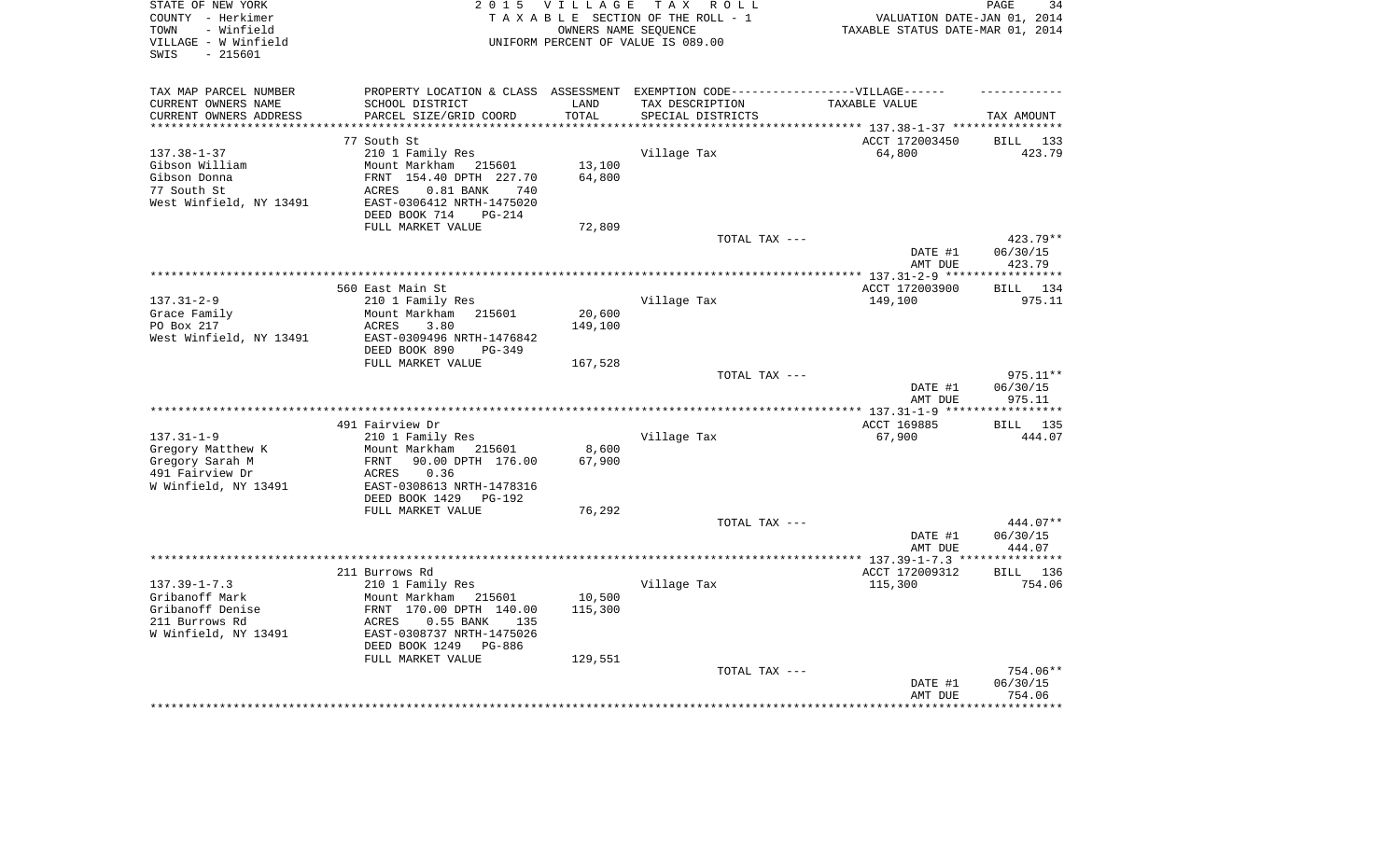| STATE OF NEW YORK<br>COUNTY - Herkimer<br>- Winfield<br>TOWN<br>VILLAGE - W Winfield<br>$-215601$<br>SWIS | 2 0 1 5                                                                                              | VILLAGE<br>OWNERS NAME SEQUENCE | TAX ROLL<br>TAXABLE SECTION OF THE ROLL - 1<br>UNIFORM PERCENT OF VALUE IS 089.00 | VALUATION DATE-JAN 01, 2014<br>TAXABLE STATUS DATE-MAR 01, 2014 | 35<br>PAGE             |
|-----------------------------------------------------------------------------------------------------------|------------------------------------------------------------------------------------------------------|---------------------------------|-----------------------------------------------------------------------------------|-----------------------------------------------------------------|------------------------|
| TAX MAP PARCEL NUMBER<br>CURRENT OWNERS NAME                                                              | PROPERTY LOCATION & CLASS ASSESSMENT EXEMPTION CODE-----------------VILLAGE------<br>SCHOOL DISTRICT | LAND                            | TAX DESCRIPTION                                                                   | TAXABLE VALUE                                                   |                        |
| CURRENT OWNERS ADDRESS                                                                                    | PARCEL SIZE/GRID COORD                                                                               | TOTAL                           | SPECIAL DISTRICTS                                                                 |                                                                 | TAX AMOUNT             |
| ***********************                                                                                   |                                                                                                      |                                 | ************************************** 137.30-2-2 *****************               |                                                                 |                        |
| $137.30 - 2 - 2$                                                                                          | 296 North St<br>210 1 Family Res                                                                     |                                 | Village Tax                                                                       | ACCT 172000090<br>77,400                                        | BILL 137<br>506.20     |
| Hagadorn Don<br>296 North St<br>West Winfield, NY 13491                                                   | Mount Markham 215601<br>FRNT<br>58.00 DPTH 139.00<br>EAST-0306333 NRTH-1478063                       | 6,300<br>77,400                 |                                                                                   |                                                                 |                        |
|                                                                                                           | DEED BOOK 727<br><b>PG-258</b>                                                                       |                                 |                                                                                   |                                                                 |                        |
|                                                                                                           | FULL MARKET VALUE                                                                                    | 86,966                          |                                                                                   |                                                                 |                        |
|                                                                                                           |                                                                                                      |                                 | TOTAL TAX ---                                                                     | DATE #1                                                         | $506.20**$<br>06/30/15 |
|                                                                                                           |                                                                                                      |                                 |                                                                                   | AMT DUE                                                         | 506.20                 |
|                                                                                                           | 483 Fairview Dr                                                                                      |                                 |                                                                                   | ACCT 172003810                                                  | BILL 138               |
| $137.31 - 1 - 5$                                                                                          | 210 1 Family Res                                                                                     |                                 | Village Tax                                                                       | 86,400                                                          | 565.06                 |
| Haggerty Dennis A                                                                                         | Mount Markham<br>215601                                                                              | 8,100                           |                                                                                   |                                                                 |                        |
| Haggerty Patricia A                                                                                       | FRNT 90.00 DPTH 148.00                                                                               | 86,400                          |                                                                                   |                                                                 |                        |
| 483 Fairview Dr                                                                                           | EAST-0308228 NRTH-1478556                                                                            |                                 |                                                                                   |                                                                 |                        |
| West Winfield, NY 13491                                                                                   | DEED BOOK 701<br>$PG-593$                                                                            |                                 |                                                                                   |                                                                 |                        |
|                                                                                                           | FULL MARKET VALUE                                                                                    | 97,079                          |                                                                                   |                                                                 |                        |
|                                                                                                           |                                                                                                      |                                 | TOTAL TAX ---                                                                     | DATE #1                                                         | 565.06**<br>06/30/15   |
|                                                                                                           |                                                                                                      |                                 |                                                                                   | AMT DUE                                                         | 565.06                 |
|                                                                                                           |                                                                                                      |                                 |                                                                                   |                                                                 |                        |
|                                                                                                           | 332 North St                                                                                         |                                 |                                                                                   | ACCT 172009400                                                  | <b>BILL</b><br>139     |
| $137.22 - 1 - 8$                                                                                          | 210 1 Family Res                                                                                     |                                 | Village Tax                                                                       | 73,400                                                          | 480.04                 |
| Hartman Richard                                                                                           | Mount Markham 215601                                                                                 | 9,600                           |                                                                                   |                                                                 |                        |
| Pope Janel                                                                                                | FRNT 108.00 DPTH 184.00<br>135                                                                       | 73,400                          |                                                                                   |                                                                 |                        |
| 332 North Street<br>West Winfield, NY 13491                                                               | BANK<br>EAST-0306553 NRTH-1478650                                                                    |                                 |                                                                                   |                                                                 |                        |
|                                                                                                           | DEED BOOK 1180 PG-690                                                                                |                                 |                                                                                   |                                                                 |                        |
|                                                                                                           | FULL MARKET VALUE                                                                                    | 82,472                          | TOTAL TAX ---                                                                     |                                                                 | 480.04**               |
|                                                                                                           |                                                                                                      |                                 |                                                                                   | DATE #1                                                         | 06/30/15               |
|                                                                                                           |                                                                                                      |                                 |                                                                                   | AMT DUE                                                         | 480.04                 |
|                                                                                                           |                                                                                                      |                                 |                                                                                   | *************** 137.31-1-28 ***                                 | ***********            |
|                                                                                                           | 476 Fairview Dr                                                                                      |                                 |                                                                                   | ACCT 172000330                                                  | BILL 140               |
| $137.31 - 1 - 28$                                                                                         | 210 1 Family Res                                                                                     |                                 | Village Tax                                                                       | 89,000                                                          | 582.06                 |
| Havens Terrence T                                                                                         | Mount Markham<br>215601                                                                              | 9,600                           |                                                                                   |                                                                 |                        |
| Havens Christina B<br>PO Box 248                                                                          | FRNT 134.00 DPTH 150.00<br>EAST-0307824 NRTH-1478598                                                 | 89,000                          |                                                                                   |                                                                 |                        |
| West Winfield, NY 13491                                                                                   | DEED BOOK 917<br>$PG-428$                                                                            |                                 |                                                                                   |                                                                 |                        |
|                                                                                                           | FULL MARKET VALUE                                                                                    | 100,000                         |                                                                                   |                                                                 |                        |
|                                                                                                           |                                                                                                      |                                 | TOTAL TAX ---                                                                     |                                                                 | 582.06**               |
|                                                                                                           |                                                                                                      |                                 |                                                                                   | DATE #1<br>AMT DUE                                              | 06/30/15<br>582.06     |
|                                                                                                           |                                                                                                      |                                 |                                                                                   |                                                                 |                        |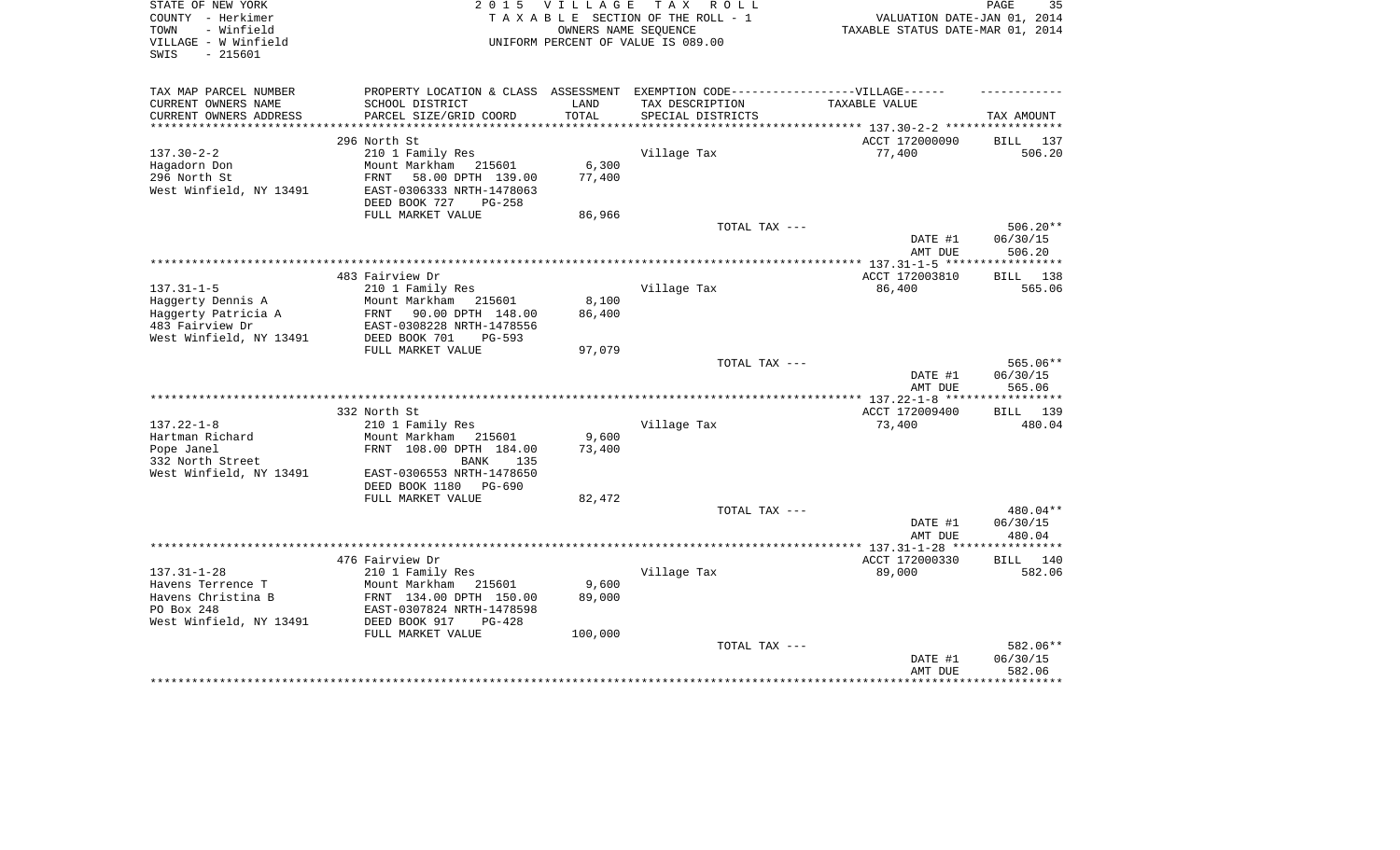| STATE OF NEW YORK<br>COUNTY - Herkimer<br>- Winfield<br>TOWN | 2 0 1 5                                              | <b>VILLAGE</b>   | T A X<br>R O L L<br>TAXABLE SECTION OF THE ROLL - 1<br>OWNERS NAME SEQUENCE | VALUATION DATE-JAN 01, 2014<br>TAXABLE STATUS DATE-MAR 01, 2014 | PAGE<br>36         |
|--------------------------------------------------------------|------------------------------------------------------|------------------|-----------------------------------------------------------------------------|-----------------------------------------------------------------|--------------------|
| VILLAGE - W Winfield<br>$-215601$<br>SWIS                    |                                                      |                  | UNIFORM PERCENT OF VALUE IS 089.00                                          |                                                                 |                    |
| TAX MAP PARCEL NUMBER                                        | PROPERTY LOCATION & CLASS                            | ASSESSMENT       | EXEMPTION CODE-----------------VILLAGE------                                |                                                                 |                    |
| CURRENT OWNERS NAME                                          | SCHOOL DISTRICT                                      | LAND             | TAX DESCRIPTION                                                             | TAXABLE VALUE                                                   |                    |
| CURRENT OWNERS ADDRESS                                       | PARCEL SIZE/GRID COORD                               | TOTAL            | SPECIAL DISTRICTS                                                           |                                                                 | TAX AMOUNT         |
| ***********************                                      |                                                      |                  |                                                                             |                                                                 |                    |
|                                                              | Fairview Cir                                         |                  |                                                                             | ACCT 172008506                                                  | 141<br>BILL        |
| $137.31 - 1 - 80$<br>Havens Terrence T                       | 311 Res vac land<br>Mount Markham                    | 3,100            | Village Tax                                                                 | 3,100                                                           | 20.27              |
| Havens Christina B                                           | 215601<br>80.00 DPTH 165.00<br>FRNT                  | 3,100            |                                                                             |                                                                 |                    |
| PO Box 248                                                   | 0.51<br>ACRES                                        |                  |                                                                             |                                                                 |                    |
| West Winfield, NY 13491                                      | EAST-0307747 NRTH-1478479                            |                  |                                                                             |                                                                 |                    |
|                                                              | DEED BOOK 917<br>PG-428                              |                  |                                                                             |                                                                 |                    |
|                                                              | FULL MARKET VALUE                                    | 3,483            |                                                                             |                                                                 |                    |
|                                                              |                                                      |                  | TOTAL TAX ---                                                               |                                                                 | $20.27**$          |
|                                                              |                                                      |                  |                                                                             | DATE #1                                                         | 06/30/15           |
|                                                              |                                                      |                  |                                                                             | AMT DUE                                                         | 20.27              |
|                                                              |                                                      |                  |                                                                             |                                                                 | ********           |
|                                                              | 203 Burrows Rd                                       |                  |                                                                             | ACCT 172005590                                                  | <b>BILL</b><br>142 |
| $137.39 - 1 - 8$                                             | 210 1 Family Res                                     |                  | Village Tax                                                                 | 74,000                                                          | 483.96             |
| Heitz Deboarh E<br>203 Burrows Rd                            | Mount Markham<br>215601                              | 13,500<br>74,000 |                                                                             |                                                                 |                    |
| West Winfield, NY 13491                                      | FRNT 207.00 DPTH 219.00<br>ACRES<br>0.85             |                  |                                                                             |                                                                 |                    |
|                                                              | EAST-0308563 NRTH-1475085                            |                  |                                                                             |                                                                 |                    |
|                                                              | DEED BOOK 818<br>$PG-332$                            |                  |                                                                             |                                                                 |                    |
|                                                              | FULL MARKET VALUE                                    | 83,146           |                                                                             |                                                                 |                    |
|                                                              |                                                      |                  | TOTAL TAX ---                                                               |                                                                 | 483.96**           |
|                                                              |                                                      |                  |                                                                             | DATE #1                                                         | 06/30/15           |
|                                                              |                                                      |                  |                                                                             | AMT DUE                                                         | 483.96             |
|                                                              |                                                      |                  |                                                                             |                                                                 |                    |
|                                                              | 415 Curtis Ave                                       |                  |                                                                             | ACCT 172003840                                                  | <b>BILL</b><br>143 |
| $137.38 - 2 - 19$                                            | 210 1 Family Res                                     |                  | Village Tax                                                                 | 40,200                                                          | 262.91             |
| Hibbard James W<br>PO Box 294                                | Mount Markham<br>215601<br>FRNT<br>64.00 DPTH 126.00 | 10,300<br>40,200 |                                                                             |                                                                 |                    |
| West Winfield, NY 13491-0294                                 | ACRES<br>0.53                                        |                  |                                                                             |                                                                 |                    |
|                                                              | EAST-0306650 NRTH-1476572                            |                  |                                                                             |                                                                 |                    |
|                                                              | DEED BOOK 866<br><b>PG-291</b>                       |                  |                                                                             |                                                                 |                    |
|                                                              | FULL MARKET VALUE                                    | 45,169           |                                                                             |                                                                 |                    |
|                                                              |                                                      |                  | TOTAL TAX ---                                                               |                                                                 | 262.91**           |
|                                                              |                                                      |                  |                                                                             | DATE #1                                                         | 06/30/15           |
|                                                              |                                                      |                  |                                                                             | AMT DUE                                                         | 262.91             |
|                                                              |                                                      |                  |                                                                             |                                                                 | **************     |
|                                                              | 240 E Water St                                       |                  |                                                                             |                                                                 | BILL<br>144        |
| $137.31 - 1 - 54.2$                                          | 311 Res vac land<br>Mount Markham                    | 2,100            | Village Tax                                                                 | 2,100                                                           | 13.73              |
| Holliday Timothy D<br>Holliday Michelle M                    | 215601<br>EAST-0307442 NRTH-1477184                  | 2,100            |                                                                             |                                                                 |                    |
| PO Box 502                                                   | DEED BOOK 913<br>$PG-333$                            |                  |                                                                             |                                                                 |                    |
| West Winfield, NY 13491                                      | FULL MARKET VALUE                                    | 2,360            |                                                                             |                                                                 |                    |
|                                                              |                                                      |                  | TOTAL TAX ---                                                               |                                                                 | $13.73**$          |
|                                                              |                                                      |                  |                                                                             | DATE #1                                                         | 06/30/15           |
|                                                              |                                                      |                  |                                                                             | AMT DUE                                                         | 13.73              |
|                                                              |                                                      |                  |                                                                             |                                                                 | * * * * * * * *    |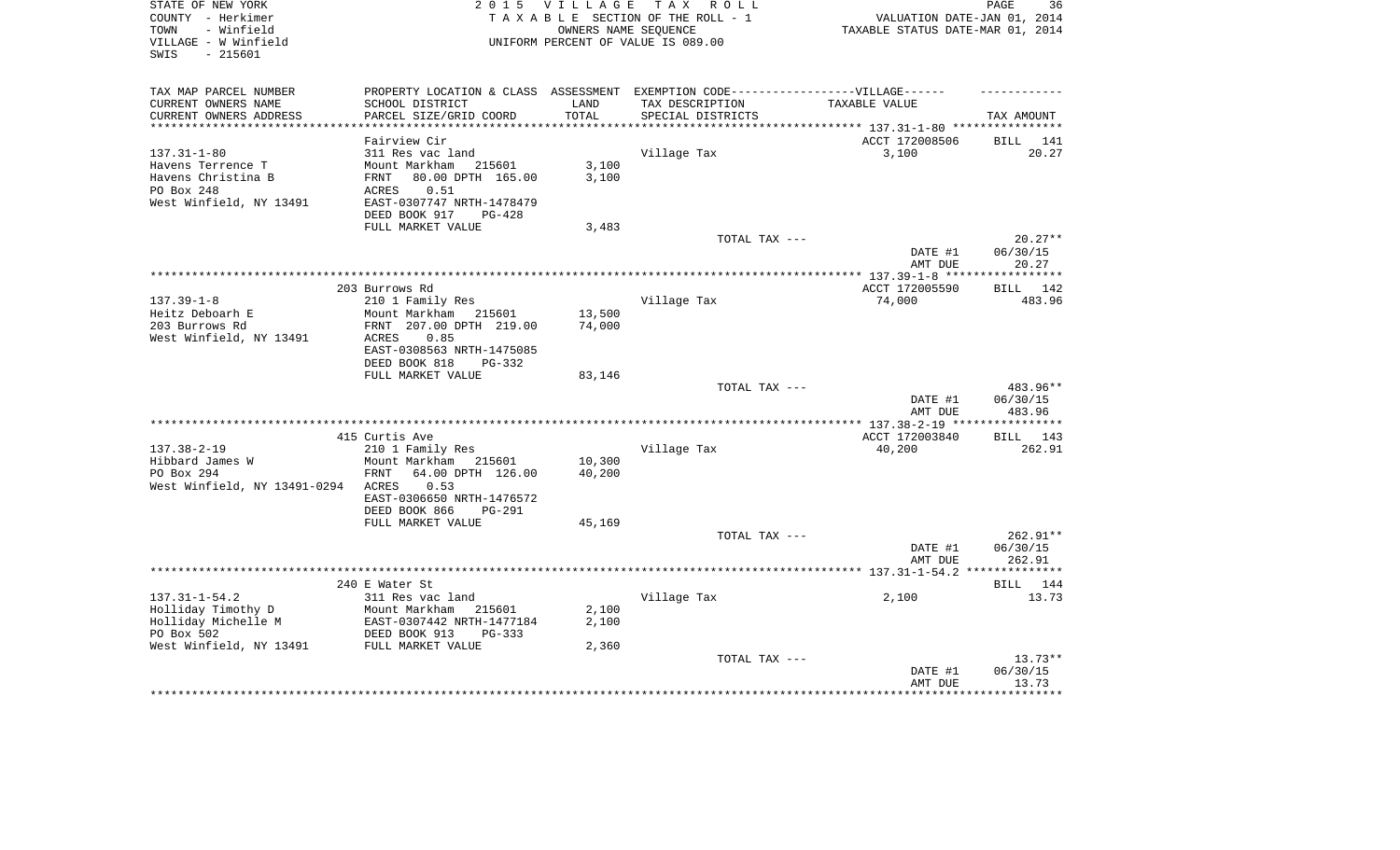| STATE OF NEW YORK<br>COUNTY - Herkimer<br>TOWN<br>- Winfield<br>VILLAGE - W Winfield<br>SWIS<br>$-215601$ |                                                                                   | 2015 VILLAGE<br>OWNERS NAME SEQUENCE | TAX ROLL<br>TAXABLE SECTION OF THE ROLL - 1<br>UNIFORM PERCENT OF VALUE IS 089.00 | VALUATION DATE-JAN 01, 2014<br>TAXABLE STATUS DATE-MAR 01, 2014 | PAGE<br>37               |
|-----------------------------------------------------------------------------------------------------------|-----------------------------------------------------------------------------------|--------------------------------------|-----------------------------------------------------------------------------------|-----------------------------------------------------------------|--------------------------|
| TAX MAP PARCEL NUMBER                                                                                     | PROPERTY LOCATION & CLASS ASSESSMENT EXEMPTION CODE-----------------VILLAGE------ |                                      |                                                                                   |                                                                 |                          |
| CURRENT OWNERS NAME<br>CURRENT OWNERS ADDRESS                                                             | SCHOOL DISTRICT<br>PARCEL SIZE/GRID COORD                                         | LAND<br>TOTAL                        | TAX DESCRIPTION<br>SPECIAL DISTRICTS                                              | TAXABLE VALUE                                                   | TAX AMOUNT               |
| **********************                                                                                    |                                                                                   |                                      |                                                                                   |                                                                 |                          |
|                                                                                                           | 240 Water St                                                                      |                                      |                                                                                   | ACCT 172003510                                                  | BILL 145                 |
| $137.31 - 1 - 56$                                                                                         | 210 1 Family Res                                                                  |                                      | Village Tax                                                                       | 82,100                                                          | 536.93                   |
| Holliday Timothy D<br>Holliday Michelle M                                                                 | Mount Markham 215601<br>92.80 DPTH 168.00<br>FRNT                                 | 8,600<br>82,100                      |                                                                                   |                                                                 |                          |
| PO Box 502                                                                                                | 0.28<br>ACRES                                                                     |                                      |                                                                                   |                                                                 |                          |
| West Winfield, NY 13491                                                                                   | EAST-0307365 NRTH-1477221                                                         |                                      |                                                                                   |                                                                 |                          |
|                                                                                                           | DEED BOOK 899<br>PG-106                                                           |                                      |                                                                                   |                                                                 |                          |
|                                                                                                           | FULL MARKET VALUE                                                                 | 92,247                               | TOTAL TAX ---                                                                     |                                                                 | 536.93**                 |
|                                                                                                           |                                                                                   |                                      |                                                                                   | DATE #1<br>AMT DUE                                              | 06/30/15<br>536.93       |
|                                                                                                           |                                                                                   |                                      |                                                                                   |                                                                 |                          |
|                                                                                                           | Water St                                                                          |                                      |                                                                                   | ACCT 172003570                                                  | BILL<br>146              |
| $137.31 - 1 - 59$                                                                                         | 311 Res vac land                                                                  |                                      | Village Tax                                                                       | 6,000                                                           | 39.24                    |
| Holliday Timothy D<br>Holliday Michelle M                                                                 | Mount Markham<br>215601<br>79.00 DPTH<br>FRNT<br>52.00                            | 6,000<br>6,000                       |                                                                                   |                                                                 |                          |
| PO Box 502                                                                                                | 0.08<br>ACRES                                                                     |                                      |                                                                                   |                                                                 |                          |
| West Winfield, NY 13491                                                                                   | EAST-0307257 NRTH-1477166<br>DEED BOOK 899                                        |                                      |                                                                                   |                                                                 |                          |
|                                                                                                           | PG-106<br>FULL MARKET VALUE                                                       | 6,742                                |                                                                                   |                                                                 |                          |
|                                                                                                           |                                                                                   |                                      | TOTAL TAX ---                                                                     |                                                                 | $39.24**$                |
|                                                                                                           |                                                                                   |                                      |                                                                                   | DATE #1<br>AMT DUE                                              | 06/30/15<br>39.24        |
|                                                                                                           |                                                                                   |                                      |                                                                                   |                                                                 |                          |
|                                                                                                           | 277 West Main St                                                                  |                                      |                                                                                   | ACCT 187889                                                     | BILL 147                 |
| $137.30 - 1 - 40$                                                                                         | 210 1 Family Res                                                                  |                                      | Village Tax                                                                       | 119,600                                                         | 782.18                   |
| Homer Justin W<br>Homer Taylor C                                                                          | Mount Markham<br>215601<br>FRNT 240.00 DPTH                                       | 25,500<br>119,600                    |                                                                                   |                                                                 |                          |
| 277 West Main St                                                                                          | ACRES<br>7.50                                                                     |                                      |                                                                                   |                                                                 |                          |
| West Winfield, NY 13491                                                                                   | EAST-0304437 NRTH-1477095                                                         |                                      |                                                                                   |                                                                 |                          |
|                                                                                                           | DEED BOOK 1543<br>PG-307                                                          |                                      |                                                                                   |                                                                 |                          |
| PRIOR OWNER ON 3/01/2014<br>Watkins, Carrie J Living Trust                                                | FULL MARKET VALUE                                                                 | 134,382                              |                                                                                   |                                                                 |                          |
|                                                                                                           |                                                                                   |                                      | TOTAL TAX ---                                                                     |                                                                 | 782.18**                 |
|                                                                                                           |                                                                                   |                                      |                                                                                   | DATE #1                                                         | 06/30/15                 |
|                                                                                                           |                                                                                   |                                      |                                                                                   | AMT DUE                                                         | 782.18                   |
|                                                                                                           | 62 South St                                                                       |                                      |                                                                                   | ACCT 175981                                                     | BILL<br>148              |
| $137.38 - 2 - 41$                                                                                         | 210 1 Family Res                                                                  |                                      | Village Tax                                                                       | 73,400                                                          | 480.04                   |
| Ivery Mary M                                                                                              | Mount Markham 215601                                                              | 11,600                               |                                                                                   |                                                                 |                          |
| Ivery Matthew                                                                                             | 82.50 DPTH 350.00<br>FRNT                                                         | 73,400                               |                                                                                   |                                                                 |                          |
| 2510 E Sunset Road 5-140                                                                                  | ACRES<br>0.66                                                                     |                                      |                                                                                   |                                                                 |                          |
| LasVegas, NV 89120                                                                                        | EAST-0306698 NRTH-1474519<br>DEED BOOK 1468<br>PG-718                             |                                      |                                                                                   |                                                                 |                          |
|                                                                                                           | FULL MARKET VALUE                                                                 | 82,472                               |                                                                                   |                                                                 |                          |
|                                                                                                           |                                                                                   |                                      | TOTAL TAX ---                                                                     |                                                                 | 480.04**                 |
|                                                                                                           |                                                                                   |                                      |                                                                                   | DATE #1                                                         | 06/30/15                 |
|                                                                                                           |                                                                                   |                                      |                                                                                   | AMT DUE<br>*********************                                | 480.04<br>************** |
|                                                                                                           |                                                                                   |                                      |                                                                                   |                                                                 |                          |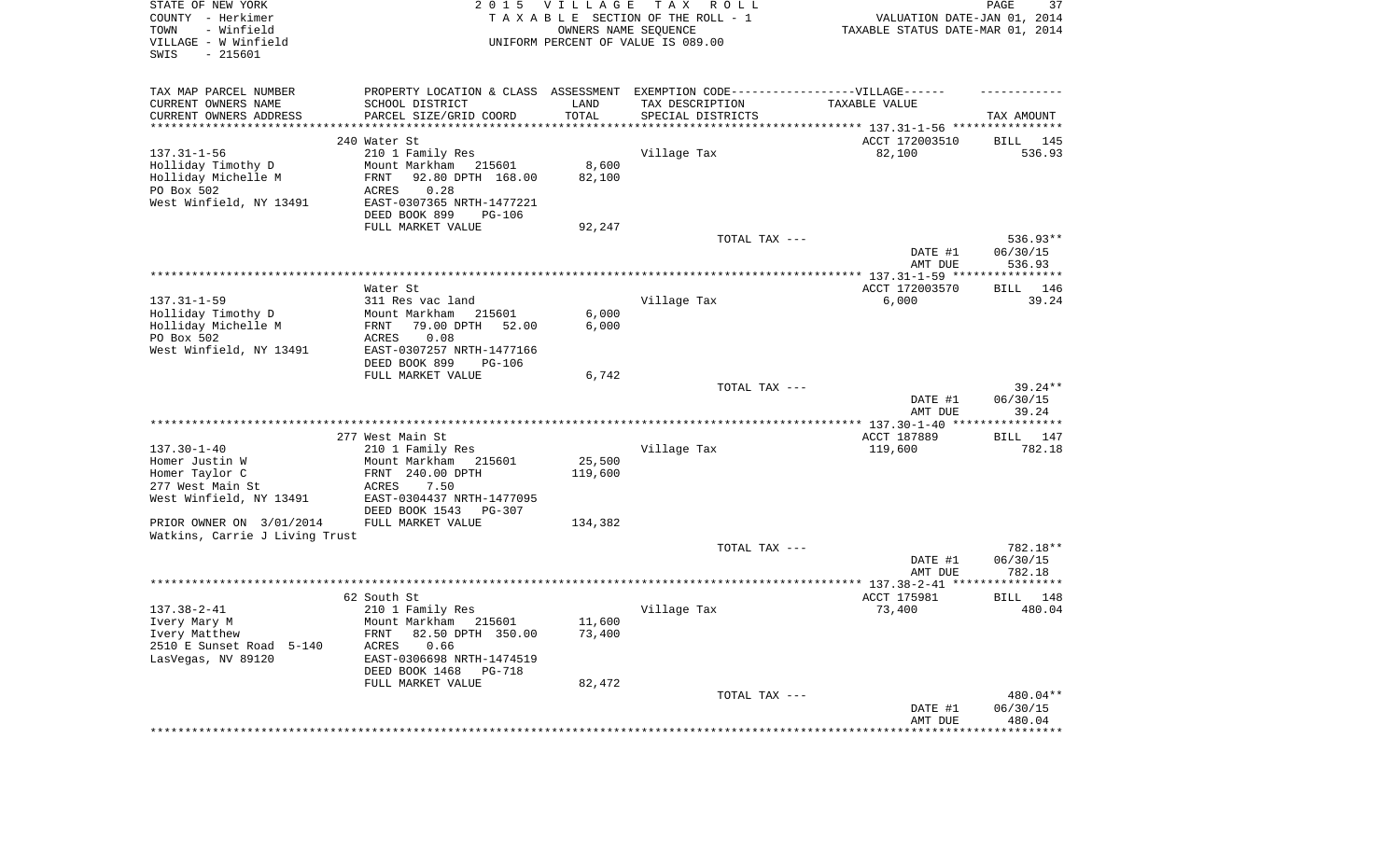| STATE OF NEW YORK<br>COUNTY - Herkimer       | 2 0 1 5                                               | <b>VILLAGE</b> | TAX ROLL<br>TAXABLE SECTION OF THE ROLL - 1                                                          | VALUATION DATE-JAN 01, 2014           | PAGE<br>38             |
|----------------------------------------------|-------------------------------------------------------|----------------|------------------------------------------------------------------------------------------------------|---------------------------------------|------------------------|
| - Winfield<br>TOWN                           |                                                       |                | OWNERS NAME SEOUENCE                                                                                 | TAXABLE STATUS DATE-MAR 01, 2014      |                        |
| VILLAGE - W Winfield                         |                                                       |                | UNIFORM PERCENT OF VALUE IS 089.00                                                                   |                                       |                        |
| $-215601$<br>SWIS                            |                                                       |                |                                                                                                      |                                       |                        |
|                                              |                                                       |                |                                                                                                      |                                       |                        |
|                                              |                                                       |                |                                                                                                      |                                       |                        |
| TAX MAP PARCEL NUMBER<br>CURRENT OWNERS NAME | SCHOOL DISTRICT                                       | LAND           | PROPERTY LOCATION & CLASS ASSESSMENT EXEMPTION CODE-----------------VILLAGE------<br>TAX DESCRIPTION | TAXABLE VALUE                         |                        |
| CURRENT OWNERS ADDRESS                       | PARCEL SIZE/GRID COORD                                | TOTAL          | SPECIAL DISTRICTS                                                                                    |                                       | TAX AMOUNT             |
|                                              |                                                       |                |                                                                                                      | ********* 137.38-2-24 ****            |                        |
|                                              | 51 South St                                           |                |                                                                                                      | ACCT 157936                           | BILL<br>149            |
| $137.38 - 2 - 24$                            | 454 Supermarket                                       |                | Village Tax                                                                                          | 265,000                               | 1,733.10               |
| Jathan Realty, LLC                           | Mount Markham<br>215601                               | 25,000         |                                                                                                      |                                       |                        |
| 99 Borden Avenue                             | 1.50<br><b>ACRES</b>                                  | 265,000        |                                                                                                      |                                       |                        |
| Norwich, NY 13815                            | EAST-0306567 NRTH-1476294                             |                |                                                                                                      |                                       |                        |
|                                              | DEED BOOK 1352<br>PG-764                              |                |                                                                                                      |                                       |                        |
|                                              | FULL MARKET VALUE                                     | 297,753        | TOTAL TAX ---                                                                                        |                                       | $1,733.10**$           |
|                                              |                                                       |                |                                                                                                      | DATE #1                               | 06/30/15               |
|                                              |                                                       |                |                                                                                                      | AMT DUE                               | 1,733.10               |
|                                              |                                                       |                |                                                                                                      | **************** 137.38-2-28 ***      | * * * * * * * * * * *  |
|                                              | Curtis Ave                                            |                |                                                                                                      | ACCT 157936                           | <b>BILL</b><br>150     |
| $137.38 - 2 - 28$                            | 330 Vacant comm                                       |                | Village Tax                                                                                          | 2,100                                 | 13.73                  |
| Jathan Realty, LLC                           | Mount Markham 215601                                  | 2,100          |                                                                                                      |                                       |                        |
| 99 Borden Avenue                             | FRNT<br>57.50 DPTH 120.00                             | 2,100          |                                                                                                      |                                       |                        |
| Norwich, NY 13815                            | EAST-0306591 NRTH-1476137<br>DEED BOOK 1352<br>PG-764 |                |                                                                                                      |                                       |                        |
|                                              | FULL MARKET VALUE                                     | 2,360          |                                                                                                      |                                       |                        |
|                                              |                                                       |                | TOTAL TAX ---                                                                                        |                                       | $13.73**$              |
|                                              |                                                       |                |                                                                                                      | DATE #1                               | 06/30/15               |
|                                              |                                                       |                |                                                                                                      | AMT DUE                               | 13.73                  |
|                                              |                                                       |                |                                                                                                      |                                       | ***********            |
|                                              | 506 Clapson Circle                                    |                |                                                                                                      | ACCT 172004200                        | BILL 151               |
| $137.38 - 2 - 5$                             | 210 1 Family Res                                      |                | Village Tax                                                                                          | 49,700                                | 325.04                 |
| Jennison-Southard Theresa                    | Mount Markham 215601                                  | 7,300          |                                                                                                      |                                       |                        |
| PO Box 314<br>W Winfield, NY 13491           | RPTL1138 - 10/11<br>FRNT 100.00 DPTH                  | 49,700         |                                                                                                      |                                       |                        |
|                                              | 0.21<br>ACRES                                         |                |                                                                                                      |                                       |                        |
|                                              | EAST-0306958 NRTH-1476439                             |                |                                                                                                      |                                       |                        |
|                                              | DEED BOOK 1227<br>$PG-458$                            |                |                                                                                                      |                                       |                        |
|                                              | FULL MARKET VALUE                                     | 55,843         |                                                                                                      |                                       |                        |
|                                              |                                                       |                | TOTAL TAX ---                                                                                        |                                       | 325.04**               |
|                                              |                                                       |                |                                                                                                      | DATE #1                               | 06/30/15               |
|                                              |                                                       |                | ***************************                                                                          | AMT DUE<br>*********** 137.30-2-6 *** | 325.04<br>*********    |
|                                              | 276 North St                                          |                |                                                                                                      | ACCT 172000690                        | 152<br>BILL            |
| $137.30 - 2 - 6$                             | 210 1 Family Res                                      |                | Village Tax                                                                                          | 88,200                                | 576.83                 |
| Johnston Santa                               | Mount Markham<br>215601                               | 8,400          |                                                                                                      |                                       |                        |
| 4301 Cazes Avenue                            | FRNT 121.89 DPTH 174.24                               | 88,200         |                                                                                                      |                                       |                        |
| North Port, FL 34287                         | <b>ACRES</b><br>0.48                                  |                |                                                                                                      |                                       |                        |
|                                              | EAST-0306342 NRTH-1477814                             |                |                                                                                                      |                                       |                        |
|                                              | DEED BOOK 1095<br>$PG-218$                            |                |                                                                                                      |                                       |                        |
|                                              | FULL MARKET VALUE                                     | 99,101         |                                                                                                      |                                       |                        |
|                                              |                                                       |                | TOTAL TAX ---                                                                                        | DATE #1                               | $576.83**$<br>06/30/15 |
|                                              |                                                       |                |                                                                                                      | AMT DUE                               | 576.83                 |
|                                              |                                                       |                |                                                                                                      |                                       |                        |
|                                              |                                                       |                |                                                                                                      |                                       |                        |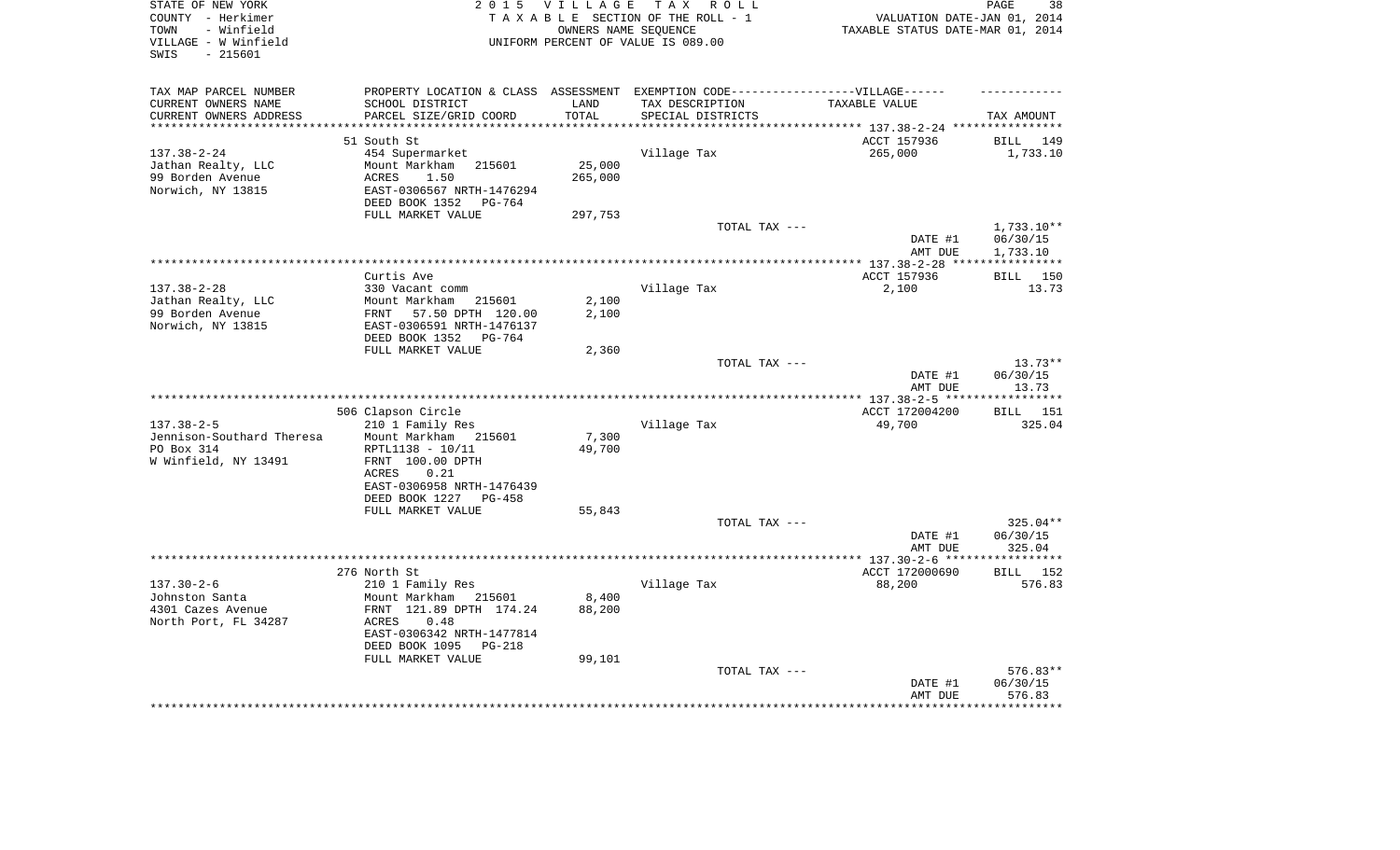| STATE OF NEW YORK<br>COUNTY - Herkimer<br>- Winfield<br>TOWN<br>VILLAGE - W Winfield<br>SWIS<br>$-215601$ | 2 0 1 5                                              | <b>VILLAGE</b>     | T A X<br>R O L L<br>TAXABLE SECTION OF THE ROLL - 1<br>OWNERS NAME SEQUENCE<br>UNIFORM PERCENT OF VALUE IS 089.00 | VALUATION DATE-JAN 01, 2014<br>TAXABLE STATUS DATE-MAR 01, 2014 | PAGE<br>39      |
|-----------------------------------------------------------------------------------------------------------|------------------------------------------------------|--------------------|-------------------------------------------------------------------------------------------------------------------|-----------------------------------------------------------------|-----------------|
|                                                                                                           |                                                      |                    |                                                                                                                   |                                                                 |                 |
| TAX MAP PARCEL NUMBER<br>CURRENT OWNERS NAME                                                              | PROPERTY LOCATION & CLASS<br>SCHOOL DISTRICT         | ASSESSMENT<br>LAND | EXEMPTION CODE------------------VILLAGE------<br>TAX DESCRIPTION                                                  | TAXABLE VALUE                                                   |                 |
| CURRENT OWNERS ADDRESS                                                                                    | PARCEL SIZE/GRID COORD                               | TOTAL              | SPECIAL DISTRICTS                                                                                                 |                                                                 | TAX AMOUNT      |
| **********************                                                                                    | **********************                               | ***********        |                                                                                                                   | ********************************* 137.30-1-5 *****************  |                 |
|                                                                                                           | North St                                             |                    |                                                                                                                   | ACCT 172007470                                                  | BILL<br>153     |
| $137.30 - 1 - 5$                                                                                          | 210 1 Family Res                                     |                    | Village Tax                                                                                                       | 62,600                                                          | 409.40          |
| Jones Christie H                                                                                          | Mount Markham<br>215601                              | 7,700              |                                                                                                                   |                                                                 |                 |
| Jones Katherine A                                                                                         | FRNT 109.56 DPTH 409.86                              | 62,600             |                                                                                                                   |                                                                 |                 |
| 7375 Co Hwy 18                                                                                            | EAST-0306057 NRTH-1477701                            |                    |                                                                                                                   |                                                                 |                 |
| West Winfield, NY 13491-0387                                                                              | DEED BOOK 860<br>$PG-235$                            |                    |                                                                                                                   |                                                                 |                 |
|                                                                                                           | FULL MARKET VALUE                                    | 70,337             |                                                                                                                   |                                                                 | 409.40**        |
|                                                                                                           |                                                      |                    | TOTAL TAX ---                                                                                                     | DATE #1                                                         | 06/30/15        |
|                                                                                                           |                                                      |                    |                                                                                                                   | AMT DUE                                                         | 409.40          |
|                                                                                                           | *****************                                    |                    | ***********************************                                                                               | ******** 137.30-3-20 ***                                        | ********        |
|                                                                                                           | South St                                             |                    |                                                                                                                   | ACCT 172005850                                                  | BILL<br>154     |
| $137.30 - 3 - 20$                                                                                         | 485 >luse sm bld                                     |                    | Village Tax                                                                                                       | 52,500                                                          | 343.35          |
| Jones Darrin                                                                                              | Mount Markham<br>215601                              | 12,000             |                                                                                                                   |                                                                 |                 |
| PO Box 7                                                                                                  | 52.10 DPTH 206.00<br>FRNT                            | 52,500             |                                                                                                                   |                                                                 |                 |
| W Winfield, NY 13491                                                                                      | 0.39<br><b>ACRES</b>                                 |                    |                                                                                                                   |                                                                 |                 |
|                                                                                                           | EAST-0306475 NRTH-1476545                            |                    |                                                                                                                   |                                                                 |                 |
|                                                                                                           | DEED BOOK 1183<br>PG-486<br>FULL MARKET VALUE        | 58,989             |                                                                                                                   |                                                                 |                 |
|                                                                                                           |                                                      |                    | TOTAL TAX ---                                                                                                     |                                                                 | $343.35**$      |
|                                                                                                           |                                                      |                    |                                                                                                                   | DATE #1                                                         | 06/30/15        |
|                                                                                                           |                                                      |                    |                                                                                                                   | AMT DUE                                                         | 343.35          |
|                                                                                                           |                                                      |                    | ***********                                                                                                       | ** $137.38 - 2 - 20$                                            | ******          |
|                                                                                                           | South St                                             |                    |                                                                                                                   | ACCT 159054                                                     | 155<br>BILL     |
| $137.38 - 2 - 20$                                                                                         | 311 Res vac land                                     |                    | Village Tax                                                                                                       | 7,000                                                           | 45.78           |
| Jones Darrin H<br>Jones Jennifer R                                                                        | Mount Markham<br>215601<br>62.00 DPTH 208.00<br>FRNT | 7,000<br>7,000     |                                                                                                                   |                                                                 |                 |
| PO Box 7                                                                                                  | 0.26<br>ACRES                                        |                    |                                                                                                                   |                                                                 |                 |
| West Winfield, NY 13491                                                                                   | EAST-0306468 NRTH-1476483                            |                    |                                                                                                                   |                                                                 |                 |
|                                                                                                           | DEED BOOK 1359<br><b>PG-521</b>                      |                    |                                                                                                                   |                                                                 |                 |
|                                                                                                           | FULL MARKET VALUE                                    | 7,865              |                                                                                                                   |                                                                 |                 |
|                                                                                                           |                                                      |                    | TOTAL TAX ---                                                                                                     |                                                                 | 45.78**         |
|                                                                                                           |                                                      |                    |                                                                                                                   | DATE #1                                                         | 06/30/15        |
|                                                                                                           | ********************************                     |                    |                                                                                                                   | AMT DUE                                                         | 45.78<br>****** |
|                                                                                                           | 104 Cramer Dr                                        |                    |                                                                                                                   | *********** 137.38-1-5 ****<br>ACCT 171803                      | 156             |
| $137.38 - 1 - 5$                                                                                          | 271 Mfg housings                                     |                    | Village Tax                                                                                                       | 53,700                                                          | BILL<br>351.20  |
| Jones Douglas Paul                                                                                        | Mount Markham<br>215601                              | 12,200             |                                                                                                                   |                                                                 |                 |
| 221 Swamp Road                                                                                            | ACRES<br>1.10                                        | 53,700             |                                                                                                                   |                                                                 |                 |
| W Winfield, NY 13491                                                                                      | EAST-0304618 NRTH-1476518                            |                    |                                                                                                                   |                                                                 |                 |
|                                                                                                           | DEED BOOK 1441<br>PG-577                             |                    |                                                                                                                   |                                                                 |                 |
|                                                                                                           | FULL MARKET VALUE                                    | 60,337             |                                                                                                                   |                                                                 |                 |
|                                                                                                           |                                                      |                    | TOTAL TAX ---                                                                                                     |                                                                 | 351.20**        |
|                                                                                                           |                                                      |                    |                                                                                                                   | DATE #1                                                         | 06/30/15        |
|                                                                                                           |                                                      |                    |                                                                                                                   | AMT DUE                                                         | 351.20          |
|                                                                                                           |                                                      |                    |                                                                                                                   |                                                                 |                 |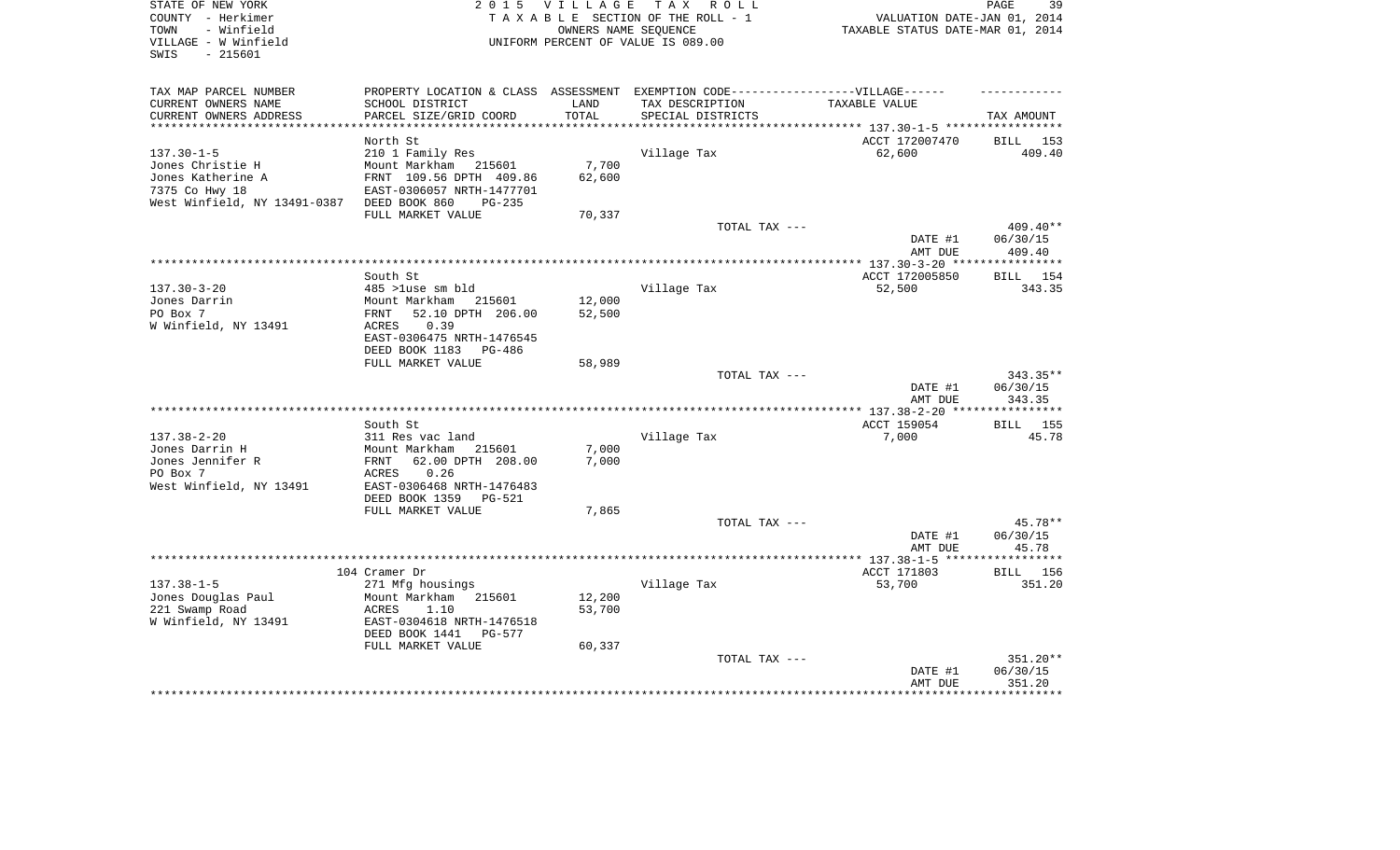| STATE OF NEW YORK<br>COUNTY - Herkimer<br>- Winfield<br>TOWN<br>VILLAGE - W Winfield<br>$-215601$<br>SWIS | 2 0 1 5                                                                           | VILLAGE            | TAX ROLL<br>TAXABLE SECTION OF THE ROLL - 1<br>OWNERS NAME SEQUENCE<br>UNIFORM PERCENT OF VALUE IS 089.00 | VALUATION DATE-JAN 01, 2014<br>TAXABLE STATUS DATE-MAR 01, 2014 | PAGE<br>40                 |
|-----------------------------------------------------------------------------------------------------------|-----------------------------------------------------------------------------------|--------------------|-----------------------------------------------------------------------------------------------------------|-----------------------------------------------------------------|----------------------------|
| TAX MAP PARCEL NUMBER                                                                                     | PROPERTY LOCATION & CLASS ASSESSMENT EXEMPTION CODE-----------------VILLAGE------ |                    |                                                                                                           |                                                                 |                            |
| CURRENT OWNERS NAME                                                                                       | SCHOOL DISTRICT                                                                   | LAND               | TAX DESCRIPTION                                                                                           | TAXABLE VALUE                                                   |                            |
| CURRENT OWNERS ADDRESS<br>********************                                                            | PARCEL SIZE/GRID COORD                                                            | TOTAL<br>********* | SPECIAL DISTRICTS                                                                                         | *************************** 137.30-3-9 *****                    | TAX AMOUNT<br>************ |
|                                                                                                           | 378 West Main St                                                                  |                    |                                                                                                           | ACCT 187024                                                     | <b>BILL</b><br>157         |
| $137.30 - 3 - 9$                                                                                          | 482 Det row bldg                                                                  |                    | Village Tax                                                                                               | 92,700                                                          | 606.26                     |
| Jones Michael D                                                                                           | Mount Markham<br>215601                                                           | 10,000             |                                                                                                           |                                                                 |                            |
| 9866 US Highway 20                                                                                        | FRNT<br>44.00 DPTH 87.50                                                          | 92,700             |                                                                                                           |                                                                 |                            |
| West Winfield, NY 13491                                                                                   | EAST-0306140 NRTH-1476785<br>DEED BOOK 1537<br>PG-959                             |                    |                                                                                                           |                                                                 |                            |
| PRIOR OWNER ON 3/01/2014<br>CJA Properties LLC                                                            | FULL MARKET VALUE                                                                 | 104,157            |                                                                                                           |                                                                 |                            |
|                                                                                                           |                                                                                   |                    | TOTAL TAX ---                                                                                             |                                                                 | $606.26**$                 |
|                                                                                                           |                                                                                   |                    |                                                                                                           | DATE #1<br>AMT DUE                                              | 06/30/15<br>606.26         |
|                                                                                                           |                                                                                   |                    |                                                                                                           | ******** 137.30-1-2 *****                                       | ***********                |
|                                                                                                           | 289 North St                                                                      |                    |                                                                                                           | ACCT 172004440                                                  | 158<br><b>BILL</b>         |
| $137.30 - 1 - 2$                                                                                          | 210 1 Family Res                                                                  |                    | Village Tax                                                                                               | 87,500                                                          | 572.25                     |
| Jones Thomas J                                                                                            | Mount Markham<br>215601                                                           | 10,000             |                                                                                                           |                                                                 |                            |
| 506 Lansing Station Road<br>Lansing, NY 14882                                                             | FRNT 107.50 DPTH 238.00<br>EAST-0306092 NRTH-1478036                              | 87,500             |                                                                                                           |                                                                 |                            |
|                                                                                                           | DEED BOOK 922<br><b>PG-191</b>                                                    |                    |                                                                                                           |                                                                 |                            |
|                                                                                                           | FULL MARKET VALUE                                                                 | 98,315             |                                                                                                           |                                                                 |                            |
|                                                                                                           |                                                                                   |                    | TOTAL TAX ---                                                                                             |                                                                 | 572.25**                   |
|                                                                                                           |                                                                                   |                    |                                                                                                           | DATE #1<br>AMT DUE                                              | 06/30/15<br>572.25         |
|                                                                                                           |                                                                                   |                    |                                                                                                           | *** 137.31-2-18 ***                                             | ************               |
|                                                                                                           | 502 East Main St                                                                  |                    |                                                                                                           | ACCT 172009700                                                  | 159<br>BILL                |
| $137.31 - 2 - 18$                                                                                         | 210 1 Family Res                                                                  |                    | Village Tax                                                                                               | 115,600                                                         | 756.02                     |
| Joseph Anthony E Jr                                                                                       | Mount Markham<br>215601                                                           | 14,300             | XC991 Water relevy                                                                                        | 163.54 MT M                                                     | 163.54                     |
| Joseph Lorraine L<br>PO Box 276                                                                           | FRNT<br>80.00 DPTH 310.00<br>0.69<br>ACRES                                        | 115,600            |                                                                                                           |                                                                 |                            |
| West Winfield, NY 13491                                                                                   | EAST-0308329 NRTH-1476877                                                         |                    |                                                                                                           |                                                                 |                            |
|                                                                                                           | DEED BOOK 788<br>PG-303                                                           |                    |                                                                                                           |                                                                 |                            |
|                                                                                                           | FULL MARKET VALUE                                                                 | 129,888            |                                                                                                           |                                                                 |                            |
|                                                                                                           |                                                                                   |                    | TOTAL TAX ---                                                                                             |                                                                 | 919.56**                   |
|                                                                                                           |                                                                                   |                    |                                                                                                           | DATE #1<br>AMT DUE                                              | 06/30/15<br>919.56         |
|                                                                                                           |                                                                                   |                    | *********************                                                                                     | ** $137.31 - 1 - 70$ **                                         |                            |
|                                                                                                           | 246 Water St                                                                      |                    |                                                                                                           | ACCT 172007620                                                  | BILL 160                   |
| $137.31 - 1 - 70$                                                                                         | 210 1 Family Res                                                                  |                    | Village Tax                                                                                               | 88,600                                                          | 579.44                     |
| Kane Carrie L                                                                                             | Mount Markham 215601                                                              | 9,300              |                                                                                                           |                                                                 |                            |
| PO Box 436<br>West Winfield, NY 13491                                                                     | Life Estate: Sue Steeves<br>FRNT 108.00 DPTH 175.00                               | 88,600             |                                                                                                           |                                                                 |                            |
|                                                                                                           | 0.43<br>ACRES                                                                     |                    |                                                                                                           |                                                                 |                            |
|                                                                                                           | EAST-0307393 NRTH-1477369                                                         |                    |                                                                                                           |                                                                 |                            |
|                                                                                                           | DEED BOOK 930<br>PG-598                                                           |                    |                                                                                                           |                                                                 |                            |
|                                                                                                           | FULL MARKET VALUE                                                                 | 99,551             | TOTAL TAX ---                                                                                             |                                                                 | 579.44**                   |
|                                                                                                           |                                                                                   |                    |                                                                                                           | DATE #1                                                         | 06/30/15                   |
|                                                                                                           |                                                                                   |                    |                                                                                                           | AMT DUE                                                         | 579.44                     |
|                                                                                                           |                                                                                   |                    |                                                                                                           |                                                                 |                            |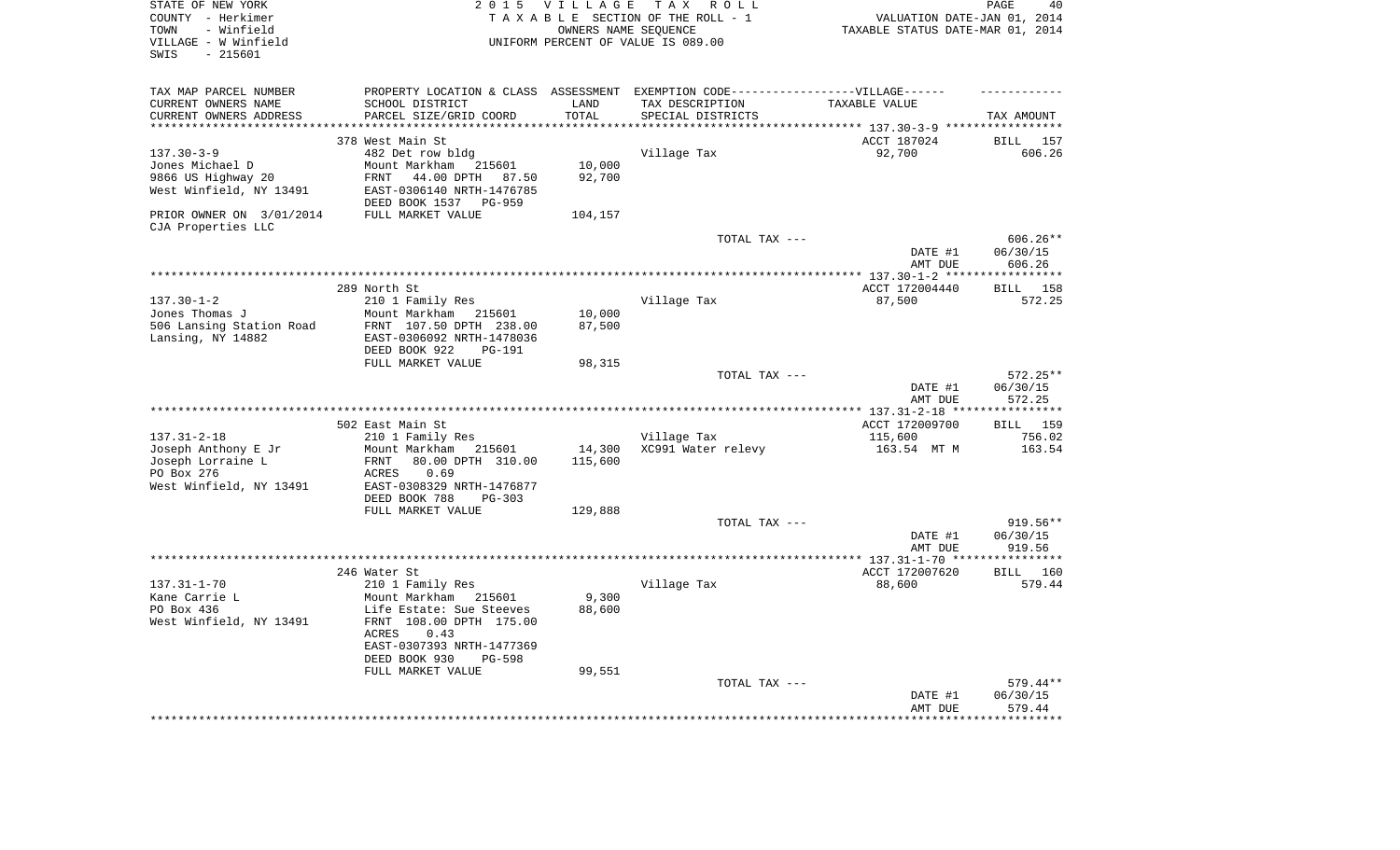| STATE OF NEW YORK<br>COUNTY - Herkimer                          |                                                                                   | 2015 VILLAGE                 | TAX ROLL<br>TAXABLE SECTION OF THE ROLL - 1                | VALUATION DATE-JAN 01, 2014                                                | PAGE<br>41           |
|-----------------------------------------------------------------|-----------------------------------------------------------------------------------|------------------------------|------------------------------------------------------------|----------------------------------------------------------------------------|----------------------|
| - Winfield<br>TOWN<br>VILLAGE - W Winfield<br>$-215601$<br>SWIS |                                                                                   |                              | OWNERS NAME SEOUENCE<br>UNIFORM PERCENT OF VALUE IS 089.00 | TAXABLE STATUS DATE-MAR 01, 2014                                           |                      |
| TAX MAP PARCEL NUMBER                                           | PROPERTY LOCATION & CLASS ASSESSMENT EXEMPTION CODE-----------------VILLAGE------ |                              |                                                            |                                                                            |                      |
| CURRENT OWNERS NAME                                             | SCHOOL DISTRICT                                                                   | LAND                         | TAX DESCRIPTION                                            | TAXABLE VALUE                                                              |                      |
| CURRENT OWNERS ADDRESS                                          | PARCEL SIZE/GRID COORD                                                            | TOTAL<br>* * * * * * * * * * | SPECIAL DISTRICTS                                          |                                                                            | TAX AMOUNT           |
| ******************                                              | 244 Burrows Rd                                                                    |                              |                                                            | *************************** 137.39-1-30 ****************<br>ACCT 172005280 |                      |
| $137.39 - 1 - 30$                                               | 210 1 Family Res                                                                  |                              | Village Tax                                                | 98,000                                                                     | BILL 161<br>640.92   |
| Kantor Michael                                                  | Mount Markham 215601                                                              | 11,900                       |                                                            |                                                                            |                      |
| Kantor Ann                                                      | FRNT 200.00 DPTH 150.00                                                           | 98,000                       |                                                            |                                                                            |                      |
| 244 Burrows Rd                                                  | BANK<br>740                                                                       |                              |                                                            |                                                                            |                      |
| West Winfield, NY 13491                                         | EAST-0309310 NRTH-1474701                                                         |                              |                                                            |                                                                            |                      |
|                                                                 | DEED BOOK 00581 PG-00597                                                          |                              |                                                            |                                                                            |                      |
|                                                                 | FULL MARKET VALUE                                                                 | 110,112                      |                                                            |                                                                            |                      |
|                                                                 |                                                                                   |                              | TOTAL TAX ---                                              |                                                                            | 640.92**             |
|                                                                 |                                                                                   |                              |                                                            | DATE #1                                                                    | 06/30/15             |
|                                                                 |                                                                                   |                              |                                                            | AMT DUE                                                                    | 640.92               |
|                                                                 | 496 Fairview Dr                                                                   |                              |                                                            | ACCT 172005100                                                             | <b>BILL</b> 162      |
| $137.31 - 1 - 19$                                               | 210 1 Family Res                                                                  |                              | VETFUND T 41107                                            | 650                                                                        |                      |
| Kehoe Barbara                                                   | Mount Markham 215601                                                              | 8,100                        | Village Tax                                                | 82,850                                                                     | 541.84               |
| Kehoe Joseph P                                                  | FRNT<br>90.00 DPTH 150.00                                                         | 83,500                       |                                                            |                                                                            |                      |
| 496 Fairview Dr                                                 | 0.31<br>ACRES                                                                     |                              |                                                            |                                                                            |                      |
| West Winfield, NY 13491                                         | EAST-0308620 NRTH-1478045                                                         |                              |                                                            |                                                                            |                      |
|                                                                 | DEED BOOK 850<br>$PG-14$                                                          |                              |                                                            |                                                                            |                      |
|                                                                 | FULL MARKET VALUE                                                                 | 93,820                       |                                                            |                                                                            |                      |
|                                                                 |                                                                                   |                              | TOTAL TAX ---                                              | DATE #1                                                                    | 541.84**<br>06/30/15 |
|                                                                 |                                                                                   |                              |                                                            | AMT DUE                                                                    | 541.84               |
|                                                                 |                                                                                   |                              |                                                            | *** 137.22-1-7.2 **                                                        | **********           |
|                                                                 | 314 North St                                                                      |                              |                                                            | ACCT 150727                                                                | BILL 163             |
| $137.22 - 1 - 7.2$                                              | 210 1 Family Res                                                                  |                              | Village Tax                                                | 91,000                                                                     | 595.14               |
| Kelly Irrevocable Trust                                         | Mount Markham 215601                                                              | 12,000                       |                                                            |                                                                            |                      |
| Smith Kelvin & Kathle                                           | FRNT 144.40 DPTH 213.60                                                           | 91,000                       |                                                            |                                                                            |                      |
| 314 North St                                                    | ACRES<br>0.70                                                                     |                              |                                                            |                                                                            |                      |
| West Winfield, NY 13491                                         | EAST-0306375 NRTH-1478378<br>DEED BOOK 1309<br>PG-620                             |                              |                                                            |                                                                            |                      |
|                                                                 | FULL MARKET VALUE                                                                 | 102,247                      |                                                            |                                                                            |                      |
|                                                                 |                                                                                   |                              | TOTAL TAX ---                                              |                                                                            | 595.14**             |
|                                                                 |                                                                                   |                              |                                                            | DATE #1                                                                    | 06/30/15             |
|                                                                 |                                                                                   |                              |                                                            | AMT DUE                                                                    | 595.14               |
|                                                                 |                                                                                   |                              |                                                            |                                                                            | ***********          |
|                                                                 | 389 Fairview Cir                                                                  |                              |                                                            | ACCT 172005190                                                             | <b>BILL</b> 164      |
| $137.31 - 1 - 34$                                               | 210 1 Family Res                                                                  |                              | Village Tax                                                | 86,300                                                                     | 564.40               |
| Kilty Jack<br>Kilty Edith                                       | Mount Markham 215601<br>FRNT 105.00 DPTH 138.00                                   | 8,300<br>86,300              |                                                            |                                                                            |                      |
| 389 Fairview Cir                                                | EAST-0308328 NRTH-1478078                                                         |                              |                                                            |                                                                            |                      |
| West Winfield, NY 13491-9382                                    | DEED BOOK 00549 PG-00698                                                          |                              |                                                            |                                                                            |                      |
|                                                                 | FULL MARKET VALUE                                                                 | 96,966                       |                                                            |                                                                            |                      |
|                                                                 |                                                                                   |                              | TOTAL TAX ---                                              |                                                                            | 564.40**             |
|                                                                 |                                                                                   |                              |                                                            | DATE #1                                                                    | 06/30/15             |
|                                                                 |                                                                                   |                              |                                                            | AMT DUE                                                                    | 564.40               |
|                                                                 |                                                                                   |                              |                                                            |                                                                            |                      |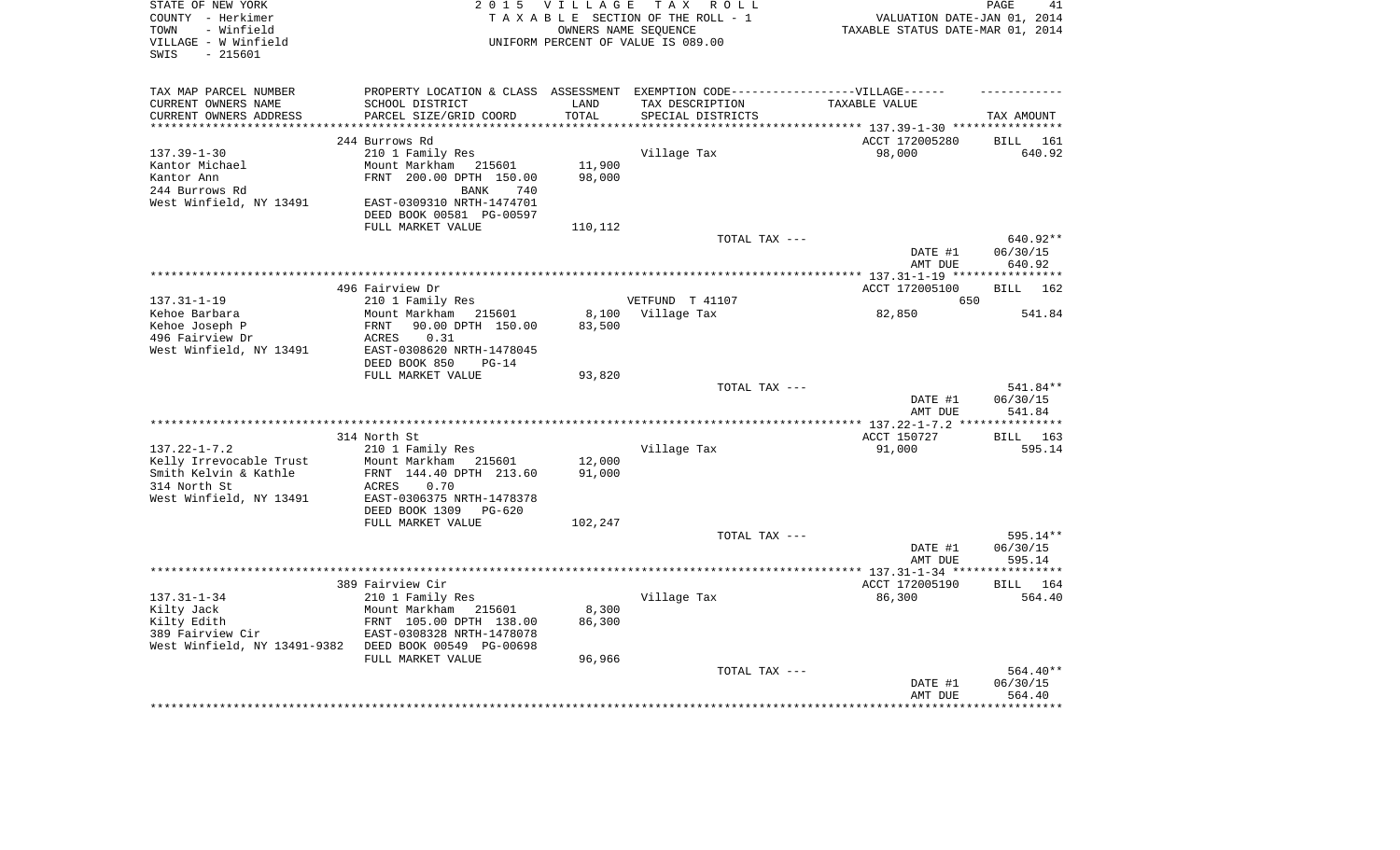| STATE OF NEW YORK<br>COUNTY - Herkimer | 2 0 1 5                                                                           | <b>VILLAGE</b> | TAX ROLL<br>TAXABLE SECTION OF THE ROLL - 1 | VALUATION DATE-JAN 01, 2014       | PAGE<br>42         |
|----------------------------------------|-----------------------------------------------------------------------------------|----------------|---------------------------------------------|-----------------------------------|--------------------|
| - Winfield<br>TOWN                     |                                                                                   |                | OWNERS NAME SEOUENCE                        | TAXABLE STATUS DATE-MAR 01, 2014  |                    |
| VILLAGE - W Winfield                   |                                                                                   |                | UNIFORM PERCENT OF VALUE IS 089.00          |                                   |                    |
| $-215601$<br>SWIS                      |                                                                                   |                |                                             |                                   |                    |
|                                        |                                                                                   |                |                                             |                                   |                    |
| TAX MAP PARCEL NUMBER                  | PROPERTY LOCATION & CLASS ASSESSMENT EXEMPTION CODE-----------------VILLAGE------ |                |                                             |                                   |                    |
| CURRENT OWNERS NAME                    | SCHOOL DISTRICT                                                                   | LAND           | TAX DESCRIPTION                             | TAXABLE VALUE                     |                    |
| CURRENT OWNERS ADDRESS                 | PARCEL SIZE/GRID COORD                                                            | TOTAL          | SPECIAL DISTRICTS                           |                                   | TAX AMOUNT         |
|                                        |                                                                                   |                |                                             | ********* 137.30-3-12 *********** |                    |
|                                        | 392 West Main St                                                                  |                |                                             | ACCT 172004710                    | 165<br>BILL        |
| $137.30 - 3 - 12$                      | 482 Det row bldg                                                                  |                | Village Tax                                 | 72,100                            | 471.53             |
| Knapp Donald B                         | Mount Markham<br>215601                                                           | 10,000         |                                             |                                   |                    |
| PO Box 307                             | 39.00 DPTH<br>FRNT<br>88.00                                                       | 72,100         |                                             |                                   |                    |
| West Winfield, NY 13491-0307           | EAST-0306236 NRTH-1476788<br>PG-395                                               |                |                                             |                                   |                    |
|                                        | DEED BOOK 683<br>FULL MARKET VALUE                                                | 81,011         |                                             |                                   |                    |
|                                        |                                                                                   |                | TOTAL TAX ---                               |                                   | 471.53**           |
|                                        |                                                                                   |                |                                             | DATE #1                           | 06/30/15           |
|                                        |                                                                                   |                |                                             | AMT DUE                           | 471.53             |
|                                        |                                                                                   |                |                                             |                                   | ************       |
|                                        | 241 Water St                                                                      |                |                                             | ACCT 152780                       | 166<br><b>BILL</b> |
| $137.31 - 1 - 58$                      | 210 1 Family Res                                                                  |                | Village Tax                                 | 74,500                            | 487.23             |
| Kneller Elsie L                        | Mount Markham 215601                                                              | 6,600          |                                             |                                   |                    |
| Barclay Richard T                      | 68.00 DPTH 100.00<br>FRNT                                                         | 74,500         |                                             |                                   |                    |
| 241 Water St                           | EAST-0307227 NRTH-1477240                                                         |                |                                             |                                   |                    |
| PO Box 344                             | DEED BOOK 1322<br>PG-243                                                          |                |                                             |                                   |                    |
| Wset Winfield, NY 13491                | FULL MARKET VALUE                                                                 | 83,708         |                                             |                                   |                    |
|                                        |                                                                                   |                | TOTAL TAX ---                               |                                   | 487.23**           |
|                                        |                                                                                   |                |                                             | DATE #1<br>AMT DUE                | 06/30/15<br>487.23 |
|                                        |                                                                                   |                |                                             |                                   |                    |
|                                        | 171 Taylor Ave                                                                    |                |                                             | ACCT 172005610                    | <b>BILL</b> 167    |
| $137.38 - 1 - 9$                       | 210 1 Family Res                                                                  |                | Village Tax                                 | 75,000                            | 490.50             |
| Kniseley Gary D                        | Mount Markham 215601                                                              | 14,200         |                                             |                                   |                    |
| 171 Taylor Ave                         | 1 ac calc                                                                         | 75,000         |                                             |                                   |                    |
| West Winfield, NY 13491-0458           | FRNT 184.00 DPTH 140.00                                                           |                |                                             |                                   |                    |
|                                        | 0.92<br>ACRES                                                                     |                |                                             |                                   |                    |
|                                        | EAST-0304913 NRTH-1476176                                                         |                |                                             |                                   |                    |
|                                        | DEED BOOK 1134<br>PG-414                                                          |                |                                             |                                   |                    |
|                                        | FULL MARKET VALUE                                                                 | 84,270         | TOTAL TAX ---                               |                                   | 490.50**           |
|                                        |                                                                                   |                |                                             | DATE #1                           | 06/30/15           |
|                                        |                                                                                   |                |                                             | AMT DUE                           | 490.50             |
|                                        |                                                                                   |                |                                             | ***** $137.31 - 1 - 6$            | *********          |
|                                        | 485 Fairview Dr                                                                   |                |                                             | ACCT 162928                       | BILL 168           |
| $137.31 - 1 - 6$                       | 210 1 Family Res                                                                  |                | Village Tax                                 | 86,900                            | 568.33             |
| Korosec Karen M                        | Mount Markham<br>215601                                                           | 8,200          |                                             |                                   |                    |
| 485 Fairview Dr                        | 90.00 DPTH 153.00<br>FRNT                                                         | 86,900         |                                             |                                   |                    |
| West Winfield, NY 13491-9379           | ACRES<br>0.32                                                                     |                |                                             |                                   |                    |
|                                        | EAST-0308310 NRTH-1478507                                                         |                |                                             |                                   |                    |
|                                        | DEED BOOK 1384<br>$PG-633$                                                        |                |                                             |                                   |                    |
|                                        | FULL MARKET VALUE                                                                 | 97,640         | TOTAL TAX ---                               |                                   | 568.33**           |
|                                        |                                                                                   |                |                                             | DATE #1                           | 06/30/15           |
|                                        |                                                                                   |                |                                             | AMT DUE                           | 568.33             |
|                                        |                                                                                   |                |                                             |                                   |                    |
|                                        |                                                                                   |                |                                             |                                   |                    |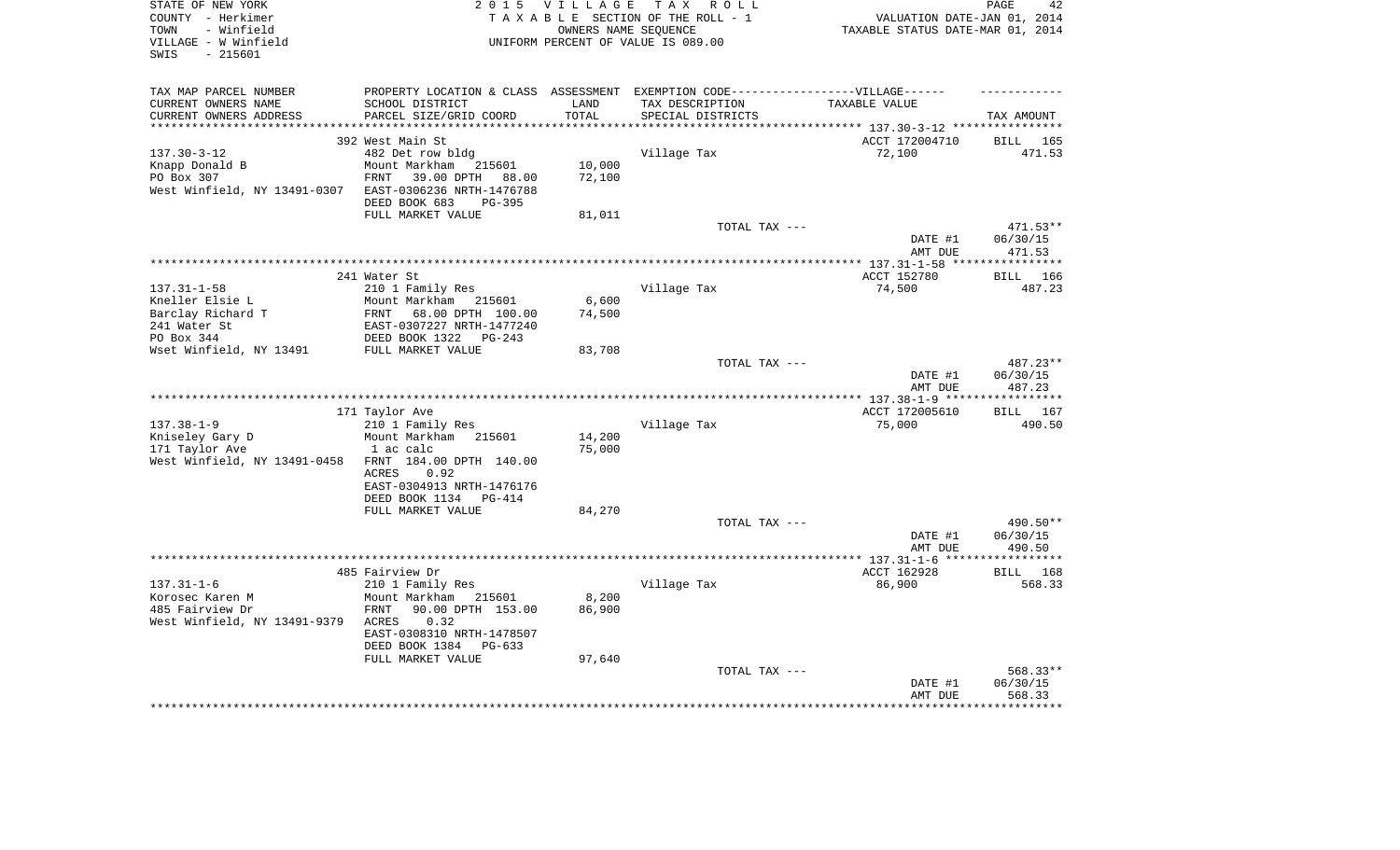| STATE OF NEW YORK<br>T A X<br>2 0 1 5<br><b>VILLAGE</b><br>COUNTY - Herkimer<br>TAXABLE SECTION OF THE ROLL - 1<br>- Winfield<br>OWNERS NAME SEOUENCE<br>TOWN<br>VILLAGE - W Winfield<br>UNIFORM PERCENT OF VALUE IS 089.00 |                                             |            | R O L L                                       | PAGE<br>VALUATION DATE-JAN 01, 2014<br>TAXABLE STATUS DATE-MAR 01, 2014 |                              |  |
|-----------------------------------------------------------------------------------------------------------------------------------------------------------------------------------------------------------------------------|---------------------------------------------|------------|-----------------------------------------------|-------------------------------------------------------------------------|------------------------------|--|
| SWIS<br>$-215601$                                                                                                                                                                                                           |                                             |            |                                               |                                                                         |                              |  |
| TAX MAP PARCEL NUMBER                                                                                                                                                                                                       | PROPERTY LOCATION & CLASS                   | ASSESSMENT | EXEMPTION CODE------------------VILLAGE------ |                                                                         |                              |  |
| CURRENT OWNERS NAME                                                                                                                                                                                                         | SCHOOL DISTRICT                             | LAND       | TAX DESCRIPTION                               | TAXABLE VALUE                                                           |                              |  |
| CURRENT OWNERS ADDRESS                                                                                                                                                                                                      | PARCEL SIZE/GRID COORD                      | TOTAL      | SPECIAL DISTRICTS                             |                                                                         | TAX AMOUNT                   |  |
| ***********************                                                                                                                                                                                                     |                                             |            |                                               |                                                                         |                              |  |
|                                                                                                                                                                                                                             | 302 West Main St                            |            |                                               | ACCT 172000810                                                          | 169<br>BILL                  |  |
| $137.30 - 1 - 47$<br>Korosec Susan A                                                                                                                                                                                        | 220 2 Family Res<br>Mount Markham<br>215601 | 7,100      | Village Tax                                   | 57,200                                                                  | 374.09                       |  |
| Marsh Irevvocable Trust                                                                                                                                                                                                     | FRNT<br>64.00 DPTH 144.00                   | 57,200     |                                               |                                                                         |                              |  |
| 238 Satfford Rd                                                                                                                                                                                                             | EAST-0304841 NRTH-1476615                   |            |                                               |                                                                         |                              |  |
| West Winfield, NY 13491                                                                                                                                                                                                     | DEED BOOK 929<br>$PG-187$                   |            |                                               |                                                                         |                              |  |
|                                                                                                                                                                                                                             | FULL MARKET VALUE                           | 64,270     |                                               |                                                                         |                              |  |
|                                                                                                                                                                                                                             |                                             |            | TOTAL TAX ---                                 |                                                                         | 374.09**                     |  |
|                                                                                                                                                                                                                             |                                             |            |                                               | DATE #1                                                                 | 06/30/15                     |  |
|                                                                                                                                                                                                                             |                                             |            |                                               | AMT DUE                                                                 | 374.09                       |  |
|                                                                                                                                                                                                                             |                                             |            |                                               |                                                                         | ********                     |  |
|                                                                                                                                                                                                                             | 423 East Main St                            |            |                                               | ACCT 172004830                                                          | 170<br>BILL                  |  |
| $137.30 - 2 - 42$<br>Korosec Susan A                                                                                                                                                                                        | 220 2 Family Res<br>Mount Markham<br>215601 | 6,800      | Village Tax                                   | 64,800                                                                  | 423.79                       |  |
| Marsh Irrevocable Trust                                                                                                                                                                                                     | FRNT<br>39.60 DPTH 207.57                   | 64,800     |                                               |                                                                         |                              |  |
| 238 Stafford Rd                                                                                                                                                                                                             | EAST-0306622 NRTH-1477041                   |            |                                               |                                                                         |                              |  |
| West Winfield, NY 13491                                                                                                                                                                                                     | DEED BOOK 929<br>$PG-184$                   |            |                                               |                                                                         |                              |  |
|                                                                                                                                                                                                                             | FULL MARKET VALUE                           | 72,809     |                                               |                                                                         |                              |  |
|                                                                                                                                                                                                                             |                                             |            | TOTAL TAX ---                                 |                                                                         | 423.79**                     |  |
|                                                                                                                                                                                                                             |                                             |            |                                               | DATE #1                                                                 | 06/30/15                     |  |
|                                                                                                                                                                                                                             |                                             |            |                                               | AMT DUE                                                                 | 423.79<br>********           |  |
|                                                                                                                                                                                                                             |                                             |            |                                               |                                                                         |                              |  |
| $137.39 - 1 - 22$                                                                                                                                                                                                           | 188 Burrows Rd<br>210 1 Family Res          |            | Village Tax                                   | ACCT 161724<br>55,100                                                   | 171<br><b>BILL</b><br>360.35 |  |
| Krouse Brenda                                                                                                                                                                                                               | Mount Markham<br>215601                     | 7,500      |                                               |                                                                         |                              |  |
| 188 Burrows Rd                                                                                                                                                                                                              | FRNT 100.00 DPTH 150.00                     | 55,100     |                                               |                                                                         |                              |  |
| West Winfield, NY 13491-9397                                                                                                                                                                                                | <b>ACRES</b><br>0.34                        |            |                                               |                                                                         |                              |  |
|                                                                                                                                                                                                                             | EAST-0308281 NRTH-1474927                   |            |                                               |                                                                         |                              |  |
|                                                                                                                                                                                                                             | DEED BOOK 1376<br>$PG-319$                  |            |                                               |                                                                         |                              |  |
|                                                                                                                                                                                                                             | FULL MARKET VALUE                           | 61,910     |                                               |                                                                         |                              |  |
|                                                                                                                                                                                                                             |                                             |            | TOTAL TAX ---                                 |                                                                         | 360.35**                     |  |
|                                                                                                                                                                                                                             |                                             |            |                                               | DATE #1<br>AMT DUE                                                      | 06/30/15<br>360.35           |  |
|                                                                                                                                                                                                                             |                                             |            |                                               | ************* 137.31-1-45.1                                             | *********                    |  |
|                                                                                                                                                                                                                             | 501 Fairground Rd                           |            |                                               | ACCT 172003180                                                          | 172<br><b>BILL</b>           |  |
| $137.31 - 1 - 45.1$                                                                                                                                                                                                         | 210 1 Family Res                            |            | Village Tax                                   | 98,400                                                                  | 643.54                       |  |
| Kwasniewski Kathleen J                                                                                                                                                                                                      | Mount Markham<br>215601                     | 10,100     |                                               |                                                                         |                              |  |
| 501 Fairground Rd                                                                                                                                                                                                           | FRNT<br>88.40 DPTH 184.00                   | 98,400     |                                               |                                                                         |                              |  |
| West Winfield, NY 13491                                                                                                                                                                                                     | <b>BANK</b><br>074                          |            |                                               |                                                                         |                              |  |
|                                                                                                                                                                                                                             | EAST-0308356 NRTH-1477365                   |            |                                               |                                                                         |                              |  |
|                                                                                                                                                                                                                             | DEED BOOK 816<br><b>PG-100</b>              |            |                                               |                                                                         |                              |  |
|                                                                                                                                                                                                                             | FULL MARKET VALUE                           | 110,562    |                                               |                                                                         | 643.54**                     |  |
|                                                                                                                                                                                                                             |                                             |            | TOTAL TAX ---                                 | DATE #1                                                                 | 06/30/15                     |  |
|                                                                                                                                                                                                                             |                                             |            |                                               | AMT DUE                                                                 | 643.54                       |  |
|                                                                                                                                                                                                                             |                                             |            |                                               |                                                                         |                              |  |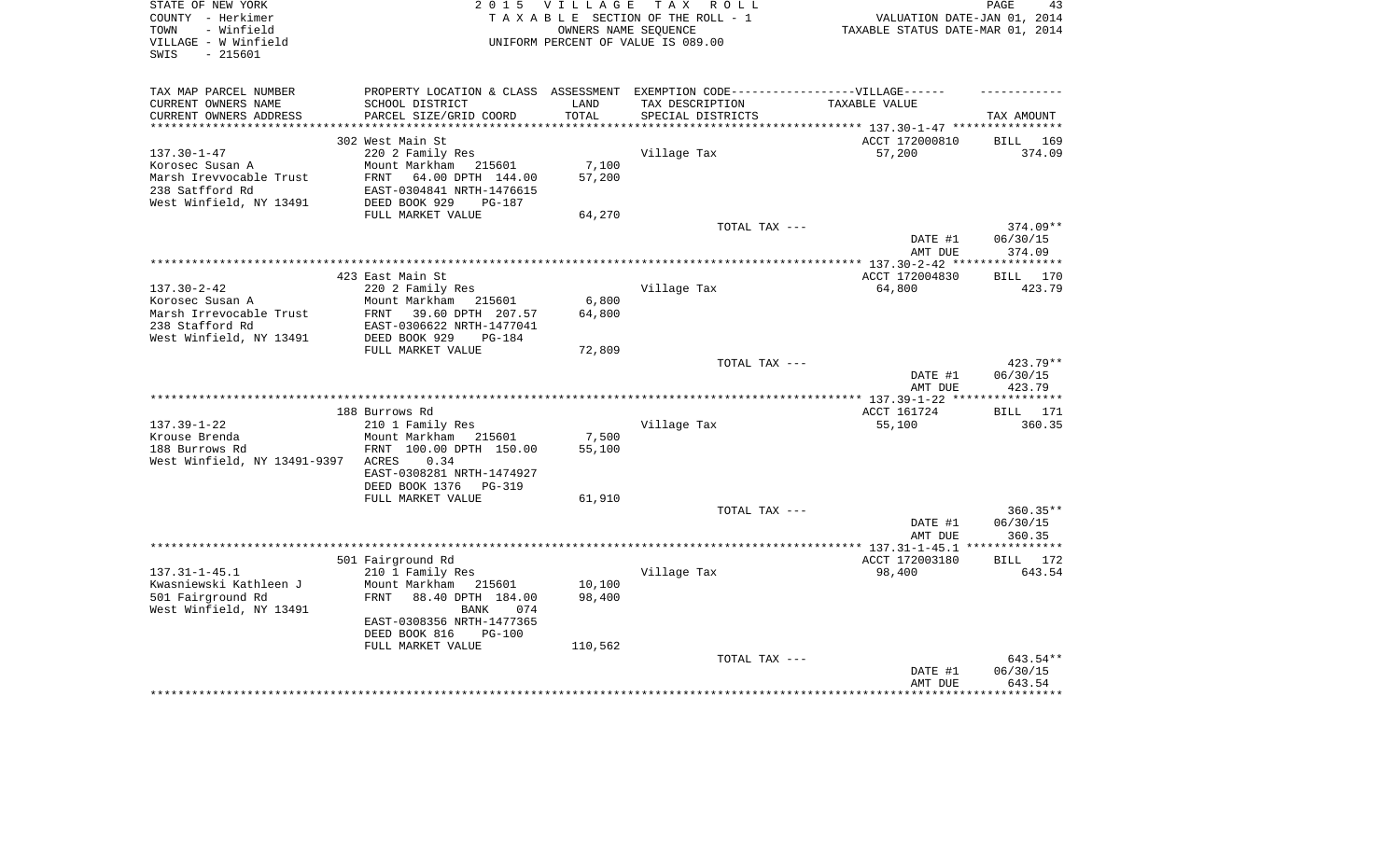| STATE OF NEW YORK<br>COUNTY - Herkimer<br>- Winfield<br>TOWN | 2 0 1 5                                                                           | <b>VILLAGE</b>   | T A X<br>R O L L<br>TAXABLE SECTION OF THE ROLL - 1<br>OWNERS NAME SEQUENCE | VALUATION DATE-JAN 01, 2014<br>TAXABLE STATUS DATE-MAR 01, 2014 | PAGE<br>44           |
|--------------------------------------------------------------|-----------------------------------------------------------------------------------|------------------|-----------------------------------------------------------------------------|-----------------------------------------------------------------|----------------------|
| VILLAGE - W Winfield<br>$-215601$<br>SWIS                    |                                                                                   |                  | UNIFORM PERCENT OF VALUE IS 089.00                                          |                                                                 |                      |
| TAX MAP PARCEL NUMBER                                        | PROPERTY LOCATION & CLASS ASSESSMENT EXEMPTION CODE-----------------VILLAGE------ |                  |                                                                             |                                                                 |                      |
| CURRENT OWNERS NAME                                          | SCHOOL DISTRICT                                                                   | LAND             | TAX DESCRIPTION                                                             | TAXABLE VALUE                                                   |                      |
| CURRENT OWNERS ADDRESS                                       | PARCEL SIZE/GRID COORD                                                            | TOTAL            | SPECIAL DISTRICTS                                                           |                                                                 | TAX AMOUNT           |
| **********************                                       |                                                                                   |                  |                                                                             |                                                                 |                      |
|                                                              | 370 West Main St                                                                  |                  |                                                                             | ACCT 191096                                                     | BILL<br>173          |
| $137.30 - 3 - 4$                                             | 210 1 Family Res                                                                  | 10,000           | Village Tax                                                                 | 68,000                                                          | 444.72               |
| Kylie's Diner, LLC<br>7265 State Route 51                    | Mount Markham<br>215601<br><b>FRNT</b><br>55.00 DPTH 255.00                       | 68,000           |                                                                             |                                                                 |                      |
| West Winfield, NY 13491                                      | EAST-0305892 NRTH-1476669                                                         |                  |                                                                             |                                                                 |                      |
|                                                              | DEED BOOK 1562<br>PG-552                                                          |                  |                                                                             |                                                                 |                      |
| PRIOR OWNER ON 3/01/2014<br>Sullivan Ricky F                 | FULL MARKET VALUE                                                                 | 76,404           |                                                                             |                                                                 |                      |
|                                                              |                                                                                   |                  | TOTAL TAX ---                                                               | DATE #1                                                         | 444.72**<br>06/30/15 |
|                                                              |                                                                                   |                  |                                                                             | AMT DUE                                                         | 444.72               |
|                                                              |                                                                                   |                  |                                                                             |                                                                 | **************       |
|                                                              | 459 East Main St                                                                  |                  |                                                                             | ACCT 172145                                                     | 174<br>BILL          |
| $137.31 - 1 - 54.1$                                          | 210 1 Family Res                                                                  |                  | Village Tax                                                                 | 56,200                                                          | 367.55               |
| LaFountain Todd                                              | Mount Markham<br>215601                                                           | 9,400            |                                                                             |                                                                 |                      |
| 1008 State Route 51<br>Ilion, NY 13357                       | FRNT 153.00 DPTH 191.00<br>ACRES<br>0.44                                          | 56,200           |                                                                             |                                                                 |                      |
|                                                              | EAST-0307445 NRTH-1477104                                                         |                  |                                                                             |                                                                 |                      |
|                                                              | DEED BOOK 1443<br>PG-520                                                          |                  |                                                                             |                                                                 |                      |
|                                                              | FULL MARKET VALUE                                                                 | 63,146           |                                                                             |                                                                 |                      |
|                                                              |                                                                                   |                  | TOTAL TAX ---                                                               |                                                                 | 367.55**             |
|                                                              |                                                                                   |                  |                                                                             | DATE #1<br>AMT DUE                                              | 06/30/15<br>367.55   |
|                                                              |                                                                                   |                  |                                                                             |                                                                 |                      |
|                                                              | South St                                                                          |                  |                                                                             | ACCT 169016                                                     | BILL 175             |
| $137.38 - 1 - 26$                                            | 311 Res vac land                                                                  |                  | Village Tax                                                                 | 2,100                                                           | 13.73                |
| Land Gary E<br>Land Caroline S                               | Mount Markham<br>215601<br>ACRES<br>2.00                                          | 2,100<br>2,100   |                                                                             |                                                                 |                      |
| 123 South St                                                 | EAST-0305787 NRTH-1475934                                                         |                  |                                                                             |                                                                 |                      |
| West Winfield, NY 13491                                      | DEED BOOK 1423<br><b>PG-439</b>                                                   |                  |                                                                             |                                                                 |                      |
|                                                              | FULL MARKET VALUE                                                                 | 2,360            |                                                                             |                                                                 |                      |
|                                                              |                                                                                   |                  | TOTAL TAX ---                                                               |                                                                 | $13.73**$            |
|                                                              |                                                                                   |                  |                                                                             | DATE #1                                                         | 06/30/15             |
|                                                              |                                                                                   |                  |                                                                             | AMT DUE                                                         | 13.73                |
|                                                              |                                                                                   |                  |                                                                             |                                                                 | ***********          |
|                                                              | 123 South St                                                                      |                  |                                                                             | ACCT 172011209                                                  | BILL 176             |
| $137.38 - 1 - 30$                                            | 210 1 Family Res                                                                  |                  | Village Tax                                                                 | 58,000                                                          | 379.32               |
| Land Gary E<br>Land Caroline S                               | Mount Markham<br>215601<br>2.80<br>ACRES                                          | 18,600<br>58,000 |                                                                             |                                                                 |                      |
| 123 South St                                                 | EAST-0306224 NRTH-1475626                                                         |                  |                                                                             |                                                                 |                      |
| West Winfield, NY 13491                                      | DEED BOOK 1131<br>$PG-1$                                                          |                  |                                                                             |                                                                 |                      |
|                                                              | FULL MARKET VALUE                                                                 | 65,169           |                                                                             |                                                                 |                      |
|                                                              |                                                                                   |                  | TOTAL TAX ---                                                               |                                                                 | 379.32**             |
|                                                              |                                                                                   |                  |                                                                             | DATE #1                                                         | 06/30/15             |
|                                                              |                                                                                   |                  |                                                                             | AMT DUE                                                         | 379.32               |
|                                                              |                                                                                   |                  |                                                                             |                                                                 |                      |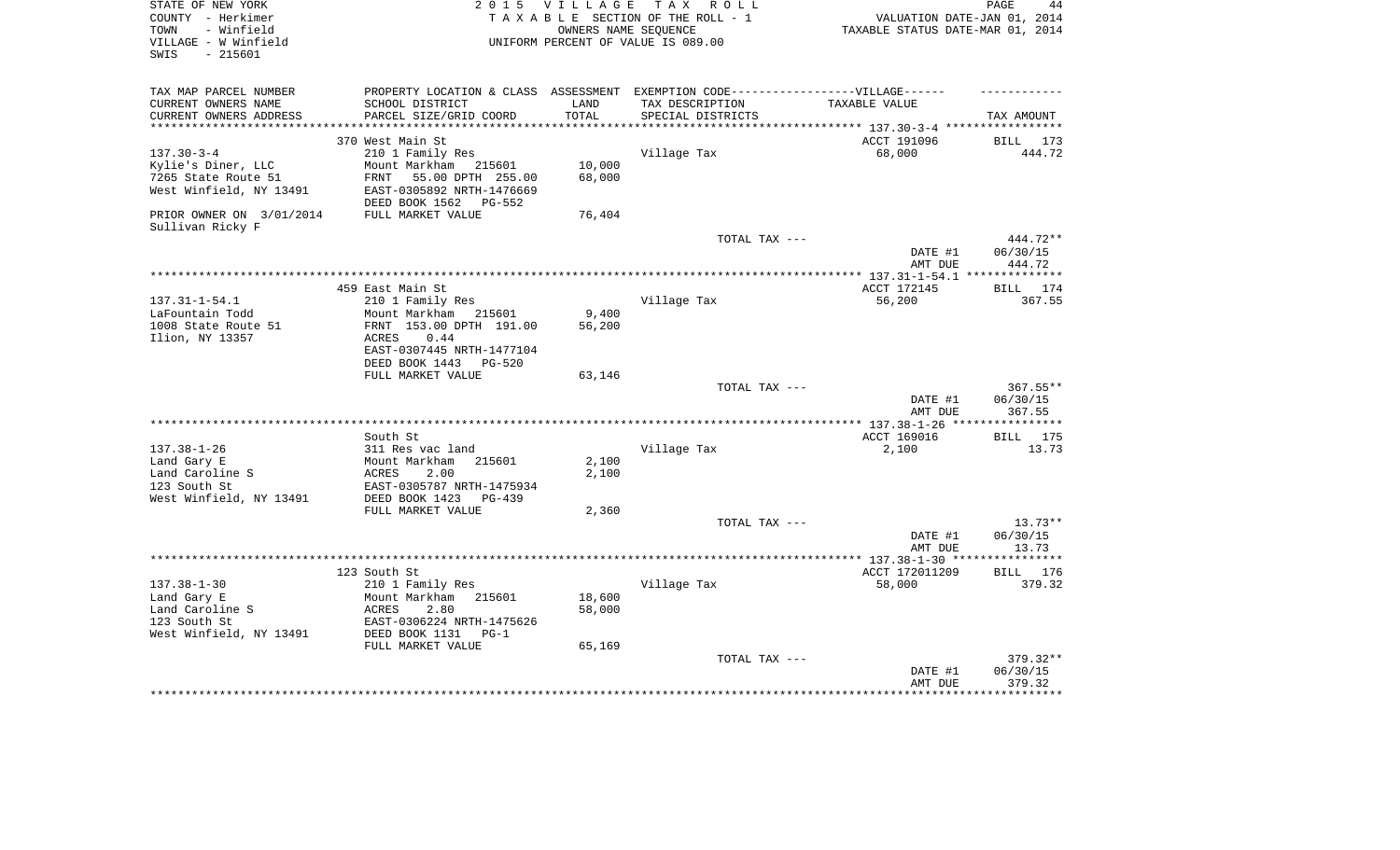| STATE OF NEW YORK<br>COUNTY - Herkimer<br>- Winfield<br>TOWN<br>VILLAGE - W Winfield<br>- 215601<br>SWIS | 2 0 1 5                                                | <b>VILLAGE</b><br>OWNERS NAME SEQUENCE | TAX ROLL<br>TAXABLE SECTION OF THE ROLL - 1<br>UNIFORM PERCENT OF VALUE IS 089.00                                         | VALUATION DATE-JAN 01, 2014<br>TAXABLE STATUS DATE-MAR 01, 2014 | PAGE<br>45         |
|----------------------------------------------------------------------------------------------------------|--------------------------------------------------------|----------------------------------------|---------------------------------------------------------------------------------------------------------------------------|-----------------------------------------------------------------|--------------------|
| TAX MAP PARCEL NUMBER<br>CURRENT OWNERS NAME<br>CURRENT OWNERS ADDRESS                                   | SCHOOL DISTRICT<br>PARCEL SIZE/GRID COORD              | LAND<br>TOTAL                          | PROPERTY LOCATION & CLASS ASSESSMENT EXEMPTION CODE-----------------VILLAGE------<br>TAX DESCRIPTION<br>SPECIAL DISTRICTS | TAXABLE VALUE                                                   | TAX AMOUNT         |
|                                                                                                          |                                                        |                                        |                                                                                                                           |                                                                 |                    |
|                                                                                                          | 431 East Main St                                       |                                        |                                                                                                                           | ACCT 172006450                                                  | BILL 177           |
| $137.30 - 2 - 45$                                                                                        | 210 1 Family Res                                       |                                        | Village Tax                                                                                                               | 45,400                                                          | 296.92             |
| Land Jane                                                                                                | Mount Markham 215601                                   | 7,400                                  | XC991 Water relevy                                                                                                        | 50.55 MT M                                                      | 50.55              |
| Land Morris<br>PO Box 266                                                                                | FRNT<br>49.50 DPTH 210.00<br>EAST-0306738 NRTH-1477056 | 45,400                                 |                                                                                                                           |                                                                 |                    |
| West Winfield, NY 13491-0266                                                                             | DEED BOOK 00635 PG-00624                               |                                        |                                                                                                                           |                                                                 |                    |
|                                                                                                          | FULL MARKET VALUE                                      | 51,011                                 |                                                                                                                           |                                                                 |                    |
|                                                                                                          |                                                        |                                        | TOTAL TAX ---                                                                                                             |                                                                 | $347.47**$         |
|                                                                                                          |                                                        |                                        |                                                                                                                           | DATE #1                                                         | 06/30/15           |
|                                                                                                          |                                                        |                                        |                                                                                                                           | AMT DUE                                                         | 347.47             |
|                                                                                                          |                                                        |                                        |                                                                                                                           | ACCT 172001320                                                  |                    |
| $137.22 - 1 - 12$                                                                                        | 356 North St<br>220 2 Family Res                       |                                        | Village Tax                                                                                                               | 75,500                                                          | BILL 178<br>493.77 |
| Land Kathleen A                                                                                          | Mount Markham<br>215601                                | 13,600                                 |                                                                                                                           |                                                                 |                    |
| Land Keith E                                                                                             | FRNT 109.00 DPTH 344.00                                | 75,500                                 |                                                                                                                           |                                                                 |                    |
| 356 North St                                                                                             | EAST-0307126 NRTH-1479067                              |                                        |                                                                                                                           |                                                                 |                    |
| West Winfield, NY 13491-0030 DEED BOOK 842                                                               | $PG-119$                                               |                                        |                                                                                                                           |                                                                 |                    |
|                                                                                                          | FULL MARKET VALUE                                      | 84,831                                 |                                                                                                                           |                                                                 |                    |
|                                                                                                          |                                                        |                                        | TOTAL TAX ---                                                                                                             |                                                                 | 493.77**           |
|                                                                                                          |                                                        |                                        |                                                                                                                           | DATE #1<br>AMT DUE                                              | 06/30/15<br>493.77 |
|                                                                                                          |                                                        |                                        |                                                                                                                           |                                                                 | ***********        |
|                                                                                                          | 243 North St                                           |                                        |                                                                                                                           | ACCT 172003390                                                  | BILL 179           |
| $137.30 - 1 - 12$                                                                                        | 283 Res w/Comuse                                       |                                        | Village Tax                                                                                                               | 115,600                                                         | 756.02             |
| Land Ronnie                                                                                              | Mount Markham 215601                                   | 10,700                                 |                                                                                                                           |                                                                 |                    |
| Land Nancy                                                                                               | FRNT 107.00 DPTH 231.00                                | 115,600                                |                                                                                                                           |                                                                 |                    |
| PO Box 34<br>West Winfield, NY 13491-0034                                                                | BANK<br>591<br>EAST-0306143 NRTH-1477135               |                                        |                                                                                                                           |                                                                 |                    |
|                                                                                                          | DEED BOOK 739<br>$PG-162$                              |                                        |                                                                                                                           |                                                                 |                    |
|                                                                                                          | FULL MARKET VALUE                                      | 129,888                                |                                                                                                                           |                                                                 |                    |
|                                                                                                          |                                                        |                                        | TOTAL TAX ---                                                                                                             |                                                                 | 756.02**           |
|                                                                                                          |                                                        |                                        |                                                                                                                           | DATE #1                                                         | 06/30/15           |
|                                                                                                          |                                                        |                                        |                                                                                                                           | AMT DUE                                                         | 756.02             |
|                                                                                                          |                                                        |                                        |                                                                                                                           |                                                                 |                    |
| $137.30 - 1 - 11$                                                                                        | North St<br>210 1 Family Res                           |                                        | Village Tax                                                                                                               | ACCT 172005400<br>41,300                                        | BILL 180<br>270.10 |
| Land Ronnie B                                                                                            | Mount Markham 215601                                   | 6,500                                  |                                                                                                                           |                                                                 |                    |
| Land Nancy E                                                                                             | 35.00 DPTH 192.00<br>FRNT                              | 41,300                                 |                                                                                                                           |                                                                 |                    |
| PO Box 34                                                                                                | EAST-0306159 NRTH-1477209                              |                                        |                                                                                                                           |                                                                 |                    |
| West Winfield, NY 13491-0034                                                                             | DEED BOOK 751<br>$PG-284$                              |                                        |                                                                                                                           |                                                                 |                    |
|                                                                                                          | FULL MARKET VALUE                                      | 46,404                                 |                                                                                                                           |                                                                 |                    |
|                                                                                                          |                                                        |                                        | TOTAL TAX ---                                                                                                             |                                                                 | 270.10**           |
|                                                                                                          |                                                        |                                        |                                                                                                                           | DATE #1<br>AMT DUE                                              | 06/30/15<br>270.10 |
|                                                                                                          |                                                        |                                        |                                                                                                                           |                                                                 |                    |
|                                                                                                          |                                                        |                                        |                                                                                                                           |                                                                 |                    |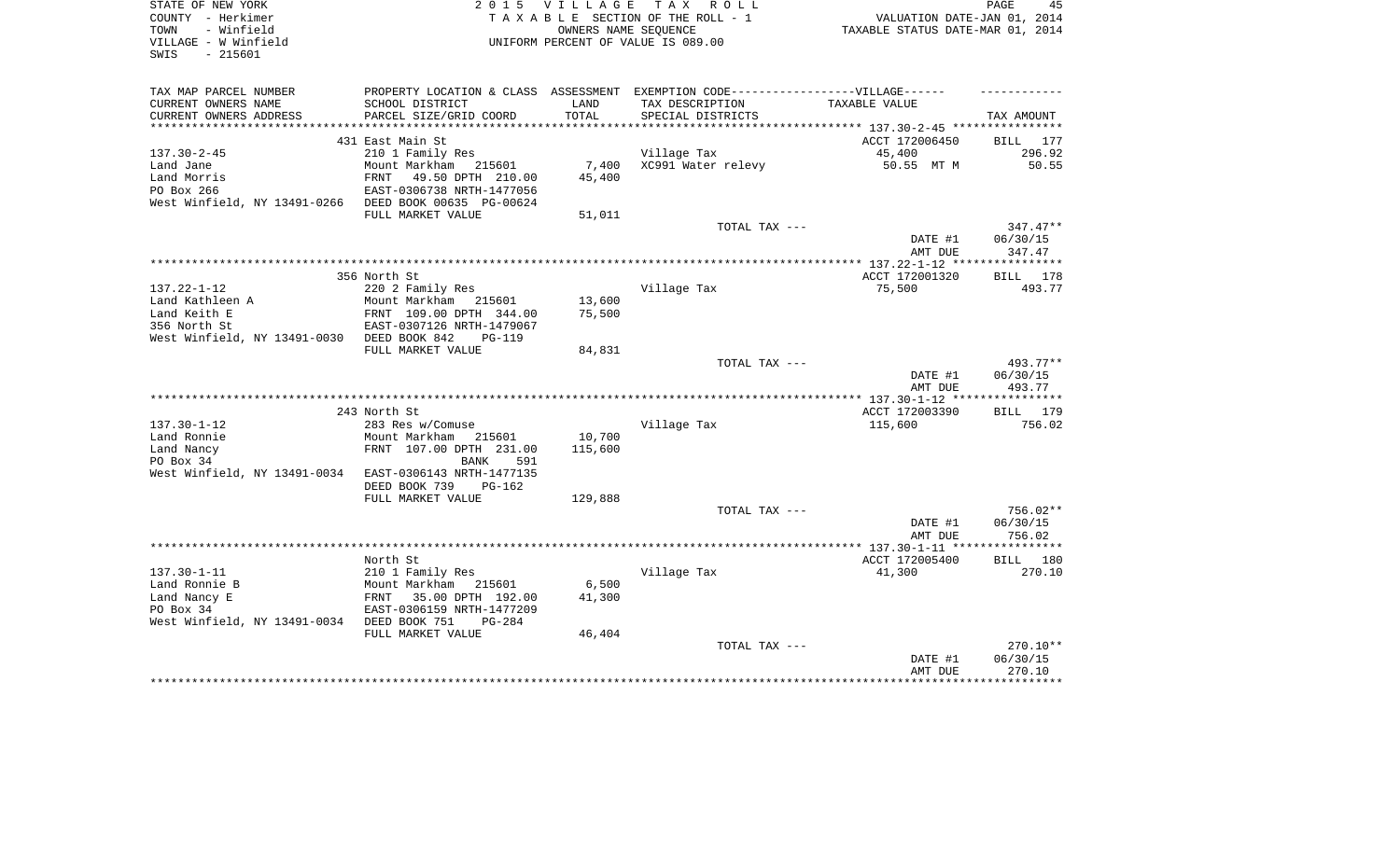| STATE OF NEW YORK<br>COUNTY - Herkimer<br>TOWN<br>- Winfield<br>VILLAGE - W Winfield | 2 0 1 5                                                                           | VILLAGE<br>OWNERS NAME SEQUENCE | T A X<br>R O L L<br>TAXABLE SECTION OF THE ROLL - 1<br>UNIFORM PERCENT OF VALUE IS 089.00 | VALUATION DATE-JAN 01, 2014<br>TAXABLE STATUS DATE-MAR 01, 2014 | $\mathop{\mathtt{PAGE}}$<br>46 |
|--------------------------------------------------------------------------------------|-----------------------------------------------------------------------------------|---------------------------------|-------------------------------------------------------------------------------------------|-----------------------------------------------------------------|--------------------------------|
| SWIS<br>$-215601$                                                                    |                                                                                   |                                 |                                                                                           |                                                                 |                                |
| TAX MAP PARCEL NUMBER                                                                | PROPERTY LOCATION & CLASS ASSESSMENT EXEMPTION CODE-----------------VILLAGE------ |                                 |                                                                                           |                                                                 |                                |
| CURRENT OWNERS NAME                                                                  | SCHOOL DISTRICT                                                                   | LAND                            | TAX DESCRIPTION                                                                           | TAXABLE VALUE                                                   |                                |
| CURRENT OWNERS ADDRESS<br>**********************                                     | PARCEL SIZE/GRID COORD<br>***************************                             | TOTAL<br>* * * * * * * * * * *  | SPECIAL DISTRICTS                                                                         |                                                                 | TAX AMOUNT                     |
|                                                                                      | 383 Fairview Cir                                                                  |                                 | *********************************** 137.31-1-31 ****************                          | ACCT 172008220                                                  | 181                            |
| $137.31 - 1 - 31$                                                                    | 210 1 Family Res                                                                  |                                 | Village Tax                                                                               | 87,500                                                          | BILL<br>572.25                 |
| Lang Harvey                                                                          | Mount Markham<br>215601                                                           | 8,700                           |                                                                                           |                                                                 |                                |
| Lang Kathryn                                                                         | FRNT 100.00 DPTH 160.00                                                           | 87,500                          |                                                                                           |                                                                 |                                |
| 385 Fairview Circle                                                                  | ACRES<br>0.37 BANK<br>042                                                         |                                 |                                                                                           |                                                                 |                                |
| PO Box 292                                                                           | EAST-0308070 NRTH-1478242                                                         |                                 |                                                                                           |                                                                 |                                |
| West Winfield, NY 13491-0292                                                         | DEED BOOK 755<br>PG-199                                                           |                                 |                                                                                           |                                                                 |                                |
| PRIOR OWNER ON 3/01/2014                                                             | FULL MARKET VALUE                                                                 | 98,315                          |                                                                                           |                                                                 |                                |
| Lang Harvey                                                                          |                                                                                   |                                 |                                                                                           |                                                                 |                                |
|                                                                                      |                                                                                   |                                 | TOTAL TAX ---                                                                             |                                                                 | 572.25**                       |
|                                                                                      |                                                                                   |                                 |                                                                                           | DATE #1                                                         | 06/30/15                       |
|                                                                                      |                                                                                   |                                 |                                                                                           | AMT DUE                                                         | 572.25                         |
|                                                                                      | 385 Fairview Cir                                                                  |                                 |                                                                                           | ACCT 186403                                                     |                                |
| $137.31 - 1 - 32$                                                                    | 210 1 Family Res                                                                  |                                 | Village Tax                                                                               | 68,500                                                          | 182<br>BILL<br>447.99          |
| Lang Harvey R                                                                        | Mount Markham<br>215601                                                           | 8,400                           |                                                                                           |                                                                 |                                |
| Lang Kathryn W                                                                       | FRNT 100.00 DPTH 153.00                                                           | 68,500                          |                                                                                           |                                                                 |                                |
| 385 Fairview Cir                                                                     | ACRES<br>0.34                                                                     |                                 |                                                                                           |                                                                 |                                |
| PO Box 292                                                                           | EAST-0308160 NRTH-1478187                                                         |                                 |                                                                                           |                                                                 |                                |
| West Winfield, NY 13491                                                              | DEED BOOK 1534<br>PG-279                                                          |                                 |                                                                                           |                                                                 |                                |
| PRIOR OWNER ON 3/01/2014                                                             | FULL MARKET VALUE                                                                 | 76,966                          |                                                                                           |                                                                 |                                |
| Hoyer Zelpha                                                                         |                                                                                   |                                 |                                                                                           |                                                                 |                                |
|                                                                                      |                                                                                   |                                 | TOTAL TAX ---                                                                             |                                                                 | 447.99**                       |
|                                                                                      |                                                                                   |                                 |                                                                                           | DATE #1                                                         | 06/30/15                       |
|                                                                                      |                                                                                   |                                 |                                                                                           | AMT DUE<br>****** 137.31-1-21 ****                              | 447.99<br>************         |
|                                                                                      | 490 Fairview Dr                                                                   |                                 |                                                                                           | ACCT 172008850                                                  | BILL<br>183                    |
| $137.31 - 1 - 21$                                                                    | 210 1 Family Res                                                                  |                                 | Village Tax                                                                               | 87,600                                                          | 572.90                         |
| Lewis Paul F                                                                         | Mount Markham<br>215601                                                           | 8,100                           |                                                                                           |                                                                 |                                |
| Lewis Elizabeth N                                                                    | 90.00 DPTH 150.00<br>FRNT                                                         | 87,600                          |                                                                                           |                                                                 |                                |
| 490 Fairview Dr                                                                      | EAST-0308398 NRTH-1478199                                                         |                                 |                                                                                           |                                                                 |                                |
| West Winfield, NY 13491                                                              | DEED BOOK 704<br><b>PG-100</b>                                                    |                                 |                                                                                           |                                                                 |                                |
|                                                                                      | FULL MARKET VALUE                                                                 | 98,427                          | TOTAL TAX ---                                                                             |                                                                 | 572.90**                       |
|                                                                                      |                                                                                   |                                 |                                                                                           | DATE #1                                                         | 06/30/15                       |
|                                                                                      |                                                                                   |                                 |                                                                                           | AMT DUE                                                         | 572.90                         |
|                                                                                      |                                                                                   |                                 |                                                                                           |                                                                 |                                |
|                                                                                      | 375 West Main St                                                                  |                                 |                                                                                           | ACCT 163835                                                     | BILL 184                       |
| $137.30 - 3 - 7$                                                                     | 652 Govt bldgs                                                                    |                                 | Village Tax                                                                               | 139,100                                                         | 909.71                         |
| Liebert Family Postal Owner, LL Mount Markham<br>Williow Liebert                     | 215601<br>Post Office Bldg                                                        | 10,000<br>139,100               |                                                                                           |                                                                 |                                |
| PO Box 45086                                                                         | 72.00 DPTH 190.00<br>FRNT                                                         |                                 |                                                                                           |                                                                 |                                |
| Phoenix, AZ 85064                                                                    | EAST-0306067 NRTH-1476718                                                         |                                 |                                                                                           |                                                                 |                                |
|                                                                                      | DEED BOOK 1390<br>PG-776                                                          |                                 |                                                                                           |                                                                 |                                |
|                                                                                      | FULL MARKET VALUE                                                                 | 156,292                         |                                                                                           |                                                                 |                                |
|                                                                                      |                                                                                   |                                 | TOTAL TAX ---                                                                             |                                                                 | 909.71**                       |
|                                                                                      |                                                                                   |                                 |                                                                                           | DATE #1<br>AMT DUE                                              | 06/30/15<br>909.71             |
|                                                                                      |                                                                                   |                                 |                                                                                           | *********************************                               |                                |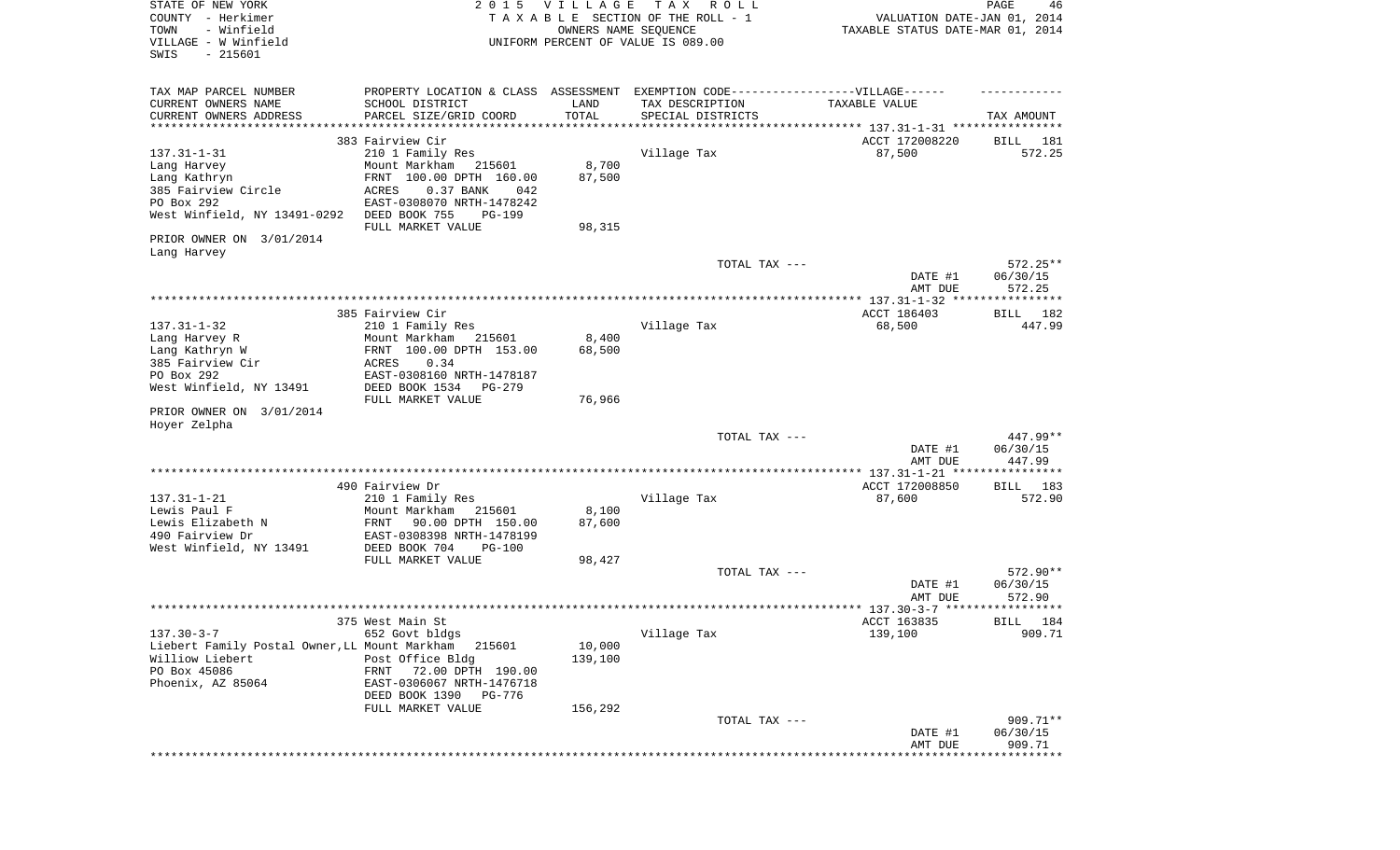| STATE OF NEW YORK<br>COUNTY - Herkimer<br>TOWN<br>- Winfield | 2 0 1 5                                                                           | <b>VILLAGE</b> | TAX ROLL<br>TAXABLE SECTION OF THE ROLL - 1<br>OWNERS NAME SEQUENCE | VALUATION DATE-JAN 01, 2014<br>TAXABLE STATUS DATE-MAR 01, 2014 | PAGE<br>47           |
|--------------------------------------------------------------|-----------------------------------------------------------------------------------|----------------|---------------------------------------------------------------------|-----------------------------------------------------------------|----------------------|
| VILLAGE - W Winfield<br>SWIS<br>$-215601$                    |                                                                                   |                | UNIFORM PERCENT OF VALUE IS 089.00                                  |                                                                 |                      |
| TAX MAP PARCEL NUMBER                                        | PROPERTY LOCATION & CLASS ASSESSMENT EXEMPTION CODE-----------------VILLAGE------ |                |                                                                     |                                                                 |                      |
| CURRENT OWNERS NAME<br>CURRENT OWNERS ADDRESS                | SCHOOL DISTRICT<br>PARCEL SIZE/GRID COORD                                         | LAND<br>TOTAL  | TAX DESCRIPTION<br>SPECIAL DISTRICTS                                | TAXABLE VALUE                                                   | TAX AMOUNT           |
|                                                              |                                                                                   |                |                                                                     |                                                                 |                      |
|                                                              | 439 Pleasant St                                                                   |                |                                                                     | ACCT 172005310                                                  | BILL 185             |
| $137.31 - 1 - 76$                                            | 210 1 Family Res                                                                  |                | Village Tax                                                         | 71,600                                                          | 468.26               |
| Litz Mark S                                                  | Mount Markham<br>215601                                                           | 7,800          |                                                                     |                                                                 |                      |
| Weeks Ethel<br>PO Box 173                                    | FRNT<br>90.00 DPTH 134.00                                                         | 71,600         |                                                                     |                                                                 |                      |
| West Winfield, NY 13491-0173 DEED BOOK 769                   | EAST-0307094 NRTH-1477625<br>$PG-632$                                             |                |                                                                     |                                                                 |                      |
|                                                              | FULL MARKET VALUE                                                                 | 80,449         |                                                                     |                                                                 |                      |
|                                                              |                                                                                   |                | TOTAL TAX ---                                                       |                                                                 | 468.26**             |
|                                                              |                                                                                   |                |                                                                     | DATE #1                                                         | 06/30/15             |
|                                                              |                                                                                   |                |                                                                     | AMT DUE                                                         | 468.26               |
|                                                              |                                                                                   |                |                                                                     |                                                                 |                      |
| $137.30 - 1 - 25$                                            | West Main St<br>322 Rural vac>10                                                  |                | Village Tax                                                         | ACCT 172000240<br>6,700                                         | 186<br>BILL<br>43.82 |
| Lloyd Daniel                                                 | Mount Markham<br>215601                                                           | 6,700          |                                                                     |                                                                 |                      |
| PO Box 156                                                   | ACRES<br>13.10                                                                    | 6,700          |                                                                     |                                                                 |                      |
| West Winfield, NY 13491-0150                                 | EAST-0305663 NRTH-1477863                                                         |                |                                                                     |                                                                 |                      |
|                                                              | DEED BOOK 00611 PG-00724                                                          |                |                                                                     |                                                                 |                      |
|                                                              | FULL MARKET VALUE                                                                 | 7,528          |                                                                     |                                                                 |                      |
|                                                              |                                                                                   |                | TOTAL TAX ---                                                       |                                                                 | 43.82**              |
|                                                              |                                                                                   |                |                                                                     | DATE #1<br>AMT DUE                                              | 06/30/15<br>43.82    |
|                                                              |                                                                                   |                |                                                                     |                                                                 |                      |
|                                                              | 357 West Main St                                                                  |                |                                                                     | ACCT 172005550                                                  | 187<br>BILL          |
| $137.30 - 1 - 27$                                            | 210 1 Family Res                                                                  |                | Village Tax                                                         | 101,000                                                         | 660.54               |
| Lloyd Daniel A                                               | Mount Markham 215601                                                              | 8,400          |                                                                     |                                                                 |                      |
| PO Box 156                                                   | FRNT<br>55.00 DPTH 266.00                                                         | 101,000        |                                                                     |                                                                 |                      |
| West Winfield, NY 13491-0150                                 | EAST-0305548 NRTH-1476960                                                         |                |                                                                     |                                                                 |                      |
|                                                              | DEED BOOK 00587 PG-00219<br>FULL MARKET VALUE                                     | 113,483        |                                                                     |                                                                 |                      |
|                                                              |                                                                                   |                | TOTAL TAX ---                                                       |                                                                 | 660.54**             |
|                                                              |                                                                                   |                |                                                                     | DATE #1                                                         | 06/30/15             |
|                                                              |                                                                                   |                |                                                                     | AMT DUE                                                         | 660.54               |
|                                                              |                                                                                   |                |                                                                     |                                                                 |                      |
|                                                              | 557 East Main St                                                                  |                |                                                                     | ACCT 172005490                                                  | BILL<br>188          |
| $137.31 - 2 - 5$<br>Lockwood Arthur & Beatrice               | 210 1 Family Res<br>Mount Markham<br>215601                                       | 11,300         | VETFUND T 41107<br>Village Tax                                      | 3,100<br>87,600                                                 | 572.90               |
| Gavett Barbara M                                             | FRNT 100.00 DPTH 276.00                                                           | 90,700         |                                                                     |                                                                 |                      |
| PO Box 178                                                   | ACRES<br>0.62                                                                     |                |                                                                     |                                                                 |                      |
| West Winfield, NY 13491-9728                                 | EAST-0309363 NRTH-1477297                                                         |                |                                                                     |                                                                 |                      |
|                                                              | DEED BOOK 1087<br><b>PG-670</b>                                                   |                |                                                                     |                                                                 |                      |
|                                                              | FULL MARKET VALUE                                                                 | 101,910        |                                                                     |                                                                 |                      |
|                                                              |                                                                                   |                | TOTAL TAX ---                                                       |                                                                 | 572.90**             |
|                                                              |                                                                                   |                |                                                                     | DATE #1<br>AMT DUE                                              | 06/30/15<br>572.90   |
|                                                              |                                                                                   |                |                                                                     | ********************************                                |                      |
|                                                              |                                                                                   |                |                                                                     |                                                                 |                      |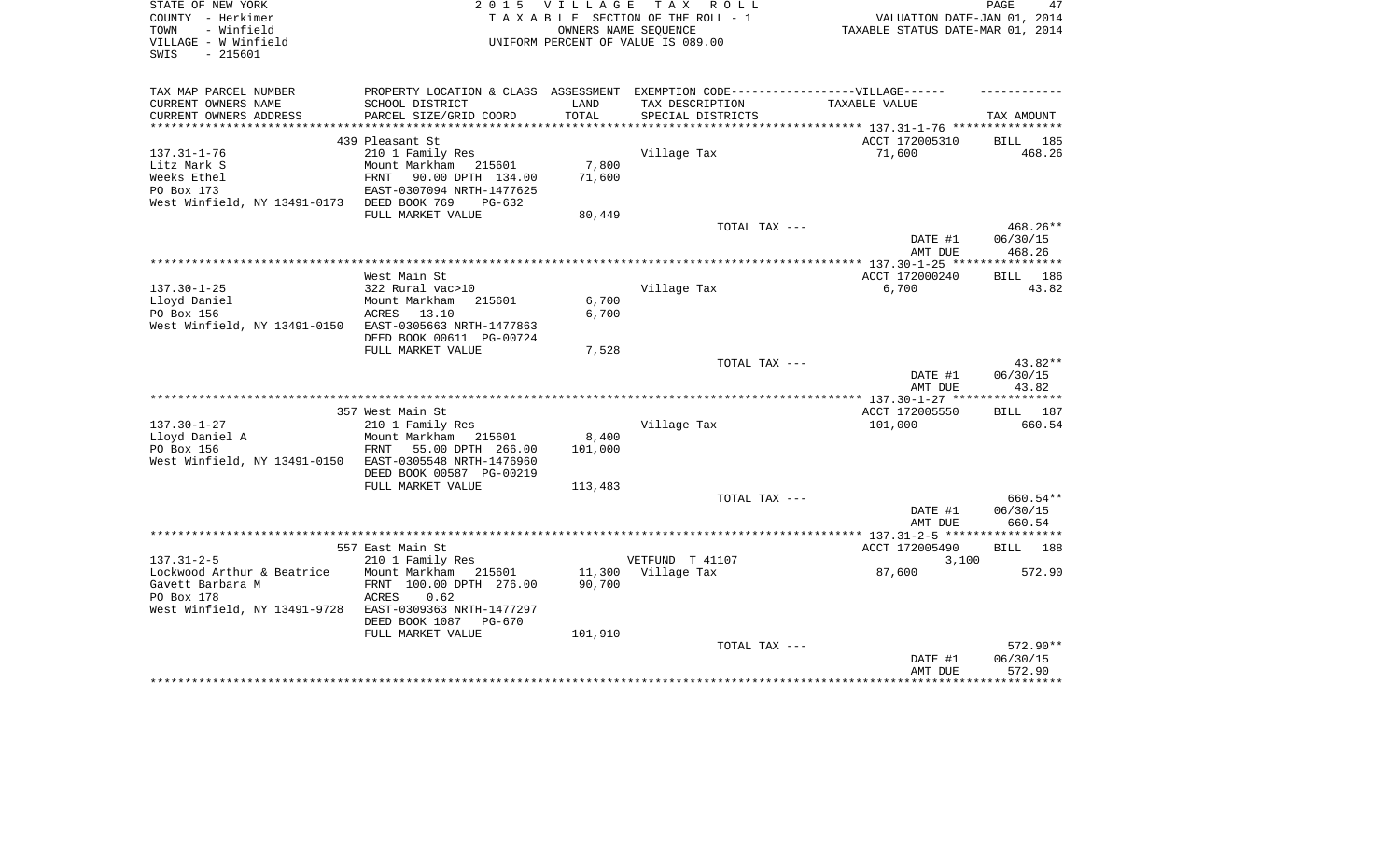| STATE OF NEW YORK<br>COUNTY - Herkimer<br>- Winfield<br>TOWN<br>VILLAGE - W Winfield<br>$-215601$<br>SWIS | 2 0 1 5                                                                                              | <b>VILLAGE</b><br>OWNERS NAME SEOUENCE | TAX ROLL<br>TAXABLE SECTION OF THE ROLL - 1<br>UNIFORM PERCENT OF VALUE IS 089.00 | VALUATION DATE-JAN 01, 2014<br>TAXABLE STATUS DATE-MAR 01, 2014 | PAGE<br>48                   |
|-----------------------------------------------------------------------------------------------------------|------------------------------------------------------------------------------------------------------|----------------------------------------|-----------------------------------------------------------------------------------|-----------------------------------------------------------------|------------------------------|
| TAX MAP PARCEL NUMBER<br>CURRENT OWNERS NAME                                                              | PROPERTY LOCATION & CLASS ASSESSMENT EXEMPTION CODE-----------------VILLAGE------<br>SCHOOL DISTRICT | LAND                                   | TAX DESCRIPTION                                                                   | TAXABLE VALUE                                                   |                              |
| CURRENT OWNERS ADDRESS                                                                                    | PARCEL SIZE/GRID COORD                                                                               | TOTAL                                  | SPECIAL DISTRICTS                                                                 |                                                                 | TAX AMOUNT                   |
| ***********************                                                                                   |                                                                                                      |                                        | ************************************** 137.31-1-68.2 ***************              |                                                                 |                              |
| $137.31 - 1 - 68.2$                                                                                       | 342 Fenn St<br>210 1 Family Res                                                                      |                                        | Village Tax                                                                       | ACCT 172008812<br>68,300                                        | <b>BILL</b><br>189<br>446.68 |
| Lohnas Keith R                                                                                            | Mount Markham 215601                                                                                 | 8,000                                  |                                                                                   |                                                                 |                              |
| 342 Fenn St                                                                                               | FRNT 100.00 DPTH 130.00                                                                              | 68,300                                 |                                                                                   |                                                                 |                              |
| PO Box 422                                                                                                | EAST-0307101 NRTH-1477378                                                                            |                                        |                                                                                   |                                                                 |                              |
| West Winfield, NY 13491                                                                                   | DEED BOOK 925<br>$PG-705$                                                                            |                                        |                                                                                   |                                                                 |                              |
|                                                                                                           | FULL MARKET VALUE                                                                                    | 76,742                                 |                                                                                   |                                                                 |                              |
|                                                                                                           |                                                                                                      |                                        | TOTAL TAX ---                                                                     |                                                                 | 446.68**                     |
|                                                                                                           |                                                                                                      |                                        |                                                                                   | DATE #1                                                         | 06/30/15                     |
|                                                                                                           |                                                                                                      |                                        |                                                                                   | AMT DUE                                                         | 446.68<br>**********         |
|                                                                                                           | 421 Pleasant St                                                                                      |                                        |                                                                                   | ACCT 172008400                                                  | 190<br><b>BILL</b>           |
| $137.30 - 2 - 8$                                                                                          | 220 2 Family Res                                                                                     |                                        | Village Tax                                                                       | 63,700                                                          | 416.60                       |
| Lonchek Ann L                                                                                             | Mount Markham<br>215601                                                                              | 9,000                                  | XC991 Water relevy                                                                | 113.95 MT M                                                     | 113.95                       |
| PO Box 433                                                                                                | <b>FRNT</b><br>82.50 DPTH 208.00                                                                     | 63,700                                 |                                                                                   |                                                                 |                              |
| West Winfield, NY 13491-0433                                                                              | 740<br><b>BANK</b>                                                                                   |                                        |                                                                                   |                                                                 |                              |
|                                                                                                           | EAST-0306546 NRTH-1477918                                                                            |                                        |                                                                                   |                                                                 |                              |
|                                                                                                           | DEED BOOK 694<br><b>PG-718</b><br>FULL MARKET VALUE                                                  | 71,573                                 |                                                                                   |                                                                 |                              |
|                                                                                                           |                                                                                                      |                                        | TOTAL TAX ---                                                                     |                                                                 | 530.55**                     |
|                                                                                                           |                                                                                                      |                                        |                                                                                   | DATE #1                                                         | 06/30/15                     |
|                                                                                                           |                                                                                                      |                                        |                                                                                   | AMT DUE                                                         | 530.55                       |
|                                                                                                           |                                                                                                      |                                        |                                                                                   |                                                                 | ***********                  |
|                                                                                                           | North St                                                                                             |                                        |                                                                                   | ACCT 172008809                                                  | 191<br>BILL                  |
| $137.22 - 1 - 7.3$                                                                                        | 311 Res vac land                                                                                     |                                        | Village Tax                                                                       | 8,200                                                           | 53.63                        |
| Lonchek Stanley<br>Lonchek Ann                                                                            | Mount Markham<br>215601<br>95.30 DPTH 217.00<br>FRNT                                                 | 8,200<br>8,200                         |                                                                                   |                                                                 |                              |
| PO Box 433                                                                                                | 0.47<br>ACRES                                                                                        |                                        |                                                                                   |                                                                 |                              |
| West Winfield, NY 13491-0433                                                                              | EAST-0306332 NRTH-1478282                                                                            |                                        |                                                                                   |                                                                 |                              |
|                                                                                                           | DEED BOOK 727<br>$PG-69$                                                                             |                                        |                                                                                   |                                                                 |                              |
|                                                                                                           | FULL MARKET VALUE                                                                                    | 9,213                                  |                                                                                   |                                                                 |                              |
|                                                                                                           |                                                                                                      |                                        | TOTAL TAX ---                                                                     |                                                                 | $53.63**$                    |
|                                                                                                           |                                                                                                      |                                        |                                                                                   | DATE #1                                                         | 06/30/15                     |
|                                                                                                           |                                                                                                      |                                        |                                                                                   | AMT DUE                                                         | 53.63                        |
|                                                                                                           | 405 Curtis Ave                                                                                       |                                        |                                                                                   | ACCT 172008610                                                  | <b>BILL</b><br>192           |
| $137.38 - 2 - 26$                                                                                         | 210 1 Family Res                                                                                     |                                        | Village Tax                                                                       | 38,900                                                          | 254.41                       |
| Loomis George A                                                                                           | Mount Markham<br>215601                                                                              | 6,400                                  | XC991 Water relevy                                                                | 122.13 MT M                                                     | 122.13                       |
| Loomis Danielle                                                                                           | FRNT<br>66.60 DPTH<br>92.40                                                                          | 38,900                                 |                                                                                   |                                                                 |                              |
| 405 Curtis Ave                                                                                            | EAST-0306687 NRTH-1476128                                                                            |                                        |                                                                                   |                                                                 |                              |
| West Winfield, NY 13491                                                                                   | DEED BOOK 1404<br>PG-467                                                                             |                                        |                                                                                   |                                                                 |                              |
|                                                                                                           | FULL MARKET VALUE                                                                                    | 43,708                                 | TOTAL TAX ---                                                                     |                                                                 | 376.54**                     |
|                                                                                                           |                                                                                                      |                                        |                                                                                   | DATE #1                                                         | 06/30/15                     |
|                                                                                                           |                                                                                                      |                                        |                                                                                   | AMT DUE                                                         | 376.54                       |
|                                                                                                           |                                                                                                      |                                        |                                                                                   |                                                                 |                              |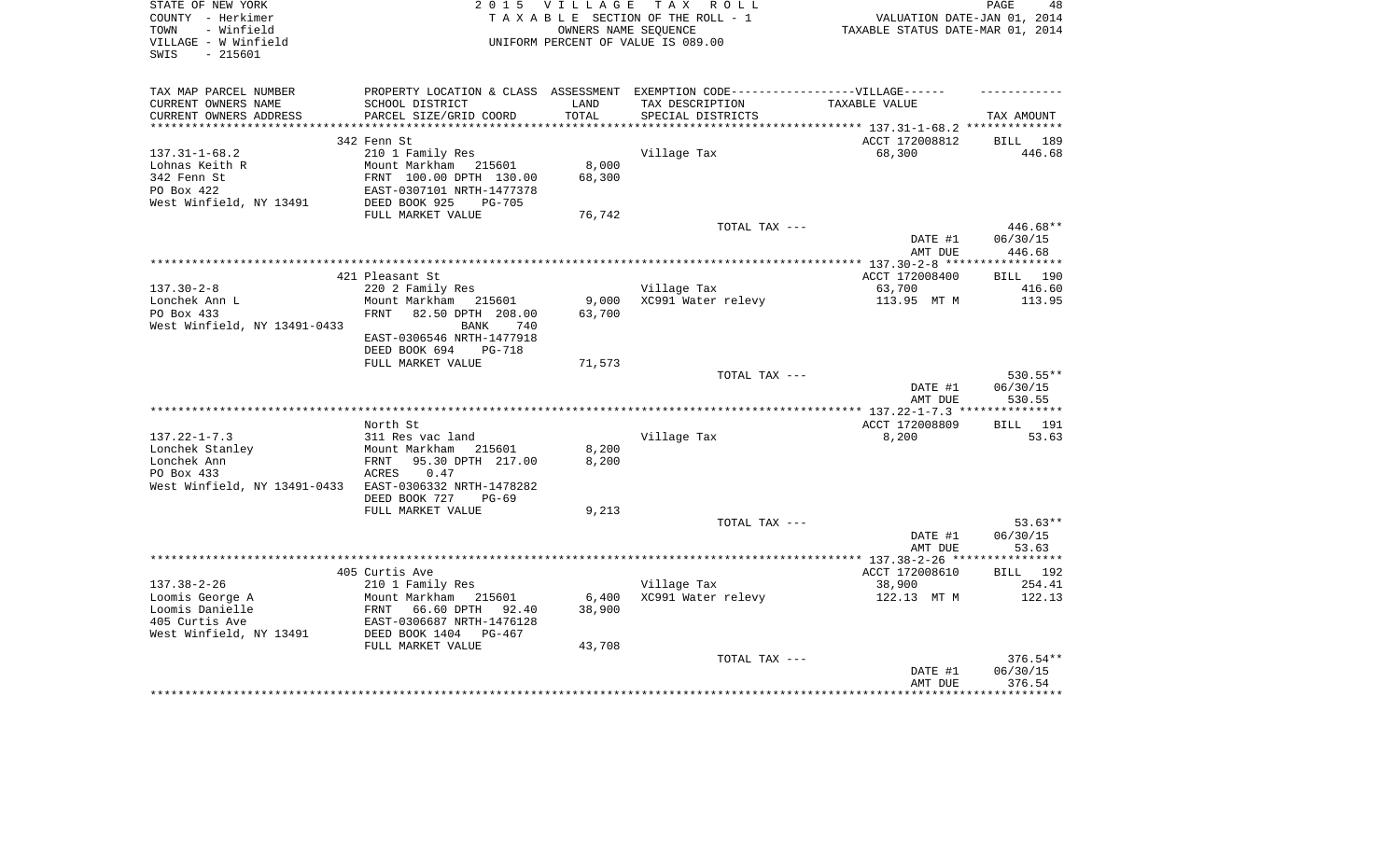| STATE OF NEW YORK<br>COUNTY - Herkimer<br>- Winfield<br>TOWN | 2 0 1 5                                                                          | VILLAGE | T A X<br>R O L L<br>TAXABLE SECTION OF THE ROLL - 1<br>OWNERS NAME SEQUENCE | VALUATION DATE-JAN 01, 2014<br>TAXABLE STATUS DATE-MAR 01, 2014 | PAGE<br>49           |
|--------------------------------------------------------------|----------------------------------------------------------------------------------|---------|-----------------------------------------------------------------------------|-----------------------------------------------------------------|----------------------|
| VILLAGE - W Winfield<br>$-215601$<br>SWIS                    |                                                                                  |         | UNIFORM PERCENT OF VALUE IS 089.00                                          |                                                                 |                      |
| TAX MAP PARCEL NUMBER                                        | PROPERTY LOCATION & CLASS ASSESSMENT EXEMPTION CODE----------------VILLAGE------ |         |                                                                             |                                                                 |                      |
| CURRENT OWNERS NAME                                          | SCHOOL DISTRICT                                                                  | LAND    | TAX DESCRIPTION                                                             | TAXABLE VALUE                                                   |                      |
| CURRENT OWNERS ADDRESS<br>***********************            | PARCEL SIZE/GRID COORD                                                           | TOTAL   | SPECIAL DISTRICTS                                                           |                                                                 | TAX AMOUNT           |
|                                                              | 296 Burrows Rd                                                                   |         |                                                                             | ACCT 172002640                                                  | BILL 193             |
| $137.39 - 1 - 7.1$                                           | 105 Vac farmland                                                                 |         | Village Tax                                                                 | 20,500                                                          | 134.07               |
| Lundholm Ralph                                               | Mount Markham<br>215601                                                          | 20,500  |                                                                             |                                                                 |                      |
| 296 Burrows Rd                                               | FRNT 410.00 DPTH                                                                 | 20,500  |                                                                             |                                                                 |                      |
| West Winfield, NY 13491-9397                                 | 31.20<br>ACRES                                                                   |         |                                                                             |                                                                 |                      |
|                                                              | EAST-0309059 NRTH-1475087                                                        |         |                                                                             |                                                                 |                      |
|                                                              | DEED BOOK 680<br><b>PG-331</b>                                                   |         |                                                                             |                                                                 |                      |
|                                                              | FULL MARKET VALUE                                                                | 23,034  |                                                                             |                                                                 |                      |
|                                                              |                                                                                  |         | TOTAL TAX ---                                                               | DATE #1                                                         | 134.07**<br>06/30/15 |
|                                                              |                                                                                  |         |                                                                             | AMT DUE                                                         | 134.07               |
|                                                              |                                                                                  |         |                                                                             |                                                                 |                      |
|                                                              | 242 Water St                                                                     |         |                                                                             | ACCT 172005010                                                  | 194<br>BILL          |
| $137.31 - 1 - 57$                                            | 210 1 Family Res                                                                 |         | Village Tax                                                                 | 71,100                                                          | 464.99               |
| Macri Romana                                                 | Mount Markham 215601                                                             | 7,800   |                                                                             |                                                                 |                      |
| Macri Francis L II<br>PO Box 493                             | 64.00 DPTH 182.00<br>FRNT                                                        | 71,100  |                                                                             |                                                                 |                      |
| West Winfield, NY 13491                                      | EAST-0307397 NRTH-1477292<br>DEED BOOK 1257<br><b>PG-707</b>                     |         |                                                                             |                                                                 |                      |
|                                                              | FULL MARKET VALUE                                                                | 79,888  |                                                                             |                                                                 |                      |
| PRIOR OWNER ON 3/01/2014<br>Macri Romona                     |                                                                                  |         |                                                                             |                                                                 |                      |
|                                                              |                                                                                  |         | TOTAL TAX ---                                                               |                                                                 | 464.99**             |
|                                                              |                                                                                  |         |                                                                             | DATE #1<br>AMT DUE                                              | 06/30/15<br>464.99   |
|                                                              |                                                                                  |         |                                                                             | ACCT 173147                                                     |                      |
| $137.30 - 3 - 16$                                            | 191 South St<br>210 1 Family Res                                                 |         | Village Tax                                                                 | 48,600                                                          | BILL 195<br>317.84   |
| Marriott Gregory D                                           | Mount Markham 215601                                                             | 6,300   |                                                                             |                                                                 |                      |
| 191 South St                                                 | 51.81 DPTH 115.00<br>FRNT                                                        | 48,600  |                                                                             |                                                                 |                      |
| PO Box 94                                                    | 0.13<br>ACRES                                                                    |         |                                                                             |                                                                 |                      |
| West Winfield, NY 13491                                      | EAST-0306269 NRTH-1476624                                                        |         |                                                                             |                                                                 |                      |
|                                                              | DEED BOOK 1449<br>PG-835<br>FULL MARKET VALUE                                    | 54,607  |                                                                             |                                                                 |                      |
|                                                              |                                                                                  |         | TOTAL TAX ---                                                               |                                                                 | 317.84**             |
|                                                              |                                                                                  |         |                                                                             | DATE #1                                                         | 06/30/15             |
|                                                              |                                                                                  |         |                                                                             | AMT DUE                                                         | 317.84               |
|                                                              |                                                                                  |         |                                                                             |                                                                 | **********           |
|                                                              | 433 Pleasant St                                                                  |         |                                                                             | ACCT 172009070                                                  | <b>BILL</b><br>196   |
| $137.31 - 1 - 78$<br>Marriott Maryellen                      | 210 1 Family Res<br>Mount Markham 215601                                         | 6,800   | Village Tax                                                                 | 48,900                                                          | 319.81               |
| PO Box 83                                                    | 58.00 DPTH 135.00<br>FRNT                                                        | 48,900  |                                                                             |                                                                 |                      |
| West Winfield, NY 13491                                      | EAST-0307012 NRTH-1477833                                                        |         |                                                                             |                                                                 |                      |
|                                                              | DEED BOOK 918<br>$PG-289$                                                        |         |                                                                             |                                                                 |                      |
|                                                              | FULL MARKET VALUE                                                                | 54,944  |                                                                             |                                                                 |                      |
|                                                              |                                                                                  |         | TOTAL TAX ---                                                               |                                                                 | 319.81**             |
|                                                              |                                                                                  |         |                                                                             | DATE #1<br>AMT DUE                                              | 06/30/15<br>319.81   |
|                                                              |                                                                                  |         |                                                                             | *******************************                                 |                      |
|                                                              |                                                                                  |         |                                                                             |                                                                 |                      |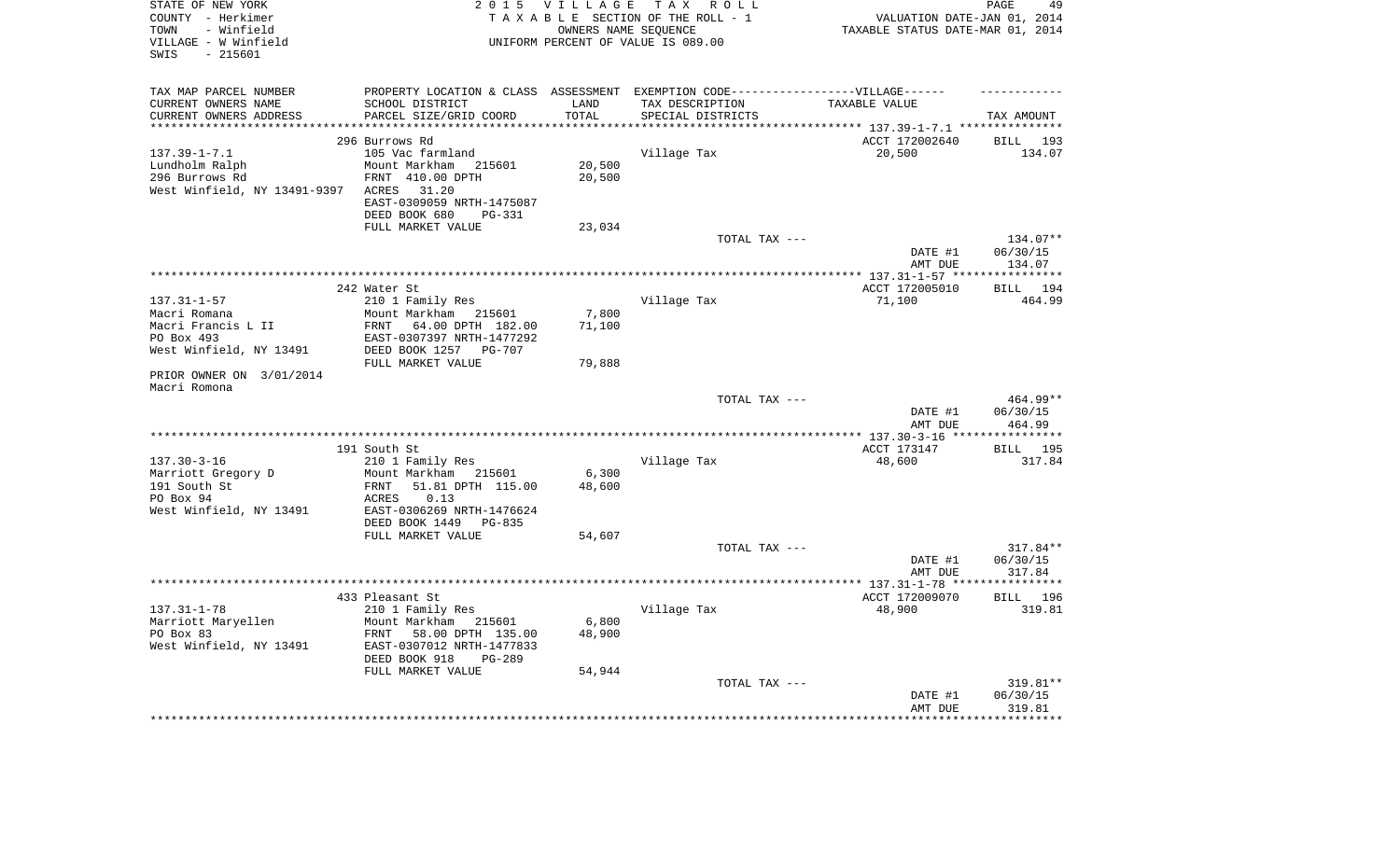| STATE OF NEW YORK<br>COUNTY - Herkimer<br>- Winfield<br>TOWN<br>VILLAGE - W Winfield<br>- 215601<br>SWIS | 2 0 1 5                                            | <b>VILLAGE</b>  | T A X<br>R O L L<br>TAXABLE SECTION OF THE ROLL - 1<br>OWNERS NAME SEQUENCE<br>UNIFORM PERCENT OF VALUE IS 089.00 | VALUATION DATE-JAN 01, 2014<br>TAXABLE STATUS DATE-MAR 01, 2014 | 50<br>PAGE            |
|----------------------------------------------------------------------------------------------------------|----------------------------------------------------|-----------------|-------------------------------------------------------------------------------------------------------------------|-----------------------------------------------------------------|-----------------------|
| TAX MAP PARCEL NUMBER                                                                                    |                                                    |                 | PROPERTY LOCATION & CLASS ASSESSMENT EXEMPTION CODE-----------------VILLAGE------                                 |                                                                 |                       |
| CURRENT OWNERS NAME<br>CURRENT OWNERS ADDRESS                                                            | SCHOOL DISTRICT<br>PARCEL SIZE/GRID COORD          | LAND<br>TOTAL   | TAX DESCRIPTION<br>SPECIAL DISTRICTS                                                                              | TAXABLE VALUE                                                   | TAX AMOUNT            |
| *************************                                                                                |                                                    |                 |                                                                                                                   |                                                                 |                       |
|                                                                                                          | South St                                           |                 |                                                                                                                   | ACCT 172006870                                                  | <b>BILL</b><br>197    |
| $137.30 - 3 - 15$<br>Marris William                                                                      | 482 Det row bldg<br>Mount Markham<br>215601        | 10,000          | Village Tax                                                                                                       | 72,100                                                          | 471.53                |
| Marris Colleen                                                                                           | <b>FRNT</b><br>45.00 DPTH 176.70                   | 72,100          |                                                                                                                   |                                                                 |                       |
| PO Box 100                                                                                               | EAST-0306194 NRTH-1476660                          |                 |                                                                                                                   |                                                                 |                       |
| West Winfield, NY 13491-0100                                                                             | DEED BOOK 805<br><b>PG-281</b>                     |                 |                                                                                                                   |                                                                 |                       |
|                                                                                                          | FULL MARKET VALUE                                  | 81,011          |                                                                                                                   |                                                                 |                       |
|                                                                                                          |                                                    |                 | TOTAL TAX ---                                                                                                     |                                                                 | 471.53**              |
|                                                                                                          |                                                    |                 |                                                                                                                   | DATE #1                                                         | 06/30/15              |
|                                                                                                          |                                                    |                 |                                                                                                                   | AMT DUE                                                         | 471.53                |
|                                                                                                          |                                                    |                 |                                                                                                                   |                                                                 |                       |
|                                                                                                          | 388 Fairview Cir                                   |                 |                                                                                                                   | ACCT 172006150                                                  | 198<br><b>BILL</b>    |
| $137.31 - 1 - 39$                                                                                        | 210 1 Family Res                                   |                 | Village Tax                                                                                                       | 140,000                                                         | 915.60                |
| Marsh Dorothy                                                                                            | Mount Markham<br>215601                            | 10,000          |                                                                                                                   |                                                                 |                       |
| 388 Fairview Cir                                                                                         | FRNT 180.00 DPTH 120.00<br>0.50                    | 140,000         |                                                                                                                   |                                                                 |                       |
| West Winfield, NY 13491-9382                                                                             | <b>ACRES</b><br>EAST-0308108 NRTH-1478000          |                 |                                                                                                                   |                                                                 |                       |
|                                                                                                          | DEED BOOK 00581 PG-00175                           |                 |                                                                                                                   |                                                                 |                       |
|                                                                                                          | FULL MARKET VALUE                                  | 157,303         |                                                                                                                   |                                                                 |                       |
|                                                                                                          |                                                    |                 | TOTAL TAX ---                                                                                                     |                                                                 | 915.60**              |
|                                                                                                          |                                                    |                 |                                                                                                                   | DATE #1                                                         | 06/30/15              |
|                                                                                                          |                                                    |                 |                                                                                                                   | AMT DUE                                                         | 915.60                |
|                                                                                                          |                                                    |                 |                                                                                                                   |                                                                 | * * * * * * * * * * * |
|                                                                                                          | 427 Church St                                      |                 |                                                                                                                   | ACCT 182424                                                     | BILL 199              |
| $137.30 - 3 - 33.1$<br>Marsh Irrevocable Trust Charle Mount Markham                                      | 210 1 Family Res<br>215601                         | 9,300           | Village Tax                                                                                                       | 90,000                                                          | 588.60                |
| Marsh Irrevocable Trust Doris FRNT 200.00 DPTH                                                           | 93.00                                              | 90,000          |                                                                                                                   |                                                                 |                       |
| 427 Church St                                                                                            | EAST-0306951 NRTH-1476817                          |                 |                                                                                                                   |                                                                 |                       |
| West Winfield, NY 13491                                                                                  | DEED BOOK 1510<br>$PG-475$                         |                 |                                                                                                                   |                                                                 |                       |
|                                                                                                          | FULL MARKET VALUE                                  | 101,124         |                                                                                                                   |                                                                 |                       |
|                                                                                                          |                                                    |                 | TOTAL TAX ---                                                                                                     |                                                                 | 588.60**              |
|                                                                                                          |                                                    |                 |                                                                                                                   | DATE #1                                                         | 06/30/15              |
|                                                                                                          |                                                    |                 |                                                                                                                   | AMT DUE                                                         | 588.60                |
|                                                                                                          |                                                    |                 | ***************************                                                                                       | ** $137.30 - 2 - 24$ **                                         | ********              |
|                                                                                                          | 315 Carrier St                                     |                 |                                                                                                                   | ACCT 172004020                                                  | 200<br><b>BILL</b>    |
| $137.30 - 2 - 24$                                                                                        | 210 1 Family Res                                   |                 | Village Tax                                                                                                       | 56,400                                                          | 368.86                |
| Martin Joseph<br>Martin Rebecca L                                                                        | Mount Markham<br>215601<br>FRNT 155.00 DPTH 107.00 | 8,800<br>56,400 | XC991 Water relevy                                                                                                | 113.95 MT M                                                     | 113.95                |
| PO Box 465                                                                                               | <b>ACRES</b><br>0.38                               |                 |                                                                                                                   |                                                                 |                       |
| West Winfield, NY 13491                                                                                  | EAST-0306545 NRTH-1477393                          |                 |                                                                                                                   |                                                                 |                       |
|                                                                                                          | DEED BOOK 1298<br>PG-616                           |                 |                                                                                                                   |                                                                 |                       |
|                                                                                                          | FULL MARKET VALUE                                  | 63,371          |                                                                                                                   |                                                                 |                       |
|                                                                                                          |                                                    |                 | TOTAL TAX ---                                                                                                     |                                                                 | 482.81**              |
|                                                                                                          |                                                    |                 |                                                                                                                   | DATE #1                                                         | 06/30/15              |
|                                                                                                          |                                                    |                 |                                                                                                                   | AMT DUE                                                         | 482.81                |
|                                                                                                          |                                                    |                 |                                                                                                                   |                                                                 | ********              |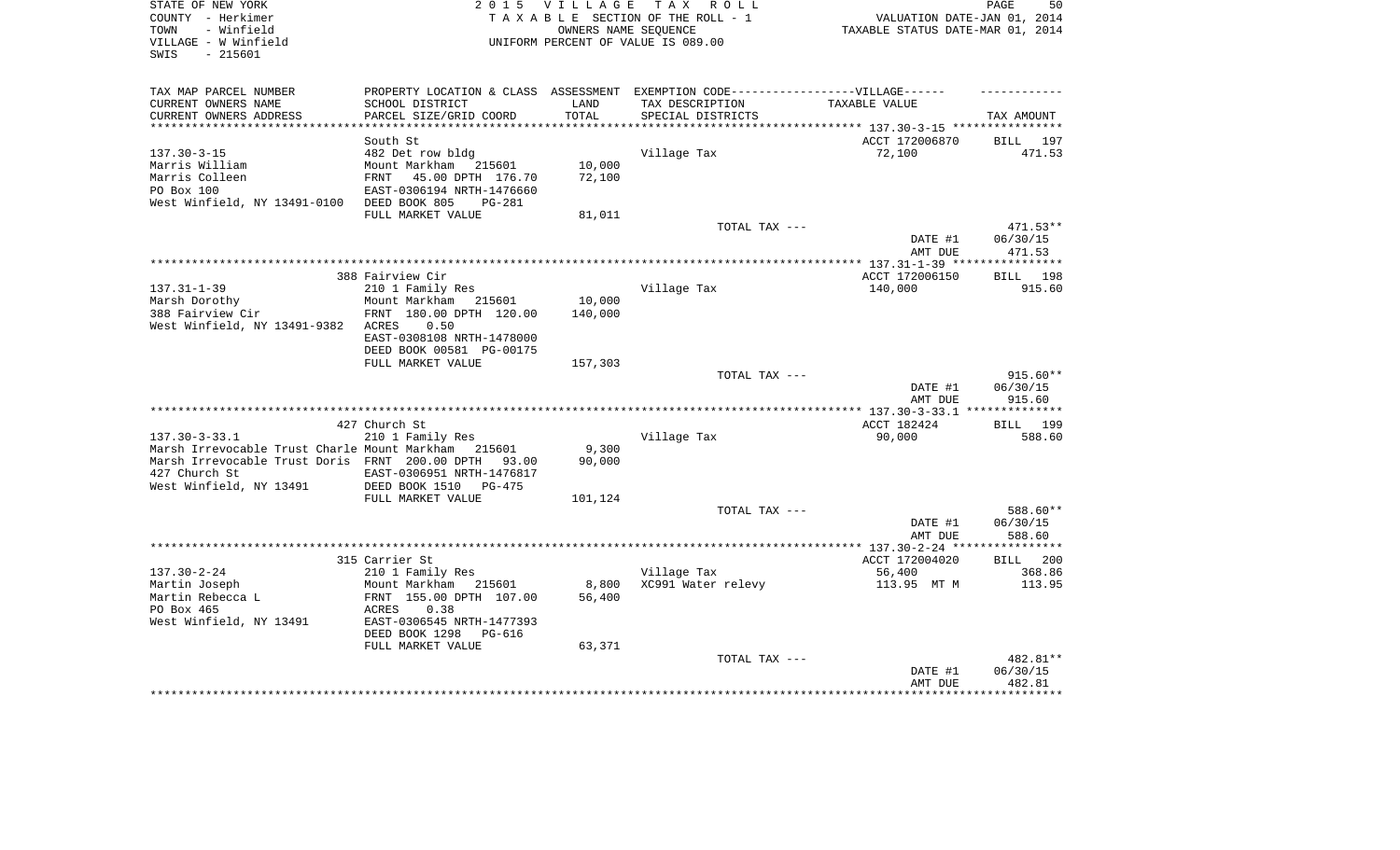| STATE OF NEW YORK            |                                                                                  | 2015 VILLAGE        | TAX ROLL                           |                                                  | 51<br>PAGE           |
|------------------------------|----------------------------------------------------------------------------------|---------------------|------------------------------------|--------------------------------------------------|----------------------|
| COUNTY - Herkimer            |                                                                                  |                     | TAXABLE SECTION OF THE ROLL - 1    | VALUATION DATE-JAN 01, 2014                      |                      |
| - Winfield<br>TOWN           |                                                                                  |                     | OWNERS NAME SEOUENCE               | TAXABLE STATUS DATE-MAR 01, 2014                 |                      |
| VILLAGE - W Winfield         |                                                                                  |                     | UNIFORM PERCENT OF VALUE IS 089.00 |                                                  |                      |
| $-215601$<br>SWIS            |                                                                                  |                     |                                    |                                                  |                      |
|                              |                                                                                  |                     |                                    |                                                  |                      |
| TAX MAP PARCEL NUMBER        | PROPERTY LOCATION & CLASS ASSESSMENT EXEMPTION CODE----------------VILLAGE------ |                     |                                    |                                                  |                      |
| CURRENT OWNERS NAME          | SCHOOL DISTRICT                                                                  | LAND                | TAX DESCRIPTION                    | TAXABLE VALUE                                    |                      |
| CURRENT OWNERS ADDRESS       | PARCEL SIZE/GRID COORD                                                           | TOTAL               | SPECIAL DISTRICTS                  |                                                  | TAX AMOUNT           |
|                              |                                                                                  | * * * * * * * * * * |                                    | ******************************* 137.31-1-48 **** |                      |
|                              | 499 East Main St                                                                 |                     |                                    | ACCT 187266                                      | 201<br>BILL          |
| $137.31 - 1 - 48$            | 210 1 Family Res                                                                 |                     | Village Tax                        | 104,800                                          | 685.39               |
| Masel Patricia A             | Mount Markham<br>215601                                                          | 14,600              |                                    |                                                  |                      |
| Erickson Frederick L         | FRNT 145.00 DPTH 198.00                                                          | 104,800             |                                    |                                                  |                      |
| 200 Columbus Ave             | ACRES<br>0.96                                                                    |                     |                                    |                                                  |                      |
| W Babylon, NY 11704          | EAST-0308274 NRTH-1477206                                                        |                     |                                    |                                                  |                      |
|                              | DEED BOOK 1539 PG-313                                                            |                     |                                    |                                                  |                      |
| PRIOR OWNER ON 3/01/2014     | FULL MARKET VALUE                                                                | 117,753             |                                    |                                                  |                      |
| Federal National Mortgage    |                                                                                  |                     |                                    |                                                  |                      |
|                              |                                                                                  |                     | TOTAL TAX ---                      |                                                  | 685.39**             |
|                              |                                                                                  |                     |                                    | DATE #1                                          | 06/30/15             |
|                              |                                                                                  |                     |                                    | AMT DUE                                          | 685.39               |
|                              |                                                                                  |                     |                                    |                                                  |                      |
|                              | West Main St                                                                     |                     |                                    | ACCT 172010930                                   | <b>BILL</b> 202      |
| $137.30 - 3 - 13$            | 534 Social org.                                                                  |                     | Village Tax                        | 25,800                                           | 168.73               |
| Masonic Temple               | Mount Markham 215601                                                             | 10,000              |                                    |                                                  |                      |
| PO Box 486                   | FRNT 52.00 DPTH<br>88.00                                                         | 25,800              |                                    |                                                  |                      |
| West Winfield, NY 13491      | EAST-0306281 NRTH-1476793                                                        |                     |                                    |                                                  |                      |
|                              | FULL MARKET VALUE                                                                | 28,989              |                                    |                                                  |                      |
|                              |                                                                                  |                     | TOTAL TAX ---                      |                                                  | 168.73**             |
|                              |                                                                                  |                     |                                    | DATE #1                                          | 06/30/15             |
|                              |                                                                                  |                     |                                    | AMT DUE                                          | 168.73               |
|                              |                                                                                  |                     |                                    |                                                  |                      |
|                              | 194 Burrows Rd                                                                   |                     |                                    | ACCT 172000390                                   | BILL 203             |
| $137.39 - 1 - 23$            | 210 1 Family Res                                                                 |                     | Village Tax                        | 76,500                                           | 500.31               |
| Mccartney Robert             | Mount Markham 215601                                                             | 8,400               |                                    |                                                  |                      |
| Mccartney Deborah            | FRNT 100.00 DPTH 150.00                                                          | 76,500              |                                    |                                                  |                      |
| PO Box 329                   | ACRES<br>$0.34$ BANK<br>184                                                      |                     |                                    |                                                  |                      |
| West Winfield, NY 13491      | EAST-0308381 NRTH-1474906                                                        |                     |                                    |                                                  |                      |
|                              | DEED BOOK 726<br>PG-193                                                          |                     |                                    |                                                  |                      |
|                              | FULL MARKET VALUE                                                                | 85,955              |                                    |                                                  |                      |
|                              |                                                                                  |                     | TOTAL TAX ---                      |                                                  | $500.31**$           |
|                              |                                                                                  |                     |                                    | DATE #1                                          | 06/30/15             |
|                              |                                                                                  |                     |                                    | AMT DUE                                          | 500.31<br>********** |
|                              |                                                                                  |                     |                                    |                                                  |                      |
|                              | 472 East Main St                                                                 |                     |                                    | ACCT 172008190                                   | 204<br><b>BILL</b>   |
| $137.31 - 2 - 23$            | 210 1 Family Res                                                                 |                     | Village Tax                        | 66,000                                           | 431.64               |
| Mcnamara Catherine D         | Mount Markham<br>215601                                                          | 11,200              |                                    |                                                  |                      |
| PO Box 218                   | FRNT 116.82 DPTH 231.00                                                          | 66,000              |                                    |                                                  |                      |
| West Winfield, NY 13491-0218 | BANK<br>740                                                                      |                     |                                    |                                                  |                      |
|                              | EAST-0307779 NRTH-1476921                                                        |                     |                                    |                                                  |                      |
|                              | DEED BOOK 757<br>$PG-007$                                                        |                     |                                    |                                                  |                      |
|                              | FULL MARKET VALUE                                                                | 74,157              | TOTAL TAX ---                      |                                                  | 431.64**             |
|                              |                                                                                  |                     |                                    | DATE #1                                          | 06/30/15             |
|                              |                                                                                  |                     |                                    | AMT DUE                                          | 431.64               |
|                              |                                                                                  |                     |                                    |                                                  |                      |
|                              |                                                                                  |                     |                                    |                                                  |                      |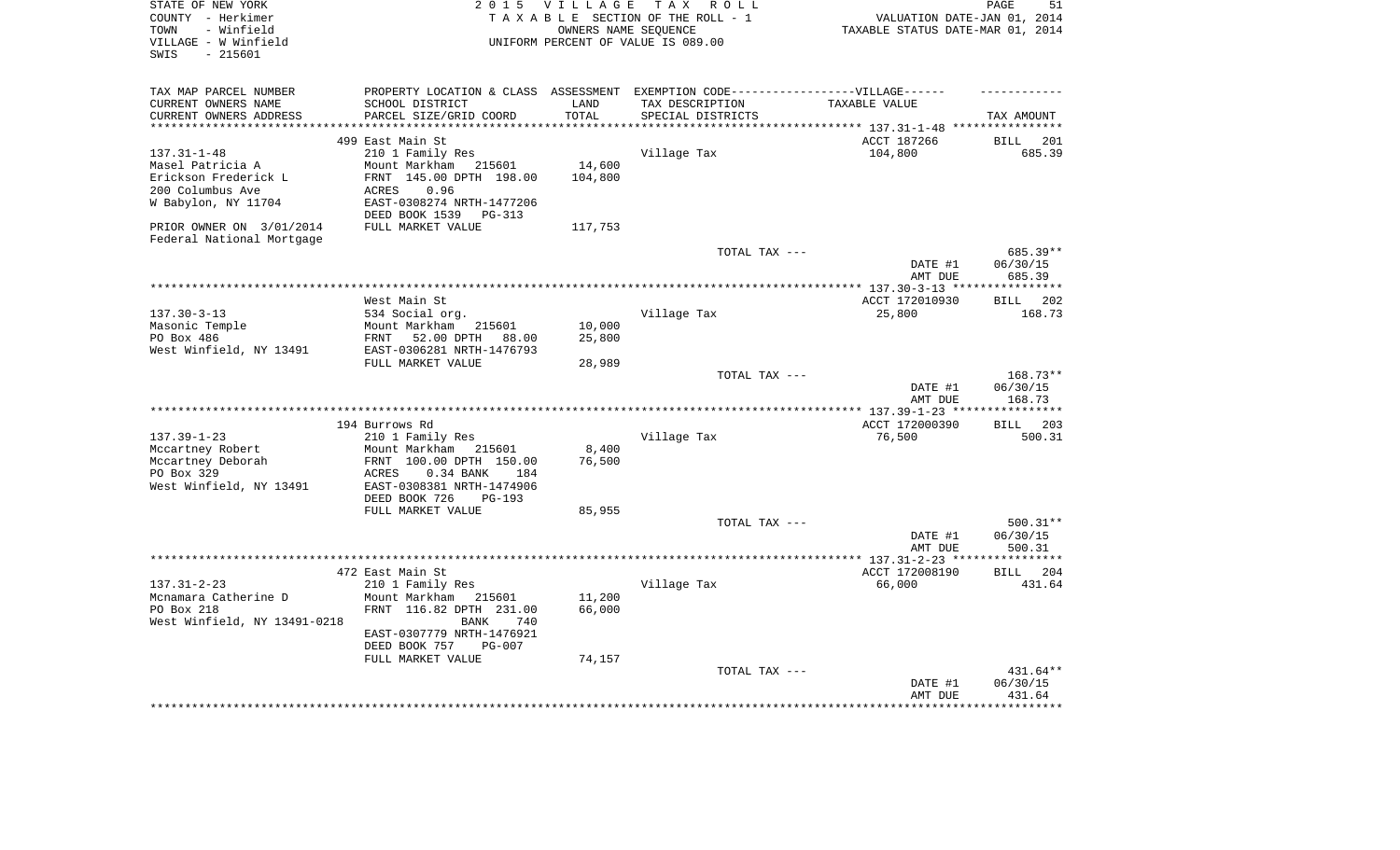| STATE OF NEW YORK<br>COUNTY - Herkimer<br>TOWN<br>- Winfield<br>VILLAGE - W Winfield<br>$-215601$<br>SWIS | 2 0 1 5<br>VILLAGE TAX ROLL<br>PAGE<br>TAXABLE SECTION OF THE ROLL - 1<br>VALUATION DATE-JAN 01, 2014<br>OWNERS NAME SEQUENCE<br>TAXABLE STATUS DATE-MAR 01, 2014<br>UNIFORM PERCENT OF VALUE IS 089.00 |         |                                   |                       |                    |
|-----------------------------------------------------------------------------------------------------------|---------------------------------------------------------------------------------------------------------------------------------------------------------------------------------------------------------|---------|-----------------------------------|-----------------------|--------------------|
| TAX MAP PARCEL NUMBER                                                                                     | PROPERTY LOCATION & CLASS ASSESSMENT EXEMPTION CODE-----------------VILLAGE------                                                                                                                       |         |                                   |                       |                    |
| CURRENT OWNERS NAME                                                                                       | SCHOOL DISTRICT                                                                                                                                                                                         | LAND    | TAX DESCRIPTION                   | TAXABLE VALUE         |                    |
| CURRENT OWNERS ADDRESS<br>*********************                                                           | PARCEL SIZE/GRID COORD<br>****************************                                                                                                                                                  | TOTAL   | SPECIAL DISTRICTS                 |                       | TAX AMOUNT         |
|                                                                                                           | 362 West Main St                                                                                                                                                                                        |         |                                   | ACCT 149118           | BILL 205           |
| $137.30 - 3 - 1$                                                                                          | 210 1 Family Res                                                                                                                                                                                        |         | Village Tax                       | 45,400                | 296.92             |
| Merrick Deborah A                                                                                         | Mount Markham 215601                                                                                                                                                                                    | 13,400  |                                   |                       |                    |
| Wheelock Steven J                                                                                         | FRNT 144.54 DPTH 252.70                                                                                                                                                                                 | 45,400  |                                   |                       |                    |
| Carol & Gordon Wheelock                                                                                   | EAST-0305651 NRTH-1476647                                                                                                                                                                               |         |                                   |                       |                    |
| 362 West Main St                                                                                          | DEED BOOK 1300<br>PG-190                                                                                                                                                                                |         |                                   |                       |                    |
| PO Box 352                                                                                                | FULL MARKET VALUE                                                                                                                                                                                       | 51,011  |                                   |                       |                    |
| W Winfield, NY 13491                                                                                      |                                                                                                                                                                                                         |         |                                   |                       |                    |
|                                                                                                           |                                                                                                                                                                                                         |         | TOTAL TAX ---                     |                       | 296.92**           |
|                                                                                                           |                                                                                                                                                                                                         |         |                                   | DATE #1<br>AMT DUE    | 06/30/15<br>296.92 |
|                                                                                                           |                                                                                                                                                                                                         |         |                                   |                       |                    |
|                                                                                                           | 314 Main St                                                                                                                                                                                             |         |                                   | ACCT 156918           | 206<br><b>BILL</b> |
| $137.30 - 1 - 52$                                                                                         | 210 1 Family Res                                                                                                                                                                                        |         | Village Tax                       | 91,800                | 600.37             |
| Merrick Joan                                                                                              | Mount Markham 215601                                                                                                                                                                                    | 8,800   |                                   |                       |                    |
| Sheehy Kim                                                                                                | 71.28 DPTH 232.40<br>FRNT                                                                                                                                                                               | 91,800  |                                   |                       |                    |
| PO Box 384                                                                                                | ACRES<br>0.38                                                                                                                                                                                           |         |                                   |                       |                    |
| West Winfield, NY 13491                                                                                   | EAST-0305284 NRTH-1476635<br>DEED BOOK 1346<br>PG-845                                                                                                                                                   |         |                                   |                       |                    |
|                                                                                                           | FULL MARKET VALUE                                                                                                                                                                                       | 103,146 |                                   |                       |                    |
|                                                                                                           |                                                                                                                                                                                                         |         | TOTAL TAX ---                     |                       | $600.37**$         |
|                                                                                                           |                                                                                                                                                                                                         |         |                                   | DATE #1               | 06/30/15           |
|                                                                                                           |                                                                                                                                                                                                         |         |                                   | AMT DUE               | 600.37             |
|                                                                                                           |                                                                                                                                                                                                         |         |                                   |                       | ***********        |
|                                                                                                           | 175 Taylor Ave                                                                                                                                                                                          |         |                                   | ACCT 172006480        | BILL 207           |
| $137.38 - 1 - 12$<br>Merrick Terry D                                                                      | 210 1 Family Res<br>Mount Markham 215601                                                                                                                                                                | 9,400   | Village Tax<br>XC991 Water relevy | 65,000<br>178.95 MT M | 425.10<br>178.95   |
| Merrick Deborah A                                                                                         | FRNT<br>65.00 DPTH 294.00                                                                                                                                                                               | 65,000  |                                   |                       |                    |
| 175 Taylor Ave                                                                                            | 190<br>ACRES<br>$0.44$ BANK                                                                                                                                                                             |         |                                   |                       |                    |
| West Winfield, NY 13491                                                                                   | EAST-0304870 NRTH-1476447                                                                                                                                                                               |         |                                   |                       |                    |
|                                                                                                           | DEED BOOK 846<br><b>PG-174</b>                                                                                                                                                                          |         |                                   |                       |                    |
|                                                                                                           | FULL MARKET VALUE                                                                                                                                                                                       | 73,034  |                                   |                       |                    |
|                                                                                                           |                                                                                                                                                                                                         |         | TOTAL TAX ---                     |                       | 604.05**           |
|                                                                                                           |                                                                                                                                                                                                         |         |                                   | DATE #1               | 06/30/15           |
|                                                                                                           |                                                                                                                                                                                                         |         |                                   | AMT DUE               | 604.05             |
|                                                                                                           | 478 Fairview Dr                                                                                                                                                                                         |         |                                   | ACCT 172007500        | BILL 208           |
| $137.31 - 1 - 26$                                                                                         | 311 Res vac land                                                                                                                                                                                        |         | Village Tax                       | 8,200                 | 53.63              |
| Mezik Steven T                                                                                            | Mount Markham<br>215601                                                                                                                                                                                 | 8,200   |                                   |                       |                    |
| 478 Fairview Dr                                                                                           | FRNT<br>90.00 DPTH 150.00                                                                                                                                                                               | 8,200   |                                   |                       |                    |
| West Winfield, NY 13491-9379                                                                              | ACRES<br>0.31                                                                                                                                                                                           |         |                                   |                       |                    |
|                                                                                                           | EAST-0308024 NRTH-1478458                                                                                                                                                                               |         |                                   |                       |                    |
|                                                                                                           | DEED BOOK 917<br>PG-309<br>FULL MARKET VALUE                                                                                                                                                            | 9,213   |                                   |                       |                    |
|                                                                                                           |                                                                                                                                                                                                         |         | TOTAL TAX ---                     |                       | $53.63**$          |
|                                                                                                           |                                                                                                                                                                                                         |         |                                   | DATE #1               | 06/30/15           |
|                                                                                                           |                                                                                                                                                                                                         |         |                                   | AMT DUE               | 53.63              |
|                                                                                                           |                                                                                                                                                                                                         |         |                                   |                       | *******            |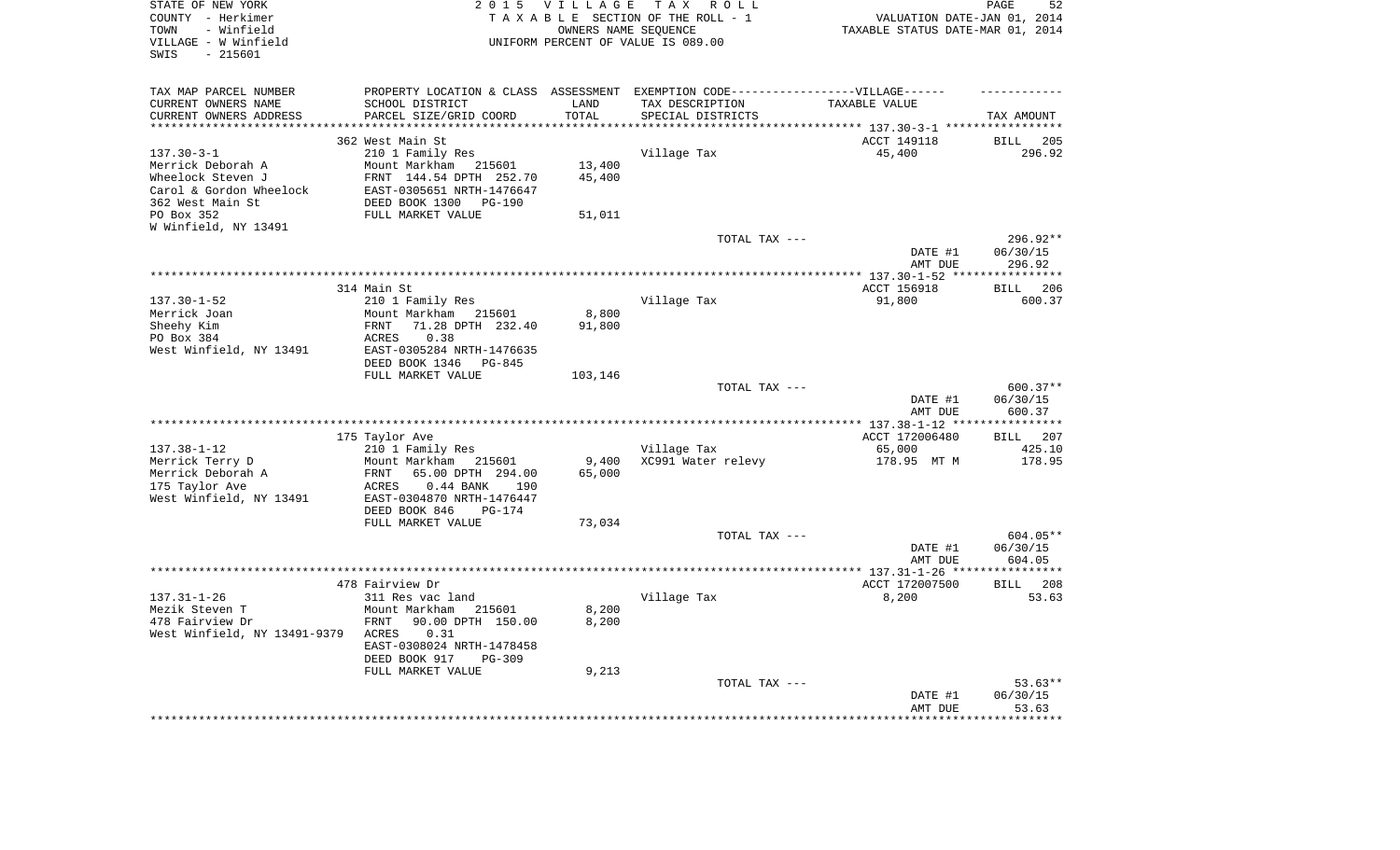| STATE OF NEW YORK<br>COUNTY - Herkimer<br>- Winfield<br>TOWN<br>VILLAGE - W Winfield<br>$-215601$<br>SWIS                | 2 0 1 5                                                                                                                                                | <b>VILLAGE</b>            | T A X<br>R O L L<br>TAXABLE SECTION OF THE ROLL - 1<br>OWNERS NAME SEQUENCE<br>UNIFORM PERCENT OF VALUE IS 089.00         | VALUATION DATE-JAN 01, 2014<br>TAXABLE STATUS DATE-MAR 01, 2014 | 53<br>PAGE                                  |
|--------------------------------------------------------------------------------------------------------------------------|--------------------------------------------------------------------------------------------------------------------------------------------------------|---------------------------|---------------------------------------------------------------------------------------------------------------------------|-----------------------------------------------------------------|---------------------------------------------|
| TAX MAP PARCEL NUMBER<br>CURRENT OWNERS NAME<br>CURRENT OWNERS ADDRESS                                                   | SCHOOL DISTRICT<br>PARCEL SIZE/GRID COORD                                                                                                              | LAND<br>TOTAL             | PROPERTY LOCATION & CLASS ASSESSMENT EXEMPTION CODE-----------------VILLAGE------<br>TAX DESCRIPTION<br>SPECIAL DISTRICTS | TAXABLE VALUE                                                   | TAX AMOUNT                                  |
|                                                                                                                          | 478 Fairview Dr                                                                                                                                        |                           |                                                                                                                           | ACCT 172007501                                                  | BILL<br>209                                 |
| $137.31 - 1 - 27$<br>Mezik Steven T<br>478 Fairview Dr<br>West Winfield, NY 13491-9379                                   | 210 1 Family Res<br>Mount Markham<br>215601<br>90.00 DPTH 150.00<br>FRNT<br>0.25<br>ACRES<br>EAST-0307953 NRTH-1478506<br>DEED BOOK 917<br>PG-309      | 7,500<br>66,600           | Village Tax                                                                                                               | 66,600                                                          | 435.56                                      |
|                                                                                                                          | FULL MARKET VALUE                                                                                                                                      | 74,831                    | TOTAL TAX ---                                                                                                             |                                                                 | 435.56**                                    |
|                                                                                                                          |                                                                                                                                                        |                           |                                                                                                                           | DATE #1<br>AMT DUE                                              | 06/30/15<br>435.56                          |
|                                                                                                                          |                                                                                                                                                        |                           |                                                                                                                           |                                                                 | ***********                                 |
| $137.30 - 3 - 5$<br>Mickey Llc<br>6 Pippenwood Dr<br>New Hartford, NY 13413                                              | 372 West Main St<br>482 Det row bldg<br>Mount Markham<br>215601<br>45.00 DPTH 255.00<br>FRNT<br>EAST-0305940 NRTH-1476671<br>DEED BOOK 902<br>$PG-339$ | 10,000<br>80,300          | Village Tax                                                                                                               | ACCT 172008880<br>80,300                                        | 210<br><b>BILL</b><br>525.16                |
|                                                                                                                          | FULL MARKET VALUE                                                                                                                                      | 90,225                    |                                                                                                                           |                                                                 |                                             |
|                                                                                                                          |                                                                                                                                                        |                           | TOTAL TAX ---                                                                                                             | DATE #1<br>AMT DUE                                              | 525.16**<br>06/30/15<br>525.16              |
|                                                                                                                          | 451 East Main St                                                                                                                                       |                           |                                                                                                                           | ACCT 172006210                                                  | <b>BILL</b> 211                             |
| $137.31 - 1 - 60$<br>Muller John<br>Muller Bertha<br>PO Box 268<br>West Winfield, NY 13491-0268 DEED BOOK 00605 PG-00679 | 210 1 Family Res<br>Mount Markham<br>215601<br>FRNT<br>47.80 DPTH 116.59<br>EAST-0307256 NRTH-1477062<br>FULL MARKET VALUE                             | 6,300<br>66,600<br>74,831 | Village Tax                                                                                                               | 66,600                                                          | 435.56                                      |
|                                                                                                                          |                                                                                                                                                        |                           | TOTAL TAX ---                                                                                                             |                                                                 | 435.56**                                    |
|                                                                                                                          |                                                                                                                                                        |                           |                                                                                                                           | DATE #1<br>AMT DUE                                              | 06/30/15<br>435.56                          |
|                                                                                                                          |                                                                                                                                                        |                           |                                                                                                                           |                                                                 | **************                              |
| $137.31 - 1 - 68.1$                                                                                                      | 228 Academy St<br>210 1 Family Res                                                                                                                     |                           | Village Tax                                                                                                               | ACCT 172006030<br>70,000                                        | <b>BILL</b><br>212<br>457.80                |
| Mulligan Diana L<br>PO Box 236<br>WEST WINFIELD, NY 13491                                                                | Mount Markham 215601<br>FRNT 100.00 DPTH 130.00<br>EAST-0306977 NRTH-1477393<br>DEED BOOK 932<br>$PG-56$                                               | 10,000<br>70,000          | XC991 Water relevy                                                                                                        | 144.37 MT M                                                     | 144.37                                      |
|                                                                                                                          | FULL MARKET VALUE                                                                                                                                      | 78,652                    |                                                                                                                           |                                                                 |                                             |
|                                                                                                                          |                                                                                                                                                        |                           | TOTAL TAX ---                                                                                                             | DATE #1<br>AMT DUE                                              | 602.17**<br>06/30/15<br>602.17<br>********* |
|                                                                                                                          |                                                                                                                                                        |                           |                                                                                                                           |                                                                 |                                             |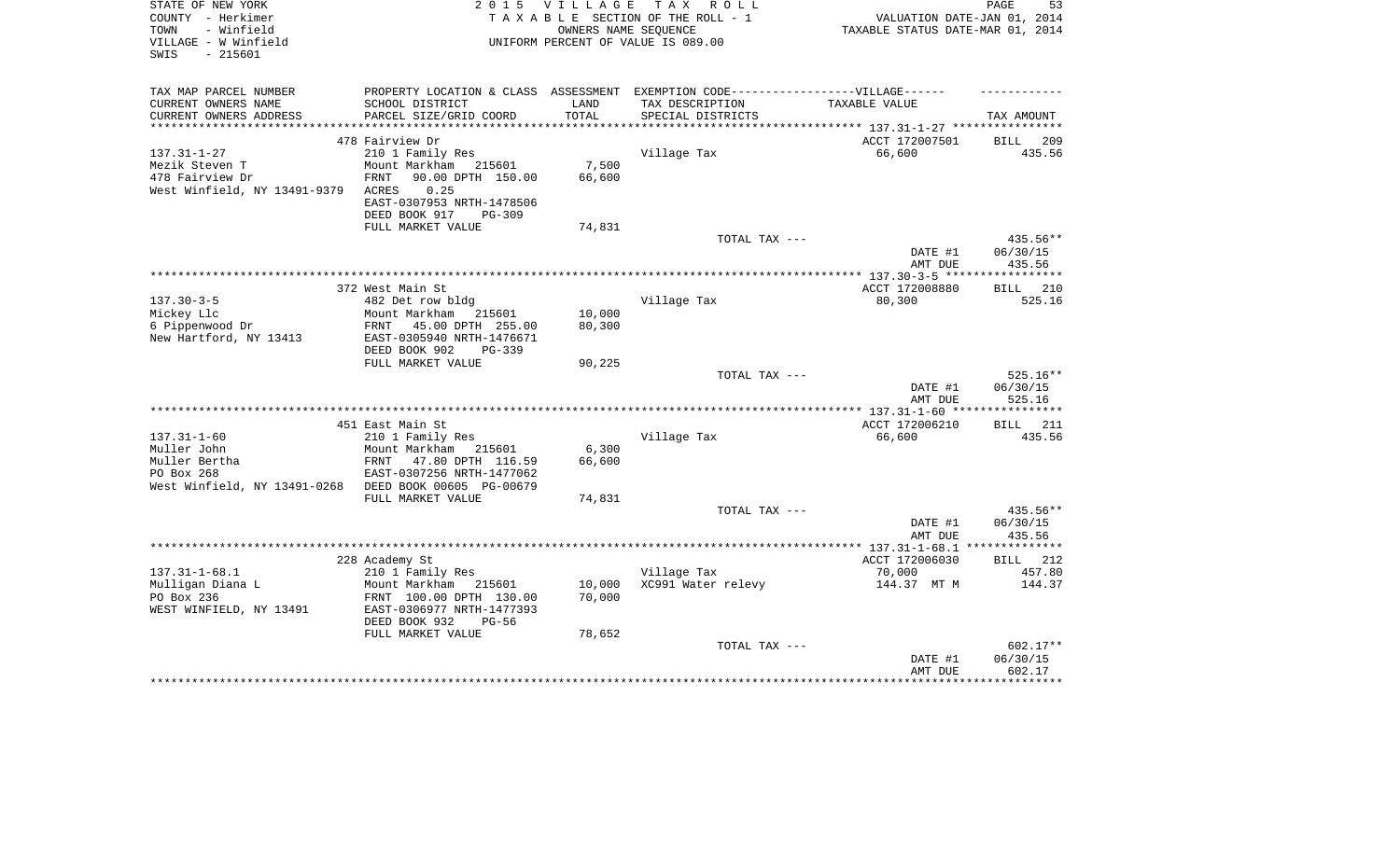| STATE OF NEW YORK                          |                                                                                  | 2015 VILLAGE                 | TAX ROLL                                                |                                                          | PAGE<br>54           |
|--------------------------------------------|----------------------------------------------------------------------------------|------------------------------|---------------------------------------------------------|----------------------------------------------------------|----------------------|
| COUNTY - Herkimer<br>- Winfield<br>TOWN    |                                                                                  |                              | TAXABLE SECTION OF THE ROLL - 1<br>OWNERS NAME SEOUENCE | VALUATION DATE-JAN 01, 2014                              |                      |
| VILLAGE - W Winfield                       |                                                                                  |                              | UNIFORM PERCENT OF VALUE IS 089.00                      | TAXABLE STATUS DATE-MAR 01, 2014                         |                      |
| $-215601$<br>SWIS                          |                                                                                  |                              |                                                         |                                                          |                      |
|                                            |                                                                                  |                              |                                                         |                                                          |                      |
|                                            |                                                                                  |                              |                                                         |                                                          |                      |
| TAX MAP PARCEL NUMBER                      | PROPERTY LOCATION & CLASS ASSESSMENT EXEMPTION CODE----------------VILLAGE------ |                              |                                                         |                                                          |                      |
| CURRENT OWNERS NAME                        | SCHOOL DISTRICT                                                                  | LAND                         | TAX DESCRIPTION                                         | TAXABLE VALUE                                            |                      |
| CURRENT OWNERS ADDRESS                     | PARCEL SIZE/GRID COORD                                                           | TOTAL<br>* * * * * * * * * * | SPECIAL DISTRICTS                                       |                                                          | TAX AMOUNT           |
|                                            |                                                                                  |                              |                                                         | *************************** 137.39-1-24 **************** |                      |
| $137.39 - 1 - 24$                          | 198 Burrows Rd<br>210 1 Family Res                                               |                              |                                                         | ACCT 172003270<br>75,400                                 | BILL 213<br>493.12   |
| Munford Peter R                            | Mount Markham 215601                                                             | 8,400                        | Village Tax                                             |                                                          |                      |
| Munford Monica K                           | FRNT 100.00 DPTH 150.00                                                          | 75,400                       |                                                         |                                                          |                      |
| PO Box 194                                 | EAST-0308478 NRTH-1474884                                                        |                              |                                                         |                                                          |                      |
| West Winfield, NY 13491-0194 DEED BOOK 673 | PG-924                                                                           |                              |                                                         |                                                          |                      |
|                                            | FULL MARKET VALUE                                                                | 84,719                       |                                                         |                                                          |                      |
|                                            |                                                                                  |                              | TOTAL TAX ---                                           |                                                          | 493.12**             |
|                                            |                                                                                  |                              |                                                         | DATE #1                                                  | 06/30/15             |
|                                            |                                                                                  |                              |                                                         | AMT DUE                                                  | 493.12               |
|                                            |                                                                                  |                              |                                                         |                                                          | ************         |
|                                            | 423 Pleasant St                                                                  |                              |                                                         | ACCT 172006300                                           | 214<br>BILL          |
| $137.30 - 2 - 9$                           | 210 1 Family Res                                                                 |                              | Village Tax                                             | 81,000                                                   | 529.74               |
| Munio Colleen                              | Mount Markham 215601                                                             | 8,700                        |                                                         |                                                          |                      |
| PO Box 441                                 | 80.00 DPTH 204.00<br>FRNT                                                        | 81,000                       |                                                         |                                                          |                      |
| West Winfield, NY 13491                    | 0.37<br>ACRES                                                                    |                              |                                                         |                                                          |                      |
|                                            | EAST-0306629 NRTH-1477870                                                        |                              |                                                         |                                                          |                      |
|                                            | DEED BOOK 1285<br>PG-567                                                         |                              |                                                         |                                                          |                      |
|                                            | FULL MARKET VALUE                                                                | 91,011                       |                                                         |                                                          |                      |
|                                            |                                                                                  |                              | TOTAL TAX ---                                           | DATE #1                                                  | 529.74**<br>06/30/15 |
|                                            |                                                                                  |                              |                                                         | AMT DUE                                                  | 529.74               |
|                                            |                                                                                  |                              |                                                         |                                                          |                      |
|                                            | 65 South St                                                                      |                              |                                                         | ACCT 190003                                              | <b>BILL</b> 215      |
| $137.38 - 1 - 42$                          | 210 1 Family Res                                                                 |                              | Village Tax                                             | 75,600                                                   | 494.42               |
| Munio Sara                                 | Mount Markham 215601                                                             | 10,500                       |                                                         |                                                          |                      |
| 65 South St                                | FRNT<br>69.96 DPTH 340.00                                                        | 75,600                       |                                                         |                                                          |                      |
| West Winfield, NY 13491-9102               | EAST-0306309 NRTH-1474595                                                        |                              |                                                         |                                                          |                      |
|                                            | DEED BOOK 1555 PG-932                                                            |                              |                                                         |                                                          |                      |
| PRIOR OWNER ON 3/01/2014                   | FULL MARKET VALUE                                                                | 84,944                       |                                                         |                                                          |                      |
| Massey Daniel                              |                                                                                  |                              |                                                         |                                                          |                      |
|                                            |                                                                                  |                              | TOTAL TAX ---                                           |                                                          | 494.42**             |
|                                            |                                                                                  |                              |                                                         | DATE #1                                                  | 06/30/15             |
|                                            |                                                                                  |                              |                                                         | AMT DUE                                                  | 494.42               |
|                                            |                                                                                  |                              |                                                         | ACCT 172007590                                           | <b>BILL</b> 216      |
| $137.30 - 2 - 27$                          | 251 Academy St<br>210 1 Family Res                                               |                              | Village Tax                                             | 77,800                                                   | 508.81               |
| Murphy James                               | Mount Markham<br>215601                                                          | 9,600                        |                                                         |                                                          |                      |
| Murphy Cheryl                              | FRNT 115.50 DPTH 171.50                                                          | 77,800                       |                                                         |                                                          |                      |
| PO Box 195                                 | <b>BANK</b><br>135                                                               |                              |                                                         |                                                          |                      |
| West Winfield, NY 13491-0195               | EAST-0306807 NRTH-1477432                                                        |                              |                                                         |                                                          |                      |
|                                            | DEED BOOK 00659 PG-00443                                                         |                              |                                                         |                                                          |                      |
|                                            | FULL MARKET VALUE                                                                | 87,416                       |                                                         |                                                          |                      |
|                                            |                                                                                  |                              | TOTAL TAX ---                                           |                                                          | 508.81**             |
|                                            |                                                                                  |                              |                                                         | DATE #1                                                  | 06/30/15             |
|                                            |                                                                                  |                              |                                                         | AMT DUE                                                  | 508.81               |
|                                            |                                                                                  |                              |                                                         |                                                          |                      |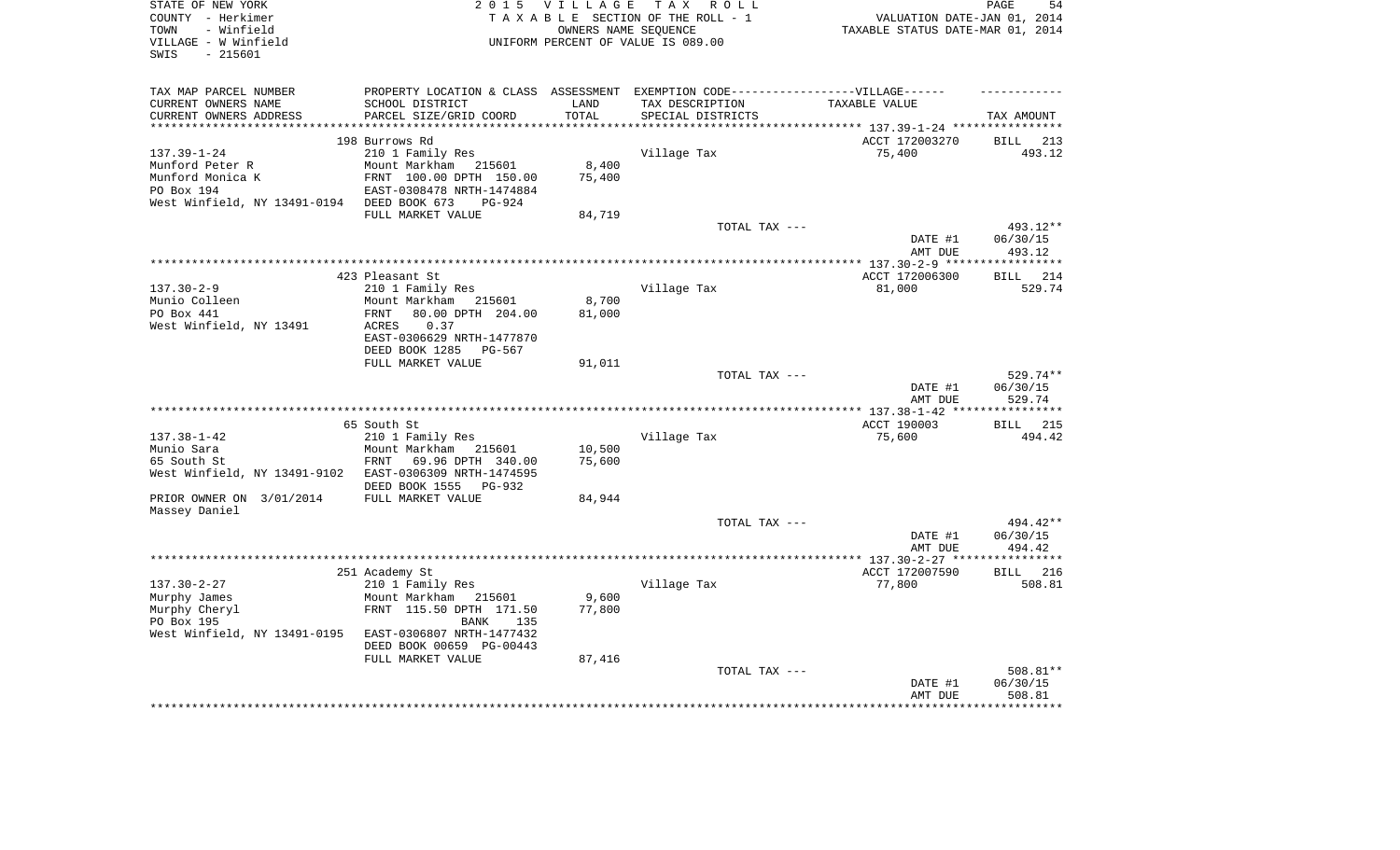| COUNTY - Herkimer<br>TAXABLE SECTION OF THE ROLL - 1                                                                     |                                  |                             |
|--------------------------------------------------------------------------------------------------------------------------|----------------------------------|-----------------------------|
|                                                                                                                          |                                  | VALUATION DATE-JAN 01, 2014 |
| TOWN<br>- Winfield<br>OWNERS NAME SEQUENCE                                                                               | TAXABLE STATUS DATE-MAR 01, 2014 |                             |
| VILLAGE - W Winfield<br>UNIFORM PERCENT OF VALUE IS 089.00                                                               |                                  |                             |
| $-215601$<br>SWIS                                                                                                        |                                  |                             |
|                                                                                                                          |                                  |                             |
| TAX MAP PARCEL NUMBER<br>PROPERTY LOCATION & CLASS ASSESSMENT<br>EXEMPTION CODE------------------VILLAGE------           |                                  |                             |
| CURRENT OWNERS NAME<br>SCHOOL DISTRICT<br>LAND<br>TAX DESCRIPTION                                                        | TAXABLE VALUE                    |                             |
| TOTAL<br>CURRENT OWNERS ADDRESS<br>PARCEL SIZE/GRID COORD<br>SPECIAL DISTRICTS<br>**********************<br>************ |                                  | TAX AMOUNT                  |
| ********************************* 137.39-1-29 ****************                                                           |                                  |                             |
| 234 Burrows Rd                                                                                                           | ACCT 189810                      | BILL<br>217                 |
| $137.39 - 1 - 29$<br>Village Tax<br>210 1 Family Res                                                                     | 93,300                           | 610.18                      |
| 8,400<br>Murphy James G<br>Mount Markham 215601                                                                          |                                  |                             |
| PO Box 195<br>93,300<br>FRNT 100.00 DPTH 150.00                                                                          |                                  |                             |
| West Winfield, NY 13491<br>EAST-0309165 NRTH-1474730                                                                     |                                  |                             |
| DEED BOOK 1554<br>PG-685                                                                                                 |                                  |                             |
| PRIOR OWNER ON 3/01/2014<br>FULL MARKET VALUE<br>104,831                                                                 |                                  |                             |
| Murphy Betty S<br>TOTAL TAX ---                                                                                          |                                  | $610.18**$                  |
|                                                                                                                          | DATE #1                          | 06/30/15                    |
|                                                                                                                          | AMT DUE                          | 610.18                      |
|                                                                                                                          | ** $137.31 - 1 - 69$ **          | *********                   |
| 243 Water St                                                                                                             | ACCT 172004680                   | 218<br><b>BILL</b>          |
| $137.31 - 1 - 69$<br>210 1 Family Res<br>Village Tax                                                                     | 148,000                          | 967.92                      |
| Murphy Sean J<br>Mount Markham<br>10,700<br>215601                                                                       |                                  |                             |
| Rowe Jennifer L<br>FRNT 130.00 DPTH 190.00<br>148,000                                                                    |                                  |                             |
| PO Box 41<br>BANK<br>135                                                                                                 |                                  |                             |
| West Winfield, NY 13491<br>EAST-0307190 NRTH-1477368                                                                     |                                  |                             |
| DEED BOOK 1257<br>PG-249                                                                                                 |                                  |                             |
| FULL MARKET VALUE<br>166,292                                                                                             |                                  |                             |
| TOTAL TAX ---                                                                                                            |                                  | 967.92**                    |
|                                                                                                                          | DATE #1                          | 06/30/15                    |
|                                                                                                                          | AMT DUE                          | 967.92                      |
|                                                                                                                          | *************** 137.31-1-38 **** | **********                  |
| 390 Fairview Cir                                                                                                         | ACCT 172010210                   | <b>BILL</b><br>219          |
| $137.31 - 1 - 38$<br>210 1 Family Res<br>Village Tax                                                                     | 118,800                          | 776.95                      |
| Newton Richard F Jr<br>9,100<br>Mount Markham<br>215601                                                                  |                                  |                             |
| Newton Phyllis<br>118,800<br>FRNT 150.00 DPTH 120.00                                                                     |                                  |                             |
| PO Box 148<br>EAST-0308254 NRTH-1477914                                                                                  |                                  |                             |
| West Winfield, NY 13491<br>DEED BOOK 1374<br>PG-135                                                                      |                                  |                             |
| FULL MARKET VALUE<br>133,483<br>TOTAL TAX ---                                                                            |                                  | $776.95**$                  |
|                                                                                                                          | DATE #1                          | 06/30/15                    |
|                                                                                                                          | AMT DUE                          | 776.95                      |
|                                                                                                                          |                                  | ********                    |
| 228 Burrows Rd                                                                                                           | ACCT 172006000                   | 220<br>BILL                 |
| $137.39 - 1 - 28$<br>Village Tax<br>210 1 Family Res                                                                     | 63,300                           | 413.98                      |
| Niederlander Ralph & Cora<br>Mount Markham 215601<br>8,400                                                               |                                  |                             |
| 63,300<br>Niederlander Ralph E Jr.<br>FRNT 100.00 DPTH 150.00                                                            |                                  |                             |
| PO Box 303<br>EAST-0309063 NRTH-1474752                                                                                  |                                  |                             |
| West Winfield, NY 13491<br>DEED BOOK 1241<br><b>PG-888</b>                                                               |                                  |                             |
| FULL MARKET VALUE<br>71,124                                                                                              |                                  |                             |
| TOTAL TAX ---                                                                                                            |                                  | 413.98**                    |
|                                                                                                                          | DATE #1                          | 06/30/15                    |
|                                                                                                                          | AMT DUE                          | 413.98                      |
|                                                                                                                          |                                  |                             |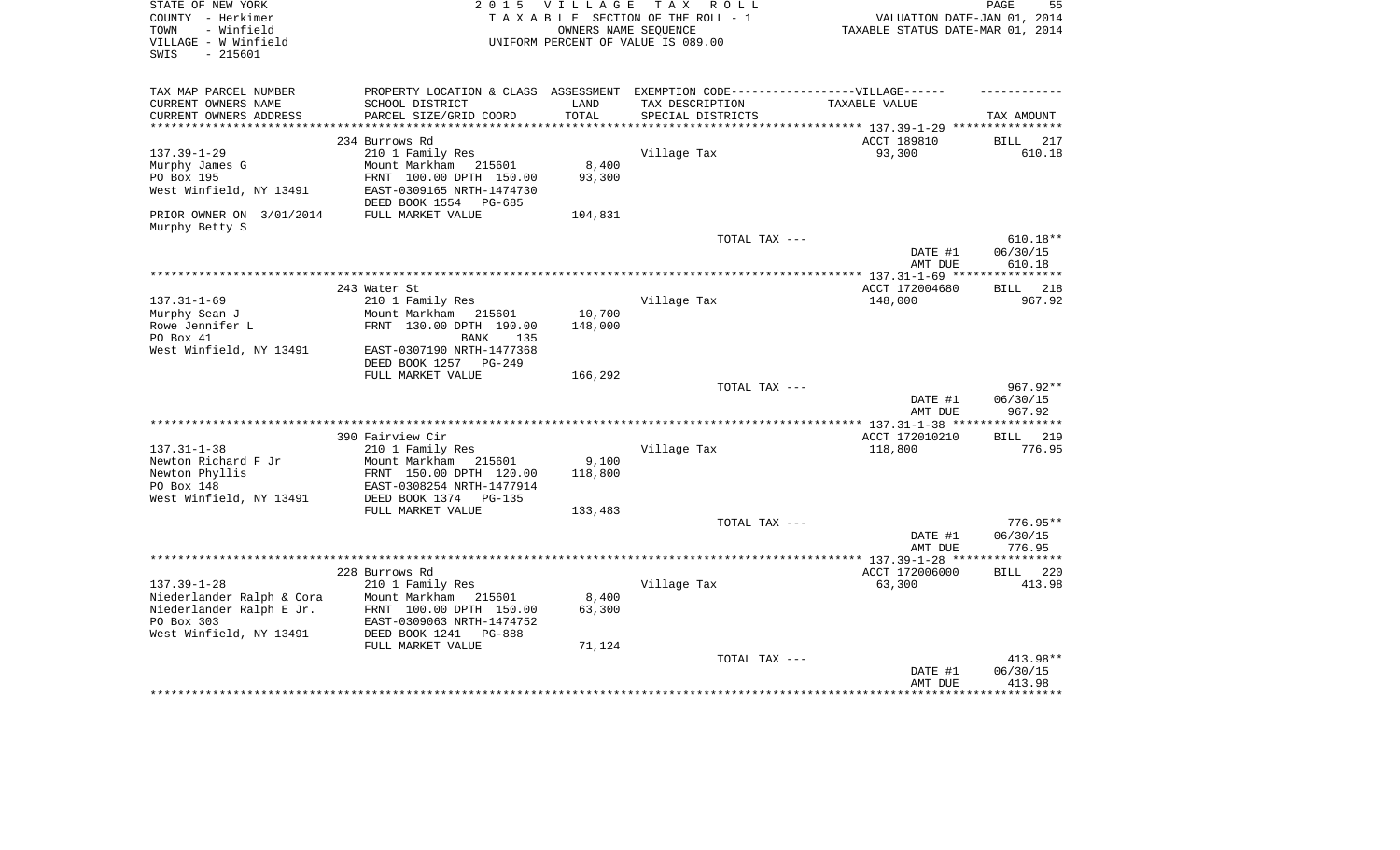| STATE OF NEW YORK<br>COUNTY - Herkimer<br>- Winfield<br>TOWN<br>VILLAGE - W Winfield<br>$-215601$<br>SWIS | 2 0 1 5                                                                                                                                                                                   |                            | VILLAGE TAX ROLL<br>TAXABLE SECTION OF THE ROLL - 1<br>OWNERS NAME SEQUENCE<br>UNIFORM PERCENT OF VALUE IS 089.00 | VALUATION DATE-JAN 01, 2014<br>TAXABLE STATUS DATE-MAR 01, 2014 | 56<br>PAGE                     |
|-----------------------------------------------------------------------------------------------------------|-------------------------------------------------------------------------------------------------------------------------------------------------------------------------------------------|----------------------------|-------------------------------------------------------------------------------------------------------------------|-----------------------------------------------------------------|--------------------------------|
| TAX MAP PARCEL NUMBER<br>CURRENT OWNERS NAME<br>CURRENT OWNERS ADDRESS                                    | PROPERTY LOCATION & CLASS ASSESSMENT EXEMPTION CODE-----------------VILLAGE------<br>SCHOOL DISTRICT<br>PARCEL SIZE/GRID COORD                                                            | LAND<br>TOTAL              | TAX DESCRIPTION<br>SPECIAL DISTRICTS                                                                              | TAXABLE VALUE                                                   | TAX AMOUNT                     |
| $137.22 - 1 - 4.2$<br>Niskanen Pamela C<br>311A North Street<br>West Winfield, NY 13491                   | 311A North St<br>(Off)<br>210 1 Family Res<br>Mount Markham 215601<br>FRNT 210.00 DPTH 180.00<br>0.50<br>ACRES<br>EAST-0306006 NRTH-1478632<br>DEED BOOK 1199 PG-914<br>FULL MARKET VALUE | 8,500<br>44,300<br>49,775  | Village Tax                                                                                                       | ACCT 172008904<br>44,300                                        | BILL 221<br>289.72             |
|                                                                                                           |                                                                                                                                                                                           |                            | TOTAL TAX ---                                                                                                     | DATE #1<br>AMT DUE                                              | 289.72**<br>06/30/15<br>289.72 |
|                                                                                                           |                                                                                                                                                                                           |                            |                                                                                                                   |                                                                 |                                |
| $137.22 - 1 - 6$<br>Niskanen Pamela C<br>311A North St<br>West Winfield, NY 13491                         | 297 North St<br>311 Res vac land<br>Mount Markham 215601<br>ACRES<br>1.60<br>EAST-0305996 NRTH-1478357<br>DEED BOOK 1369<br>$PG-123$                                                      | 16,200<br>16,200           | Village Tax                                                                                                       | ACCT 172002160<br>16,200                                        | BILL 222<br>105.95             |
|                                                                                                           | FULL MARKET VALUE                                                                                                                                                                         | 18,202                     | TOTAL TAX ---                                                                                                     | DATE #1<br>AMT DUE                                              | 105.95**<br>06/30/15<br>105.95 |
|                                                                                                           |                                                                                                                                                                                           |                            |                                                                                                                   |                                                                 |                                |
| $137.30 - 1 - 7$<br>Noble Paul W<br>Noble Jennifer L<br>265 North St<br>West Winfield, NY 13491           | 265 North St<br>210 1 Family Res<br>Mount Markham 215601<br>FRNT 70.00 DPTH 132.00<br>EAST-0306170 NRTH-1477487<br>DEED BOOK 1207 PG-462<br>FULL MARKET VALUE                             | 7,100<br>95,700<br>107,528 | Village Tax<br>XC991 Water relevy                                                                                 | ACCT 172002340<br>95,700<br>172.50 MT M                         | BILL 223<br>625.88<br>172.50   |
|                                                                                                           |                                                                                                                                                                                           |                            | TOTAL TAX ---                                                                                                     | DATE #1<br>AMT DUE                                              | 798.38**<br>06/30/15<br>798.38 |
|                                                                                                           |                                                                                                                                                                                           |                            |                                                                                                                   |                                                                 |                                |
| $137.38 - 2 - 31$<br>Nolan Deborah B<br>402 Curtis Ave<br>West Winfield, NY 13491                         | 402 Curtis Ave<br>210 1 Family Res<br>Mount Markham 215601<br>FRNT 120.00 DPTH 80.00<br>EAST-0306633 NRTH-1476028<br>DEED BOOK 939<br>$PG-28$<br>FULL MARKET VALUE                        | 6,500<br>31,500<br>35,393  | Village Tax                                                                                                       | ACCT 172004320<br>31,500                                        | BILL 224<br>206.01             |
|                                                                                                           |                                                                                                                                                                                           |                            | TOTAL TAX ---                                                                                                     | DATE #1<br>AMT DUE                                              | 206.01**<br>06/30/15<br>206.01 |
|                                                                                                           |                                                                                                                                                                                           |                            |                                                                                                                   |                                                                 | **********                     |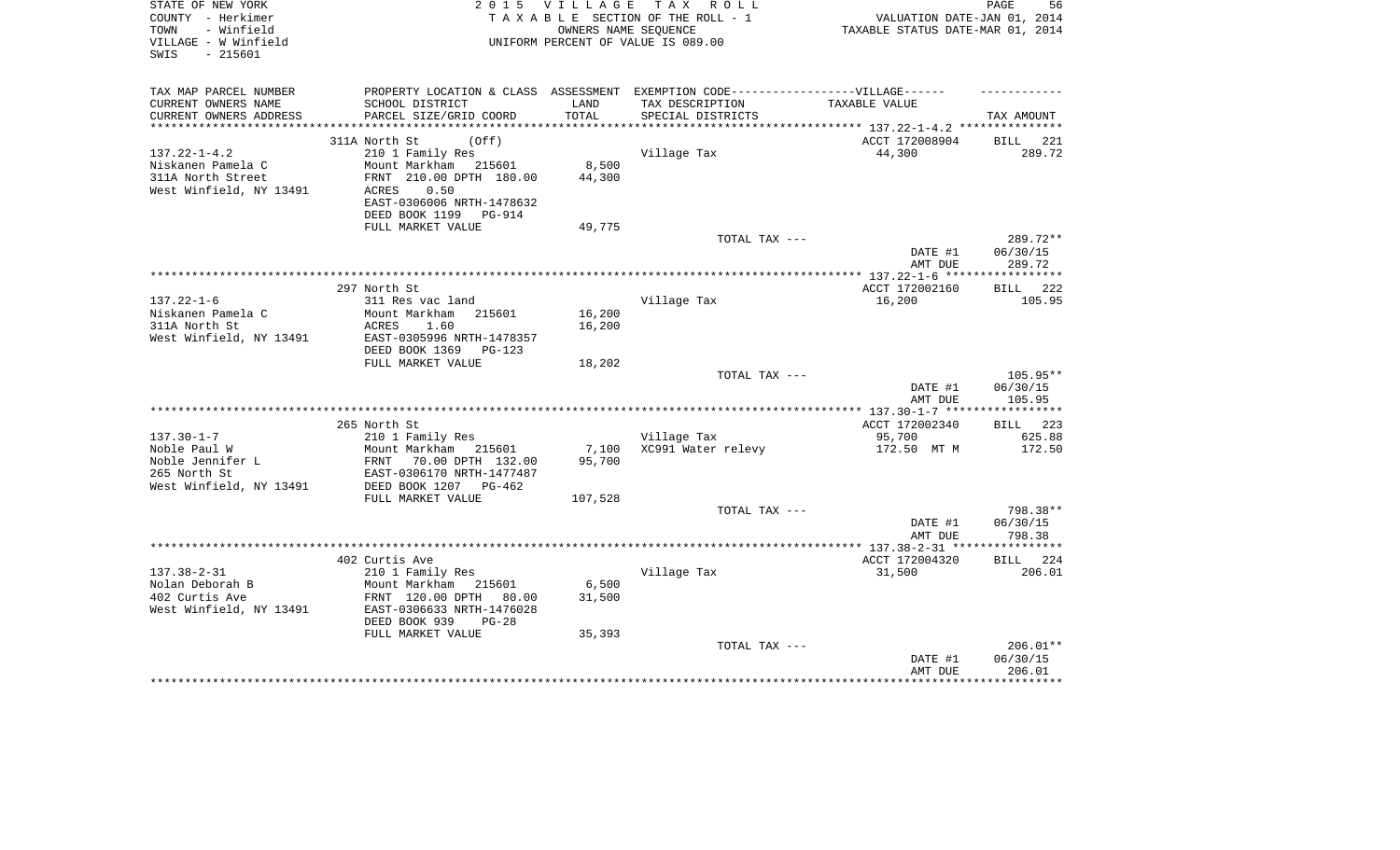| TAX MAP PARCEL NUMBER<br>PROPERTY LOCATION & CLASS ASSESSMENT EXEMPTION CODE-----------------VILLAGE------<br>CURRENT OWNERS NAME<br>SCHOOL DISTRICT<br>LAND<br>TAX DESCRIPTION<br>TAXABLE VALUE<br>CURRENT OWNERS ADDRESS<br>PARCEL SIZE/GRID COORD<br>TOTAL<br>SPECIAL DISTRICTS<br>TAX AMOUNT<br>*************************<br>387 Fairview Cir<br>ACCT 172010510<br><b>BILL</b><br>225<br>$137.31 - 1 - 33$<br>210 1 Family Res<br>Village Tax<br>73,900<br>483.31<br>XC991 Water relevy<br>60.50 MT M<br>60.50<br>Orsino Wendy S<br>Mount Markham<br>8,300<br>215601<br>387 Fairview Cir<br>73,900<br>FRNT 100.00 DPTH 145.00<br>West Winfield, NY 13491<br>BANK<br>135<br>EAST-0308240 NRTH-1478130<br>DEED BOOK 861<br><b>PG-528</b><br>FULL MARKET VALUE<br>83,034<br>543.81**<br>TOTAL TAX ---<br>DATE #1<br>06/30/15<br>AMT DUE<br>543.81<br>**********<br>**************** 137.31-2-16 ****<br>512 East Main St<br>226<br>ACCT 172008270<br>BILL<br>$137.31 - 2 - 16$<br>210 1 Family Res<br>Village Tax<br>123,300<br>806.38<br>19,000<br>Palmer David A<br>Mount Markham<br>215601<br>Palmer Marjorie W<br><b>ACRES</b><br>3.00<br>123,300<br>PO Box 306<br>EAST-0308592 NRTH-1476809<br>West Winfield, NY 13491<br>DEED BOOK 867<br>$PG-579$<br>FULL MARKET VALUE<br>138,539<br>806.38**<br>TOTAL TAX ---<br>DATE #1<br>06/30/15<br>AMT DUE<br>806.38<br>**********<br>386 Fairview Cir<br>ACCT 172011206<br>BILL 227<br>$137.31 - 1 - 40$<br>Village Tax<br>706.32<br>210 1 Family Res<br>108,000<br>Parks Ronald<br>Mount Markham<br>7,500<br>215601<br>Parks Marietha<br><b>FRNT</b><br>90.00 DPTH 120.00<br>108,000<br>386 Fairview Cir<br>EAST-0307993 NRTH-1478069<br>West Winfield, NY 13491-9382<br>DEED BOOK 00638 PG-00859<br>FULL MARKET VALUE<br>121,348<br>TOTAL TAX ---<br>$706.32**$<br>DATE #1<br>06/30/15<br>706.32<br>AMT DUE<br>266 North St<br>ACCT 172004530<br><b>BILL</b><br>228<br>$137.30 - 2 - 19$<br>Village Tax<br>65,000<br>425.10<br>220 2 Family Res<br>Patrick Richard S<br>7,000<br>Mount Markham<br>215601<br>Patrick Caroline M<br>FRNT 107.58 DPTH 204.29<br>65,000<br>266 North St<br>ACRES<br>$0.50$ BANK<br>281<br>West Winfield, NY 13491-0097<br>EAST-0306378 NRTH-1477548<br>DEED BOOK 769<br><b>PG-380</b><br>73,034<br>FULL MARKET VALUE<br>425.10**<br>TOTAL TAX ---<br>06/30/15<br>DATE #1<br>425.10<br>AMT DUE | STATE OF NEW YORK<br>COUNTY - Herkimer<br>- Winfield<br>TOWN<br>VILLAGE - W Winfield<br>$-215601$<br>SWIS | 2 0 1 5 | <b>VILLAGE</b><br>OWNERS NAME SEOUENCE | TAX ROLL<br>TAXABLE SECTION OF THE ROLL - 1<br>UNIFORM PERCENT OF VALUE IS 089.00 | VALUATION DATE-JAN 01, 2014<br>TAXABLE STATUS DATE-MAR 01, 2014 | PAGE<br>57 |
|----------------------------------------------------------------------------------------------------------------------------------------------------------------------------------------------------------------------------------------------------------------------------------------------------------------------------------------------------------------------------------------------------------------------------------------------------------------------------------------------------------------------------------------------------------------------------------------------------------------------------------------------------------------------------------------------------------------------------------------------------------------------------------------------------------------------------------------------------------------------------------------------------------------------------------------------------------------------------------------------------------------------------------------------------------------------------------------------------------------------------------------------------------------------------------------------------------------------------------------------------------------------------------------------------------------------------------------------------------------------------------------------------------------------------------------------------------------------------------------------------------------------------------------------------------------------------------------------------------------------------------------------------------------------------------------------------------------------------------------------------------------------------------------------------------------------------------------------------------------------------------------------------------------------------------------------------------------------------------------------------------------------------------------------------------------------------------------------------------------------------------------------------------------------------------------------------------------------------------------------------------------------------------------------------------------------------------------------------------------------------|-----------------------------------------------------------------------------------------------------------|---------|----------------------------------------|-----------------------------------------------------------------------------------|-----------------------------------------------------------------|------------|
|                                                                                                                                                                                                                                                                                                                                                                                                                                                                                                                                                                                                                                                                                                                                                                                                                                                                                                                                                                                                                                                                                                                                                                                                                                                                                                                                                                                                                                                                                                                                                                                                                                                                                                                                                                                                                                                                                                                                                                                                                                                                                                                                                                                                                                                                                                                                                                            |                                                                                                           |         |                                        |                                                                                   |                                                                 |            |
|                                                                                                                                                                                                                                                                                                                                                                                                                                                                                                                                                                                                                                                                                                                                                                                                                                                                                                                                                                                                                                                                                                                                                                                                                                                                                                                                                                                                                                                                                                                                                                                                                                                                                                                                                                                                                                                                                                                                                                                                                                                                                                                                                                                                                                                                                                                                                                            |                                                                                                           |         |                                        |                                                                                   |                                                                 |            |
|                                                                                                                                                                                                                                                                                                                                                                                                                                                                                                                                                                                                                                                                                                                                                                                                                                                                                                                                                                                                                                                                                                                                                                                                                                                                                                                                                                                                                                                                                                                                                                                                                                                                                                                                                                                                                                                                                                                                                                                                                                                                                                                                                                                                                                                                                                                                                                            |                                                                                                           |         |                                        |                                                                                   |                                                                 |            |
|                                                                                                                                                                                                                                                                                                                                                                                                                                                                                                                                                                                                                                                                                                                                                                                                                                                                                                                                                                                                                                                                                                                                                                                                                                                                                                                                                                                                                                                                                                                                                                                                                                                                                                                                                                                                                                                                                                                                                                                                                                                                                                                                                                                                                                                                                                                                                                            |                                                                                                           |         |                                        |                                                                                   |                                                                 |            |
|                                                                                                                                                                                                                                                                                                                                                                                                                                                                                                                                                                                                                                                                                                                                                                                                                                                                                                                                                                                                                                                                                                                                                                                                                                                                                                                                                                                                                                                                                                                                                                                                                                                                                                                                                                                                                                                                                                                                                                                                                                                                                                                                                                                                                                                                                                                                                                            |                                                                                                           |         |                                        |                                                                                   |                                                                 |            |
|                                                                                                                                                                                                                                                                                                                                                                                                                                                                                                                                                                                                                                                                                                                                                                                                                                                                                                                                                                                                                                                                                                                                                                                                                                                                                                                                                                                                                                                                                                                                                                                                                                                                                                                                                                                                                                                                                                                                                                                                                                                                                                                                                                                                                                                                                                                                                                            |                                                                                                           |         |                                        |                                                                                   |                                                                 |            |
|                                                                                                                                                                                                                                                                                                                                                                                                                                                                                                                                                                                                                                                                                                                                                                                                                                                                                                                                                                                                                                                                                                                                                                                                                                                                                                                                                                                                                                                                                                                                                                                                                                                                                                                                                                                                                                                                                                                                                                                                                                                                                                                                                                                                                                                                                                                                                                            |                                                                                                           |         |                                        |                                                                                   |                                                                 |            |
|                                                                                                                                                                                                                                                                                                                                                                                                                                                                                                                                                                                                                                                                                                                                                                                                                                                                                                                                                                                                                                                                                                                                                                                                                                                                                                                                                                                                                                                                                                                                                                                                                                                                                                                                                                                                                                                                                                                                                                                                                                                                                                                                                                                                                                                                                                                                                                            |                                                                                                           |         |                                        |                                                                                   |                                                                 |            |
|                                                                                                                                                                                                                                                                                                                                                                                                                                                                                                                                                                                                                                                                                                                                                                                                                                                                                                                                                                                                                                                                                                                                                                                                                                                                                                                                                                                                                                                                                                                                                                                                                                                                                                                                                                                                                                                                                                                                                                                                                                                                                                                                                                                                                                                                                                                                                                            |                                                                                                           |         |                                        |                                                                                   |                                                                 |            |
|                                                                                                                                                                                                                                                                                                                                                                                                                                                                                                                                                                                                                                                                                                                                                                                                                                                                                                                                                                                                                                                                                                                                                                                                                                                                                                                                                                                                                                                                                                                                                                                                                                                                                                                                                                                                                                                                                                                                                                                                                                                                                                                                                                                                                                                                                                                                                                            |                                                                                                           |         |                                        |                                                                                   |                                                                 |            |
|                                                                                                                                                                                                                                                                                                                                                                                                                                                                                                                                                                                                                                                                                                                                                                                                                                                                                                                                                                                                                                                                                                                                                                                                                                                                                                                                                                                                                                                                                                                                                                                                                                                                                                                                                                                                                                                                                                                                                                                                                                                                                                                                                                                                                                                                                                                                                                            |                                                                                                           |         |                                        |                                                                                   |                                                                 |            |
|                                                                                                                                                                                                                                                                                                                                                                                                                                                                                                                                                                                                                                                                                                                                                                                                                                                                                                                                                                                                                                                                                                                                                                                                                                                                                                                                                                                                                                                                                                                                                                                                                                                                                                                                                                                                                                                                                                                                                                                                                                                                                                                                                                                                                                                                                                                                                                            |                                                                                                           |         |                                        |                                                                                   |                                                                 |            |
|                                                                                                                                                                                                                                                                                                                                                                                                                                                                                                                                                                                                                                                                                                                                                                                                                                                                                                                                                                                                                                                                                                                                                                                                                                                                                                                                                                                                                                                                                                                                                                                                                                                                                                                                                                                                                                                                                                                                                                                                                                                                                                                                                                                                                                                                                                                                                                            |                                                                                                           |         |                                        |                                                                                   |                                                                 |            |
|                                                                                                                                                                                                                                                                                                                                                                                                                                                                                                                                                                                                                                                                                                                                                                                                                                                                                                                                                                                                                                                                                                                                                                                                                                                                                                                                                                                                                                                                                                                                                                                                                                                                                                                                                                                                                                                                                                                                                                                                                                                                                                                                                                                                                                                                                                                                                                            |                                                                                                           |         |                                        |                                                                                   |                                                                 |            |
|                                                                                                                                                                                                                                                                                                                                                                                                                                                                                                                                                                                                                                                                                                                                                                                                                                                                                                                                                                                                                                                                                                                                                                                                                                                                                                                                                                                                                                                                                                                                                                                                                                                                                                                                                                                                                                                                                                                                                                                                                                                                                                                                                                                                                                                                                                                                                                            |                                                                                                           |         |                                        |                                                                                   |                                                                 |            |
|                                                                                                                                                                                                                                                                                                                                                                                                                                                                                                                                                                                                                                                                                                                                                                                                                                                                                                                                                                                                                                                                                                                                                                                                                                                                                                                                                                                                                                                                                                                                                                                                                                                                                                                                                                                                                                                                                                                                                                                                                                                                                                                                                                                                                                                                                                                                                                            |                                                                                                           |         |                                        |                                                                                   |                                                                 |            |
|                                                                                                                                                                                                                                                                                                                                                                                                                                                                                                                                                                                                                                                                                                                                                                                                                                                                                                                                                                                                                                                                                                                                                                                                                                                                                                                                                                                                                                                                                                                                                                                                                                                                                                                                                                                                                                                                                                                                                                                                                                                                                                                                                                                                                                                                                                                                                                            |                                                                                                           |         |                                        |                                                                                   |                                                                 |            |
|                                                                                                                                                                                                                                                                                                                                                                                                                                                                                                                                                                                                                                                                                                                                                                                                                                                                                                                                                                                                                                                                                                                                                                                                                                                                                                                                                                                                                                                                                                                                                                                                                                                                                                                                                                                                                                                                                                                                                                                                                                                                                                                                                                                                                                                                                                                                                                            |                                                                                                           |         |                                        |                                                                                   |                                                                 |            |
|                                                                                                                                                                                                                                                                                                                                                                                                                                                                                                                                                                                                                                                                                                                                                                                                                                                                                                                                                                                                                                                                                                                                                                                                                                                                                                                                                                                                                                                                                                                                                                                                                                                                                                                                                                                                                                                                                                                                                                                                                                                                                                                                                                                                                                                                                                                                                                            |                                                                                                           |         |                                        |                                                                                   |                                                                 |            |
|                                                                                                                                                                                                                                                                                                                                                                                                                                                                                                                                                                                                                                                                                                                                                                                                                                                                                                                                                                                                                                                                                                                                                                                                                                                                                                                                                                                                                                                                                                                                                                                                                                                                                                                                                                                                                                                                                                                                                                                                                                                                                                                                                                                                                                                                                                                                                                            |                                                                                                           |         |                                        |                                                                                   |                                                                 |            |
|                                                                                                                                                                                                                                                                                                                                                                                                                                                                                                                                                                                                                                                                                                                                                                                                                                                                                                                                                                                                                                                                                                                                                                                                                                                                                                                                                                                                                                                                                                                                                                                                                                                                                                                                                                                                                                                                                                                                                                                                                                                                                                                                                                                                                                                                                                                                                                            |                                                                                                           |         |                                        |                                                                                   |                                                                 |            |
|                                                                                                                                                                                                                                                                                                                                                                                                                                                                                                                                                                                                                                                                                                                                                                                                                                                                                                                                                                                                                                                                                                                                                                                                                                                                                                                                                                                                                                                                                                                                                                                                                                                                                                                                                                                                                                                                                                                                                                                                                                                                                                                                                                                                                                                                                                                                                                            |                                                                                                           |         |                                        |                                                                                   |                                                                 |            |
|                                                                                                                                                                                                                                                                                                                                                                                                                                                                                                                                                                                                                                                                                                                                                                                                                                                                                                                                                                                                                                                                                                                                                                                                                                                                                                                                                                                                                                                                                                                                                                                                                                                                                                                                                                                                                                                                                                                                                                                                                                                                                                                                                                                                                                                                                                                                                                            |                                                                                                           |         |                                        |                                                                                   |                                                                 |            |
|                                                                                                                                                                                                                                                                                                                                                                                                                                                                                                                                                                                                                                                                                                                                                                                                                                                                                                                                                                                                                                                                                                                                                                                                                                                                                                                                                                                                                                                                                                                                                                                                                                                                                                                                                                                                                                                                                                                                                                                                                                                                                                                                                                                                                                                                                                                                                                            |                                                                                                           |         |                                        |                                                                                   |                                                                 |            |
|                                                                                                                                                                                                                                                                                                                                                                                                                                                                                                                                                                                                                                                                                                                                                                                                                                                                                                                                                                                                                                                                                                                                                                                                                                                                                                                                                                                                                                                                                                                                                                                                                                                                                                                                                                                                                                                                                                                                                                                                                                                                                                                                                                                                                                                                                                                                                                            |                                                                                                           |         |                                        |                                                                                   |                                                                 |            |
|                                                                                                                                                                                                                                                                                                                                                                                                                                                                                                                                                                                                                                                                                                                                                                                                                                                                                                                                                                                                                                                                                                                                                                                                                                                                                                                                                                                                                                                                                                                                                                                                                                                                                                                                                                                                                                                                                                                                                                                                                                                                                                                                                                                                                                                                                                                                                                            |                                                                                                           |         |                                        |                                                                                   |                                                                 |            |
|                                                                                                                                                                                                                                                                                                                                                                                                                                                                                                                                                                                                                                                                                                                                                                                                                                                                                                                                                                                                                                                                                                                                                                                                                                                                                                                                                                                                                                                                                                                                                                                                                                                                                                                                                                                                                                                                                                                                                                                                                                                                                                                                                                                                                                                                                                                                                                            |                                                                                                           |         |                                        |                                                                                   |                                                                 |            |
|                                                                                                                                                                                                                                                                                                                                                                                                                                                                                                                                                                                                                                                                                                                                                                                                                                                                                                                                                                                                                                                                                                                                                                                                                                                                                                                                                                                                                                                                                                                                                                                                                                                                                                                                                                                                                                                                                                                                                                                                                                                                                                                                                                                                                                                                                                                                                                            |                                                                                                           |         |                                        |                                                                                   |                                                                 |            |
|                                                                                                                                                                                                                                                                                                                                                                                                                                                                                                                                                                                                                                                                                                                                                                                                                                                                                                                                                                                                                                                                                                                                                                                                                                                                                                                                                                                                                                                                                                                                                                                                                                                                                                                                                                                                                                                                                                                                                                                                                                                                                                                                                                                                                                                                                                                                                                            |                                                                                                           |         |                                        |                                                                                   |                                                                 |            |
|                                                                                                                                                                                                                                                                                                                                                                                                                                                                                                                                                                                                                                                                                                                                                                                                                                                                                                                                                                                                                                                                                                                                                                                                                                                                                                                                                                                                                                                                                                                                                                                                                                                                                                                                                                                                                                                                                                                                                                                                                                                                                                                                                                                                                                                                                                                                                                            |                                                                                                           |         |                                        |                                                                                   |                                                                 |            |
|                                                                                                                                                                                                                                                                                                                                                                                                                                                                                                                                                                                                                                                                                                                                                                                                                                                                                                                                                                                                                                                                                                                                                                                                                                                                                                                                                                                                                                                                                                                                                                                                                                                                                                                                                                                                                                                                                                                                                                                                                                                                                                                                                                                                                                                                                                                                                                            |                                                                                                           |         |                                        |                                                                                   |                                                                 |            |
|                                                                                                                                                                                                                                                                                                                                                                                                                                                                                                                                                                                                                                                                                                                                                                                                                                                                                                                                                                                                                                                                                                                                                                                                                                                                                                                                                                                                                                                                                                                                                                                                                                                                                                                                                                                                                                                                                                                                                                                                                                                                                                                                                                                                                                                                                                                                                                            |                                                                                                           |         |                                        |                                                                                   |                                                                 |            |
|                                                                                                                                                                                                                                                                                                                                                                                                                                                                                                                                                                                                                                                                                                                                                                                                                                                                                                                                                                                                                                                                                                                                                                                                                                                                                                                                                                                                                                                                                                                                                                                                                                                                                                                                                                                                                                                                                                                                                                                                                                                                                                                                                                                                                                                                                                                                                                            |                                                                                                           |         |                                        |                                                                                   |                                                                 |            |
|                                                                                                                                                                                                                                                                                                                                                                                                                                                                                                                                                                                                                                                                                                                                                                                                                                                                                                                                                                                                                                                                                                                                                                                                                                                                                                                                                                                                                                                                                                                                                                                                                                                                                                                                                                                                                                                                                                                                                                                                                                                                                                                                                                                                                                                                                                                                                                            |                                                                                                           |         |                                        |                                                                                   |                                                                 |            |
|                                                                                                                                                                                                                                                                                                                                                                                                                                                                                                                                                                                                                                                                                                                                                                                                                                                                                                                                                                                                                                                                                                                                                                                                                                                                                                                                                                                                                                                                                                                                                                                                                                                                                                                                                                                                                                                                                                                                                                                                                                                                                                                                                                                                                                                                                                                                                                            |                                                                                                           |         |                                        |                                                                                   |                                                                 |            |
|                                                                                                                                                                                                                                                                                                                                                                                                                                                                                                                                                                                                                                                                                                                                                                                                                                                                                                                                                                                                                                                                                                                                                                                                                                                                                                                                                                                                                                                                                                                                                                                                                                                                                                                                                                                                                                                                                                                                                                                                                                                                                                                                                                                                                                                                                                                                                                            |                                                                                                           |         |                                        |                                                                                   |                                                                 |            |
|                                                                                                                                                                                                                                                                                                                                                                                                                                                                                                                                                                                                                                                                                                                                                                                                                                                                                                                                                                                                                                                                                                                                                                                                                                                                                                                                                                                                                                                                                                                                                                                                                                                                                                                                                                                                                                                                                                                                                                                                                                                                                                                                                                                                                                                                                                                                                                            |                                                                                                           |         |                                        |                                                                                   |                                                                 |            |
|                                                                                                                                                                                                                                                                                                                                                                                                                                                                                                                                                                                                                                                                                                                                                                                                                                                                                                                                                                                                                                                                                                                                                                                                                                                                                                                                                                                                                                                                                                                                                                                                                                                                                                                                                                                                                                                                                                                                                                                                                                                                                                                                                                                                                                                                                                                                                                            |                                                                                                           |         |                                        |                                                                                   |                                                                 |            |
|                                                                                                                                                                                                                                                                                                                                                                                                                                                                                                                                                                                                                                                                                                                                                                                                                                                                                                                                                                                                                                                                                                                                                                                                                                                                                                                                                                                                                                                                                                                                                                                                                                                                                                                                                                                                                                                                                                                                                                                                                                                                                                                                                                                                                                                                                                                                                                            |                                                                                                           |         |                                        |                                                                                   |                                                                 |            |
|                                                                                                                                                                                                                                                                                                                                                                                                                                                                                                                                                                                                                                                                                                                                                                                                                                                                                                                                                                                                                                                                                                                                                                                                                                                                                                                                                                                                                                                                                                                                                                                                                                                                                                                                                                                                                                                                                                                                                                                                                                                                                                                                                                                                                                                                                                                                                                            |                                                                                                           |         |                                        |                                                                                   |                                                                 |            |
|                                                                                                                                                                                                                                                                                                                                                                                                                                                                                                                                                                                                                                                                                                                                                                                                                                                                                                                                                                                                                                                                                                                                                                                                                                                                                                                                                                                                                                                                                                                                                                                                                                                                                                                                                                                                                                                                                                                                                                                                                                                                                                                                                                                                                                                                                                                                                                            |                                                                                                           |         |                                        |                                                                                   |                                                                 |            |
|                                                                                                                                                                                                                                                                                                                                                                                                                                                                                                                                                                                                                                                                                                                                                                                                                                                                                                                                                                                                                                                                                                                                                                                                                                                                                                                                                                                                                                                                                                                                                                                                                                                                                                                                                                                                                                                                                                                                                                                                                                                                                                                                                                                                                                                                                                                                                                            |                                                                                                           |         |                                        |                                                                                   |                                                                 |            |
|                                                                                                                                                                                                                                                                                                                                                                                                                                                                                                                                                                                                                                                                                                                                                                                                                                                                                                                                                                                                                                                                                                                                                                                                                                                                                                                                                                                                                                                                                                                                                                                                                                                                                                                                                                                                                                                                                                                                                                                                                                                                                                                                                                                                                                                                                                                                                                            |                                                                                                           |         |                                        |                                                                                   |                                                                 |            |
|                                                                                                                                                                                                                                                                                                                                                                                                                                                                                                                                                                                                                                                                                                                                                                                                                                                                                                                                                                                                                                                                                                                                                                                                                                                                                                                                                                                                                                                                                                                                                                                                                                                                                                                                                                                                                                                                                                                                                                                                                                                                                                                                                                                                                                                                                                                                                                            |                                                                                                           |         |                                        |                                                                                   |                                                                 |            |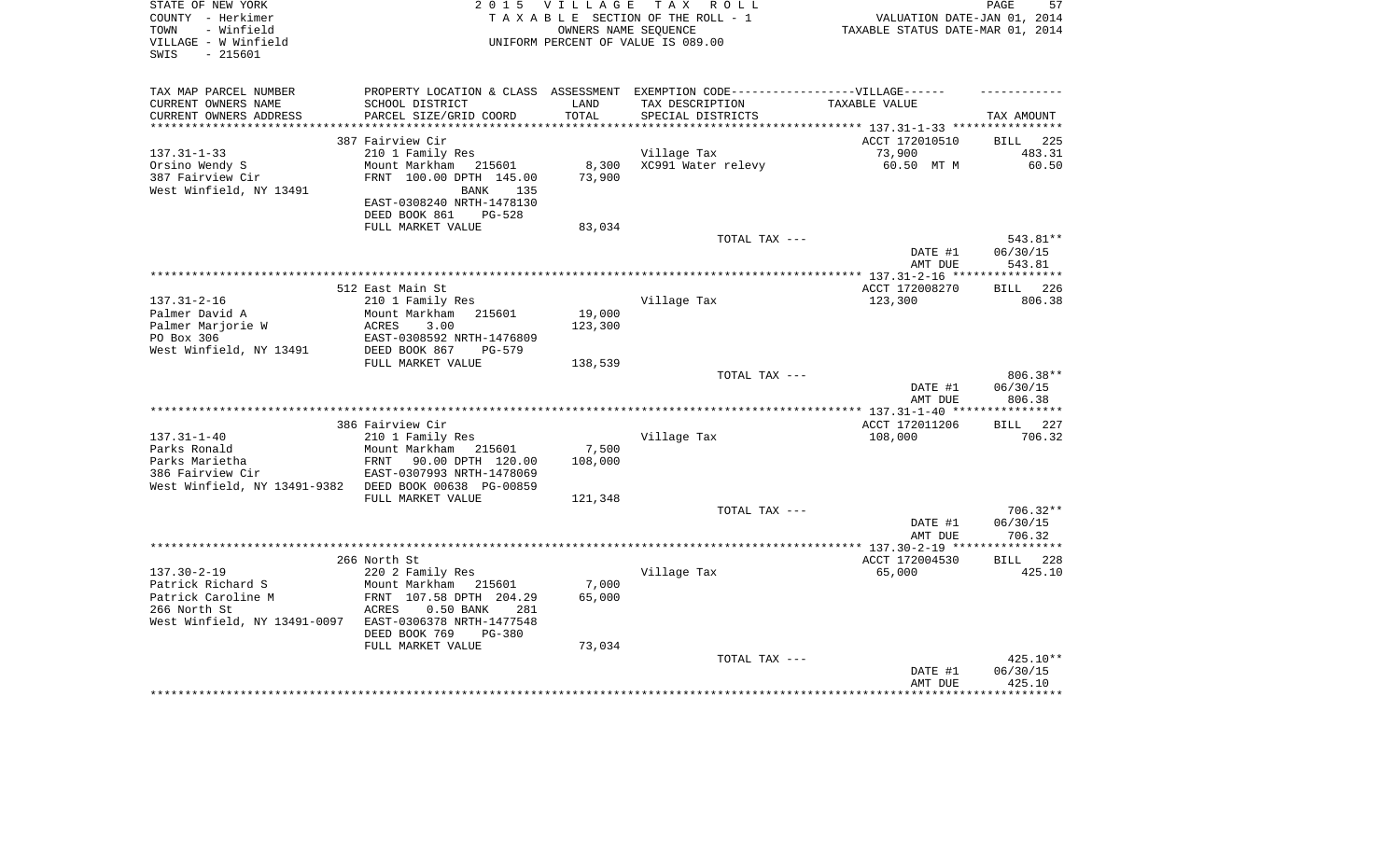| STATE OF NEW YORK<br>COUNTY - Herkimer<br>- Winfield<br>TOWN<br>VILLAGE - W Winfield<br>SWIS<br>$-215601$ |                                                                                  | 2015 VILLAGE<br>OWNERS NAME SEQUENCE | T A X<br>R O L L<br>TAXABLE SECTION OF THE ROLL - 1<br>UNIFORM PERCENT OF VALUE IS 089.00 | VALUATION DATE-JAN 01, 2014<br>TAXABLE STATUS DATE-MAR 01, 2014 | PAGE<br>58            |
|-----------------------------------------------------------------------------------------------------------|----------------------------------------------------------------------------------|--------------------------------------|-------------------------------------------------------------------------------------------|-----------------------------------------------------------------|-----------------------|
| TAX MAP PARCEL NUMBER                                                                                     | PROPERTY LOCATION & CLASS ASSESSMENT EXEMPTION CODE----------------VILLAGE------ |                                      |                                                                                           |                                                                 |                       |
| CURRENT OWNERS NAME<br>CURRENT OWNERS ADDRESS                                                             | SCHOOL DISTRICT<br>PARCEL SIZE/GRID COORD                                        | LAND<br>TOTAL                        | TAX DESCRIPTION<br>SPECIAL DISTRICTS                                                      | TAXABLE VALUE                                                   | TAX AMOUNT            |
| ***********************                                                                                   |                                                                                  |                                      |                                                                                           |                                                                 |                       |
|                                                                                                           | 187 South St                                                                     |                                      |                                                                                           | ACCT 172003360                                                  | 229<br>BILL           |
| $137.30 - 3 - 17$                                                                                         | 230 3 Family Res                                                                 |                                      | Village Tax                                                                               | 59,400                                                          | 388.48                |
| Pavlik Steven                                                                                             | Mount Markham 215601                                                             | 7,700                                |                                                                                           |                                                                 |                       |
| Pavlik Fay L<br>70 South St                                                                               | 58.90 DPTH 199.98<br>FRNT<br>0.27                                                | 59,400                               |                                                                                           |                                                                 |                       |
| West Winfield, NY 13491                                                                                   | ACRES<br>EAST-0306229 NRTH-1476561                                               |                                      |                                                                                           |                                                                 |                       |
|                                                                                                           | DEED BOOK 1329<br>PG-232                                                         |                                      |                                                                                           |                                                                 |                       |
|                                                                                                           | FULL MARKET VALUE                                                                | 66,742                               |                                                                                           |                                                                 |                       |
|                                                                                                           |                                                                                  |                                      | TOTAL TAX ---                                                                             |                                                                 | 388.48**              |
|                                                                                                           |                                                                                  |                                      |                                                                                           | DATE #1                                                         | 06/30/15              |
|                                                                                                           |                                                                                  |                                      |                                                                                           | AMT DUE                                                         | 388.48                |
|                                                                                                           | 70 South St                                                                      |                                      |                                                                                           | ACCT 172008611                                                  | 230<br>BILL           |
| $137.38 - 2 - 38.2$                                                                                       | 210 1 Family Res                                                                 |                                      | Village Tax                                                                               | 72,400                                                          | 473.50                |
| Pavlik Steven                                                                                             | Mount Markham<br>215601                                                          | 9,400                                |                                                                                           |                                                                 |                       |
| Pavlik Fay                                                                                                | 70.00 DPTH 280.00<br>FRNT                                                        | 72,400                               |                                                                                           |                                                                 |                       |
| 70 South St                                                                                               | 0.44<br>ACRES                                                                    |                                      |                                                                                           |                                                                 |                       |
| West Winfield, NY 13491-0706                                                                              | EAST-0306694 NRTH-1474816                                                        |                                      |                                                                                           |                                                                 |                       |
|                                                                                                           | DEED BOOK 778<br>PG-207                                                          |                                      |                                                                                           |                                                                 |                       |
|                                                                                                           | FULL MARKET VALUE                                                                | 81,348                               | TOTAL TAX ---                                                                             |                                                                 | 473.50**              |
|                                                                                                           |                                                                                  |                                      |                                                                                           | DATE #1<br>AMT DUE                                              | 06/30/15<br>473.50    |
|                                                                                                           |                                                                                  |                                      |                                                                                           |                                                                 |                       |
|                                                                                                           | 515 Fairground Rd                                                                |                                      |                                                                                           | ACCT 172005340                                                  | BILL 231              |
| $137.31 - 1 - 14$<br>Peck Cathie E                                                                        | 210 1 Family Res<br>Mount Markham 215601                                         | 7,800                                | Village Tax<br>XC991 Water relevy                                                         | 78,300<br>66.45 MT M                                            | 512.08<br>66.45       |
| 515 Fairground Rd<br>West Winfield, NY 13491-9377                                                         | State Of Ny Mortgage Agen<br>260 Madison Ave<br>NY10016                          | 78,300                               |                                                                                           |                                                                 |                       |
|                                                                                                           | <b>FRNT</b><br>90.00 DPTH 135.00<br>BANK<br>620                                  |                                      |                                                                                           |                                                                 |                       |
|                                                                                                           | EAST-0308916 NRTH-1478061<br>DEED BOOK 780<br>PG-737                             |                                      |                                                                                           |                                                                 |                       |
|                                                                                                           | FULL MARKET VALUE                                                                | 87,978                               |                                                                                           |                                                                 |                       |
|                                                                                                           |                                                                                  |                                      | TOTAL TAX ---                                                                             |                                                                 | 578.53**              |
|                                                                                                           |                                                                                  |                                      |                                                                                           | DATE #1<br>AMT DUE                                              | 06/30/15<br>578.53    |
|                                                                                                           |                                                                                  |                                      |                                                                                           |                                                                 |                       |
|                                                                                                           | 479 Fairview Dr                                                                  |                                      |                                                                                           | ACCT 172007020                                                  | BILL 232              |
| $137.31 - 1 - 2$                                                                                          | 311 Res vac land                                                                 |                                      | Village Tax                                                                               | 3,100                                                           | 20.27                 |
| Peo Francis                                                                                               | Mount Markham<br>215601                                                          | 3,100                                |                                                                                           |                                                                 |                       |
| Peo Rosemarie<br>479 Fairview Dr                                                                          | 90.00 DPTH 132.00<br>FRNT<br>EAST-0308003 NRTH-1478699                           | 3,100                                |                                                                                           |                                                                 |                       |
| West Winfield, NY 13491-9379                                                                              | DEED BOOK 00584 PG-00321                                                         |                                      |                                                                                           |                                                                 |                       |
|                                                                                                           | FULL MARKET VALUE                                                                | 3,483                                |                                                                                           |                                                                 |                       |
|                                                                                                           |                                                                                  |                                      | TOTAL TAX ---                                                                             |                                                                 | $20.27**$             |
|                                                                                                           |                                                                                  |                                      |                                                                                           | DATE #1                                                         | 06/30/15              |
|                                                                                                           |                                                                                  |                                      |                                                                                           | AMT DUE                                                         | 20.27<br>************ |
|                                                                                                           |                                                                                  |                                      |                                                                                           |                                                                 |                       |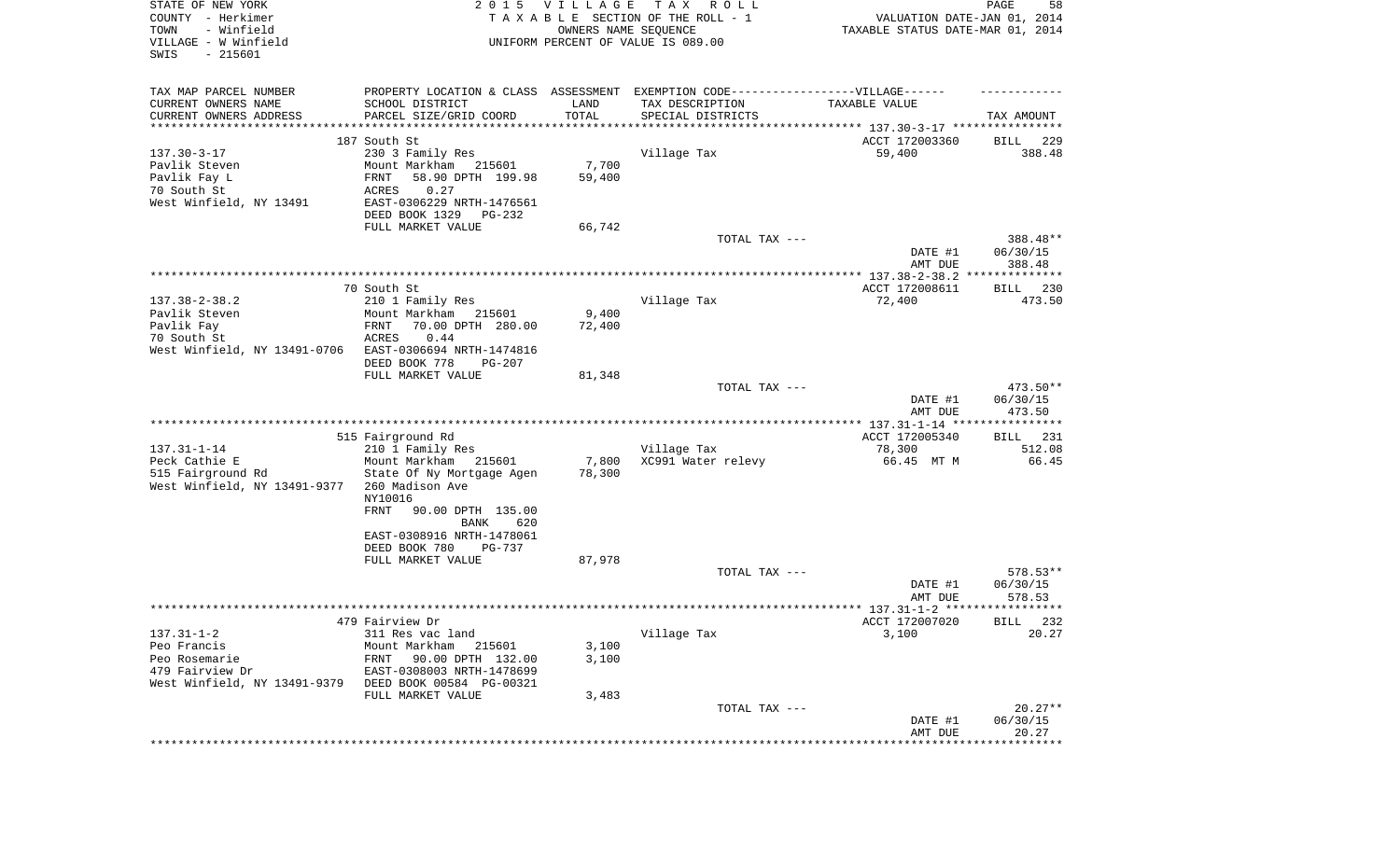| STATE OF NEW YORK<br>COUNTY - Herkimer     | 2 0 1 5                                               | <b>VILLAGE</b>   | TAX ROLL<br>TAXABLE SECTION OF THE ROLL - 1                                       | VALUATION DATE-JAN 01, 2014      | 59<br>PAGE         |
|--------------------------------------------|-------------------------------------------------------|------------------|-----------------------------------------------------------------------------------|----------------------------------|--------------------|
| - Winfield<br>TOWN                         |                                                       |                  | OWNERS NAME SEOUENCE                                                              | TAXABLE STATUS DATE-MAR 01, 2014 |                    |
| VILLAGE - W Winfield<br>$-215601$<br>SWIS  |                                                       |                  | UNIFORM PERCENT OF VALUE IS 089.00                                                |                                  |                    |
|                                            |                                                       |                  |                                                                                   |                                  |                    |
| TAX MAP PARCEL NUMBER                      |                                                       |                  | PROPERTY LOCATION & CLASS ASSESSMENT EXEMPTION CODE-----------------VILLAGE------ |                                  |                    |
| CURRENT OWNERS NAME                        | SCHOOL DISTRICT                                       | LAND             | TAX DESCRIPTION                                                                   | TAXABLE VALUE                    |                    |
| CURRENT OWNERS ADDRESS                     | PARCEL SIZE/GRID COORD                                | TOTAL            | SPECIAL DISTRICTS                                                                 |                                  | TAX AMOUNT         |
| **********************                     |                                                       | ************     |                                                                                   |                                  |                    |
|                                            | 479 Fairview Dr                                       |                  |                                                                                   | ACCT 172006600                   | <b>BILL</b><br>233 |
| $137.31 - 1 - 3$                           | 210 1 Family Res                                      |                  | VETFUND T 41107                                                                   | 550                              |                    |
| Peo Francis                                | Mount Markham 215601                                  | 5,800            | Village Tax                                                                       | 90,850                           | 594.16             |
| Peo Rosemarie                              | 90.00 DPTH 138.00<br>FRNT                             | 91,400           |                                                                                   |                                  |                    |
| 479 Fairview Dr                            | 0.28<br>ACRES                                         |                  |                                                                                   |                                  |                    |
| West Winfield, NY 13491-2010               | EAST-0308079 NRTH-1478651                             |                  |                                                                                   |                                  |                    |
|                                            | DEED BOOK 00534 PG-00341                              |                  |                                                                                   |                                  |                    |
|                                            | FULL MARKET VALUE                                     | 102,697          |                                                                                   |                                  |                    |
|                                            |                                                       |                  | TOTAL TAX ---                                                                     |                                  | 594.16**           |
|                                            |                                                       |                  |                                                                                   | DATE #1                          | 06/30/15           |
|                                            |                                                       |                  |                                                                                   | AMT DUE                          | 594.16             |
|                                            | 571 East Main St                                      |                  |                                                                                   | ACCT 138397                      | BILL 234           |
| $137.31 - 2 - 7$                           | 311 Res vac land                                      |                  | Village Tax                                                                       | 5,500                            | 35.97              |
| Peo Michael P                              | Mount Markham<br>215601                               | 5,500            |                                                                                   |                                  |                    |
| 119 Doyle Road                             | 12.00 DPTH 169.00<br>FRNT                             | 5,500            |                                                                                   |                                  |                    |
| West Winfield, NY 13491                    | ACRES<br>0.05                                         |                  |                                                                                   |                                  |                    |
|                                            | EAST-0309630 NRTH-1477326                             |                  |                                                                                   |                                  |                    |
| PRIOR OWNER ON 3/01/2014                   | DEED BOOK 1546<br>$PG-350$                            |                  |                                                                                   |                                  |                    |
| Weeks Irene R                              | FULL MARKET VALUE                                     | 6,180            |                                                                                   |                                  |                    |
|                                            |                                                       |                  | TOTAL TAX ---                                                                     |                                  | $35.97**$          |
|                                            |                                                       |                  |                                                                                   | DATE #1                          | 06/30/15           |
|                                            |                                                       |                  |                                                                                   | AMT DUE                          | 35.97              |
|                                            |                                                       |                  |                                                                                   | *********** 137.46-1-8 ***       | **********         |
|                                            | 48 South St                                           |                  |                                                                                   | ACCT 172005940                   | 235<br><b>BILL</b> |
| $137.46 - 1 - 8$                           | 210 1 Family Res                                      |                  | Village Tax                                                                       | 88,000                           | 575.52             |
| Peplinski Christine C<br>48 South St       | Mount Markham 215601<br>60.00 DPTH 445.00<br>FRNT     | 11,100<br>88,000 | XC991 Water relevy                                                                | 74.12 MT M                       | 74.12              |
| West Winfield, NY 13491                    | 0.61<br>ACRES                                         |                  |                                                                                   |                                  |                    |
|                                            | EAST-0306688 NRTH-1473964                             |                  |                                                                                   |                                  |                    |
|                                            | DEED BOOK 1185<br>PG-861                              |                  |                                                                                   |                                  |                    |
|                                            | FULL MARKET VALUE                                     | 98,876           |                                                                                   |                                  |                    |
|                                            |                                                       |                  | TOTAL TAX ---                                                                     |                                  | 649.64**           |
|                                            |                                                       |                  |                                                                                   | DATE #1                          | 06/30/15           |
|                                            |                                                       |                  |                                                                                   | AMT DUE                          | 649.64             |
|                                            |                                                       |                  |                                                                                   | ************ 137.30-3-29 ***     | ***********        |
|                                            | 422 East Main St                                      |                  |                                                                                   | ACCT 172001290                   | BILL 236           |
| $137.30 - 3 - 29$                          | 283 Res w/Comuse                                      |                  | Village Tax                                                                       | 54,000                           | 353.16             |
| Perkins E. Elmer                           | Mount Markham 215601                                  | 10,100           | XC991 Water relevy                                                                | 124.76 MT M                      | 124.76             |
| Perkins Gloria                             | FRNT<br>71.00 DPTH 204.00                             | 54,000           |                                                                                   |                                  |                    |
| PO Box 147<br>West Winfield, NY 13491-0147 | EAST-0306598 NRTH-1476785<br>DEED BOOK 00654 PG-00930 |                  |                                                                                   |                                  |                    |
|                                            | FULL MARKET VALUE                                     | 60,674           |                                                                                   |                                  |                    |
|                                            |                                                       |                  | TOTAL TAX ---                                                                     |                                  | 477.92**           |
|                                            |                                                       |                  |                                                                                   | DATE #1                          | 06/30/15           |
|                                            |                                                       |                  |                                                                                   | AMT DUE                          | 477.92             |
|                                            |                                                       |                  |                                                                                   |                                  |                    |
|                                            |                                                       |                  |                                                                                   |                                  |                    |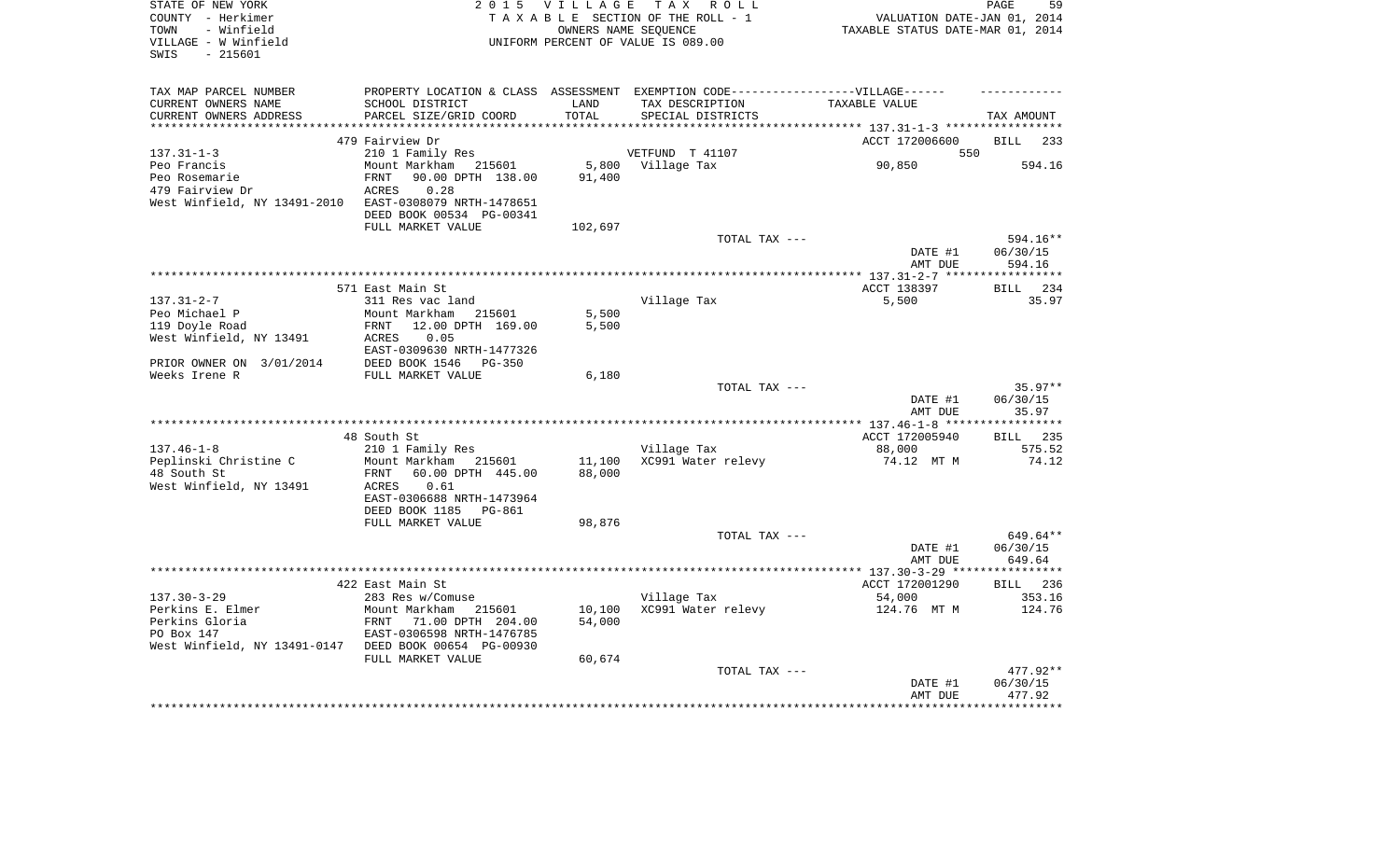| STATE OF NEW YORK                              | 2 0 1 5                          | <b>VILLAGE</b> | TAX ROLL                                                                          |                                           | PAGE<br>60              |
|------------------------------------------------|----------------------------------|----------------|-----------------------------------------------------------------------------------|-------------------------------------------|-------------------------|
| COUNTY - Herkimer                              |                                  |                | TAXABLE SECTION OF THE ROLL - 1                                                   | VALUATION DATE-JAN 01, 2014               |                         |
| - Winfield<br>TOWN                             |                                  |                | OWNERS NAME SEOUENCE                                                              | TAXABLE STATUS DATE-MAR 01, 2014          |                         |
| VILLAGE - W Winfield                           |                                  |                | UNIFORM PERCENT OF VALUE IS 089.00                                                |                                           |                         |
| $-215601$<br>SWIS                              |                                  |                |                                                                                   |                                           |                         |
|                                                |                                  |                |                                                                                   |                                           |                         |
| TAX MAP PARCEL NUMBER                          |                                  |                | PROPERTY LOCATION & CLASS ASSESSMENT EXEMPTION CODE-----------------VILLAGE------ |                                           |                         |
| CURRENT OWNERS NAME                            | SCHOOL DISTRICT                  | LAND           | TAX DESCRIPTION                                                                   | TAXABLE VALUE                             |                         |
| CURRENT OWNERS ADDRESS                         | PARCEL SIZE/GRID COORD           | TOTAL          | SPECIAL DISTRICTS                                                                 | *********** 137.31-1-24 ***************** | TAX AMOUNT              |
|                                                | 484 Fairview Dr                  |                |                                                                                   | ACCT 172003240                            | BILL<br>237             |
| $137.31 - 1 - 24$                              | 210 1 Family Res                 |                | Village Tax                                                                       | 79,700                                    | 521.24                  |
| Peterson David                                 | Mount Markham<br>215601          | 8,100          |                                                                                   |                                           |                         |
| Petereson Alice                                | 90.00 DPTH 150.00<br><b>FRNT</b> | 79,700         |                                                                                   |                                           |                         |
| 484 Fairview Dr                                | 0.31<br>ACRES                    |                |                                                                                   |                                           |                         |
| West Winfield, NY 13491-9379                   | EAST-0308172 NRTH-1478354        |                |                                                                                   |                                           |                         |
|                                                | DEED BOOK 00616 PG-00342         |                |                                                                                   |                                           |                         |
|                                                |                                  |                |                                                                                   |                                           |                         |
|                                                | FULL MARKET VALUE                | 89,551         | TOTAL TAX ---                                                                     |                                           | 521.24**                |
|                                                |                                  |                |                                                                                   | DATE #1                                   | 06/30/15                |
|                                                |                                  |                |                                                                                   | AMT DUE                                   | 521.24                  |
|                                                |                                  |                |                                                                                   |                                           | * * * * * * * * * * * * |
|                                                | 176 Taylor Ave                   |                |                                                                                   | ACCT 172001710                            | BILL 238                |
| $137.38 - 1 - 13$                              | 210 1 Family Res                 |                | Village Tax                                                                       | 73,400                                    | 480.04                  |
| Piscione Josephine P                           | Mount Markham 215601             | 7,000          | XC991 Water relevy                                                                | 93.40 MT M                                | 93.40                   |
| 176 Taylor Ave                                 | FRNT<br>60.00 DPTH 145.00        | 73,400         |                                                                                   |                                           |                         |
| West Winfield, NY 13491                        | EAST-0305119 NRTH-1476413        |                |                                                                                   |                                           |                         |
|                                                | DEED BOOK 1132<br>PG-391         |                |                                                                                   |                                           |                         |
|                                                | FULL MARKET VALUE                | 82,472         |                                                                                   |                                           |                         |
|                                                |                                  |                | TOTAL TAX ---                                                                     |                                           | 573.44**                |
|                                                |                                  |                |                                                                                   | DATE #1                                   | 06/30/15                |
|                                                |                                  |                |                                                                                   | AMT DUE                                   | 573.44                  |
|                                                |                                  |                |                                                                                   |                                           |                         |
|                                                | 455 US Highway 20                |                |                                                                                   | ACCT 184773                               | BILL 239                |
| $137.31 - 1 - 55$                              | 210 1 Family Res                 |                | Village Tax                                                                       | 82,000                                    | 536.28                  |
| Pope Barry K                                   | Mount Markham 215601             | 7,400          |                                                                                   |                                           |                         |
| Pope Candace A                                 | <b>FRNT</b><br>66.00 DPTH 158.60 | 82,000         |                                                                                   |                                           |                         |
| 455 US Highway 20                              | ACRES<br>0.23                    |                |                                                                                   |                                           |                         |
| West Winfield, NY 13491                        | EAST-0307354 NRTH-1477080        |                |                                                                                   |                                           |                         |
|                                                | DEED BOOK 1525<br><b>PG-106</b>  |                |                                                                                   |                                           |                         |
| PRIOR OWNER ON 3/01/2014                       | FULL MARKET VALUE                | 92,135         |                                                                                   |                                           |                         |
| Jensen Floyd                                   |                                  |                |                                                                                   |                                           |                         |
|                                                |                                  |                | TOTAL TAX ---                                                                     |                                           | 536.28**                |
|                                                |                                  |                |                                                                                   | DATE #1                                   | 06/30/15                |
|                                                |                                  |                |                                                                                   | AMT DUE                                   | 536.28                  |
|                                                |                                  |                |                                                                                   |                                           | ***********             |
|                                                | 371 Mill St                      |                |                                                                                   | ACCT 172006960                            | BILL 240                |
| $137.38 - 1 - 49$                              | 210 1 Family Res                 |                | Village Tax                                                                       | 67,000                                    | 438.18                  |
| Pope Donald                                    | Mount Markham 215601             | 12,200         |                                                                                   |                                           |                         |
| Pope Constance                                 | FRNT 195.00 DPTH 160.00          | 67,000         |                                                                                   |                                           |                         |
| 371 Mill St                                    | EAST-0305811 NRTH-1474277        |                |                                                                                   |                                           |                         |
| PO Box 67                                      | DEED BOOK 00566 PG-00131         |                |                                                                                   |                                           |                         |
| West Winfield, NY 13491-0067 FULL MARKET VALUE |                                  | 75,281         |                                                                                   |                                           |                         |
|                                                |                                  |                | TOTAL TAX ---                                                                     |                                           | 438.18**                |
|                                                |                                  |                |                                                                                   | DATE #1                                   | 06/30/15                |
|                                                |                                  |                |                                                                                   | AMT DUE                                   | 438.18                  |
|                                                |                                  |                |                                                                                   |                                           |                         |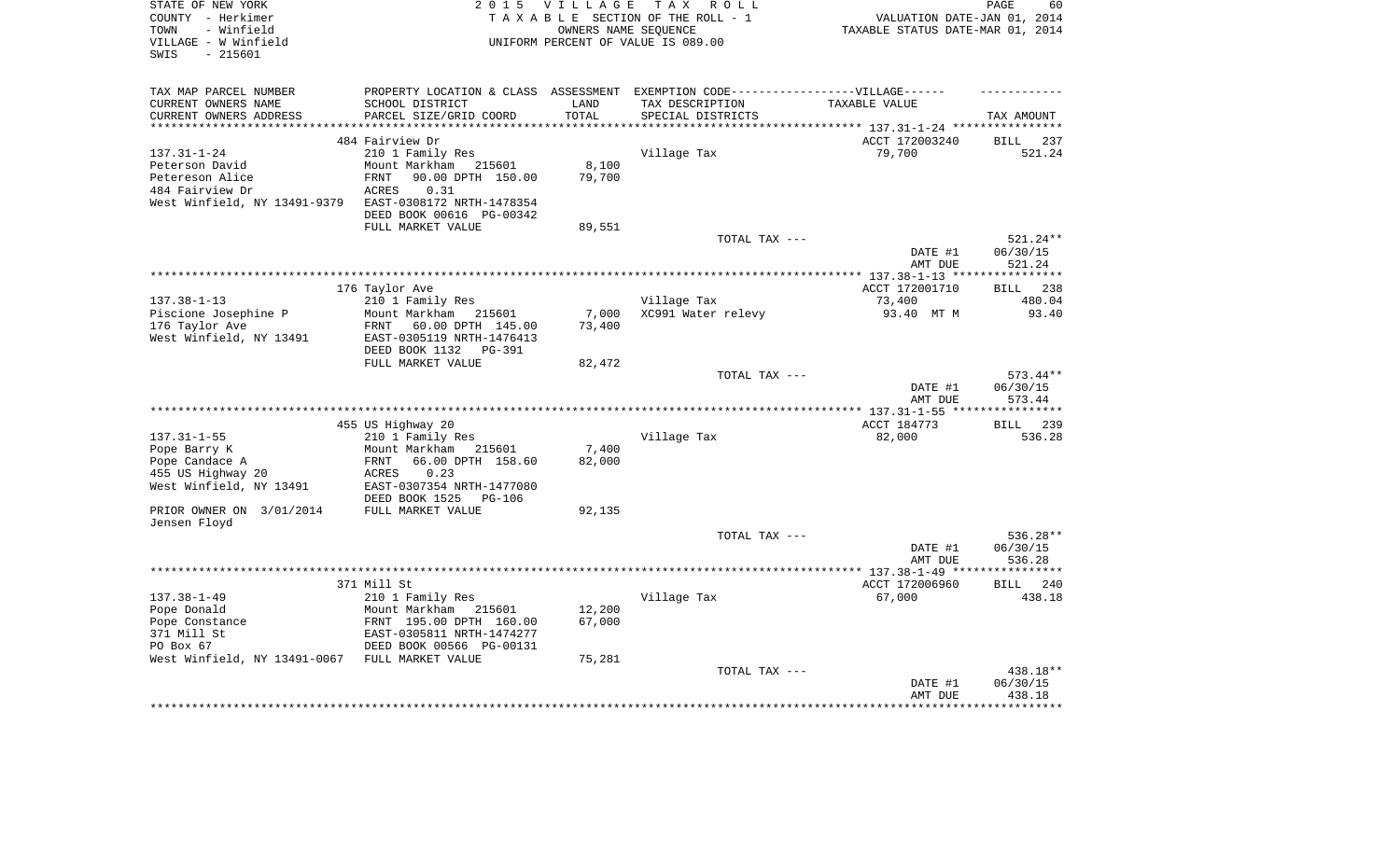| STATE OF NEW YORK<br>COUNTY - Herkimer                 |                                                                                  |         | 2015 VILLAGE TAX ROLL<br>TAXABLE SECTION OF THE ROLL - 1 | VALUATION DATE-JAN 01, 2014      | PAGE<br>61         |
|--------------------------------------------------------|----------------------------------------------------------------------------------|---------|----------------------------------------------------------|----------------------------------|--------------------|
| - Winfield<br>TOWN                                     |                                                                                  |         | OWNERS NAME SEOUENCE                                     | TAXABLE STATUS DATE-MAR 01, 2014 |                    |
| VILLAGE - W Winfield                                   |                                                                                  |         | UNIFORM PERCENT OF VALUE IS 089.00                       |                                  |                    |
| $-215601$<br>SWIS                                      |                                                                                  |         |                                                          |                                  |                    |
|                                                        |                                                                                  |         |                                                          |                                  |                    |
| TAX MAP PARCEL NUMBER                                  | PROPERTY LOCATION & CLASS ASSESSMENT EXEMPTION CODE----------------VILLAGE------ |         |                                                          |                                  |                    |
| CURRENT OWNERS NAME                                    | SCHOOL DISTRICT                                                                  | LAND    | TAX DESCRIPTION                                          | TAXABLE VALUE                    |                    |
| CURRENT OWNERS ADDRESS                                 | PARCEL SIZE/GRID COORD                                                           | TOTAL   | SPECIAL DISTRICTS                                        |                                  | TAX AMOUNT         |
| **********************                                 |                                                                                  |         |                                                          |                                  |                    |
|                                                        | 369 West Main St                                                                 |         |                                                          | ACCT 172004230                   | <b>BILL</b><br>241 |
| $137.30 - 1 - 22$                                      | 283 Res w/Comuse                                                                 |         | VETFUND CT 41101                                         | 1,600                            |                    |
| Pope Fred J Jr<br>PO Box 431                           | Mount Markham 215601                                                             |         | 8,900 Village Tax                                        | 123,400                          | 807.04<br>134.95   |
| West Winfield, NY 13491                                | 81.00 DPTH 214.00<br>FRNT<br>0.39<br>ACRES                                       | 125,000 | XC991 Water relevy                                       | 134.95 MT M                      |                    |
|                                                        | EAST-0305836 NRTH-1476958                                                        |         |                                                          |                                  |                    |
|                                                        | DEED BOOK 1089<br>PG-590                                                         |         |                                                          |                                  |                    |
|                                                        | FULL MARKET VALUE                                                                | 140,449 |                                                          |                                  |                    |
|                                                        |                                                                                  |         | TOTAL TAX ---                                            |                                  | 941.99**           |
|                                                        |                                                                                  |         |                                                          | DATE #1                          | 06/30/15           |
|                                                        |                                                                                  |         |                                                          | AMT DUE                          | 941.99             |
|                                                        |                                                                                  |         |                                                          |                                  |                    |
|                                                        | 467 East Main St                                                                 |         |                                                          | ACCT 172000750                   | BILL 242           |
| $137.31 - 1 - 53$                                      | 210 1 Family Res                                                                 |         | Village Tax                                              | 86,400                           | 565.06             |
| Price Thomas                                           | Mount Markham 215601                                                             | 16,000  |                                                          |                                  |                    |
| Price Carol                                            | 1.50 BANK<br>ACRES<br>770                                                        | 86,400  |                                                          |                                  |                    |
| PO Box 367                                             | EAST-0307615 NRTH-1477203                                                        |         |                                                          |                                  |                    |
| West Winfield, NY 13491-0367 DEED BOOK 728             | $PG-33$                                                                          |         |                                                          |                                  |                    |
|                                                        | FULL MARKET VALUE                                                                | 97,079  |                                                          |                                  |                    |
|                                                        |                                                                                  |         | TOTAL TAX ---                                            |                                  | 565.06**           |
|                                                        |                                                                                  |         |                                                          | DATE #1                          | 06/30/15           |
|                                                        |                                                                                  |         |                                                          | AMT DUE                          | 565.06             |
|                                                        | 204 Burrows Rd                                                                   |         |                                                          | ACCT 172006570                   | BILL 243           |
| $137.39 - 1 - 25$                                      | 210 1 Family Res                                                                 |         | Village Tax                                              | 102,600                          | 671.00             |
| Pritchard Arlene                                       | Mount Markham 215601                                                             | 8,400   |                                                          |                                  |                    |
| Pritchard John                                         | FRNT 100.00 DPTH 150.00                                                          | 102,600 |                                                          |                                  |                    |
| 204 Burrows Rd                                         | 0.34<br>ACRES                                                                    |         |                                                          |                                  |                    |
| West Winfield, NY 13491-9397 EAST-0308577 NRTH-1474866 |                                                                                  |         |                                                          |                                  |                    |
|                                                        | DEED BOOK 00562 PG-00358                                                         |         |                                                          |                                  |                    |
|                                                        | FULL MARKET VALUE                                                                | 115,281 |                                                          |                                  |                    |
|                                                        |                                                                                  |         | TOTAL TAX ---                                            |                                  | $671.00**$         |
|                                                        |                                                                                  |         |                                                          | DATE #1                          | 06/30/15           |
|                                                        |                                                                                  |         |                                                          | AMT DUE                          | 671.00             |
|                                                        |                                                                                  |         |                                                          |                                  |                    |
|                                                        | 311 West Main St                                                                 |         |                                                          | ACCT 172009430                   | <b>BILL</b><br>244 |
| $137.30 - 1 - 34$                                      | 210 1 Family Res                                                                 |         | AGRIC 10 Y 42100                                         | 3,700                            |                    |
| Pustay John A                                          | Mount Markham 215601                                                             | 31,200  | Village Tax                                              | 463,300                          | 3,029.98           |
| Pustay Sheri L<br>PO Box 368                           | Court Order 9/18/2006<br>ACRES 14.50                                             | 467,000 |                                                          |                                  |                    |
| West Winfield, NY 13491                                | EAST-0305178 NRTH-1477653                                                        |         |                                                          |                                  |                    |
|                                                        | DEED BOOK 866<br><b>PG-116</b>                                                   |         |                                                          |                                  |                    |
|                                                        | FULL MARKET VALUE                                                                | 524,719 |                                                          |                                  |                    |
|                                                        |                                                                                  |         | TOTAL TAX ---                                            |                                  | $3,029.98**$       |
|                                                        |                                                                                  |         |                                                          | DATE #1                          | 06/30/15           |
|                                                        |                                                                                  |         |                                                          | AMT DUE                          | 3,029.98           |
|                                                        |                                                                                  |         |                                                          |                                  |                    |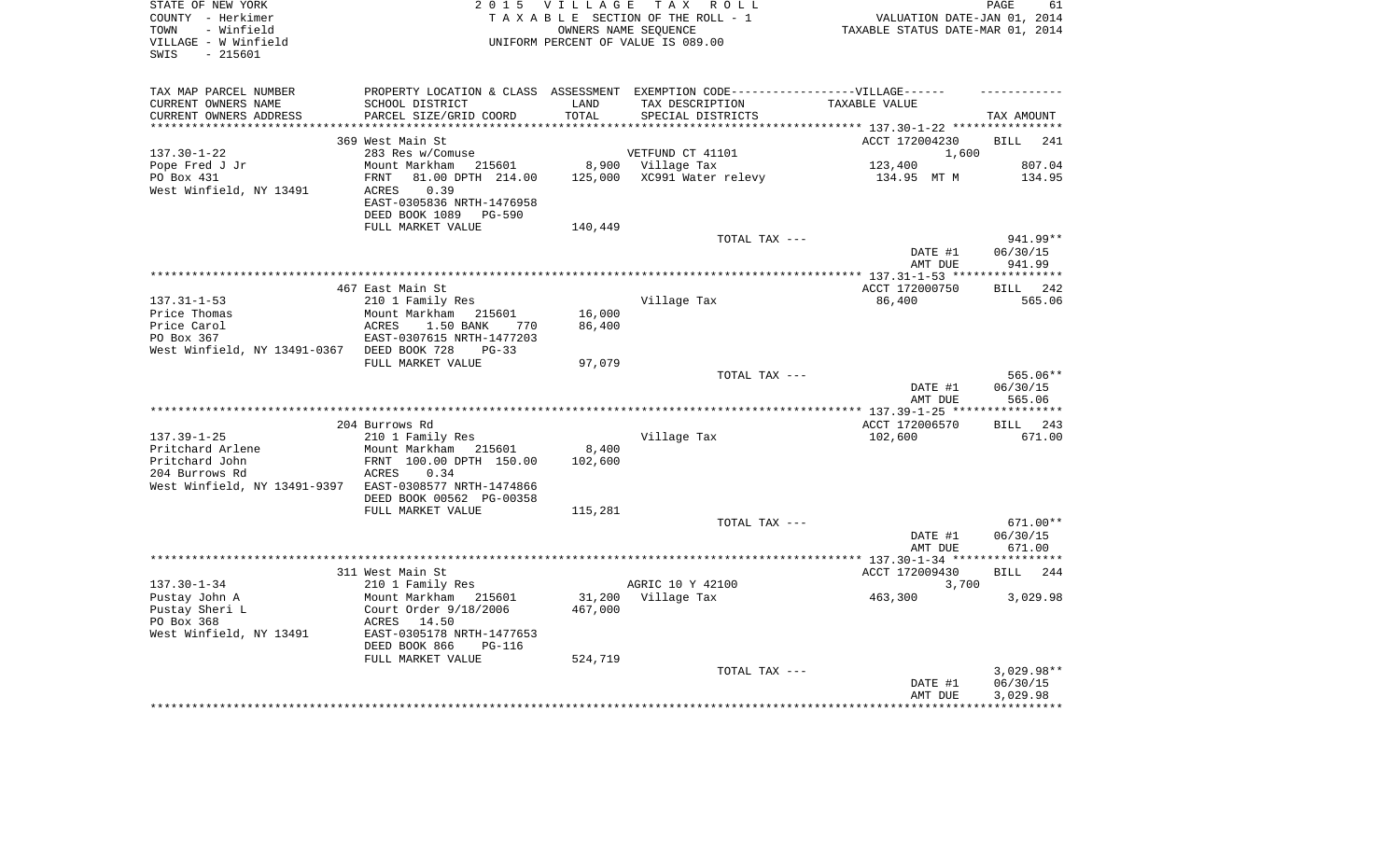| STATE OF NEW YORK<br>COUNTY - Herkimer<br>- Winfield<br>TOWN<br>VILLAGE - W Winfield<br>SWIS<br>$-215601$ | 2 0 1 5                                                                           | VILLAGE<br>OWNERS NAME SEQUENCE | TAX ROLL<br>TAXABLE SECTION OF THE ROLL - 1<br>UNIFORM PERCENT OF VALUE IS 089.00 | VALUATION DATE-JAN 01, 2014<br>TAXABLE STATUS DATE-MAR 01, 2014 | PAGE<br>62            |
|-----------------------------------------------------------------------------------------------------------|-----------------------------------------------------------------------------------|---------------------------------|-----------------------------------------------------------------------------------|-----------------------------------------------------------------|-----------------------|
| TAX MAP PARCEL NUMBER                                                                                     | PROPERTY LOCATION & CLASS ASSESSMENT EXEMPTION CODE-----------------VILLAGE------ |                                 |                                                                                   |                                                                 |                       |
| CURRENT OWNERS NAME                                                                                       | SCHOOL DISTRICT                                                                   | LAND                            | TAX DESCRIPTION                                                                   | TAXABLE VALUE                                                   |                       |
| CURRENT OWNERS ADDRESS<br>**********************                                                          | PARCEL SIZE/GRID COORD                                                            | TOTAL                           | SPECIAL DISTRICTS                                                                 |                                                                 | TAX AMOUNT            |
|                                                                                                           | West Main St                                                                      |                                 |                                                                                   |                                                                 | 245<br>BILL           |
| $137.30 - 1 - 42.2$                                                                                       | 311 Res vac land                                                                  |                                 | Village Tax                                                                       | 5,200                                                           | 34.01                 |
| Pustay John A                                                                                             | Mount Markham<br>215601                                                           | 5,200                           |                                                                                   |                                                                 |                       |
| Pustay Laslo & Steve                                                                                      | 86.70 DPTH<br>99.00<br>FRNT                                                       | 5,200                           |                                                                                   |                                                                 |                       |
| 311 West Main St                                                                                          | ACRES<br>0.14                                                                     |                                 |                                                                                   |                                                                 |                       |
| W Winfield, NY 13491                                                                                      | EAST-0304742 NRTH-1476788                                                         |                                 |                                                                                   |                                                                 |                       |
|                                                                                                           | DEED BOOK 909<br>PG-199                                                           |                                 |                                                                                   |                                                                 |                       |
|                                                                                                           | FULL MARKET VALUE                                                                 | 5,843                           |                                                                                   |                                                                 |                       |
|                                                                                                           |                                                                                   |                                 | TOTAL TAX ---                                                                     |                                                                 | 34.01**<br>06/30/15   |
|                                                                                                           |                                                                                   |                                 |                                                                                   | DATE #1<br>AMT DUE                                              | 34.01                 |
|                                                                                                           |                                                                                   |                                 |                                                                                   |                                                                 |                       |
|                                                                                                           | South St                                                                          |                                 |                                                                                   | ACCT 172009190                                                  | 246<br>BILL           |
| $137.38 - 1 - 35.1$                                                                                       | 311 Res vac land                                                                  |                                 | Village Tax                                                                       | 11,300                                                          | 73.90                 |
| Pustay John A                                                                                             | Mount Markham<br>215601                                                           | 11,300                          |                                                                                   |                                                                 |                       |
| Pustay Steven C                                                                                           | FRNT 120.70 DPTH 158.20                                                           | 11,300                          |                                                                                   |                                                                 |                       |
| PO Box 250                                                                                                | 0.43<br><b>ACRES</b><br>EAST-0306284 NRTH-1475178                                 |                                 |                                                                                   |                                                                 |                       |
| West Winfield, NY 13491                                                                                   | DEED BOOK 852<br>$PG-615$                                                         |                                 |                                                                                   |                                                                 |                       |
|                                                                                                           | FULL MARKET VALUE                                                                 | 12,697                          |                                                                                   |                                                                 |                       |
|                                                                                                           |                                                                                   |                                 | TOTAL TAX ---                                                                     | DATE #1                                                         | $73.90**$<br>06/30/15 |
|                                                                                                           |                                                                                   |                                 |                                                                                   | AMT DUE                                                         | 73.90                 |
|                                                                                                           |                                                                                   |                                 |                                                                                   |                                                                 |                       |
| $137.30 - 1 - 4$                                                                                          | North St<br>210 1 Family Res                                                      |                                 | Village Tax                                                                       | ACCT 172006900<br>83,600                                        | BILL 247<br>546.74    |
| Pustay Laslo                                                                                              | Mount Markham<br>215601                                                           | 7,400                           |                                                                                   |                                                                 |                       |
| Pustay Ilona                                                                                              | 82.00 DPTH 363.00<br>FRNT                                                         | 83,600                          |                                                                                   |                                                                 |                       |
| PO Box 339                                                                                                | EAST-0306059 NRTH-1477796                                                         |                                 |                                                                                   |                                                                 |                       |
| West Winfield, NY 13491-0151                                                                              | DEED BOOK 00547 PG-00670                                                          |                                 |                                                                                   |                                                                 |                       |
|                                                                                                           | FULL MARKET VALUE                                                                 | 93,933                          |                                                                                   |                                                                 |                       |
|                                                                                                           |                                                                                   |                                 | TOTAL TAX ---                                                                     |                                                                 | 546.74**              |
|                                                                                                           |                                                                                   |                                 |                                                                                   | DATE #1<br>AMT DUE                                              | 06/30/15<br>546.74    |
|                                                                                                           |                                                                                   |                                 |                                                                                   |                                                                 |                       |
|                                                                                                           | South St                                                                          |                                 |                                                                                   | ACCT 172004260                                                  | BILL<br>248           |
| $137.38 - 1 - 36$                                                                                         | 710 Manufacture                                                                   |                                 | Village Tax                                                                       | 170,000                                                         | 1,111.80              |
| Pustay Laslo                                                                                              | Mount Markham<br>215601                                                           | 22,000                          |                                                                                   |                                                                 |                       |
| Pusztai Sandor                                                                                            | Prismatics                                                                        | 170,000                         |                                                                                   |                                                                 |                       |
| PO Box 339                                                                                                | includes>137.38-1-35.2                                                            |                                 |                                                                                   |                                                                 |                       |
| West Winfield, NY 13491-0339                                                                              | Court Order 9/18/2006                                                             |                                 |                                                                                   |                                                                 |                       |
|                                                                                                           | ACRES<br>3.50<br>EAST-0306050 NRTH-1475070                                        |                                 |                                                                                   |                                                                 |                       |
|                                                                                                           | DEED BOOK 681<br>$PG-483$                                                         |                                 |                                                                                   |                                                                 |                       |
|                                                                                                           | FULL MARKET VALUE                                                                 | 191,011                         |                                                                                   |                                                                 |                       |
|                                                                                                           |                                                                                   |                                 | TOTAL TAX ---                                                                     |                                                                 | $1,111.80**$          |
|                                                                                                           |                                                                                   |                                 |                                                                                   | DATE #1                                                         | 06/30/15              |
|                                                                                                           |                                                                                   |                                 |                                                                                   | AMT DUE                                                         | 1,111.80              |
|                                                                                                           |                                                                                   |                                 |                                                                                   | **************************                                      |                       |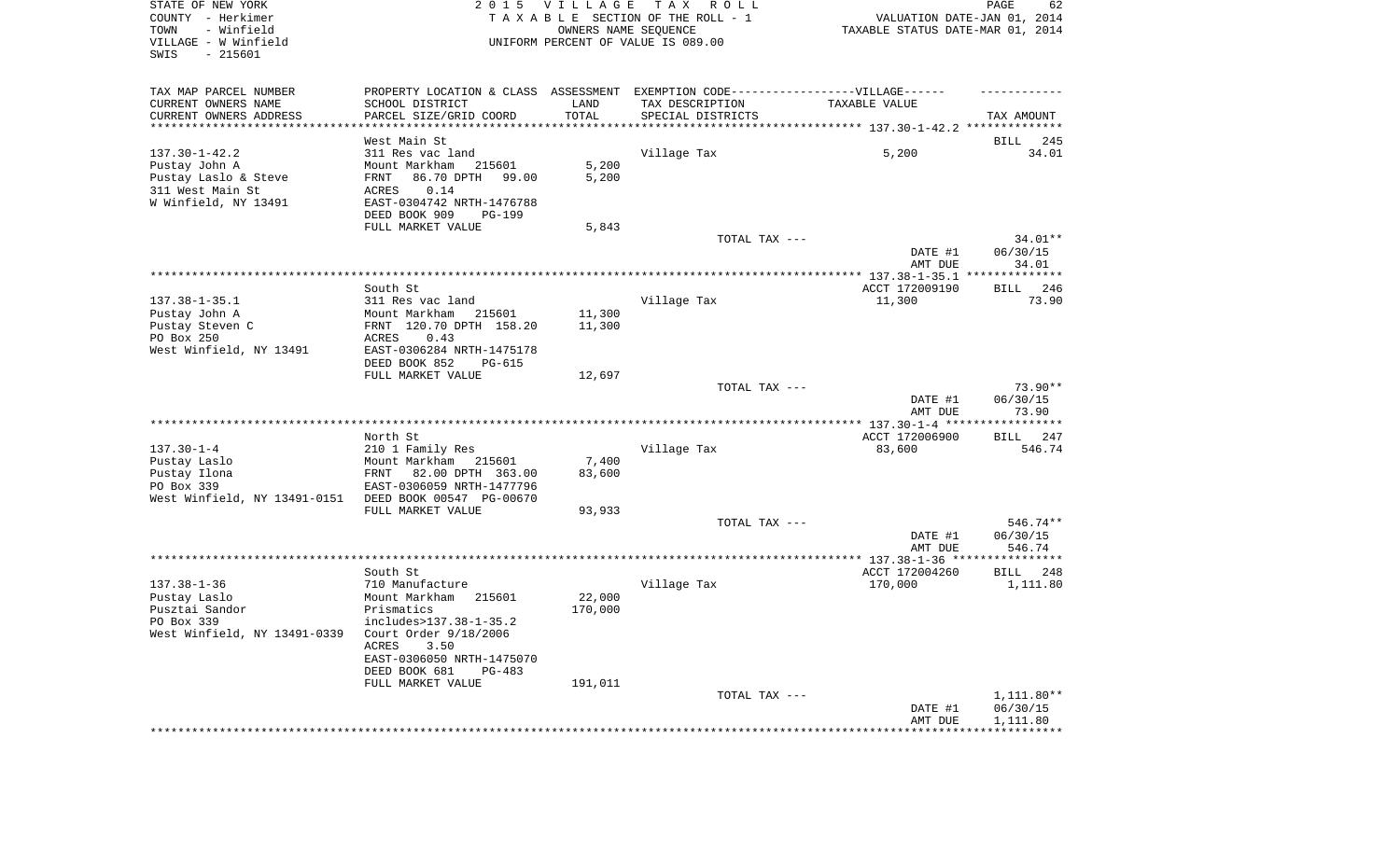| STATE OF NEW YORK<br>COUNTY - Herkimer<br>- Winfield<br>TOWN<br>VILLAGE - W Winfield<br>$-215601$<br>SWIS | 2 0 1 5                                                                           | VILLAGE<br>OWNERS NAME SEQUENCE | T A X<br>R O L L<br>TAXABLE SECTION OF THE ROLL - 1<br>UNIFORM PERCENT OF VALUE IS 089.00 | VALUATION DATE-JAN 01, 2014<br>TAXABLE STATUS DATE-MAR 01, 2014     | PAGE<br>63                   |
|-----------------------------------------------------------------------------------------------------------|-----------------------------------------------------------------------------------|---------------------------------|-------------------------------------------------------------------------------------------|---------------------------------------------------------------------|------------------------------|
| TAX MAP PARCEL NUMBER                                                                                     | PROPERTY LOCATION & CLASS ASSESSMENT EXEMPTION CODE-----------------VILLAGE------ |                                 |                                                                                           |                                                                     |                              |
| CURRENT OWNERS NAME                                                                                       | SCHOOL DISTRICT                                                                   | LAND                            | TAX DESCRIPTION                                                                           | TAXABLE VALUE                                                       |                              |
| CURRENT OWNERS ADDRESS<br>**********************                                                          | PARCEL SIZE/GRID COORD<br>************************                                | TOTAL<br>**************         | SPECIAL DISTRICTS                                                                         | ************************************* 137.38-1-31 ***************** | TAX AMOUNT                   |
|                                                                                                           | South St                                                                          |                                 |                                                                                           | ACCT 172009460                                                      | <b>BILL</b><br>249           |
| $137.38 - 1 - 31$                                                                                         | 330 Vacant comm                                                                   |                                 | Village Tax                                                                               | 10,300                                                              | 67.36                        |
| Pustay Steven                                                                                             | Mount Markham<br>215601                                                           | 10,300                          |                                                                                           |                                                                     |                              |
| Pustay John                                                                                               | FRNT<br>55.00 DPTH 500.00                                                         | 10,300                          |                                                                                           |                                                                     |                              |
| PO Box 368                                                                                                | 1.00<br><b>ACRES</b>                                                              |                                 |                                                                                           |                                                                     |                              |
| West Winfield, NY 13491                                                                                   | EAST-0306308 NRTH-1475462                                                         |                                 |                                                                                           |                                                                     |                              |
|                                                                                                           | DEED BOOK 1410<br>$PG-338$<br>FULL MARKET VALUE                                   | 11,573                          |                                                                                           |                                                                     |                              |
|                                                                                                           |                                                                                   |                                 | TOTAL TAX ---                                                                             |                                                                     | $67.36**$                    |
|                                                                                                           |                                                                                   |                                 |                                                                                           | DATE #1                                                             | 06/30/15                     |
|                                                                                                           |                                                                                   |                                 |                                                                                           | AMT DUE                                                             | 67.36                        |
|                                                                                                           |                                                                                   |                                 |                                                                                           | ********** 137.38-1-32 ****                                         | ***********                  |
|                                                                                                           | 121 South St                                                                      |                                 |                                                                                           | ACCT 172010481                                                      | 250<br>BILL                  |
| $137.38 - 1 - 32$                                                                                         | 421 Restaurant                                                                    | 10,000                          | Village Tax                                                                               | 115,000                                                             | 752.10                       |
| Pustay Steven<br>Pustay John                                                                              | Mount Markham<br>215601<br>78.00 DPTH 138.00<br>FRNT                              | 115,000                         |                                                                                           |                                                                     |                              |
| PO Box 368                                                                                                | 0.24<br>ACRES                                                                     |                                 |                                                                                           |                                                                     |                              |
| West Winfield, NY 13491                                                                                   | EAST-0306468 NRTH-1475435                                                         |                                 |                                                                                           |                                                                     |                              |
|                                                                                                           | DEED BOOK 1410<br>$PG-338$                                                        |                                 |                                                                                           |                                                                     |                              |
|                                                                                                           | FULL MARKET VALUE                                                                 | 129,213                         |                                                                                           |                                                                     |                              |
|                                                                                                           |                                                                                   |                                 | TOTAL TAX ---                                                                             |                                                                     | 752.10**                     |
|                                                                                                           |                                                                                   |                                 |                                                                                           | DATE #1<br>AMT DUE                                                  | 06/30/15<br>752.10           |
|                                                                                                           |                                                                                   |                                 |                                                                                           | *** 137.38-1-34 ***                                                 | **********                   |
|                                                                                                           | South St                                                                          |                                 |                                                                                           | ACCT 172009730                                                      | 251<br>BILL                  |
| $137.38 - 1 - 34$                                                                                         | 330 Vacant comm                                                                   |                                 | Village Tax                                                                               | 2,100                                                               | 13.73                        |
| Pustay Steven                                                                                             | 215601<br>Mount Markham                                                           | 2,100                           |                                                                                           |                                                                     |                              |
| Pustay John                                                                                               | FRNT 214.00 DPTH 47.00                                                            | 2,100                           |                                                                                           |                                                                     |                              |
| PO Box 368<br>West Winfield, NY 13491                                                                     | ACRES<br>0.33<br>EAST-0306009 NRTH-1475291                                        |                                 |                                                                                           |                                                                     |                              |
|                                                                                                           | DEED BOOK 1410<br>PG-338                                                          |                                 |                                                                                           |                                                                     |                              |
|                                                                                                           | FULL MARKET VALUE                                                                 | 2,360                           |                                                                                           |                                                                     |                              |
|                                                                                                           |                                                                                   |                                 | TOTAL TAX ---                                                                             |                                                                     | $13.73**$                    |
|                                                                                                           |                                                                                   |                                 |                                                                                           | DATE #1                                                             | 06/30/15                     |
|                                                                                                           |                                                                                   |                                 |                                                                                           | AMT DUE                                                             | 13.73                        |
|                                                                                                           |                                                                                   |                                 |                                                                                           |                                                                     | ********                     |
| $137.38 - 2 - 22$                                                                                         | 114 South St<br>210 1 Family Res                                                  |                                 | Village Tax                                                                               | ACCT 187027<br>44,300                                               | <b>BILL</b><br>252<br>289.72 |
| Pustay Steven                                                                                             | Mount Markham<br>215601                                                           | 7,100                           |                                                                                           |                                                                     |                              |
| 979 East Street                                                                                           | <b>FRNT</b><br>57.00 DPTH 167.00                                                  | 44,300                          |                                                                                           |                                                                     |                              |
| West Winfield, NY 13491                                                                                   | ACRES<br>0.21                                                                     |                                 |                                                                                           |                                                                     |                              |
|                                                                                                           | EAST-0306472 NRTH-1476425                                                         |                                 |                                                                                           |                                                                     |                              |
| PRIOR OWNER ON 3/01/2014                                                                                  | DEED BOOK 1537<br><b>PG-985</b>                                                   |                                 |                                                                                           |                                                                     |                              |
| Buttignol Joan                                                                                            | FULL MARKET VALUE                                                                 | 49,775                          |                                                                                           |                                                                     |                              |
|                                                                                                           |                                                                                   |                                 | TOTAL TAX ---                                                                             | DATE #1                                                             | 289.72**<br>06/30/15         |
|                                                                                                           |                                                                                   |                                 |                                                                                           | AMT DUE                                                             | 289.72                       |
|                                                                                                           |                                                                                   |                                 |                                                                                           |                                                                     | ********                     |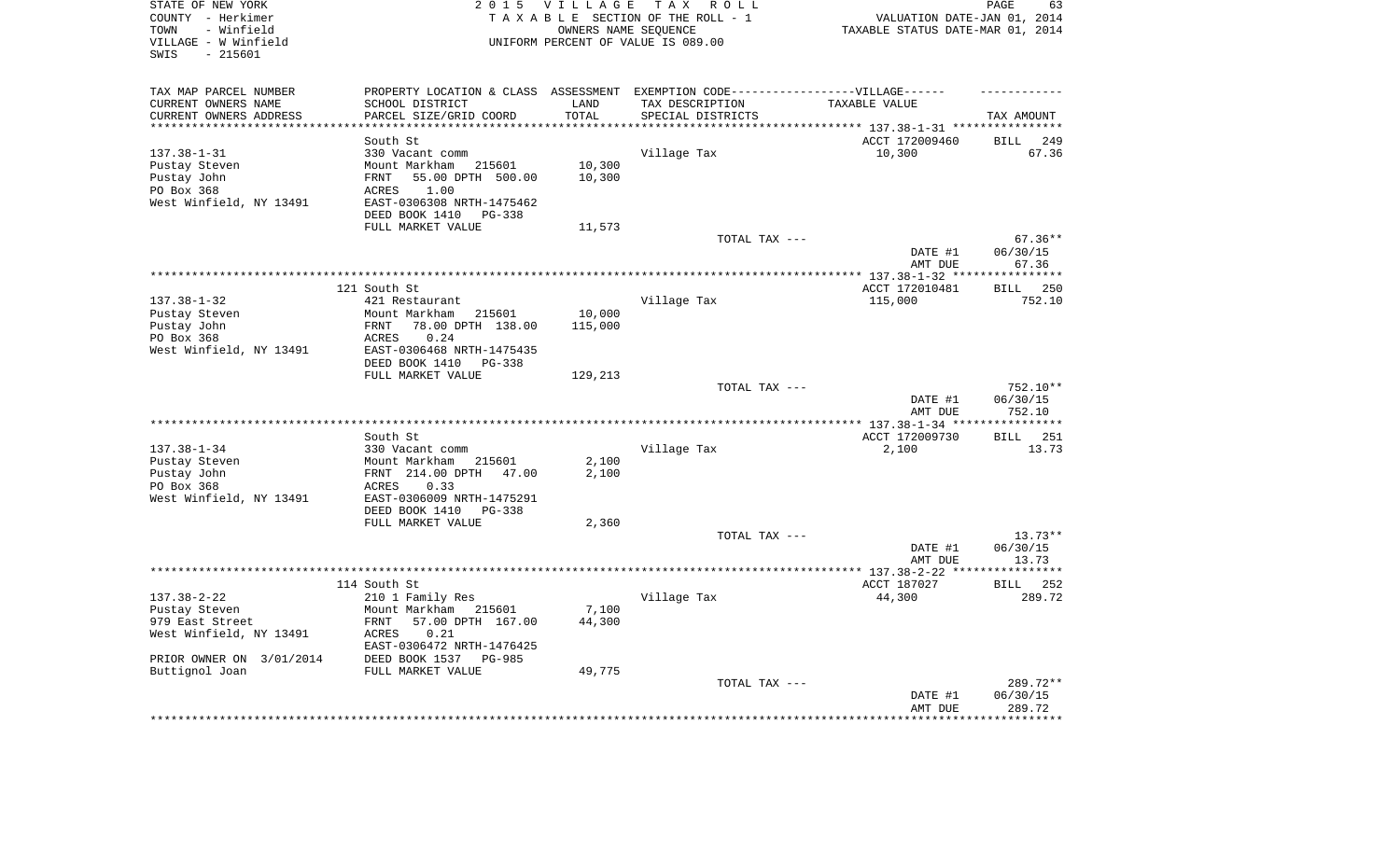| STATE OF NEW YORK<br>COUNTY - Herkimer<br>- Winfield<br>TOWN<br>VILLAGE - W Winfield | 2 0 1 5                                                                           | <b>VILLAGE</b> | TAX ROLL<br>TAXABLE SECTION OF THE ROLL - 1<br>OWNERS NAME SEQUENCE<br>UNIFORM PERCENT OF VALUE IS 089.00 | VALUATION DATE-JAN 01, 2014<br>TAXABLE STATUS DATE-MAR 01, 2014 | PAGE<br>64                   |
|--------------------------------------------------------------------------------------|-----------------------------------------------------------------------------------|----------------|-----------------------------------------------------------------------------------------------------------|-----------------------------------------------------------------|------------------------------|
| $-215601$<br>SWIS                                                                    |                                                                                   |                |                                                                                                           |                                                                 |                              |
| TAX MAP PARCEL NUMBER                                                                | PROPERTY LOCATION & CLASS ASSESSMENT EXEMPTION CODE-----------------VILLAGE------ |                |                                                                                                           |                                                                 |                              |
| CURRENT OWNERS NAME<br>CURRENT OWNERS ADDRESS                                        | SCHOOL DISTRICT<br>PARCEL SIZE/GRID COORD                                         | LAND<br>TOTAL  | TAX DESCRIPTION<br>SPECIAL DISTRICTS                                                                      | TAXABLE VALUE                                                   | TAX AMOUNT                   |
|                                                                                      |                                                                                   |                |                                                                                                           |                                                                 |                              |
|                                                                                      | 420 Pleasant St                                                                   |                |                                                                                                           | ACCT 168928                                                     | BILL<br>253                  |
| $137.30 - 2 - 16$                                                                    | 210 1 Family Res                                                                  |                | Village Tax                                                                                               | 72,500                                                          | 474.15                       |
| Pustay Steven C                                                                      | Mount Markham 215601                                                              | 7,000          |                                                                                                           |                                                                 |                              |
| Pustay Mary Lou                                                                      | FRNT<br>90.75 DPTH<br>98.00                                                       | 72,500         |                                                                                                           |                                                                 |                              |
| PO Box 397                                                                           | EAST-0306525 NRTH-1477659                                                         |                |                                                                                                           |                                                                 |                              |
| West Winfield, NY 13491                                                              | DEED BOOK 1422<br>PG-979<br>FULL MARKET VALUE                                     | 81,461         |                                                                                                           |                                                                 |                              |
|                                                                                      |                                                                                   |                | TOTAL TAX ---                                                                                             |                                                                 | 474.15**                     |
|                                                                                      |                                                                                   |                |                                                                                                           | DATE #1                                                         | 06/30/15                     |
|                                                                                      |                                                                                   |                |                                                                                                           | AMT DUE                                                         | 474.15                       |
|                                                                                      |                                                                                   |                |                                                                                                           |                                                                 |                              |
|                                                                                      | 420 Pleasant St                                                                   |                |                                                                                                           | ACCT 172011210                                                  | <b>BILL</b><br>254           |
| $137.30 - 2 - 20$<br>Pustay Steven C                                                 | 312 Vac w/imprv<br>Mount Markham<br>215601                                        | 6,800          | Village Tax                                                                                               | 13,800                                                          | 90.25                        |
| Pustay Mary Lou                                                                      | FRNT 107.00 DPTH<br>93.84                                                         | 13,800         |                                                                                                           |                                                                 |                              |
| PO Box 397                                                                           | EAST-0306520 NRTH-1477556                                                         |                |                                                                                                           |                                                                 |                              |
| West Winfield, NY 13491                                                              | DEED BOOK 1422<br>$PG-979$                                                        |                |                                                                                                           |                                                                 |                              |
|                                                                                      | FULL MARKET VALUE                                                                 | 15,506         |                                                                                                           |                                                                 |                              |
|                                                                                      |                                                                                   |                | TOTAL TAX ---                                                                                             |                                                                 | $90.25**$                    |
|                                                                                      |                                                                                   |                |                                                                                                           | DATE #1<br>AMT DUE                                              | 06/30/15<br>90.25            |
|                                                                                      |                                                                                   |                |                                                                                                           | **************** 137.39-1-10 **:                                | * * * * * * * *              |
|                                                                                      | 183 Burrows Rd                                                                    |                |                                                                                                           | ACCT 172000900                                                  | 255<br><b>BILL</b>           |
| $137.39 - 1 - 10$                                                                    | 210 1 Family Res                                                                  |                | Village Tax                                                                                               | 51,000                                                          | 333.54                       |
| Quinn Elizabeth M                                                                    | Mount Markham 215601                                                              | 9,800          |                                                                                                           |                                                                 |                              |
| 183 Burrows Rd                                                                       | FRNT 105.00 DPTH 200.00                                                           | 51,000         |                                                                                                           |                                                                 |                              |
| West Winfield, NY 13491-9397                                                         | ACRES<br>0.48                                                                     |                |                                                                                                           |                                                                 |                              |
|                                                                                      | EAST-0308180 NRTH-1475176<br>DEED BOOK 851<br><b>PG-441</b>                       |                |                                                                                                           |                                                                 |                              |
|                                                                                      | FULL MARKET VALUE                                                                 | 57,303         |                                                                                                           |                                                                 |                              |
|                                                                                      |                                                                                   |                | TOTAL TAX ---                                                                                             |                                                                 | 333.54**                     |
|                                                                                      |                                                                                   |                |                                                                                                           | DATE #1                                                         | 06/30/15                     |
|                                                                                      |                                                                                   |                |                                                                                                           | AMT DUE                                                         | 333.54                       |
|                                                                                      |                                                                                   |                |                                                                                                           |                                                                 | * * * * * * * * *            |
| $137.22 - 1 - 10$                                                                    | 348 North St<br>210 1 Family Res                                                  |                | Village Tax                                                                                               | ACCT 172006180<br>82,600                                        | 256<br><b>BILL</b><br>540.20 |
| Rankins George E                                                                     | Mount Markham<br>215601                                                           | 15,000         |                                                                                                           |                                                                 |                              |
| Rankins Shirley F                                                                    | 1.00 BANK<br>ACRES<br>330                                                         | 82,600         |                                                                                                           |                                                                 |                              |
| 348 North St                                                                         | EAST-0306872 NRTH-1478845                                                         |                |                                                                                                           |                                                                 |                              |
| West Winfield, NY 13491                                                              | DEED BOOK 907<br>$PG-126$                                                         |                |                                                                                                           |                                                                 |                              |
|                                                                                      | FULL MARKET VALUE                                                                 | 92,809         |                                                                                                           |                                                                 |                              |
|                                                                                      |                                                                                   |                | TOTAL TAX ---                                                                                             | DATE #1                                                         | 540.20**<br>06/30/15         |
|                                                                                      |                                                                                   |                |                                                                                                           | AMT DUE                                                         | 540.20                       |
|                                                                                      |                                                                                   |                |                                                                                                           |                                                                 |                              |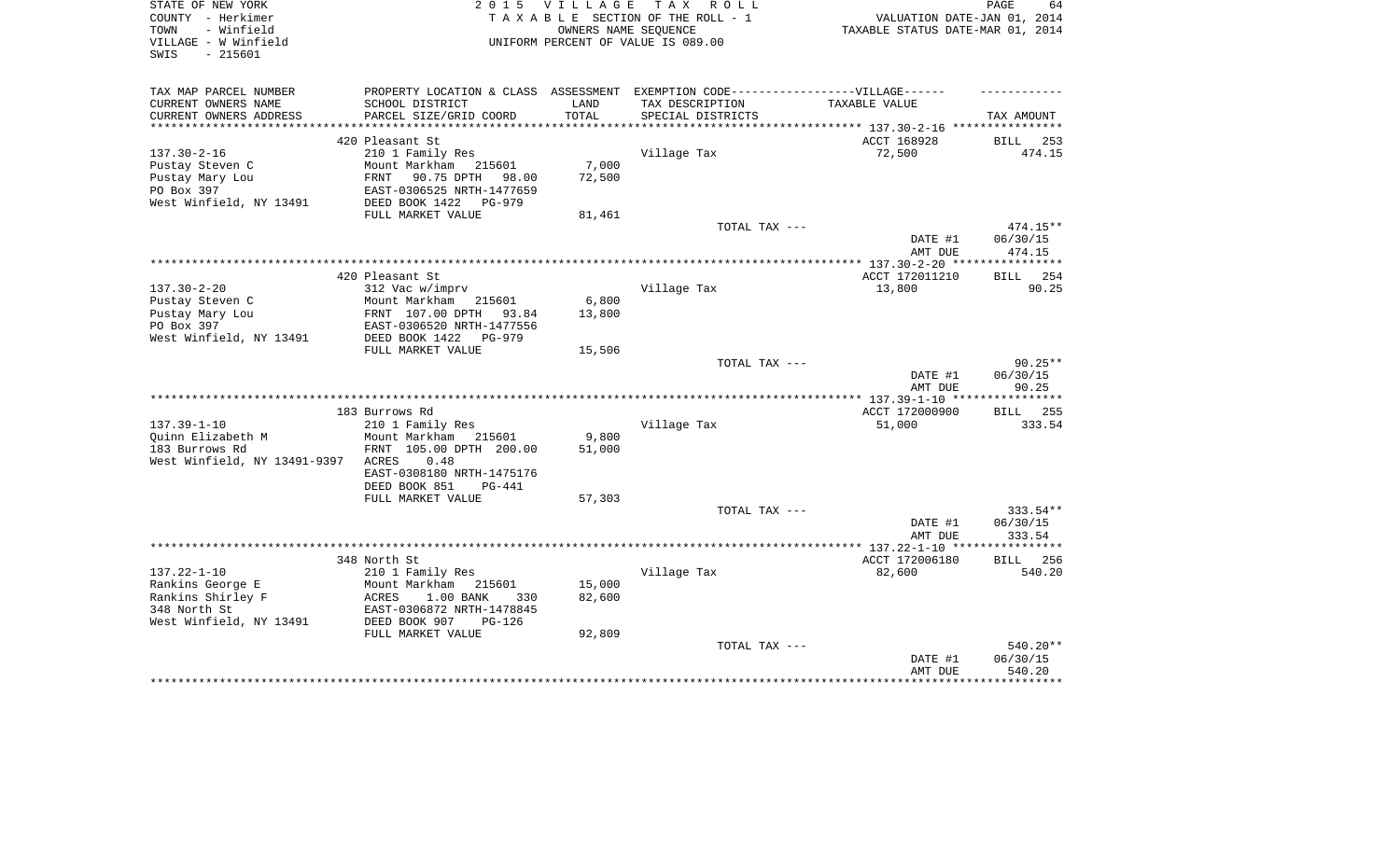| STATE OF NEW YORK<br>COUNTY - Herkimer<br>- Winfield<br>TOWN<br>VILLAGE - W Winfield<br>$-215601$<br>SWIS | 2 0 1 5                                                                           | VILLAGE<br>OWNERS NAME SEQUENCE | TAX ROLL<br>TAXABLE SECTION OF THE ROLL - 1<br>UNIFORM PERCENT OF VALUE IS 089.00 | VALUATION DATE-JAN 01, 2014<br>TAXABLE STATUS DATE-MAR 01, 2014 | 65<br>PAGE             |
|-----------------------------------------------------------------------------------------------------------|-----------------------------------------------------------------------------------|---------------------------------|-----------------------------------------------------------------------------------|-----------------------------------------------------------------|------------------------|
| TAX MAP PARCEL NUMBER                                                                                     | PROPERTY LOCATION & CLASS ASSESSMENT EXEMPTION CODE-----------------VILLAGE------ |                                 |                                                                                   |                                                                 |                        |
| CURRENT OWNERS NAME                                                                                       | SCHOOL DISTRICT                                                                   | LAND                            | TAX DESCRIPTION                                                                   | TAXABLE VALUE                                                   |                        |
| CURRENT OWNERS ADDRESS<br>**********************                                                          | PARCEL SIZE/GRID COORD<br>****************************                            | TOTAL                           | SPECIAL DISTRICTS                                                                 |                                                                 | TAX AMOUNT             |
|                                                                                                           | 367 West Main St                                                                  |                                 |                                                                                   | ACCT 163195                                                     | <b>BILL</b><br>257     |
| $137.30 - 1 - 23$                                                                                         | 210 1 Family Res                                                                  |                                 | Village Tax                                                                       | 93,400                                                          | 610.84                 |
| Ratcliffe Anthony W                                                                                       | Mount Markham<br>215601                                                           | 9,100                           | XC991 Water relevy                                                                | 68.90 MT M                                                      | 68.90                  |
| King Megan M                                                                                              | 80.00 DPTH 223.00<br>FRNT                                                         | 93,400                          |                                                                                   |                                                                 |                        |
| 367 West Main St                                                                                          | 0.41<br>ACRES                                                                     |                                 |                                                                                   |                                                                 |                        |
| West Winfield, NY 13491                                                                                   | EAST-0305764 NRTH-1476942                                                         |                                 |                                                                                   |                                                                 |                        |
|                                                                                                           | DEED BOOK 1386<br>PG-376                                                          |                                 |                                                                                   |                                                                 |                        |
|                                                                                                           | FULL MARKET VALUE                                                                 | 104,944                         |                                                                                   |                                                                 |                        |
|                                                                                                           |                                                                                   |                                 | TOTAL TAX ---                                                                     | DATE #1                                                         | 679.74**<br>06/30/15   |
|                                                                                                           |                                                                                   |                                 |                                                                                   | AMT DUE                                                         | 679.74                 |
|                                                                                                           |                                                                                   |                                 |                                                                                   | *********** 137.30-2-17 *****************                       |                        |
|                                                                                                           | 418 Pleasant St                                                                   |                                 |                                                                                   | ACCT 172008070                                                  | 258<br><b>BILL</b>     |
| $137.30 - 2 - 17$                                                                                         | 210 1 Family Res                                                                  |                                 | Village Tax                                                                       | 55,300                                                          | 361.66                 |
| Ratcliffe David P                                                                                         | Mount Markham<br>215601                                                           | 6,800                           |                                                                                   |                                                                 |                        |
| Ratcliffe Sharon L                                                                                        | FRNT<br>75.20 DPTH 103.20                                                         | 55,300                          |                                                                                   |                                                                 |                        |
| PO Box 482<br>West Winfield, NY 13491                                                                     | 184<br>BANK<br>EAST-0306447 NRTH-1477655                                          |                                 |                                                                                   |                                                                 |                        |
|                                                                                                           | DEED BOOK 838<br>PG-676                                                           |                                 |                                                                                   |                                                                 |                        |
|                                                                                                           | FULL MARKET VALUE                                                                 | 62,135                          |                                                                                   |                                                                 |                        |
|                                                                                                           |                                                                                   |                                 | TOTAL TAX ---                                                                     | DATE #1                                                         | $361.66**$<br>06/30/15 |
|                                                                                                           |                                                                                   |                                 |                                                                                   | AMT DUE<br>***** 137.30-1-10 **                                 | 361.66<br>**********   |
|                                                                                                           | 253 North St                                                                      |                                 |                                                                                   | ACCT 172000300                                                  | 259<br><b>BILL</b>     |
| $137.30 - 1 - 10$                                                                                         | 210 1 Family Res                                                                  |                                 | Village Tax                                                                       | 89,600                                                          | 585.98                 |
| Ratcliffe Edwin A Jr                                                                                      | Mount Markham 215601                                                              | 8,200                           |                                                                                   |                                                                 |                        |
| Ratcliffe Mary S                                                                                          | 70.00 DPTH 200.75<br>FRNT                                                         | 89,600                          |                                                                                   |                                                                 |                        |
| PO Box 293                                                                                                | 0.32<br>ACRES                                                                     |                                 |                                                                                   |                                                                 |                        |
| West Winfield, NY 13491                                                                                   | EAST-0306158 NRTH-1477262<br>DEED BOOK 844<br>$PG-490$                            |                                 |                                                                                   |                                                                 |                        |
|                                                                                                           | FULL MARKET VALUE                                                                 | 100,674                         |                                                                                   |                                                                 |                        |
|                                                                                                           |                                                                                   |                                 | TOTAL TAX ---                                                                     |                                                                 | 585.98**               |
|                                                                                                           |                                                                                   |                                 |                                                                                   | DATE #1                                                         | 06/30/15               |
|                                                                                                           |                                                                                   |                                 |                                                                                   | AMT DUE                                                         | 585.98                 |
|                                                                                                           |                                                                                   |                                 |                                                                                   |                                                                 | ***********            |
|                                                                                                           | 177 Taylor Ave                                                                    |                                 |                                                                                   | ACCT 172000060                                                  | <b>BILL</b><br>260     |
| $137.38 - 1 - 11$<br>Ratcliffe Steven                                                                     | 210 1 Family Res<br>Mount Markham<br>215601                                       | 7,000                           | Village Tax                                                                       | 58,300                                                          | 381.28                 |
| Ratcliffe Susan                                                                                           | <b>FRNT</b><br>60.00 DPTH 144.00                                                  | 58,300                          |                                                                                   |                                                                 |                        |
| 177 Taylor Ave                                                                                            | BANK<br>230                                                                       |                                 |                                                                                   |                                                                 |                        |
| West Winfield, NY 13491                                                                                   | EAST-0304932 NRTH-1476392<br>DEED BOOK 867<br><b>PG-701</b>                       |                                 |                                                                                   |                                                                 |                        |
|                                                                                                           | FULL MARKET VALUE                                                                 | 65,506                          |                                                                                   |                                                                 |                        |
|                                                                                                           |                                                                                   |                                 | TOTAL TAX ---                                                                     |                                                                 | 381.28**               |
|                                                                                                           |                                                                                   |                                 |                                                                                   | DATE #1                                                         | 06/30/15               |
|                                                                                                           |                                                                                   |                                 |                                                                                   | AMT DUE                                                         | 381.28                 |
|                                                                                                           |                                                                                   |                                 |                                                                                   |                                                                 | ********               |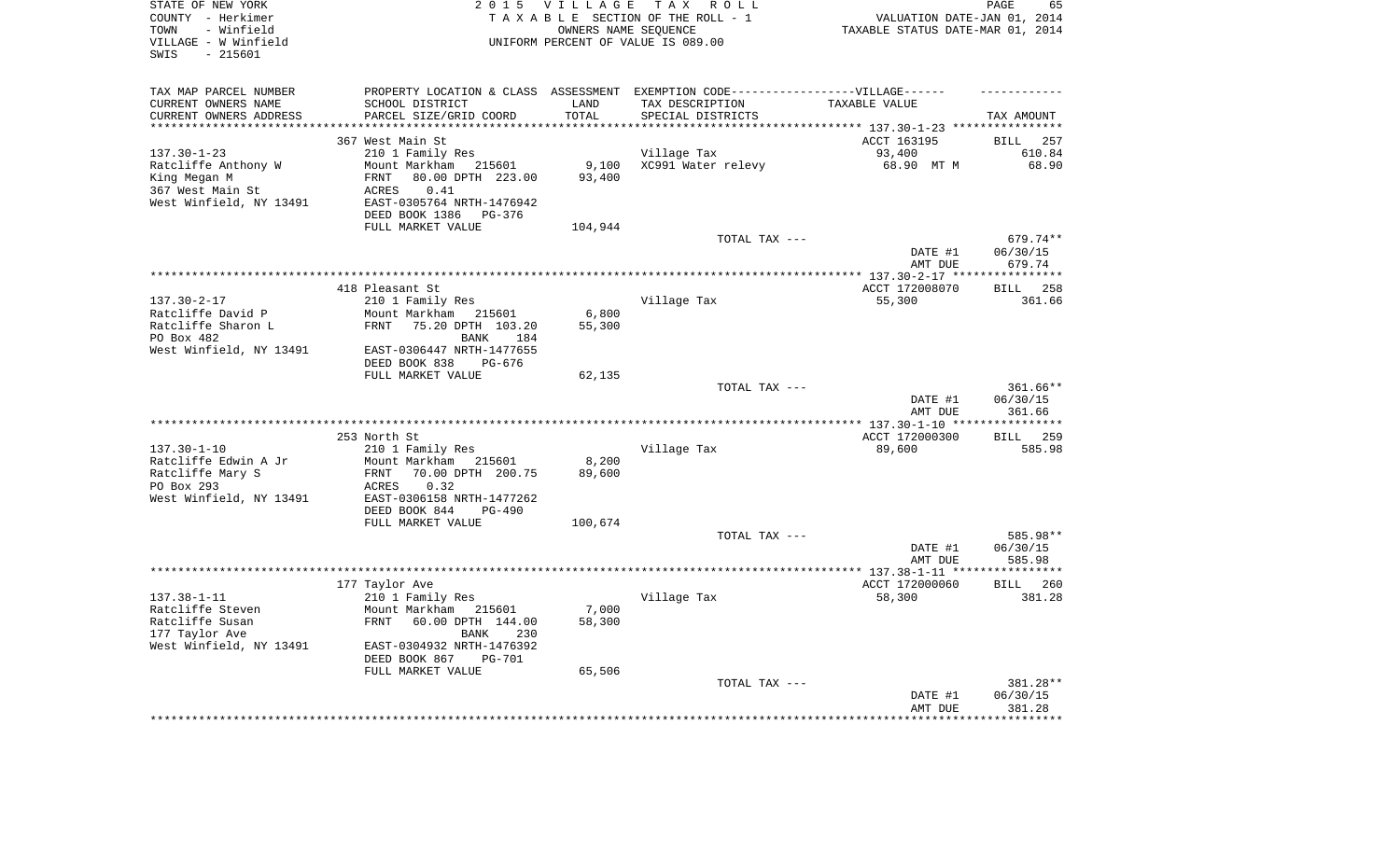| STATE OF NEW YORK<br>COUNTY - Herkimer    | 2 0 1 5                                               | VILLAGE              | TAX ROLL<br>TAXABLE SECTION OF THE ROLL - 1                                       | VALUATION DATE-JAN 01, 2014      | PAGE<br>66            |
|-------------------------------------------|-------------------------------------------------------|----------------------|-----------------------------------------------------------------------------------|----------------------------------|-----------------------|
| - Winfield<br>TOWN                        |                                                       | OWNERS NAME SEOUENCE |                                                                                   | TAXABLE STATUS DATE-MAR 01, 2014 |                       |
| VILLAGE - W Winfield                      |                                                       |                      | UNIFORM PERCENT OF VALUE IS 089.00                                                |                                  |                       |
| $-215601$<br>SWIS                         |                                                       |                      |                                                                                   |                                  |                       |
|                                           |                                                       |                      |                                                                                   |                                  |                       |
| TAX MAP PARCEL NUMBER                     |                                                       |                      | PROPERTY LOCATION & CLASS ASSESSMENT EXEMPTION CODE-----------------VILLAGE------ |                                  |                       |
| CURRENT OWNERS NAME                       | SCHOOL DISTRICT                                       | LAND                 | TAX DESCRIPTION                                                                   | TAXABLE VALUE                    |                       |
| CURRENT OWNERS ADDRESS                    | PARCEL SIZE/GRID COORD                                | TOTAL                | SPECIAL DISTRICTS                                                                 |                                  | TAX AMOUNT            |
| *******************                       |                                                       | **********           |                                                                                   |                                  |                       |
|                                           | 1149 West Main St<br>449 Other Storag                 |                      |                                                                                   | ACCT 172007800                   | 261<br>BILL           |
| $137.30 - 1 - 18$<br>Ray Robert D         | Mount Markham 215601                                  | 10,000               | Village Tax                                                                       | 91,900                           | 601.03                |
| 1149 US Highway 20                        | 81.84 DPTH 199.98<br>FRNT                             | 91,900               |                                                                                   |                                  |                       |
| West Winfield, NY 13491                   | ${\tt ACRES}$<br>0.37                                 |                      |                                                                                   |                                  |                       |
|                                           | EAST-0306056 NRTH-1476975                             |                      |                                                                                   |                                  |                       |
|                                           | DEED BOOK 845<br>$PG-400$                             |                      |                                                                                   |                                  |                       |
|                                           | FULL MARKET VALUE                                     | 103,258              |                                                                                   |                                  |                       |
|                                           |                                                       |                      | TOTAL TAX ---                                                                     |                                  | $601.03**$            |
|                                           |                                                       |                      |                                                                                   | DATE #1                          | 06/30/15              |
|                                           |                                                       |                      |                                                                                   | AMT DUE                          | 601.03                |
|                                           | West Main [Off] St                                    |                      |                                                                                   | ACCT 172007740                   | BILL 262              |
| $137.30 - 1 - 53$                         | 330 Vacant comm                                       |                      | Village Tax                                                                       | 3,100                            | 20.27                 |
| Ray Robert D                              | Mount Markham 215601                                  | 3,100                |                                                                                   |                                  |                       |
| 1149 US Highway 20                        | 76.50 DPTH 110.00<br>FRNT                             | 3,100                |                                                                                   |                                  |                       |
| West Winfield, NY 13491                   | 0.19<br>ACRES                                         |                      |                                                                                   |                                  |                       |
|                                           | EAST-0305986 NRTH-1477126                             |                      |                                                                                   |                                  |                       |
|                                           | DEED BOOK 845<br>PG-402                               |                      |                                                                                   |                                  |                       |
|                                           | FULL MARKET VALUE                                     | 3,483                |                                                                                   |                                  |                       |
|                                           |                                                       |                      | TOTAL TAX ---                                                                     | DATE #1                          | $20.27**$<br>06/30/15 |
|                                           |                                                       |                      |                                                                                   | AMT DUE                          | 20.27                 |
|                                           |                                                       |                      |                                                                                   |                                  | ***********           |
|                                           | 421 Church St                                         |                      |                                                                                   | ACCT 172001350                   | <b>BILL</b> 263       |
| $137.38 - 2 - 8$                          | 210 1 Family Res                                      |                      | Village Tax                                                                       | 77,800                           | 508.81                |
| Reed Glenn                                | Mount Markham<br>215601                               | 6,800                | XC991 Water relevy                                                                | 220.81 MT M                      | 220.81                |
| Reed Erin C                               | 44.00 DPTH 180.00<br>FRNT                             | 77,800               |                                                                                   |                                  |                       |
| 421 Church St                             | $0.18$ BANK<br>ACRES<br>135                           |                      |                                                                                   |                                  |                       |
| West Winfield, NY 13491                   | EAST-0306936 NRTH-1476601                             |                      |                                                                                   |                                  |                       |
|                                           | DEED BOOK 946<br><b>PG-529</b><br>FULL MARKET VALUE   | 87,416               |                                                                                   |                                  |                       |
|                                           |                                                       |                      | TOTAL TAX ---                                                                     |                                  | 729.62**              |
|                                           |                                                       |                      |                                                                                   | DATE #1                          | 06/30/15              |
|                                           |                                                       |                      |                                                                                   | AMT DUE                          | 729.62                |
|                                           |                                                       |                      |                                                                                   |                                  |                       |
|                                           | West Main St                                          |                      |                                                                                   | ACCT 159771                      | BILL 264              |
| $137.30 - 3 - 10$                         | 485 >luse sm bld                                      |                      | Village Tax                                                                       | 61,800                           | 404.17                |
| RichSpa LLC                               | Mount Markham<br>215601                               | 10,000               | XC991 Water relevy                                                                | 108.80 MT M                      | 108.80                |
| PO Box 850<br>Richfield Springs, NY 13439 | 29.90 DPTH 87.50<br>FRNT<br>EAST-0306175 NRTH-1476780 | 61,800               |                                                                                   |                                  |                       |
|                                           | DEED BOOK 1363<br>PG-490                              |                      |                                                                                   |                                  |                       |
|                                           | FULL MARKET VALUE                                     | 69,438               |                                                                                   |                                  |                       |
|                                           |                                                       |                      | TOTAL TAX ---                                                                     |                                  | $512.97**$            |
|                                           |                                                       |                      |                                                                                   | DATE #1                          | 06/30/15              |
|                                           |                                                       |                      |                                                                                   | AMT DUE                          | 512.97                |
|                                           |                                                       |                      |                                                                                   |                                  |                       |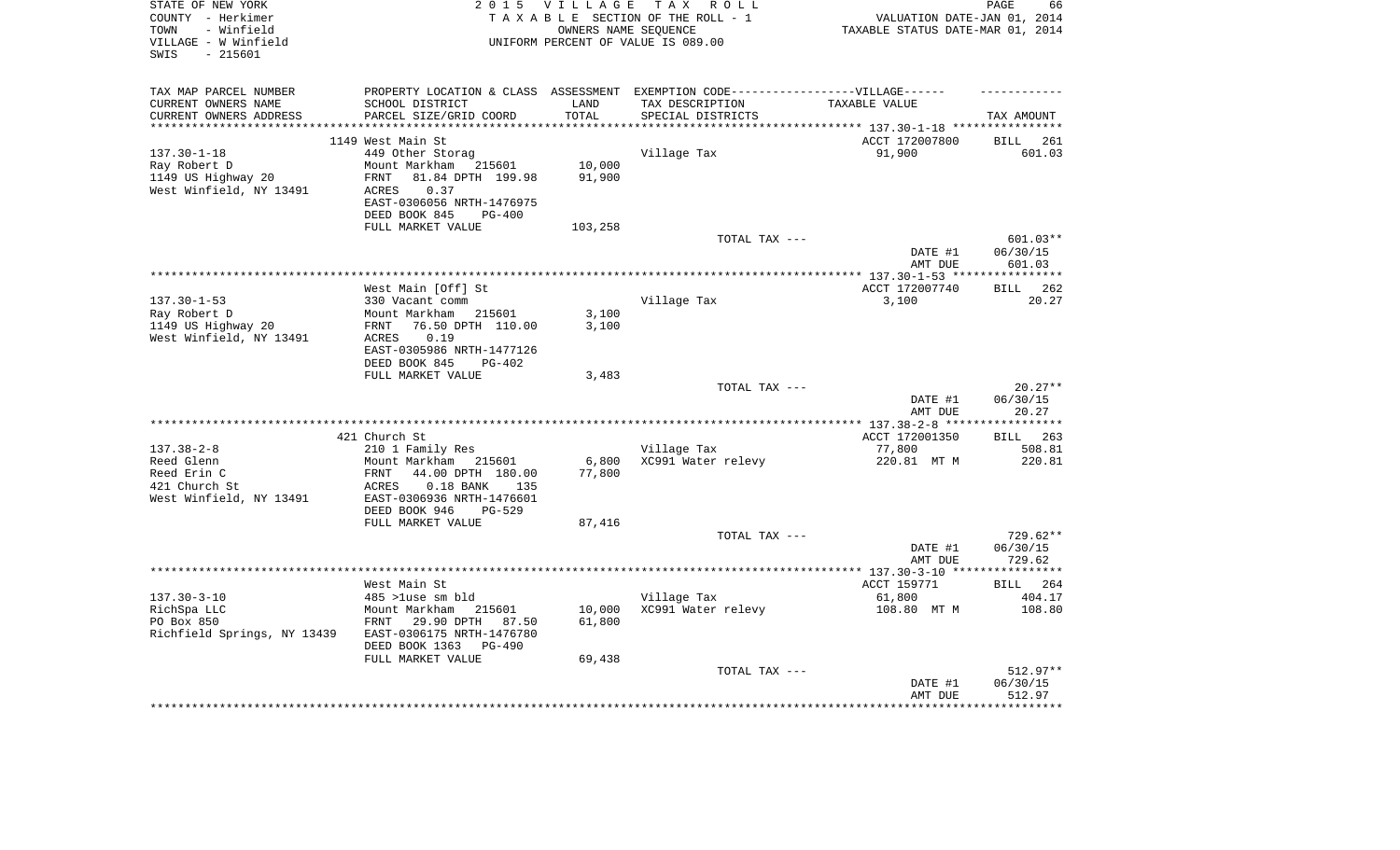| STATE OF NEW YORK            |                                                        |             | 2015 VILLAGE TAX ROLL                                                             |                                                                 | PAGE<br>67      |
|------------------------------|--------------------------------------------------------|-------------|-----------------------------------------------------------------------------------|-----------------------------------------------------------------|-----------------|
| COUNTY - Herkimer            |                                                        |             | TAXABLE SECTION OF THE ROLL - 1                                                   | VALUATION DATE-JAN 01, 2014<br>TAXABLE STATUS DATE-MAR 01, 2014 |                 |
| - Winfield<br>TOWN           |                                                        |             | OWNERS NAME SEOUENCE                                                              |                                                                 |                 |
| VILLAGE - W Winfield         |                                                        |             | UNIFORM PERCENT OF VALUE IS 089.00                                                |                                                                 |                 |
| $-215601$<br>SWIS            |                                                        |             |                                                                                   |                                                                 |                 |
|                              |                                                        |             |                                                                                   |                                                                 |                 |
| TAX MAP PARCEL NUMBER        |                                                        |             | PROPERTY LOCATION & CLASS ASSESSMENT EXEMPTION CODE-----------------VILLAGE------ |                                                                 |                 |
| CURRENT OWNERS NAME          | SCHOOL DISTRICT                                        | LAND        | TAX DESCRIPTION                                                                   | TAXABLE VALUE                                                   |                 |
| CURRENT OWNERS ADDRESS       | PARCEL SIZE/GRID COORD                                 | TOTAL       | SPECIAL DISTRICTS                                                                 |                                                                 | TAX AMOUNT      |
| *****************            |                                                        | *********** |                                                                                   | ******************************* 137.31-2-8 *****                |                 |
|                              | 570 East Main St                                       |             |                                                                                   | ACCT 176428                                                     | <b>BILL</b> 265 |
| $137.31 - 2 - 8$             | 210 1 Family Res                                       |             | Village Tax                                                                       | 76,100                                                          | 497.69          |
| Ricigiliano Maura B          | Mount Markham 215601                                   | 7,800       |                                                                                   |                                                                 |                 |
| Iorio Peter                  | FRNT 82.00 DPTH 148.00                                 | 76,100      |                                                                                   |                                                                 |                 |
| 570 East Main St             | ACRES<br>0.24                                          |             |                                                                                   |                                                                 |                 |
| West Winfield, NY 13491      | EAST-0309607 NRTH-1477076                              |             |                                                                                   |                                                                 |                 |
|                              | DEED BOOK 1471 PG-640                                  |             |                                                                                   |                                                                 |                 |
|                              | FULL MARKET VALUE                                      | 85,506      |                                                                                   |                                                                 |                 |
|                              |                                                        |             | TOTAL TAX ---                                                                     |                                                                 | 497.69**        |
|                              |                                                        |             |                                                                                   | DATE #1                                                         | 06/30/15        |
|                              |                                                        |             |                                                                                   | AMT DUE                                                         | 497.69          |
|                              |                                                        |             |                                                                                   |                                                                 |                 |
|                              | 299 West Main St                                       |             |                                                                                   | ACCT 172004960                                                  | BILL 266        |
| $137.30 - 1 - 42.1$          | 220 2 Family Res                                       |             | Village Tax                                                                       | 63,700                                                          | 416.60          |
| Rios Jonathan H              | Mount Markham 215601                                   | 15,000      |                                                                                   |                                                                 |                 |
| Rios Esther                  | ACRES<br>1.00                                          | 63,700      |                                                                                   |                                                                 |                 |
| 1403 Eagle Street            | EAST-0304597 NRTH-1476821                              |             |                                                                                   |                                                                 |                 |
| Utica, NY 13501              | DEED BOOK 1202 PG-339                                  |             |                                                                                   |                                                                 |                 |
|                              | FULL MARKET VALUE                                      | 71,573      | TOTAL TAX ---                                                                     |                                                                 | $416.60**$      |
|                              |                                                        |             |                                                                                   | DATE #1                                                         | 06/30/15        |
|                              |                                                        |             |                                                                                   | AMT DUE                                                         | 416.60          |
|                              |                                                        |             |                                                                                   |                                                                 |                 |
|                              | 493 Fairview Dr                                        |             |                                                                                   | ACCT 172007320                                                  | BILL 267        |
| $137.31 - 1 - 10$            | 210 1 Family Res                                       |             | VETFUND CT 41101                                                                  | 2,200                                                           |                 |
| Robbins Alma                 | Mount Markham 215601                                   |             | 8,700 Village Tax                                                                 | 79,900                                                          | 522.55          |
| 493 Fairview Dr              | FRNT<br>90.00 DPTH 181.00                              | 82,100      |                                                                                   |                                                                 |                 |
| West Winfield, NY 13491-9383 | 0.37 BANK<br>ACRES<br>740                              |             |                                                                                   |                                                                 |                 |
|                              | EAST-0308681 NRTH-1478265                              |             |                                                                                   |                                                                 |                 |
|                              | DEED BOOK 728<br><b>PG-159</b>                         |             |                                                                                   |                                                                 |                 |
|                              | FULL MARKET VALUE                                      | 92,247      |                                                                                   |                                                                 |                 |
|                              |                                                        |             | TOTAL TAX ---                                                                     |                                                                 | $522.55**$      |
|                              |                                                        |             |                                                                                   | DATE #1                                                         | 06/30/15        |
|                              |                                                        |             |                                                                                   | AMT DUE                                                         | 522.55          |
|                              |                                                        |             |                                                                                   |                                                                 |                 |
|                              | 51 South St                                            |             |                                                                                   | ACCT 172008550                                                  | BILL 268        |
| $137.46 - 1 - 6$             | 210 1 Family Res                                       |             | Village Tax                                                                       | 129,600                                                         | 847.58          |
| Robinson William             | Mount Markham 215601                                   | 10,300      |                                                                                   |                                                                 |                 |
| Robinson Cynthia             | FRNT 130.00 DPTH 190.00                                | 129,600     |                                                                                   |                                                                 |                 |
| 51 South St                  | ACRES<br>0.53                                          |             |                                                                                   |                                                                 |                 |
| West Winfield, NY 13491      | EAST-0306363 NRTH-1474071<br>DEED BOOK 935<br>$PG-360$ |             |                                                                                   |                                                                 |                 |
|                              |                                                        |             |                                                                                   |                                                                 |                 |
|                              | FULL MARKET VALUE                                      | 145,618     | TOTAL TAX ---                                                                     |                                                                 | 847.58**        |
|                              |                                                        |             |                                                                                   | DATE #1                                                         | 06/30/15        |
|                              |                                                        |             |                                                                                   | AMT DUE                                                         | 847.58          |
|                              |                                                        |             |                                                                                   |                                                                 |                 |
|                              |                                                        |             |                                                                                   |                                                                 |                 |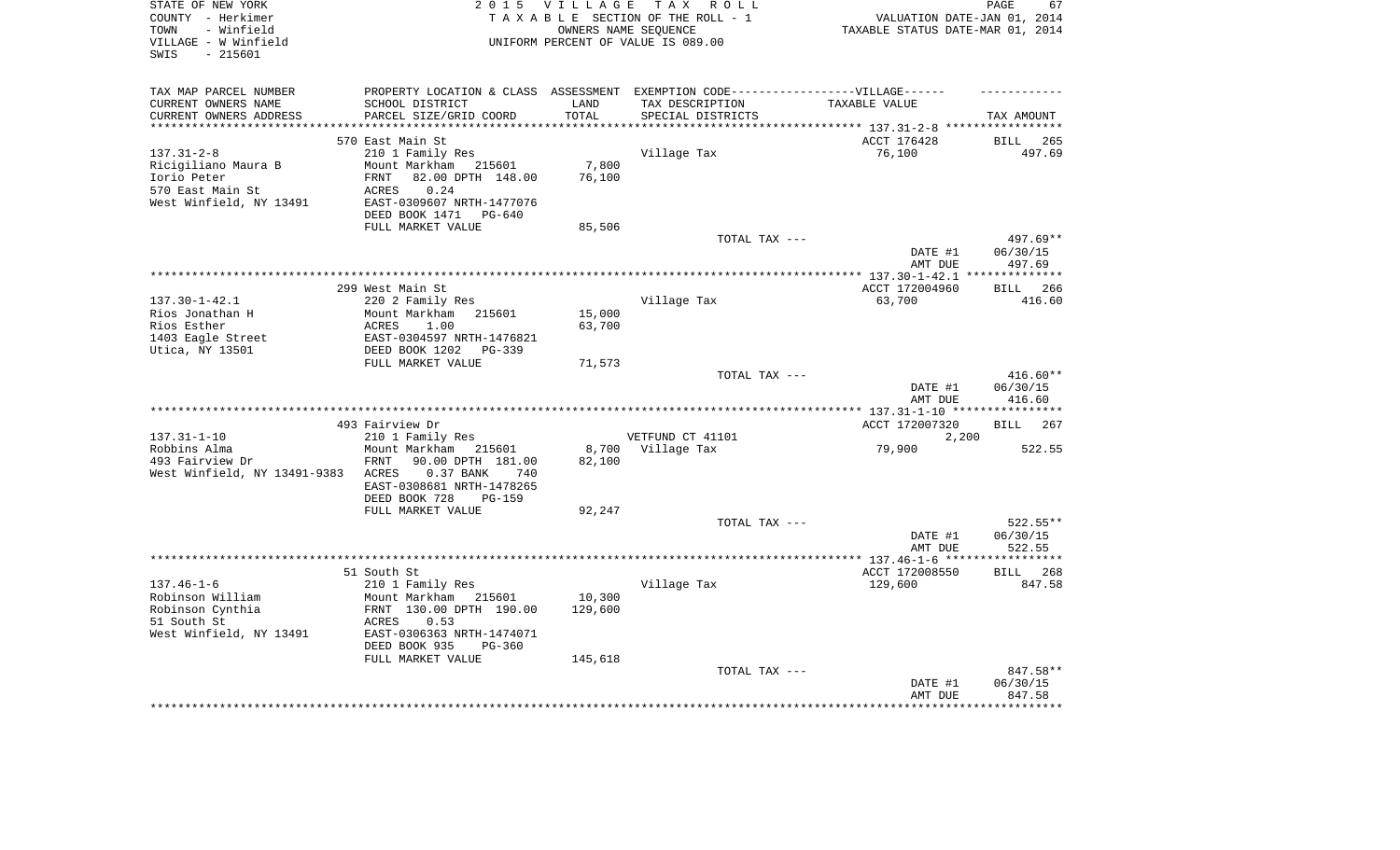| STATE OF NEW YORK<br>COUNTY - Herkimer<br>- Winfield<br>TOWN<br>VILLAGE - W Winfield<br>$-215601$<br>SWIS |                                                          | OWNERS NAME SEQUENCE | 2015 VILLAGE TAX ROLL<br>TAXABLE SECTION OF THE ROLL - 1<br>UNIFORM PERCENT OF VALUE IS 089.00      | VALUATION DATE-JAN 01, 2014<br>TAXABLE STATUS DATE-MAR 01, 2014 | PAGE<br>68       |
|-----------------------------------------------------------------------------------------------------------|----------------------------------------------------------|----------------------|-----------------------------------------------------------------------------------------------------|-----------------------------------------------------------------|------------------|
| TAX MAP PARCEL NUMBER<br>CURRENT OWNERS NAME                                                              | SCHOOL DISTRICT                                          | LAND                 | PROPERTY LOCATION & CLASS ASSESSMENT EXEMPTION CODE----------------VILLAGE------<br>TAX DESCRIPTION | TAXABLE VALUE                                                   |                  |
| CURRENT OWNERS ADDRESS                                                                                    | PARCEL SIZE/GRID COORD                                   | TOTAL                | SPECIAL DISTRICTS                                                                                   |                                                                 | TAX AMOUNT       |
|                                                                                                           |                                                          |                      |                                                                                                     |                                                                 |                  |
| $137.30 - 3 - 31.1$                                                                                       | Curtis Ave<br>311 Res vac land                           |                      | Village Tax                                                                                         | ACCT 172009301<br>1,000                                         | BILL 269<br>6.54 |
| Rose Raymond W                                                                                            | Mount Markham 215601                                     | 1,000                |                                                                                                     |                                                                 |                  |
| Rose Juanita A                                                                                            | FRNT 136.00 DPTH 105.00                                  | 1,000                |                                                                                                     |                                                                 |                  |
| PO Box 459                                                                                                | EAST-0306760 NRTH-1476635                                |                      |                                                                                                     |                                                                 |                  |
| West Winfield, NY 13491-0459                                                                              | DEED BOOK 806<br>PG-567                                  |                      |                                                                                                     |                                                                 |                  |
|                                                                                                           | FULL MARKET VALUE                                        | 1,124                |                                                                                                     |                                                                 |                  |
|                                                                                                           |                                                          |                      | TOTAL TAX ---                                                                                       |                                                                 | $6.54**$         |
|                                                                                                           |                                                          |                      |                                                                                                     | DATE #1<br>AMT DUE                                              | 06/30/15<br>6.54 |
|                                                                                                           |                                                          |                      |                                                                                                     |                                                                 |                  |
|                                                                                                           | 417 Curtis Ave                                           |                      |                                                                                                     | ACCT 172001050                                                  | BILL 270         |
| $137.38 - 2 - 18$                                                                                         | 210 1 Family Res                                         |                      | Village Tax                                                                                         | 44,200                                                          | 289.07           |
| Rose Raymond W                                                                                            | Mount Markham<br>215601                                  | 7,100                | XC991 Water relevy                                                                                  | 239.36 MT M                                                     | 239.36           |
| Rose Juanita A                                                                                            | FRNT 120.00 DPTH 75.00                                   | 44,200               |                                                                                                     |                                                                 |                  |
| PO Box 459                                                                                                | EAST-0306762 NRTH-1476559                                |                      |                                                                                                     |                                                                 |                  |
| West Winfield, NY 13491                                                                                   | DEED BOOK 783<br>$PG-135$                                |                      |                                                                                                     |                                                                 |                  |
|                                                                                                           | FULL MARKET VALUE                                        | 49,663               | TOTAL TAX ---                                                                                       |                                                                 | 528.43**         |
|                                                                                                           |                                                          |                      |                                                                                                     | DATE #1                                                         | 06/30/15         |
|                                                                                                           |                                                          |                      |                                                                                                     | AMT DUE                                                         | 528.43           |
|                                                                                                           |                                                          |                      |                                                                                                     |                                                                 | ***********      |
|                                                                                                           | 419 Church St                                            |                      |                                                                                                     | ACCT 172002430                                                  | <b>BILL</b> 271  |
| $137.38 - 2 - 7$                                                                                          | 210 1 Family Res                                         |                      | Village Tax                                                                                         | 70,200                                                          | 459.11           |
| Rowe David M                                                                                              | Mount Markham 215601                                     | 6,900                |                                                                                                     |                                                                 |                  |
| Rowe Ruth A                                                                                               | FRNT<br>45.00 DPTH 180.00                                | 70,200               |                                                                                                     |                                                                 |                  |
| 419 Church St<br>West Winfield, NY 13491                                                                  | ACRES<br>$0.19$ BANK<br>135<br>EAST-0306932 NRTH-1476555 |                      |                                                                                                     |                                                                 |                  |
|                                                                                                           | DEED BOOK 758<br>$PG-46$                                 |                      |                                                                                                     |                                                                 |                  |
|                                                                                                           | FULL MARKET VALUE                                        | 78,876               |                                                                                                     |                                                                 |                  |
|                                                                                                           |                                                          |                      | TOTAL TAX ---                                                                                       |                                                                 | 459.11**         |
|                                                                                                           |                                                          |                      |                                                                                                     | DATE #1                                                         | 06/30/15         |
|                                                                                                           |                                                          |                      |                                                                                                     | AMT DUE                                                         | 459.11           |
|                                                                                                           |                                                          |                      |                                                                                                     |                                                                 |                  |
|                                                                                                           | 57 South St                                              |                      |                                                                                                     | ACCT 167855                                                     | BILL 272         |
| $137.38 - 1 - 46$<br>Rowlands Family Irrev Trust                                                          | 210 1 Family Res<br>Mount Markham 215601                 |                      | VETFUND T 41107<br>10,500 Village Tax                                                               | 1,250<br>82,550                                                 | 539.88           |
| Rowlands David W                                                                                          | FRNT 140.00 DPTH 172.00                                  | 83,800               |                                                                                                     |                                                                 |                  |
| 57 South St                                                                                               | EAST-0306359 NRTH-1474277                                |                      |                                                                                                     |                                                                 |                  |
| West Winfield, NY 13491-2822 DEED BOOK 1415                                                               | PG-730                                                   |                      |                                                                                                     |                                                                 |                  |
|                                                                                                           | FULL MARKET VALUE                                        | 94,157               |                                                                                                     |                                                                 |                  |
|                                                                                                           |                                                          |                      | TOTAL TAX ---                                                                                       |                                                                 | 539.88**         |
|                                                                                                           |                                                          |                      |                                                                                                     | DATE #1                                                         | 06/30/15         |
|                                                                                                           |                                                          |                      |                                                                                                     | AMT DUE                                                         | 539.88           |
|                                                                                                           |                                                          |                      |                                                                                                     |                                                                 |                  |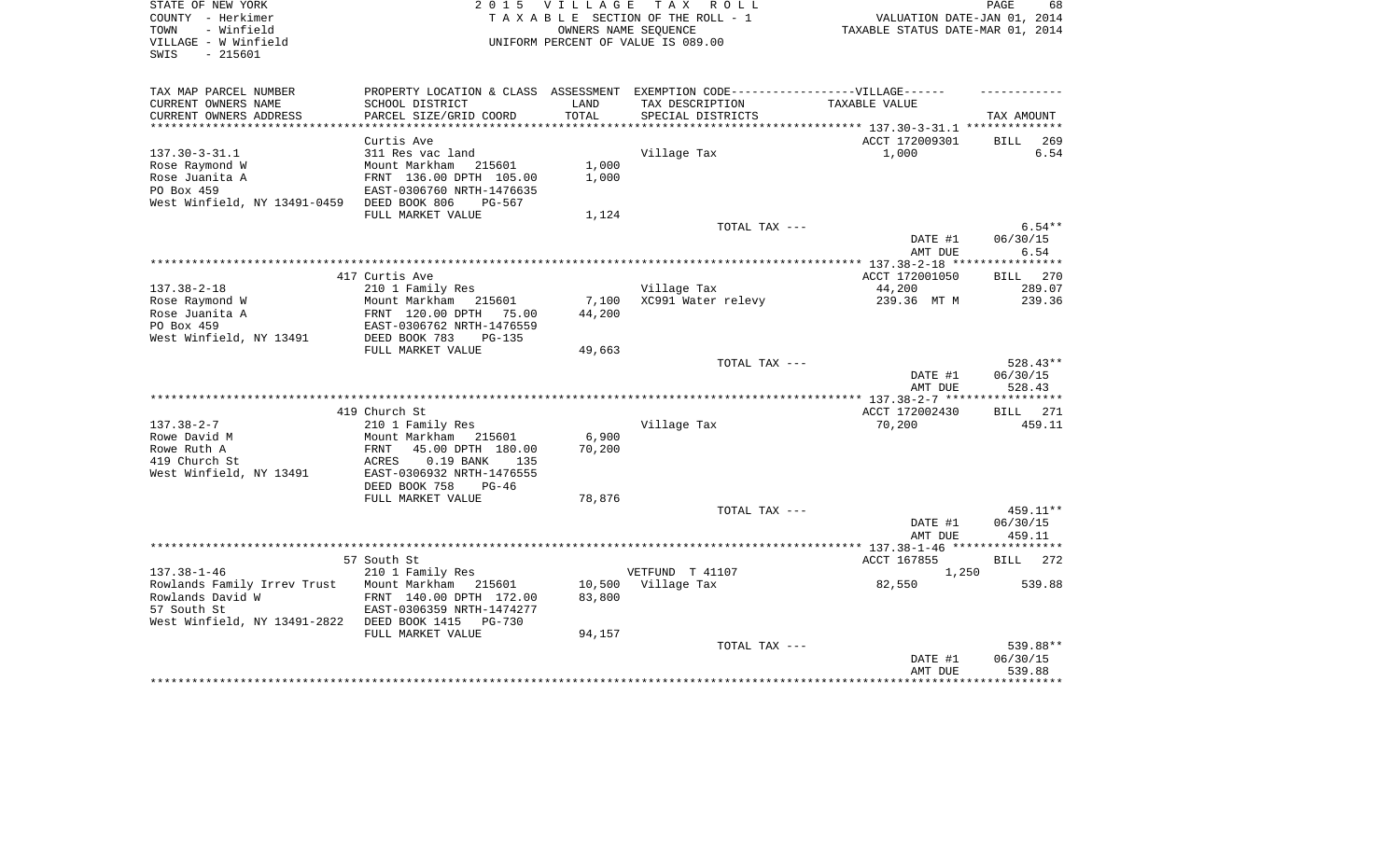| STATE OF NEW YORK<br>COUNTY - Herkimer<br>- Winfield<br>TOWN<br>VILLAGE - W Winfield<br>$-215601$<br>SWIS | 2 0 1 5                                                | <b>VILLAGE</b> | TAX ROLL<br>TAXABLE SECTION OF THE ROLL - 1<br>OWNERS NAME SEOUENCE<br>UNIFORM PERCENT OF VALUE IS 089.00 | VALUATION DATE-JAN 01, 2014<br>TAXABLE STATUS DATE-MAR 01, 2014 | PAGE<br>69           |
|-----------------------------------------------------------------------------------------------------------|--------------------------------------------------------|----------------|-----------------------------------------------------------------------------------------------------------|-----------------------------------------------------------------|----------------------|
| TAX MAP PARCEL NUMBER                                                                                     |                                                        |                | PROPERTY LOCATION & CLASS ASSESSMENT EXEMPTION CODE----------------VILLAGE------                          |                                                                 |                      |
| CURRENT OWNERS NAME                                                                                       | SCHOOL DISTRICT                                        | LAND           | TAX DESCRIPTION                                                                                           | TAXABLE VALUE                                                   |                      |
| CURRENT OWNERS ADDRESS                                                                                    | PARCEL SIZE/GRID COORD                                 | TOTAL          | SPECIAL DISTRICTS                                                                                         | ******* 137.31-1-75 ***********                                 | TAX AMOUNT           |
|                                                                                                           | 441 Pleasant St                                        |                |                                                                                                           | ACCT 172010360                                                  | 273<br>BILL          |
| $137.31 - 1 - 75$                                                                                         | 210 1 Family Res                                       |                | Village Tax                                                                                               | 113,400                                                         | 741.64               |
| Royce Robert E                                                                                            | Mount Markham<br>215601                                | 9,200          |                                                                                                           |                                                                 |                      |
| Royce Gail E                                                                                              | 84.00 DPTH 172.00<br>FRNT                              | 113,400        |                                                                                                           |                                                                 |                      |
| PO Box 176                                                                                                | EAST-0307139 NRTH-1477546                              |                |                                                                                                           |                                                                 |                      |
| West Winfield, NY 13491-0176 DEED BOOK 771                                                                | PG-562                                                 |                |                                                                                                           |                                                                 |                      |
|                                                                                                           | FULL MARKET VALUE                                      | 127,416        |                                                                                                           |                                                                 |                      |
|                                                                                                           |                                                        |                | TOTAL TAX ---                                                                                             | DATE #1                                                         | 741.64**<br>06/30/15 |
|                                                                                                           |                                                        |                |                                                                                                           | AMT DUE                                                         | 741.64               |
|                                                                                                           |                                                        |                |                                                                                                           |                                                                 |                      |
|                                                                                                           | 449 East Main St                                       |                |                                                                                                           | ACCT 172009010                                                  | 274<br><b>BILL</b>   |
| $137.31 - 1 - 61$                                                                                         | 210 1 Family Res                                       |                | Village Tax                                                                                               | 58,300                                                          | 381.28               |
| Salamone Linda E                                                                                          | Mount Markham<br>215601                                | 6,400          |                                                                                                           |                                                                 |                      |
| 603 Third Avenue Ext<br>Frankfort, NY 13340                                                               | FRNT<br>69.50 DPTH 215.00<br>EAST-0307203 NRTH-1477119 | 58,300         |                                                                                                           |                                                                 |                      |
|                                                                                                           | DEED BOOK 805<br><b>PG-195</b>                         |                |                                                                                                           |                                                                 |                      |
|                                                                                                           | FULL MARKET VALUE                                      | 65,506         |                                                                                                           |                                                                 |                      |
|                                                                                                           |                                                        |                | TOTAL TAX ---                                                                                             |                                                                 | 381.28**             |
|                                                                                                           |                                                        |                |                                                                                                           | DATE #1<br>AMT DUE                                              | 06/30/15<br>381.28   |
|                                                                                                           |                                                        |                |                                                                                                           |                                                                 |                      |
|                                                                                                           | 250 Burrows Rd                                         |                |                                                                                                           | ACCT 172001140                                                  | 275<br>BILL          |
| $137.39 - 1 - 31$<br>Sanzo Karie A                                                                        | 311 Res vac land<br>Mount Markham<br>215601            | 1,000          | Village Tax                                                                                               | 1,000                                                           | 6.54                 |
| 250 Burrows Rd                                                                                            | 30.00 DPTH 153.00<br>FRNT                              | 1,000          |                                                                                                           |                                                                 |                      |
| West Winfield, NY 13491-9397                                                                              | 0.11<br>ACRES                                          |                |                                                                                                           |                                                                 |                      |
|                                                                                                           | EAST-0309429 NRTH-1474682                              |                |                                                                                                           |                                                                 |                      |
|                                                                                                           | DEED BOOK 881<br>$PG-175$                              |                |                                                                                                           |                                                                 |                      |
|                                                                                                           | FULL MARKET VALUE                                      | 1,124          |                                                                                                           |                                                                 |                      |
|                                                                                                           |                                                        |                | TOTAL TAX ---                                                                                             | DATE #1                                                         | $6.54**$<br>06/30/15 |
|                                                                                                           |                                                        |                |                                                                                                           | AMT DUE                                                         | 6.54                 |
|                                                                                                           |                                                        |                |                                                                                                           | *************** 137.38-2-36 ****                                | ********             |
|                                                                                                           | 107 South St                                           |                |                                                                                                           | ACCT 172009640                                                  | BILL 276             |
| $137.38 - 2 - 36$                                                                                         | 465 Prof. bldg.                                        |                | Village Tax                                                                                               | 298,700                                                         | 1,953.50             |
| Saunders Wendell E                                                                                        | Mount Markham<br>215601                                | 10,000         |                                                                                                           |                                                                 |                      |
| PO Box 10                                                                                                 | 485b 1992 +12000 2001                                  | 298,700        |                                                                                                           |                                                                 |                      |
| West Winfield, NY 13491-0010                                                                              | FRNT 120.00 DPTH 199.00<br>ACRES<br>0.45               |                |                                                                                                           |                                                                 |                      |
|                                                                                                           | EAST-0306664 NRTH-1475264                              |                |                                                                                                           |                                                                 |                      |
|                                                                                                           | DEED BOOK 764<br>$PG-265$                              |                |                                                                                                           |                                                                 |                      |
|                                                                                                           | FULL MARKET VALUE                                      | 335,618        |                                                                                                           |                                                                 |                      |
|                                                                                                           |                                                        |                | TOTAL TAX ---                                                                                             |                                                                 | $1,953.50**$         |
|                                                                                                           |                                                        |                |                                                                                                           | DATE #1                                                         | 06/30/15             |
|                                                                                                           |                                                        |                |                                                                                                           | AMT DUE                                                         | 1,953.50             |
|                                                                                                           |                                                        |                |                                                                                                           |                                                                 |                      |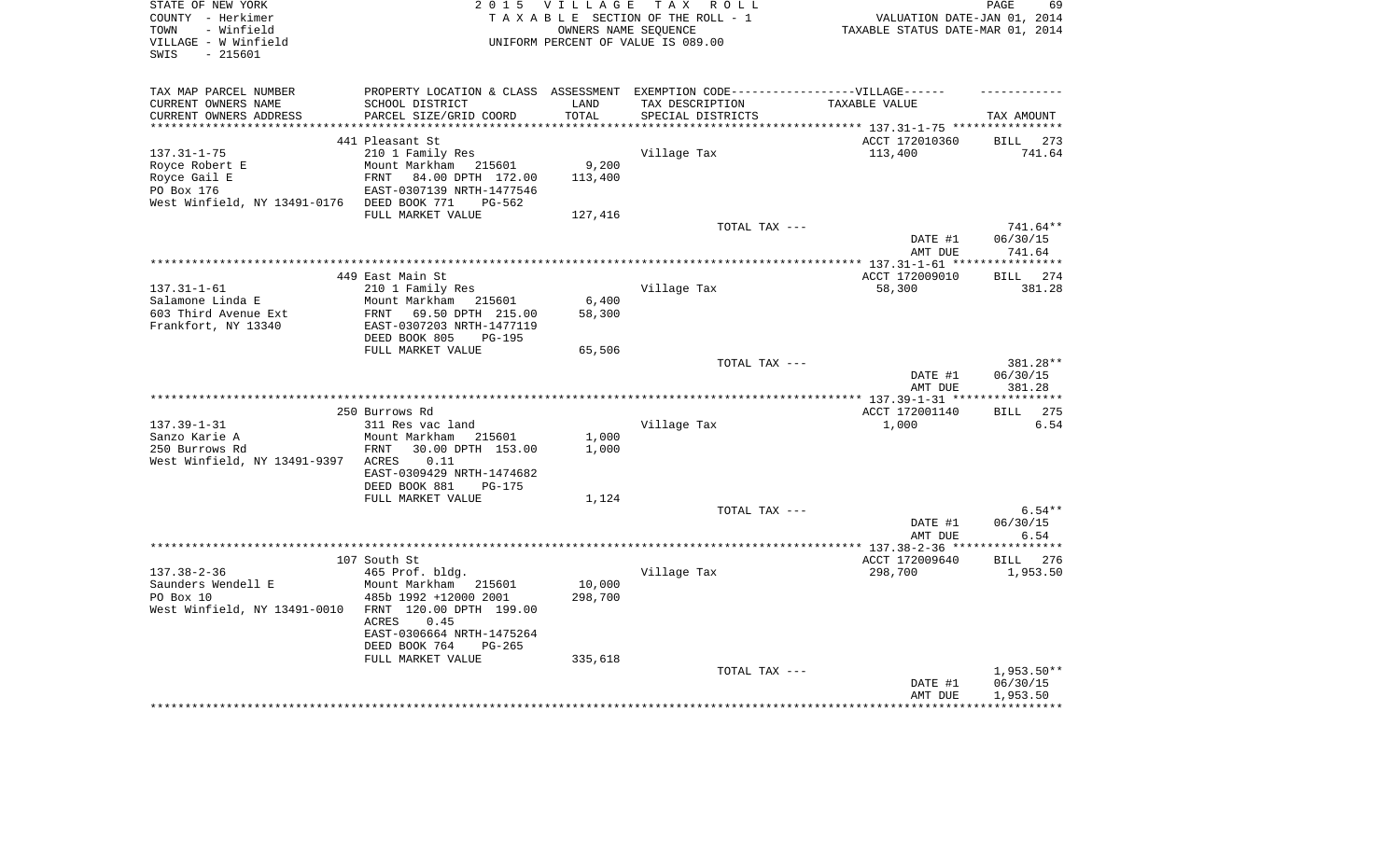| STATE OF NEW YORK<br>COUNTY - Herkimer<br>- Winfield<br>TOWN<br>VILLAGE - W Winfield<br>$-215601$<br>SWIS |                                                                                   | 2015 VILLAGE<br>OWNERS NAME SEOUENCE | TAX ROLL<br>TAXABLE SECTION OF THE ROLL - 1<br>UNIFORM PERCENT OF VALUE IS 089.00 | VALUATION DATE-JAN 01, 2014<br>TAXABLE STATUS DATE-MAR 01, 2014 | 70<br>PAGE                              |
|-----------------------------------------------------------------------------------------------------------|-----------------------------------------------------------------------------------|--------------------------------------|-----------------------------------------------------------------------------------|-----------------------------------------------------------------|-----------------------------------------|
|                                                                                                           |                                                                                   |                                      |                                                                                   |                                                                 |                                         |
| TAX MAP PARCEL NUMBER                                                                                     | PROPERTY LOCATION & CLASS ASSESSMENT EXEMPTION CODE-----------------VILLAGE------ |                                      |                                                                                   |                                                                 |                                         |
| CURRENT OWNERS NAME                                                                                       | SCHOOL DISTRICT                                                                   | LAND                                 | TAX DESCRIPTION                                                                   | TAXABLE VALUE                                                   |                                         |
| CURRENT OWNERS ADDRESS                                                                                    | PARCEL SIZE/GRID COORD                                                            | TOTAL                                | SPECIAL DISTRICTS                                                                 |                                                                 | TAX AMOUNT                              |
| ******************                                                                                        |                                                                                   | **********                           |                                                                                   | *************************** 137.38-1-48 ****************        |                                         |
| $137.38 - 1 - 48$                                                                                         | 383 Mill St                                                                       |                                      |                                                                                   | ACCT 172004380<br>75,600                                        | 277<br>BILL<br>494.42                   |
| Saxton Bruce E                                                                                            | 210 1 Family Res<br>Mount Markham<br>215601                                       | 16,400                               | Village Tax                                                                       |                                                                 |                                         |
| Saxton Kathleen M                                                                                         | 1.70<br><b>ACRES</b>                                                              | 75,600                               |                                                                                   |                                                                 |                                         |
| PO Box 152                                                                                                | EAST-0305981 NRTH-1474374                                                         |                                      |                                                                                   |                                                                 |                                         |
| West Winfield, NY 13491-0152 DEED BOOK 688                                                                | $PG-277$                                                                          |                                      |                                                                                   |                                                                 |                                         |
|                                                                                                           | FULL MARKET VALUE                                                                 | 84,944                               |                                                                                   |                                                                 |                                         |
|                                                                                                           |                                                                                   |                                      | TOTAL TAX ---                                                                     |                                                                 | 494.42**                                |
|                                                                                                           |                                                                                   |                                      |                                                                                   | DATE #1                                                         | 06/30/15                                |
|                                                                                                           |                                                                                   |                                      |                                                                                   | AMT DUE                                                         | 494.42<br>************                  |
|                                                                                                           | 511 Fairground Rd                                                                 |                                      |                                                                                   | ACCT 188551                                                     | 278<br><b>BILL</b>                      |
| $137.31 - 1 - 17$                                                                                         | 210 1 Family Res                                                                  |                                      | Village Tax                                                                       | 94,000                                                          | 614.76                                  |
| Schoonmaker Irrevocable Trust Mount Markham 215601                                                        |                                                                                   | 12,200                               |                                                                                   |                                                                 |                                         |
| Schoonmaker John                                                                                          | FRNT 110.00 DPTH 287.00                                                           | 94,000                               |                                                                                   |                                                                 |                                         |
| 511 Fairground Rd                                                                                         | ACRES<br>0.72                                                                     |                                      |                                                                                   |                                                                 |                                         |
| West Winfield, NY 13491                                                                                   | EAST-0308680 NRTH-1477873<br>DEED BOOK 1547 PG-263                                |                                      |                                                                                   |                                                                 |                                         |
| PRIOR OWNER ON 3/01/2014                                                                                  | FULL MARKET VALUE                                                                 | 105,618                              |                                                                                   |                                                                 |                                         |
| Schoonmaker Helen                                                                                         |                                                                                   |                                      |                                                                                   |                                                                 |                                         |
|                                                                                                           |                                                                                   |                                      | TOTAL TAX ---                                                                     | DATE #1                                                         | 614.76**<br>06/30/15                    |
|                                                                                                           |                                                                                   |                                      |                                                                                   | AMT DUE                                                         | 614.76                                  |
|                                                                                                           | 428 Pleasant St                                                                   |                                      |                                                                                   | ** 137.30-2-14 **<br>ACCT 172009610                             | * * * * * * * * *<br>279<br><b>BILL</b> |
| $137.30 - 2 - 14$                                                                                         | 210 1 Family Res                                                                  |                                      | Village Tax                                                                       | 116,600                                                         | 762.56                                  |
| Schoonover Corey J                                                                                        | Mount Markham<br>215601                                                           | 9,000                                |                                                                                   |                                                                 |                                         |
| Schoonover Rayanne L                                                                                      | 95.60 DPTH 183.00<br>FRNT                                                         | 116,600                              |                                                                                   |                                                                 |                                         |
| PO Box 114                                                                                                | ACRES<br>0.40                                                                     |                                      |                                                                                   |                                                                 |                                         |
| West Winfield, NY 13491                                                                                   | EAST-0306695 NRTH-1477583                                                         |                                      |                                                                                   |                                                                 |                                         |
|                                                                                                           | DEED BOOK 1090<br><b>PG-539</b>                                                   |                                      |                                                                                   |                                                                 |                                         |
|                                                                                                           | FULL MARKET VALUE                                                                 | 131,011                              |                                                                                   |                                                                 |                                         |
|                                                                                                           |                                                                                   |                                      | TOTAL TAX ---                                                                     | DATE #1                                                         | 762.56**<br>06/30/15                    |
|                                                                                                           |                                                                                   |                                      |                                                                                   | AMT DUE                                                         | 762.56                                  |
|                                                                                                           |                                                                                   |                                      |                                                                                   |                                                                 | ***********                             |
|                                                                                                           | 178 Taylor Ave                                                                    |                                      |                                                                                   | ACCT 172005910                                                  | BILL 280                                |
| $137.38 - 1 - 14$                                                                                         | 210 1 Family Res                                                                  |                                      | Village Tax                                                                       | 55,100                                                          | 360.35                                  |
| Searles Scott E                                                                                           | Mount Markham<br>215601                                                           | 7,000                                |                                                                                   |                                                                 |                                         |
| Card Kim                                                                                                  | FRNT<br>60.00 DPTH 145.00                                                         | 55,100                               |                                                                                   |                                                                 |                                         |
| 178 Taylor Ave Ave<br>W. Winfield, NY 13491                                                               | EAST-0305122 NRTH-1476484<br>DEED BOOK 899<br>$PG-168$                            |                                      |                                                                                   |                                                                 |                                         |
|                                                                                                           | FULL MARKET VALUE                                                                 | 61,910                               |                                                                                   |                                                                 |                                         |
|                                                                                                           |                                                                                   |                                      | TOTAL TAX ---                                                                     |                                                                 | 360.35**                                |
|                                                                                                           |                                                                                   |                                      |                                                                                   | DATE #1                                                         | 06/30/15                                |
|                                                                                                           |                                                                                   |                                      |                                                                                   | AMT DUE                                                         | 360.35                                  |
|                                                                                                           |                                                                                   |                                      |                                                                                   |                                                                 |                                         |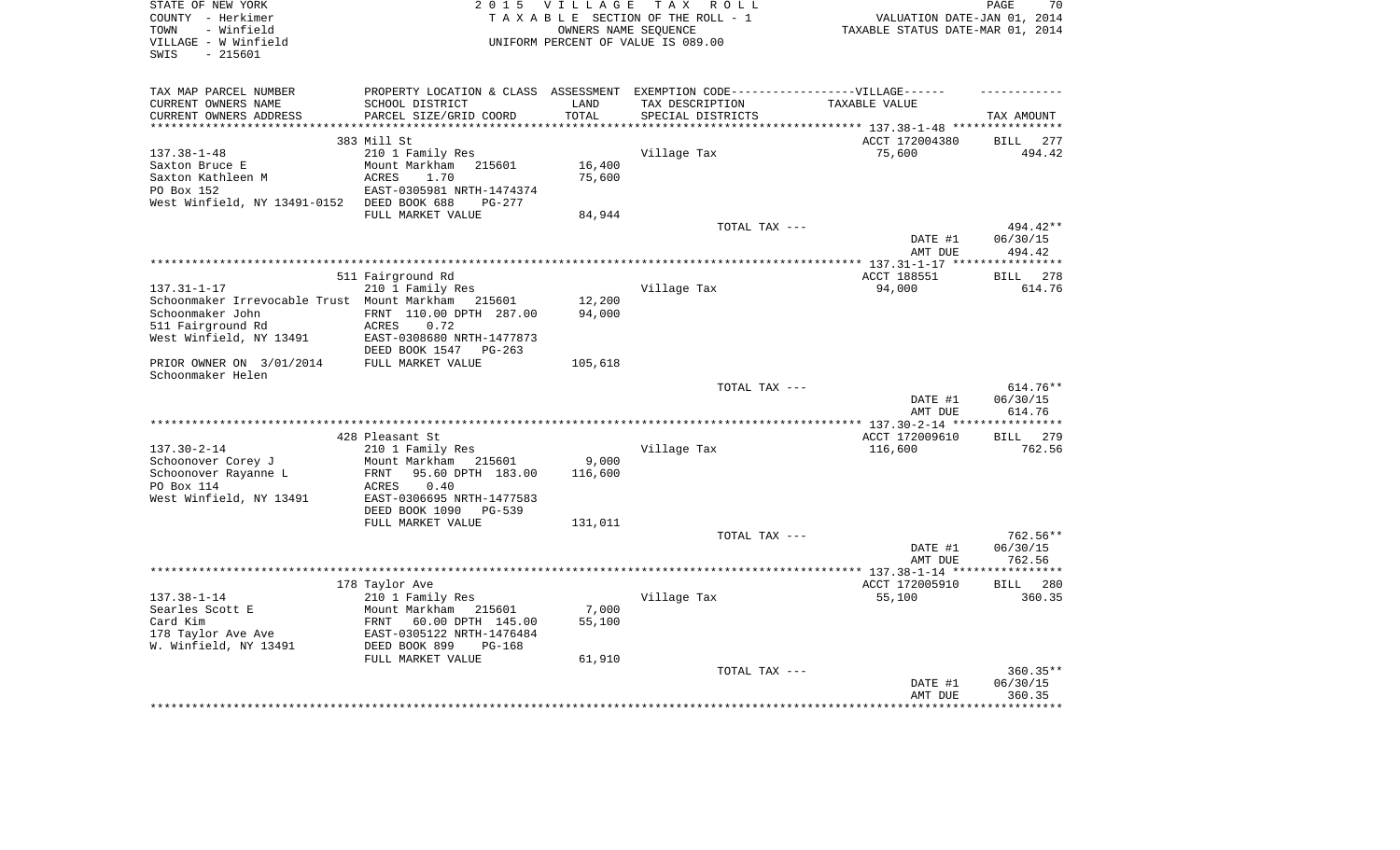| STATE OF NEW YORK<br>COUNTY - Herkimer<br>- Winfield<br>TOWN<br>VILLAGE - W Winfield<br>- 215601<br>SWIS        | 2 0 1 5                                                                                                                                                                  | VILLAGE<br>OWNERS NAME SEQUENCE | TAX ROLL<br>TAXABLE SECTION OF THE ROLL - 1<br>UNIFORM PERCENT OF VALUE IS 089.00                                         | VALUATION DATE-JAN 01, 2014<br>TAXABLE STATUS DATE-MAR 01, 2014 | PAGE<br>71                     |
|-----------------------------------------------------------------------------------------------------------------|--------------------------------------------------------------------------------------------------------------------------------------------------------------------------|---------------------------------|---------------------------------------------------------------------------------------------------------------------------|-----------------------------------------------------------------|--------------------------------|
| TAX MAP PARCEL NUMBER<br>CURRENT OWNERS NAME<br>CURRENT OWNERS ADDRESS                                          | SCHOOL DISTRICT<br>PARCEL SIZE/GRID COORD                                                                                                                                | LAND<br>TOTAL                   | PROPERTY LOCATION & CLASS ASSESSMENT EXEMPTION CODE-----------------VILLAGE------<br>TAX DESCRIPTION<br>SPECIAL DISTRICTS | TAXABLE VALUE                                                   | TAX AMOUNT                     |
| *******************                                                                                             |                                                                                                                                                                          |                                 | ************************************** 137.31-2-26 *****************                                                      |                                                                 |                                |
| $137.31 - 2 - 26$<br>Seifried Joseph<br>Seifried Marjorie<br>Lynn Kent<br>55 South Street<br>Edmeston, NY 13335 | 448 East Main St<br>210 1 Family Res<br>Mount Markham 215601<br>96.00 DPTH 260.00<br>FRNT<br>0.55<br>ACRES<br>EAST-0307173 NRTH-1476792<br>DEED BOOK 00599 PG-00248      | 10,700<br>95,000                | Village Tax                                                                                                               | ACCT 172008490<br>95,000                                        | 281<br>BILL<br>621.30          |
|                                                                                                                 | FULL MARKET VALUE                                                                                                                                                        | 106,742                         | TOTAL TAX ---                                                                                                             |                                                                 | 621.30**                       |
|                                                                                                                 |                                                                                                                                                                          |                                 |                                                                                                                           | DATE #1<br>AMT DUE                                              | 06/30/15<br>621.30             |
|                                                                                                                 |                                                                                                                                                                          |                                 |                                                                                                                           |                                                                 |                                |
| $137.30 - 1 - 49.1$<br>Seifried Lewis O<br>Seifried Deborah J                                                   | 308 West Main St<br>210 1 Family Res<br>Mount Markham<br>215601<br>FRNT<br>88.00 DPTH 197.00                                                                             | 9,000<br>88,600                 | Village Tax                                                                                                               | ACCT 172001590<br>88,600                                        | 282<br>BILL<br>579.44          |
| 308 W Main St                                                                                                   | EAST-0305110 NRTH-1476622<br>DEED BOOK 689<br>$PG-103$                                                                                                                   |                                 |                                                                                                                           |                                                                 |                                |
| West Winfield, NY 13491-0223                                                                                    | FULL MARKET VALUE                                                                                                                                                        | 99,551                          |                                                                                                                           |                                                                 |                                |
|                                                                                                                 |                                                                                                                                                                          |                                 | TOTAL TAX ---                                                                                                             | DATE #1<br>AMT DUE                                              | 579.44**<br>06/30/15<br>579.44 |
|                                                                                                                 |                                                                                                                                                                          |                                 |                                                                                                                           |                                                                 | BILL 283                       |
| $137.30 - 2 - 31$<br>Shaw Brian S<br>Shaw Sherylynn J<br>314 Carrier St                                         | 314 Carrier St<br>210 1 Family Res<br>Mount Markham<br>215601<br>FRNT 205.00 DPTH 160.00<br>EAST-0306584 NRTH-1477234                                                    | 12,500<br>45,400                | Village Tax                                                                                                               | ACCT 172007410<br>45,400                                        | 296.92                         |
| PO Box 214                                                                                                      | DEED BOOK 934<br>$PG-379$                                                                                                                                                |                                 |                                                                                                                           |                                                                 |                                |
| West Winfield, NY 13491                                                                                         | FULL MARKET VALUE                                                                                                                                                        | 51,011                          | TOTAL TAX ---                                                                                                             | DATE #1<br>AMT DUE                                              | 296.92**<br>06/30/15<br>296.92 |
|                                                                                                                 |                                                                                                                                                                          |                                 |                                                                                                                           | *************** 137.31-1-23 ***                                 | **********                     |
| $137.31 - 1 - 23$<br>Shipman Donna A<br>486 Fairview Dr<br>West Winfield, NY 13491-9379                         | 486 Fairview Dr<br>210 1 Family Res<br>Mount Markham<br>215601<br>90.00 DPTH 150.00<br>FRNT<br>EAST-0308247 NRTH-1478301<br>DEED BOOK 824<br>PG-696<br>FULL MARKET VALUE | 8,100<br>72,900<br>81,910       | Village Tax                                                                                                               | ACCT 172003780<br>72,900                                        | <b>BILL</b><br>284<br>476.77   |
|                                                                                                                 |                                                                                                                                                                          |                                 | TOTAL TAX ---                                                                                                             | DATE #1<br>AMT DUE                                              | 476.77**<br>06/30/15<br>476.77 |
|                                                                                                                 |                                                                                                                                                                          |                                 |                                                                                                                           |                                                                 |                                |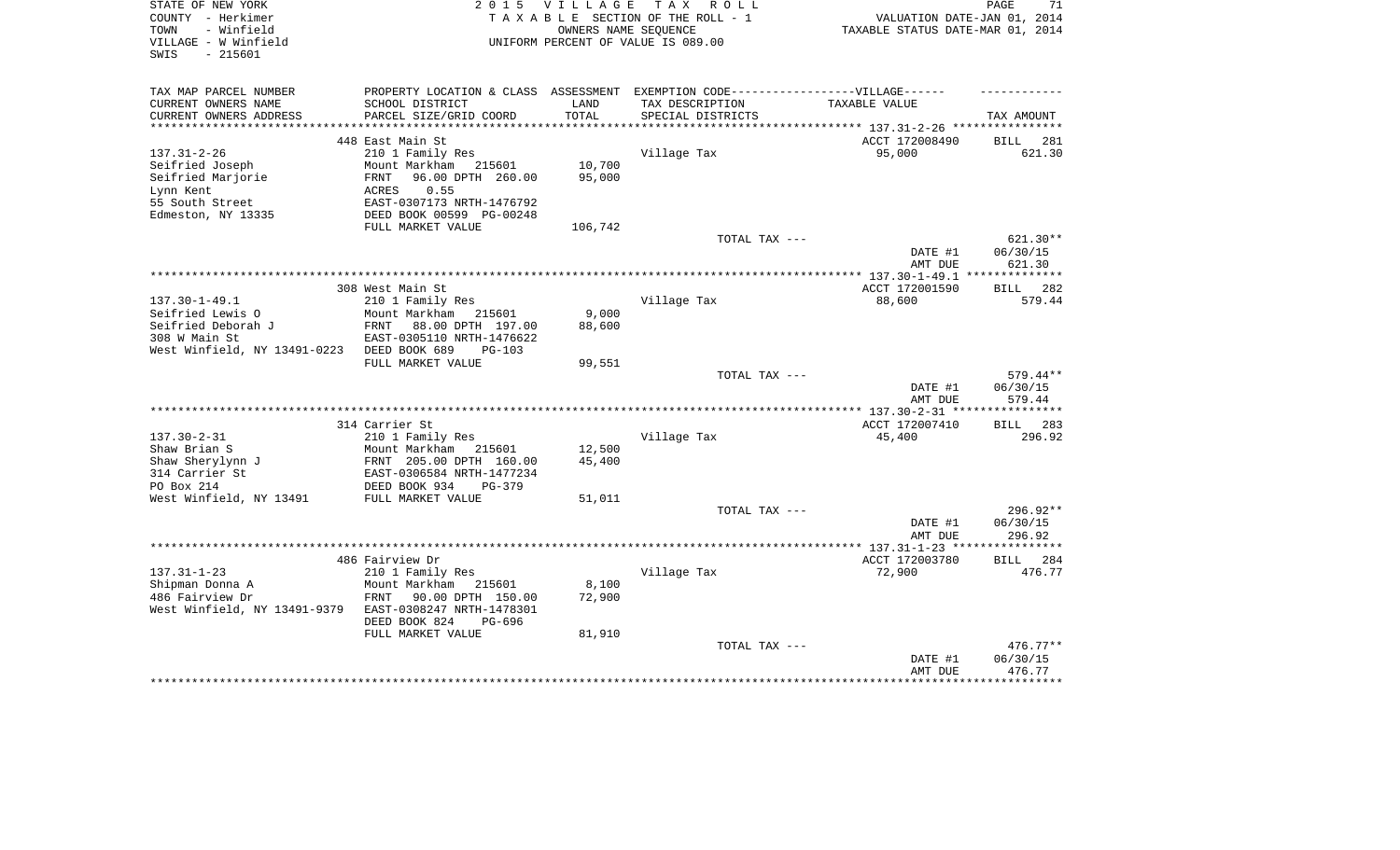| STATE OF NEW YORK<br>COUNTY - Herkimer<br>- Winfield<br>TOWN<br>VILLAGE - W Winfield<br>$-215601$<br>SWIS | 2 0 1 5                                                                           | <b>VILLAGE</b>          | T A X<br>R O L L<br>TAXABLE SECTION OF THE ROLL - 1<br>OWNERS NAME SEQUENCE<br>UNIFORM PERCENT OF VALUE IS 089.00 | VALUATION DATE-JAN 01, 2014<br>TAXABLE STATUS DATE-MAR 01, 2014 | PAGE<br>72                  |
|-----------------------------------------------------------------------------------------------------------|-----------------------------------------------------------------------------------|-------------------------|-------------------------------------------------------------------------------------------------------------------|-----------------------------------------------------------------|-----------------------------|
| TAX MAP PARCEL NUMBER                                                                                     | PROPERTY LOCATION & CLASS ASSESSMENT EXEMPTION CODE-----------------VILLAGE------ |                         |                                                                                                                   |                                                                 |                             |
| CURRENT OWNERS NAME                                                                                       | SCHOOL DISTRICT                                                                   | LAND                    | TAX DESCRIPTION                                                                                                   | TAXABLE VALUE                                                   |                             |
| CURRENT OWNERS ADDRESS<br>**********************                                                          | PARCEL SIZE/GRID COORD<br>****************************                            | TOTAL<br>************** | SPECIAL DISTRICTS                                                                                                 |                                                                 | TAX AMOUNT                  |
|                                                                                                           |                                                                                   |                         | ************************************* 137.30-2-33 *****************                                               |                                                                 |                             |
| $137.30 - 2 - 33$                                                                                         | 240 North St<br>312 Vac w/imprv                                                   |                         | Village Tax                                                                                                       | ACCT 172007380<br>9,800                                         | <b>BILL</b><br>285<br>64.09 |
| Shipp Glenn                                                                                               | Mount Markham<br>215601                                                           | 3,000                   |                                                                                                                   |                                                                 |                             |
| Shipp Barbara                                                                                             | 73.50 DPTH 180.00<br>FRNT                                                         | 9,800                   |                                                                                                                   |                                                                 |                             |
| 240 North St                                                                                              | 0.30<br>ACRES                                                                     |                         |                                                                                                                   |                                                                 |                             |
| W Winfield, NY                                                                                            | EAST-0306394 NRTH-1477168                                                         |                         |                                                                                                                   |                                                                 |                             |
|                                                                                                           | DEED BOOK 1218<br>PG-722                                                          |                         |                                                                                                                   |                                                                 |                             |
|                                                                                                           | FULL MARKET VALUE                                                                 | 11,011                  |                                                                                                                   |                                                                 |                             |
|                                                                                                           |                                                                                   |                         | TOTAL TAX ---                                                                                                     |                                                                 | 64.09**                     |
|                                                                                                           |                                                                                   |                         |                                                                                                                   | DATE #1                                                         | 06/30/15                    |
|                                                                                                           |                                                                                   |                         |                                                                                                                   | AMT DUE                                                         | 64.09                       |
|                                                                                                           |                                                                                   |                         |                                                                                                                   | ********** 137.30-2-34 ***                                      | ***********                 |
|                                                                                                           | 240 North St                                                                      |                         |                                                                                                                   | ACCT 172007170                                                  | 286<br><b>BILL</b>          |
| $137.30 - 2 - 34$<br>Shipp Glenn                                                                          | 210 1 Family Res<br>Mount Markham<br>215601                                       | 6,600                   | Village Tax<br>XC991 Water relevy                                                                                 | 81,100<br>68.90 MT M                                            | 530.39<br>68.90             |
| Shipp Barbara                                                                                             | 49.00 DPTH 145.00<br>FRNT                                                         | 81,100                  |                                                                                                                   |                                                                 |                             |
| 240 North St                                                                                              | 740<br><b>BANK</b>                                                                |                         |                                                                                                                   |                                                                 |                             |
| W Winfield, NY 13491                                                                                      | EAST-0306389 NRTH-1477108                                                         |                         |                                                                                                                   |                                                                 |                             |
|                                                                                                           | DEED BOOK 1218<br>$PG-722$                                                        |                         |                                                                                                                   |                                                                 |                             |
|                                                                                                           | FULL MARKET VALUE                                                                 | 91,124                  |                                                                                                                   |                                                                 |                             |
|                                                                                                           |                                                                                   |                         | TOTAL TAX ---                                                                                                     |                                                                 | 599.29**                    |
|                                                                                                           |                                                                                   |                         |                                                                                                                   | DATE #1                                                         | 06/30/15                    |
|                                                                                                           |                                                                                   |                         | ********************                                                                                              | AMT DUE                                                         | 599.29<br>*********         |
|                                                                                                           | 317 West Main St                                                                  |                         |                                                                                                                   | ** $137.30 - 1 - 32$ **<br>ACCT 172006240                       | 287<br>BILL                 |
| $137.30 - 1 - 32$                                                                                         | 210 1 Family Res                                                                  |                         | Village Tax                                                                                                       | 63,800                                                          | 417.25                      |
| Shumway Daniel                                                                                            | Mount Markham<br>215601                                                           | 7,100                   |                                                                                                                   |                                                                 |                             |
| Shumway Barbara                                                                                           | FRNT 110.34 DPTH 222.49                                                           | 63,800                  |                                                                                                                   |                                                                 |                             |
| 317 West Main St                                                                                          | 409<br>BANK                                                                       |                         |                                                                                                                   |                                                                 |                             |
| West Winfield, NY 13491                                                                                   | EAST-0305168 NRTH-1476902                                                         |                         |                                                                                                                   |                                                                 |                             |
|                                                                                                           | DEED BOOK 00659 PG-00018                                                          |                         |                                                                                                                   |                                                                 |                             |
|                                                                                                           | FULL MARKET VALUE                                                                 | 71,685                  |                                                                                                                   |                                                                 |                             |
|                                                                                                           |                                                                                   |                         | TOTAL TAX ---                                                                                                     |                                                                 | 417.25**                    |
|                                                                                                           |                                                                                   |                         |                                                                                                                   | DATE #1                                                         | 06/30/15                    |
|                                                                                                           |                                                                                   |                         |                                                                                                                   | AMT DUE                                                         | 417.25<br>*********         |
|                                                                                                           | 513 Fairground Rd                                                                 |                         |                                                                                                                   | ACCT 172005670                                                  | <b>BILL</b><br>288          |
| $137.31 - 1 - 16$                                                                                         | 210 1 Family Res                                                                  |                         | Village Tax                                                                                                       | 87,500                                                          | 572.25                      |
| Sickler George                                                                                            | Mount Markham<br>215601                                                           | 7,600                   |                                                                                                                   |                                                                 |                             |
| 513 Fairground Rd                                                                                         | 90.00 DPTH 125.00<br><b>FRNT</b>                                                  | 87,500                  |                                                                                                                   |                                                                 |                             |
| West Winfield, NY 13491                                                                                   | <b>BANK</b><br>740                                                                |                         |                                                                                                                   |                                                                 |                             |
|                                                                                                           | EAST-0308790 NRTH-1477939                                                         |                         |                                                                                                                   |                                                                 |                             |
|                                                                                                           | DEED BOOK 867<br>$PG-306$                                                         |                         |                                                                                                                   |                                                                 |                             |
|                                                                                                           | FULL MARKET VALUE                                                                 | 98,315                  |                                                                                                                   |                                                                 |                             |
|                                                                                                           |                                                                                   |                         | TOTAL TAX ---                                                                                                     |                                                                 | $572.25**$                  |
|                                                                                                           |                                                                                   |                         |                                                                                                                   | DATE #1                                                         | 06/30/15                    |
|                                                                                                           |                                                                                   |                         |                                                                                                                   | AMT DUE                                                         | 572.25<br>********          |
|                                                                                                           |                                                                                   |                         |                                                                                                                   |                                                                 |                             |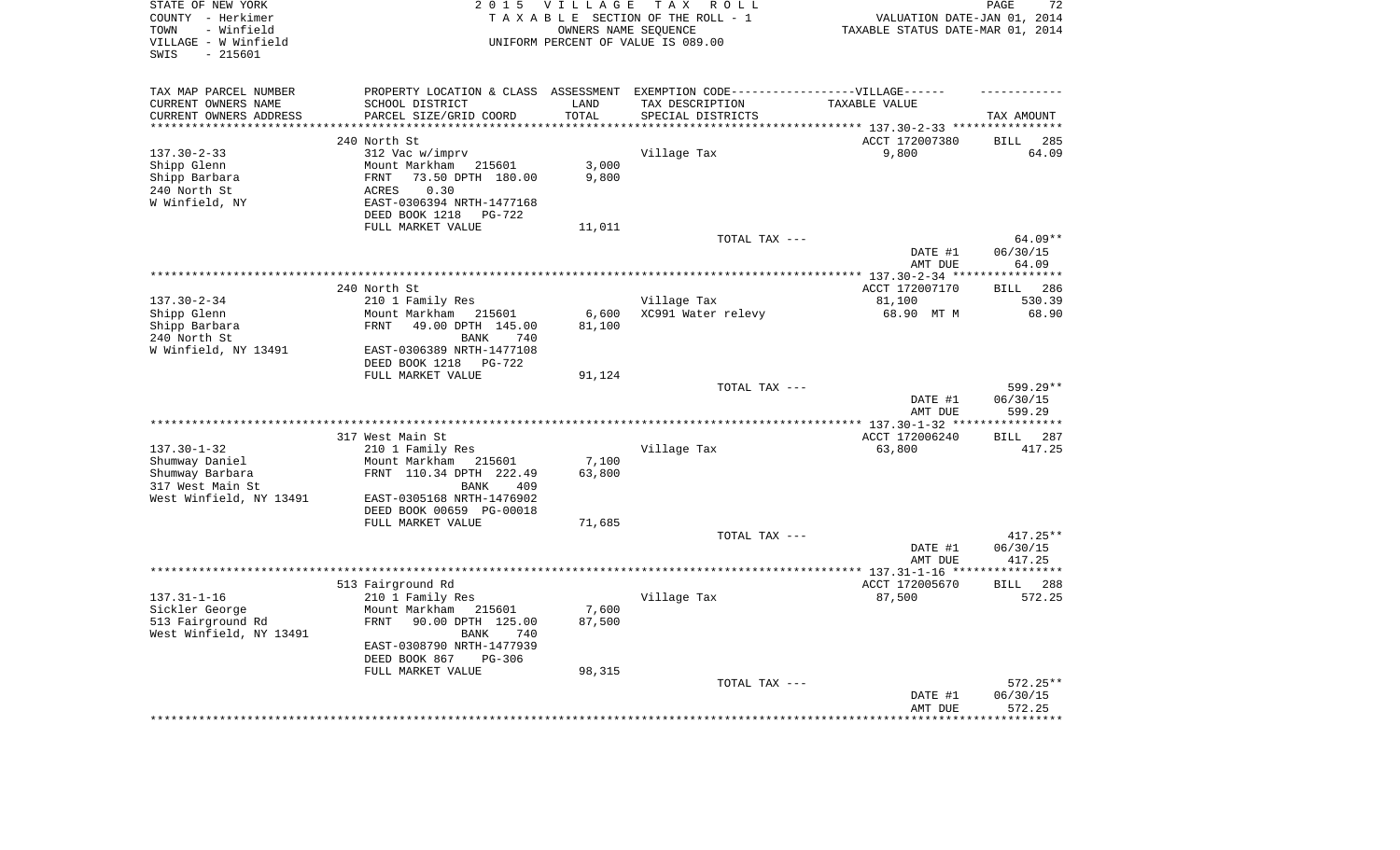| STATE OF NEW YORK<br>COUNTY - Herkimer<br>- Winfield<br>TOWN<br>VILLAGE - W Winfield<br>$-215601$<br>SWIS | 2 0 1 5                                                                                                                                           | VILLAGE<br>OWNERS NAME SEQUENCE | T A X<br>R O L L<br>TAXABLE SECTION OF THE ROLL - 1<br>UNIFORM PERCENT OF VALUE IS 089.00           | VALUATION DATE-JAN 01, 2014<br>TAXABLE STATUS DATE-MAR 01, 2014 | PAGE<br>73                            |
|-----------------------------------------------------------------------------------------------------------|---------------------------------------------------------------------------------------------------------------------------------------------------|---------------------------------|-----------------------------------------------------------------------------------------------------|-----------------------------------------------------------------|---------------------------------------|
| TAX MAP PARCEL NUMBER<br>CURRENT OWNERS NAME                                                              | SCHOOL DISTRICT                                                                                                                                   | LAND                            | PROPERTY LOCATION & CLASS ASSESSMENT EXEMPTION CODE----------------VILLAGE------<br>TAX DESCRIPTION | TAXABLE VALUE                                                   |                                       |
| CURRENT OWNERS ADDRESS<br>**********************                                                          | PARCEL SIZE/GRID COORD                                                                                                                            | TOTAL                           | SPECIAL DISTRICTS                                                                                   |                                                                 | TAX AMOUNT                            |
|                                                                                                           | 237 Academy St                                                                                                                                    |                                 |                                                                                                     | ACCT 149084                                                     | BILL<br>289                           |
| $137.30 - 2 - 47$<br>Siega Kathleen M<br>PO Box 451<br>West Winfield, NY 13491                            | 210 1 Family Res<br>Mount Markham<br>215601<br>66.00 DPTH 92.00<br>FRNT<br>EAST-0306851 NRTH-1477134<br>DEED BOOK 1300<br>$PG-57$                 | 6,400<br>59,400                 | Village Tax                                                                                         | 59,400                                                          | 388.48                                |
|                                                                                                           | FULL MARKET VALUE                                                                                                                                 | 66,742                          |                                                                                                     |                                                                 |                                       |
|                                                                                                           |                                                                                                                                                   |                                 | TOTAL TAX ---                                                                                       | DATE #1<br>AMT DUE                                              | 388.48**<br>06/30/15<br>388.48        |
|                                                                                                           |                                                                                                                                                   |                                 |                                                                                                     |                                                                 |                                       |
| $137.38 - 2 - 27$<br>Siega Michael<br>Siega Kathleen<br>403 Curtis Avenue<br>West Winfield, NY 13491      | 403 Curtis Ave<br>210 1 Family Res<br>Mount Markham<br>215601<br>FRNT<br>50.10 DPTH<br>96.40<br>0.11<br>ACRES<br>EAST-0306631 NRTH-1476132        | 6,100<br>50,800                 | Village Tax<br>XC991 Water relevy                                                                   | ACCT 172010000<br>50,800<br>95.40 MT M                          | <b>BILL</b><br>290<br>332.23<br>95.40 |
|                                                                                                           | DEED BOOK 1127<br>PG-744                                                                                                                          |                                 |                                                                                                     |                                                                 |                                       |
|                                                                                                           | FULL MARKET VALUE                                                                                                                                 | 57,079                          |                                                                                                     |                                                                 |                                       |
|                                                                                                           |                                                                                                                                                   |                                 | TOTAL TAX ---                                                                                       | DATE #1<br>AMT DUE                                              | 427.63**<br>06/30/15<br>427.63        |
|                                                                                                           |                                                                                                                                                   |                                 |                                                                                                     |                                                                 |                                       |
| $137.31 - 2 - 15$<br>Smith Anderson W                                                                     | 530 East Main St<br>210 1 Family Res<br>Mount Markham<br>215601                                                                                   | 16,100                          | Village Tax                                                                                         | ACCT 172005460<br>127,400                                       | 291<br><b>BILL</b><br>833.20          |
| Maryanne Smith<br>PO Box 494<br>West Winfield, NY 13491-0494                                              | FRNT 145.00 DPTH 470.00<br><b>ACRES</b><br>1.50<br>EAST-0308797 NRTH-1476870<br>DEED BOOK 699<br>PG-222                                           | 127,400                         |                                                                                                     |                                                                 |                                       |
|                                                                                                           | FULL MARKET VALUE                                                                                                                                 | 143,146                         |                                                                                                     |                                                                 |                                       |
|                                                                                                           |                                                                                                                                                   |                                 | TOTAL TAX ---                                                                                       | DATE #1<br>AMT DUE                                              | 833.20**<br>06/30/15<br>833.20        |
|                                                                                                           |                                                                                                                                                   |                                 |                                                                                                     |                                                                 |                                       |
|                                                                                                           | 556 East Main St                                                                                                                                  |                                 |                                                                                                     | ACCT 172008340                                                  | 292<br>BILL                           |
| $137.31 - 2 - 10$<br>Smith Frances<br>c/o Linda Pickens<br>PO Box 272<br>Morris, NY 13808                 | 210 1 Family Res<br>Mount Markham<br>215601<br>FRNT 120.00 DPTH 267.00<br>0.74<br>ACRES<br>EAST-0309328 NRTH-1476968<br>DEED BOOK 838<br>$PG-242$ | 12,400<br>98,300                | VETFUND CT 41101<br>Village Tax                                                                     | 800<br>97,500                                                   | 637.65                                |
| PRIOR OWNER ON 3/01/2014<br>Smith Frances                                                                 | FULL MARKET VALUE                                                                                                                                 | 110,449                         |                                                                                                     |                                                                 |                                       |
|                                                                                                           |                                                                                                                                                   |                                 | TOTAL TAX ---                                                                                       | DATE #1<br>AMT DUE                                              | 637.65**<br>06/30/15<br>637.65        |
|                                                                                                           |                                                                                                                                                   |                                 |                                                                                                     |                                                                 | ***********                           |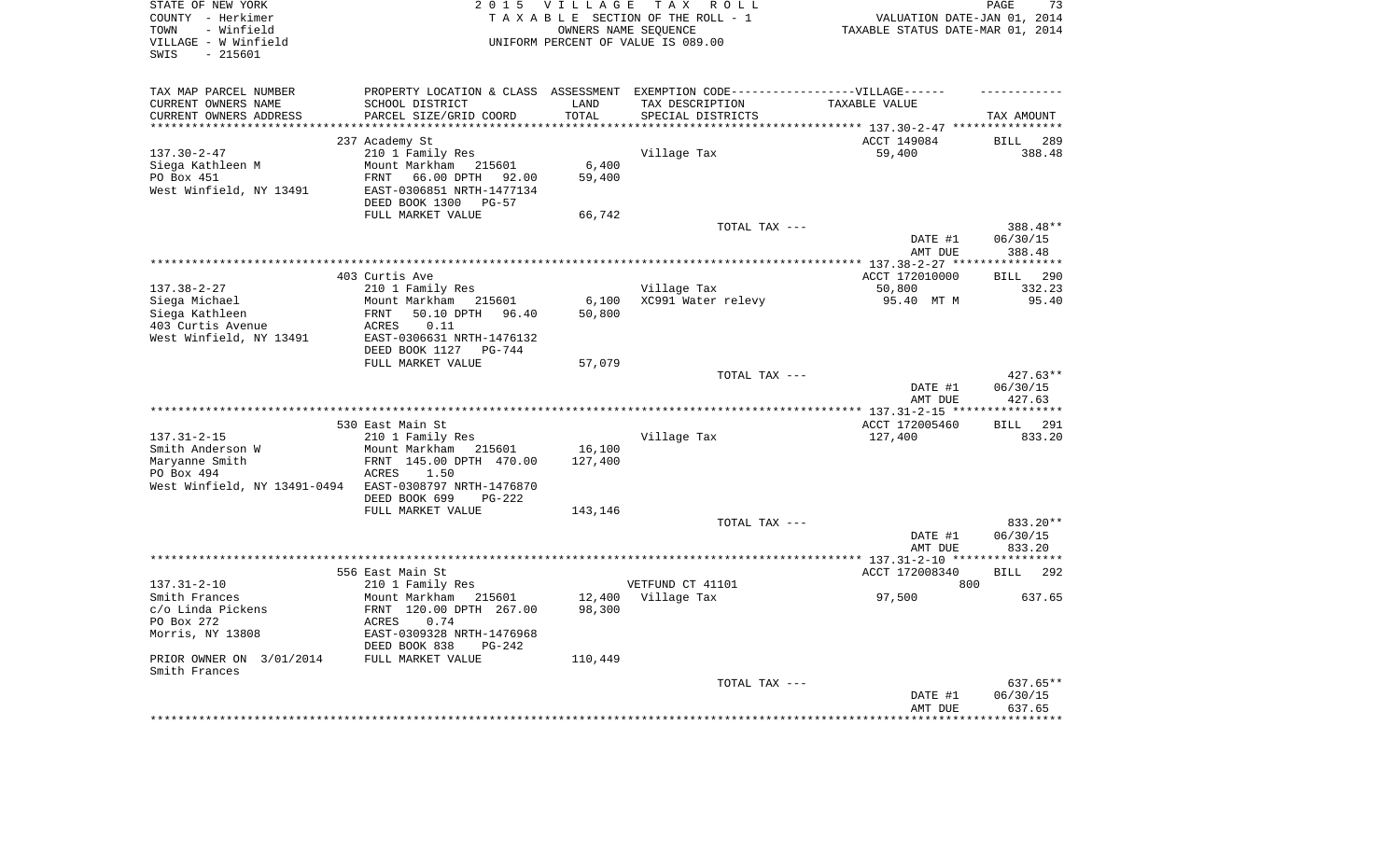| STATE OF NEW YORK<br>COUNTY - Herkimer<br>- Winfield<br>TOWN<br>VILLAGE - W Winfield<br>$-215601$<br>SWIS | <b>VILLAGE</b><br>2 0 1 5<br>TAXABLE SECTION OF THE ROLL - 1<br>UNIFORM PERCENT OF VALUE IS 089.00                                                                                          | 74<br>PAGE<br>VALUATION DATE-JAN 01, 2014<br>TAXABLE STATUS DATE-MAR 01, 2014 |                                      |                                    |                                |
|-----------------------------------------------------------------------------------------------------------|---------------------------------------------------------------------------------------------------------------------------------------------------------------------------------------------|-------------------------------------------------------------------------------|--------------------------------------|------------------------------------|--------------------------------|
| TAX MAP PARCEL NUMBER<br>CURRENT OWNERS NAME<br>CURRENT OWNERS ADDRESS<br>*************************       | PROPERTY LOCATION & CLASS ASSESSMENT EXEMPTION CODE-----------------VILLAGE------<br>SCHOOL DISTRICT<br>PARCEL SIZE/GRID COORD                                                              | LAND<br>TOTAL                                                                 | TAX DESCRIPTION<br>SPECIAL DISTRICTS | TAXABLE VALUE                      | TAX AMOUNT                     |
|                                                                                                           | 248 Water St                                                                                                                                                                                |                                                                               |                                      | ACCT 172004470                     | 293<br><b>BILL</b>             |
| $137.31 - 1 - 72$<br>Smith Gail E<br>PO Box 161<br>West Winfield, NY 13491-0161                           | 210 1 Family Res<br>Mount Markham 215601<br>FRNT<br>85.00 DPTH 177.00<br>740<br>BANK<br>EAST-0307390 NRTH-1477470                                                                           | 8,500<br>62,600                                                               | Village Tax<br>XC991 Water relevy    | 62,600<br>121.24 MT M              | 409.40<br>121.24               |
|                                                                                                           | DEED BOOK 707<br><b>PG-890</b><br>FULL MARKET VALUE                                                                                                                                         | 70,337                                                                        |                                      |                                    |                                |
|                                                                                                           |                                                                                                                                                                                             |                                                                               | TOTAL TAX ---                        | DATE #1<br>AMT DUE                 | 530.64**<br>06/30/15<br>530.64 |
|                                                                                                           |                                                                                                                                                                                             |                                                                               |                                      | ***************** 137.31-1-67 **** | **********                     |
| $137.31 - 1 - 67$                                                                                         | 246 Academy St                                                                                                                                                                              |                                                                               |                                      | ACCT 172000180                     | <b>BILL</b><br>294             |
| Smith Sandra<br>Smith Peter<br>PO Box 418<br>West Winfield, NY 13491-0009                                 | 210 1 Family Res<br>Mount Markham 215601<br>99.60 DPTH 173.00<br>FRNT<br>EAST-0306999 NRTH-1477297<br>DEED BOOK 00628 PG-00276                                                              | 9,100<br>69,000                                                               | Village Tax                          | 69,000                             | 451.26                         |
|                                                                                                           | FULL MARKET VALUE                                                                                                                                                                           | 77,528                                                                        | TOTAL TAX ---                        | DATE #1                            | 451.26**<br>06/30/15           |
|                                                                                                           |                                                                                                                                                                                             |                                                                               |                                      | AMT DUE                            | 451.26                         |
|                                                                                                           | South St                                                                                                                                                                                    |                                                                               |                                      | ACCT 155468                        | 295<br>BILL                    |
| $137.39 - 1 - 18$<br>Sniktaw, LLC<br>8738 South Street<br>West Winfield, NY 13491                         | 105 Vac farmland<br>Mount Markham 215601<br>ACRES<br>28.80<br>EAST-0307419 NRTH-1474581<br>DEED BOOK 1338<br>$PG-344$                                                                       | 27,600<br>39,100                                                              | Village Tax                          | 39,100                             | 255.71                         |
|                                                                                                           | FULL MARKET VALUE                                                                                                                                                                           | 43,933                                                                        |                                      |                                    |                                |
|                                                                                                           |                                                                                                                                                                                             |                                                                               | TOTAL TAX ---                        | DATE #1<br>AMT DUE                 | 255.71**<br>06/30/15<br>255.71 |
|                                                                                                           |                                                                                                                                                                                             |                                                                               |                                      |                                    |                                |
| $137.31 - 2 - 21$<br>Snyder Donald<br>Snyder Theresa<br>PO Box 596<br>West Winfield, NY 13491-0130        | 484 East Main St<br>210 1 Family Res<br>Mount Markham<br>215601<br>FRNT<br>79.00 DPTH 325.00<br>ACRES<br>0.61<br>EAST-0307955 NRTH-1476894<br>DEED BOOK 00588 PG-00827<br>FULL MARKET VALUE | 11,100<br>109,600                                                             | Village Tax                          | ACCT 172008460<br>109,600          | 296<br><b>BILL</b><br>716.78   |
|                                                                                                           |                                                                                                                                                                                             | 123,146                                                                       | TOTAL TAX ---                        |                                    | 716.78**                       |
|                                                                                                           |                                                                                                                                                                                             |                                                                               |                                      | DATE #1<br>AMT DUE                 | 06/30/15<br>716.78             |
|                                                                                                           |                                                                                                                                                                                             |                                                                               |                                      |                                    |                                |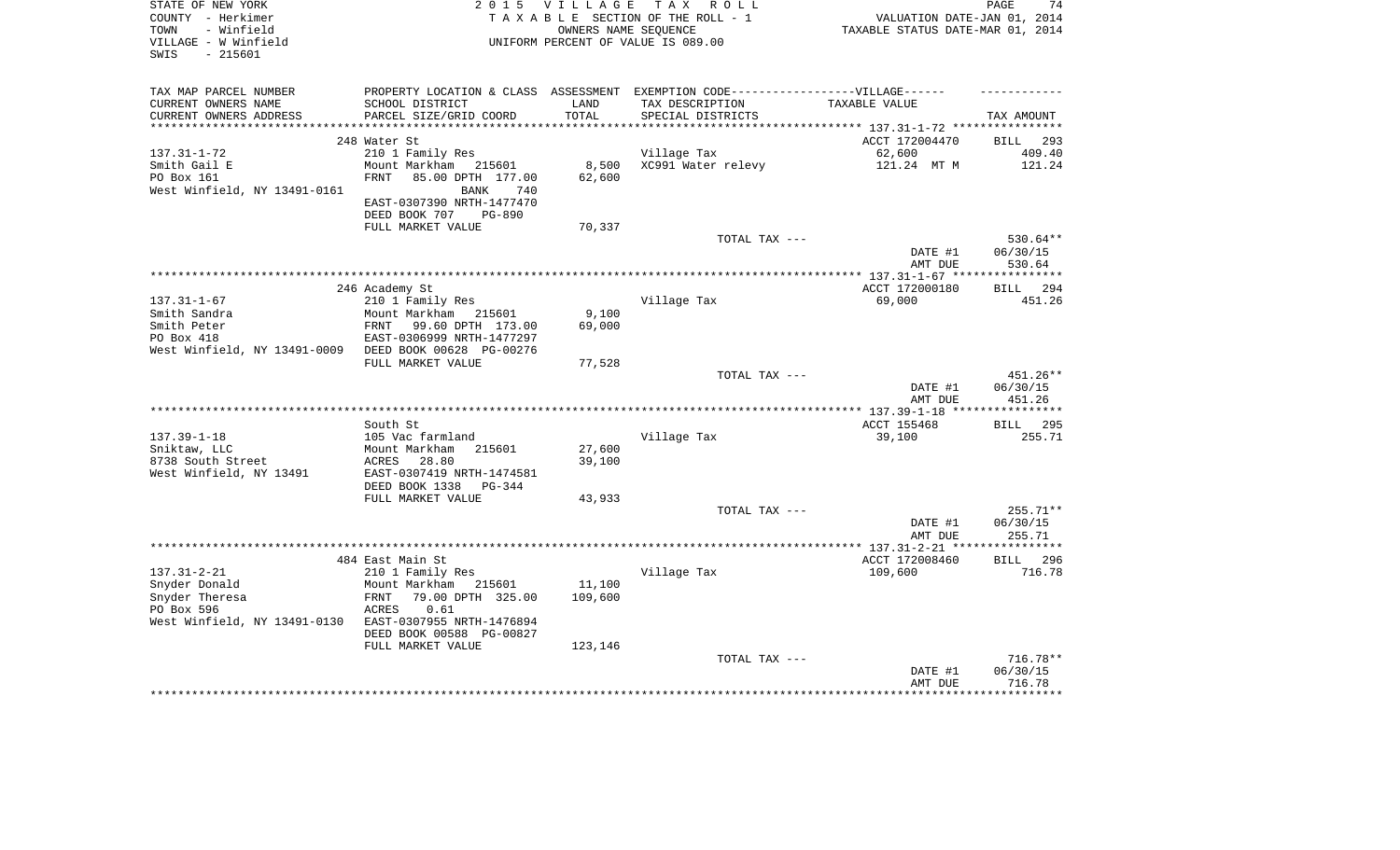| STATE OF NEW YORK<br>COUNTY - Herkimer     | 2 0 1 5                                               | <b>VILLAGE</b>               | TAX ROLL<br>TAXABLE SECTION OF THE ROLL - 1                                       | VALUATION DATE-JAN 01, 2014                                                | 75<br>PAGE           |
|--------------------------------------------|-------------------------------------------------------|------------------------------|-----------------------------------------------------------------------------------|----------------------------------------------------------------------------|----------------------|
| - Winfield<br>TOWN<br>VILLAGE - W Winfield |                                                       |                              | OWNERS NAME SEQUENCE<br>UNIFORM PERCENT OF VALUE IS 089.00                        | TAXABLE STATUS DATE-MAR 01, 2014                                           |                      |
| $-215601$<br>SWIS                          |                                                       |                              |                                                                                   |                                                                            |                      |
| TAX MAP PARCEL NUMBER                      |                                                       |                              | PROPERTY LOCATION & CLASS ASSESSMENT EXEMPTION CODE-----------------VILLAGE------ |                                                                            |                      |
| CURRENT OWNERS NAME                        | SCHOOL DISTRICT                                       | LAND                         | TAX DESCRIPTION                                                                   | TAXABLE VALUE                                                              |                      |
| CURRENT OWNERS ADDRESS                     | PARCEL SIZE/GRID COORD                                | TOTAL<br>* * * * * * * * * * | SPECIAL DISTRICTS                                                                 |                                                                            | TAX AMOUNT           |
| *****************                          | 379 West Main St                                      |                              |                                                                                   | *************************** 137.30-1-17 ****************<br>ACCT 172001530 | <b>BILL</b><br>297   |
| $137.30 - 1 - 17$                          | 465 Prof. bldg.                                       |                              | Village Tax                                                                       | 99,900                                                                     | 653.35               |
| Snyder Donald J                            | Mount Markham<br>215601                               | 10,000                       |                                                                                   |                                                                            |                      |
| Theresa Higgins                            | 43.50 DPTH 193.58<br>FRNT                             | 99,900                       |                                                                                   |                                                                            |                      |
| PO Box 596                                 | <b>ACRES</b><br>0.19                                  |                              |                                                                                   |                                                                            |                      |
| West Winfield, NY 13491                    | EAST-0306119 NRTH-1476981                             |                              |                                                                                   |                                                                            |                      |
|                                            | DEED BOOK 696<br>$PG-309$                             |                              |                                                                                   |                                                                            |                      |
|                                            | FULL MARKET VALUE                                     | 112,247                      |                                                                                   |                                                                            |                      |
|                                            |                                                       |                              | TOTAL TAX ---                                                                     |                                                                            | 653.35**             |
|                                            |                                                       |                              |                                                                                   | DATE #1                                                                    | 06/30/15             |
|                                            |                                                       |                              |                                                                                   | AMT DUE                                                                    | 653.35               |
|                                            | East Main St                                          |                              |                                                                                   | ACCT 172002370                                                             | BILL 298             |
| $137.31 - 2 - 20.1$                        | 210 1 Family Res                                      |                              | Village Tax                                                                       | 73,400                                                                     | 480.04               |
| Snyder Donald J                            | Mount Markham<br>215601                               | 12,600                       |                                                                                   |                                                                            |                      |
| Theresa Higgins                            | 76.60 DPTH 435.00<br>FRNT                             | 73,400                       |                                                                                   |                                                                            |                      |
| PO Box 596                                 | ACRES<br>0.76                                         |                              |                                                                                   |                                                                            |                      |
| West Winfield, NY 13491-0130               | EAST-0308043 NRTH-1476823                             |                              |                                                                                   |                                                                            |                      |
|                                            | DEED BOOK 703<br>$PG-74$                              |                              |                                                                                   |                                                                            |                      |
|                                            | FULL MARKET VALUE                                     | 82,472                       |                                                                                   |                                                                            |                      |
|                                            |                                                       |                              | TOTAL TAX ---                                                                     | DATE #1                                                                    | 480.04**<br>06/30/15 |
|                                            |                                                       |                              |                                                                                   | AMT DUE                                                                    | 480.04               |
|                                            |                                                       |                              |                                                                                   | ****** 137.31-2-22 **                                                      | ********             |
|                                            | East Main St                                          |                              |                                                                                   | ACCT 172000150                                                             | 299<br><b>BILL</b>   |
| $137.31 - 2 - 22$                          | 312 Vac w/imprv                                       |                              | Village Tax                                                                       | 11,300                                                                     | 73.90                |
| Snyder Donald J                            | Mount Markham<br>215601                               | 10,000                       |                                                                                   |                                                                            |                      |
| Theresa Higgins                            | FRNT<br>77.22 DPTH 250.80                             | 11,300                       |                                                                                   |                                                                            |                      |
| PO Box 596                                 | 0.42<br>ACRES                                         |                              |                                                                                   |                                                                            |                      |
| West Winfield, NY 13491-0201               | EAST-0307875 NRTH-1476924                             |                              |                                                                                   |                                                                            |                      |
|                                            | DEED BOOK 848<br>PG-586<br>FULL MARKET VALUE          | 12,697                       |                                                                                   |                                                                            |                      |
|                                            |                                                       |                              | TOTAL TAX ---                                                                     |                                                                            | $73.90**$            |
|                                            |                                                       |                              |                                                                                   | DATE #1                                                                    | 06/30/15             |
|                                            |                                                       |                              |                                                                                   | AMT DUE                                                                    | 73.90                |
|                                            |                                                       |                              |                                                                                   | ****** 137.38-2-10 **                                                      | *********            |
|                                            | 503 Clapson Circle                                    |                              |                                                                                   | ACCT 172001680                                                             | BILL 300             |
| $137.38 - 2 - 10$                          | 210 1 Family Res                                      |                              | Village Tax                                                                       | 43,200                                                                     | 282.53               |
| Southard Clinton                           | Mount Markham<br>215601                               | 6,200                        | XC991 Water relevy                                                                | 68.90 MT M                                                                 | 68.90                |
| PO Box 314<br>W Winfield, NY 13491         | 42.00 DPTH 127.00<br>FRNT                             | 43,200                       |                                                                                   |                                                                            |                      |
|                                            | EAST-0306888 NRTH-1476446<br>DEED BOOK 1116<br>PG-665 |                              |                                                                                   |                                                                            |                      |
|                                            | FULL MARKET VALUE                                     | 48,539                       |                                                                                   |                                                                            |                      |
|                                            |                                                       |                              | TOTAL TAX ---                                                                     |                                                                            | 351.43**             |
|                                            |                                                       |                              |                                                                                   | DATE #1                                                                    | 06/30/15             |
|                                            |                                                       |                              |                                                                                   | AMT DUE                                                                    | 351.43               |
|                                            |                                                       |                              |                                                                                   |                                                                            |                      |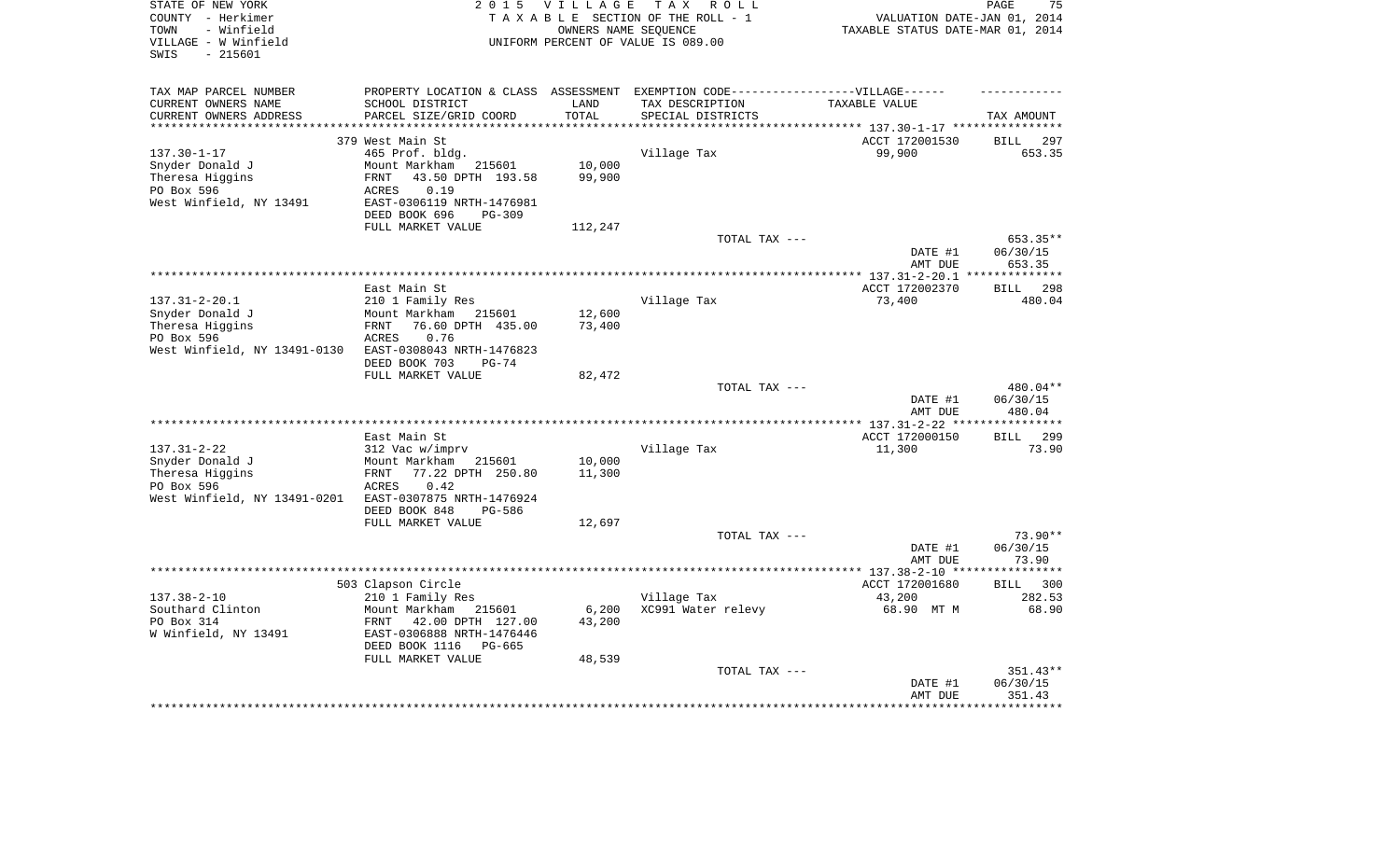| STATE OF NEW YORK<br>COUNTY - Herkimer<br>- Winfield<br>TOWN<br>VILLAGE - W Winfield<br>$-215601$<br>SWIS | 2 0 1 5                                                                                                                        | VILLAGE<br>OWNERS NAME SEQUENCE | TAX ROLL<br>TAXABLE SECTION OF THE ROLL - 1<br>UNIFORM PERCENT OF VALUE IS 089.00                                         | VALUATION DATE-JAN 01, 2014<br>TAXABLE STATUS DATE-MAR 01, 2014 | 76<br>PAGE         |
|-----------------------------------------------------------------------------------------------------------|--------------------------------------------------------------------------------------------------------------------------------|---------------------------------|---------------------------------------------------------------------------------------------------------------------------|-----------------------------------------------------------------|--------------------|
| TAX MAP PARCEL NUMBER<br>CURRENT OWNERS NAME<br>CURRENT OWNERS ADDRESS                                    | SCHOOL DISTRICT<br>PARCEL SIZE/GRID COORD                                                                                      | LAND<br>TOTAL                   | PROPERTY LOCATION & CLASS ASSESSMENT EXEMPTION CODE-----------------VILLAGE------<br>TAX DESCRIPTION<br>SPECIAL DISTRICTS | TAXABLE VALUE                                                   | TAX AMOUNT         |
| ***********************                                                                                   |                                                                                                                                |                                 |                                                                                                                           |                                                                 |                    |
|                                                                                                           | 446 East Main St                                                                                                               |                                 |                                                                                                                           | ACCT 172011050                                                  | 301<br>BILL        |
| $137.31 - 2 - 27$<br>Spicer Elizabeth A<br>PO Box 521<br>West Winfield, NY 13491                          | 220 2 Family Res<br>Mount Markham 215601<br>FRNT<br>90.00 DPTH 163.20<br>EAST-0307073 NRTH-1476825<br>DEED BOOK 1244<br>PG-557 | 8,400<br>82,100                 | Village Tax<br>XC991 Water relevy                                                                                         | 82,100<br>97.22 MT M                                            | 536.93<br>97.22    |
|                                                                                                           | FULL MARKET VALUE                                                                                                              | 92,247                          |                                                                                                                           |                                                                 |                    |
|                                                                                                           |                                                                                                                                |                                 | TOTAL TAX ---                                                                                                             |                                                                 | 634.15**           |
|                                                                                                           |                                                                                                                                |                                 |                                                                                                                           | DATE #1<br>AMT DUE                                              | 06/30/15<br>634.15 |
|                                                                                                           | 413 Curtis Ave                                                                                                                 |                                 |                                                                                                                           | ACCT 180185                                                     | BILL 302           |
| $137.38 - 2 - 21$                                                                                         | 210 1 Family Res                                                                                                               |                                 | Village Tax                                                                                                               | 91,800                                                          | 600.37             |
| Staring Nathan                                                                                            | Mount Markham<br>215601                                                                                                        | 6,500                           |                                                                                                                           |                                                                 |                    |
| Staring Ashley                                                                                            | 40.00 DPTH 165.00<br>FRNT                                                                                                      | 91,800                          |                                                                                                                           |                                                                 |                    |
| 413 Curtis Ave                                                                                            | ACRES<br>0.15                                                                                                                  |                                 |                                                                                                                           |                                                                 |                    |
| West Winfield, NY 13491-0265                                                                              | EAST-0306645 NRTH-1476463<br>DEED BOOK 1496                                                                                    |                                 |                                                                                                                           |                                                                 |                    |
|                                                                                                           | <b>PG-115</b><br>FULL MARKET VALUE                                                                                             | 103,146                         |                                                                                                                           |                                                                 |                    |
|                                                                                                           |                                                                                                                                |                                 | TOTAL TAX ---                                                                                                             |                                                                 | $600.37**$         |
|                                                                                                           |                                                                                                                                |                                 |                                                                                                                           | DATE #1<br>AMT DUE                                              | 06/30/15<br>600.37 |
|                                                                                                           |                                                                                                                                |                                 |                                                                                                                           |                                                                 |                    |
| $137.31 - 1 - 46$                                                                                         | 505 Fairground Rd                                                                                                              |                                 | Village Tax                                                                                                               | ACCT 172000840                                                  | BILL 303<br>504.89 |
| Sterling Donald J                                                                                         | 210 1 Family Res<br>Mount Markham<br>215601                                                                                    | 10,500                          |                                                                                                                           | 77,200                                                          |                    |
| 505 Fairground Rd<br>W Winfield, NY 13491                                                                 | FRNT 128.00 DPTH 186.00<br>EAST-0308523 NRTH-1477606                                                                           | 77,200                          |                                                                                                                           |                                                                 |                    |
|                                                                                                           | DEED BOOK 1262<br>$PG-58$                                                                                                      |                                 |                                                                                                                           |                                                                 |                    |
|                                                                                                           | FULL MARKET VALUE                                                                                                              | 86,742                          | TOTAL TAX ---                                                                                                             |                                                                 | 504.89**           |
|                                                                                                           |                                                                                                                                |                                 |                                                                                                                           | DATE #1                                                         | 06/30/15           |
|                                                                                                           |                                                                                                                                |                                 |                                                                                                                           | AMT DUE                                                         | 504.89             |
|                                                                                                           |                                                                                                                                |                                 |                                                                                                                           |                                                                 | ***********        |
|                                                                                                           | 365 West Main St                                                                                                               |                                 |                                                                                                                           | ACCT 172004410                                                  | BILL<br>304        |
| $137.30 - 1 - 24.1$                                                                                       | 471 Funeral home                                                                                                               |                                 | Village Tax                                                                                                               | 118,500                                                         | 774.99             |
| Stevens, Friedel & Willliams<br>PO Box 327                                                                | Mount Markham<br>215601<br><b>ACRES</b><br>1.30                                                                                | 12,600<br>118,500               |                                                                                                                           |                                                                 |                    |
| West Winfield, NY 13491                                                                                   | EAST-0305684 NRTH-1477106                                                                                                      |                                 |                                                                                                                           |                                                                 |                    |
|                                                                                                           | DEED BOOK 1134<br><b>PG-188</b>                                                                                                |                                 |                                                                                                                           |                                                                 |                    |
|                                                                                                           | FULL MARKET VALUE                                                                                                              | 133,146                         |                                                                                                                           |                                                                 |                    |
|                                                                                                           |                                                                                                                                |                                 | TOTAL TAX ---                                                                                                             |                                                                 | 774.99**           |
|                                                                                                           |                                                                                                                                |                                 |                                                                                                                           | DATE #1<br>AMT DUE                                              | 06/30/15<br>774.99 |
|                                                                                                           |                                                                                                                                |                                 |                                                                                                                           |                                                                 |                    |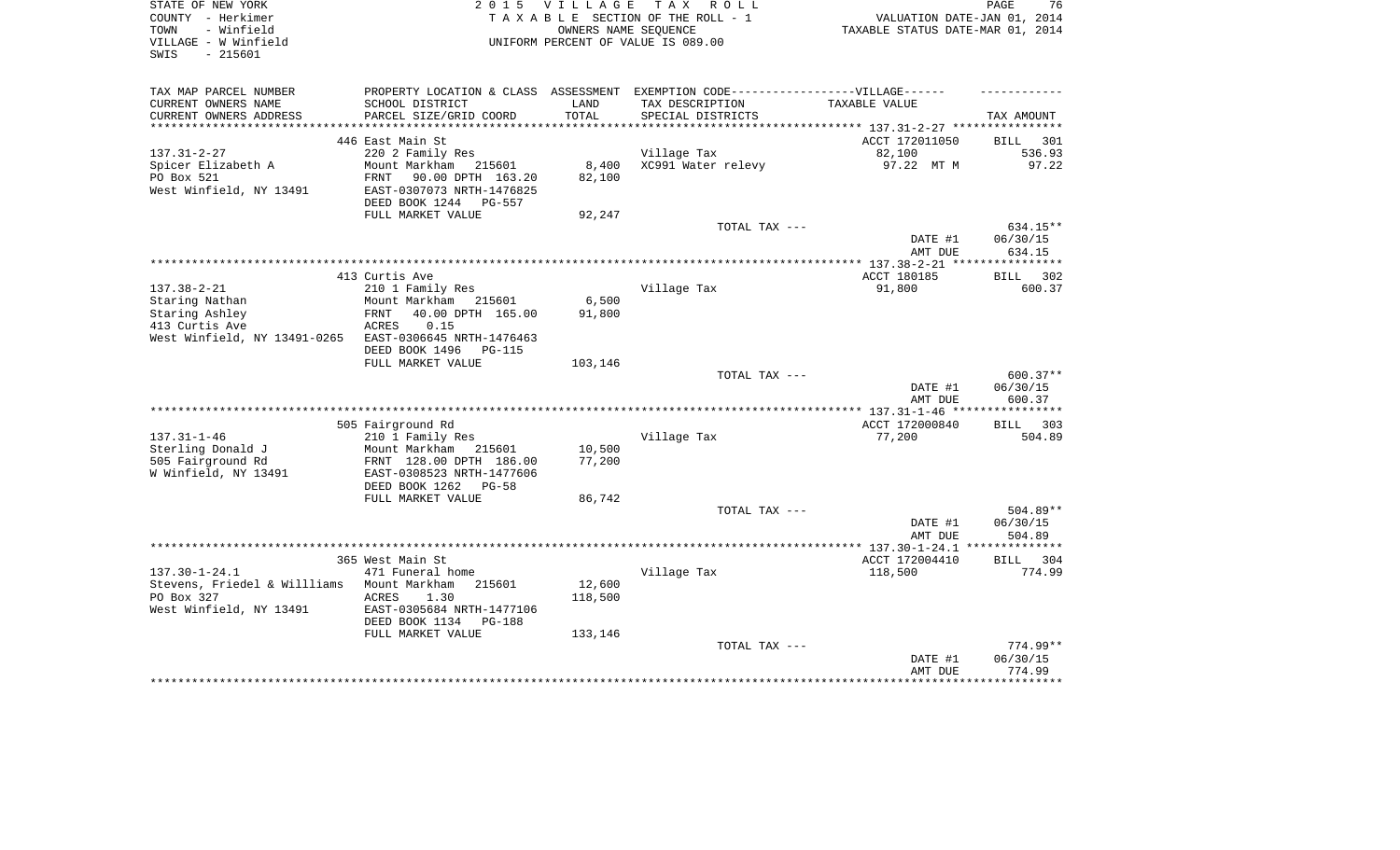| STATE OF NEW YORK<br>COUNTY - Herkimer<br>- Winfield<br>TOWN<br>VILLAGE - W Winfield<br>SWIS<br>- 215601                | 2 0 1 5                                                                                                                                                 | <b>VILLAGE</b>   | TAX ROLL<br>TAXABLE SECTION OF THE ROLL - 1<br>OWNERS NAME SEOUENCE<br>UNIFORM PERCENT OF VALUE IS 089.00 | VALUATION DATE-JAN 01, 2014<br>TAXABLE STATUS DATE-MAR 01, 2014 | 77<br>PAGE                     |
|-------------------------------------------------------------------------------------------------------------------------|---------------------------------------------------------------------------------------------------------------------------------------------------------|------------------|-----------------------------------------------------------------------------------------------------------|-----------------------------------------------------------------|--------------------------------|
| TAX MAP PARCEL NUMBER<br>CURRENT OWNERS NAME<br>CURRENT OWNERS ADDRESS                                                  | PROPERTY LOCATION & CLASS ASSESSMENT EXEMPTION CODE-----------------VILLAGE------<br>SCHOOL DISTRICT<br>PARCEL SIZE/GRID COORD                          | LAND<br>TOTAL    | TAX DESCRIPTION<br>SPECIAL DISTRICTS                                                                      | TAXABLE VALUE                                                   | TAX AMOUNT                     |
|                                                                                                                         |                                                                                                                                                         | ********         |                                                                                                           | ******************************** 137.39-1-20 *****************  |                                |
|                                                                                                                         | 174 Burrows Rd                                                                                                                                          |                  |                                                                                                           | ACCT 172001440                                                  | BILL 305                       |
| $137.39 - 1 - 20$<br>Stickles Jeffrey S<br>Moss Diane B<br>174 Burrows Rd<br>West Winfield, NY 13491-9397 DEED BOOK 897 | 210 1 Family Res<br>Mount Markham<br>215601<br>ACRES<br>4.80<br>EAST-0307991 NRTH-1474753<br>PG-471                                                     | 22,600<br>64,800 | Village Tax<br>XC991 Water relevy                                                                         | 64,800<br>166.95 MT M                                           | 423.79<br>166.95               |
|                                                                                                                         | FULL MARKET VALUE                                                                                                                                       | 72,809           |                                                                                                           |                                                                 |                                |
|                                                                                                                         |                                                                                                                                                         |                  | TOTAL TAX ---                                                                                             | DATE #1<br>AMT DUE                                              | 590.74**<br>06/30/15<br>590.74 |
|                                                                                                                         |                                                                                                                                                         |                  |                                                                                                           |                                                                 |                                |
| $137.38 - 2 - 16$<br>Stoddard David                                                                                     | 416 Curtis Ave<br>210 1 Family Res<br>Mount Markham 215601                                                                                              | 6,100            | Village Tax<br>XC991 Water relevy                                                                         | ACCT 172010060<br>29,200<br>78.23 MT M                          | BILL 306<br>190.97<br>78.23    |
| 1174 Babcock Hill Road<br>West Winfield, NY 13491-0325                                                                  | 40.00 DPTH 117.00<br>FRNT<br>ACRES<br>0.11<br>EAST-0306798 NRTH-1476432<br>DEED BOOK 918<br><b>PG-611</b><br>FULL MARKET VALUE                          | 29,200<br>32,809 |                                                                                                           |                                                                 |                                |
|                                                                                                                         |                                                                                                                                                         |                  | TOTAL TAX ---                                                                                             | DATE #1<br>AMT DUE                                              | 269.20**<br>06/30/15<br>269.20 |
|                                                                                                                         |                                                                                                                                                         |                  |                                                                                                           |                                                                 |                                |
| $137.31 - 1 - 30$<br>Stolarczyk Peter G<br>381 Fairview Cir<br>West Winfield, NY 13491                                  | 381 Fairview Cir<br>210 1 Family Res<br>Mount Markham 215601<br>FRNT 244.00 DPTH<br>ACRES<br>0.55<br>EAST-0307980 NRTH-1478328<br>DEED BOOK 1414 PG-312 | 10,500<br>97,600 | Village Tax                                                                                               | ACCT 169667<br>97,600                                           | BILL 307<br>638.30             |
|                                                                                                                         | FULL MARKET VALUE                                                                                                                                       | 109,663          |                                                                                                           |                                                                 |                                |
|                                                                                                                         |                                                                                                                                                         |                  | TOTAL TAX ---                                                                                             | DATE #1<br>AMT DUE                                              | 638.30**<br>06/30/15<br>638.30 |
|                                                                                                                         |                                                                                                                                                         |                  |                                                                                                           | ******* 137.31-1-22 **                                          | **********                     |
|                                                                                                                         | 488 Fairview Dr                                                                                                                                         |                  |                                                                                                           | ACCT 172002100                                                  | BILL 308                       |
| $137.31 - 1 - 22$<br>Strong Dale<br>Stong Dorene<br>488 Fairview Dr<br>West Winfield, NY 13491                          | 210 1 Family Res<br>Mount Markham 215601<br>90.00 DPTH 150.00<br>FRNT<br>ACRES<br>0.31<br>EAST-0308321 NRTH-1478250<br>DEED BOOK 1145<br>PG-693         | 8,100<br>68,600  | Village Tax                                                                                               | 68,600                                                          | 448.64                         |
|                                                                                                                         | FULL MARKET VALUE                                                                                                                                       | 77,079           | TOTAL TAX ---                                                                                             |                                                                 | 448.64**                       |
|                                                                                                                         |                                                                                                                                                         |                  |                                                                                                           | DATE #1<br>AMT DUE                                              | 06/30/15<br>448.64             |
|                                                                                                                         |                                                                                                                                                         |                  |                                                                                                           |                                                                 |                                |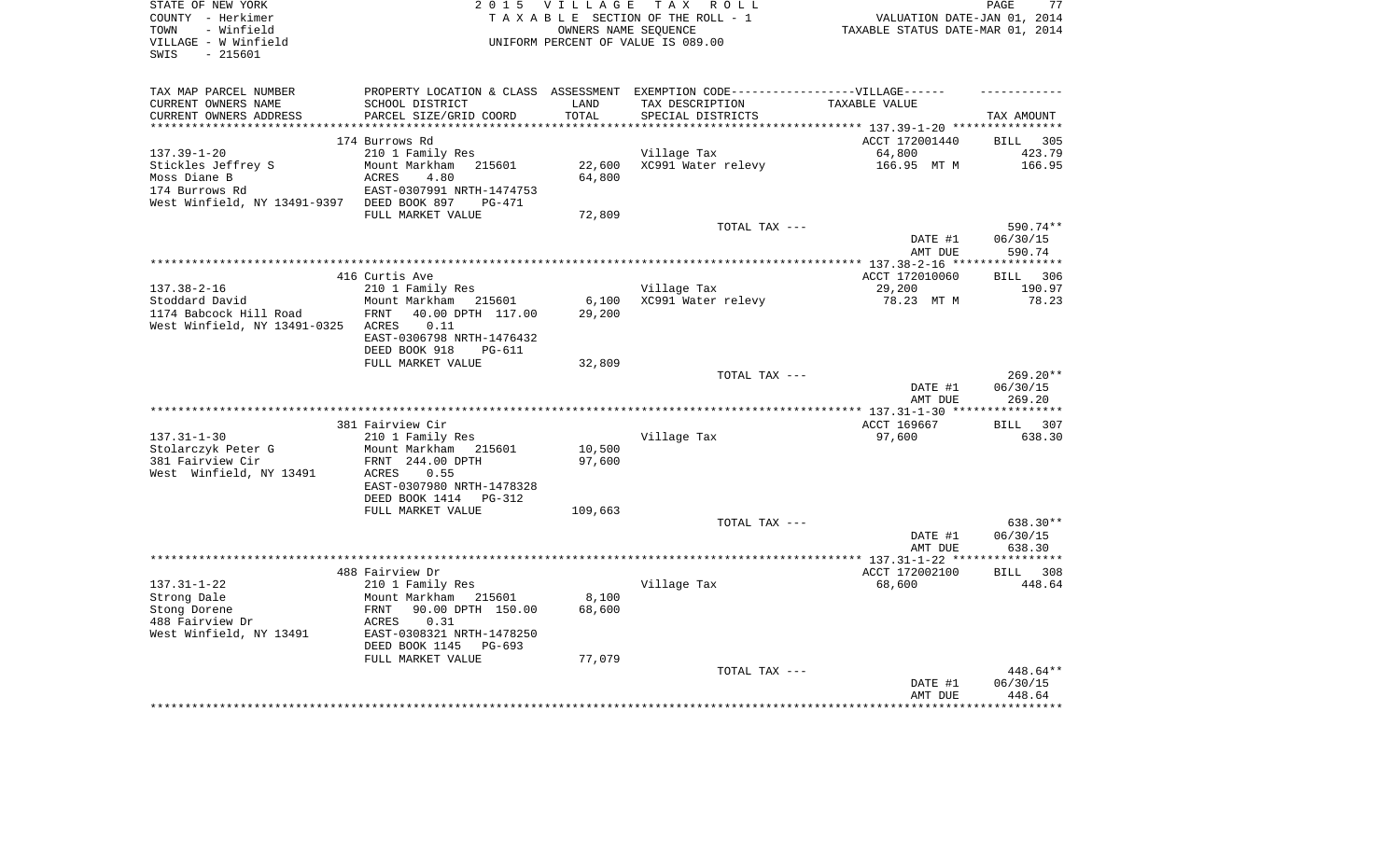| STATE OF NEW YORK<br>2 0 1 5<br><b>VILLAGE</b><br>COUNTY - Herkimer<br>TAXABLE SECTION OF THE ROLL - 1<br>- Winfield<br>OWNERS NAME SEQUENCE<br>TOWN<br>VILLAGE - W Winfield<br>UNIFORM PERCENT OF VALUE IS 089.00 |                                                   |                 | TAX ROLL                                                                          | VALUATION DATE-JAN 01, 2014<br>TAXABLE STATUS DATE-MAR 01, 2014 | PAGE<br>78                        |
|--------------------------------------------------------------------------------------------------------------------------------------------------------------------------------------------------------------------|---------------------------------------------------|-----------------|-----------------------------------------------------------------------------------|-----------------------------------------------------------------|-----------------------------------|
| SWIS<br>$-215601$                                                                                                                                                                                                  |                                                   |                 |                                                                                   |                                                                 |                                   |
| TAX MAP PARCEL NUMBER                                                                                                                                                                                              |                                                   |                 | PROPERTY LOCATION & CLASS ASSESSMENT EXEMPTION CODE-----------------VILLAGE------ |                                                                 |                                   |
| CURRENT OWNERS NAME                                                                                                                                                                                                | SCHOOL DISTRICT                                   | LAND            | TAX DESCRIPTION                                                                   | TAXABLE VALUE                                                   |                                   |
| CURRENT OWNERS ADDRESS<br>*************************                                                                                                                                                                | PARCEL SIZE/GRID COORD                            | TOTAL           | SPECIAL DISTRICTS                                                                 |                                                                 | TAX AMOUNT                        |
|                                                                                                                                                                                                                    | Burrows Road                                      |                 |                                                                                   | ACCT 165104                                                     | 309<br>BILL                       |
| $137.39 - 1 - 7.5$                                                                                                                                                                                                 | 314 Rural vac<10                                  |                 | Village Tax                                                                       | 10,000                                                          | 65.40                             |
| Sullivan Kylie M                                                                                                                                                                                                   | Mount Markham<br>215601                           | 10,000          |                                                                                   |                                                                 |                                   |
| 7265 State Highway 51                                                                                                                                                                                              | FRNT 150.00 DPTH                                  | 10,000          |                                                                                   |                                                                 |                                   |
| West Winfield, NY 13491                                                                                                                                                                                            | ACRES<br>0.60                                     |                 |                                                                                   |                                                                 |                                   |
|                                                                                                                                                                                                                    | EAST-0309090 NRTH-1474952                         |                 |                                                                                   |                                                                 |                                   |
|                                                                                                                                                                                                                    | DEED BOOK 1398<br><b>PG-755</b>                   |                 |                                                                                   |                                                                 |                                   |
|                                                                                                                                                                                                                    | FULL MARKET VALUE                                 | 11,236          | TOTAL TAX ---                                                                     |                                                                 | $65.40**$                         |
|                                                                                                                                                                                                                    |                                                   |                 |                                                                                   | DATE #1                                                         | 06/30/15                          |
|                                                                                                                                                                                                                    |                                                   |                 |                                                                                   | AMT DUE                                                         | 65.40                             |
|                                                                                                                                                                                                                    |                                                   |                 |                                                                                   |                                                                 |                                   |
|                                                                                                                                                                                                                    | 152 South St                                      |                 |                                                                                   | ACCT 172004590                                                  | 310<br><b>BILL</b>                |
| $137.38 - 2 - 29$                                                                                                                                                                                                  | 210 1 Family Res                                  |                 | Village Tax                                                                       | 48,600                                                          | 317.84                            |
| Sullivan Scott M<br>PO Box 243                                                                                                                                                                                     | Mount Markham 215601<br>62.00 DPTH 150.00<br>FRNT | 8,000<br>48,600 | XC991 Water relevy                                                                | 277.56 MT M                                                     | 277.56                            |
| West Winfield, NY 13491                                                                                                                                                                                            | 0.28<br>ACRES                                     |                 |                                                                                   |                                                                 |                                   |
|                                                                                                                                                                                                                    | EAST-0306506 NRTH-1476145                         |                 |                                                                                   |                                                                 |                                   |
|                                                                                                                                                                                                                    | DEED BOOK 841<br>$PG-542$                         |                 |                                                                                   |                                                                 |                                   |
|                                                                                                                                                                                                                    | FULL MARKET VALUE                                 | 54,607          |                                                                                   |                                                                 |                                   |
|                                                                                                                                                                                                                    |                                                   |                 | TOTAL TAX ---                                                                     | DATE #1                                                         | 595.40**<br>06/30/15              |
|                                                                                                                                                                                                                    |                                                   |                 |                                                                                   | AMT DUE                                                         | 595.40                            |
|                                                                                                                                                                                                                    |                                                   |                 |                                                                                   |                                                                 |                                   |
|                                                                                                                                                                                                                    | 54 South St                                       |                 |                                                                                   | ACCT 172009201                                                  | <b>BILL</b><br>311                |
| $137.46 - 1 - 7.3$                                                                                                                                                                                                 | 411 Apartment                                     |                 | Village Tax                                                                       | 500,000                                                         | 3,270.00                          |
| Talbot House Associates<br>PO Box 71                                                                                                                                                                               | Mount Markham<br>215601<br>1.20                   | 12,400          |                                                                                   |                                                                 |                                   |
| Frankfort, NY 13340                                                                                                                                                                                                | ACRES<br>EAST-0306779 NRTH-1474106                | 500,000         |                                                                                   |                                                                 |                                   |
|                                                                                                                                                                                                                    | DEED BOOK 789<br>$PG-544$                         |                 |                                                                                   |                                                                 |                                   |
|                                                                                                                                                                                                                    | FULL MARKET VALUE                                 | 561,798         |                                                                                   |                                                                 |                                   |
|                                                                                                                                                                                                                    |                                                   |                 | TOTAL TAX ---                                                                     |                                                                 | $3,270.00**$                      |
|                                                                                                                                                                                                                    |                                                   |                 |                                                                                   | DATE #1                                                         | 06/30/15                          |
|                                                                                                                                                                                                                    |                                                   |                 |                                                                                   | AMT DUE                                                         | 3,270.00<br>* * * * * * * * * * * |
|                                                                                                                                                                                                                    | 160 Burrows Rd                                    |                 |                                                                                   | ACCT 180630                                                     | 312<br>BILL                       |
| $137.39 - 1 - 19$                                                                                                                                                                                                  | 210 1 Family Res                                  |                 | Village Tax                                                                       | 73,200                                                          | 478.73                            |
| Taylor Family Trust                                                                                                                                                                                                | Mount Markham 215601                              | 8,300           |                                                                                   |                                                                 |                                   |
| Taylor Kerrie & Janette                                                                                                                                                                                            | FRNT 100.00 DPTH 143.00                           | 73,200          |                                                                                   |                                                                 |                                   |
| 160 Burrows Rd                                                                                                                                                                                                     | EAST-0307763 NRTH-1475045                         |                 |                                                                                   |                                                                 |                                   |
| West Winfield, NY 13491-9397                                                                                                                                                                                       | DEED BOOK 1498<br>PG-973<br>FULL MARKET VALUE     |                 |                                                                                   |                                                                 |                                   |
|                                                                                                                                                                                                                    |                                                   | 82,247          | TOTAL TAX ---                                                                     |                                                                 | 478.73**                          |
|                                                                                                                                                                                                                    |                                                   |                 |                                                                                   | DATE #1                                                         | 06/30/15                          |
|                                                                                                                                                                                                                    |                                                   |                 |                                                                                   | AMT DUE                                                         | 478.73                            |
|                                                                                                                                                                                                                    |                                                   |                 |                                                                                   |                                                                 |                                   |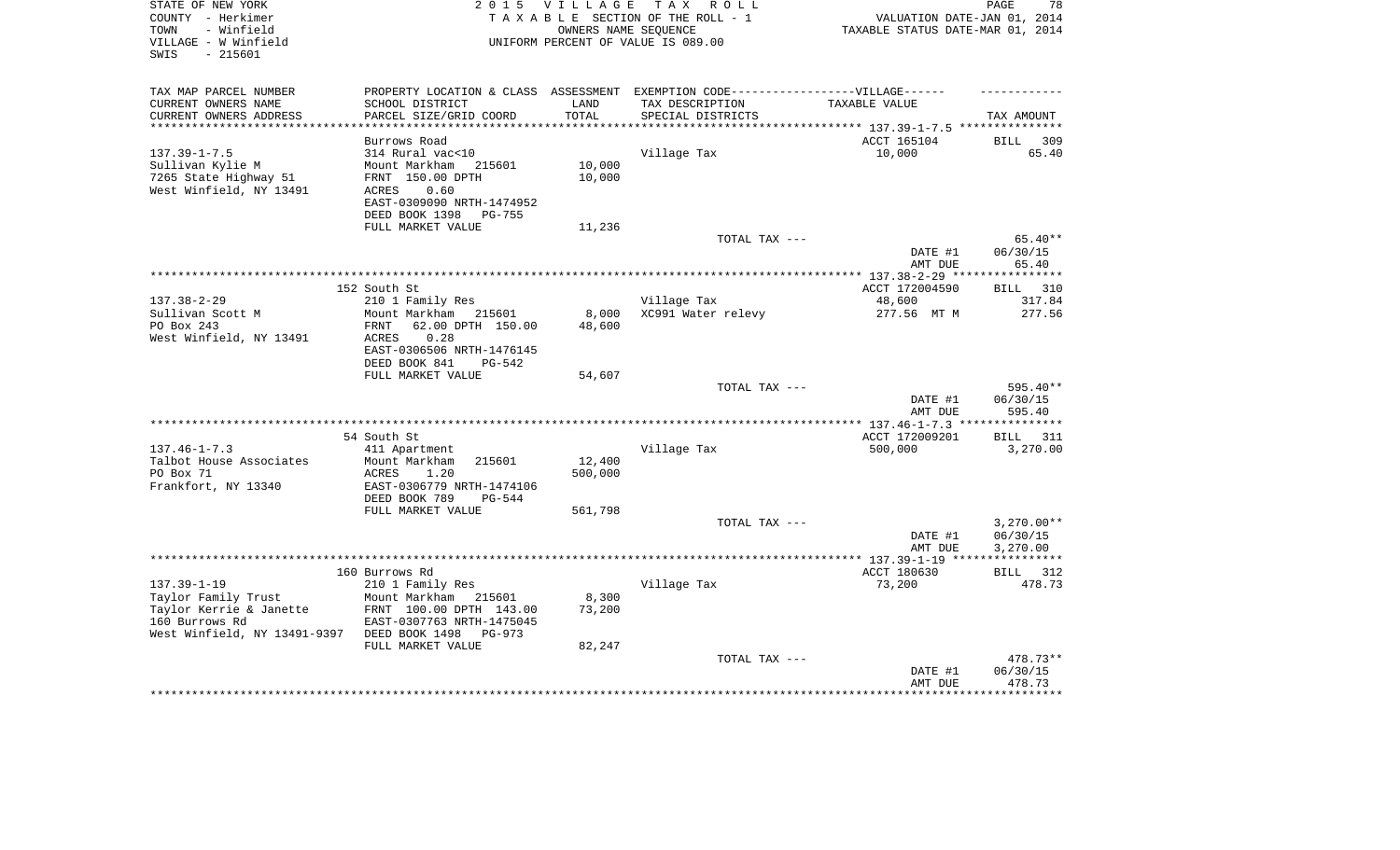| STATE OF NEW YORK<br>COUNTY - Herkimer<br>- Winfield<br>TOWN<br>VILLAGE - W Winfield<br>- 215601<br>SWIS | 2 0 1 5                                                                                                                              | <b>VILLAGE</b>   | TAX ROLL<br>TAXABLE SECTION OF THE ROLL - 1<br>OWNERS NAME SEOUENCE<br>UNIFORM PERCENT OF VALUE IS 089.00 | VALUATION DATE-JAN 01, 2014<br>TAXABLE STATUS DATE-MAR 01, 2014 | PAGE<br>79                       |
|----------------------------------------------------------------------------------------------------------|--------------------------------------------------------------------------------------------------------------------------------------|------------------|-----------------------------------------------------------------------------------------------------------|-----------------------------------------------------------------|----------------------------------|
| TAX MAP PARCEL NUMBER<br>CURRENT OWNERS NAME                                                             | PROPERTY LOCATION & CLASS ASSESSMENT EXEMPTION CODE-----------------VILLAGE------<br>SCHOOL DISTRICT                                 | LAND             | TAX DESCRIPTION                                                                                           | TAXABLE VALUE                                                   |                                  |
| CURRENT OWNERS ADDRESS                                                                                   | PARCEL SIZE/GRID COORD                                                                                                               | TOTAL            | SPECIAL DISTRICTS                                                                                         |                                                                 | TAX AMOUNT                       |
|                                                                                                          | 406 Curtis Ave                                                                                                                       |                  |                                                                                                           | ********** 137.38-2-13 ****                                     | <b>BILL</b><br>313               |
| $137.38 - 2 - 13$                                                                                        | 210 1 Family Res                                                                                                                     |                  | Village Tax                                                                                               | ACCT 172003540<br>66,000                                        | 431.64                           |
| Taylor James<br>Taylor Rebecca<br>PO Box 363<br>West Winfield, NY 13491                                  | Mount Markham<br>215601<br>FRNT<br>71.20 DPTH 114.10<br>ACRES<br>0.19<br>EAST-0306787 NRTH-1476145<br>DEED BOOK 883<br><b>PG-512</b> | 6,900<br>66,000  | XC991 Water relevy                                                                                        | 297.26 MT M                                                     | 297.26                           |
|                                                                                                          | FULL MARKET VALUE                                                                                                                    | 74,157           |                                                                                                           |                                                                 |                                  |
|                                                                                                          |                                                                                                                                      |                  | TOTAL TAX ---                                                                                             | DATE #1<br>AMT DUE                                              | 728.90**<br>06/30/15<br>728.90   |
|                                                                                                          | *************                                                                                                                        |                  | *******************************                                                                           | ******** 137.46-1-7.1 **                                        | ***********                      |
| $137.46 - 1 - 7.1$<br>Terns John A                                                                       | 52 South St<br>210 1 Family Res<br>Mount Markham                                                                                     |                  | Village Tax                                                                                               | ACCT 172005130<br>55,100                                        | 314<br><b>BILL</b><br>360.35     |
| 52 South Street<br>West Winfield, NY 13491                                                               | 215601<br>FRNT 173.00 DPTH 200.00<br>ACRES<br>0.80<br>EAST-0306589 NRTH-1474063<br>DEED BOOK 1214<br>PG-396                          | 13,000<br>55,100 |                                                                                                           |                                                                 |                                  |
|                                                                                                          | FULL MARKET VALUE                                                                                                                    | 61,910           |                                                                                                           |                                                                 |                                  |
|                                                                                                          |                                                                                                                                      |                  | TOTAL TAX ---                                                                                             | DATE #1<br>AMT DUE                                              | $360.35**$<br>06/30/15<br>360.35 |
|                                                                                                          | 247 Academy St                                                                                                                       |                  |                                                                                                           | ACCT 184010                                                     | <b>BILL</b><br>315               |
| $137.30 - 2 - 28$                                                                                        | 220 2 Family Res                                                                                                                     |                  | Village Tax                                                                                               | 48,600                                                          | 317.84                           |
| Terrigno Anthony<br>PO Box 95<br>West Winfield, NY 13491                                                 | Mount Markham<br>215601<br>FRNT<br>49.70 DPTH 113.50<br>EAST-0306825 NRTH-1477304<br>DEED BOOK 1520<br>$PG-447$                      | 6,300<br>48,600  | XC991 Water relevy                                                                                        | 200.12 MT M                                                     | 200.12                           |
|                                                                                                          | FULL MARKET VALUE                                                                                                                    | 54,607           |                                                                                                           |                                                                 |                                  |
|                                                                                                          |                                                                                                                                      |                  | TOTAL TAX ---                                                                                             | DATE #1<br>AMT DUE                                              | $517.96**$<br>06/30/15<br>517.96 |
|                                                                                                          |                                                                                                                                      |                  | ************************                                                                                  | ** 137.39-1-21 **                                               |                                  |
| $137.39 - 1 - 21$                                                                                        | 184 Burrows Rd<br>210 1 Family Res                                                                                                   |                  | Village Tax                                                                                               | ACCT 178650<br>67,800                                           | <b>BILL</b><br>316<br>443.41     |
| Thayer Earl W Jr<br>Thayer Melissa S<br>184 Burrows Rd<br>West Winfield, NY 13491-9397                   | Mount Markham<br>215601<br>FRNT 147.50 DPTH 158.20<br>ACRES<br>0.52<br>EAST-0308180 NRTH-1474947<br>DEED BOOK 1486<br>PG-602         | 8,300<br>67,800  |                                                                                                           |                                                                 |                                  |
|                                                                                                          | FULL MARKET VALUE                                                                                                                    | 76,180           | TOTAL TAX ---                                                                                             |                                                                 | 443.41**                         |
|                                                                                                          |                                                                                                                                      |                  |                                                                                                           | DATE #1<br>AMT DUE                                              | 06/30/15<br>443.41               |
|                                                                                                          |                                                                                                                                      |                  |                                                                                                           |                                                                 |                                  |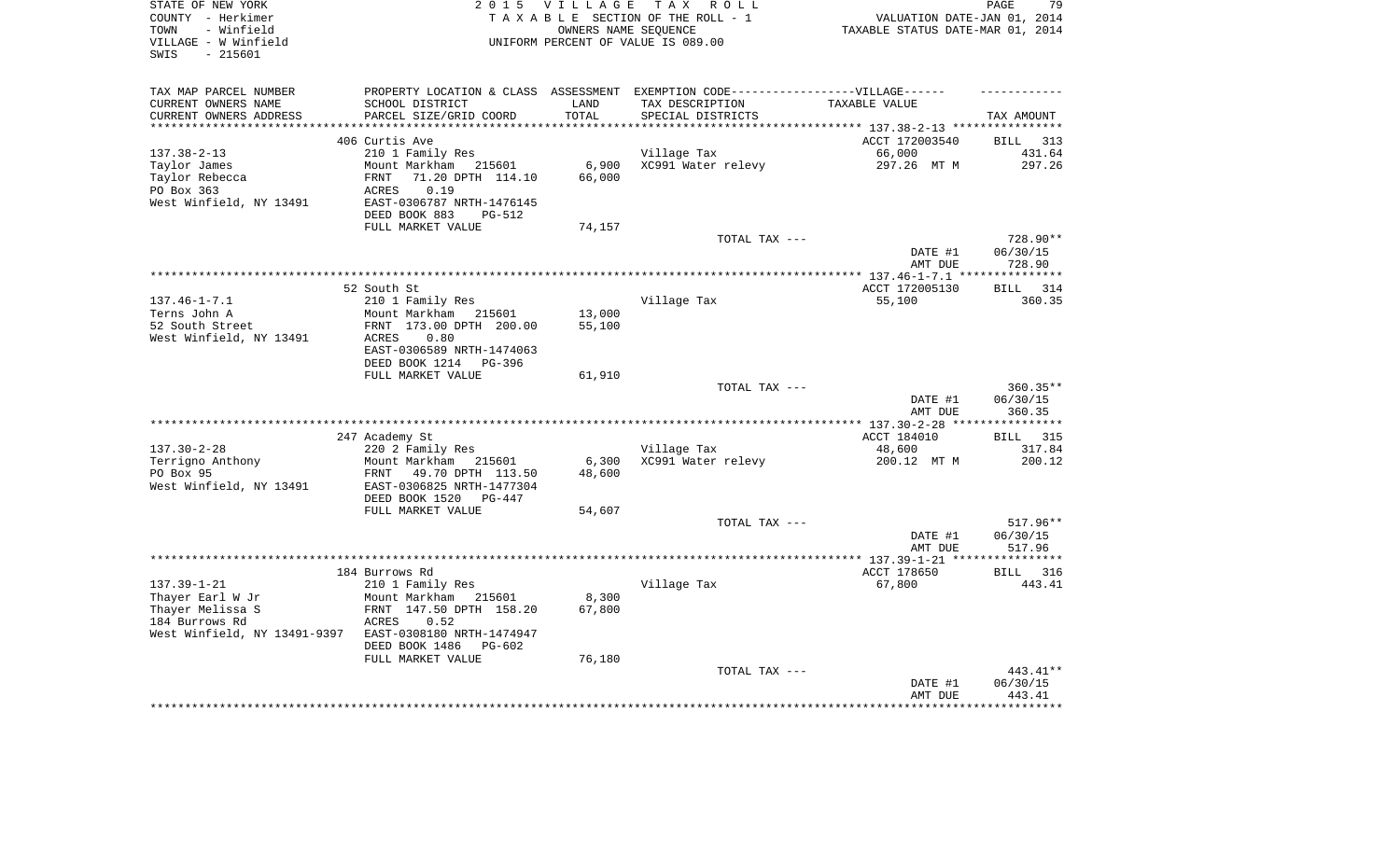| STATE OF NEW YORK<br>COUNTY - Herkimer<br>TOWN<br>- Winfield<br>VILLAGE - W Winfield<br>$-215601$<br>SWIS | 2 0 1 5                                                  | <b>VILLAGE</b>   | TAX ROLL<br>TAXABLE SECTION OF THE ROLL - 1<br>OWNERS NAME SEQUENCE<br>UNIFORM PERCENT OF VALUE IS 089.00 | VALUATION DATE-JAN 01, 2014<br>TAXABLE STATUS DATE-MAR 01, 2014 | PAGE<br>80         |
|-----------------------------------------------------------------------------------------------------------|----------------------------------------------------------|------------------|-----------------------------------------------------------------------------------------------------------|-----------------------------------------------------------------|--------------------|
|                                                                                                           |                                                          |                  |                                                                                                           |                                                                 |                    |
| TAX MAP PARCEL NUMBER<br>CURRENT OWNERS NAME                                                              | PROPERTY LOCATION & CLASS ASSESSMENT<br>SCHOOL DISTRICT  | LAND             | EXEMPTION CODE------------------VILLAGE------<br>TAX DESCRIPTION                                          | TAXABLE VALUE                                                   |                    |
| CURRENT OWNERS ADDRESS                                                                                    | PARCEL SIZE/GRID COORD                                   | TOTAL            | SPECIAL DISTRICTS                                                                                         |                                                                 | TAX AMOUNT         |
|                                                                                                           |                                                          |                  |                                                                                                           |                                                                 |                    |
|                                                                                                           | East Main St                                             |                  |                                                                                                           |                                                                 | BILL<br>317        |
| $137.30 - 3 - 32.2$                                                                                       | 311 Res vac land                                         |                  | Village Tax                                                                                               | 1,400                                                           | 9.16               |
| Thomas Jeffrey                                                                                            | Mount Markham<br>215601                                  | 1,400            |                                                                                                           |                                                                 |                    |
| Thomas Wendy                                                                                              | 81.00 DPTH<br>91.00<br>FRNT                              | 1,400            |                                                                                                           |                                                                 |                    |
| 423 Church Street                                                                                         | EAST-0306874 NRTH-1476667                                |                  |                                                                                                           |                                                                 |                    |
| West Winfield, NY 13491                                                                                   | DEED BOOK 830<br>PG-443                                  |                  |                                                                                                           |                                                                 |                    |
|                                                                                                           | FULL MARKET VALUE                                        | 1,573            | TOTAL TAX ---                                                                                             |                                                                 | $9.16**$           |
|                                                                                                           |                                                          |                  |                                                                                                           | DATE #1                                                         | 06/30/15           |
|                                                                                                           |                                                          |                  |                                                                                                           | AMT DUE                                                         | 9.16               |
|                                                                                                           |                                                          |                  |                                                                                                           |                                                                 |                    |
|                                                                                                           | Church St                                                |                  |                                                                                                           | ACCT 172008266                                                  | 318<br><b>BILL</b> |
| $137.30 - 3 - 33.2$                                                                                       | 311 Res vac land                                         |                  | Village Tax                                                                                               | 8,200                                                           | 53.63              |
| Thomas Jeffrey                                                                                            | Mount Markham<br>215601                                  | 8,200            |                                                                                                           |                                                                 |                    |
| Thomas Wendy                                                                                              | 44.00 DPTH<br>FRNT<br>95.00                              | 8,200            |                                                                                                           |                                                                 |                    |
| 423 Church Street                                                                                         | EAST-0306961 NRTH-1476694                                |                  |                                                                                                           |                                                                 |                    |
| West Winfield, NY 13491-0397 DEED BOOK 736                                                                | $PG-52$<br>FULL MARKET VALUE                             | 9,213            |                                                                                                           |                                                                 |                    |
|                                                                                                           |                                                          |                  | TOTAL TAX ---                                                                                             |                                                                 | $53.63**$          |
|                                                                                                           |                                                          |                  |                                                                                                           | DATE #1                                                         | 06/30/15           |
|                                                                                                           |                                                          |                  |                                                                                                           | AMT DUE                                                         | 53.63              |
|                                                                                                           |                                                          |                  |                                                                                                           |                                                                 |                    |
|                                                                                                           | 423 Church St                                            |                  |                                                                                                           | ACCT 172005820                                                  | 319<br>BILL        |
| $137.38 - 2 - 9$                                                                                          | 210 1 Family Res                                         |                  | Village Tax                                                                                               | 43,700                                                          | 285.80             |
| Thomas Jeffrey                                                                                            | Mount Markham<br>215601                                  | 5,900<br>43,700  | XC991 Water relevy                                                                                        | 186.78 MT M                                                     | 186.78             |
| Thomas Wendy<br>423 Church St                                                                             | 42.00 DPTH<br>FRNT<br>97.00<br>EAST-0306963 NRTH-1476651 |                  |                                                                                                           |                                                                 |                    |
| West Winfield, NY 13491                                                                                   | DEED BOOK 736<br>$PG-52$                                 |                  |                                                                                                           |                                                                 |                    |
|                                                                                                           | FULL MARKET VALUE                                        | 49,101           |                                                                                                           |                                                                 |                    |
|                                                                                                           |                                                          |                  | TOTAL TAX ---                                                                                             |                                                                 | $472.58**$         |
|                                                                                                           |                                                          |                  |                                                                                                           | DATE #1                                                         | 06/30/15           |
|                                                                                                           |                                                          |                  |                                                                                                           | AMT DUE                                                         | 472.58             |
|                                                                                                           |                                                          |                  |                                                                                                           |                                                                 |                    |
|                                                                                                           | 238 Academy St                                           |                  |                                                                                                           | ACCT 172010150                                                  | <b>BILL</b><br>320 |
| $137.31 - 1 - 66$                                                                                         | 210 1 Family Res                                         |                  | Village Tax                                                                                               | 57,800                                                          | 378.01             |
| Thomson James S<br>Thomson Kari A                                                                         | Mount Markham<br>215601<br>FRNT<br>75.00 DPTH 249.00     | 10,200<br>57,800 |                                                                                                           |                                                                 |                    |
| PO Box 205                                                                                                | EAST-0307068 NRTH-1477225                                |                  |                                                                                                           |                                                                 |                    |
| West Winfield, NY 13491                                                                                   | DEED BOOK 927<br>$PG-210$                                |                  |                                                                                                           |                                                                 |                    |
|                                                                                                           | FULL MARKET VALUE                                        | 64,944           |                                                                                                           |                                                                 |                    |
|                                                                                                           |                                                          |                  | TOTAL TAX ---                                                                                             |                                                                 | 378.01**           |
|                                                                                                           |                                                          |                  |                                                                                                           | DATE #1                                                         | 06/30/15           |
|                                                                                                           |                                                          |                  |                                                                                                           | AMT DUE<br>*****************************                        | 378.01             |
|                                                                                                           |                                                          |                  |                                                                                                           |                                                                 |                    |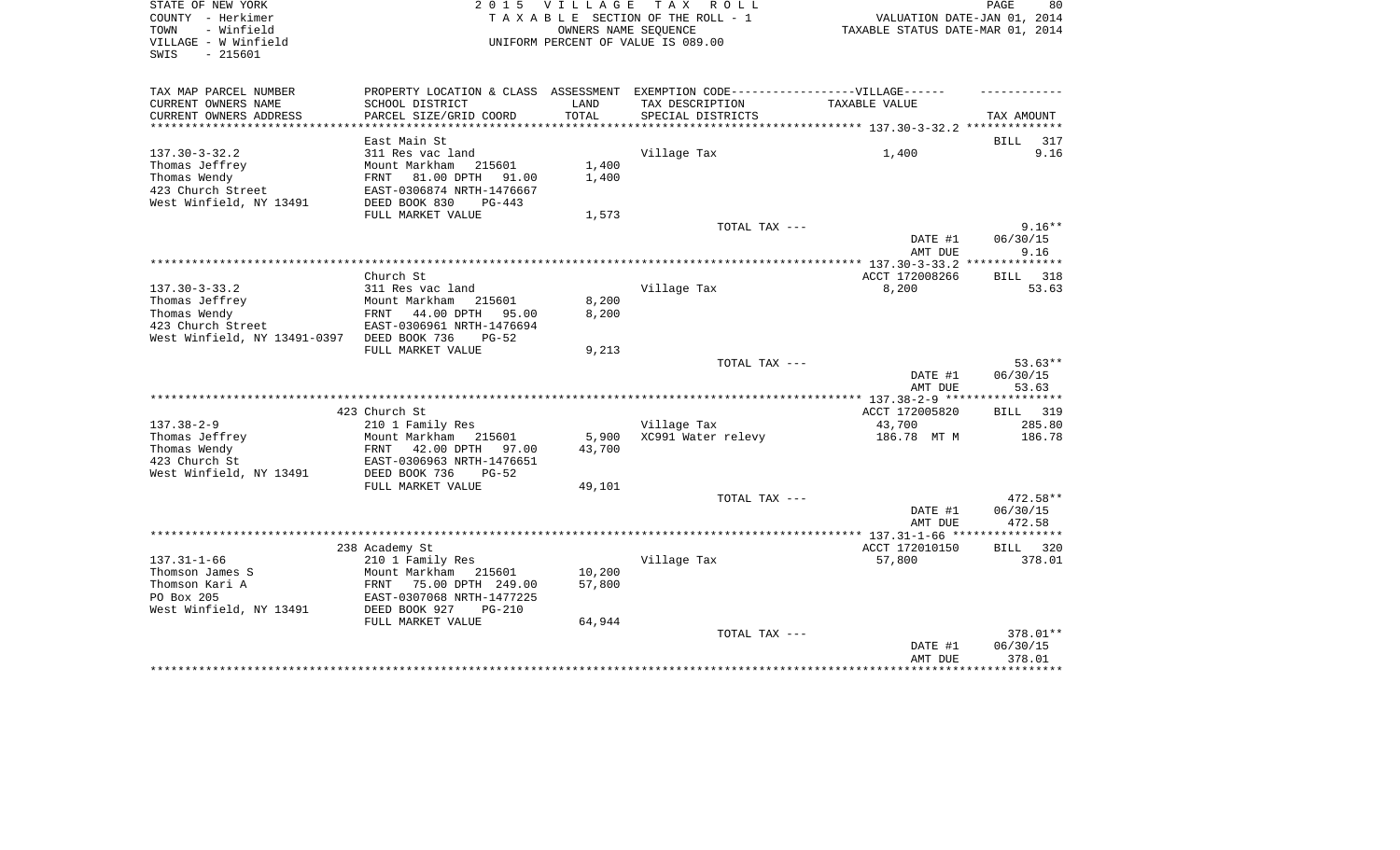| STATE OF NEW YORK                                   | 2 0 1 5                              | <b>VILLAGE</b> | T A X<br>ROLL                                 |                                  | PAGE<br>81         |
|-----------------------------------------------------|--------------------------------------|----------------|-----------------------------------------------|----------------------------------|--------------------|
| COUNTY - Herkimer                                   |                                      |                | TAXABLE SECTION OF THE ROLL - 1               | VALUATION DATE-JAN 01, 2014      |                    |
| - Winfield<br>TOWN                                  |                                      |                | OWNERS NAME SEQUENCE                          | TAXABLE STATUS DATE-MAR 01, 2014 |                    |
| VILLAGE - W Winfield                                |                                      |                | UNIFORM PERCENT OF VALUE IS 089.00            |                                  |                    |
| SWIS<br>$-215601$                                   |                                      |                |                                               |                                  |                    |
|                                                     |                                      |                |                                               |                                  |                    |
| TAX MAP PARCEL NUMBER                               | PROPERTY LOCATION & CLASS ASSESSMENT |                | EXEMPTION CODE------------------VILLAGE------ |                                  |                    |
| CURRENT OWNERS NAME                                 | SCHOOL DISTRICT                      | LAND           | TAX DESCRIPTION                               | TAXABLE VALUE                    |                    |
| CURRENT OWNERS ADDRESS                              | PARCEL SIZE/GRID COORD               | TOTAL          | SPECIAL DISTRICTS                             |                                  | TAX AMOUNT         |
| **********************                              | **************************           | ************   |                                               |                                  |                    |
|                                                     | 489 Fairview Dr                      |                |                                               | ACCT 149752                      | BILL<br>321        |
| $137.31 - 1 - 8$                                    | 210 1 Family Res                     |                | Village Tax                                   | 84,100                           | 550.01             |
| Trusz Evelyn S                                      | Mount Markham<br>215601              | 12,000         |                                               |                                  |                    |
| Garlock Whitney J                                   | Lots $#8$ #9                         | 84,100         |                                               |                                  |                    |
| 489 Fairview Dr                                     | FRNT 180.00 DPTH 170.00              |                |                                               |                                  |                    |
| West Winfield, NY 13491-9378                        | EAST-0308501 NRTH-1478385            |                |                                               |                                  |                    |
|                                                     | DEED BOOK 1303<br>PG-455             |                |                                               |                                  |                    |
|                                                     | FULL MARKET VALUE                    | 94,494         |                                               |                                  |                    |
|                                                     |                                      |                | TOTAL TAX ---                                 |                                  | 550.01**           |
|                                                     |                                      |                |                                               | DATE #1                          | 06/30/15           |
|                                                     |                                      |                |                                               | AMT DUE                          | 550.01             |
|                                                     |                                      |                |                                               |                                  |                    |
|                                                     | 443 East Main St                     |                |                                               | ACCT 174267                      | 322<br><b>BILL</b> |
| $137.31 - 1 - 63$                                   | 210 1 Family Res                     |                | VETFUND CT 41101                              | 300                              |                    |
| Ucekay Irrev Living Trust John Mount Markham 215601 |                                      | 8,600          | Village Tax                                   | 63,100                           | 412.67             |
| Welch Ann L                                         | 75.00 DPTH 207.00<br>FRNT            | 63,400         |                                               |                                  |                    |
| PO Box 414                                          | EAST-0307059 NRTH-1477076            |                |                                               |                                  |                    |
| West Winfield, NY 13491                             | DEED BOOK 1457<br><b>PG-187</b>      |                |                                               |                                  |                    |
|                                                     | FULL MARKET VALUE                    | 71,236         |                                               |                                  |                    |
|                                                     |                                      |                | TOTAL TAX ---                                 |                                  | $412.67**$         |
|                                                     |                                      |                |                                               | DATE #1                          | 06/30/15           |
|                                                     |                                      |                |                                               | AMT DUE                          | 412.67             |
|                                                     |                                      |                |                                               |                                  |                    |
|                                                     | 489 East Main St                     |                |                                               | ACCT 187087                      | BILL 323           |
| $137.31 - 1 - 49$                                   | 210 1 Family Res                     |                | Village Tax                                   | 109,200                          | 714.17             |
| Usher Jeffrey T                                     | Mount Markham 215601                 | 8,600          |                                               |                                  |                    |
| Usher Leah A                                        | FRNT<br>80.00 DPTH 198.00            | 109,200        |                                               |                                  |                    |
| 489 East Main St                                    | EAST-0308140 NRTH-1477195            |                |                                               |                                  |                    |
| West Winfield, NY 13491                             | DEED BOOK 1538<br>PG-479             |                |                                               |                                  |                    |
|                                                     | FULL MARKET VALUE                    | 122,697        |                                               |                                  |                    |
| PRIOR OWNER ON 3/01/2014                            |                                      |                |                                               |                                  |                    |
| Casler Lisa                                         |                                      |                |                                               |                                  |                    |
|                                                     |                                      |                | TOTAL TAX ---                                 |                                  | $714.17**$         |
|                                                     |                                      |                |                                               | DATE #1                          | 06/30/15           |
|                                                     |                                      |                |                                               | AMT DUE                          | 714.17             |
|                                                     |                                      |                |                                               |                                  |                    |
|                                                     | 1 Mile Strip Thru Vlg                |                |                                               | ACCT 151116                      | BILL 324           |
| $137.39 - 1 - 5$                                    | 322 Rural vac>10                     |                | Village Tax                                   | 23,200                           | 151.73             |
| Utica, Chenango & Susquehana Va Mount Markham       | 215601                               | 22,500         |                                               |                                  |                    |
| 464 Dugan Road                                      | ACRES<br>13.50                       | 23,200         |                                               |                                  |                    |
| Richfield Springs, NY 13439                         | EAST-0307831 NRTH-1475595            |                |                                               |                                  |                    |
|                                                     | DEED BOOK 1311<br>PG-977             |                |                                               |                                  |                    |
|                                                     | FULL MARKET VALUE                    | 26,067         |                                               |                                  |                    |
|                                                     |                                      |                | TOTAL TAX ---                                 |                                  | 151.73**           |
|                                                     |                                      |                |                                               | DATE #1                          | 06/30/15           |
|                                                     |                                      |                |                                               | AMT DUE                          | 151.73             |
|                                                     |                                      |                |                                               |                                  | * * * * * * * * *  |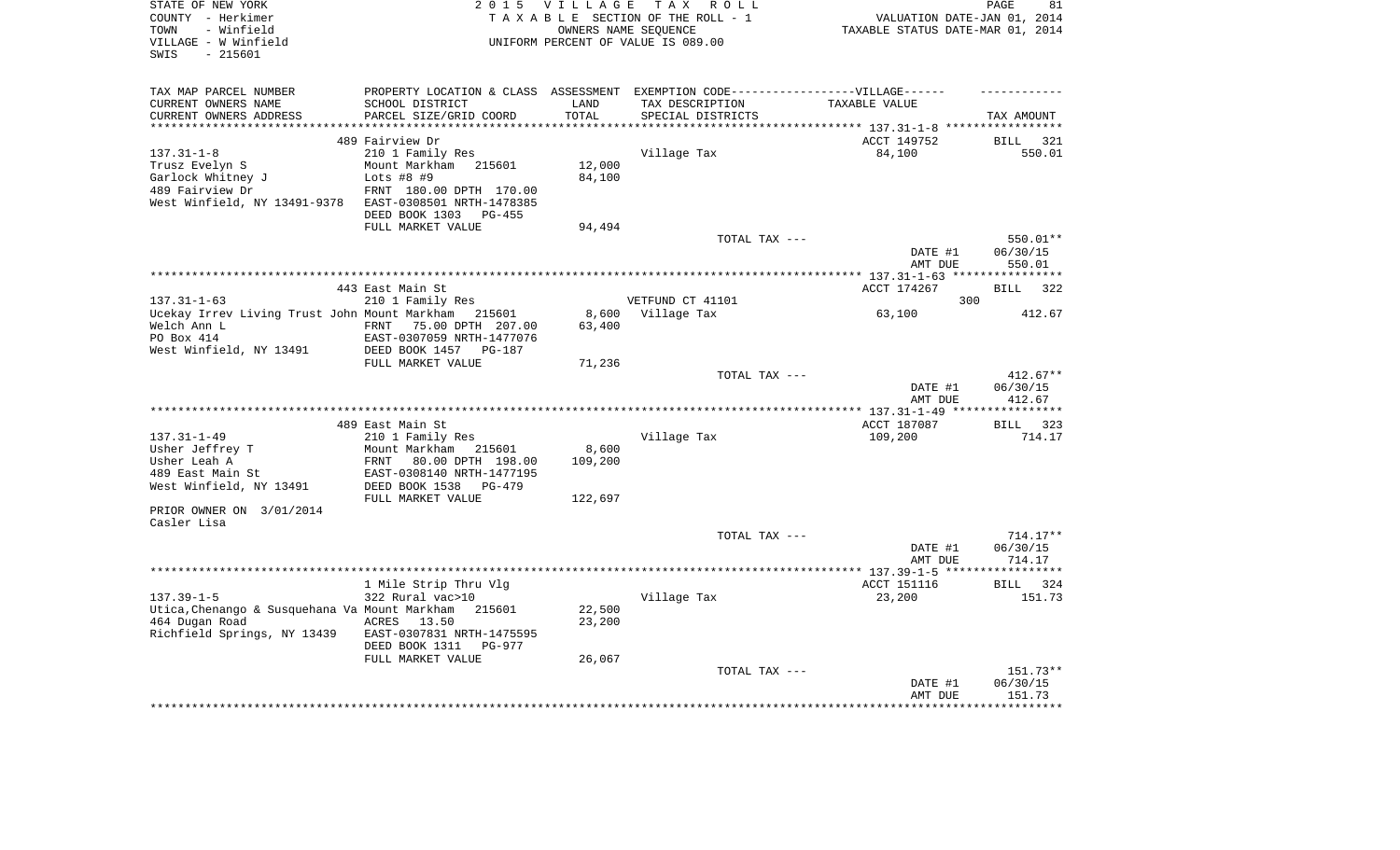| STATE OF NEW YORK<br>COUNTY - Herkimer<br>TOWN<br>- Winfield<br>VILLAGE - W Winfield<br>$-215601$<br>SWIS | 2 0 1 5                                                                                                                          | <b>VILLAGE</b>            | TAX ROLL<br>TAXABLE SECTION OF THE ROLL - 1<br>OWNERS NAME SEQUENCE<br>UNIFORM PERCENT OF VALUE IS 089.00 | VALUATION DATE-JAN 01, 2014<br>TAXABLE STATUS DATE-MAR 01, 2014 | PAGE<br>82                     |
|-----------------------------------------------------------------------------------------------------------|----------------------------------------------------------------------------------------------------------------------------------|---------------------------|-----------------------------------------------------------------------------------------------------------|-----------------------------------------------------------------|--------------------------------|
| TAX MAP PARCEL NUMBER<br>CURRENT OWNERS NAME<br>CURRENT OWNERS ADDRESS                                    | PROPERTY LOCATION & CLASS ASSESSMENT EXEMPTION CODE-----------------VILLAGE------<br>SCHOOL DISTRICT<br>PARCEL SIZE/GRID COORD   | LAND<br>TOTAL             | TAX DESCRIPTION<br>SPECIAL DISTRICTS                                                                      | TAXABLE VALUE                                                   | TAX AMOUNT                     |
|                                                                                                           | 247 Water St                                                                                                                     |                           |                                                                                                           | ACCT 172010330                                                  | BILL 325                       |
| $137.31 - 1 - 73$                                                                                         | 210 1 Family Res                                                                                                                 |                           | Village Tax                                                                                               | 79,400                                                          | 519.28                         |
| Vanduren Judith E<br>Vanduren William C<br>PO Box 309<br>West Winfield, NY 13491-0309                     | Mount Markham 215601<br>75.00 DPTH 164.00<br>FRNT<br>EAST-0307359 NRTH-1477603<br>DEED BOOK 717<br>$PG-317$<br>FULL MARKET VALUE | 7,800<br>79,400<br>89,213 |                                                                                                           |                                                                 |                                |
| PRIOR OWNER ON 3/01/2014                                                                                  |                                                                                                                                  |                           |                                                                                                           |                                                                 |                                |
| Vanduren William C                                                                                        |                                                                                                                                  |                           | TOTAL TAX ---                                                                                             | DATE #1                                                         | 519.28**<br>06/30/15           |
|                                                                                                           |                                                                                                                                  |                           |                                                                                                           | AMT DUE                                                         | 519.28                         |
|                                                                                                           |                                                                                                                                  |                           |                                                                                                           |                                                                 |                                |
|                                                                                                           | 475 Fairview Dr                                                                                                                  |                           |                                                                                                           | ACCT 172004110                                                  | BILL<br>326                    |
| $137.31 - 1 - 1$                                                                                          | 210 1 Family Res                                                                                                                 |                           | Village Tax                                                                                               | 64,900                                                          | 424.45                         |
| VanNort William E<br>475 Fairview Dr                                                                      | Mount Markham 215601<br>FRNT 114.00 DPTH 126.00                                                                                  | 8,300<br>64,900           |                                                                                                           |                                                                 |                                |
| West Winfield, NY 13491                                                                                   | 0.33<br>ACRES<br>EAST-0307916 NRTH-1478759<br>DEED BOOK 1230<br>PG-285                                                           |                           |                                                                                                           |                                                                 |                                |
|                                                                                                           | FULL MARKET VALUE                                                                                                                | 72,921                    |                                                                                                           |                                                                 |                                |
|                                                                                                           |                                                                                                                                  |                           | TOTAL TAX ---                                                                                             | DATE #1<br>AMT DUE                                              | 424.45**<br>06/30/15<br>424.45 |
|                                                                                                           | South St                                                                                                                         |                           |                                                                                                           | ACCT 172002850                                                  | BILL<br>327                    |
| $137.38 - 1 - 22$                                                                                         | 330 Vacant comm                                                                                                                  |                           | WDRL/FORCL 29700                                                                                          | 8,200                                                           |                                |
| Village of West Winfield<br>PO Box 308                                                                    | Mount Markham<br>215601<br>64.02 DPTH 206.00<br>FRNT                                                                             | 8,200<br>8,200            | Village Tax                                                                                               | 0.00                                                            | 0.00                           |
| West Winfield, NY 13491                                                                                   | 0.29<br>ACRES<br>EAST-0306248 NRTH-1476388<br>DEED BOOK 933<br>$PG-163$                                                          |                           |                                                                                                           |                                                                 |                                |
|                                                                                                           | FULL MARKET VALUE                                                                                                                | 9,213                     |                                                                                                           |                                                                 |                                |
|                                                                                                           |                                                                                                                                  |                           | TOTAL TAX ---                                                                                             |                                                                 | $0.00**$                       |
|                                                                                                           | South St                                                                                                                         |                           |                                                                                                           | ACCT 172002790                                                  | <b>BILL</b><br>328             |
| $137.38 - 1 - 23$                                                                                         | 330 Vacant comm                                                                                                                  |                           | WDRL/FORCL 29700                                                                                          | 8,200                                                           |                                |
| Village of West Winfield                                                                                  | Mount Markham<br>215601                                                                                                          | 8,200                     | Village Tax                                                                                               | 0.00                                                            | 0.00                           |
| PO Box 308<br>West Winfield, NY 13491                                                                     | FRNT 107.00 DPTH 212.00<br>ACRES<br>0.51<br>EAST-0306256 NRTH-1476302                                                            | 8,200                     |                                                                                                           |                                                                 |                                |
|                                                                                                           | DEED BOOK 933<br>$PG-163$                                                                                                        |                           |                                                                                                           |                                                                 |                                |
|                                                                                                           | FULL MARKET VALUE                                                                                                                | 9,213                     |                                                                                                           |                                                                 |                                |
|                                                                                                           |                                                                                                                                  |                           | TOTAL TAX ---                                                                                             |                                                                 | $0.00**$                       |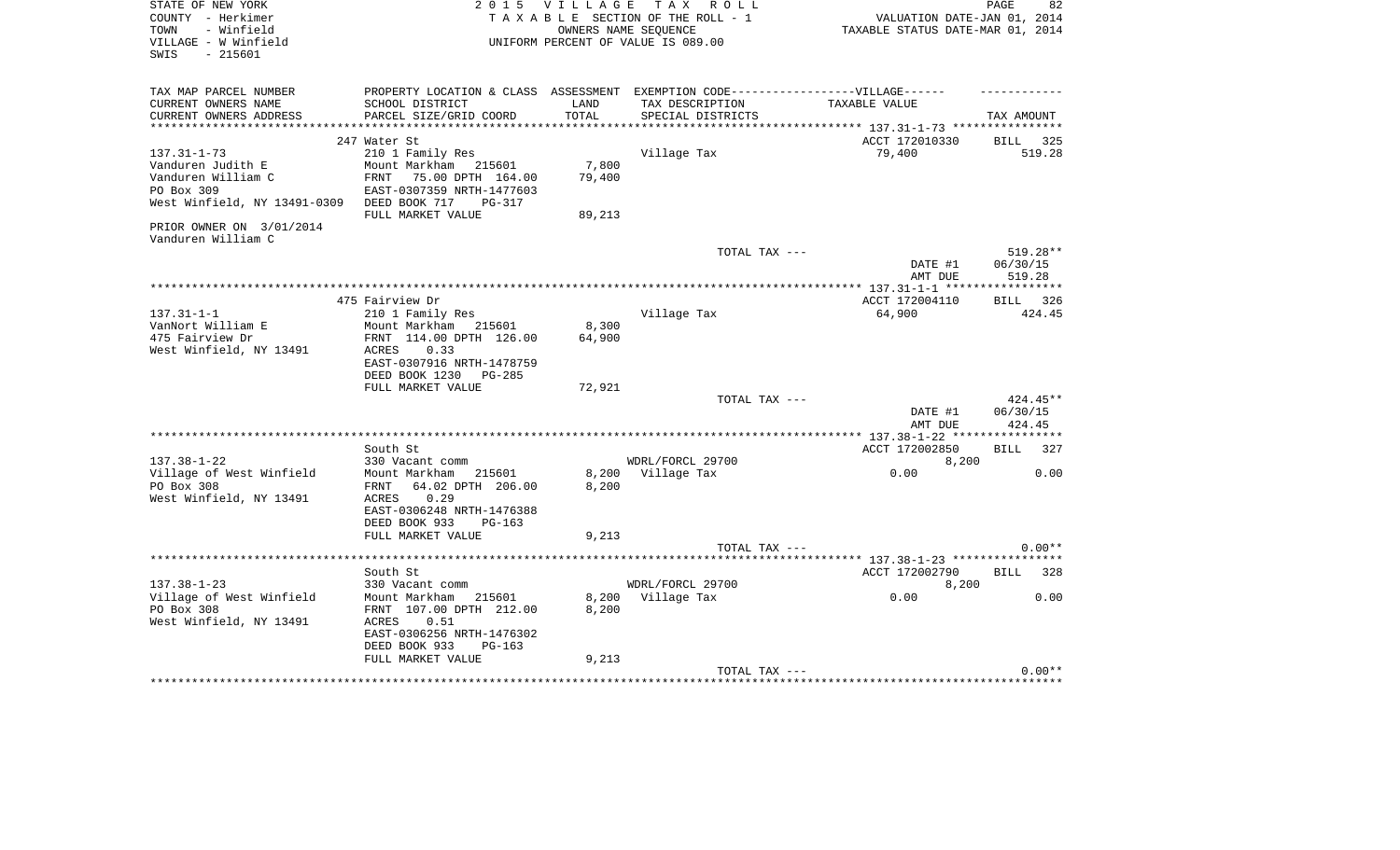| STATE OF NEW YORK<br>COUNTY - Herkimer<br>- Winfield<br>TOWN<br>VILLAGE - W Winfield<br>$-215601$<br>SWIS | 2 0 1 5                                                                          | <b>VILLAGE</b>   | T A X<br>R O L L<br>TAXABLE SECTION OF THE ROLL - 1<br>OWNERS NAME SEQUENCE<br>UNIFORM PERCENT OF VALUE IS 089.00 | VALUATION DATE-JAN 01, 2014<br>TAXABLE STATUS DATE-MAR 01, 2014 | PAGE<br>83                   |
|-----------------------------------------------------------------------------------------------------------|----------------------------------------------------------------------------------|------------------|-------------------------------------------------------------------------------------------------------------------|-----------------------------------------------------------------|------------------------------|
| TAX MAP PARCEL NUMBER                                                                                     | PROPERTY LOCATION & CLASS ASSESSMENT EXEMPTION CODE----------------VILLAGE------ |                  |                                                                                                                   |                                                                 |                              |
| CURRENT OWNERS NAME<br>CURRENT OWNERS ADDRESS                                                             | SCHOOL DISTRICT<br>PARCEL SIZE/GRID COORD                                        | LAND<br>TOTAL    | TAX DESCRIPTION<br>SPECIAL DISTRICTS                                                                              | TAXABLE VALUE                                                   | TAX AMOUNT                   |
| ***********************                                                                                   | ***********************                                                          |                  |                                                                                                                   |                                                                 |                              |
|                                                                                                           | South St                                                                         |                  |                                                                                                                   | ACCT 172002670                                                  | <b>BILL</b><br>329           |
| $137.38 - 1 - 24$                                                                                         | 330 Vacant comm                                                                  |                  | WDRL/FORCL 29700                                                                                                  | 11,300                                                          |                              |
| Village of West Winfield<br>PO Box 308                                                                    | Mount Markham<br>215601<br>ACRES<br>1.50                                         | 11,300<br>11,300 | Village Tax                                                                                                       | 0.00                                                            | 0.00                         |
| West Winfield, NY 13491                                                                                   | EAST-0306250 NRTH-1476136<br>DEED BOOK 933<br>$PG-163$                           |                  |                                                                                                                   |                                                                 |                              |
|                                                                                                           | FULL MARKET VALUE                                                                | 12,697           |                                                                                                                   |                                                                 |                              |
|                                                                                                           |                                                                                  |                  | TOTAL TAX $---$                                                                                                   |                                                                 | $0.00**$                     |
|                                                                                                           | South St                                                                         |                  |                                                                                                                   | ACCT 172002700                                                  | <b>BILL</b><br>330           |
| $137.38 - 1 - 25$                                                                                         | 330 Vacant comm                                                                  |                  | WDRL/FORCL 29700                                                                                                  | 8,200                                                           |                              |
| Village of West Winfield                                                                                  | Mount Markham<br>215601                                                          | 8,200            | Village Tax                                                                                                       | 0.00                                                            | 0.00                         |
| PO Box 308                                                                                                | ACRES<br>1.20                                                                    | 8,200            |                                                                                                                   |                                                                 |                              |
| West Winfield, NY 13491                                                                                   | EAST-0305910 NRTH-1476167<br>DEED BOOK 933<br>$PG-163$                           |                  |                                                                                                                   |                                                                 |                              |
|                                                                                                           | FULL MARKET VALUE                                                                | 9,213            |                                                                                                                   |                                                                 |                              |
|                                                                                                           |                                                                                  |                  | TOTAL TAX ---                                                                                                     |                                                                 | $0.00**$                     |
|                                                                                                           |                                                                                  |                  |                                                                                                                   |                                                                 |                              |
| $137.30 - 1 - 26$                                                                                         | 361 West Main St<br>210 1 Family Res                                             |                  | Village Tax                                                                                                       | ACCT 172006720<br>74,000                                        | <b>BILL</b><br>331<br>483.96 |
| Walker John G                                                                                             | Mount Markham<br>215601                                                          | 9,900            |                                                                                                                   |                                                                 |                              |
| Walker Clarinda P                                                                                         | 50.00 DPTH 426.00<br>FRNT                                                        | 74,000           |                                                                                                                   |                                                                 |                              |
| PO Box 365                                                                                                | 0.49<br>ACRES                                                                    |                  |                                                                                                                   |                                                                 |                              |
| West Winfield, NY 13491                                                                                   | EAST-0305593 NRTH-1477051                                                        |                  |                                                                                                                   |                                                                 |                              |
|                                                                                                           | DEED BOOK 824<br>$PG-8$                                                          |                  |                                                                                                                   |                                                                 |                              |
|                                                                                                           | FULL MARKET VALUE                                                                | 83,146           |                                                                                                                   |                                                                 |                              |
|                                                                                                           |                                                                                  |                  | TOTAL TAX ---                                                                                                     |                                                                 | 483.96**                     |
|                                                                                                           |                                                                                  |                  |                                                                                                                   | DATE #1<br>AMT DUE                                              | 06/30/15<br>483.96           |
|                                                                                                           |                                                                                  |                  |                                                                                                                   |                                                                 |                              |
|                                                                                                           | 381 Fairview Cir                                                                 |                  |                                                                                                                   | ACCT 154521                                                     | 332<br>BILL                  |
| $137.31 - 1 - 29$                                                                                         | 311 Res vac land                                                                 |                  | Village Tax                                                                                                       | 3,100                                                           | 20.27                        |
| Washburn Timothy D                                                                                        | Mount Markham<br>215601                                                          | 3,100            |                                                                                                                   |                                                                 |                              |
| Washburn Kathleen M                                                                                       | FRNT 110.00 DPTH 255.00                                                          | 3,100            |                                                                                                                   |                                                                 |                              |
| 382 Fairview Cir                                                                                          | EAST-0307725 NRTH-1478354                                                        |                  |                                                                                                                   |                                                                 |                              |
| West Winfield, NY 13491                                                                                   | DEED BOOK 1332<br>$PG-923$                                                       |                  |                                                                                                                   |                                                                 |                              |
|                                                                                                           | FULL MARKET VALUE                                                                | 3,483            | TOTAL TAX ---                                                                                                     |                                                                 | $20.27**$                    |
|                                                                                                           |                                                                                  |                  |                                                                                                                   | DATE #1                                                         | 06/30/15                     |
|                                                                                                           |                                                                                  |                  |                                                                                                                   | AMT DUE                                                         | 20.27                        |
|                                                                                                           |                                                                                  |                  |                                                                                                                   |                                                                 |                              |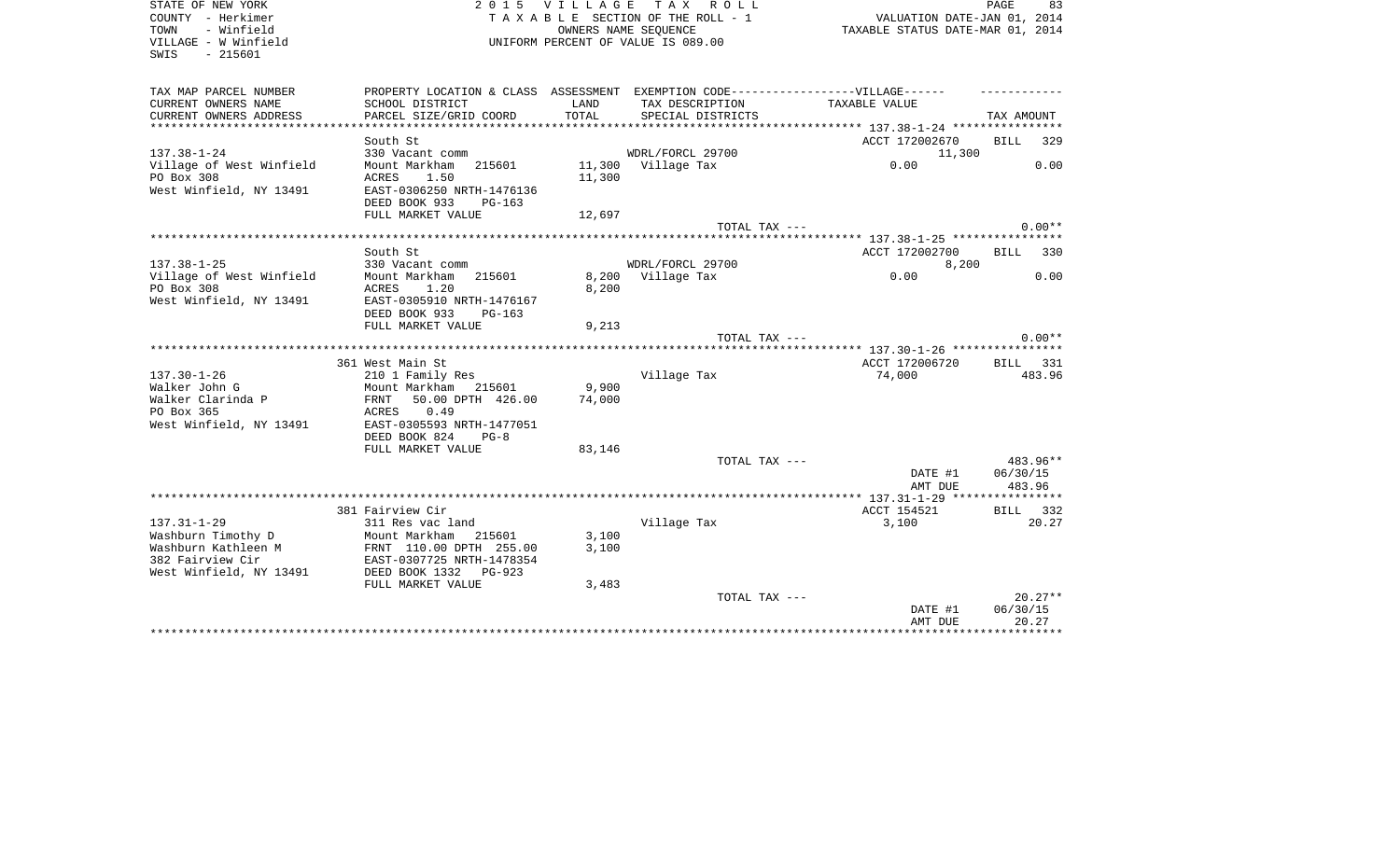| STATE OF NEW YORK<br>COUNTY - Herkimer<br>- Winfield<br>TOWN<br>VILLAGE - W Winfield<br>$-215601$<br>SWIS | 2 0 1 5                                                                          | VILLAGE<br>OWNERS NAME SEQUENCE | TAX ROLL<br>TAXABLE SECTION OF THE ROLL - 1<br>UNIFORM PERCENT OF VALUE IS 089.00 | VALUATION DATE-JAN 01, 2014<br>TAXABLE STATUS DATE-MAR 01, 2014 | 84<br>PAGE         |
|-----------------------------------------------------------------------------------------------------------|----------------------------------------------------------------------------------|---------------------------------|-----------------------------------------------------------------------------------|-----------------------------------------------------------------|--------------------|
| TAX MAP PARCEL NUMBER                                                                                     | PROPERTY LOCATION & CLASS ASSESSMENT EXEMPTION CODE----------------VILLAGE------ |                                 |                                                                                   |                                                                 |                    |
| CURRENT OWNERS NAME                                                                                       | SCHOOL DISTRICT                                                                  | LAND                            | TAX DESCRIPTION                                                                   | TAXABLE VALUE                                                   |                    |
| CURRENT OWNERS ADDRESS                                                                                    | PARCEL SIZE/GRID COORD                                                           | TOTAL                           | SPECIAL DISTRICTS                                                                 |                                                                 | TAX AMOUNT         |
| **********************                                                                                    |                                                                                  |                                 |                                                                                   |                                                                 |                    |
|                                                                                                           | 382 Fairview Cir                                                                 |                                 |                                                                                   | ACCT 172008310                                                  | <b>BILL</b><br>333 |
| $137.31 - 1 - 42$<br>Washburn Timothy D                                                                   | 210 1 Family Res<br>Mount Markham 215601                                         | 13,200                          | Village Tax                                                                       | 90,300                                                          | 590.56             |
| Washburn Kathleen M                                                                                       | FRNT 120.00 DPTH 265.00                                                          | 90,300                          |                                                                                   |                                                                 |                    |
| 382 Fairview Circle                                                                                       | 0.86<br>ACRES                                                                    |                                 |                                                                                   |                                                                 |                    |
| West Winfield, NY 13491                                                                                   | EAST-0307791 NRTH-1478223                                                        |                                 |                                                                                   |                                                                 |                    |
|                                                                                                           | DEED BOOK 892<br>$PG-435$                                                        |                                 |                                                                                   |                                                                 |                    |
|                                                                                                           | FULL MARKET VALUE                                                                | 101,461                         |                                                                                   |                                                                 |                    |
|                                                                                                           |                                                                                  |                                 | TOTAL TAX ---                                                                     |                                                                 | 590.56**           |
|                                                                                                           |                                                                                  |                                 |                                                                                   | DATE #1                                                         | 06/30/15           |
|                                                                                                           |                                                                                  |                                 |                                                                                   | AMT DUE                                                         | 590.56             |
|                                                                                                           |                                                                                  |                                 |                                                                                   |                                                                 |                    |
|                                                                                                           | 78 South St                                                                      |                                 |                                                                                   | ACCT 172009670                                                  | 334<br><b>BILL</b> |
| $137.38 - 2 - 37$                                                                                         | 210 1 Family Res                                                                 |                                 | Village Tax                                                                       | 91,700                                                          | 599.72             |
| Watkins Irrev Living Trust Dor Mount Markham<br>Watkins Keith                                             | 215601<br>ACRES<br>1.70                                                          | 16,400<br>91,700                |                                                                                   |                                                                 |                    |
| 8738 Route 51 S                                                                                           | EAST-0306695 NRTH-1474991                                                        |                                 |                                                                                   |                                                                 |                    |
| West Winfield, NY 13491-9102 DEED BOOK 1459                                                               | PG-733                                                                           |                                 |                                                                                   |                                                                 |                    |
|                                                                                                           | FULL MARKET VALUE                                                                | 103,034                         |                                                                                   |                                                                 |                    |
|                                                                                                           |                                                                                  |                                 | TOTAL TAX ---                                                                     |                                                                 | 599.72**           |
|                                                                                                           |                                                                                  |                                 |                                                                                   | DATE #1                                                         | 06/30/15           |
|                                                                                                           |                                                                                  |                                 |                                                                                   | AMT DUE                                                         | 599.72             |
|                                                                                                           |                                                                                  |                                 |                                                                                   |                                                                 |                    |
|                                                                                                           | Burrows Rd                                                                       |                                 |                                                                                   | ACCT 172009910                                                  | 335<br>BILL        |
| $137.39 - 1 - 15$<br>Watkins Keith                                                                        | 331 Com vac w/im<br>Mount Markham<br>215601                                      | 10,200                          | Village Tax                                                                       | 29,400                                                          | 192.28             |
| 78 South St                                                                                               | FRNT 150.00 DPTH 167.00                                                          | 29,400                          |                                                                                   |                                                                 |                    |
| West Winfield, NY 13491-9102                                                                              | 0.52<br>ACRES                                                                    |                                 |                                                                                   |                                                                 |                    |
|                                                                                                           | EAST-0306875 NRTH-1475189                                                        |                                 |                                                                                   |                                                                 |                    |
|                                                                                                           | FULL MARKET VALUE                                                                | 33,034                          |                                                                                   |                                                                 |                    |
|                                                                                                           |                                                                                  |                                 | TOTAL TAX ---                                                                     |                                                                 | 192.28**           |
|                                                                                                           |                                                                                  |                                 |                                                                                   | DATE #1                                                         | 06/30/15           |
|                                                                                                           |                                                                                  |                                 |                                                                                   | AMT DUE                                                         | 192.28             |
|                                                                                                           |                                                                                  |                                 |                                                                                   |                                                                 | **************     |
| $137.38 - 2 - 39.2$                                                                                       | South St                                                                         |                                 |                                                                                   | ACCT 155467                                                     | BILL<br>336        |
| Watkins Kevin                                                                                             | 105 Vac farmland<br>Mount Markham 215601                                         | 1,000                           | Village Tax                                                                       | 1,000                                                           | 6.54               |
| 68 South Street                                                                                           | Access Driveway To Farm                                                          | 1,000                           |                                                                                   |                                                                 |                    |
| PO Box 242                                                                                                | Key Change 137.38-2-39                                                           |                                 |                                                                                   |                                                                 |                    |
| West Winfield, NY 13491                                                                                   | 25.00 DPTH 280.00<br>FRNT                                                        |                                 |                                                                                   |                                                                 |                    |
|                                                                                                           | 0.16<br>ACRES                                                                    |                                 |                                                                                   |                                                                 |                    |
|                                                                                                           | EAST-0269770 NRTH-1050295                                                        |                                 |                                                                                   |                                                                 |                    |
|                                                                                                           | DEED BOOK 1338<br>PG-340                                                         |                                 |                                                                                   |                                                                 |                    |
|                                                                                                           | FULL MARKET VALUE                                                                | 1,124                           |                                                                                   |                                                                 |                    |
|                                                                                                           |                                                                                  |                                 | TOTAL TAX ---                                                                     |                                                                 | $6.54**$           |
|                                                                                                           |                                                                                  |                                 |                                                                                   | DATE #1                                                         | 06/30/15           |
|                                                                                                           |                                                                                  |                                 |                                                                                   | AMT DUE                                                         | 6.54<br>********   |
|                                                                                                           |                                                                                  |                                 |                                                                                   |                                                                 |                    |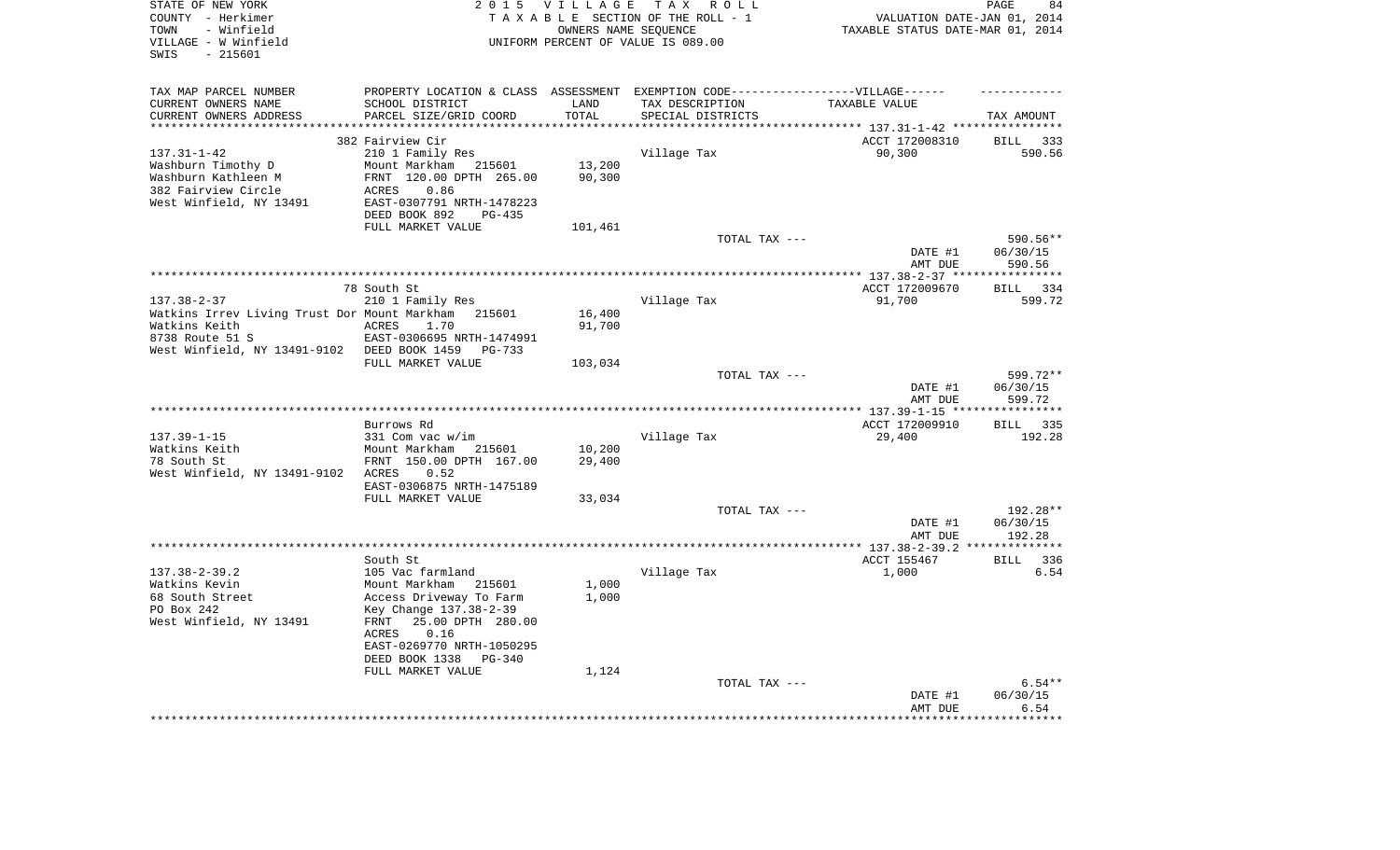| STATE OF NEW YORK<br>COUNTY - Herkimer<br>- Winfield<br>TOWN<br>VILLAGE - W Winfield<br>$-215601$<br>SWIS | 2 0 1 5                                                                           | <b>VILLAGE</b><br>OWNERS NAME SEOUENCE | TAX ROLL<br>TAXABLE SECTION OF THE ROLL - 1<br>UNIFORM PERCENT OF VALUE IS 089.00 | PAGE<br>VALUATION DATE-JAN 01, 2014<br>TAXABLE STATUS DATE-MAR 01, 2014 |                              |  |
|-----------------------------------------------------------------------------------------------------------|-----------------------------------------------------------------------------------|----------------------------------------|-----------------------------------------------------------------------------------|-------------------------------------------------------------------------|------------------------------|--|
| TAX MAP PARCEL NUMBER                                                                                     | PROPERTY LOCATION & CLASS ASSESSMENT EXEMPTION CODE-----------------VILLAGE------ |                                        |                                                                                   |                                                                         |                              |  |
| CURRENT OWNERS NAME                                                                                       | SCHOOL DISTRICT                                                                   | LAND                                   | TAX DESCRIPTION                                                                   | TAXABLE VALUE                                                           |                              |  |
| CURRENT OWNERS ADDRESS                                                                                    | PARCEL SIZE/GRID COORD                                                            | TOTAL                                  | SPECIAL DISTRICTS                                                                 |                                                                         | TAX AMOUNT                   |  |
| ***********************                                                                                   |                                                                                   |                                        |                                                                                   |                                                                         |                              |  |
|                                                                                                           | 68 South St                                                                       |                                        |                                                                                   | ACCT 172009550                                                          | <b>BILL</b><br>337<br>258.98 |  |
| $137.38 - 2 - 39.1$<br>Watkins Kevin D                                                                    | 210 1 Family Res<br>Mount Markham 215601                                          | 10,100                                 | Village Tax<br>XC991 Water relevy                                                 | 39,600<br>146.29 MT M                                                   | 146.29                       |  |
| PO Box 242                                                                                                | 80.50 DPTH 280.00<br>FRNT                                                         | 39,600                                 |                                                                                   |                                                                         |                              |  |
| West Winfield, NY 13491-0242                                                                              | 0.51<br>ACRES                                                                     |                                        |                                                                                   |                                                                         |                              |  |
|                                                                                                           | EAST-0306682 NRTH-1474729                                                         |                                        |                                                                                   |                                                                         |                              |  |
|                                                                                                           | DEED BOOK 735<br>$PG-7$                                                           |                                        |                                                                                   |                                                                         |                              |  |
|                                                                                                           | FULL MARKET VALUE                                                                 | 44,494                                 |                                                                                   |                                                                         |                              |  |
|                                                                                                           |                                                                                   |                                        | TOTAL TAX ---                                                                     |                                                                         | $405.27**$                   |  |
|                                                                                                           |                                                                                   |                                        |                                                                                   | DATE #1                                                                 | 06/30/15                     |  |
|                                                                                                           |                                                                                   |                                        |                                                                                   | AMT DUE<br>******************** 137.31-1-77 *****************           | 405.27                       |  |
|                                                                                                           | 437 Pleasant St                                                                   |                                        |                                                                                   | ACCT 172005580                                                          | <b>BILL</b><br>338           |  |
| $137.31 - 1 - 77$                                                                                         | 220 2 Family Res                                                                  |                                        | Village Tax                                                                       | 70,200                                                                  | 459.11                       |  |
| Weaver George F                                                                                           | Mount Markham<br>215601                                                           | 15,400                                 |                                                                                   |                                                                         |                              |  |
| Maziarz Robert C                                                                                          | ACRES<br>1.20 BANK<br>023                                                         | 70,200                                 |                                                                                   |                                                                         |                              |  |
| 437 Pleasant St                                                                                           | EAST-0307176 NRTH-1477768                                                         |                                        |                                                                                   |                                                                         |                              |  |
| PO Box 594<br>West Winfield, NY 13491                                                                     | DEED BOOK 896<br>$PG-103$<br>FULL MARKET VALUE                                    | 78,876                                 |                                                                                   |                                                                         |                              |  |
|                                                                                                           |                                                                                   |                                        | TOTAL TAX ---                                                                     |                                                                         | 459.11**                     |  |
|                                                                                                           |                                                                                   |                                        |                                                                                   | DATE #1                                                                 | 06/30/15                     |  |
|                                                                                                           |                                                                                   |                                        |                                                                                   | AMT DUE                                                                 | 459.11                       |  |
|                                                                                                           |                                                                                   |                                        |                                                                                   |                                                                         |                              |  |
|                                                                                                           | 234 Academy St                                                                    |                                        |                                                                                   | ACCT 172010120                                                          | BILL<br>339                  |  |
| $137.31 - 1 - 65$                                                                                         | 210 1 Family Res                                                                  |                                        | VETFUND T 41107                                                                   | 732                                                                     |                              |  |
| Welch Dora                                                                                                | Mount Markham<br>215601<br>FRNT                                                   | 6,000                                  | Village Tax                                                                       | 57,568                                                                  | 376.49                       |  |
| Schoonmaker ; ratcliff A<br>PO Box 104                                                                    | 56.10 DPTH<br>75.20<br>EAST-0306970 NRTH-1477148                                  | 58,300                                 |                                                                                   |                                                                         |                              |  |
| West Winfield, NY 13491-0104                                                                              | DEED BOOK 898<br>$PG-559$                                                         |                                        |                                                                                   |                                                                         |                              |  |
|                                                                                                           | FULL MARKET VALUE                                                                 | 65,506                                 |                                                                                   |                                                                         |                              |  |
|                                                                                                           |                                                                                   |                                        | TOTAL TAX ---                                                                     |                                                                         | $376.49**$                   |  |
|                                                                                                           |                                                                                   |                                        |                                                                                   | DATE #1                                                                 | 06/30/15                     |  |
|                                                                                                           |                                                                                   |                                        |                                                                                   | AMT DUE                                                                 | 376.49                       |  |
|                                                                                                           |                                                                                   |                                        |                                                                                   |                                                                         |                              |  |
| $137.31 - 1 - 41$                                                                                         | 384 Fairview Cir                                                                  |                                        |                                                                                   | ACCT 172006090<br>99,400                                                | <b>BILL</b><br>340<br>650.08 |  |
| Wells Jeffrey B                                                                                           | 210 1 Family Res<br>Mount Markham<br>215601                                       | 7,800                                  | Village Tax                                                                       |                                                                         |                              |  |
| Wells Paula A                                                                                             | FRNT 100.00 DPTH 130.00                                                           | 99,400                                 |                                                                                   |                                                                         |                              |  |
| 384 Fairview Cir                                                                                          | ACRES<br>0.28                                                                     |                                        |                                                                                   |                                                                         |                              |  |
| West Winfield, NY 13491-9382                                                                              | EAST-0307912 NRTH-1478119                                                         |                                        |                                                                                   |                                                                         |                              |  |
|                                                                                                           | DEED BOOK 940<br>PG-680                                                           |                                        |                                                                                   |                                                                         |                              |  |
|                                                                                                           | FULL MARKET VALUE                                                                 | 111,685                                |                                                                                   |                                                                         |                              |  |
|                                                                                                           |                                                                                   |                                        | TOTAL TAX ---                                                                     |                                                                         | 650.08**                     |  |
|                                                                                                           |                                                                                   |                                        |                                                                                   | DATE #1<br>AMT DUE                                                      | 06/30/15<br>650.08           |  |
|                                                                                                           |                                                                                   |                                        |                                                                                   |                                                                         |                              |  |
|                                                                                                           |                                                                                   |                                        |                                                                                   |                                                                         |                              |  |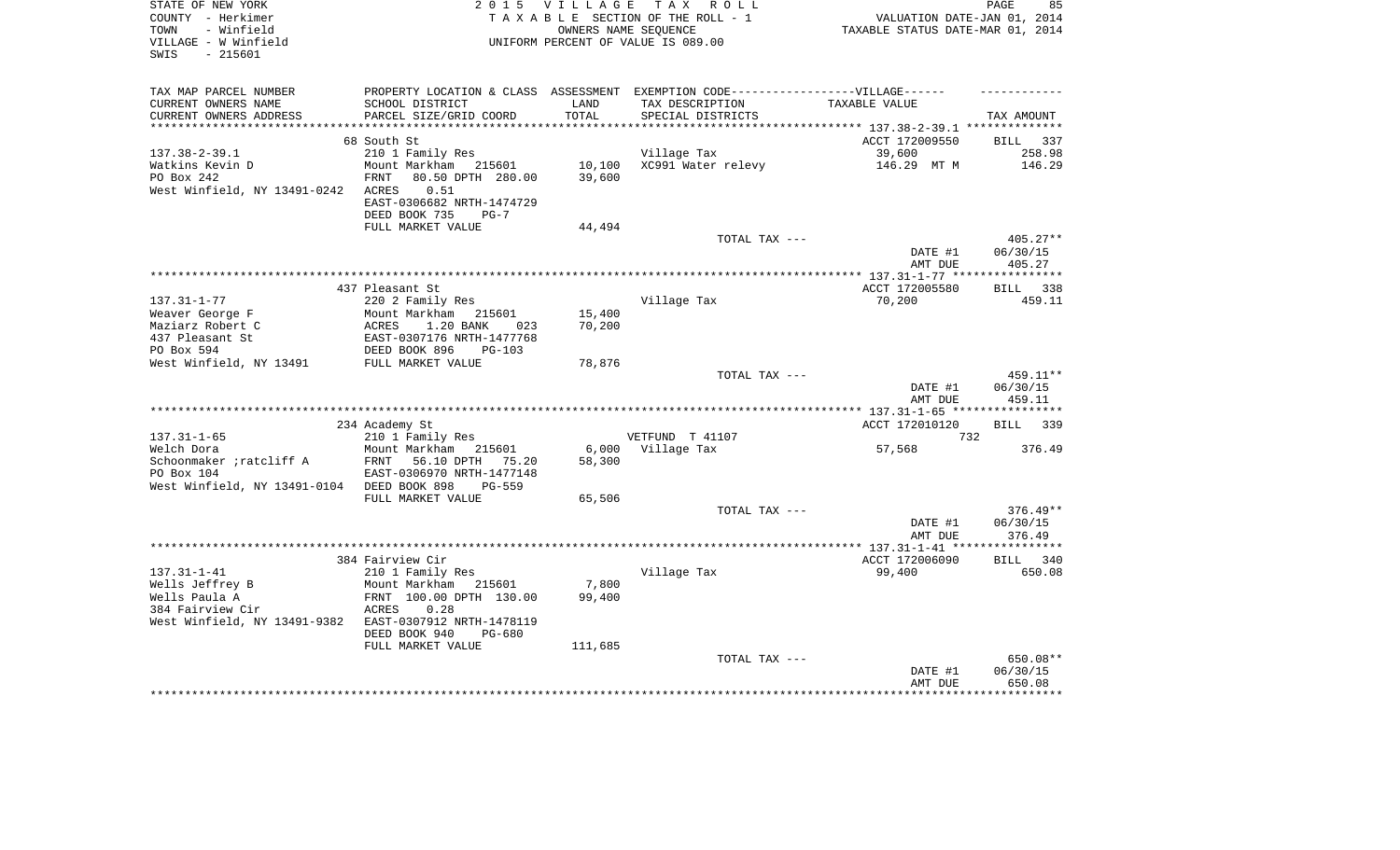| STATE OF NEW YORK<br>COUNTY - Herkimer<br>- Winfield<br>TOWN<br>VILLAGE - W Winfield<br>SWIS<br>$-215601$ | 2 0 1 5<br>VILLAGE<br>TAXABLE SECTION OF THE ROLL - 1<br>UNIFORM PERCENT OF VALUE IS 089.00 | 86<br>PAGE<br>VALUATION DATE-JAN 01, 2014<br>TAXABLE STATUS DATE-MAR 01, 2014 |                                                                |                         |                          |
|-----------------------------------------------------------------------------------------------------------|---------------------------------------------------------------------------------------------|-------------------------------------------------------------------------------|----------------------------------------------------------------|-------------------------|--------------------------|
| TAX MAP PARCEL NUMBER                                                                                     | PROPERTY LOCATION & CLASS ASSESSMENT EXEMPTION CODE-----------------VILLAGE------           |                                                                               |                                                                |                         |                          |
| CURRENT OWNERS NAME<br>CURRENT OWNERS ADDRESS                                                             | SCHOOL DISTRICT<br>PARCEL SIZE/GRID COORD                                                   | LAND<br>TOTAL                                                                 | TAX DESCRIPTION<br>SPECIAL DISTRICTS                           | TAXABLE VALUE           |                          |
| ***********************                                                                                   |                                                                                             |                                                                               | ********************************* 137.46-1-7.2 *************** |                         | TAX AMOUNT               |
|                                                                                                           | 56 South St                                                                                 |                                                                               |                                                                | ACCT 172008513          | 341<br>BILL              |
| $137.46 - 1 - 7.2$                                                                                        | 411 Apartment                                                                               |                                                                               | Village Tax                                                    | 515,000                 | 3,368.10                 |
| West Winfield Housing                                                                                     | 215601<br>Mount Markham                                                                     | 30,000                                                                        |                                                                |                         |                          |
| Attn: Tom Skaelly                                                                                         | General Winfield Scott Ho                                                                   | 515,000                                                                       |                                                                |                         |                          |
| PO Box 71                                                                                                 | ACRES<br>2.60                                                                               |                                                                               |                                                                |                         |                          |
| Frankfort, NY 13340                                                                                       | EAST-0306696 NRTH-1474335                                                                   |                                                                               |                                                                |                         |                          |
|                                                                                                           | DEED BOOK 699<br><b>PG-404</b>                                                              |                                                                               |                                                                |                         |                          |
|                                                                                                           | FULL MARKET VALUE                                                                           | 578,652                                                                       |                                                                |                         |                          |
|                                                                                                           |                                                                                             |                                                                               | TOTAL TAX ---                                                  | DATE #1                 | $3,368.10**$<br>06/30/15 |
|                                                                                                           |                                                                                             |                                                                               |                                                                | AMT DUE                 | 3,368.10                 |
|                                                                                                           |                                                                                             |                                                                               |                                                                |                         |                          |
|                                                                                                           | North St                                                                                    |                                                                               |                                                                | ACCT 172010390          | 342<br>BILL              |
| $137.22 - 1 - 4.1$                                                                                        | 312 Vac w/imprv                                                                             |                                                                               | Village Tax                                                    | 18,500                  | 120.99                   |
| Wheat Carl R                                                                                              | Mount Markham<br>215601                                                                     | 16,500                                                                        |                                                                |                         |                          |
| 321 North St                                                                                              | 17.60<br>ACRES                                                                              | 18,500                                                                        |                                                                |                         |                          |
| West Winfield, NY 13491                                                                                   | EAST-0306272 NRTH-1479016                                                                   |                                                                               |                                                                |                         |                          |
|                                                                                                           | DEED BOOK 00594 PG-00410<br>FULL MARKET VALUE                                               | 20,787                                                                        |                                                                |                         |                          |
|                                                                                                           |                                                                                             |                                                                               | TOTAL TAX ---                                                  |                         | 120.99**                 |
|                                                                                                           |                                                                                             |                                                                               |                                                                | DATE #1<br>AMT DUE      | 06/30/15<br>120.99       |
|                                                                                                           |                                                                                             |                                                                               |                                                                | ******** 137.22-1-4.3 * | *********                |
|                                                                                                           | 321 North St                                                                                |                                                                               |                                                                |                         | 343<br>BILL              |
| $137.22 - 1 - 4.3$                                                                                        | 210 1 Family Res                                                                            |                                                                               | Village Tax                                                    | 128,000                 | 837.12                   |
| Wheat Carl R                                                                                              | Mount Markham<br>215601                                                                     | 13,800                                                                        |                                                                |                         |                          |
| Wheat Catharine R                                                                                         | FRNT 187.00 DPTH                                                                            | 128,000                                                                       |                                                                |                         |                          |
| 321 North St                                                                                              | 1.80<br>ACRES                                                                               |                                                                               |                                                                |                         |                          |
| West Winfield, NY 13491                                                                                   | EAST-0306257 NRTH-1478747                                                                   |                                                                               |                                                                |                         |                          |
|                                                                                                           | DEED BOOK 931<br>$PG-622$                                                                   |                                                                               |                                                                |                         |                          |
|                                                                                                           | FULL MARKET VALUE                                                                           | 143,820                                                                       | TOTAL TAX ---                                                  |                         | 837.12**                 |
|                                                                                                           |                                                                                             |                                                                               |                                                                | DATE #1                 | 06/30/15                 |
|                                                                                                           |                                                                                             |                                                                               |                                                                | AMT DUE                 | 837.12                   |
|                                                                                                           |                                                                                             |                                                                               |                                                                |                         |                          |
|                                                                                                           | North St                                                                                    |                                                                               |                                                                | ACCT 172010420          | 344<br>BILL              |
| $137.22 - 1 - 7.1$                                                                                        | 311 Res vac land                                                                            |                                                                               | Village Tax                                                    | 10,300                  | 67.36                    |
| Wheat Carl R                                                                                              | Mount Markham<br>215601                                                                     | 10,300                                                                        |                                                                |                         |                          |
| 321 North St                                                                                              | ACRES<br>3.60                                                                               | 10,300                                                                        |                                                                |                         |                          |
| West Winfield, NY 13491                                                                                   | EAST-0306543 NRTH-1478366                                                                   |                                                                               |                                                                |                         |                          |
|                                                                                                           | DEED BOOK 00594 PG-00410<br>FULL MARKET VALUE                                               | 11,573                                                                        |                                                                |                         |                          |
|                                                                                                           |                                                                                             |                                                                               | TOTAL TAX ---                                                  |                         | $67.36**$                |
|                                                                                                           |                                                                                             |                                                                               |                                                                | DATE #1                 | 06/30/15                 |
|                                                                                                           |                                                                                             |                                                                               |                                                                | AMT DUE                 | 67.36                    |
|                                                                                                           |                                                                                             |                                                                               |                                                                |                         | ********                 |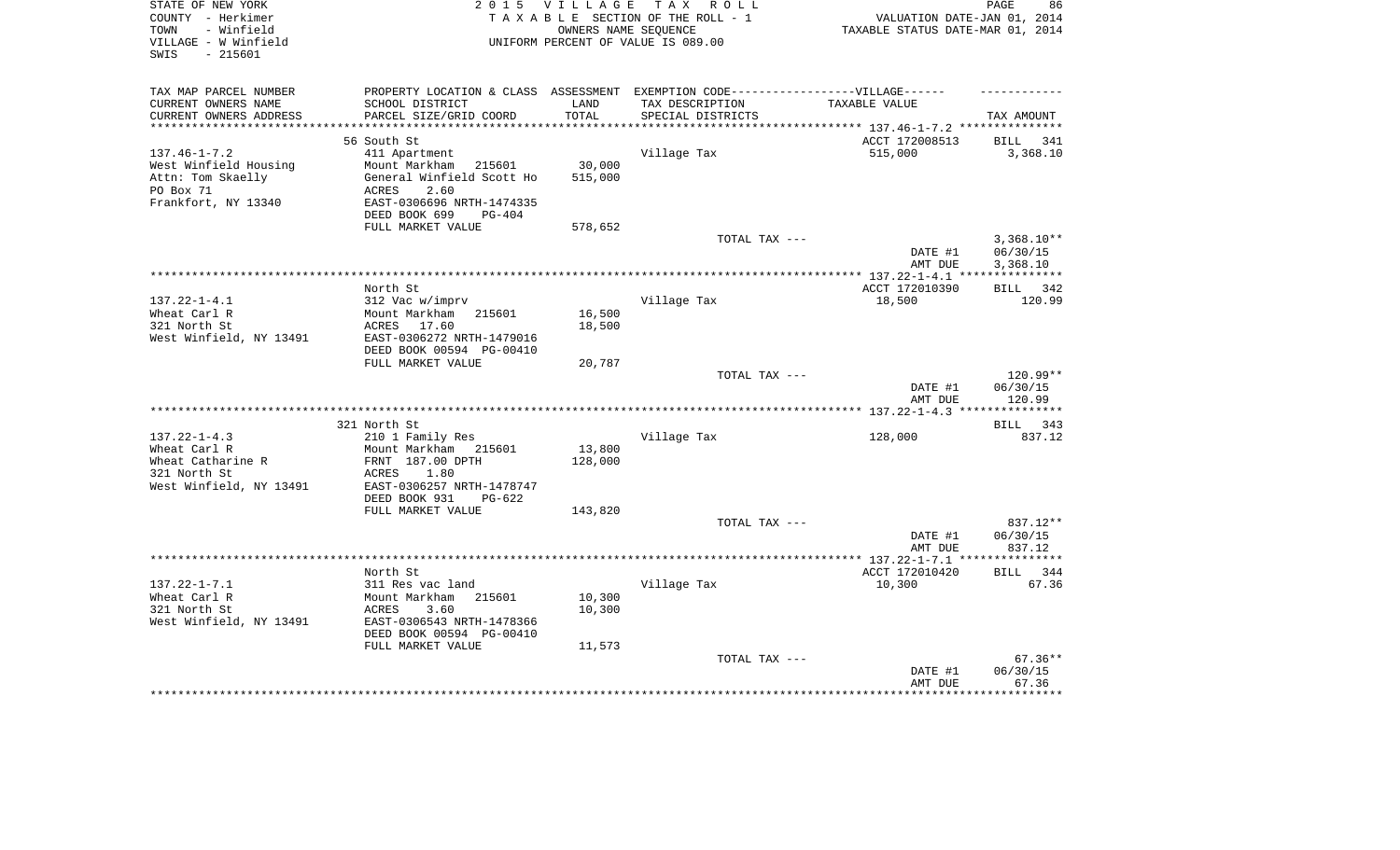| COUNTY - Herkimer<br>TAXABLE SECTION OF THE ROLL - 1<br>VALUATION DATE-JAN 01, 2014<br>- Winfield<br>TAXABLE STATUS DATE-MAR 01, 2014<br>TOWN<br>OWNERS NAME SEOUENCE<br>VILLAGE - W Winfield<br>UNIFORM PERCENT OF VALUE IS 089.00<br>$-215601$<br>SWIS<br>TAX MAP PARCEL NUMBER<br>PROPERTY LOCATION & CLASS ASSESSMENT EXEMPTION CODE-----------------VILLAGE------ |                      |
|------------------------------------------------------------------------------------------------------------------------------------------------------------------------------------------------------------------------------------------------------------------------------------------------------------------------------------------------------------------------|----------------------|
|                                                                                                                                                                                                                                                                                                                                                                        |                      |
|                                                                                                                                                                                                                                                                                                                                                                        |                      |
|                                                                                                                                                                                                                                                                                                                                                                        |                      |
|                                                                                                                                                                                                                                                                                                                                                                        |                      |
|                                                                                                                                                                                                                                                                                                                                                                        |                      |
|                                                                                                                                                                                                                                                                                                                                                                        |                      |
| CURRENT OWNERS NAME<br>SCHOOL DISTRICT<br>TAX DESCRIPTION<br>LAND<br>TAXABLE VALUE                                                                                                                                                                                                                                                                                     |                      |
| TOTAL<br>CURRENT OWNERS ADDRESS<br>PARCEL SIZE/GRID COORD<br>SPECIAL DISTRICTS                                                                                                                                                                                                                                                                                         | TAX AMOUNT           |
| **********<br>*************************** 137.39-1-16 ****************                                                                                                                                                                                                                                                                                                 |                      |
| 122 Burrows Rd<br>ACCT 179877<br>BILL                                                                                                                                                                                                                                                                                                                                  | 345                  |
| $137.39 - 1 - 16$<br>210 1 Family Res<br>Village Tax<br>54,000                                                                                                                                                                                                                                                                                                         | 353.16               |
| Wheelock James & Gail<br>Mount Markham 215601<br>9,600                                                                                                                                                                                                                                                                                                                 |                      |
| FRNT 147.22 DPTH 153.00<br>Wheelock James R Jr<br>54,000                                                                                                                                                                                                                                                                                                               |                      |
| 122 Burrows Rd<br>ACRES<br>0.46                                                                                                                                                                                                                                                                                                                                        |                      |
| West Winfield, NY 13491-0091 EAST-0307019 NRTH-1475202                                                                                                                                                                                                                                                                                                                 |                      |
| DEED BOOK 1494<br><b>PG-231</b>                                                                                                                                                                                                                                                                                                                                        |                      |
| FULL MARKET VALUE<br>60,674                                                                                                                                                                                                                                                                                                                                            |                      |
| TOTAL TAX ---                                                                                                                                                                                                                                                                                                                                                          | 353.16**             |
| DATE #1                                                                                                                                                                                                                                                                                                                                                                | 06/30/15             |
| AMT DUE                                                                                                                                                                                                                                                                                                                                                                | 353.16               |
|                                                                                                                                                                                                                                                                                                                                                                        | ************         |
| ACCT 172003690<br>479 East Main St                                                                                                                                                                                                                                                                                                                                     | BILL 346             |
| $137.31 - 1 - 51$<br>210 1 Family Res<br>Village Tax<br>98,400                                                                                                                                                                                                                                                                                                         | 643.54               |
| Whippo Richard A<br>Mount Markham<br>10,400<br>215601                                                                                                                                                                                                                                                                                                                  |                      |
| Whippo Diana<br>FRNT 118.60 DPTH 198.00<br>98,400                                                                                                                                                                                                                                                                                                                      |                      |
| 479 East Main St<br>EAST-0307980 NRTH-1477196                                                                                                                                                                                                                                                                                                                          |                      |
| PO Box 538<br>DEED BOOK 1111<br>$PG-126$                                                                                                                                                                                                                                                                                                                               |                      |
| West Winfield, NY 13491<br>FULL MARKET VALUE<br>110,562                                                                                                                                                                                                                                                                                                                |                      |
| TOTAL TAX ---                                                                                                                                                                                                                                                                                                                                                          | 643.54**             |
| DATE #1                                                                                                                                                                                                                                                                                                                                                                | 06/30/15             |
| AMT DUE                                                                                                                                                                                                                                                                                                                                                                | 643.54<br>********** |
| ACCT 172002970<br>67 South St                                                                                                                                                                                                                                                                                                                                          | BILL 347             |
| $137.38 - 1 - 41$<br>210 1 Family Res<br>Village Tax<br>109,100                                                                                                                                                                                                                                                                                                        | 713.51               |
| Wilcox Shawn J<br>Mount Markham 215601<br>8,900                                                                                                                                                                                                                                                                                                                        |                      |
| Wilcox Carrie L<br>99.00 DPTH 240.00<br>FRNT<br>109,100                                                                                                                                                                                                                                                                                                                |                      |
| 67 South St<br>ACRES<br>0.55                                                                                                                                                                                                                                                                                                                                           |                      |
| West Winfield, NY 13491<br>EAST-0306320 NRTH-1474676                                                                                                                                                                                                                                                                                                                   |                      |
| DEED BOOK 942<br><b>PG-289</b>                                                                                                                                                                                                                                                                                                                                         |                      |
| FULL MARKET VALUE<br>122,584                                                                                                                                                                                                                                                                                                                                           |                      |
| TOTAL TAX ---                                                                                                                                                                                                                                                                                                                                                          | 713.51**             |
| DATE #1                                                                                                                                                                                                                                                                                                                                                                | 06/30/15             |
| AMT DUE                                                                                                                                                                                                                                                                                                                                                                | 713.51               |
|                                                                                                                                                                                                                                                                                                                                                                        | ************         |
| 418 East Main St<br>ACCT 172008640<br><b>BILL</b>                                                                                                                                                                                                                                                                                                                      | 348                  |
| $137.30 - 3 - 28$<br>Village Tax<br>37,600<br>484 1 use sm bld                                                                                                                                                                                                                                                                                                         | 245.90               |
| Will Walter J<br>6,300<br>Mount Markham<br>215601                                                                                                                                                                                                                                                                                                                      |                      |
| PO Box 58<br>39.93 DPTH 149.16<br>37,600<br>FRNT                                                                                                                                                                                                                                                                                                                       |                      |
| West Winfield, NY 13491<br>0.13<br>ACRES                                                                                                                                                                                                                                                                                                                               |                      |
| EAST-0306540 NRTH-1476776                                                                                                                                                                                                                                                                                                                                              |                      |
| DEED BOOK 869<br>PG-615                                                                                                                                                                                                                                                                                                                                                |                      |
| FULL MARKET VALUE<br>42,247                                                                                                                                                                                                                                                                                                                                            |                      |
| TOTAL TAX ---                                                                                                                                                                                                                                                                                                                                                          | 245.90**             |
| DATE #1                                                                                                                                                                                                                                                                                                                                                                | 06/30/15             |
| AMT DUE                                                                                                                                                                                                                                                                                                                                                                | 245.90               |
|                                                                                                                                                                                                                                                                                                                                                                        |                      |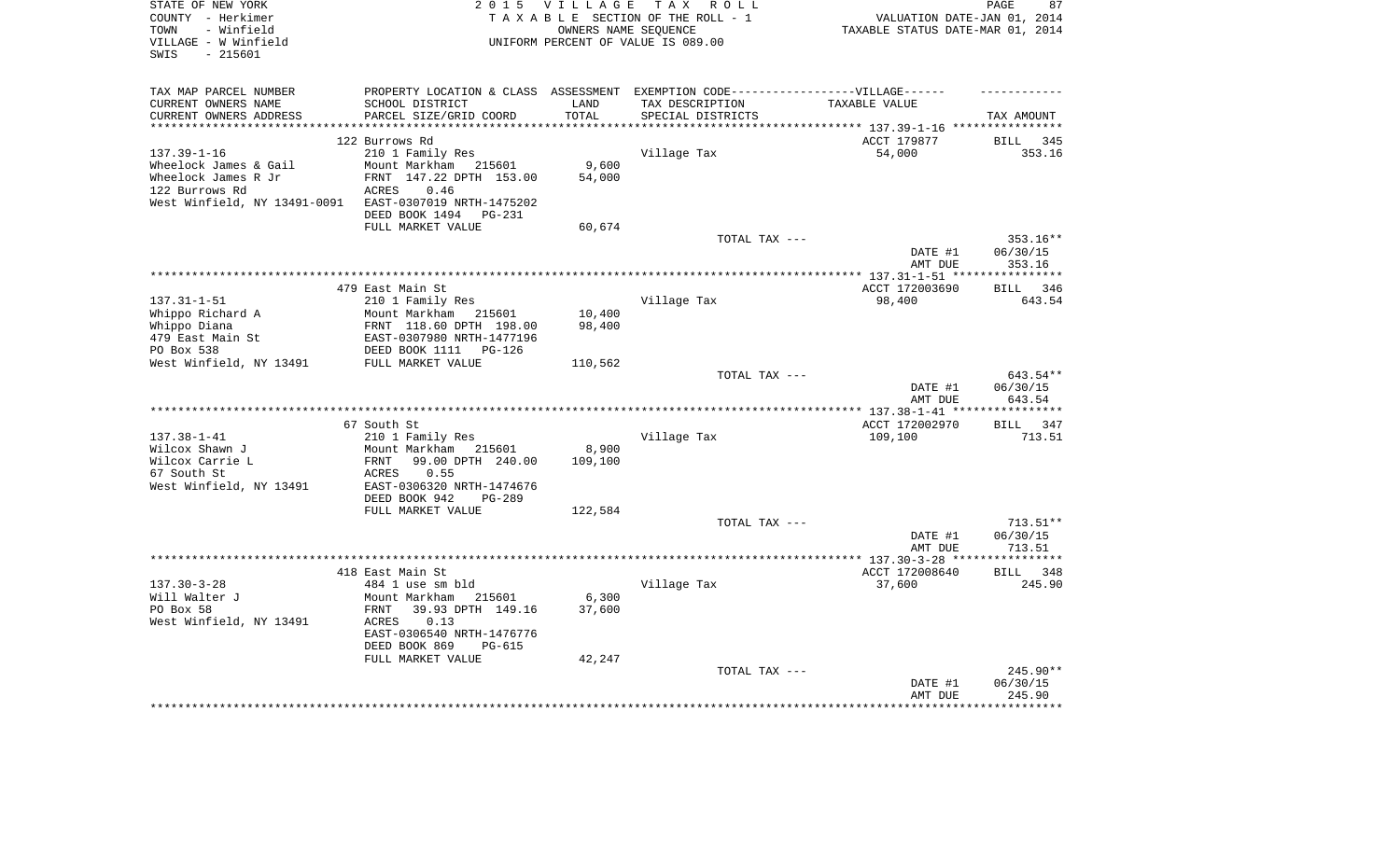| STATE OF NEW YORK<br>COUNTY - Herkimer<br>- Winfield<br>TOWN<br>VILLAGE - W Winfield<br>$-215601$<br>SWIS | 2 0 1 5                                              | VILLAGE | TAX ROLL<br>TAXABLE SECTION OF THE ROLL - 1<br>OWNERS NAME SEOUENCE<br>UNIFORM PERCENT OF VALUE IS 089.00 | VALUATION DATE-JAN 01, 2014<br>TAXABLE STATUS DATE-MAR 01, 2014 | PAGE<br>88           |
|-----------------------------------------------------------------------------------------------------------|------------------------------------------------------|---------|-----------------------------------------------------------------------------------------------------------|-----------------------------------------------------------------|----------------------|
| TAX MAP PARCEL NUMBER                                                                                     |                                                      |         | PROPERTY LOCATION & CLASS ASSESSMENT EXEMPTION CODE-----------------VILLAGE------                         |                                                                 |                      |
| CURRENT OWNERS NAME                                                                                       | SCHOOL DISTRICT                                      | LAND    | TAX DESCRIPTION                                                                                           | TAXABLE VALUE                                                   |                      |
| CURRENT OWNERS ADDRESS                                                                                    | PARCEL SIZE/GRID COORD                               | TOTAL   | SPECIAL DISTRICTS                                                                                         |                                                                 | TAX AMOUNT           |
|                                                                                                           | 125 South St                                         |         |                                                                                                           | ********** 137.38-1-29 ***********<br>ACCT 172009220            | <b>BILL</b><br>349   |
| $137.38 - 1 - 29$                                                                                         | 210 1 Family Res                                     |         | VETFUND T 41107                                                                                           | 750                                                             |                      |
| Willems Maude                                                                                             | Mount Markham 215601                                 |         | 10,100 Village Tax                                                                                        | 51,050                                                          | 333.87               |
| PO Box 241                                                                                                | FRNT<br>88.00 DPTH 250.00                            | 51,800  |                                                                                                           |                                                                 |                      |
| West Winfield, NY 13491-0241                                                                              | ACRES<br>0.51                                        |         |                                                                                                           |                                                                 |                      |
|                                                                                                           | EAST-0306397 NRTH-1475729                            |         |                                                                                                           |                                                                 |                      |
|                                                                                                           | DEED BOOK 749<br>$PG-213$                            |         |                                                                                                           |                                                                 |                      |
|                                                                                                           | FULL MARKET VALUE                                    | 58,202  | TOTAL TAX ---                                                                                             |                                                                 | 333.87**             |
|                                                                                                           |                                                      |         |                                                                                                           | DATE #1                                                         | 06/30/15             |
|                                                                                                           |                                                      |         |                                                                                                           | AMT DUE                                                         | 333.87               |
|                                                                                                           |                                                      |         |                                                                                                           |                                                                 | ***********          |
|                                                                                                           | 345 Fenn St                                          |         |                                                                                                           | ACCT 182763                                                     | BILL 350             |
| $137.31 - 1 - 74$<br>Williams Darrel                                                                      | 210 1 Family Res<br>Mount Markham 215601             | 8,700   | Village Tax<br>XC991 Water relevy                                                                         | 73,200<br>273.28 MT M                                           | 478.73<br>273.28     |
| 345 Fenn St                                                                                               | FRNT 123.00 DPTH 159.00                              | 73,200  |                                                                                                           |                                                                 |                      |
| West Winfield, NY 13491                                                                                   | EAST-0307259 NRTH-1477553                            |         |                                                                                                           |                                                                 |                      |
|                                                                                                           | DEED BOOK 1512 PG-495                                |         |                                                                                                           |                                                                 |                      |
|                                                                                                           | FULL MARKET VALUE                                    | 82,247  |                                                                                                           |                                                                 |                      |
|                                                                                                           |                                                      |         | TOTAL TAX ---                                                                                             |                                                                 | 752.01**<br>06/30/15 |
|                                                                                                           |                                                      |         |                                                                                                           | DATE #1<br>AMT DUE                                              | 752.01               |
|                                                                                                           |                                                      |         |                                                                                                           |                                                                 |                      |
|                                                                                                           | 134 South St                                         |         |                                                                                                           | ACCT 172004740                                                  | BILL 351             |
| $137.38 - 2 - 32$                                                                                         | 210 1 Family Res                                     |         | Village Tax                                                                                               | 78,000                                                          | 510.12               |
| Williams Jonathan D                                                                                       | Mount Markham 215601                                 | 8,500   |                                                                                                           |                                                                 |                      |
| Williams Sarah<br>134 South St                                                                            | FRNT 204.00 DPTH 106.00<br>EAST-0306570 NRTH-1475757 | 78,000  |                                                                                                           |                                                                 |                      |
| West Winfield, NY 13491                                                                                   | DEED BOOK 1101 PG-954                                |         |                                                                                                           |                                                                 |                      |
|                                                                                                           | FULL MARKET VALUE                                    | 87,640  |                                                                                                           |                                                                 |                      |
|                                                                                                           |                                                      |         | TOTAL TAX ---                                                                                             |                                                                 | $510.12**$           |
|                                                                                                           |                                                      |         |                                                                                                           | DATE #1                                                         | 06/30/15             |
|                                                                                                           |                                                      |         |                                                                                                           | AMT DUE                                                         | 510.12               |
|                                                                                                           | 396 Mill St                                          |         |                                                                                                           | ACCT 181562                                                     | BILL 352             |
| $137.46 - 1 - 5$                                                                                          | 210 1 Family Res                                     |         | Village Tax                                                                                               | 73,400                                                          | 480.04               |
| Williams Linda                                                                                            | Mount Markham 215601                                 | 8,700   |                                                                                                           |                                                                 |                      |
| 396 Mill St                                                                                               | Doublewide                                           | 73,400  |                                                                                                           |                                                                 |                      |
| PO Box 265                                                                                                | FRNT 100.00 DPTH 172.00                              |         |                                                                                                           |                                                                 |                      |
| West Winfield, NY 13491                                                                                   | 0.37<br>ACRES<br>EAST-0306258 NRTH-1474075           |         |                                                                                                           |                                                                 |                      |
|                                                                                                           | DEED BOOK 1505<br>$PG-20$                            |         |                                                                                                           |                                                                 |                      |
|                                                                                                           | FULL MARKET VALUE                                    | 82,472  |                                                                                                           |                                                                 |                      |
|                                                                                                           |                                                      |         | TOTAL TAX ---                                                                                             |                                                                 | 480.04**             |
|                                                                                                           |                                                      |         |                                                                                                           | DATE #1                                                         | 06/30/15             |
|                                                                                                           |                                                      |         |                                                                                                           | AMT DUE                                                         | 480.04               |
|                                                                                                           |                                                      |         |                                                                                                           |                                                                 |                      |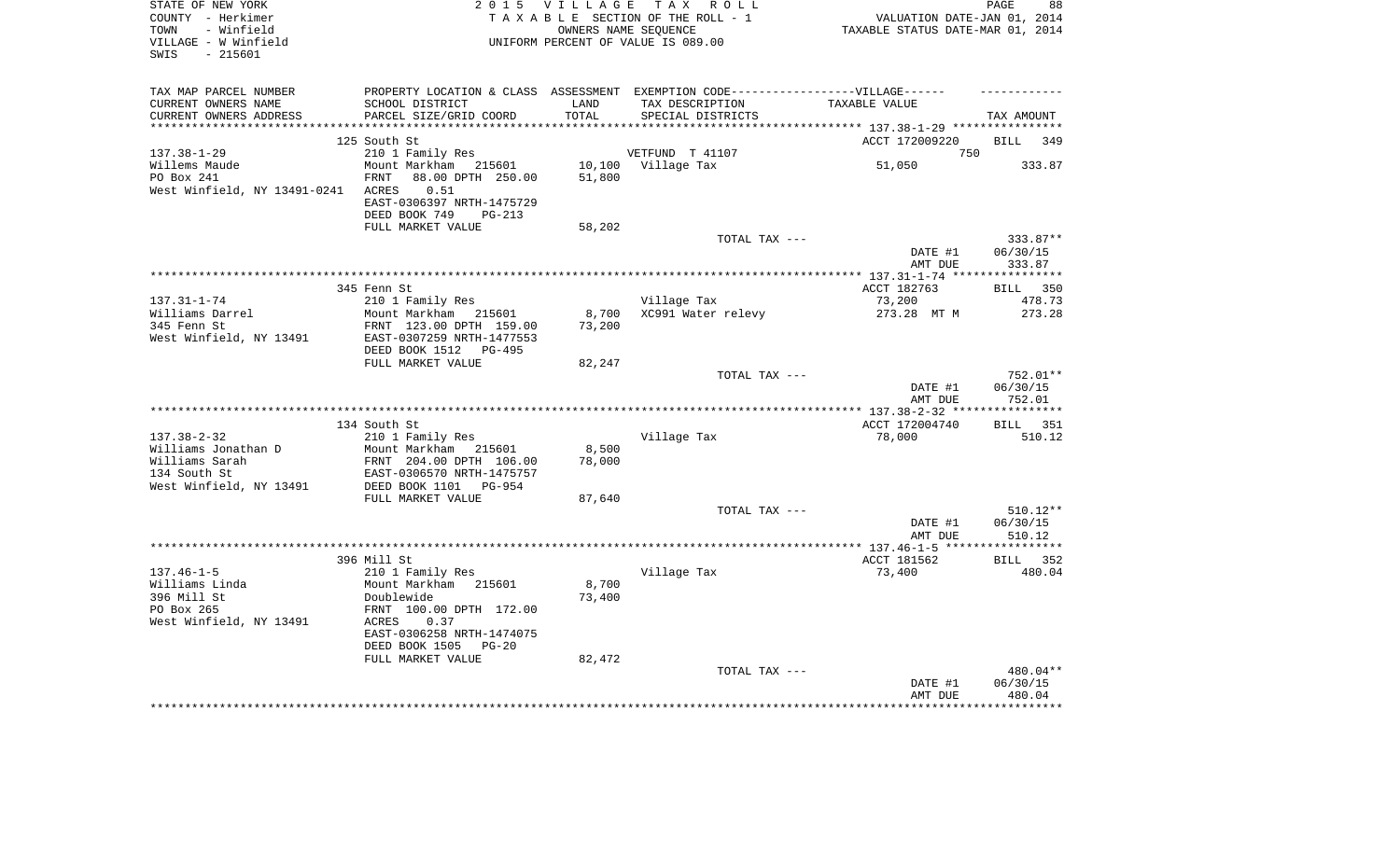| STATE OF NEW YORK<br>COUNTY - Herkimer<br>- Winfield<br>TOWN<br>VILLAGE - W Winfield<br>$-215601$<br>SWIS | 2 0 1 5                                           | <b>VILLAGE</b><br>OWNERS NAME SEQUENCE | TAX ROLL<br>TAXABLE SECTION OF THE ROLL - 1<br>UNIFORM PERCENT OF VALUE IS 089.00 | VALUATION DATE-JAN 01, 2014<br>TAXABLE STATUS DATE-MAR 01, 2014 | PAGE<br>89             |
|-----------------------------------------------------------------------------------------------------------|---------------------------------------------------|----------------------------------------|-----------------------------------------------------------------------------------|-----------------------------------------------------------------|------------------------|
| TAX MAP PARCEL NUMBER                                                                                     |                                                   |                                        | PROPERTY LOCATION & CLASS ASSESSMENT EXEMPTION CODE-----------------VILLAGE------ |                                                                 |                        |
| CURRENT OWNERS NAME                                                                                       | SCHOOL DISTRICT                                   | LAND                                   | TAX DESCRIPTION                                                                   | TAXABLE VALUE                                                   |                        |
| CURRENT OWNERS ADDRESS<br>**********************                                                          | PARCEL SIZE/GRID COORD                            | TOTAL                                  | SPECIAL DISTRICTS                                                                 |                                                                 | TAX AMOUNT             |
|                                                                                                           | 268 North St                                      |                                        |                                                                                   | ACCT 172000930                                                  | <b>BILL</b><br>353     |
| $137.30 - 2 - 18$                                                                                         | 210 1 Family Res                                  |                                        | Village Tax                                                                       | 77,400                                                          | 506.20                 |
| Williams Mark A                                                                                           | Mount Markham 215601                              | 7,200                                  |                                                                                   |                                                                 |                        |
| Rebecca Williams                                                                                          | FRNT 133.80 DPTH 103.36                           | 77,400                                 |                                                                                   |                                                                 |                        |
| 268 North St                                                                                              | <b>ACRES</b><br>$0.31$ BANK<br>184                |                                        |                                                                                   |                                                                 |                        |
| West Winfield, NY 13491-0013                                                                              | EAST-0306344 NRTH-1477650                         |                                        |                                                                                   |                                                                 |                        |
|                                                                                                           | DEED BOOK 778<br>PG-419                           |                                        |                                                                                   |                                                                 |                        |
|                                                                                                           | FULL MARKET VALUE                                 | 86,966                                 |                                                                                   |                                                                 |                        |
|                                                                                                           |                                                   |                                        | TOTAL TAX ---                                                                     | DATE #1                                                         | $506.20**$<br>06/30/15 |
|                                                                                                           |                                                   |                                        |                                                                                   | AMT DUE                                                         | 506.20                 |
|                                                                                                           |                                                   |                                        |                                                                                   |                                                                 |                        |
|                                                                                                           | 411 Curtis Ave                                    |                                        |                                                                                   | ACCT 172003630                                                  | 354<br>BILL            |
| $137.38 - 2 - 23$                                                                                         | 210 1 Family Res                                  |                                        | Village Tax                                                                       | 65,900                                                          | 430.99                 |
| Wilson Linda                                                                                              | Mount Markham<br>215601                           | 6,800                                  |                                                                                   |                                                                 |                        |
| 411 Curtis Ave<br>West Winfield, NY 13491-0314                                                            | 66.00 DPTH 121.20<br>FRNT<br>0.18                 | 65,900                                 |                                                                                   |                                                                 |                        |
|                                                                                                           | ACRES<br>EAST-0306658 NRTH-1476409                |                                        |                                                                                   |                                                                 |                        |
|                                                                                                           | DEED BOOK 766<br><b>PG-107</b>                    |                                        |                                                                                   |                                                                 |                        |
|                                                                                                           | FULL MARKET VALUE                                 | 74,045                                 |                                                                                   |                                                                 |                        |
|                                                                                                           |                                                   |                                        | TOTAL TAX ---                                                                     |                                                                 | 430.99**               |
|                                                                                                           |                                                   |                                        |                                                                                   | DATE #1                                                         | 06/30/15               |
|                                                                                                           |                                                   |                                        |                                                                                   | AMT DUE                                                         | 430.99<br>***********  |
|                                                                                                           | 239 Academy St                                    |                                        |                                                                                   | ACCT 172003480                                                  | BILL 355               |
| $137.30 - 2 - 30$                                                                                         | 210 1 Family Res                                  |                                        | Village Tax                                                                       | 43,600                                                          | 285.14                 |
| Wisnoski Heather A                                                                                        | Mount Markham 215601                              | 6,700                                  |                                                                                   |                                                                 |                        |
| 239 Academy St                                                                                            | FRNT<br>66.00 DPTH 115.50                         | 43,600                                 |                                                                                   |                                                                 |                        |
| West Winfield, NY 13491                                                                                   | 0.17<br>ACRES                                     |                                        |                                                                                   |                                                                 |                        |
|                                                                                                           | EAST-0306838 NRTH-1477193                         |                                        |                                                                                   |                                                                 |                        |
|                                                                                                           | DEED BOOK 1128<br>PG-834<br>FULL MARKET VALUE     | 48,989                                 |                                                                                   |                                                                 |                        |
|                                                                                                           |                                                   |                                        | TOTAL TAX ---                                                                     |                                                                 | 285.14**               |
|                                                                                                           |                                                   |                                        |                                                                                   | DATE #1                                                         | 06/30/15               |
|                                                                                                           |                                                   |                                        |                                                                                   | AMT DUE                                                         | 285.14                 |
|                                                                                                           |                                                   |                                        |                                                                                   |                                                                 |                        |
|                                                                                                           | 418 Curtis Ave                                    |                                        |                                                                                   | ACCT 186951                                                     | 356<br><b>BILL</b>     |
| $137.38 - 2 - 17$                                                                                         | 210 1 Family Res                                  |                                        | Village Tax                                                                       | 58,300                                                          | 381.28                 |
| Witt David<br>418 Curtis Ave                                                                              | Mount Markham 215601<br>50.00 DPTH 123.00<br>FRNT | 6,400<br>58,300                        | XC991 Water relevy                                                                | 68.90 MT M                                                      | 68.90                  |
| West Winfield, NY 13491                                                                                   | EAST-0306797 NRTH-1476474                         |                                        |                                                                                   |                                                                 |                        |
|                                                                                                           | DEED BOOK 1537 PG-563                             |                                        |                                                                                   |                                                                 |                        |
| PRIOR OWNER ON 3/01/2014                                                                                  | FULL MARKET VALUE                                 | 65,506                                 |                                                                                   |                                                                 |                        |
| Witt David C                                                                                              |                                                   |                                        |                                                                                   |                                                                 |                        |
|                                                                                                           |                                                   |                                        | TOTAL TAX ---                                                                     |                                                                 | 450.18**               |
|                                                                                                           |                                                   |                                        |                                                                                   | DATE #1<br>AMT DUE                                              | 06/30/15<br>450.18     |
|                                                                                                           |                                                   |                                        |                                                                                   | ******************************                                  |                        |
|                                                                                                           |                                                   |                                        |                                                                                   |                                                                 |                        |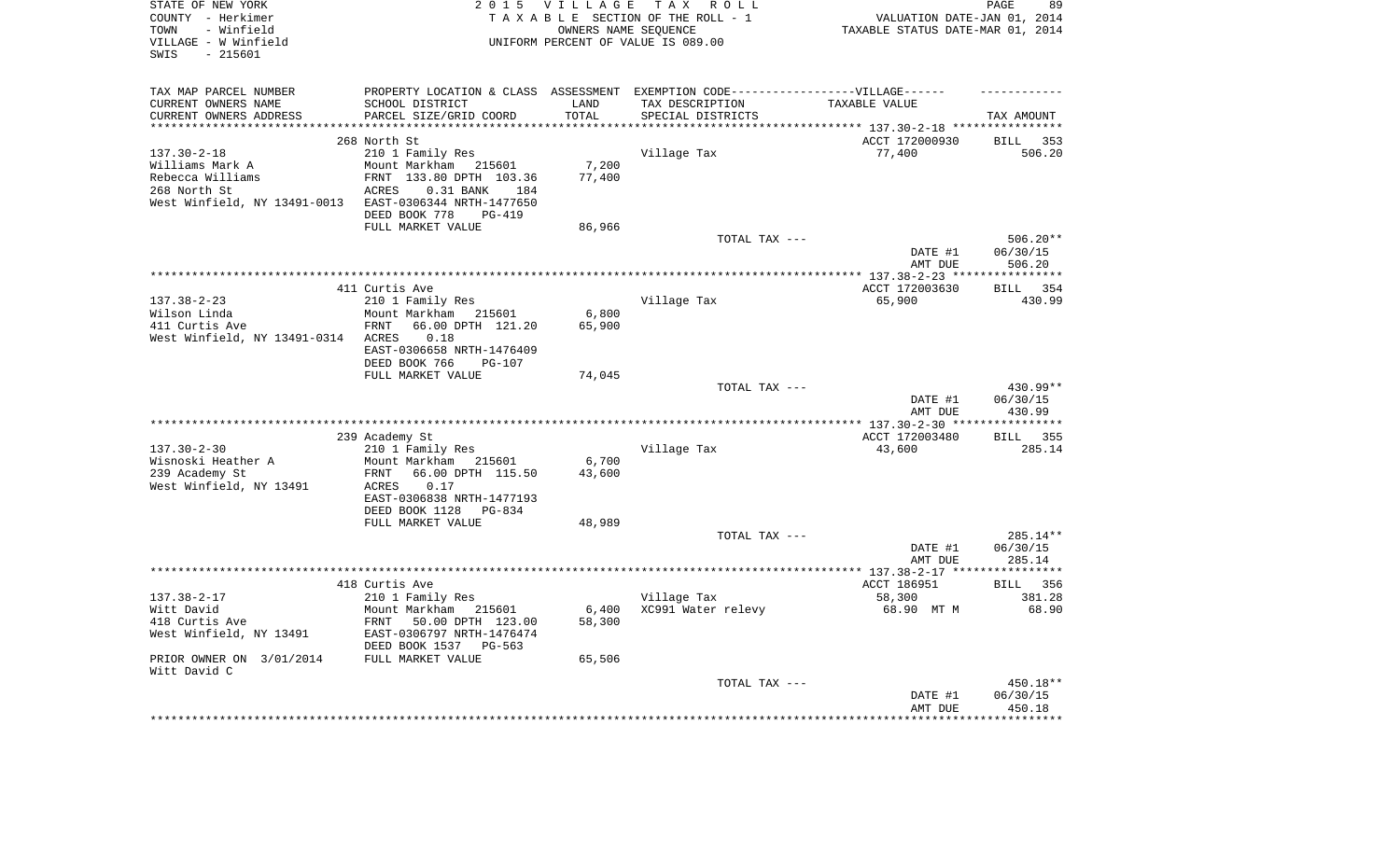| STATE OF NEW YORK                              | 2 0 1 5                        |                      | VILLAGE TAX ROLL                                                                  |                                  | PAGE<br>90   |
|------------------------------------------------|--------------------------------|----------------------|-----------------------------------------------------------------------------------|----------------------------------|--------------|
| COUNTY - Herkimer                              |                                |                      | TAXABLE SECTION OF THE ROLL - 1                                                   | VALUATION DATE-JAN 01, 2014      |              |
| - Winfield<br>TOWN                             |                                | OWNERS NAME SEQUENCE |                                                                                   | TAXABLE STATUS DATE-MAR 01, 2014 |              |
| VILLAGE - W Winfield                           |                                |                      | UNIFORM PERCENT OF VALUE IS 089.00                                                |                                  |              |
| SWIS<br>$-215601$                              |                                |                      |                                                                                   |                                  |              |
|                                                |                                |                      |                                                                                   |                                  |              |
| TAX MAP PARCEL NUMBER                          |                                |                      | PROPERTY LOCATION & CLASS ASSESSMENT EXEMPTION CODE-----------------VILLAGE------ |                                  |              |
| CURRENT OWNERS NAME                            | SCHOOL DISTRICT                | LAND                 | TAX DESCRIPTION                                                                   | TAXABLE VALUE                    |              |
| CURRENT OWNERS ADDRESS                         | PARCEL SIZE/GRID COORD         | TOTAL                | SPECIAL DISTRICTS                                                                 |                                  | TAX AMOUNT   |
|                                                |                                |                      |                                                                                   |                                  |              |
|                                                | 260 North St                   |                      |                                                                                   | ACCT 172003600                   | BILL 357     |
| $137.30 - 2 - 22$                              | 210 1 Family Res               |                      | Village Tax                                                                       | 92,900                           | 607.57       |
| Witt Ralph                                     | Mount Markham 215601           | 6,700                | XC991 Water relevy                                                                | 68.90 MT M                       | 68.90        |
| Witt Patricia                                  | FRNT<br>58.60 DPTH 182.00      | 92,900               |                                                                                   |                                  |              |
| 260 North St                                   | EAST-0306377 NRTH-1477406      |                      |                                                                                   |                                  |              |
| West Winfield, NY 13491                        | DEED BOOK 706<br>$PG-305$      |                      |                                                                                   |                                  |              |
|                                                | FULL MARKET VALUE              | 104,382              |                                                                                   |                                  |              |
|                                                |                                |                      | TOTAL TAX ---                                                                     |                                  | $676.47**$   |
|                                                |                                |                      |                                                                                   | DATE #1                          | 06/30/15     |
|                                                |                                |                      |                                                                                   | AMT DUE                          | 676.47       |
|                                                |                                |                      |                                                                                   |                                  |              |
|                                                | North St                       |                      |                                                                                   | ACCT 172006060                   | BILL 358     |
| $137.30 - 1 - 1$                               | 210 1 Family Res               |                      | Village Tax                                                                       | 46,400                           | 303.46       |
| Wittman Robert A                               | Mount Markham 215601           | 12,400               |                                                                                   |                                  |              |
| 647 Hewey St                                   | FRNT 185.00 DPTH 190.00        | 46,400               |                                                                                   |                                  |              |
| Utica, NY 13502                                | EAST-0306119 NRTH-1478176      |                      |                                                                                   |                                  |              |
|                                                | DEED BOOK 839<br>PG-267        |                      |                                                                                   |                                  |              |
|                                                | FULL MARKET VALUE              | 52,135               |                                                                                   |                                  |              |
|                                                |                                |                      | TOTAL TAX ---                                                                     |                                  | $303.46**$   |
|                                                |                                |                      |                                                                                   | DATE #1                          | 06/30/15     |
|                                                |                                |                      |                                                                                   | AMT DUE                          | 303.46       |
|                                                | 312 West Main St               |                      |                                                                                   | ACCT 172007530                   | BILL 359     |
| $137.30 - 1 - 51$                              | 210 1 Family Res               |                      | Village Tax                                                                       | 70,200                           | 459.11       |
| Woodard Danny                                  | Mount Markham<br>215601        | 7,900                | XC991 Water relevy                                                                | 386.47 MT M                      | 386.47       |
| Woodard Deborah J                              | FRNT 54.10 DPTH 232.40         | 70,200               |                                                                                   |                                  |              |
| 312                                            | EAST-0305237 NRTH-1476625      |                      |                                                                                   |                                  |              |
| PO Box 86                                      | DEED BOOK 697<br><b>PG-904</b> |                      |                                                                                   |                                  |              |
| West Winfield, NY 13491-0086 FULL MARKET VALUE |                                | 78,876               |                                                                                   |                                  |              |
|                                                |                                |                      | TOTAL TAX ---                                                                     |                                  | 845.58**     |
|                                                |                                |                      |                                                                                   | DATE #1                          | 06/30/15     |
|                                                |                                |                      |                                                                                   | AMT DUE                          | 845.58       |
|                                                |                                |                      |                                                                                   |                                  | ************ |
|                                                | 414 Curtis Ave                 |                      |                                                                                   | ACCT 172007230                   | BILL 360     |
| $137.38 - 2 - 15$                              | 210 1 Family Res               |                      | Village Tax                                                                       | 34,100                           | 223.01       |
| Woolsey Sharon                                 | Mount Markham 215601           | 5,900                | XC991 Water relevy                                                                | 178.55 MT M                      | 178.55       |
| 10899 Hoxie Rd                                 | 37.00 DPTH 111.00<br>FRNT      | 34,100               |                                                                                   |                                  |              |
| West Edmeston, NY 13485                        | EAST-0306797 NRTH-1476395      |                      |                                                                                   |                                  |              |
|                                                | DEED BOOK 1190<br>$PG-343$     |                      |                                                                                   |                                  |              |
|                                                | FULL MARKET VALUE              | 38,315               |                                                                                   |                                  |              |
|                                                |                                |                      | TOTAL TAX ---                                                                     |                                  | 401.56**     |
|                                                |                                |                      |                                                                                   | DATE #1                          | 06/30/15     |
|                                                |                                |                      |                                                                                   | AMT DUE                          | 401.56       |
|                                                |                                |                      |                                                                                   |                                  |              |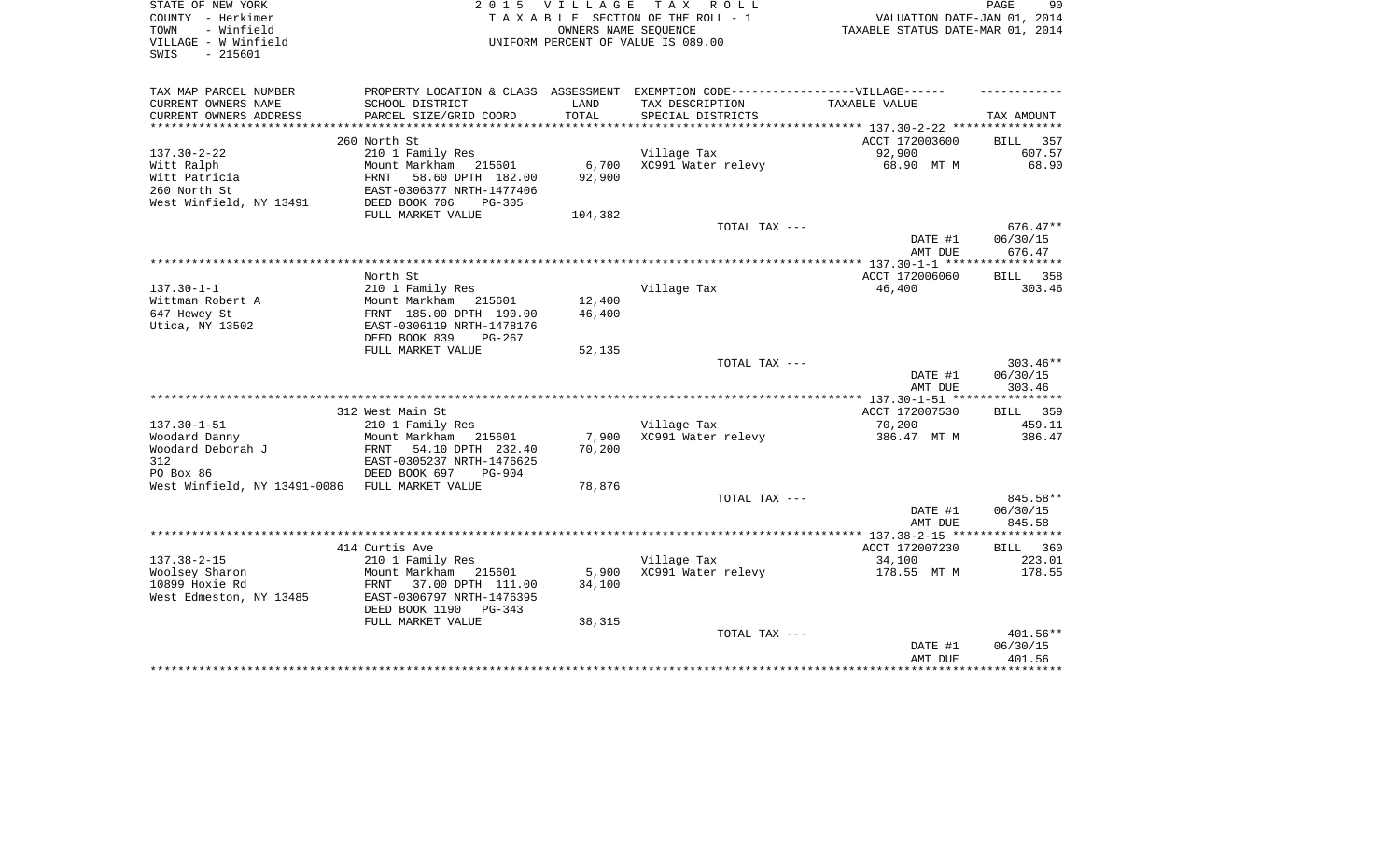| STATE OF NEW YORK<br>COUNTY - Herkimer<br>- Winfield<br>TOWN<br>VILLAGE - W Winfield<br>$-215601$<br>SWIS | <b>VILLAGE</b><br>2 0 1 5<br>TAXABLE SECTION OF THE ROLL - 1<br>UNIFORM PERCENT OF VALUE IS 089.00 | 91<br>PAGE<br>VALUATION DATE-JAN 01, 2014<br>TAXABLE STATUS DATE-MAR 01, 2014 |                          |                                                               |                         |
|-----------------------------------------------------------------------------------------------------------|----------------------------------------------------------------------------------------------------|-------------------------------------------------------------------------------|--------------------------|---------------------------------------------------------------|-------------------------|
| TAX MAP PARCEL NUMBER                                                                                     | PROPERTY LOCATION & CLASS ASSESSMENT EXEMPTION CODE-----------------VILLAGE------                  |                                                                               |                          |                                                               |                         |
| CURRENT OWNERS NAME                                                                                       | SCHOOL DISTRICT                                                                                    | LAND                                                                          | TAX DESCRIPTION          | TAXABLE VALUE                                                 |                         |
| CURRENT OWNERS ADDRESS                                                                                    | PARCEL SIZE/GRID COORD                                                                             | TOTAL                                                                         | SPECIAL DISTRICTS        |                                                               | TAX AMOUNT              |
|                                                                                                           | 306 West Main St                                                                                   |                                                                               |                          | ******************* 137.30-1-48 ***********<br>ACCT 172002010 | <b>BILL</b><br>361      |
| $137.30 - 1 - 48$                                                                                         | 210 1 Family Res                                                                                   |                                                                               | Village Tax              | 69,100                                                        | 451.91                  |
| Wronka Alexius                                                                                            | Mount Markham<br>215601                                                                            | 12,500                                                                        |                          |                                                               |                         |
| Wronka Suzan                                                                                              | FRNT 145.00 DPTH 225.00                                                                            | 69,100                                                                        |                          |                                                               |                         |
| PO Box 51                                                                                                 | BANK<br>740                                                                                        |                                                                               |                          |                                                               |                         |
| West Winfield, NY 13491                                                                                   | EAST-0304944 NRTH-1476598<br>DEED BOOK 859<br><b>PG-341</b>                                        |                                                                               |                          |                                                               |                         |
|                                                                                                           | FULL MARKET VALUE                                                                                  | 77,640                                                                        |                          |                                                               |                         |
|                                                                                                           |                                                                                                    |                                                                               | TOTAL TAX ---            |                                                               | 451.91**                |
|                                                                                                           |                                                                                                    |                                                                               |                          | DATE #1                                                       | 06/30/15                |
|                                                                                                           |                                                                                                    |                                                                               |                          | AMT DUE                                                       | 451.91                  |
|                                                                                                           | 336 North St                                                                                       |                                                                               |                          |                                                               | * * * * * * * * * * * * |
| $137.22 - 1 - 14.1$                                                                                       | 210 1 Family Res                                                                                   |                                                                               | Village Tax              | 80,000                                                        | BILL 362<br>523.20      |
| Wyman Brian D                                                                                             | Mount Markham 215601                                                                               | 17,000                                                                        |                          |                                                               |                         |
| Wyman Lynnette A                                                                                          | FRNT 103.00 DPTH                                                                                   | 80,000                                                                        |                          |                                                               |                         |
| 336 North St                                                                                              | ACRES<br>1.30                                                                                      |                                                                               |                          |                                                               |                         |
| West Winfield, NY 13491                                                                                   | EAST-0306738 NRTH-1478637<br>DEED BOOK 819<br>$PG-254$                                             |                                                                               |                          |                                                               |                         |
|                                                                                                           | FULL MARKET VALUE                                                                                  | 89,888                                                                        |                          |                                                               |                         |
|                                                                                                           |                                                                                                    |                                                                               | TOTAL TAX ---            |                                                               | 523.20**                |
|                                                                                                           |                                                                                                    |                                                                               |                          | DATE #1                                                       | 06/30/15                |
|                                                                                                           |                                                                                                    |                                                                               | ************************ | AMT DUE                                                       | 523.20<br>*********     |
|                                                                                                           | North (Off) St                                                                                     |                                                                               |                          | ** 137.31-1-43.1<br>ACCT 172007560                            | <b>BILL</b><br>363      |
| $137.31 - 1 - 43.1$                                                                                       | 311 Res vac land                                                                                   |                                                                               | Village Tax              | 1,000                                                         | 6.54                    |
| Wyman Brian D                                                                                             | Mount Markham<br>215601                                                                            | 1,000                                                                         |                          |                                                               |                         |
| Wyman Lynnette A                                                                                          | 0.40<br>ACRES                                                                                      | 1,000                                                                         |                          |                                                               |                         |
| 336 North St                                                                                              | EAST-0306740 NRTH-1478516                                                                          |                                                                               |                          |                                                               |                         |
| West Winfield, NY 13491                                                                                   | DEED BOOK 819<br>$PG-254$<br>FULL MARKET VALUE                                                     |                                                                               |                          |                                                               |                         |
|                                                                                                           |                                                                                                    | 1,124                                                                         | TOTAL TAX ---            |                                                               | $6.54**$                |
|                                                                                                           |                                                                                                    |                                                                               |                          | DATE #1                                                       | 06/30/15                |
|                                                                                                           |                                                                                                    |                                                                               |                          | AMT DUE                                                       | 6.54                    |
|                                                                                                           |                                                                                                    |                                                                               |                          |                                                               | ***********             |
| $137.38 - 1 - 10$                                                                                         | 179 Taylor Ave<br>210 1 Family Res                                                                 |                                                                               |                          | ACCT 172007260<br>59,400                                      | BILL 364<br>388.48      |
| Yerdon Helen                                                                                              | Mount Markham<br>215601                                                                            | 10,500                                                                        | Village Tax              |                                                               |                         |
| 179 Taylor Ave                                                                                            | FRNT 120.00 DPTH 262.00                                                                            | 59,400                                                                        |                          |                                                               |                         |
| West Winfield, NY 13491                                                                                   | ACRES<br>$0.55$ BANK<br>740                                                                        |                                                                               |                          |                                                               |                         |
|                                                                                                           | EAST-0304914 NRTH-1476302                                                                          |                                                                               |                          |                                                               |                         |
|                                                                                                           | DEED BOOK 866<br>$PG-235$                                                                          |                                                                               |                          |                                                               |                         |
|                                                                                                           | FULL MARKET VALUE                                                                                  | 66,742                                                                        | TOTAL TAX ---            |                                                               | 388.48**                |
|                                                                                                           |                                                                                                    |                                                                               |                          | DATE #1                                                       | 06/30/15                |
|                                                                                                           |                                                                                                    |                                                                               |                          | AMT DUE                                                       | 388.48                  |
|                                                                                                           |                                                                                                    |                                                                               |                          |                                                               |                         |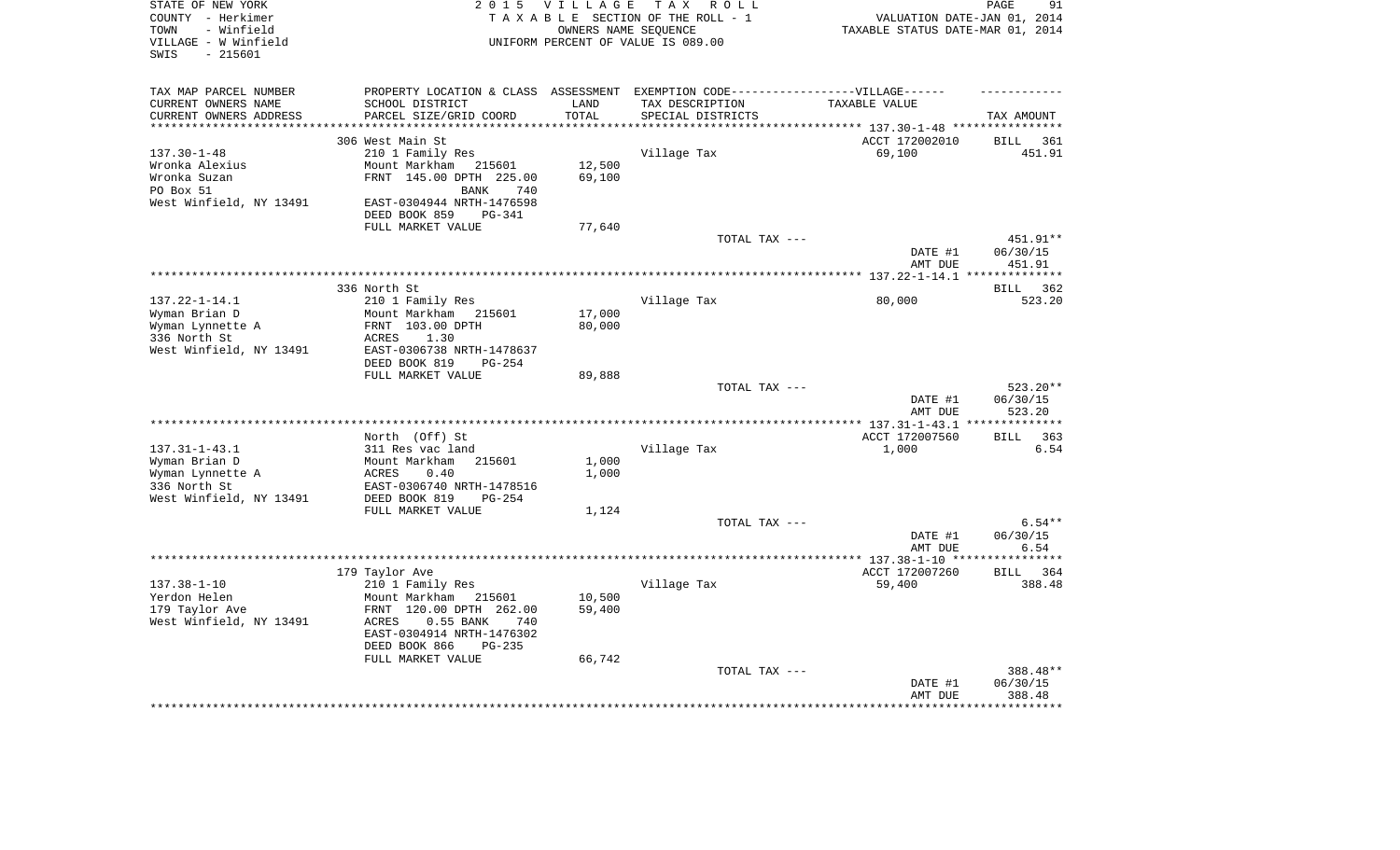| STATE OF NEW YORK<br>COUNTY - Herkimer<br>- Winfield<br>TOWN<br>VILLAGE - W Winfield<br>$-215601$<br>SWIS | <b>VILLAGE</b><br>2 0 1 5<br>TAXABLE SECTION OF THE ROLL - 1<br>UNIFORM PERCENT OF VALUE IS 089.00                             | PAGE<br>92<br>VALUATION DATE-JAN 01, 2014<br>TAXABLE STATUS DATE-MAR 01, 2014 |                                      |                                                                      |                       |
|-----------------------------------------------------------------------------------------------------------|--------------------------------------------------------------------------------------------------------------------------------|-------------------------------------------------------------------------------|--------------------------------------|----------------------------------------------------------------------|-----------------------|
| TAX MAP PARCEL NUMBER<br>CURRENT OWNERS NAME<br>CURRENT OWNERS ADDRESS                                    | PROPERTY LOCATION & CLASS ASSESSMENT EXEMPTION CODE-----------------VILLAGE------<br>SCHOOL DISTRICT<br>PARCEL SIZE/GRID COORD | LAND<br>TOTAL                                                                 | TAX DESCRIPTION<br>SPECIAL DISTRICTS | TAXABLE VALUE                                                        | TAX AMOUNT            |
| ***********************                                                                                   |                                                                                                                                |                                                                               |                                      | ************************************** 137.31-2-14 ***************** |                       |
|                                                                                                           | 532 East Main St                                                                                                               |                                                                               |                                      | ACCT 172007080                                                       | <b>BILL</b><br>365    |
| $137.31 - 2 - 14$<br>Zasa Kenneth J                                                                       | 210 1 Family Res<br>Mount Markham<br>215601                                                                                    | 15,200                                                                        | Village Tax<br>XC991 Water relevy    | 88,700<br>85.69 MT M                                                 | 580.10<br>85.69       |
| Zasa Betty L                                                                                              | FRNT<br>99.00 DPTH 475.00                                                                                                      | 88,700                                                                        |                                      |                                                                      |                       |
| PO Box 424                                                                                                | ACRES<br>1.00 BANK<br>740                                                                                                      |                                                                               |                                      |                                                                      |                       |
| West Winfield, NY 13491-0424                                                                              | EAST-0308931 NRTH-1476864                                                                                                      |                                                                               |                                      |                                                                      |                       |
|                                                                                                           | DEED BOOK 767<br>PG-473                                                                                                        |                                                                               |                                      |                                                                      |                       |
|                                                                                                           | FULL MARKET VALUE                                                                                                              | 99,663                                                                        |                                      |                                                                      |                       |
|                                                                                                           |                                                                                                                                |                                                                               | TOTAL TAX ---                        |                                                                      | $665.79**$            |
|                                                                                                           |                                                                                                                                |                                                                               |                                      | DATE #1                                                              | 06/30/15              |
|                                                                                                           |                                                                                                                                |                                                                               |                                      | AMT DUE<br>**************** 137.31-2-6 *****                         | 665.79<br>*********** |
|                                                                                                           | 567 East Main St                                                                                                               |                                                                               |                                      | ACCT 172010460                                                       | <b>BILL</b><br>366    |
| $137.31 - 2 - 6$                                                                                          | 210 1 Family Res                                                                                                               |                                                                               | Village Tax                          | 77,400                                                               | 506.20                |
| Zoller Kendall                                                                                            | Mount Markham<br>215601                                                                                                        | 13,700                                                                        |                                      |                                                                      |                       |
| Zoller Marilynn S                                                                                         | FRNT 218.00 DPTH 169.00                                                                                                        | 77,400                                                                        |                                      |                                                                      |                       |
| PO Box 9                                                                                                  | 0.84<br>ACRES                                                                                                                  |                                                                               |                                      |                                                                      |                       |
| West Winfield, NY 13491-0180                                                                              | EAST-0309515 NRTH-1477277                                                                                                      |                                                                               |                                      |                                                                      |                       |
|                                                                                                           | FULL MARKET VALUE                                                                                                              | 86,966                                                                        | TOTAL TAX ---                        |                                                                      | $506.20**$            |
|                                                                                                           |                                                                                                                                |                                                                               |                                      | DATE #1                                                              | 06/30/15              |
|                                                                                                           |                                                                                                                                |                                                                               |                                      | AMT DUE                                                              | 506.20                |
|                                                                                                           |                                                                                                                                |                                                                               |                                      |                                                                      | **********            |
|                                                                                                           | 431 Pleasant St                                                                                                                |                                                                               |                                      | ACCT 172002310                                                       | 367<br>BILL           |
| $137.31 - 1 - 79$                                                                                         | 210 1 Family Res                                                                                                               |                                                                               | Village Tax                          | 92,900                                                               | 607.57                |
| Zoller Lisa M                                                                                             | Mount Markham<br>215601                                                                                                        | 7,900                                                                         |                                      |                                                                      |                       |
| PO Box 43                                                                                                 | FRNT<br>95.50 DPTH 133.00                                                                                                      | 92,900                                                                        |                                      |                                                                      |                       |
| West Winfield, NY 13491-0294                                                                              | 0.29 BANK<br>ACRES<br>023<br>EAST-0306914 NRTH-1477832                                                                         |                                                                               |                                      |                                                                      |                       |
|                                                                                                           | DEED BOOK 819<br>$PG-53$                                                                                                       |                                                                               |                                      |                                                                      |                       |
|                                                                                                           | FULL MARKET VALUE                                                                                                              | 104,382                                                                       |                                      |                                                                      |                       |
|                                                                                                           |                                                                                                                                |                                                                               | TOTAL TAX ---                        |                                                                      | 607.57**              |
|                                                                                                           |                                                                                                                                |                                                                               |                                      | DATE #1                                                              | 06/30/15              |
|                                                                                                           |                                                                                                                                |                                                                               |                                      | AMT DUE                                                              | 607.57                |
|                                                                                                           |                                                                                                                                |                                                                               |                                      |                                                                      |                       |
|                                                                                                           | 473 East Main St                                                                                                               |                                                                               |                                      | ACCT 172010480                                                       | 368<br><b>BILL</b>    |
| $137.31 - 1 - 44$<br>Zumbo Joan M                                                                         | 210 1 Family Res<br>Mount Markham<br>215601                                                                                    | 23,800                                                                        | Village Tax                          | 92,900                                                               | 607.57                |
| PO Box 14                                                                                                 | ACRES<br>5.80                                                                                                                  | 92,900                                                                        |                                      |                                                                      |                       |
| West Winfield, NY 13491-0014                                                                              | EAST-0307739 NRTH-1477719                                                                                                      |                                                                               |                                      |                                                                      |                       |
|                                                                                                           | DEED BOOK 774<br>PG-247                                                                                                        |                                                                               |                                      |                                                                      |                       |
|                                                                                                           | FULL MARKET VALUE                                                                                                              | 104,382                                                                       |                                      |                                                                      |                       |
|                                                                                                           |                                                                                                                                |                                                                               | TOTAL TAX ---                        |                                                                      | 607.57**              |
|                                                                                                           |                                                                                                                                |                                                                               |                                      | DATE #1                                                              | 06/30/15              |
|                                                                                                           |                                                                                                                                |                                                                               |                                      | AMT DUE                                                              | 607.57                |
|                                                                                                           |                                                                                                                                |                                                                               |                                      |                                                                      |                       |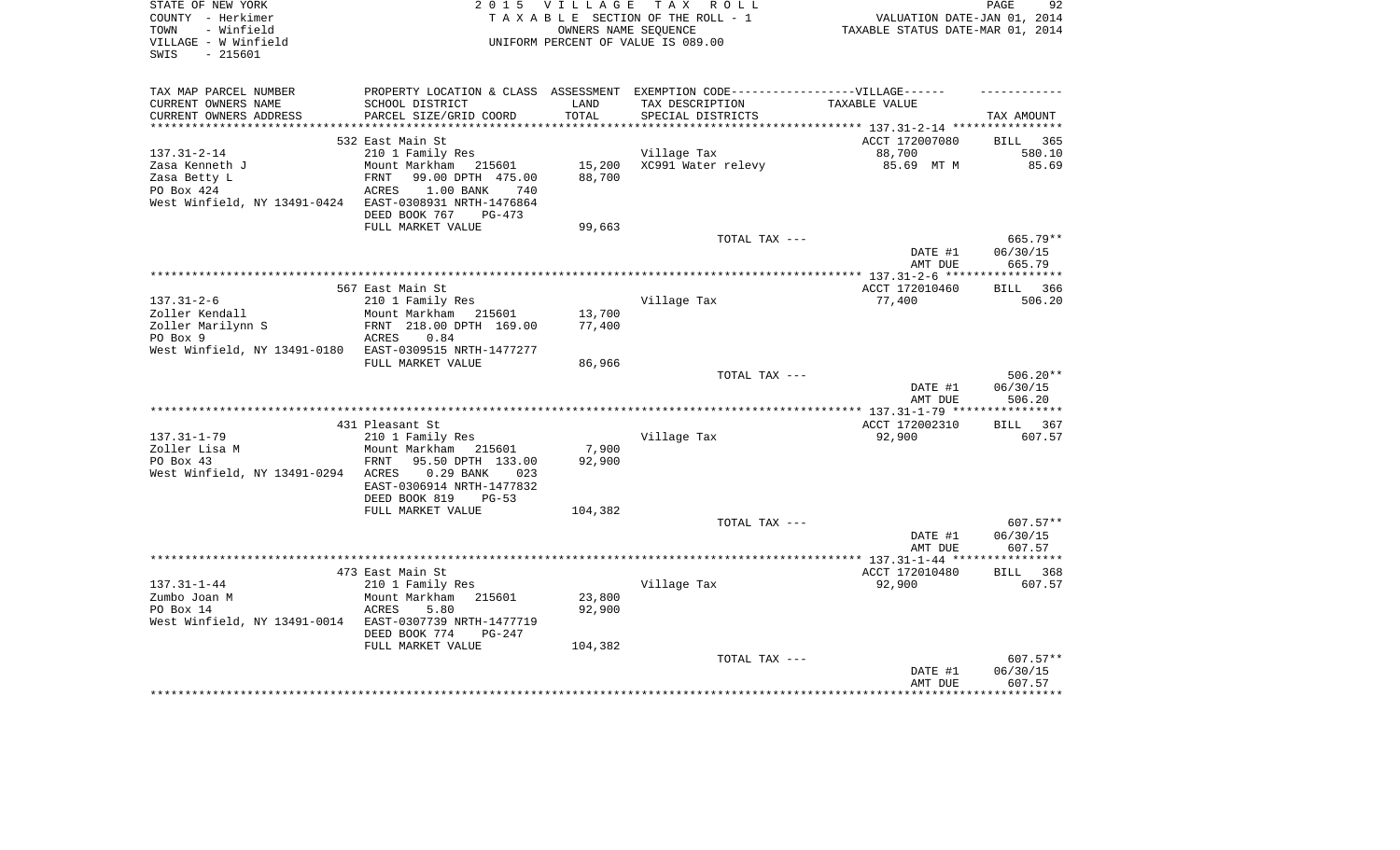| STATE OF NEW YORK    | 2015 VILLAGE TAX ROLL              | 93<br>PAGE                       |
|----------------------|------------------------------------|----------------------------------|
| COUNTY - Herkimer    | TAXABLE SECTION OF THE ROLL - 1    | VALUATION DATE-JAN 01, 2014      |
| - Winfield<br>TOWN   |                                    | TAXABLE STATUS DATE-MAR 01, 2014 |
| VILLAGE - W Winfield | UNIFORM PERCENT OF VALUE IS 089.00 | RPS155/V04/L015                  |
| SWIS<br>- 215601     |                                    | CURRENT DATE 5/08/2015           |
|                      |                                    |                                  |

R O L L S U B S E C T I O N - - T O T A L S

| CODE | DISTRICT NAME      | TOTAL<br>PARCELS | EXTENSION<br>TYPE | EXTENSION<br>VALUE | AD VALOREM<br>VALUE | <b>EXEMPT</b><br>AMOUNT | TAXABLE<br>VALUE | TOTAL<br>TAX |
|------|--------------------|------------------|-------------------|--------------------|---------------------|-------------------------|------------------|--------------|
|      | XC991 Water relevy |                  | 54 MOVTAX         | 8,447.42           |                     |                         | 8,447.42         | 8,447.42     |

## \*\*\* S C H O O L D I S T R I C T S U M M A R Y \*\*\*

| CODE   | DISTRICT NAME                    | TOTAL<br>PARCELS | ASSESSED<br>LAND | ASSESSED<br>TOTAL | EXEMPT<br>AMOUNT<br>---------- | TOTAL<br>TAXABLE |
|--------|----------------------------------|------------------|------------------|-------------------|--------------------------------|------------------|
|        |                                  |                  |                  |                   | STAR AMOUNT                    | STAR TAXABLE     |
|        | Mount Markham                    | 368              | 3596,200         | 26189,700         | 95,569                         | 26,094,131       |
| 215601 |                                  |                  |                  |                   | 7833,160                       | 18,260,971       |
|        | SUB-TOTAL                        | 368              | 3596,200         | 26189,700         | 95,569                         | 26,094,131       |
|        | $S \cup B - T \cup T A L (CONT)$ |                  |                  |                   | 7833,160                       | 18,260,971       |
|        |                                  |                  |                  |                   |                                |                  |
|        | TOTAL                            | 368              | 3596,200         | 26189,700         | 95,569                         | 26,094,131       |
|        | TO TAL (CONT)                    |                  |                  |                   | 7833,160                       | 18,260,971       |

## \*\*\* S Y S T E M C O D E S S U M M A R Y \*\*\*

#### NO SYSTEM EXEMPTIONS AT THIS LEVEL

## \*\*\* E X E M P T I O N S U M M A R Y \*\*\*

|       |              | TOTAL   |         |
|-------|--------------|---------|---------|
| CODE  | DESCRIPTION  | PARCELS | VILLAGE |
|       |              |         |         |
| 29700 | WDRL/FORCL   | 4       | 35,900  |
| 41101 | VETFUND CT   | 4       | 4,900   |
| 41107 | VETFUND<br>T | 11      | 16,986  |
| 42100 | AGRIC 10 Y   |         | 3,700   |
|       | TOTAL        | 20      | 61,486  |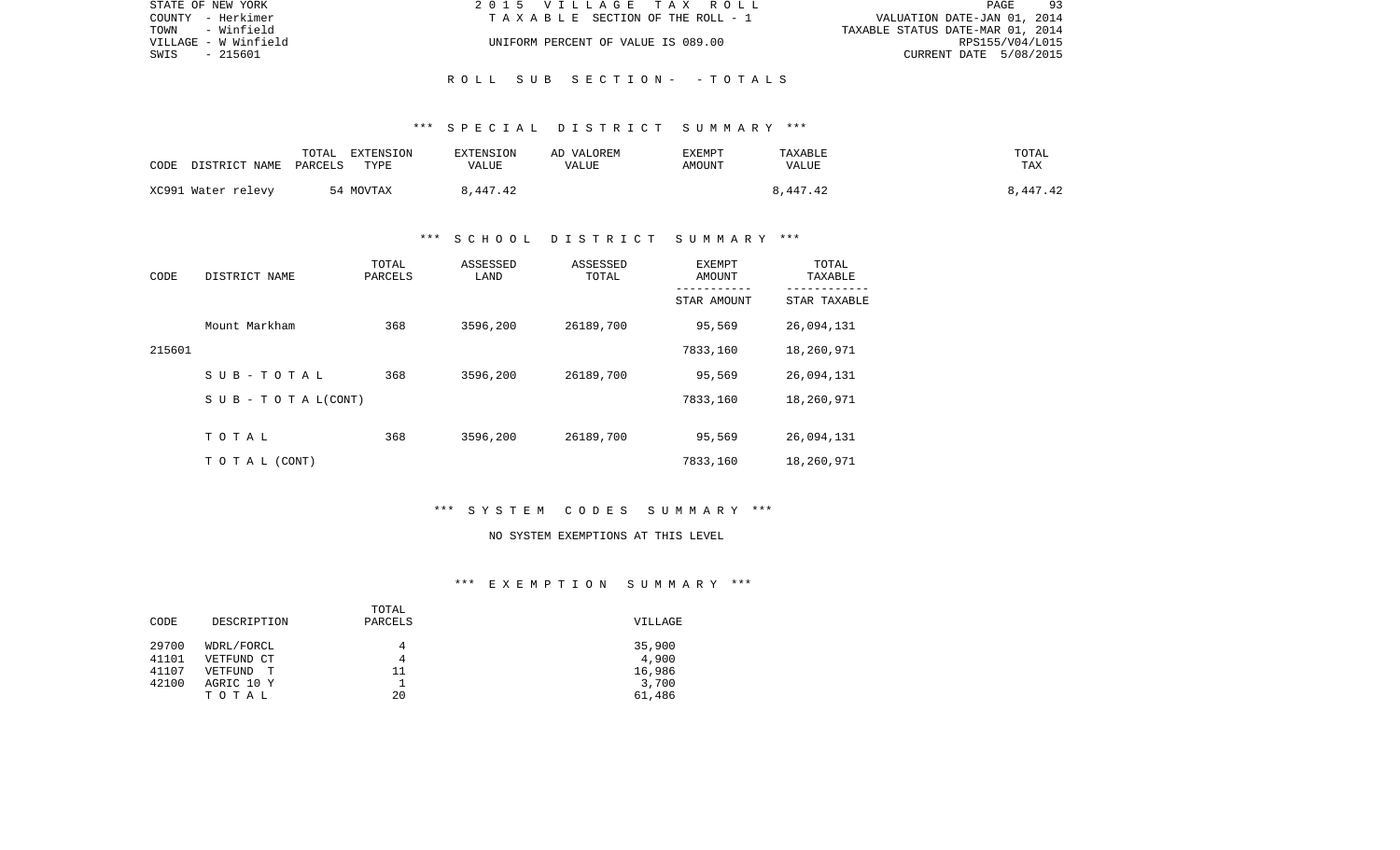| STATE OF NEW YORK    | 2015 VILLAGE TAX ROLL              | 94<br>PAGE                       |
|----------------------|------------------------------------|----------------------------------|
| COUNTY - Herkimer    | TAXABLE SECTION OF THE ROLL - 1    | VALUATION DATE-JAN 01, 2014      |
| - Winfield<br>TOWN   |                                    | TAXABLE STATUS DATE-MAR 01, 2014 |
| VILLAGE - W Winfield | UNIFORM PERCENT OF VALUE IS 089.00 | RPS155/V04/L015                  |
| SWIS<br>- 215601     |                                    | CURRENT DATE 5/08/2015           |
|                      |                                    |                                  |

R O L L S U B S E C T I O N - - T O T A L S

| ROLL |                 | TOTAL   | ASSESSED | ASSESSED  | EXEMPT      | TOTAL        | TOTAL       |
|------|-----------------|---------|----------|-----------|-------------|--------------|-------------|
| SEC  | DESCRIPTION     | PARCELS | LAND     | TOTAL     | AMOUNT      | TAXABLE      | TAX         |
|      |                 |         |          |           |             |              |             |
|      |                 |         |          |           | STAR AMOUNT | STAR TAXABLE |             |
|      | Village Tax     |         | 3596,200 | 26189,700 | 61,486      | 26,128,214   | 170,878.42  |
|      | SPEC DIST TAXES |         |          |           |             |              | 8,447.42    |
|      | TAXABLE         | 368     |          |           |             |              | 179, 325.84 |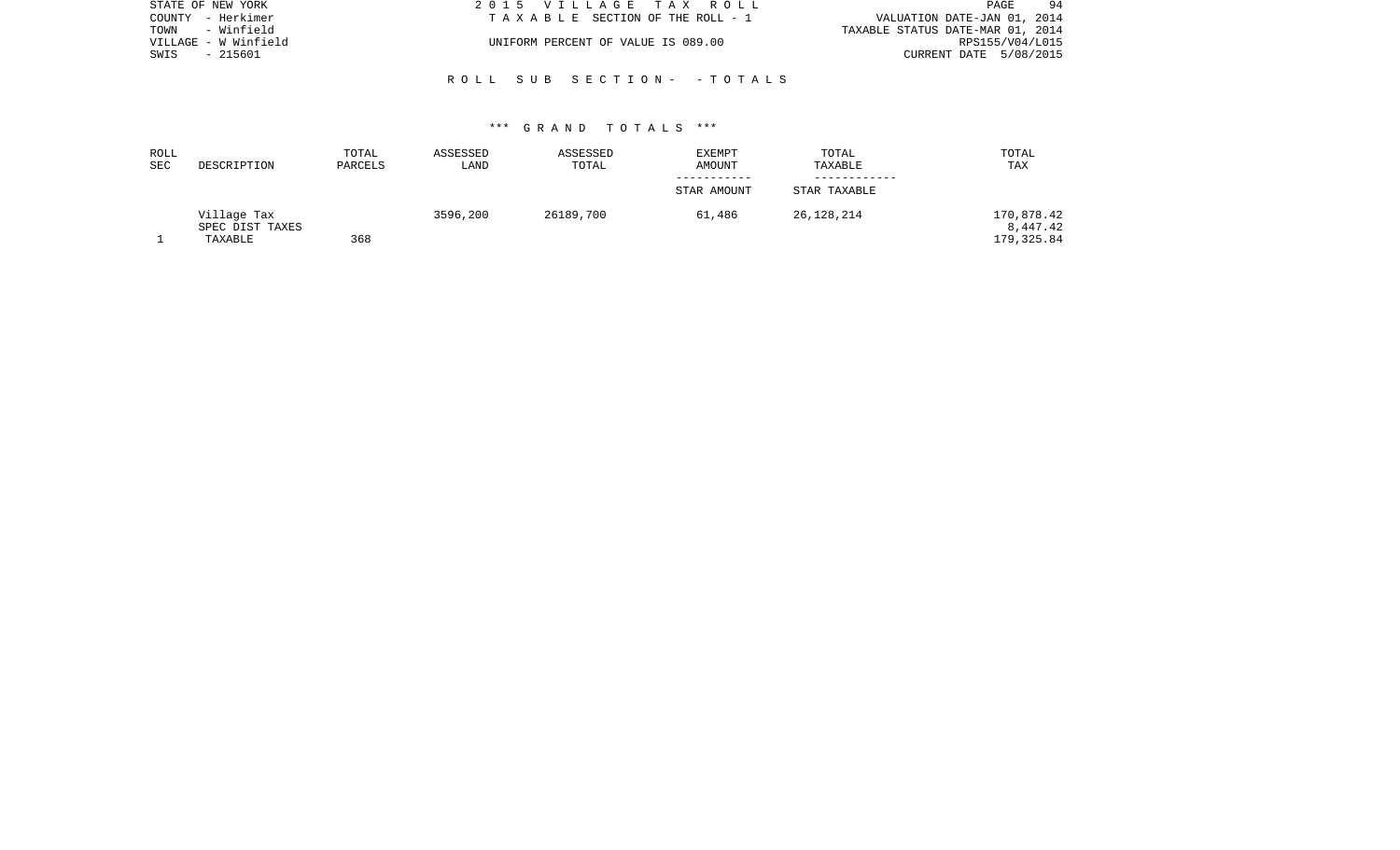| STATE OF NEW YORK    | 2015 VILLAGE TAX ROLL              | 95<br>PAGE                       |
|----------------------|------------------------------------|----------------------------------|
| COUNTY - Herkimer    | TAXABLE SECTION OF THE ROLL - 1    | VALUATION DATE-JAN 01, 2014      |
| – Winfield<br>TOWN   |                                    | TAXABLE STATUS DATE-MAR 01, 2014 |
| VILLAGE - W Winfield | UNIFORM PERCENT OF VALUE IS 089.00 | RPS155/V04/L015                  |
| SWIS<br>- 215601     |                                    | CURRENT DATE 5/08/2015           |
|                      |                                    |                                  |

## R O L L S E C T I O N T O T A L S

### \*\*\* S P E C I A L D I S T R I C T S U M M A R Y \*\*\*

| DISTRICT NAME<br>CODE | TOTAL<br>EXTENSION<br>PARCELS<br>TYPE | <b>EXTENSION</b><br>VALUE | AD VALOREM<br>VALUE | <b>EXEMPT</b><br><b>AMOUNT</b> | TAXABLE<br>VALUE | TOTAL<br>TAX |
|-----------------------|---------------------------------------|---------------------------|---------------------|--------------------------------|------------------|--------------|
| XC991 Water relevy    | 54 MOVTAX                             | 8,447.42                  |                     |                                | 3,447.42         | 8,447.42     |

## \*\*\* S C H O O L D I S T R I C T S U M M A R Y \*\*\*

| CODE   | DISTRICT NAME                    | TOTAL<br>PARCELS | ASSESSED<br>LAND | ASSESSED<br>TOTAL | EXEMPT<br>AMOUNT | TOTAL<br>TAXABLE |
|--------|----------------------------------|------------------|------------------|-------------------|------------------|------------------|
|        |                                  |                  |                  |                   | STAR AMOUNT      | STAR TAXABLE     |
|        | Mount Markham                    | 368              | 3596,200         | 26189,700         | 95,569           | 26,094,131       |
| 215601 |                                  |                  |                  |                   | 7833,160         | 18,260,971       |
|        | SUB-TOTAL                        | 368              | 3596,200         | 26189,700         | 95,569           | 26,094,131       |
|        | $S \cup B - T \cup T A L (CONT)$ |                  |                  |                   | 7833,160         | 18,260,971       |
|        |                                  |                  |                  |                   |                  |                  |
|        | TOTAL                            | 368              | 3596,200         | 26189,700         | 95,569           | 26,094,131       |
|        | T O T A L (CONT)                 |                  |                  |                   | 7833,160         | 18,260,971       |

## \*\*\* S Y S T E M C O D E S S U M M A R Y \*\*\*

#### NO SYSTEM EXEMPTIONS AT THIS LEVEL

## \*\*\* E X E M P T I O N S U M M A R Y \*\*\*

|       |                         | TOTAL   |         |
|-------|-------------------------|---------|---------|
| CODE  | DESCRIPTION             | PARCELS | VILLAGE |
|       |                         |         |         |
| 29700 | WDRL/FORCL              | 4       | 35,900  |
| 41101 | VETFUND CT              | 4       | 4,900   |
| 41107 | VETFUND<br>$\mathbf{T}$ | 11      | 16,986  |
| 42100 | AGRIC 10 Y              |         | 3,700   |
|       | TOTAL                   | 20      | 61,486  |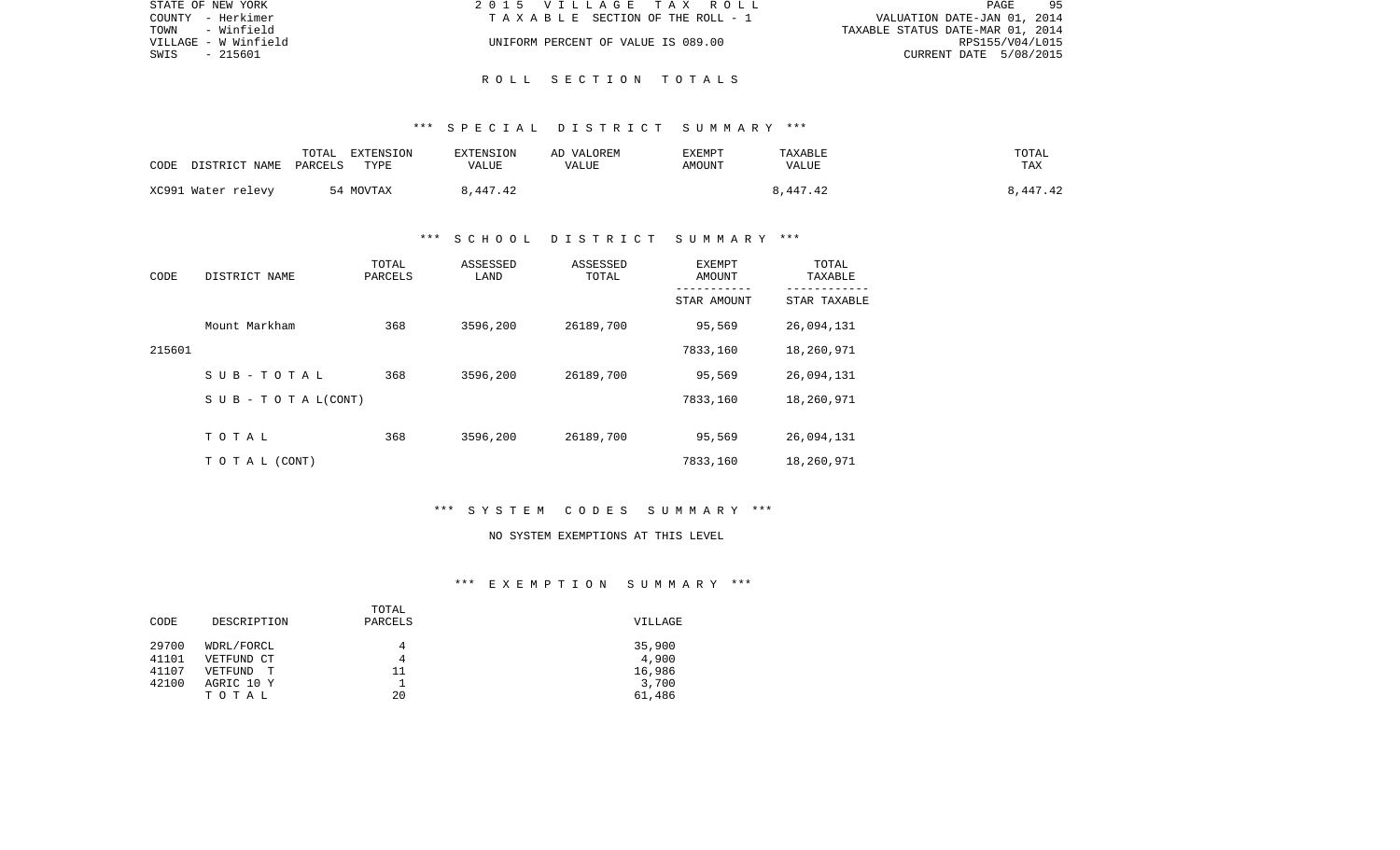| STATE OF NEW YORK    | 2015 VILLAGE TAX ROLL              | 96<br>PAGE                       |
|----------------------|------------------------------------|----------------------------------|
| COUNTY - Herkimer    | TAXABLE SECTION OF THE ROLL - 1    | VALUATION DATE-JAN 01, 2014      |
| - Winfield<br>TOWN   |                                    | TAXABLE STATUS DATE-MAR 01, 2014 |
| VILLAGE - W Winfield | UNIFORM PERCENT OF VALUE IS 089.00 | RPS155/V04/L015                  |
| SWIS<br>- 215601     |                                    | CURRENT DATE 5/08/2015           |
|                      |                                    |                                  |

R O L L S E C T I O N T O T A L S

| ROLL |                 | TOTAL   | ASSESSED | ASSESSED  | <b>EXEMPT</b> | TOTAL        | TOTAL       |
|------|-----------------|---------|----------|-----------|---------------|--------------|-------------|
| SEC  | DESCRIPTION     | PARCELS | LAND     | TOTAL     | AMOUNT        | TAXABLE      | TAX         |
|      |                 |         |          |           |               |              |             |
|      |                 |         |          |           | STAR AMOUNT   | STAR TAXABLE |             |
|      | Village Tax     |         | 3596,200 | 26189,700 | 61,486        | 26,128,214   | 170,878.42  |
|      | SPEC DIST TAXES |         |          |           |               |              | 8,447.42    |
|      | TAXABLE         | 368     |          |           |               |              | 179, 325.84 |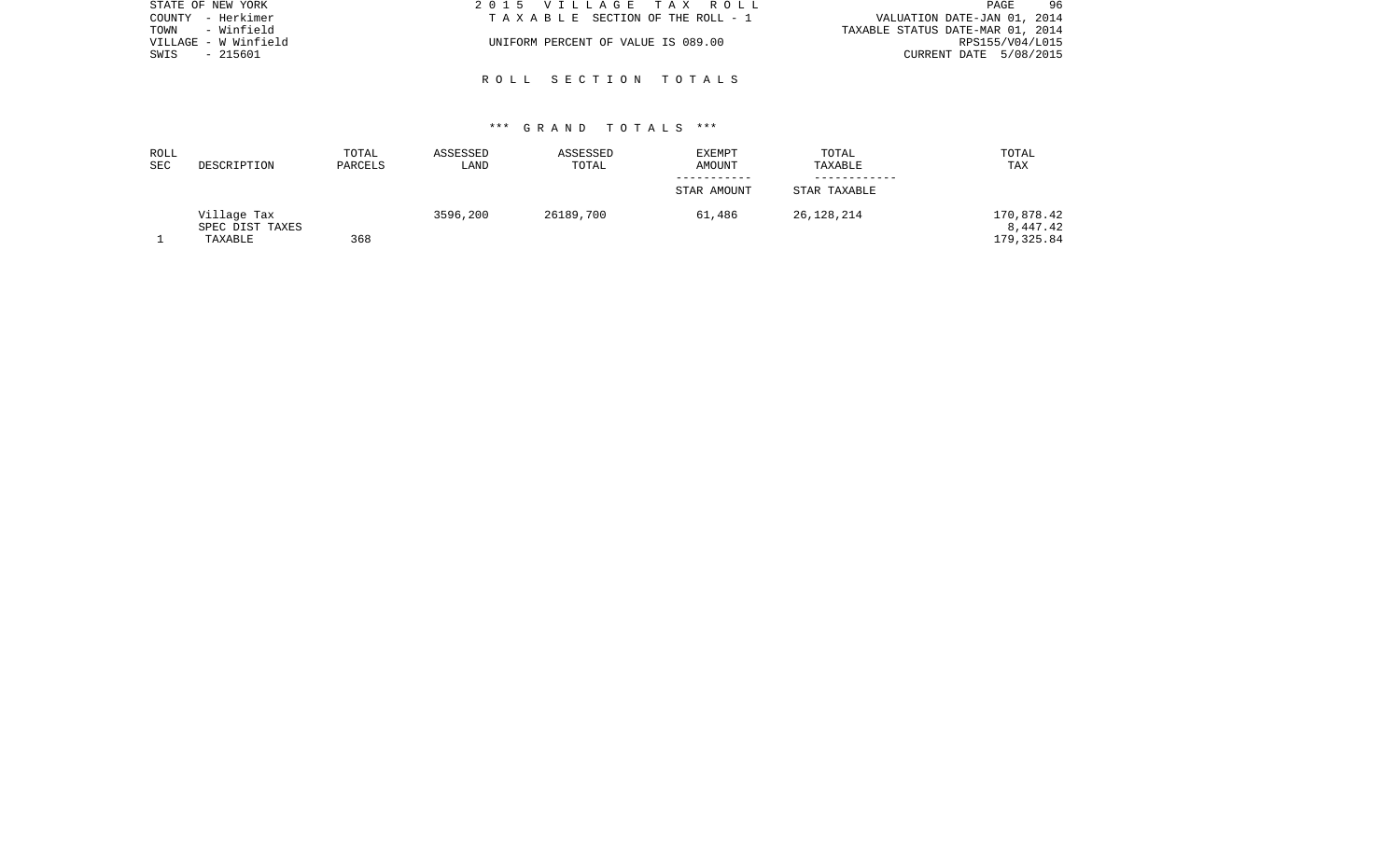| STATE OF NEW YORK<br>COUNTY - Herkimer<br>- Winfield<br>TOWN<br>VILLAGE - W Winfield<br>$-215601$<br>SWIS | <b>VILLAGE</b><br>2 0 1 5<br>SPECIAL FRANCHISE SECTION OF THE ROLL - 5<br>UNIFORM PERCENT OF VALUE IS 089.00 | PAGE<br>97<br>VALUATION DATE-JAN 01, 2014<br>TAXABLE STATUS DATE-MAR 01, 2014 |                                                                                  |                |                        |
|-----------------------------------------------------------------------------------------------------------|--------------------------------------------------------------------------------------------------------------|-------------------------------------------------------------------------------|----------------------------------------------------------------------------------|----------------|------------------------|
| TAX MAP PARCEL NUMBER                                                                                     |                                                                                                              |                                                                               | PROPERTY LOCATION & CLASS ASSESSMENT EXEMPTION CODE----------------VILLAGE------ |                |                        |
| CURRENT OWNERS NAME<br>CURRENT OWNERS ADDRESS                                                             | SCHOOL DISTRICT<br>PARCEL SIZE/GRID COORD                                                                    | LAND<br>TOTAL                                                                 | TAX DESCRIPTION<br>SPECIAL DISTRICTS                                             | TAXABLE VALUE  | TAX AMOUNT             |
| *******************                                                                                       |                                                                                                              |                                                                               |                                                                                  |                |                        |
|                                                                                                           | Village Of West Winfield                                                                                     |                                                                               |                                                                                  | ACCT 172500030 | <b>BILL</b><br>369     |
| $555. - 3 - 1$<br><b>NYSEG</b>                                                                            | 861 Elec & gas<br>Mount Markham<br>215601                                                                    | $\Omega$                                                                      | Village Tax                                                                      | 234,524        | 1,533.79               |
| Attn: Utility Shared Service<br>Local Tax Dept Freeport Bldg                                              | Wires & Poles<br>DEED BOOK 00000                                                                             | 234,524                                                                       |                                                                                  |                |                        |
| 70 Farmview Dr<br>New Gloucester, ME 04260                                                                | FULL MARKET VALUE                                                                                            | 263,510                                                                       |                                                                                  |                |                        |
|                                                                                                           |                                                                                                              |                                                                               | TOTAL TAX ---                                                                    | DATE #1        | 1,533.79**<br>06/30/15 |
|                                                                                                           |                                                                                                              |                                                                               |                                                                                  | AMT DUE        | 1,533.79               |
|                                                                                                           | Village Of West Winfield                                                                                     |                                                                               |                                                                                  | ACCT 172500091 | BILL 370               |
| $555. - 6 - 1$                                                                                            | 869 Television                                                                                               |                                                                               | Village Tax                                                                      | 25,911         | 169.46                 |
| Time Warner Cable                                                                                         | Mount Markham<br>215601                                                                                      | $\Omega$                                                                      |                                                                                  |                |                        |
| Attn: Tax Department                                                                                      | Wires & Equip                                                                                                | 25,911                                                                        |                                                                                  |                |                        |
| PO Box 7467                                                                                               | DEED BOOK 00000                                                                                              |                                                                               |                                                                                  |                |                        |
| Charlotte, NC 28241                                                                                       | FULL MARKET VALUE                                                                                            | 29,113                                                                        |                                                                                  |                | $169.46**$             |
|                                                                                                           |                                                                                                              |                                                                               | TOTAL TAX ---                                                                    | DATE #1        | 06/30/15               |
|                                                                                                           |                                                                                                              |                                                                               |                                                                                  | AMT DUE        | 169.46                 |
|                                                                                                           |                                                                                                              |                                                                               |                                                                                  |                |                        |
|                                                                                                           | Village Of West Winfield                                                                                     |                                                                               |                                                                                  | ACCT 172500066 | BILL 371               |
| $555. - 2 - 1$                                                                                            | 866 Telephone                                                                                                |                                                                               | Village Tax                                                                      | 57,692         | 377.31                 |
| Windstream New York Inc                                                                                   | Mount Markham<br>215601                                                                                      | $\Omega$                                                                      |                                                                                  |                |                        |
| Rash#503-32-1430                                                                                          | Wires & Poles                                                                                                | 57,692                                                                        |                                                                                  |                |                        |
| PO Box 260888<br>Plano, TX 75026                                                                          | DEED BOOK 00000<br>FULL MARKET VALUE                                                                         | 64,822                                                                        |                                                                                  |                |                        |
|                                                                                                           |                                                                                                              |                                                                               | TOTAL TAX ---                                                                    |                | $377.31**$             |
|                                                                                                           |                                                                                                              |                                                                               |                                                                                  | DATE #1        | 06/30/15               |
|                                                                                                           |                                                                                                              |                                                                               |                                                                                  | AMT DUE        | 377.31                 |
|                                                                                                           |                                                                                                              |                                                                               |                                                                                  |                |                        |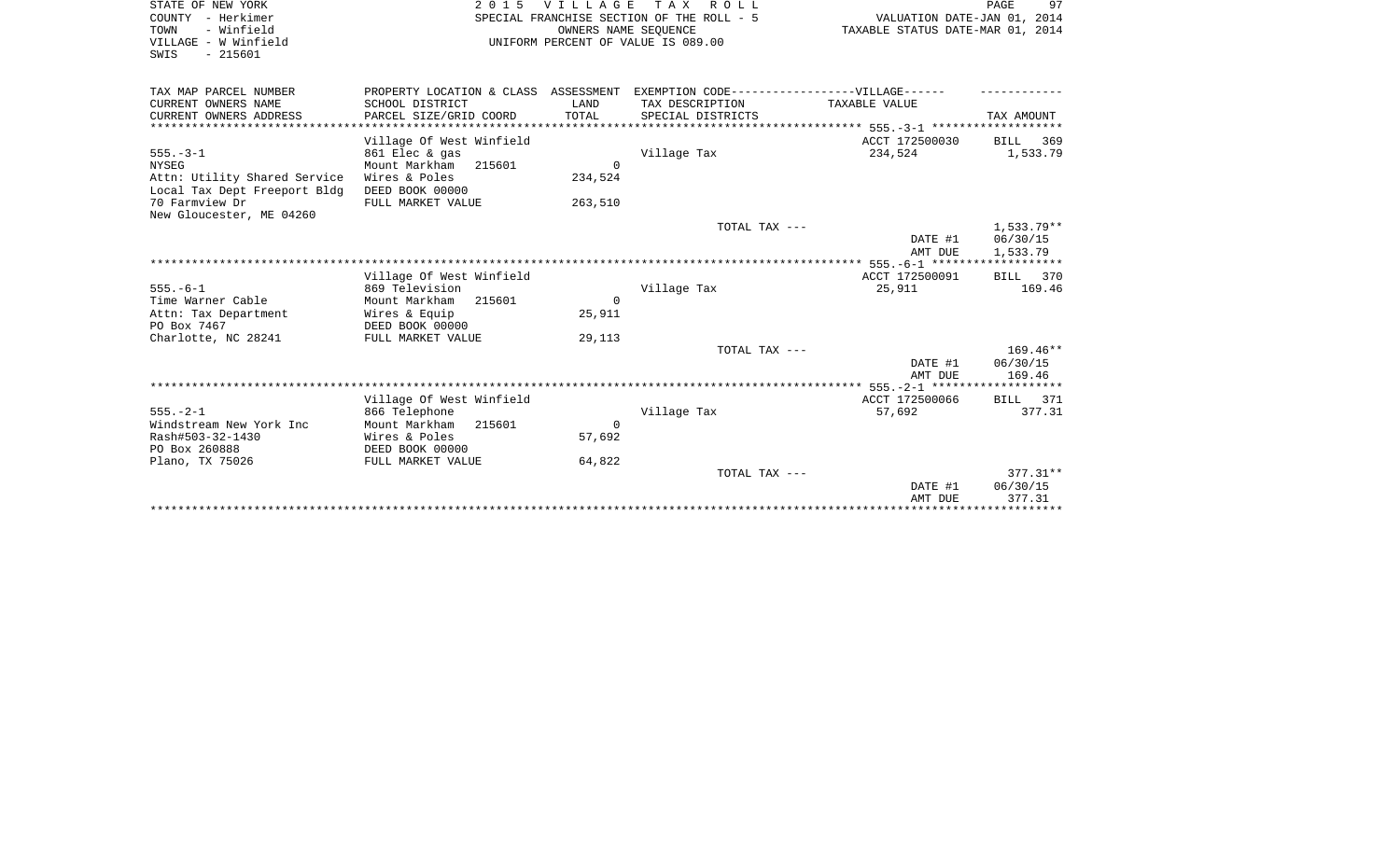| STATE OF NEW YORK    | 2015 VILLAGE TAX ROLL                     | 98<br>PAGE                       |
|----------------------|-------------------------------------------|----------------------------------|
| COUNTY - Herkimer    | SPECIAL FRANCHISE SECTION OF THE ROLL - 5 | VALUATION DATE-JAN 01, 2014      |
| TOWN - Winfield      |                                           | TAXABLE STATUS DATE-MAR 01, 2014 |
| VILLAGE - W Winfield |                                           | RPS155/V04/L015                  |
| SWIS<br>- 215601     |                                           | CURRENT DATE 5/08/2015           |
|                      |                                           |                                  |
|                      | ROLL SUB SECTION- -TOTALS                 |                                  |

|      |                              | ----<br>◡∸⊷          | $\blacksquare$<br>$N \sim$<br>. ON |  | :XEMPT | $\cdots$ | JIAL |
|------|------------------------------|----------------------|------------------------------------|--|--------|----------|------|
| CODE | <b>A B ST</b><br>. .<br>NAME | <b>DODI</b><br>D V 1 | ™vnt                               |  | JUN"   | ALUP     |      |

# NO SPECIAL DISTRICTS AT THIS LEVEL

### \*\*\* S C H O O L D I S T R I C T S U M M A R Y \*\*\*

| CODE   | DISTRICT NAME                    | TOTAL<br>PARCELS | ASSESSED<br>LAND | ASSESSED<br>TOTAL | EXEMPT<br>AMOUNT | TOTAL<br>TAXABLE |
|--------|----------------------------------|------------------|------------------|-------------------|------------------|------------------|
|        |                                  |                  |                  |                   | STAR AMOUNT      | STAR TAXABLE     |
|        | Mount Markham                    | 3                |                  | 318,127           |                  | 318,127          |
| 215601 |                                  |                  |                  |                   |                  | 318,127          |
|        | SUB-TOTAL                        | 3                |                  | 318,127           |                  | 318,127          |
|        | $S \cup B - T \cup T A L (CONT)$ |                  |                  |                   |                  | 318,127          |
|        |                                  |                  |                  |                   |                  |                  |
|        | TOTAL                            | 3                |                  | 318,127           |                  | 318,127          |
|        | TO TAL (CONT)                    |                  |                  |                   |                  | 318,127          |

\*\*\* S Y S T E M C O D E S S U M M A R Y \*\*\*

#### NO SYSTEM EXEMPTIONS AT THIS LEVEL

\*\*\* E X E M P T I O N S U M M A R Y \*\*\*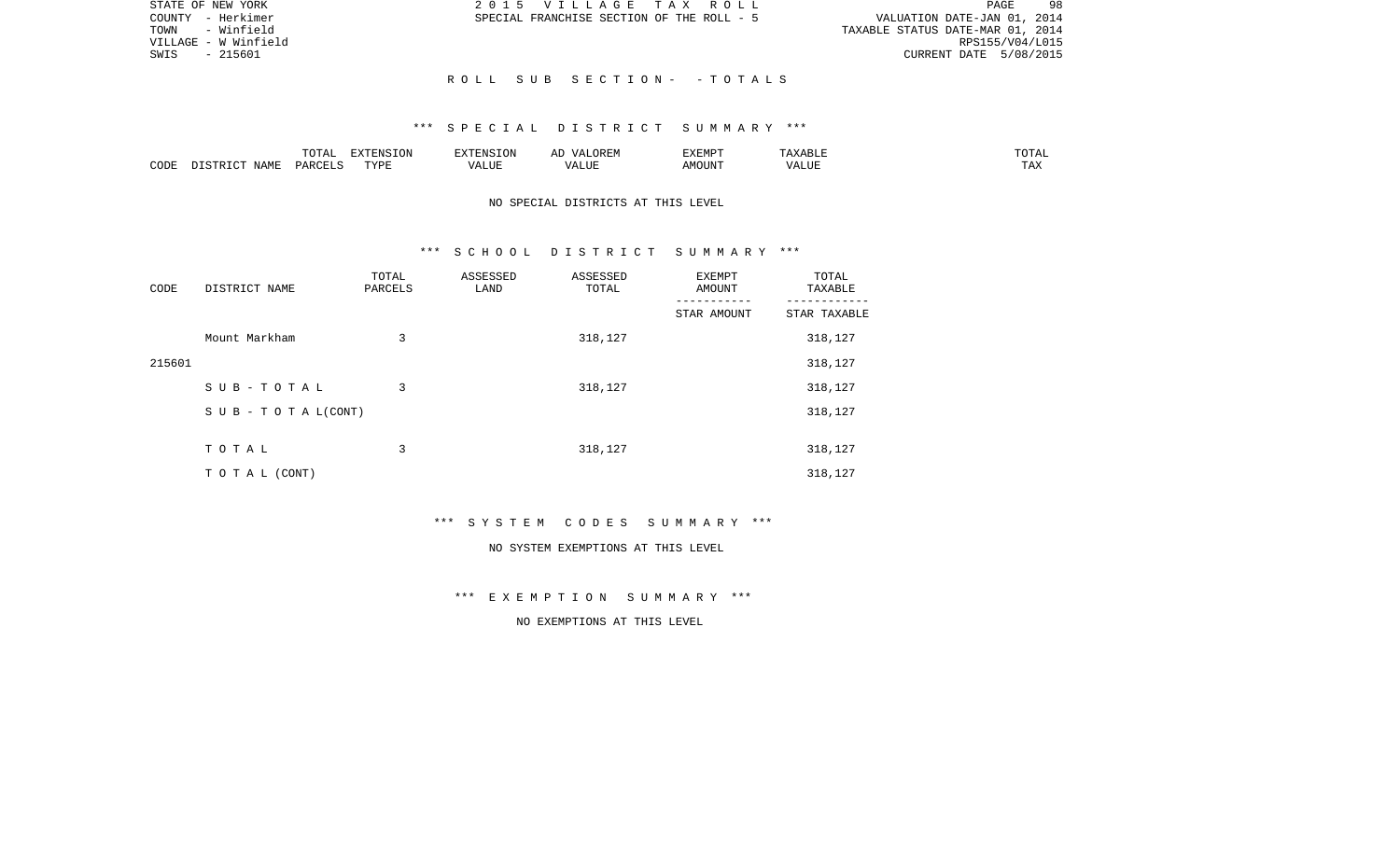| STATE OF NEW YORK    | 2015 VILLAGE TAX ROLL                     | -99<br>PAGE                      |
|----------------------|-------------------------------------------|----------------------------------|
| – Herkimer<br>COUNTY | SPECIAL FRANCHISE SECTION OF THE ROLL - 5 | VALUATION DATE-JAN 01, 2014      |
| - Winfield<br>TOWN   |                                           | TAXABLE STATUS DATE-MAR 01, 2014 |
| VILLAGE - W Winfield |                                           | RPS155/V04/L015                  |
| - 215601<br>SWIS     |                                           | CURRENT DATE 5/08/2015           |
|                      |                                           |                                  |
|                      | ROLL SUB SECTION- - TOTALS                |                                  |
|                      |                                           |                                  |

| ROLL<br>SEC | DESCRIPTION                    | TOTAL<br>PARCELS | ASSESSED<br>LAND | ASSESSED<br>TOTAL | EXEMPT<br>AMOUNT | TOTAL<br>TAXABLE | TOTAL<br>TAX |
|-------------|--------------------------------|------------------|------------------|-------------------|------------------|------------------|--------------|
|             |                                |                  |                  |                   | STAR AMOUNT      | STAR TAXABLE     |              |
|             | Village Tax<br>SPEC DIST TAXES |                  |                  | 318,127           |                  | 318,127          | 2,080.56     |
|             | SPECIAL FRANCHISE              |                  |                  |                   |                  |                  | 2,080.56     |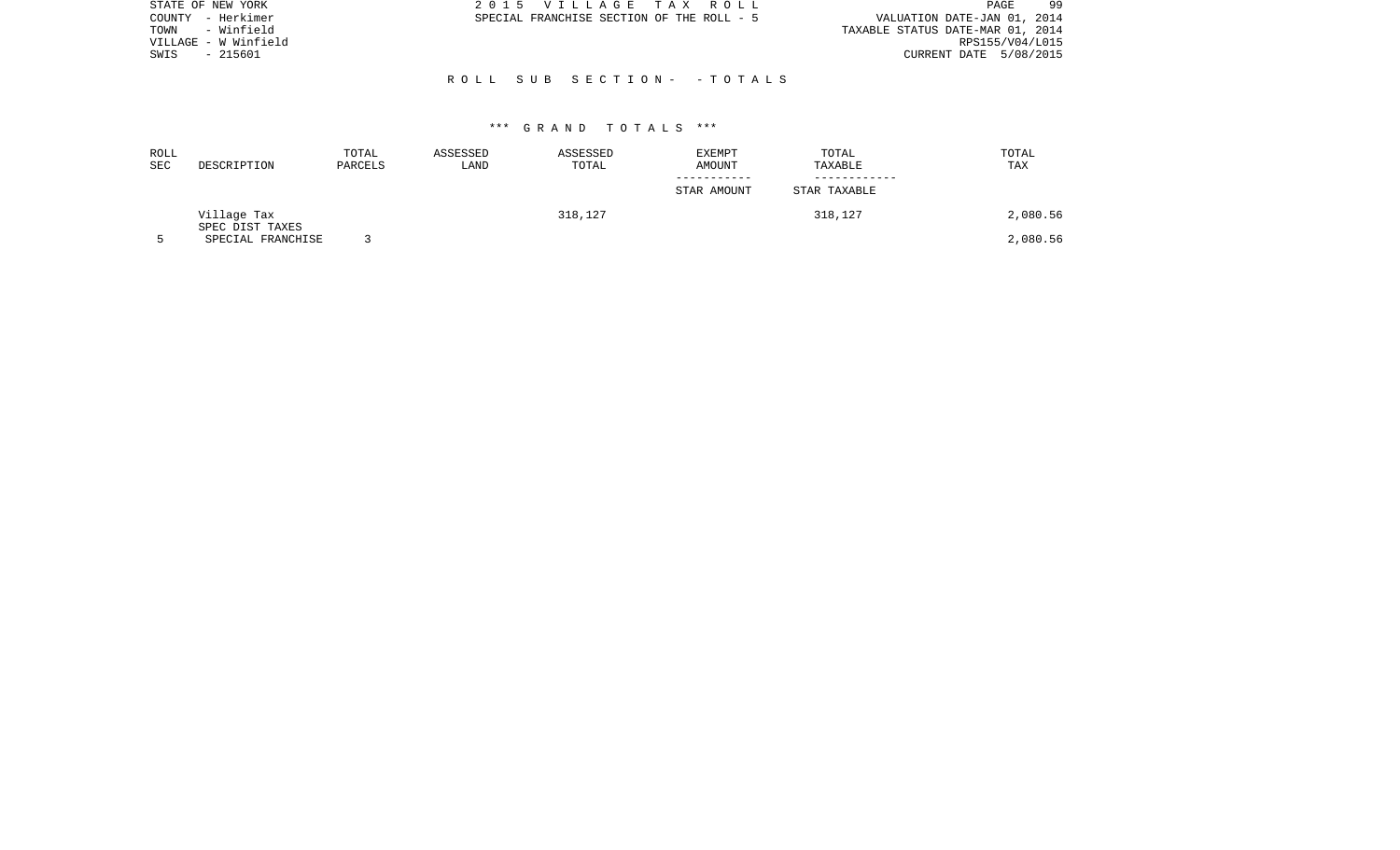|  |  | LLAGE TAX ROLL,            |  |  |                                  | PAGE. | 100 |
|--|--|----------------------------|--|--|----------------------------------|-------|-----|
|  |  | SE SECTION OF THE ROLL - 5 |  |  | VALUATION DATE-JAN 01, 2014      |       |     |
|  |  |                            |  |  | TAXABLE STATUS DATE-MAR 01, 2014 |       |     |
|  |  |                            |  |  | RPS155/V04/L015                  |       |     |
|  |  |                            |  |  | CURRENT DATE 5/08/2015           |       |     |

STATE OF NEW YORK 2015 VIL COUNTY - Herkimer SPECIAL FRANCHIS TOWN - Winfield VILLAGE - W Winfield SWIS - 215601

#### R O L L S E C T I O N T O T A L S

### \*\*\* S P E C I A L D I S T R I C T S U M M A R Y \*\*\*

|      |            | $m \wedge m \wedge$<br>LUIAL | EXTENSION |                                 | , 22 H.W<br>. . <i>.</i> | <b>EXEMPT</b> | ′ ∆BL∟n | $T0$ $T1$<br>TUTAL   |
|------|------------|------------------------------|-----------|---------------------------------|--------------------------|---------------|---------|----------------------|
| CODE | AT<br>NAME | ים ב⊂                        | TVDI<br>. | $T$ $T$ $T$ $T$ $T$<br>$\cdots$ | LUI                      | AMOUN'.       | 'ALU.   | <b>TIRES</b><br>⊥ A∠ |

# NO SPECIAL DISTRICTS AT THIS LEVEL

#### \*\*\* S C H O O L D I S T R I C T S U M M A R Y \*\*\*

| CODE   | DISTRICT NAME      | TOTAL<br>PARCELS | ASSESSED<br>LAND | ASSESSED<br>TOTAL | EXEMPT<br>AMOUNT | TOTAL<br>TAXABLE |
|--------|--------------------|------------------|------------------|-------------------|------------------|------------------|
|        |                    |                  |                  |                   | STAR AMOUNT      | STAR TAXABLE     |
|        | Mount Markham      | 3                |                  | 318,127           |                  | 318,127          |
| 215601 |                    |                  |                  |                   |                  | 318,127          |
|        | SUB-TOTAL          | 3                |                  | 318,127           |                  | 318,127          |
|        | SUB - TO TAL(CONT) |                  |                  |                   |                  | 318,127          |
|        |                    |                  |                  |                   |                  |                  |
|        | TOTAL              | 3                |                  | 318,127           |                  | 318,127          |
|        | TO TAL (CONT)      |                  |                  |                   |                  | 318,127          |

\*\*\* S Y S T E M C O D E S S U M M A R Y \*\*\*

#### NO SYSTEM EXEMPTIONS AT THIS LEVEL

\*\*\* E X E M P T I O N S U M M A R Y \*\*\*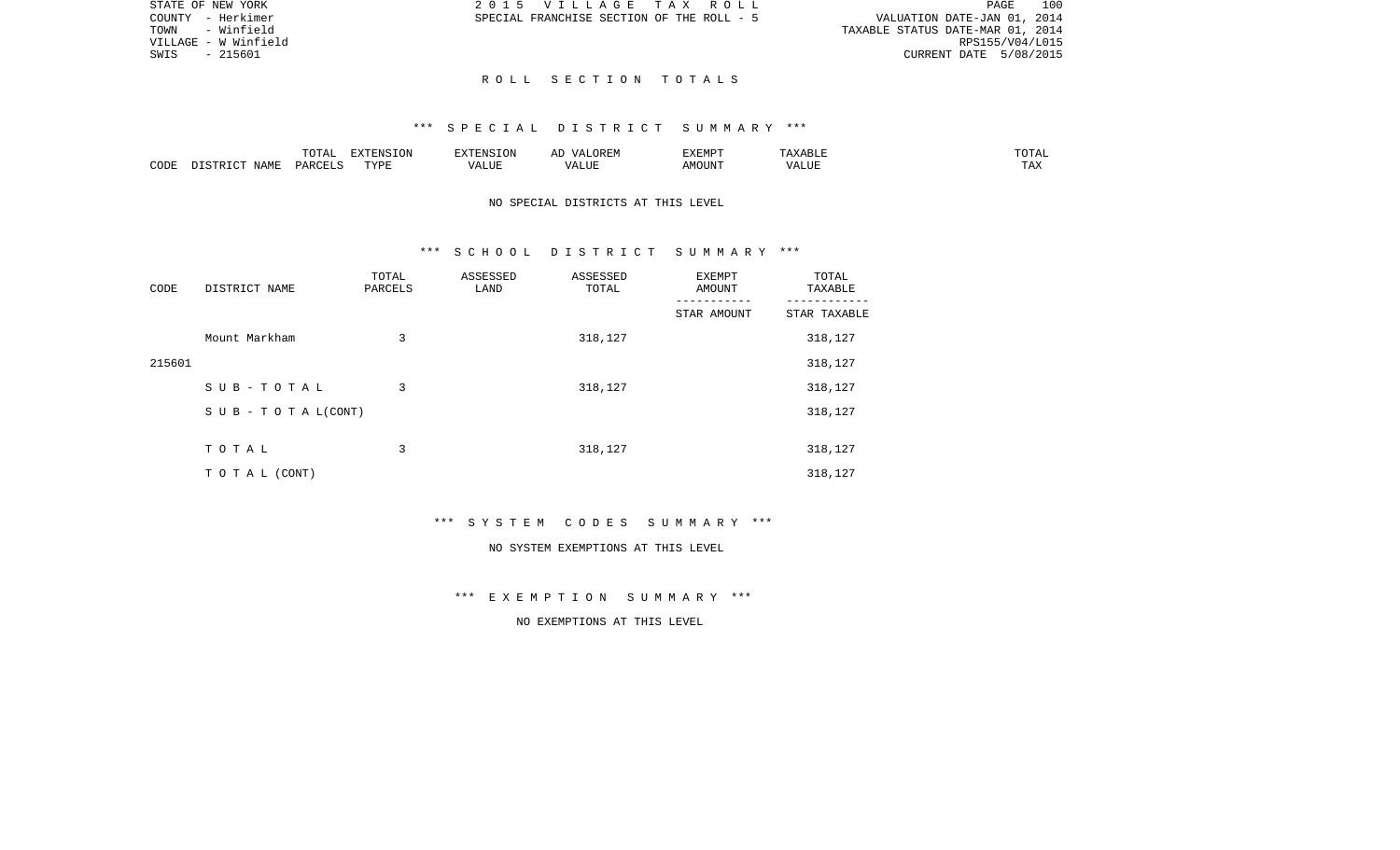| STATE OF NEW YORK    | 2015 VILLAGE TAX ROLL                     | 101<br>PAGE                      |
|----------------------|-------------------------------------------|----------------------------------|
| COUNTY - Herkimer    | SPECIAL FRANCHISE SECTION OF THE ROLL - 5 | VALUATION DATE-JAN 01, 2014      |
| - Winfield<br>TOWN   |                                           | TAXABLE STATUS DATE-MAR 01, 2014 |
| VILLAGE - W Winfield |                                           | RPS155/V04/L015                  |
| - 215601<br>SWIS     |                                           | CURRENT DATE 5/08/2015           |
|                      |                                           |                                  |
|                      | ROLL SECTION TOTALS                       |                                  |

| ROLL<br>SEC | DESCRIPTION                    | TOTAL<br>PARCELS | ASSESSED<br>LAND | ASSESSED<br>TOTAL | EXEMPT<br>AMOUNT | TOTAL<br>TAXABLE | TOTAL<br>TAX |
|-------------|--------------------------------|------------------|------------------|-------------------|------------------|------------------|--------------|
|             |                                |                  |                  |                   | STAR AMOUNT      | STAR TAXABLE     |              |
|             | Village Tax<br>SPEC DIST TAXES |                  |                  | 318,127           |                  | 318,127          | 2,080.56     |
|             | SPECIAL FRANCHISE              |                  |                  |                   |                  |                  | 2,080.56     |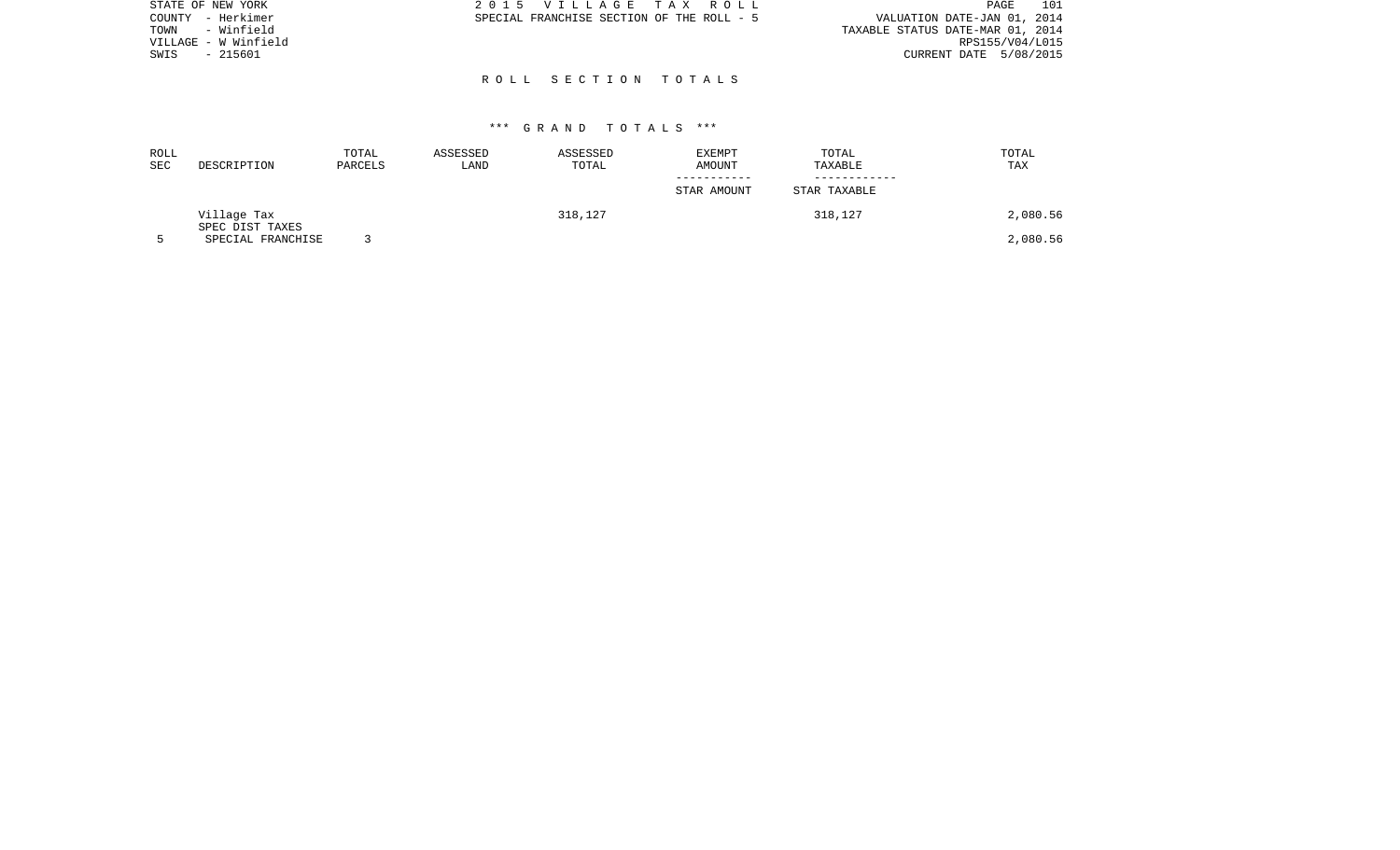| STATE OF NEW YORK<br>COUNTY - Herkimer<br>TOWN<br>- Winfield | 2 0 1 5                                                                          | <b>VILLAGE</b><br>OWNERS NAME SEQUENCE | TAX ROLL<br>UTILITY & R.R. SECTION OF THE ROLL - 6 | VALUATION DATE-JAN 01, 2014<br>TAXABLE STATUS DATE-MAR 01, 2014 | PAGE<br>102              |
|--------------------------------------------------------------|----------------------------------------------------------------------------------|----------------------------------------|----------------------------------------------------|-----------------------------------------------------------------|--------------------------|
| VILLAGE - W Winfield<br>SWIS<br>$-215601$                    |                                                                                  |                                        | UNIFORM PERCENT OF VALUE IS 089.00                 |                                                                 |                          |
| TAX MAP PARCEL NUMBER                                        | PROPERTY LOCATION & CLASS ASSESSMENT EXEMPTION CODE----------------VILLAGE------ |                                        |                                                    |                                                                 |                          |
| CURRENT OWNERS NAME                                          | SCHOOL DISTRICT                                                                  | LAND                                   | TAX DESCRIPTION                                    | TAXABLE VALUE                                                   |                          |
| CURRENT OWNERS ADDRESS<br>************************           | PARCEL SIZE/GRID COORD<br>*************************                              | TOTAL<br>***********                   | SPECIAL DISTRICTS                                  |                                                                 | TAX AMOUNT               |
|                                                              | Burrows Rd                                                                       |                                        |                                                    | ACCT 172300240                                                  | BILL<br>372              |
| $137.39 - 1 - 11$                                            | 872 Elec-Substation                                                              |                                        | Village Tax                                        | 42,700                                                          | 279.26                   |
| <b>NYSEG</b>                                                 | Mount Markham<br>215601                                                          | 13,000                                 |                                                    |                                                                 |                          |
| Attn: Utility Shared Services                                | Burrows Road                                                                     | 42,700                                 |                                                    |                                                                 |                          |
| Local Tax Dept Freeport Bldg                                 | Utility Vacant Land                                                              |                                        |                                                    |                                                                 |                          |
| 70 Farmview Dr                                               | ACRES<br>1.50                                                                    |                                        |                                                    |                                                                 |                          |
| New Gloucester, ME 04260                                     | EAST-0308047 NRTH-1475259<br>DEED BOOK 00558 PG-00774                            |                                        |                                                    |                                                                 |                          |
|                                                              | FULL MARKET VALUE                                                                | 47,978                                 |                                                    |                                                                 |                          |
|                                                              |                                                                                  |                                        | TOTAL TAX ---                                      |                                                                 | 279.26**                 |
|                                                              |                                                                                  |                                        |                                                    | DATE #1<br>AMT DUE                                              | 06/30/15<br>279.26       |
|                                                              | Electric Transmission -Vi                                                        |                                        |                                                    | ACCT 172300120                                                  |                          |
| 656.001-9999-131.600-1001                                    | 882 Elec Trans Imp                                                               |                                        | Village Tax                                        | 23,448                                                          | BILL 373<br>153.35       |
| NYSEG                                                        | Mount Markham 215601                                                             | 1,000                                  |                                                    |                                                                 |                          |
| Attn: Util Shared Srvcs/Local Elec Trans App 1.0000          |                                                                                  | 23,448                                 |                                                    |                                                                 |                          |
| 70 Farm View Dr                                              | Location No 000032                                                               |                                        |                                                    |                                                                 |                          |
| New Gloucester, ME 04260                                     | Oneonta Grouped Trans Lin                                                        |                                        |                                                    |                                                                 |                          |
|                                                              | DEED BOOK 00000<br>FULL MARKET VALUE                                             | 26,346                                 |                                                    |                                                                 |                          |
|                                                              |                                                                                  |                                        | TOTAL TAX ---                                      |                                                                 | $153.35**$               |
|                                                              |                                                                                  |                                        |                                                    | DATE #1                                                         | 06/30/15                 |
|                                                              |                                                                                  |                                        |                                                    | AMT DUE                                                         | 153.35                   |
|                                                              |                                                                                  |                                        |                                                    | ************* 656.001-9999-131.600-1011***                      |                          |
|                                                              | W Winfield Sub Station                                                           |                                        |                                                    | ACCT 172300180                                                  | BILL 374                 |
| 656.001-9999-131.600-1011<br><b>NYSEG</b>                    | 870 Elect & Gas<br>Mount Markham<br>215601                                       | 1,000                                  | Village Tax                                        | 256,786                                                         | 1,679.38                 |
| Attn: Util Shared Srvcs/Local N Side of Burrows Road         |                                                                                  | 256,786                                |                                                    |                                                                 |                          |
| 70 Farm View Dr                                              | Location No 001454-App 1.                                                        |                                        |                                                    |                                                                 |                          |
| New Gloucester, ME 04260                                     | W. Winfield Substation                                                           |                                        |                                                    |                                                                 |                          |
|                                                              | DEED BOOK 00000                                                                  |                                        |                                                    |                                                                 |                          |
|                                                              | FULL MARKET VALUE                                                                | 288,524                                |                                                    |                                                                 |                          |
|                                                              |                                                                                  |                                        | TOTAL TAX ---                                      | DATE #1                                                         | $1,679.38**$<br>06/30/15 |
|                                                              |                                                                                  |                                        |                                                    | AMT DUE                                                         | 1,679.38                 |
|                                                              |                                                                                  |                                        |                                                    |                                                                 |                          |
|                                                              | Electric Distribution-Vil                                                        |                                        |                                                    | ACCT 172300150                                                  | BILL<br>375              |
| 656.001-9999-131.600-1881                                    | 882 Elec Trans Imp                                                               |                                        | Village Tax                                        | 74,370                                                          | 486.38                   |
| NYSEG<br>Attn: Util Shared Srvcs/Local Outside Plant         | Mount Markham 215601                                                             | 1,000                                  |                                                    |                                                                 |                          |
| 70 Farm View Dr                                              | Location No 888888                                                               | 74,370                                 |                                                    |                                                                 |                          |
| New Gloucester, ME 04260                                     | Poles Wires Cables App 1                                                         |                                        |                                                    |                                                                 |                          |
|                                                              | DEED BOOK 00000                                                                  |                                        |                                                    |                                                                 |                          |
|                                                              | FULL MARKET VALUE                                                                | 83,562                                 |                                                    |                                                                 |                          |
|                                                              |                                                                                  |                                        | TOTAL TAX ---                                      |                                                                 | 486.38**                 |
|                                                              |                                                                                  |                                        |                                                    | DATE #1                                                         | 06/30/15                 |
|                                                              |                                                                                  |                                        |                                                    | AMT DUE<br>***************                                      | 486.38<br>************   |
|                                                              |                                                                                  |                                        |                                                    |                                                                 |                          |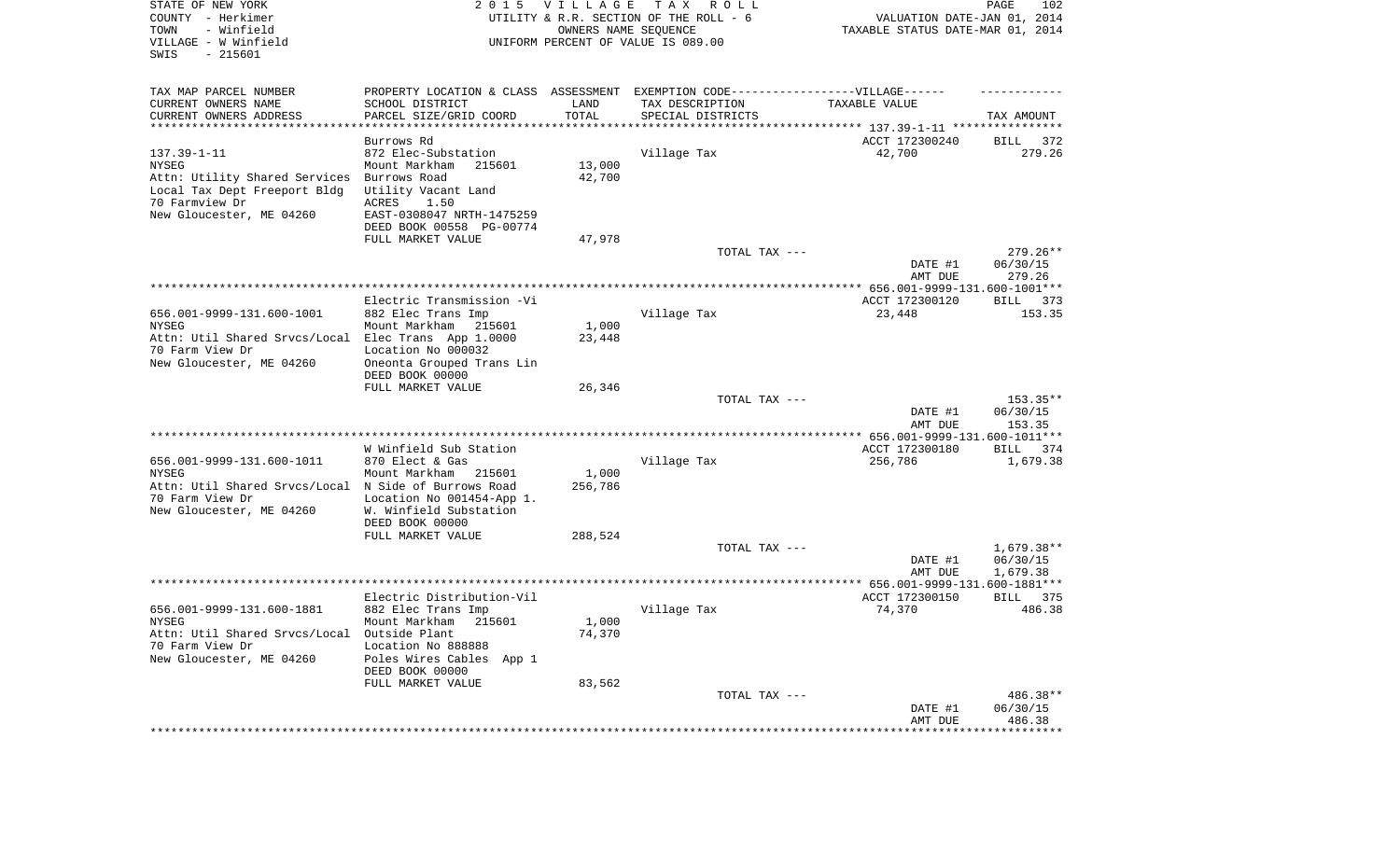| STATE OF NEW YORK                       | 2 0 1 5                                                                                        | <b>VILLAGE</b>              | T A X<br>ROLL<br>UTILITY & R.R. SECTION OF THE ROLL - 6 |                    | PAGE<br>103        |  |  |
|-----------------------------------------|------------------------------------------------------------------------------------------------|-----------------------------|---------------------------------------------------------|--------------------|--------------------|--|--|
| COUNTY - Herkimer<br>- Winfield<br>TOWN |                                                                                                | VALUATION DATE-JAN 01, 2014 |                                                         |                    |                    |  |  |
| VILLAGE - W Winfield                    | OWNERS NAME SEQUENCE<br>TAXABLE STATUS DATE-MAR 01, 2014<br>UNIFORM PERCENT OF VALUE IS 089.00 |                             |                                                         |                    |                    |  |  |
| $-215601$<br>SWIS                       |                                                                                                |                             |                                                         |                    |                    |  |  |
|                                         |                                                                                                |                             |                                                         |                    |                    |  |  |
| TAX MAP PARCEL NUMBER                   | PROPERTY LOCATION & CLASS ASSESSMENT EXEMPTION CODE-----------------VILLAGE------              |                             |                                                         |                    |                    |  |  |
| CURRENT OWNERS NAME                     | SCHOOL DISTRICT                                                                                | LAND                        | TAX DESCRIPTION                                         | TAXABLE VALUE      |                    |  |  |
| CURRENT OWNERS ADDRESS                  | PARCEL SIZE/GRID COORD                                                                         | TOTAL                       | SPECIAL DISTRICTS                                       |                    | TAX AMOUNT         |  |  |
|                                         |                                                                                                |                             |                                                         |                    |                    |  |  |
|                                         | West Main St                                                                                   |                             |                                                         | ACCT 172300030     | BILL 376           |  |  |
| $137.30 - 1 - 30$                       | 831 Tele Comm                                                                                  |                             | Village Tax                                             | 76,300             | 499.00             |  |  |
| Windstream New York Inc                 | 215601<br>Mount Markham                                                                        | 10,100                      |                                                         |                    |                    |  |  |
| PO Box 260888                           | Rt 20-Telephone Bldgs                                                                          | 76,300                      |                                                         |                    |                    |  |  |
| Plano, TX 75026                         | Location No. 215601                                                                            |                             |                                                         |                    |                    |  |  |
|                                         | Switching Station                                                                              |                             |                                                         |                    |                    |  |  |
|                                         | 75.00 DPTH 170.00<br>FRNT                                                                      |                             |                                                         |                    |                    |  |  |
|                                         | 0.23<br>ACRES                                                                                  |                             |                                                         |                    |                    |  |  |
|                                         | EAST-0305362 NRTH-1476898                                                                      |                             |                                                         |                    |                    |  |  |
|                                         | DEED BOOK 439<br>$PG-553$                                                                      |                             |                                                         |                    |                    |  |  |
|                                         | FULL MARKET VALUE                                                                              | 85,730                      |                                                         |                    |                    |  |  |
|                                         |                                                                                                |                             | TOTAL TAX ---                                           |                    | 499.00**           |  |  |
|                                         |                                                                                                |                             |                                                         | DATE #1            | 06/30/15           |  |  |
|                                         |                                                                                                |                             |                                                         | AMT DUE            | 499.00             |  |  |
|                                         |                                                                                                |                             |                                                         |                    |                    |  |  |
|                                         | Midstate Telephone Poles                                                                       |                             |                                                         | ACCT 172300424     | BILL 377           |  |  |
| 656.001-9999-629.000-1881               | 836 Telecom. eq.                                                                               |                             | Village Tax                                             | 16,448             | 107.57             |  |  |
| Windstream New York Inc                 | Mount Markham 215601                                                                           | 1,000                       |                                                         |                    |                    |  |  |
| Rash#503-32-1430                        | Outside Plant                                                                                  | 16,448                      |                                                         |                    |                    |  |  |
| PO Box 260888                           | Location No. 888888 App                                                                        |                             |                                                         |                    |                    |  |  |
| Plano, TX 75026                         | Poles Wires Cables                                                                             |                             |                                                         |                    |                    |  |  |
|                                         | DEED BOOK 00000                                                                                |                             |                                                         |                    |                    |  |  |
|                                         | FULL MARKET VALUE                                                                              | 18,481                      |                                                         |                    |                    |  |  |
|                                         |                                                                                                |                             | TOTAL TAX ---                                           |                    | $107.57**$         |  |  |
|                                         |                                                                                                |                             |                                                         |                    |                    |  |  |
|                                         |                                                                                                |                             |                                                         | DATE #1<br>AMT DUE | 06/30/15<br>107.57 |  |  |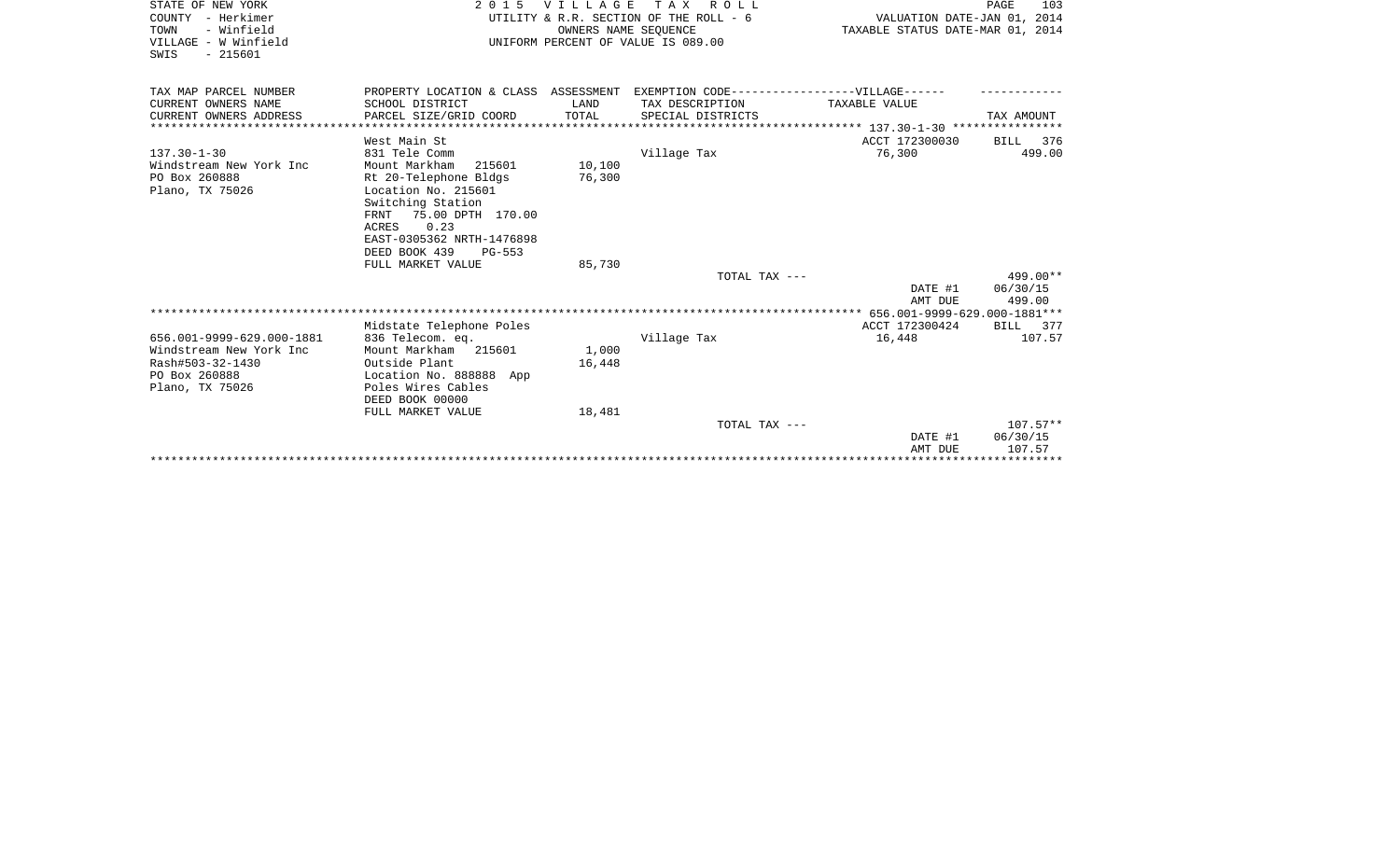| STATE OF NEW YORK    | 2015 VILLAGE TAX ROLL                  | 104<br>PAGE                      |
|----------------------|----------------------------------------|----------------------------------|
| COUNTY - Herkimer    | UTILITY & R.R. SECTION OF THE ROLL - 6 | VALUATION DATE-JAN 01, 2014      |
| TOWN - Winfield      |                                        | TAXABLE STATUS DATE-MAR 01, 2014 |
| VILLAGE - W Winfield | UNIFORM PERCENT OF VALUE IS 089.00     | RPS155/V04/L015                  |
| - 215601<br>SWIS     |                                        | CURRENT DATE 5/08/2015           |
|                      |                                        |                                  |
|                      | ROLL SUB SECTION- -TOTALS              |                                  |

|      |      | $m \wedge m \wedge n$<br>TATAT | <b>DENICE ONT</b><br>LUN | <b>GMC</b>                | 17 D<br>$\overline{a}$ | <b>EXEMPT</b>        | .                          | . סדעה                |
|------|------|--------------------------------|--------------------------|---------------------------|------------------------|----------------------|----------------------------|-----------------------|
| CODE | NAME | ∩ ¤ ∆ ∪                        | TVDI<br>.                | $\sim$ $  -$<br>۳ تا بلد. | ۳ تا سد.               | $0.56$ $0.75$ $0.75$ | ודד ה<br><u>уд</u><br>ALU! | m 7<br>L <i>L</i> 14. |

# NO SPECIAL DISTRICTS AT THIS LEVEL

### \*\*\* S C H O O L D I S T R I C T S U M M A R Y \*\*\*

| CODE   | DISTRICT NAME                    | TOTAL<br>PARCELS | ASSESSED<br>LAND | ASSESSED<br>TOTAL | <b>EXEMPT</b><br><b>AMOUNT</b> | TOTAL<br>TAXABLE |
|--------|----------------------------------|------------------|------------------|-------------------|--------------------------------|------------------|
|        |                                  |                  |                  |                   | STAR AMOUNT                    | STAR TAXABLE     |
|        | Mount Markham                    | 6                | 27,100           | 490,052           |                                | 490,052          |
| 215601 |                                  |                  |                  |                   |                                | 490,052          |
|        | SUB-TOTAL                        | 6                | 27,100           | 490,052           |                                | 490,052          |
|        | $S \cup B - T \cup T A L (CONT)$ |                  |                  |                   |                                | 490,052          |
|        |                                  |                  |                  |                   |                                |                  |
|        | TOTAL                            | 6                | 27,100           | 490,052           |                                | 490,052          |
|        | T O T A L (CONT)                 |                  |                  |                   |                                | 490,052          |

\*\*\* S Y S T E M C O D E S S U M M A R Y \*\*\*

#### NO SYSTEM EXEMPTIONS AT THIS LEVEL

\*\*\* E X E M P T I O N S U M M A R Y \*\*\*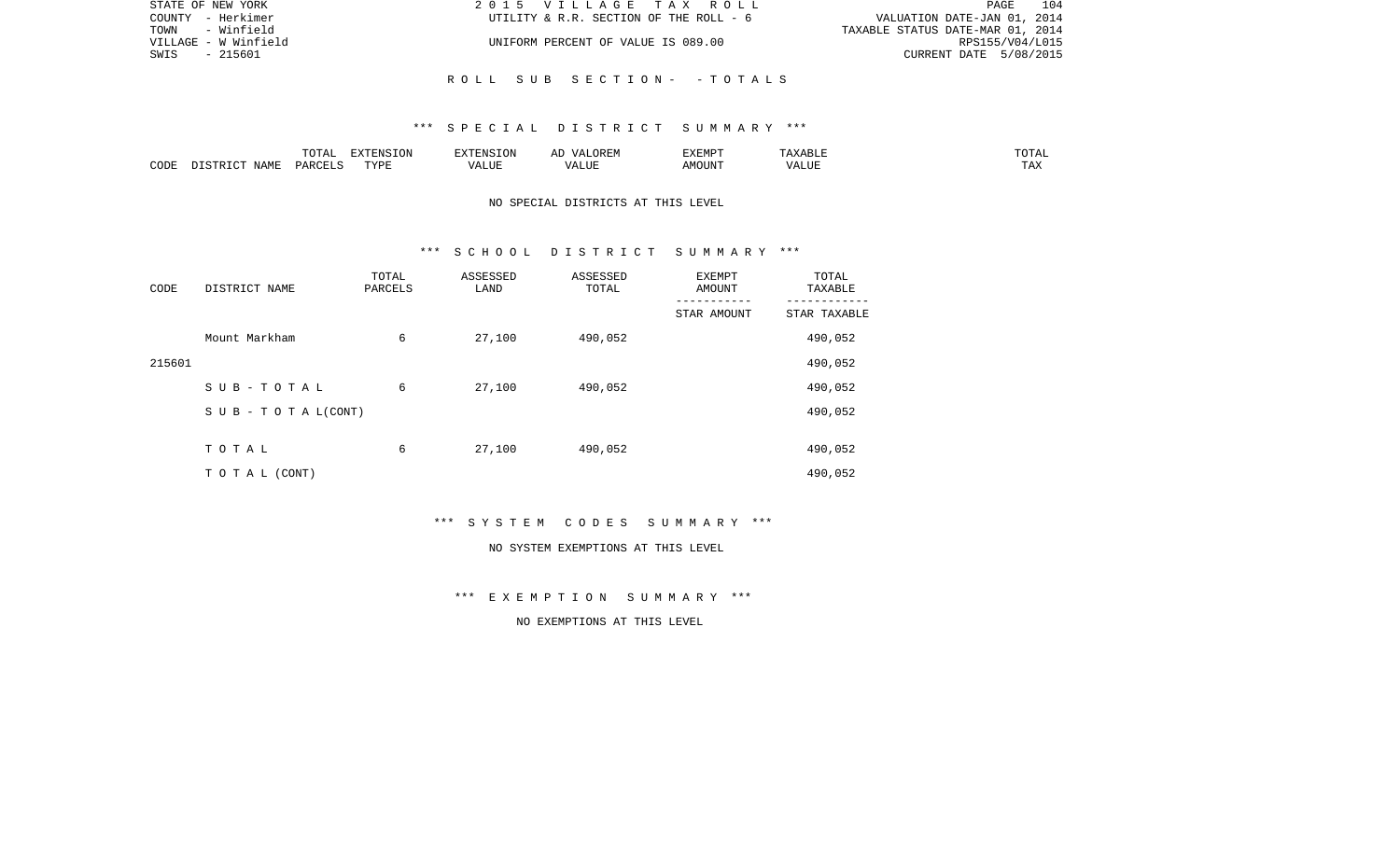| STATE OF NEW YORK    | 2015 VILLAGE TAX ROLL                  | 105<br>PAGE                      |
|----------------------|----------------------------------------|----------------------------------|
| COUNTY - Herkimer    | UTILITY & R.R. SECTION OF THE ROLL - 6 | VALUATION DATE-JAN 01, 2014      |
| - Winfield<br>TOWN   |                                        | TAXABLE STATUS DATE-MAR 01, 2014 |
| VILLAGE - W Winfield | UNIFORM PERCENT OF VALUE IS 089.00     | RPS155/V04/L015                  |
| SWIS<br>- 215601     |                                        | CURRENT DATE 5/08/2015           |
|                      |                                        |                                  |
|                      | ROLL SUB SECTION- -TOTALS              |                                  |

| ROLL<br><b>SEC</b> | DESCRIPTION                    | TOTAL<br>PARCELS | ASSESSED<br>LAND | ASSESSED<br>TOTAL | <b>EXEMPT</b><br>AMOUNT | TOTAL<br>TAXABLE | TOTAL<br>TAX |
|--------------------|--------------------------------|------------------|------------------|-------------------|-------------------------|------------------|--------------|
|                    |                                |                  |                  |                   | STAR AMOUNT             | STAR TAXABLE     |              |
|                    | Village Tax<br>SPEC DIST TAXES |                  | 27,100           | 490,052           |                         | 490,052          | 3,204.94     |
|                    | UTILITIES & N.C.               |                  |                  |                   |                         |                  | 3,204.94     |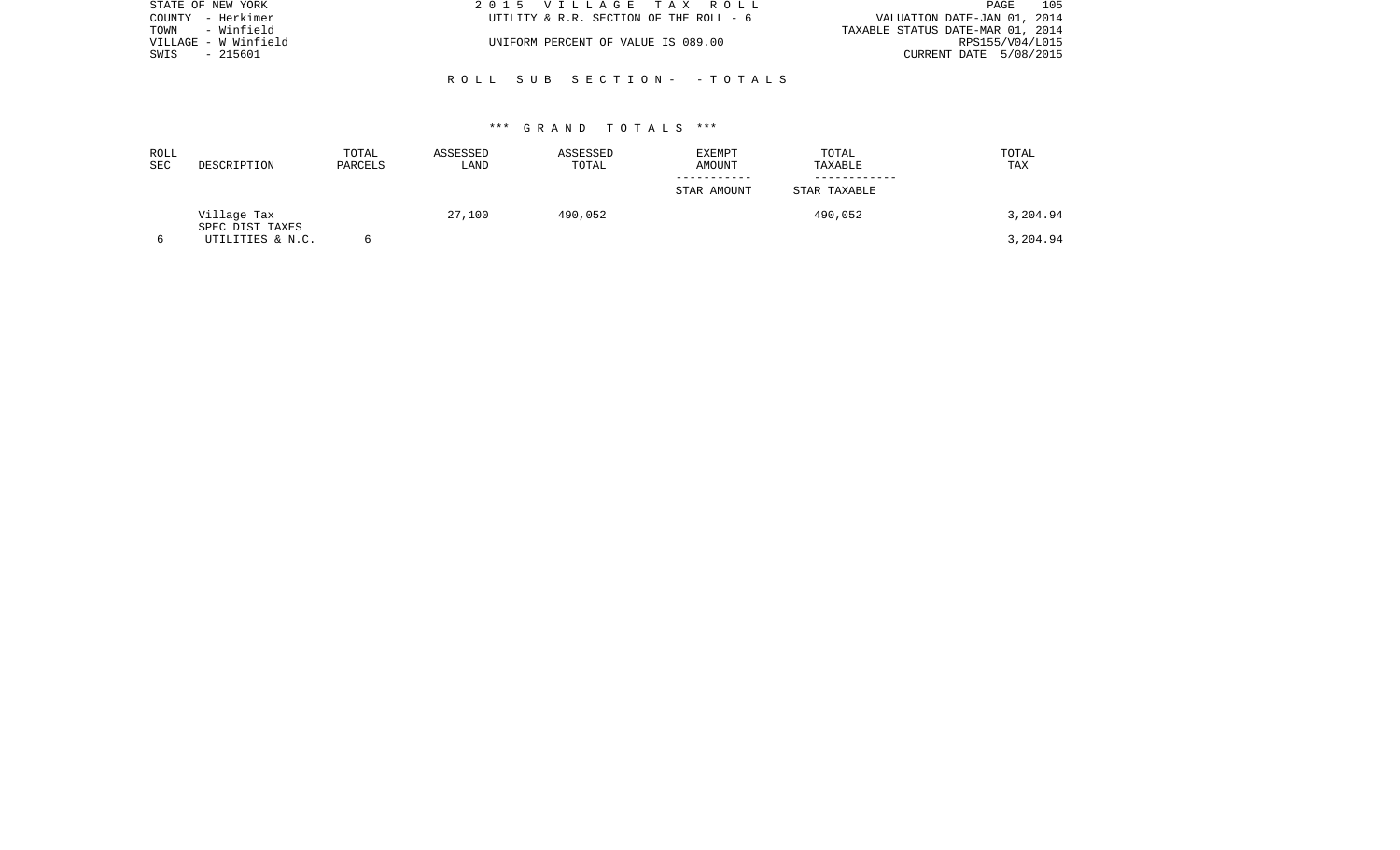| STATE OF NEW YORK    | 2015 VILLAGE TAX ROLL                  | 106<br>PAGE                      |
|----------------------|----------------------------------------|----------------------------------|
| COUNTY - Herkimer    | UTILITY & R.R. SECTION OF THE ROLL - 6 | VALUATION DATE-JAN 01, 2014      |
| TOWN<br>- Winfield   |                                        | TAXABLE STATUS DATE-MAR 01, 2014 |
| VILLAGE - W Winfield | UNIFORM PERCENT OF VALUE IS 089.00     | RPS155/V04/L015                  |
| - 215601<br>SWIS     |                                        | CURRENT DATE 5/08/2015           |
|                      |                                        |                                  |

R O L L S E C T I O N T O T A L S

|      |      | $\cdots$<br><u>UITI</u> | EXTENSION     |                 | $\frac{1}{2}$<br>$\cdots$ | ---------<br>'∽   | $\sim$<br>$\sim$ $\sim$ $\sim$ $\sim$ $\sim$ |
|------|------|-------------------------|---------------|-----------------|---------------------------|-------------------|----------------------------------------------|
| CODI | NAMF | <b>DARCEL</b>           | PVDF<br>+ + + | $\cdots$<br>LUI | .LUI                      | $T$ TRTI<br>1UUN. | $\pi \pi \pi$<br>ŦΨV                         |

# NO SPECIAL DISTRICTS AT THIS LEVEL

### \*\*\* S C H O O L D I S T R I C T S U M M A R Y \*\*\*

| CODE   | DISTRICT NAME                    | TOTAL<br>PARCELS | ASSESSED<br>LAND | ASSESSED<br>TOTAL | EXEMPT<br>AMOUNT | TOTAL<br>TAXABLE |
|--------|----------------------------------|------------------|------------------|-------------------|------------------|------------------|
|        |                                  |                  |                  |                   | STAR AMOUNT      | STAR TAXABLE     |
|        | Mount Markham                    | 6                | 27,100           | 490,052           |                  | 490,052          |
| 215601 |                                  |                  |                  |                   |                  | 490,052          |
|        | SUB-TOTAL                        | 6                | 27,100           | 490,052           |                  | 490,052          |
|        | $S \cup B - T \cup T A L (CONT)$ |                  |                  |                   |                  | 490,052          |
|        |                                  |                  |                  |                   |                  |                  |
|        | TOTAL                            | 6                | 27,100           | 490,052           |                  | 490,052          |
|        | T O T A L (CONT)                 |                  |                  |                   |                  | 490,052          |

\*\*\* S Y S T E M C O D E S S U M M A R Y \*\*\*

#### NO SYSTEM EXEMPTIONS AT THIS LEVEL

\*\*\* E X E M P T I O N S U M M A R Y \*\*\*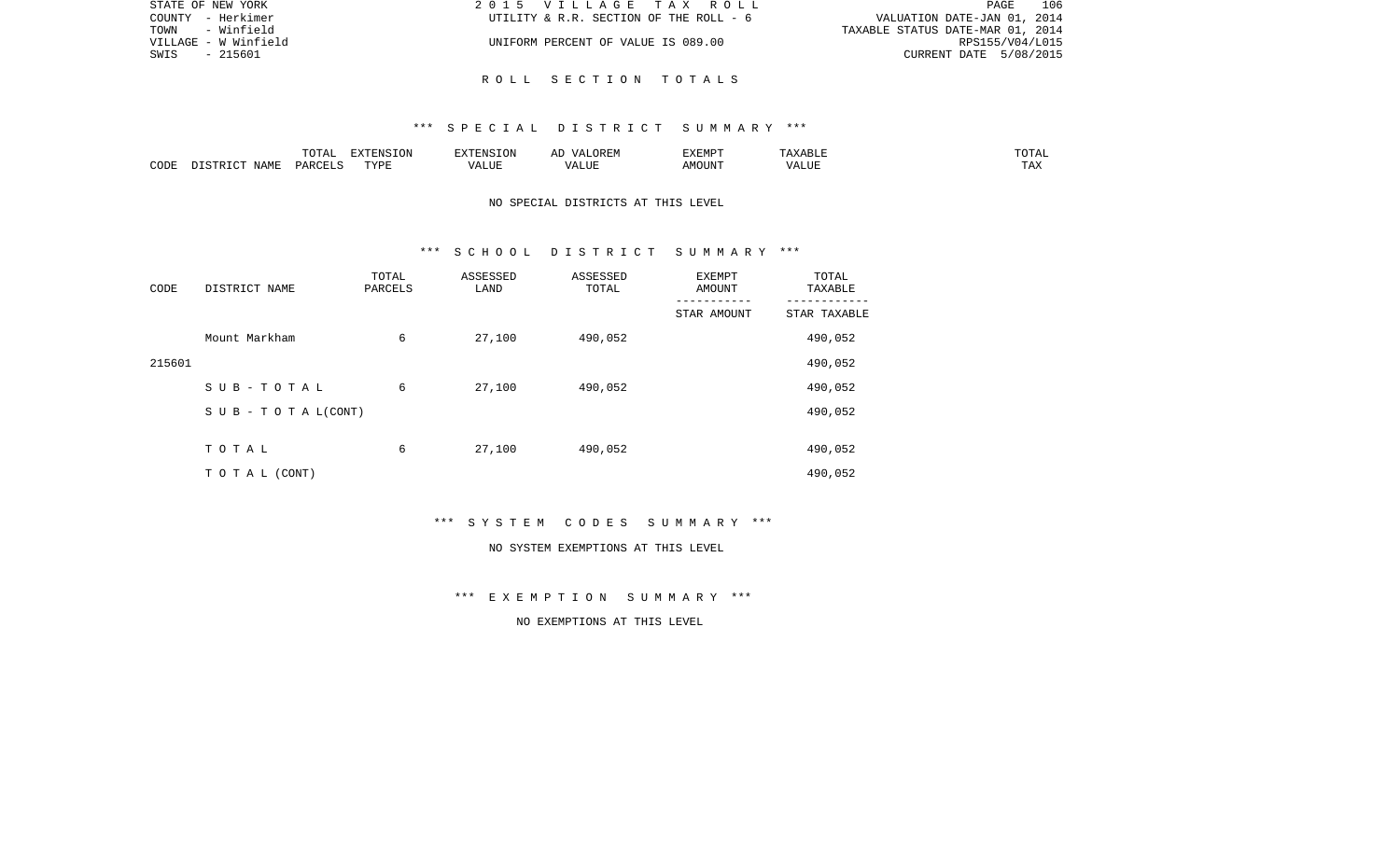| STATE OF NEW YORK    | 2015 VILLAGE TAX ROLL                  | 107<br>PAGE                      |
|----------------------|----------------------------------------|----------------------------------|
| COUNTY - Herkimer    | UTILITY & R.R. SECTION OF THE ROLL - 6 | VALUATION DATE-JAN 01, 2014      |
| - Winfield<br>TOWN   |                                        | TAXABLE STATUS DATE-MAR 01, 2014 |
| VILLAGE - W Winfield | UNIFORM PERCENT OF VALUE IS 089.00     | RPS155/V04/L015                  |
| - 215601<br>SWIS     |                                        | CURRENT DATE 5/08/2015           |
|                      |                                        |                                  |

R O L L S E C T I O N T O T A L S

| ROLL<br>SEC | DESCRIPTION                    | TOTAL<br>PARCELS | ASSESSED<br>LAND | ASSESSED<br>TOTAL | EXEMPT<br>AMOUNT | TOTAL<br>TAXABLE | TOTAL<br>TAX |
|-------------|--------------------------------|------------------|------------------|-------------------|------------------|------------------|--------------|
|             |                                |                  |                  |                   | STAR AMOUNT      | STAR TAXABLE     |              |
|             | Village Tax<br>SPEC DIST TAXES |                  | 27,100           | 490,052           |                  | 490,052          | 3,204.94     |
|             | UTILITIES & N.C.               |                  |                  |                   |                  |                  | 3,204.94     |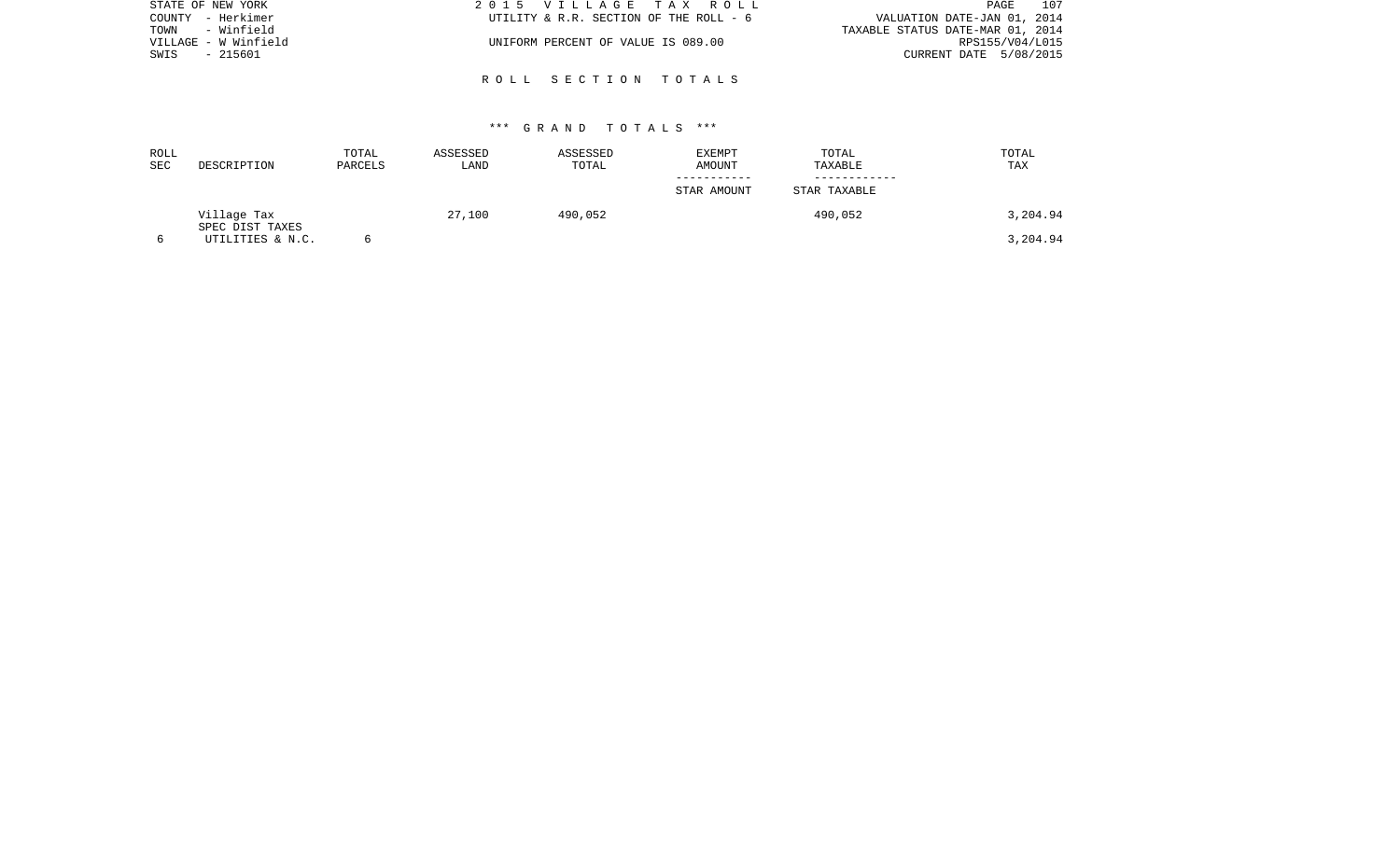| STATE OF NEW YORK<br>COUNTY - Herkimer | 2 0 1 5                                                                           | VILLAGE                            | PAGE<br>108<br>VALUATION DATE-JAN 01, 2014 |                                         |            |
|----------------------------------------|-----------------------------------------------------------------------------------|------------------------------------|--------------------------------------------|-----------------------------------------|------------|
| - Winfield<br>TOWN                     | WHOLLY EXEMPT SECTION OF THE ROLL - 8<br>OWNERS NAME SEOUENCE                     |                                    |                                            | TAXABLE STATUS DATE-MAR 01, 2014        |            |
| VILLAGE - W Winfield                   |                                                                                   | UNIFORM PERCENT OF VALUE IS 089.00 |                                            |                                         |            |
| SWIS<br>$-215601$                      |                                                                                   |                                    |                                            |                                         |            |
|                                        |                                                                                   |                                    |                                            |                                         |            |
| TAX MAP PARCEL NUMBER                  | PROPERTY LOCATION & CLASS ASSESSMENT EXEMPTION CODE-----------------VILLAGE------ |                                    |                                            |                                         |            |
| CURRENT OWNERS NAME                    | SCHOOL DISTRICT                                                                   | LAND                               | TAX DESCRIPTION                            | TAXABLE VALUE                           |            |
| CURRENT OWNERS ADDRESS                 | PARCEL SIZE/GRID COORD                                                            | TOTAL                              | SPECIAL DISTRICTS                          |                                         | TAX AMOUNT |
|                                        |                                                                                   |                                    |                                            |                                         |            |
|                                        | South St                                                                          |                                    |                                            | ACCT 172010690                          |            |
| $137.30 - 3 - 18$                      | 652 Govt bldgs                                                                    |                                    | NON PROF 9 25300                           | 511,900                                 |            |
| Bisby Hall                             | Mount Markham 215601                                                              |                                    | 12,000 Village Tax                         | 0.00                                    | 0.00       |
| South St                               | FRNT 50.00 DPTH 200.00                                                            | 511,900                            |                                            |                                         |            |
| West Winfield, NY 13491                | EAST-0306230 NRTH-1476499                                                         |                                    |                                            |                                         |            |
|                                        | FULL MARKET VALUE                                                                 | 575,169                            |                                            |                                         |            |
|                                        |                                                                                   |                                    | TOTAL TAX ---                              |                                         | $0.00**$   |
|                                        |                                                                                   |                                    |                                            |                                         |            |
|                                        | North St                                                                          |                                    |                                            | ACCT 172006630                          |            |
| $137.22 - 1 - 1.1$                     | 311 Res vac land                                                                  |                                    | MUN OWNED 13100                            | 10,300                                  |            |
| County Of Herkimer                     | Mount Markham<br>215601                                                           | 10,300                             | Village Tax                                | 0.00                                    | 0.00       |
| Mary St                                | ACRES<br>1.00                                                                     | 10,300                             |                                            |                                         |            |
| Herkimer, NY 13350                     | EAST-0270023 NRTH-1054828                                                         |                                    |                                            |                                         |            |
|                                        | DEED BOOK 688<br>$PG-234$                                                         |                                    |                                            |                                         |            |
|                                        | FULL MARKET VALUE                                                                 | 11,573                             |                                            |                                         |            |
|                                        |                                                                                   |                                    | TOTAL TAX ---                              |                                         | $0.00**$   |
|                                        |                                                                                   |                                    |                                            | ********** 137.30-2-11 **************** |            |
|                                        | Pleasant St                                                                       |                                    |                                            | ACCT 172005640                          |            |
| $137.30 - 2 - 11$                      | 210 1 Family Res                                                                  |                                    | CLERGY RES 21600                           | 89,600                                  |            |
| Fed Church Of West Winfie              | Mount Markham 215601                                                              |                                    | 7,800 Village Tax                          | 0.00                                    | 0.00       |
| 452 E Main St                          | FRNT 104.00 DPTH 117.05                                                           | 89,600                             |                                            |                                         |            |
| West Winfield, NY 13491                | EAST-0306929 NRTH-1477652                                                         |                                    |                                            |                                         |            |
|                                        | DEED BOOK 00608 PG-00514                                                          |                                    |                                            |                                         |            |
|                                        | FULL MARKET VALUE                                                                 | 100,674                            |                                            |                                         |            |
|                                        |                                                                                   |                                    | TOTAL TAX ---                              |                                         | $0.00**$   |
|                                        |                                                                                   |                                    |                                            | ********* 137.30-2-13.1 *************** |            |
|                                        | Pleasant St                                                                       |                                    |                                            | ACCT 172009280                          |            |
| $137.30 - 2 - 13.1$                    | 600 Community Se                                                                  |                                    | N/P-RELIG 25110                            | 4,200                                   |            |
| Federated Church (The)                 | Mount Markham 215601                                                              |                                    | 4,200 Village Tax                          | 0.00                                    | 0.00       |
| John F. Koenig                         | FRNT 112.50 DPTH 115.00                                                           | 4,200                              |                                            |                                         |            |
| 452 E Main St                          | EAST-0306818 NRTH-1477660                                                         |                                    |                                            |                                         |            |
| PO Box 337                             | DEED BOOK 1115<br>PG-298                                                          |                                    |                                            |                                         |            |
| West Winfield, NY 13491                | FULL MARKET VALUE                                                                 | 4,719                              |                                            |                                         |            |
|                                        |                                                                                   |                                    | TOTAL TAX ---                              |                                         | $0.00**$   |
|                                        |                                                                                   |                                    |                                            |                                         |            |
|                                        | East Main St                                                                      |                                    |                                            | ACCT 172011110                          |            |
| $137.31 - 2 - 25$                      | 620 Religious                                                                     |                                    | NON PROF 9 25300                           | 1297,800                                |            |
| Federated Church Trustees              | Mount Markham<br>215601                                                           |                                    | 16,000 Village Tax                         | 0.00                                    | 0.00       |
| 452 East Main St                       | Marks Prop                                                                        | 1297,800                           |                                            |                                         |            |
| PO Box 337                             | 2.20<br>ACRES                                                                     |                                    |                                            |                                         |            |
| West Winfield, NY 13491                | EAST-0307348 NRTH-1476749                                                         |                                    |                                            |                                         |            |
|                                        | DEED BOOK 00584 PG-00415                                                          |                                    |                                            |                                         |            |
|                                        | FULL MARKET VALUE                                                                 | 1458,202                           |                                            |                                         | $0.00**$   |
|                                        |                                                                                   |                                    | TOTAL TAX ---                              |                                         |            |
|                                        |                                                                                   |                                    |                                            |                                         |            |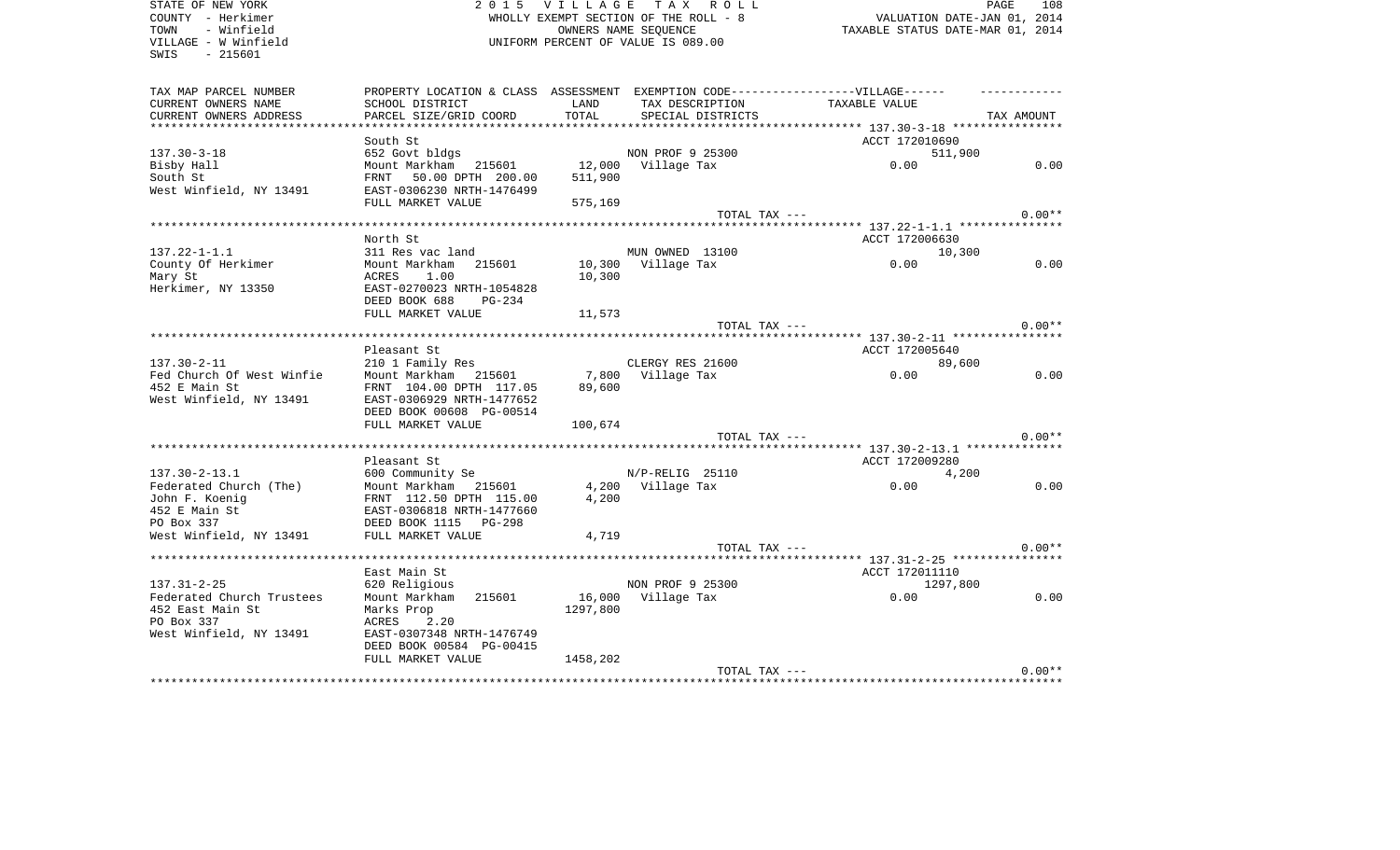| STATE OF NEW YORK<br>COUNTY - Herkimer                         | 2 0 1 5<br><b>VILLAGE</b><br>TAX ROLL<br>WHOLLY EXEMPT SECTION OF THE ROLL - 8    |          |                    | PAGE<br>VALUATION DATE-JAN 01, 2014            | 109        |
|----------------------------------------------------------------|-----------------------------------------------------------------------------------|----------|--------------------|------------------------------------------------|------------|
| - Winfield<br>TOWN<br>VILLAGE - W Winfield<br>- 215601<br>SWIS | OWNERS NAME SEOUENCE<br>UNIFORM PERCENT OF VALUE IS 089.00                        |          |                    | TAXABLE STATUS DATE-MAR 01, 2014               |            |
|                                                                |                                                                                   |          |                    |                                                |            |
| TAX MAP PARCEL NUMBER                                          | PROPERTY LOCATION & CLASS ASSESSMENT EXEMPTION CODE-----------------VILLAGE------ |          |                    |                                                |            |
| CURRENT OWNERS NAME                                            | SCHOOL DISTRICT                                                                   | LAND     | TAX DESCRIPTION    | TAXABLE VALUE                                  |            |
| CURRENT OWNERS ADDRESS                                         | PARCEL SIZE/GRID COORD                                                            | TOTAL    | SPECIAL DISTRICTS  |                                                | TAX AMOUNT |
|                                                                |                                                                                   |          |                    | ******* 137.31-2-12 ****************           |            |
|                                                                | 544 East Main St                                                                  |          |                    | ACCT 172003760                                 |            |
| $137.31 - 2 - 12$                                              | 642 Health bldg                                                                   |          | NON PROF 9 25300   | 206,000                                        |            |
| Greater Winfield Medical Bldg Mount Markham 215601             |                                                                                   | 12,000   | Village Tax        | 0.00                                           | 0.00       |
| Bassett Healthcare                                             | FRNT<br>99.00 DPTH 300.00                                                         | 206,000  |                    |                                                |            |
| PO Box 381                                                     | ACRES<br>0.66                                                                     |          |                    |                                                |            |
| West Winfield, NY 13491                                        | EAST-0309115 NRTH-1476937                                                         |          |                    |                                                |            |
|                                                                | DEED BOOK 00564 PG-00004                                                          |          |                    |                                                |            |
|                                                                | FULL MARKET VALUE                                                                 | 231,461  |                    |                                                |            |
|                                                                |                                                                                   |          | TOTAL TAX ---      |                                                | $0.00**$   |
|                                                                |                                                                                   |          |                    |                                                |            |
|                                                                | South St                                                                          |          |                    | ACCT 172007860                                 |            |
| $137.38 - 1 - 38$                                              | 311 Res vac land                                                                  |          | WDRL/FORCL 29700   | 12,400                                         |            |
| Kamp William J                                                 | Mount Markham 215601                                                              |          | 12,400 Village Tax | 0.00                                           | 0.00       |
| 52 West North St<br>Ilion, NY 13357                            | CONTAMINATED-PARCEL<br>19.55 DPTH 430.00<br>FRNT                                  | 12,400   |                    |                                                |            |
|                                                                | 0.24<br>ACRES                                                                     |          |                    |                                                |            |
|                                                                | EAST-0306214 NRTH-1474887                                                         |          |                    |                                                |            |
|                                                                | DEED BOOK 833<br><b>PG-202</b>                                                    |          |                    |                                                |            |
|                                                                | FULL MARKET VALUE                                                                 | 13,933   |                    |                                                |            |
|                                                                |                                                                                   |          | TOTAL TAX ---      |                                                | $0.00**$   |
|                                                                | *******************                                                               |          |                    | ***** 137.39-1-1 *************                 |            |
|                                                                | East Main St                                                                      |          |                    | ACCT 172010870                                 |            |
| $137.39 - 1 - 1$                                               | 592 Athletic fld                                                                  |          | MUN OWNED 13100    | 266,800                                        |            |
| Memorial Park                                                  | Mount Markham<br>215601                                                           | 27,000   | Village Tax        | 0.00                                           | 0.00       |
| Stone Rd                                                       | ACRES 15.00                                                                       | 266,800  |                    |                                                |            |
| West Winfield, NY 13491                                        | EAST-0307742 NRTH-1476352                                                         |          |                    |                                                |            |
|                                                                | FULL MARKET VALUE                                                                 | 299,775  |                    |                                                |            |
|                                                                |                                                                                   |          | TOTAL TAX ---      |                                                | $0.00**$   |
|                                                                | **************                                                                    |          |                    | ******* 137.31-2-1 ******************          |            |
|                                                                | 518 Fairground Rd                                                                 |          |                    | ACCT 172005430                                 |            |
| $137.31 - 2 - 1$                                               | 330 Vacant comm                                                                   |          | SCHOOL DST 13800   | 7,000                                          |            |
| Mt Markham Central School                                      | Mount Markham<br>215601                                                           | 7,000    | Village Tax        | 0.00                                           | 0.00       |
| 500 Fairground Rd                                              | FRNT<br>50.00 DPTH 175.00                                                         | 7,000    |                    |                                                |            |
| West Winfield, NY 13491-0269                                   | ACRES<br>0.20                                                                     |          |                    |                                                |            |
|                                                                | EAST-0309179 NRTH-1478043                                                         |          |                    |                                                |            |
|                                                                | DEED BOOK 1219<br>PG-620                                                          |          |                    |                                                |            |
|                                                                | FULL MARKET VALUE                                                                 | 7,865    |                    |                                                |            |
|                                                                |                                                                                   |          | TOTAL TAX ---      |                                                | $0.00**$   |
|                                                                |                                                                                   |          |                    | ***************** 137.31-2-2 ***************** |            |
|                                                                | Fairground Rd                                                                     |          |                    | ACCT 172010960                                 |            |
| $137.31 - 2 - 2$                                               | 612 School                                                                        |          | SCHOOL DST 13800   | 3033,400                                       |            |
| Mt Markhan School Dist 1                                       | Mount Markham<br>215601                                                           | 23,600   | Village Tax        | 0.00                                           | 0.00       |
| 500 Fairground Rd                                              | Middle School                                                                     | 3033,400 |                    |                                                |            |
| West Winfield, NY 13491                                        | ACRES 15.10<br>EAST-0309153 NRTH-1477674                                          |          |                    |                                                |            |
|                                                                | FULL MARKET VALUE                                                                 | 3408,315 |                    |                                                |            |
|                                                                |                                                                                   |          | TOTAL TAX ---      |                                                | $0.00**$   |
|                                                                |                                                                                   |          |                    |                                                |            |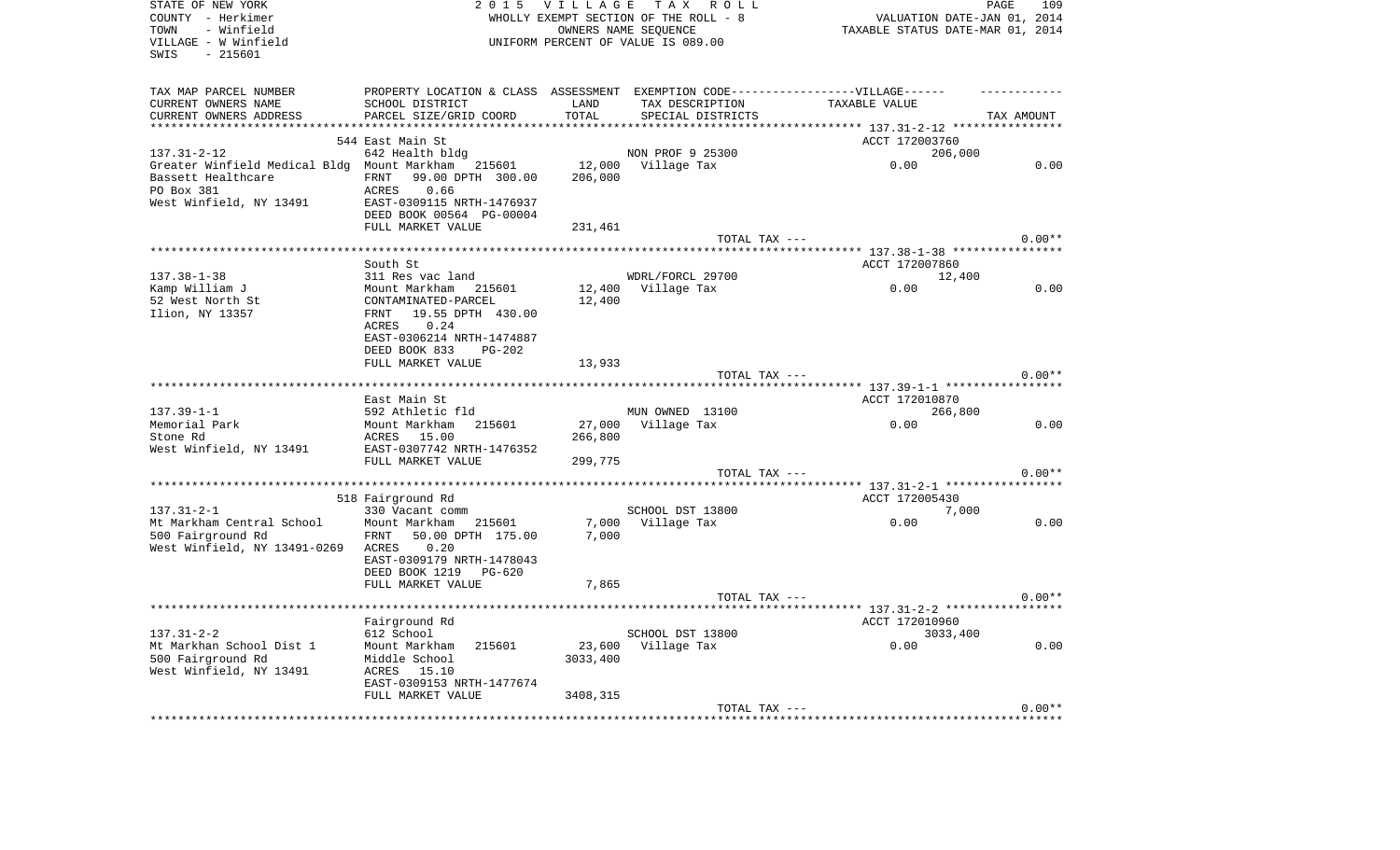| STATE OF NEW YORK       | 2 0 1 5                                                                           | V I L L A G E                  | TAX ROLL          |                                                                 | PAGE<br>110 |
|-------------------------|-----------------------------------------------------------------------------------|--------------------------------|-------------------|-----------------------------------------------------------------|-------------|
| COUNTY - Herkimer       | WHOLLY EXEMPT SECTION OF THE ROLL - 8                                             |                                |                   | VALUATION DATE-JAN 01, 2014                                     |             |
| - Winfield<br>TOWN      | OWNERS NAME SEOUENCE                                                              |                                |                   | TAXABLE STATUS DATE-MAR 01, 2014                                |             |
| VILLAGE - W Winfield    | UNIFORM PERCENT OF VALUE IS 089.00                                                |                                |                   |                                                                 |             |
| SWIS<br>$-215601$       |                                                                                   |                                |                   |                                                                 |             |
|                         |                                                                                   |                                |                   |                                                                 |             |
| TAX MAP PARCEL NUMBER   | PROPERTY LOCATION & CLASS ASSESSMENT EXEMPTION CODE-----------------VILLAGE------ |                                |                   |                                                                 |             |
| CURRENT OWNERS NAME     | SCHOOL DISTRICT                                                                   | LAND                           | TAX DESCRIPTION   | TAXABLE VALUE                                                   |             |
| CURRENT OWNERS ADDRESS  | PARCEL SIZE/GRID COORD                                                            | TOTAL<br>* * * * * * * * * * * | SPECIAL DISTRICTS |                                                                 | TAX AMOUNT  |
|                         | West Main St                                                                      |                                |                   | ACCT 172010900                                                  |             |
| $137.30 - 1 - 38$       | 620 Religious                                                                     |                                | NON PROF 9 25300  | 8,200                                                           |             |
| St Joseph's Cemetery    | Mount Markham<br>215601                                                           | 8,000                          | Village Tax       | 0.00                                                            | 0.00        |
| PO Box 305              | ACRES<br>3.50                                                                     | 8,200                          |                   |                                                                 |             |
| West Winfield, NY 13491 | EAST-0304828 NRTH-1477451                                                         |                                |                   |                                                                 |             |
|                         | FULL MARKET VALUE                                                                 | 9,213                          |                   |                                                                 |             |
|                         |                                                                                   |                                | TOTAL TAX ---     |                                                                 | $0.00**$    |
|                         |                                                                                   |                                |                   |                                                                 |             |
|                         | West Main St                                                                      |                                |                   | ACCT 172010600                                                  |             |
| $137.30 - 1 - 37$       | 620 Religious                                                                     |                                | NON PROF 9 25300  | 653,000                                                         |             |
| St Joseph's Church      | Mount Markham<br>215601                                                           | 12,000                         | Village Tax       | 0.00                                                            | 0.00        |
| PO Box 305              | FRNT 132.00 DPTH 297.00                                                           | 653,000                        |                   |                                                                 |             |
| West Winfield, NY 13491 | 0.90<br>ACRES                                                                     |                                |                   |                                                                 |             |
|                         | EAST-0304853 NRTH-1476866                                                         |                                |                   |                                                                 |             |
|                         | FULL MARKET VALUE                                                                 | 733,708                        |                   |                                                                 |             |
|                         |                                                                                   |                                | TOTAL TAX ---     |                                                                 | $0.00**$    |
|                         |                                                                                   |                                |                   |                                                                 |             |
|                         | 305 West Main St                                                                  |                                |                   | ACCT 172010630                                                  |             |
| $137.30 - 1 - 36$       | 210 1 Family Res                                                                  |                                | NON PROF 9 25300  | 113,400                                                         |             |
| St Joseph's Rectory     | Mount Markham 215601                                                              | 8,000                          | Village Tax       | 0.00                                                            | 0.00        |
| PO Box 305              | 60.00 DPTH 220.00<br>FRNT                                                         | 113,400                        |                   |                                                                 |             |
| West Winfield, NY 13491 | 0.30<br>ACRES                                                                     |                                |                   |                                                                 |             |
|                         | EAST-0304946 NRTH-1476866                                                         |                                |                   |                                                                 |             |
|                         | DEED BOOK 00596 PG-00754                                                          |                                |                   |                                                                 |             |
|                         | FULL MARKET VALUE                                                                 | 127,416                        |                   |                                                                 |             |
|                         |                                                                                   |                                | TOTAL TAX ---     |                                                                 | $0.00**$    |
|                         |                                                                                   |                                |                   |                                                                 |             |
|                         | West Main St                                                                      |                                |                   | ACCT 172010180                                                  |             |
| $137.30 - 1 - 41$       | 311 Res vac land                                                                  |                                | N/P-RELIG 25110   | 8,200                                                           |             |
| St Josephs Church       | Mount Markham<br>215601                                                           | 8,200                          | Village Tax       | 0.00                                                            | 0.00        |
| PO Box 305              | 14.00 DPTH 300.00<br>FRNT                                                         | 8,200                          |                   |                                                                 |             |
| West Winfield, NY 13491 | EAST-0304729 NRTH-1476975                                                         |                                |                   |                                                                 |             |
|                         | DEED BOOK 705<br><b>PG-860</b>                                                    |                                |                   |                                                                 |             |
|                         | FULL MARKET VALUE                                                                 | 9,213                          |                   |                                                                 |             |
|                         |                                                                                   |                                | TOTAL TAX ---     |                                                                 | $0.00**$    |
|                         |                                                                                   |                                |                   | ********************************** 137.31-2-24 **************** |             |
|                         | East Main St                                                                      |                                |                   | ACCT 172010780                                                  |             |
| $137.31 - 2 - 24$       | 330 Vacant comm                                                                   |                                | MUN OWNED 13100   | 9,300                                                           |             |
| Town Of Winfield        | Mount Markham<br>215601                                                           | 9,300                          | Village Tax       | 0.00                                                            | 0.00        |
| 306 Stone Rd            | FRNT<br>77.00 DPTH<br>55.00                                                       | 9,300                          |                   |                                                                 |             |
| West Winfield, NY 13491 | 0.09<br>ACRES                                                                     |                                |                   |                                                                 |             |
|                         | EAST-0307505 NRTH-1476933                                                         |                                |                   |                                                                 |             |
|                         | DEED BOOK 677<br>PG-899                                                           |                                |                   |                                                                 |             |
|                         | FULL MARKET VALUE                                                                 | 10,449                         |                   |                                                                 |             |
|                         |                                                                                   |                                | TOTAL TAX ---     |                                                                 | $0.00**$    |
|                         |                                                                                   |                                |                   |                                                                 |             |
|                         |                                                                                   |                                |                   |                                                                 |             |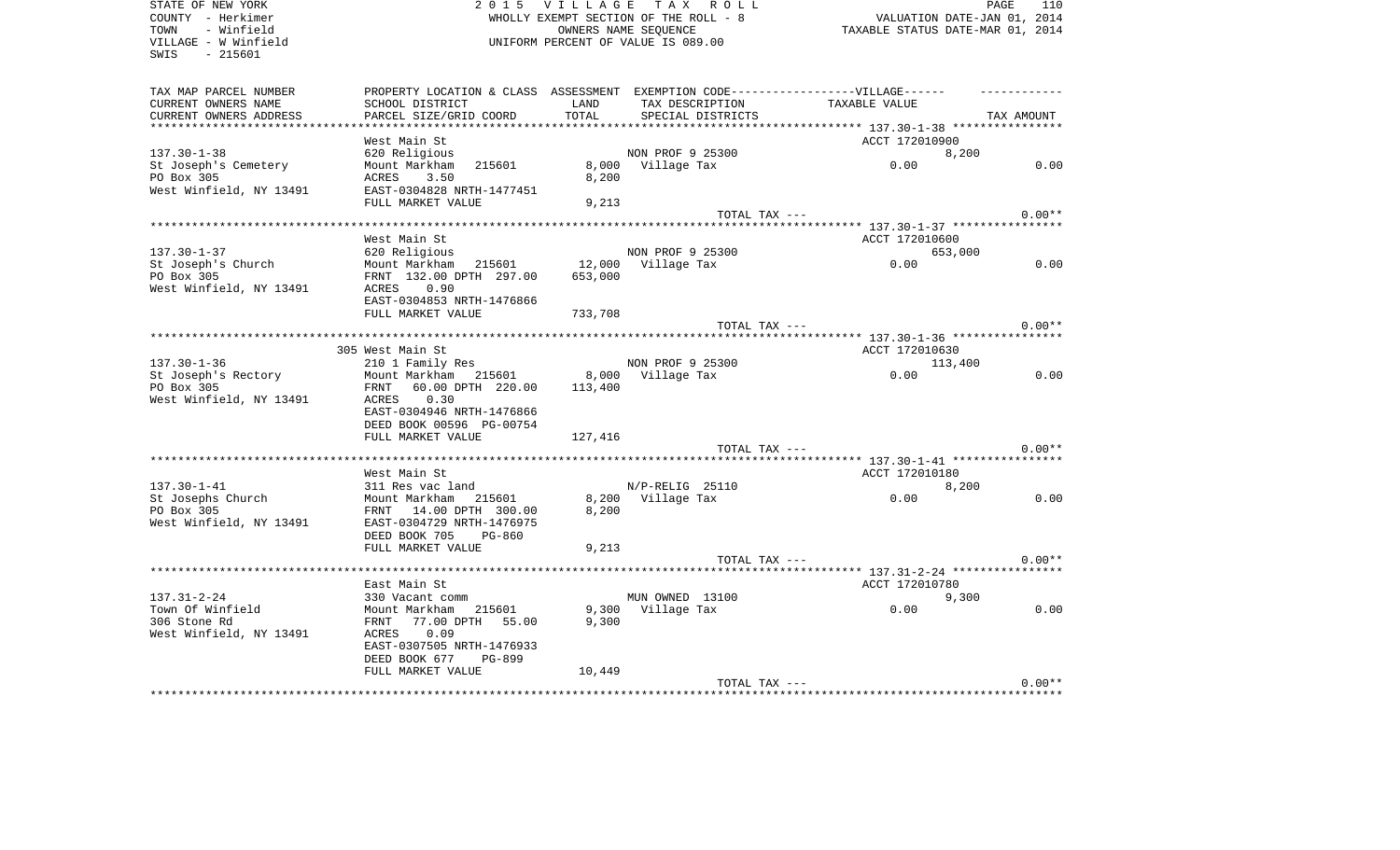| PROPERTY LOCATION & CLASS ASSESSMENT EXEMPTION CODE----------------VILLAGE------<br>CURRENT OWNERS NAME<br>SCHOOL DISTRICT<br>TAX DESCRIPTION<br>LAND<br><b>TAXABLE VALUE</b><br>CURRENT OWNERS ADDRESS<br>PARCEL SIZE/GRID COORD<br>TOTAL<br>SPECIAL DISTRICTS<br>TAX AMOUNT<br>***********************<br>Clapson Park Rd<br>ACCT 172011290<br>$137.39 - 1 - 32$<br>MUN OWNED 13100<br>330 Vacant comm<br>10,300<br>10,000 Village Tax<br>0.00<br>0.00<br>Mount Markham 215601<br>80.00 DPTH 402.00<br>FRNT<br>10,300<br>0.56<br>ACRES<br>EAST-0270120 NRTH-1051830<br>DEED BOOK 00000<br>FULL MARKET VALUE<br>11,573<br>$0.00**$<br>TOTAL TAX ---<br>West Main St<br>ACCT 172010720<br>662 Police/fire<br>MUN OWNED 13100<br>845,600<br>0.00<br>Mount Markham<br>215601<br>12,000<br>Village Tax<br>0.00<br>48.00 DPTH 203.00<br>845,600<br>FRNT<br>0.22<br>West Winfield, NY 13491<br>ACRES<br>EAST-0305932 NRTH-1477011<br>DEED BOOK 00000<br>FULL MARKET VALUE<br>950,112<br>$0.00**$<br>TOTAL TAX ---<br>*********************<br>North St<br>ACCT 172002280<br>MUN OWNED 13100<br>330 Vacant comm<br>10,300<br>Village Of West Winfield<br>Mount Markham 215601<br>10,300<br>Village Tax<br>0.00<br>0.00<br>PO Box 308<br>40.00 DPTH 145.00<br>10,300<br>FRNT<br>0.13<br>West Winfield, NY 13491<br>ACRES<br>EAST-0306386 NRTH-1477066<br>DEED BOOK 833<br>$PG-392$<br>FULL MARKET VALUE<br>11,573<br>$0.00**$<br>TOTAL TAX ---<br>ACCT 172003750<br>North St<br>$137.30 - 2 - 36$<br>MUN OWNED 13100<br>331 Com vac w/im<br>15,000<br>Village Of West Winfield<br>10,300<br>Village Tax<br>0.00<br>0.00<br>Mount Markham<br>215601<br>PO Box 308<br>60.00 DPTH 80.00<br>15,000<br>FRNT<br>West Winfield, NY 13491<br>ACRES<br>0.11<br>EAST-0306366 NRTH-1477017<br>DEED BOOK 833<br>PG-392<br>FULL MARKET VALUE<br>16,854<br>$0.00**$<br>TOTAL TAX --- | STATE OF NEW YORK<br>COUNTY - Herkimer<br>TOWN<br>- Winfield<br>VILLAGE - W Winfield<br>SWIS<br>$-215601$ | 2015 VILLAGE | TAX ROLL<br>WHOLLY EXEMPT SECTION OF THE ROLL - 8<br>OWNERS NAME SEOUENCE<br>UNIFORM PERCENT OF VALUE IS 089.00 | VALUATION DATE-JAN 01, 2014<br>TAXABLE STATUS DATE-MAR 01, 2014 | PAGE<br>111 |
|-----------------------------------------------------------------------------------------------------------------------------------------------------------------------------------------------------------------------------------------------------------------------------------------------------------------------------------------------------------------------------------------------------------------------------------------------------------------------------------------------------------------------------------------------------------------------------------------------------------------------------------------------------------------------------------------------------------------------------------------------------------------------------------------------------------------------------------------------------------------------------------------------------------------------------------------------------------------------------------------------------------------------------------------------------------------------------------------------------------------------------------------------------------------------------------------------------------------------------------------------------------------------------------------------------------------------------------------------------------------------------------------------------------------------------------------------------------------------------------------------------------------------------------------------------------------------------------------------------------------------------------------------------------------------------------------------------------------------------------------------------------------------------------------------------------------------------------------------------------------|-----------------------------------------------------------------------------------------------------------|--------------|-----------------------------------------------------------------------------------------------------------------|-----------------------------------------------------------------|-------------|
|                                                                                                                                                                                                                                                                                                                                                                                                                                                                                                                                                                                                                                                                                                                                                                                                                                                                                                                                                                                                                                                                                                                                                                                                                                                                                                                                                                                                                                                                                                                                                                                                                                                                                                                                                                                                                                                                 | TAX MAP PARCEL NUMBER                                                                                     |              |                                                                                                                 |                                                                 |             |
|                                                                                                                                                                                                                                                                                                                                                                                                                                                                                                                                                                                                                                                                                                                                                                                                                                                                                                                                                                                                                                                                                                                                                                                                                                                                                                                                                                                                                                                                                                                                                                                                                                                                                                                                                                                                                                                                 |                                                                                                           |              |                                                                                                                 |                                                                 |             |
|                                                                                                                                                                                                                                                                                                                                                                                                                                                                                                                                                                                                                                                                                                                                                                                                                                                                                                                                                                                                                                                                                                                                                                                                                                                                                                                                                                                                                                                                                                                                                                                                                                                                                                                                                                                                                                                                 |                                                                                                           |              |                                                                                                                 |                                                                 |             |
|                                                                                                                                                                                                                                                                                                                                                                                                                                                                                                                                                                                                                                                                                                                                                                                                                                                                                                                                                                                                                                                                                                                                                                                                                                                                                                                                                                                                                                                                                                                                                                                                                                                                                                                                                                                                                                                                 |                                                                                                           |              |                                                                                                                 |                                                                 |             |
|                                                                                                                                                                                                                                                                                                                                                                                                                                                                                                                                                                                                                                                                                                                                                                                                                                                                                                                                                                                                                                                                                                                                                                                                                                                                                                                                                                                                                                                                                                                                                                                                                                                                                                                                                                                                                                                                 |                                                                                                           |              |                                                                                                                 |                                                                 |             |
|                                                                                                                                                                                                                                                                                                                                                                                                                                                                                                                                                                                                                                                                                                                                                                                                                                                                                                                                                                                                                                                                                                                                                                                                                                                                                                                                                                                                                                                                                                                                                                                                                                                                                                                                                                                                                                                                 | Town Of Winfield                                                                                          |              |                                                                                                                 |                                                                 |             |
|                                                                                                                                                                                                                                                                                                                                                                                                                                                                                                                                                                                                                                                                                                                                                                                                                                                                                                                                                                                                                                                                                                                                                                                                                                                                                                                                                                                                                                                                                                                                                                                                                                                                                                                                                                                                                                                                 | 306 Stone Road                                                                                            |              |                                                                                                                 |                                                                 |             |
|                                                                                                                                                                                                                                                                                                                                                                                                                                                                                                                                                                                                                                                                                                                                                                                                                                                                                                                                                                                                                                                                                                                                                                                                                                                                                                                                                                                                                                                                                                                                                                                                                                                                                                                                                                                                                                                                 | West Winfield, NY 13491                                                                                   |              |                                                                                                                 |                                                                 |             |
|                                                                                                                                                                                                                                                                                                                                                                                                                                                                                                                                                                                                                                                                                                                                                                                                                                                                                                                                                                                                                                                                                                                                                                                                                                                                                                                                                                                                                                                                                                                                                                                                                                                                                                                                                                                                                                                                 |                                                                                                           |              |                                                                                                                 |                                                                 |             |
|                                                                                                                                                                                                                                                                                                                                                                                                                                                                                                                                                                                                                                                                                                                                                                                                                                                                                                                                                                                                                                                                                                                                                                                                                                                                                                                                                                                                                                                                                                                                                                                                                                                                                                                                                                                                                                                                 |                                                                                                           |              |                                                                                                                 |                                                                 |             |
|                                                                                                                                                                                                                                                                                                                                                                                                                                                                                                                                                                                                                                                                                                                                                                                                                                                                                                                                                                                                                                                                                                                                                                                                                                                                                                                                                                                                                                                                                                                                                                                                                                                                                                                                                                                                                                                                 |                                                                                                           |              |                                                                                                                 |                                                                 |             |
|                                                                                                                                                                                                                                                                                                                                                                                                                                                                                                                                                                                                                                                                                                                                                                                                                                                                                                                                                                                                                                                                                                                                                                                                                                                                                                                                                                                                                                                                                                                                                                                                                                                                                                                                                                                                                                                                 |                                                                                                           |              |                                                                                                                 |                                                                 |             |
|                                                                                                                                                                                                                                                                                                                                                                                                                                                                                                                                                                                                                                                                                                                                                                                                                                                                                                                                                                                                                                                                                                                                                                                                                                                                                                                                                                                                                                                                                                                                                                                                                                                                                                                                                                                                                                                                 |                                                                                                           |              |                                                                                                                 |                                                                 |             |
|                                                                                                                                                                                                                                                                                                                                                                                                                                                                                                                                                                                                                                                                                                                                                                                                                                                                                                                                                                                                                                                                                                                                                                                                                                                                                                                                                                                                                                                                                                                                                                                                                                                                                                                                                                                                                                                                 | $137.30 - 1 - 19$                                                                                         |              |                                                                                                                 |                                                                 |             |
|                                                                                                                                                                                                                                                                                                                                                                                                                                                                                                                                                                                                                                                                                                                                                                                                                                                                                                                                                                                                                                                                                                                                                                                                                                                                                                                                                                                                                                                                                                                                                                                                                                                                                                                                                                                                                                                                 | Village Of West Winfield                                                                                  |              |                                                                                                                 |                                                                 |             |
|                                                                                                                                                                                                                                                                                                                                                                                                                                                                                                                                                                                                                                                                                                                                                                                                                                                                                                                                                                                                                                                                                                                                                                                                                                                                                                                                                                                                                                                                                                                                                                                                                                                                                                                                                                                                                                                                 | PO Box 308                                                                                                |              |                                                                                                                 |                                                                 |             |
|                                                                                                                                                                                                                                                                                                                                                                                                                                                                                                                                                                                                                                                                                                                                                                                                                                                                                                                                                                                                                                                                                                                                                                                                                                                                                                                                                                                                                                                                                                                                                                                                                                                                                                                                                                                                                                                                 |                                                                                                           |              |                                                                                                                 |                                                                 |             |
|                                                                                                                                                                                                                                                                                                                                                                                                                                                                                                                                                                                                                                                                                                                                                                                                                                                                                                                                                                                                                                                                                                                                                                                                                                                                                                                                                                                                                                                                                                                                                                                                                                                                                                                                                                                                                                                                 |                                                                                                           |              |                                                                                                                 |                                                                 |             |
|                                                                                                                                                                                                                                                                                                                                                                                                                                                                                                                                                                                                                                                                                                                                                                                                                                                                                                                                                                                                                                                                                                                                                                                                                                                                                                                                                                                                                                                                                                                                                                                                                                                                                                                                                                                                                                                                 |                                                                                                           |              |                                                                                                                 |                                                                 |             |
|                                                                                                                                                                                                                                                                                                                                                                                                                                                                                                                                                                                                                                                                                                                                                                                                                                                                                                                                                                                                                                                                                                                                                                                                                                                                                                                                                                                                                                                                                                                                                                                                                                                                                                                                                                                                                                                                 |                                                                                                           |              |                                                                                                                 |                                                                 |             |
|                                                                                                                                                                                                                                                                                                                                                                                                                                                                                                                                                                                                                                                                                                                                                                                                                                                                                                                                                                                                                                                                                                                                                                                                                                                                                                                                                                                                                                                                                                                                                                                                                                                                                                                                                                                                                                                                 |                                                                                                           |              |                                                                                                                 |                                                                 |             |
|                                                                                                                                                                                                                                                                                                                                                                                                                                                                                                                                                                                                                                                                                                                                                                                                                                                                                                                                                                                                                                                                                                                                                                                                                                                                                                                                                                                                                                                                                                                                                                                                                                                                                                                                                                                                                                                                 |                                                                                                           |              |                                                                                                                 |                                                                 |             |
|                                                                                                                                                                                                                                                                                                                                                                                                                                                                                                                                                                                                                                                                                                                                                                                                                                                                                                                                                                                                                                                                                                                                                                                                                                                                                                                                                                                                                                                                                                                                                                                                                                                                                                                                                                                                                                                                 | $137.30 - 2 - 35$                                                                                         |              |                                                                                                                 |                                                                 |             |
|                                                                                                                                                                                                                                                                                                                                                                                                                                                                                                                                                                                                                                                                                                                                                                                                                                                                                                                                                                                                                                                                                                                                                                                                                                                                                                                                                                                                                                                                                                                                                                                                                                                                                                                                                                                                                                                                 |                                                                                                           |              |                                                                                                                 |                                                                 |             |
|                                                                                                                                                                                                                                                                                                                                                                                                                                                                                                                                                                                                                                                                                                                                                                                                                                                                                                                                                                                                                                                                                                                                                                                                                                                                                                                                                                                                                                                                                                                                                                                                                                                                                                                                                                                                                                                                 |                                                                                                           |              |                                                                                                                 |                                                                 |             |
|                                                                                                                                                                                                                                                                                                                                                                                                                                                                                                                                                                                                                                                                                                                                                                                                                                                                                                                                                                                                                                                                                                                                                                                                                                                                                                                                                                                                                                                                                                                                                                                                                                                                                                                                                                                                                                                                 |                                                                                                           |              |                                                                                                                 |                                                                 |             |
|                                                                                                                                                                                                                                                                                                                                                                                                                                                                                                                                                                                                                                                                                                                                                                                                                                                                                                                                                                                                                                                                                                                                                                                                                                                                                                                                                                                                                                                                                                                                                                                                                                                                                                                                                                                                                                                                 |                                                                                                           |              |                                                                                                                 |                                                                 |             |
|                                                                                                                                                                                                                                                                                                                                                                                                                                                                                                                                                                                                                                                                                                                                                                                                                                                                                                                                                                                                                                                                                                                                                                                                                                                                                                                                                                                                                                                                                                                                                                                                                                                                                                                                                                                                                                                                 |                                                                                                           |              |                                                                                                                 |                                                                 |             |
|                                                                                                                                                                                                                                                                                                                                                                                                                                                                                                                                                                                                                                                                                                                                                                                                                                                                                                                                                                                                                                                                                                                                                                                                                                                                                                                                                                                                                                                                                                                                                                                                                                                                                                                                                                                                                                                                 |                                                                                                           |              |                                                                                                                 |                                                                 |             |
|                                                                                                                                                                                                                                                                                                                                                                                                                                                                                                                                                                                                                                                                                                                                                                                                                                                                                                                                                                                                                                                                                                                                                                                                                                                                                                                                                                                                                                                                                                                                                                                                                                                                                                                                                                                                                                                                 |                                                                                                           |              |                                                                                                                 |                                                                 |             |
|                                                                                                                                                                                                                                                                                                                                                                                                                                                                                                                                                                                                                                                                                                                                                                                                                                                                                                                                                                                                                                                                                                                                                                                                                                                                                                                                                                                                                                                                                                                                                                                                                                                                                                                                                                                                                                                                 |                                                                                                           |              |                                                                                                                 |                                                                 |             |
|                                                                                                                                                                                                                                                                                                                                                                                                                                                                                                                                                                                                                                                                                                                                                                                                                                                                                                                                                                                                                                                                                                                                                                                                                                                                                                                                                                                                                                                                                                                                                                                                                                                                                                                                                                                                                                                                 |                                                                                                           |              |                                                                                                                 |                                                                 |             |
|                                                                                                                                                                                                                                                                                                                                                                                                                                                                                                                                                                                                                                                                                                                                                                                                                                                                                                                                                                                                                                                                                                                                                                                                                                                                                                                                                                                                                                                                                                                                                                                                                                                                                                                                                                                                                                                                 |                                                                                                           |              |                                                                                                                 |                                                                 |             |
|                                                                                                                                                                                                                                                                                                                                                                                                                                                                                                                                                                                                                                                                                                                                                                                                                                                                                                                                                                                                                                                                                                                                                                                                                                                                                                                                                                                                                                                                                                                                                                                                                                                                                                                                                                                                                                                                 |                                                                                                           |              |                                                                                                                 |                                                                 |             |
|                                                                                                                                                                                                                                                                                                                                                                                                                                                                                                                                                                                                                                                                                                                                                                                                                                                                                                                                                                                                                                                                                                                                                                                                                                                                                                                                                                                                                                                                                                                                                                                                                                                                                                                                                                                                                                                                 |                                                                                                           |              |                                                                                                                 |                                                                 |             |
|                                                                                                                                                                                                                                                                                                                                                                                                                                                                                                                                                                                                                                                                                                                                                                                                                                                                                                                                                                                                                                                                                                                                                                                                                                                                                                                                                                                                                                                                                                                                                                                                                                                                                                                                                                                                                                                                 |                                                                                                           |              |                                                                                                                 |                                                                 |             |
|                                                                                                                                                                                                                                                                                                                                                                                                                                                                                                                                                                                                                                                                                                                                                                                                                                                                                                                                                                                                                                                                                                                                                                                                                                                                                                                                                                                                                                                                                                                                                                                                                                                                                                                                                                                                                                                                 |                                                                                                           |              |                                                                                                                 |                                                                 |             |
|                                                                                                                                                                                                                                                                                                                                                                                                                                                                                                                                                                                                                                                                                                                                                                                                                                                                                                                                                                                                                                                                                                                                                                                                                                                                                                                                                                                                                                                                                                                                                                                                                                                                                                                                                                                                                                                                 |                                                                                                           |              |                                                                                                                 |                                                                 |             |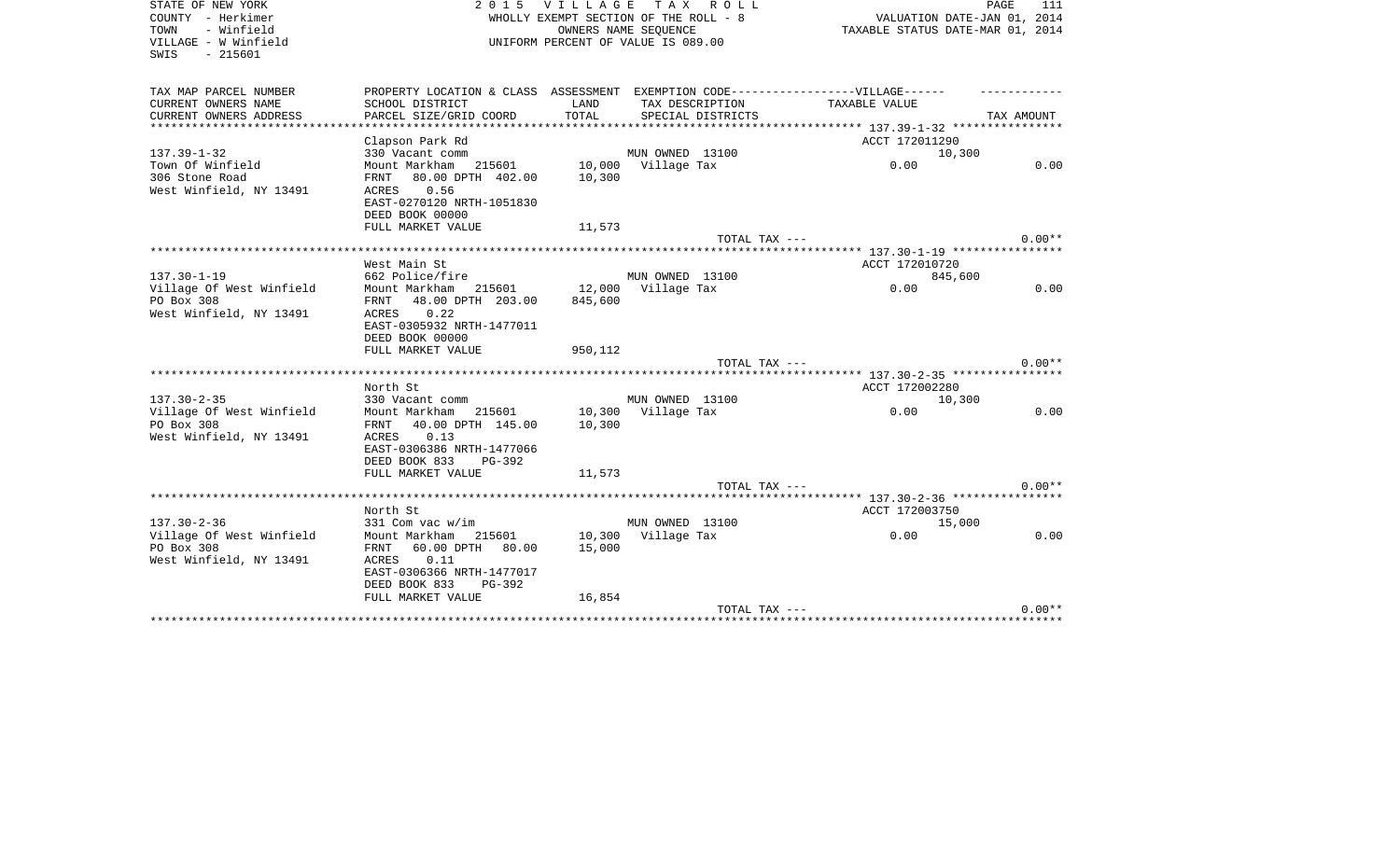| STATE OF NEW YORK<br>COUNTY - Herkimer<br>- Winfield<br>TOWN<br>VILLAGE - W Winfield<br>SWIS<br>$-215601$ | 2 0 1 5                                                                          | <b>VILLAGE</b> | TAX ROLL<br>WHOLLY EXEMPT SECTION OF THE ROLL - 8<br>OWNERS NAME SEQUENCE<br>UNIFORM PERCENT OF VALUE IS 089.00 | TAXABLE STATUS DATE-MAR 01, 2014 | PAGE<br>112<br>VALUATION DATE-JAN 01, 2014 |
|-----------------------------------------------------------------------------------------------------------|----------------------------------------------------------------------------------|----------------|-----------------------------------------------------------------------------------------------------------------|----------------------------------|--------------------------------------------|
| TAX MAP PARCEL NUMBER                                                                                     | PROPERTY LOCATION & CLASS ASSESSMENT EXEMPTION CODE----------------VILLAGE------ |                |                                                                                                                 |                                  |                                            |
| CURRENT OWNERS NAME                                                                                       | SCHOOL DISTRICT                                                                  | LAND           | TAX DESCRIPTION                                                                                                 | TAXABLE VALUE                    |                                            |
| CURRENT OWNERS ADDRESS                                                                                    | PARCEL SIZE/GRID COORD                                                           | TOTAL          | SPECIAL DISTRICTS                                                                                               |                                  | TAX AMOUNT                                 |
| **********************                                                                                    |                                                                                  |                |                                                                                                                 |                                  |                                            |
|                                                                                                           | East Main St                                                                     |                |                                                                                                                 | ACCT 172008580                   |                                            |
| $137.30 - 2 - 37$                                                                                         | 330 Vacant comm                                                                  |                | MUN OWNED 13100                                                                                                 | 10,300                           |                                            |
| Village Of West Winfield                                                                                  | Mount Markham 215601                                                             |                | 10,300 Village Tax                                                                                              | 0.00                             | 0.00                                       |
| PO Box 308                                                                                                | FRNT<br>54.00 DPTH 70.00                                                         | 10,300         |                                                                                                                 |                                  |                                            |
| West Winfield, NY 13491                                                                                   | 0.08<br>ACRES                                                                    |                |                                                                                                                 |                                  |                                            |
|                                                                                                           | EAST-0306350 NRTH-1476950                                                        |                |                                                                                                                 |                                  |                                            |
|                                                                                                           | DEED BOOK 833<br>PG-392<br>FULL MARKET VALUE                                     | 11,573         |                                                                                                                 |                                  |                                            |
|                                                                                                           |                                                                                  |                | TOTAL TAX ---                                                                                                   |                                  | $0.00**$                                   |
|                                                                                                           |                                                                                  |                |                                                                                                                 |                                  |                                            |
|                                                                                                           | East Main St                                                                     |                |                                                                                                                 | ACCT 172005700                   |                                            |
| $137.30 - 2 - 38$                                                                                         | 330 Vacant comm                                                                  |                | VLG/OTHER 13650                                                                                                 | 23,700                           |                                            |
| Village Of West Winfield                                                                                  | 215601<br>Mount Markham                                                          |                | 23,700 Village Tax                                                                                              | 0.00                             | 0.00                                       |
| PO Box 308                                                                                                | FRNT<br>26.00 DPTH 70.00                                                         | 23,700         |                                                                                                                 |                                  |                                            |
| West Winfield, NY 13491                                                                                   | 0.04<br><b>ACRES</b>                                                             |                |                                                                                                                 |                                  |                                            |
|                                                                                                           | EAST-0306386 NRTH-1476955                                                        |                |                                                                                                                 |                                  |                                            |
|                                                                                                           | DEED BOOK 835<br><b>PG-131</b>                                                   |                |                                                                                                                 |                                  |                                            |
|                                                                                                           | FULL MARKET VALUE                                                                | 26,629         |                                                                                                                 |                                  |                                            |
|                                                                                                           |                                                                                  |                | TOTAL TAX ---                                                                                                   |                                  | $0.00**$                                   |
|                                                                                                           | 401 East Main St                                                                 |                |                                                                                                                 | ACCT 172006330                   |                                            |
| $137.30 - 2 - 39$                                                                                         | 311 Res vac land                                                                 |                | MUN OWNED 13100                                                                                                 | 10,000                           |                                            |
| Village of West Winfield                                                                                  | Mount Markham<br>215601                                                          | 10,000         | Village Tax                                                                                                     | 0.00                             | 0.00                                       |
| PO Box 308                                                                                                | 40.00 DPTH 130.00<br>FRNT                                                        | 10,000         |                                                                                                                 |                                  |                                            |
| West Winfield, NY 13491                                                                                   | 0.04<br>ACRES                                                                    |                |                                                                                                                 |                                  |                                            |
|                                                                                                           | EAST-0306423 NRTH-1476994                                                        |                |                                                                                                                 |                                  |                                            |
|                                                                                                           | DEED BOOK 1185<br>PG-807                                                         |                |                                                                                                                 |                                  |                                            |
|                                                                                                           | FULL MARKET VALUE                                                                | 11,236         |                                                                                                                 |                                  |                                            |
|                                                                                                           |                                                                                  |                | TOTAL TAX ---                                                                                                   |                                  | $0.00**$                                   |
|                                                                                                           |                                                                                  |                |                                                                                                                 |                                  |                                            |
| $137.30 - 3 - 8$                                                                                          | West Main St<br>653 Govt pk lot                                                  |                | MUN OWNED 13100                                                                                                 | ACCT 172011200<br>15,500         |                                            |
| Village Of West Winfield                                                                                  | Mount Markham<br>215601                                                          | 9,000          | Village Tax                                                                                                     | 0.00                             | 0.00                                       |
| PO Box 308                                                                                                | FRNT 40.00 DPTH 264.00                                                           | 15,500         |                                                                                                                 |                                  |                                            |
| West Winfield, NY 13491                                                                                   | EAST-0306104 NRTH-1476608                                                        |                |                                                                                                                 |                                  |                                            |
|                                                                                                           | DEED BOOK 00581 PG-00254                                                         |                |                                                                                                                 |                                  |                                            |
|                                                                                                           | FULL MARKET VALUE                                                                | 17,416         |                                                                                                                 |                                  |                                            |
|                                                                                                           |                                                                                  |                | TOTAL TAX ---                                                                                                   |                                  | $0.00**$                                   |
|                                                                                                           |                                                                                  |                |                                                                                                                 |                                  |                                            |
|                                                                                                           | Main (Off) St                                                                    |                |                                                                                                                 | ACCT 172008259                   |                                            |
| $137.30 - 3 - 34$                                                                                         | 653 Govt pk lot                                                                  |                | MUN OWNED 13100                                                                                                 | 10,300                           |                                            |
| Village Of West Winfield                                                                                  | Mount Markham<br>215601                                                          | 9,000          | Village Tax                                                                                                     | 0.00                             | 0.00                                       |
| PO Box 308                                                                                                | Drive Way                                                                        | 10,300         |                                                                                                                 |                                  |                                            |
| West Winfield, NY 13491                                                                                   | 15.00 DPTH 120.00<br>FRNT<br>ACRES<br>0.03                                       |                |                                                                                                                 |                                  |                                            |
|                                                                                                           | EAST-0306140 NRTH-1476628                                                        |                |                                                                                                                 |                                  |                                            |
|                                                                                                           | FULL MARKET VALUE                                                                | 11,573         |                                                                                                                 |                                  |                                            |
|                                                                                                           |                                                                                  |                | TOTAL TAX ---                                                                                                   |                                  | $0.00**$                                   |
|                                                                                                           |                                                                                  |                |                                                                                                                 |                                  |                                            |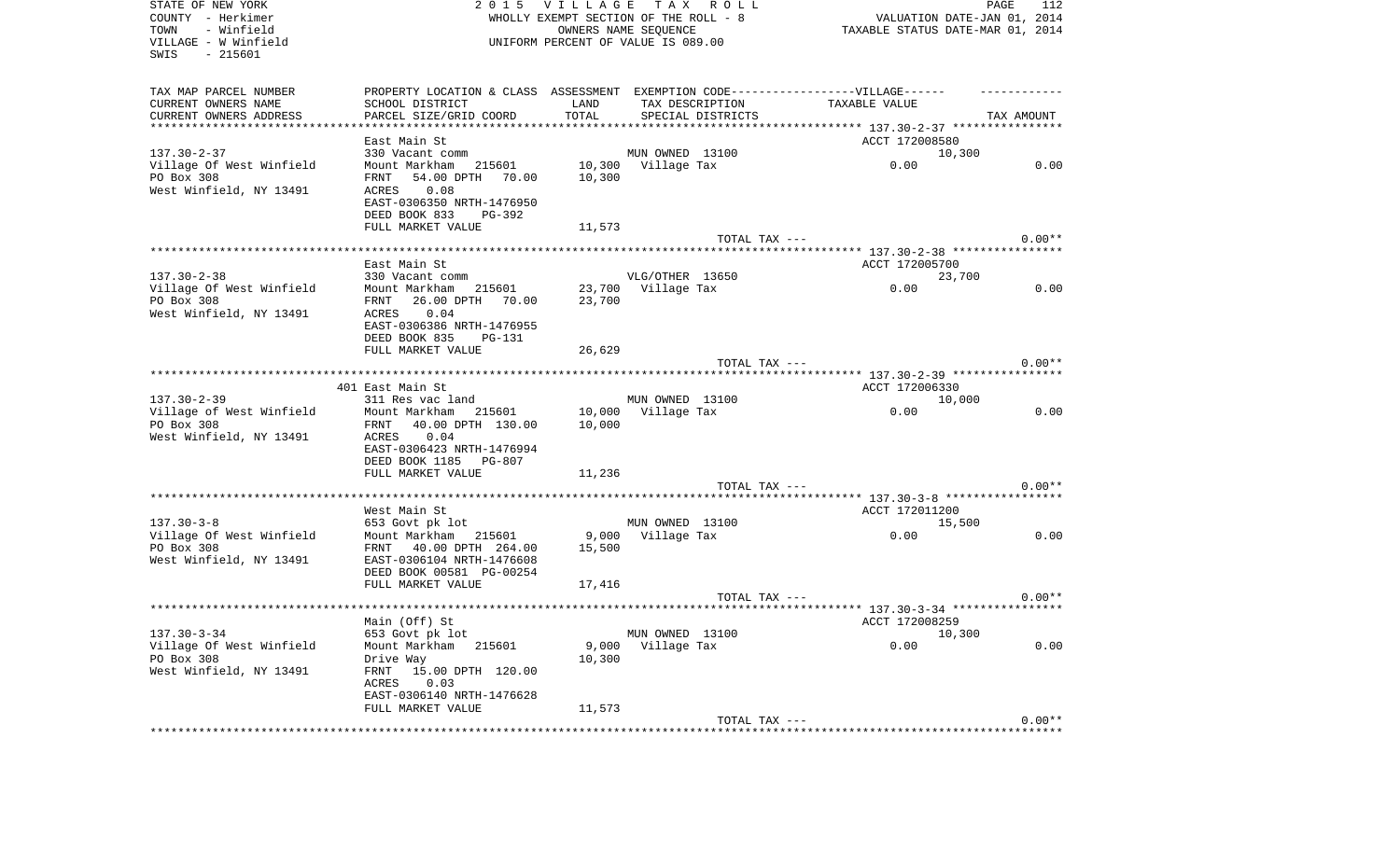| COUNTY - Herkimer<br>WHOLLY EXEMPT SECTION OF THE ROLL - 8<br>- Winfield<br>TAXABLE STATUS DATE-MAR 01, 2014<br>TOWN<br>OWNERS NAME SEOUENCE<br>VILLAGE - W Winfield<br>UNIFORM PERCENT OF VALUE IS 089.00 | VALUATION DATE-JAN 01, 2014 |
|------------------------------------------------------------------------------------------------------------------------------------------------------------------------------------------------------------|-----------------------------|
| SWIS<br>- 215601                                                                                                                                                                                           |                             |
| TAX MAP PARCEL NUMBER<br>PROPERTY LOCATION & CLASS ASSESSMENT EXEMPTION CODE-----------------VILLAGE------                                                                                                 |                             |
| CURRENT OWNERS NAME<br>SCHOOL DISTRICT<br>TAX DESCRIPTION<br>TAXABLE VALUE<br>LAND                                                                                                                         |                             |
| CURRENT OWNERS ADDRESS<br>PARCEL SIZE/GRID COORD<br>TOTAL<br>SPECIAL DISTRICTS                                                                                                                             | TAX AMOUNT                  |
| ***********************                                                                                                                                                                                    |                             |
| Village<br>$137.31 - 2 - 19.2$<br>330 Vacant comm<br>VLG/OTHER 13650<br>15,000                                                                                                                             |                             |
| Village of West Winfield<br>Mount Markham<br>215601<br>15,000 Village Tax<br>0.00                                                                                                                          | 0.00                        |
| PO Box 308<br>1.40<br>15,000<br>ACRES                                                                                                                                                                      |                             |
| West Winfield, NY 13491<br>EAST-0308182 NRTH-1475405<br>DEED BOOK 941<br><b>PG-604</b>                                                                                                                     |                             |
| FULL MARKET VALUE<br>16,854                                                                                                                                                                                |                             |
| TOTAL TAX ---                                                                                                                                                                                              | $0.00**$                    |
|                                                                                                                                                                                                            |                             |
| South (Off) St<br>ACCT 172002820                                                                                                                                                                           |                             |
| $137.38 - 1 - 20$<br>WDRL/FORCL 29700<br>331 Com vac w/im<br>15,500<br>Village of West Winfield<br>Mount Markham 215601<br>11,700 Village Tax<br>0.00                                                      | 0.00                        |
| PO Box 308<br>15,500<br>ACRES<br>6.40                                                                                                                                                                      |                             |
| West Winfield, NY 13491<br>EAST-0305750 NRTH-1476347                                                                                                                                                       |                             |
| DEED BOOK 933<br><b>PG-169</b>                                                                                                                                                                             |                             |
| FULL MARKET VALUE<br>17,416                                                                                                                                                                                |                             |
| TOTAL TAX ---                                                                                                                                                                                              | $0.00**$                    |
| ********** 137.38-1-21 *****************                                                                                                                                                                   |                             |
| South St<br>ACCT 172002760                                                                                                                                                                                 |                             |
| $137.38 - 1 - 21$<br>WDRL/FORCL 29700<br>330 Vacant comm<br>8,200<br>Village of West Winfield<br>215601<br>8,200<br>Village Tax<br>0.00<br>Mount Markham                                                   | 0.00                        |
| PO Box 308<br>FRNT 100.00 DPTH 75.00<br>8,200                                                                                                                                                              |                             |
| West Winfield, NY 13491<br>ACRES<br>0.17                                                                                                                                                                   |                             |
| EAST-0306086 NRTH-1476498                                                                                                                                                                                  |                             |
| DEED BOOK 933<br>PG-163                                                                                                                                                                                    |                             |
| FULL MARKET VALUE<br>9,213                                                                                                                                                                                 |                             |
| TOTAL TAX ---                                                                                                                                                                                              | $0.00**$                    |
| South St<br>ACCT 172002730                                                                                                                                                                                 |                             |
| $137.38 - 1 - 27$<br>330 Vacant comm<br>VLG/OTHER 13650<br>9,300                                                                                                                                           |                             |
| Village of West Winfield<br>0.00<br>Mount Markham<br>9,300<br>Village Tax<br>215601                                                                                                                        | 0.00                        |
| PO Box 308<br>ACRES<br>2.10<br>9,300                                                                                                                                                                       |                             |
| West Winfield, NY 13491<br>EAST-0306186 NRTH-1475948                                                                                                                                                       |                             |
| DEED BOOK 933<br>PG-163                                                                                                                                                                                    |                             |
| FULL MARKET VALUE<br>10,449                                                                                                                                                                                |                             |
| TOTAL TAX ---<br>****************                                                                                                                                                                          | $0.00**$                    |
| **** 137.39-1-2 *****************<br>South St<br>ACCT 172025000                                                                                                                                            |                             |
| $137.39 - 1 - 2$<br>MUN OWNED 13100<br>330 Vacant comm<br>14,400                                                                                                                                           |                             |
| Village Of West Winfield<br>Mount Markham 215601<br>14,400<br>Village Tax<br>0.00                                                                                                                          | 0.00                        |
| PO Box 308<br>Pond 7 3/4<br>14,400                                                                                                                                                                         |                             |
| West Winfield, NY 13491<br>ACRES 10.30                                                                                                                                                                     |                             |
| EAST-0307007 NRTH-1475901                                                                                                                                                                                  |                             |
| DEED BOOK 00611 PG-00249                                                                                                                                                                                   |                             |
| 16,180<br>FULL MARKET VALUE<br>TOTAL TAX ---                                                                                                                                                               | $0.00**$                    |
|                                                                                                                                                                                                            |                             |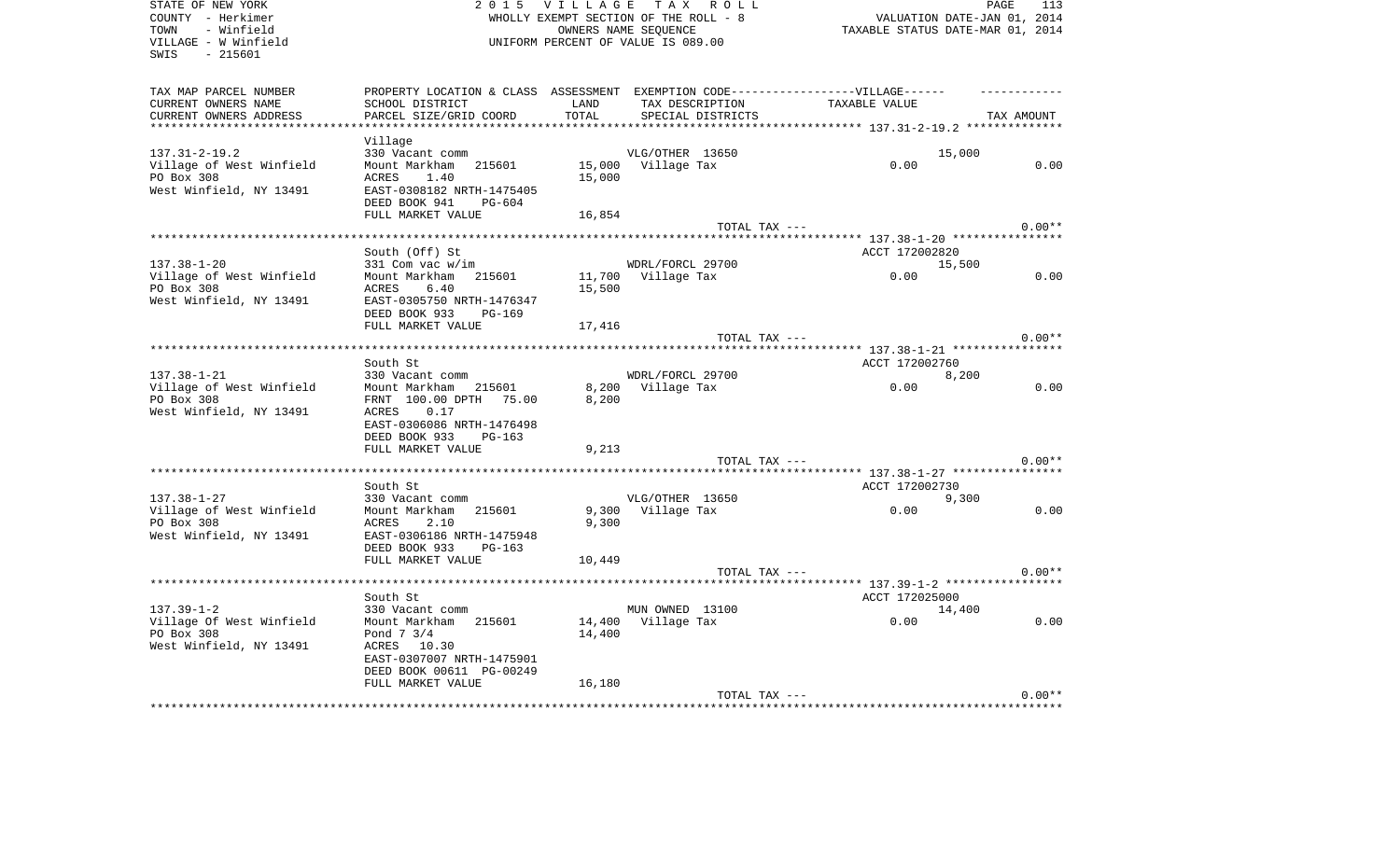| STATE OF NEW YORK<br>COUNTY - Herkimer      | 2015 VILLAGE TAX ROLL<br>WHOLLY EXEMPT SECTION OF THE ROLL - 8                    |        |                                    |                                                                 | PAGE<br>114 |
|---------------------------------------------|-----------------------------------------------------------------------------------|--------|------------------------------------|-----------------------------------------------------------------|-------------|
| TOWN<br>- Winfield                          | OWNERS NAME SEQUENCE                                                              |        |                                    | VALUATION DATE-JAN 01, 2014<br>TAXABLE STATUS DATE-MAR 01, 2014 |             |
| VILLAGE - W Winfield                        |                                                                                   |        | UNIFORM PERCENT OF VALUE IS 089.00 |                                                                 |             |
| $-215601$<br>SWIS                           |                                                                                   |        |                                    |                                                                 |             |
|                                             |                                                                                   |        |                                    |                                                                 |             |
| TAX MAP PARCEL NUMBER                       | PROPERTY LOCATION & CLASS ASSESSMENT EXEMPTION CODE-----------------VILLAGE------ |        |                                    |                                                                 |             |
| CURRENT OWNERS NAME                         | SCHOOL DISTRICT                                                                   | LAND   | TAX DESCRIPTION                    | TAXABLE VALUE                                                   |             |
| CURRENT OWNERS ADDRESS                      | PARCEL SIZE/GRID COORD                                                            | TOTAL  | SPECIAL DISTRICTS                  |                                                                 | TAX AMOUNT  |
| **************************                  |                                                                                   |        |                                    |                                                                 |             |
|                                             | West Main St                                                                      |        |                                    | ACCT 172010660                                                  |             |
| $137.38 - 1 - 19$                           | 695 Cemetery                                                                      |        | NON PROF 9 25300                   | 11,300                                                          |             |
| W Winfield Cemetery                         | Mount Markham<br>215601                                                           |        | 11,300 Village Tax                 | 0.00                                                            | 0.00        |
| Attn: Steve Davis                           | ACRES<br>6.00                                                                     | 11,300 |                                    |                                                                 |             |
| 654 US Highway 20 EAST-0305341 NRTH-1476241 |                                                                                   |        |                                    |                                                                 |             |
| West Winfield, NY 13491                     | FULL MARKET VALUE                                                                 | 12,697 |                                    |                                                                 |             |
|                                             |                                                                                   |        | TOTAL TAX ---                      |                                                                 | $0.00**$    |
|                                             | ******************************                                                    |        |                                    |                                                                 |             |
|                                             | West Main Street                                                                  |        |                                    | ACCT 172008806                                                  |             |
| $137.38 - 1 - 8.2$                          | 695 Cemetery                                                                      |        | NON PROF 9 25300                   | 12,400                                                          |             |
| W Winfield Cemetery Assoc                   | Mount Markham<br>215601                                                           |        | 12,000 Village Tax                 | 0.00                                                            | 0.00        |
| Attn: Steve Davis<br>664 US Highway 20      | ACRES<br>1.00<br>EAST-0305510 NRTH-1475715                                        | 12,400 |                                    |                                                                 |             |
| West Winfield, NY 13491-0156 DEED BOOK 729  | $PG-224$                                                                          |        |                                    |                                                                 |             |
|                                             | FULL MARKET VALUE                                                                 | 13,933 |                                    |                                                                 |             |
|                                             |                                                                                   |        | TOTAL TAX ---                      |                                                                 | $0.00**$    |
|                                             |                                                                                   |        |                                    |                                                                 |             |
|                                             | Water St                                                                          |        |                                    | ACCT 172010750                                                  |             |
| $137.31 - 1 - 71$                           | 330 Vacant comm                                                                   |        | MUN OWNED 13100                    | 13,400                                                          |             |
| Water Works Village                         | Mount Markham 215601                                                              |        | 13,400 Village Tax                 | 0.00                                                            | 0.00        |
| South St                                    | FRNT 226.57 DPTH 182.73                                                           | 13,400 |                                    |                                                                 |             |
| West Winfield, NY 13491                     | ACRES<br>0.85                                                                     |        |                                    |                                                                 |             |
|                                             | EAST-0307594 NRTH-1477423                                                         |        |                                    |                                                                 |             |
|                                             | DEED BOOK 00523 PG-00239                                                          |        |                                    |                                                                 |             |
|                                             | FULL MARKET VALUE                                                                 | 15,056 |                                    |                                                                 |             |
|                                             |                                                                                   |        | TOTAL TAX ---                      |                                                                 | $0.00**$    |
|                                             |                                                                                   |        |                                    |                                                                 |             |
|                                             | Memorial Par                                                                      |        |                                    | ACCT 172009102                                                  |             |
| $137.31 - 2 - 20.2$                         | 330 Vacant comm                                                                   |        | MUN OWNED 13100                    | 11,000                                                          |             |
| Winfield Town Barn                          | Mount Markham 215601                                                              |        | 11,000 Village Tax                 | 0.00                                                            | 0.00        |
| Stone Rd                                    | FRNT<br>80.00 DPTH 491.00                                                         | 11,000 |                                    |                                                                 |             |
| West Winfield, NY 13491                     | 0.90<br>ACRES<br>EAST-0308077 NRTH-1476397                                        |        |                                    |                                                                 |             |
|                                             |                                                                                   |        |                                    |                                                                 |             |
|                                             | DEED BOOK 775<br>PG-402<br>FULL MARKET VALUE                                      | 12,360 |                                    |                                                                 |             |
|                                             |                                                                                   |        | TOTAL TAX ---                      |                                                                 | $0.00**$    |
|                                             |                                                                                   |        |                                    |                                                                 |             |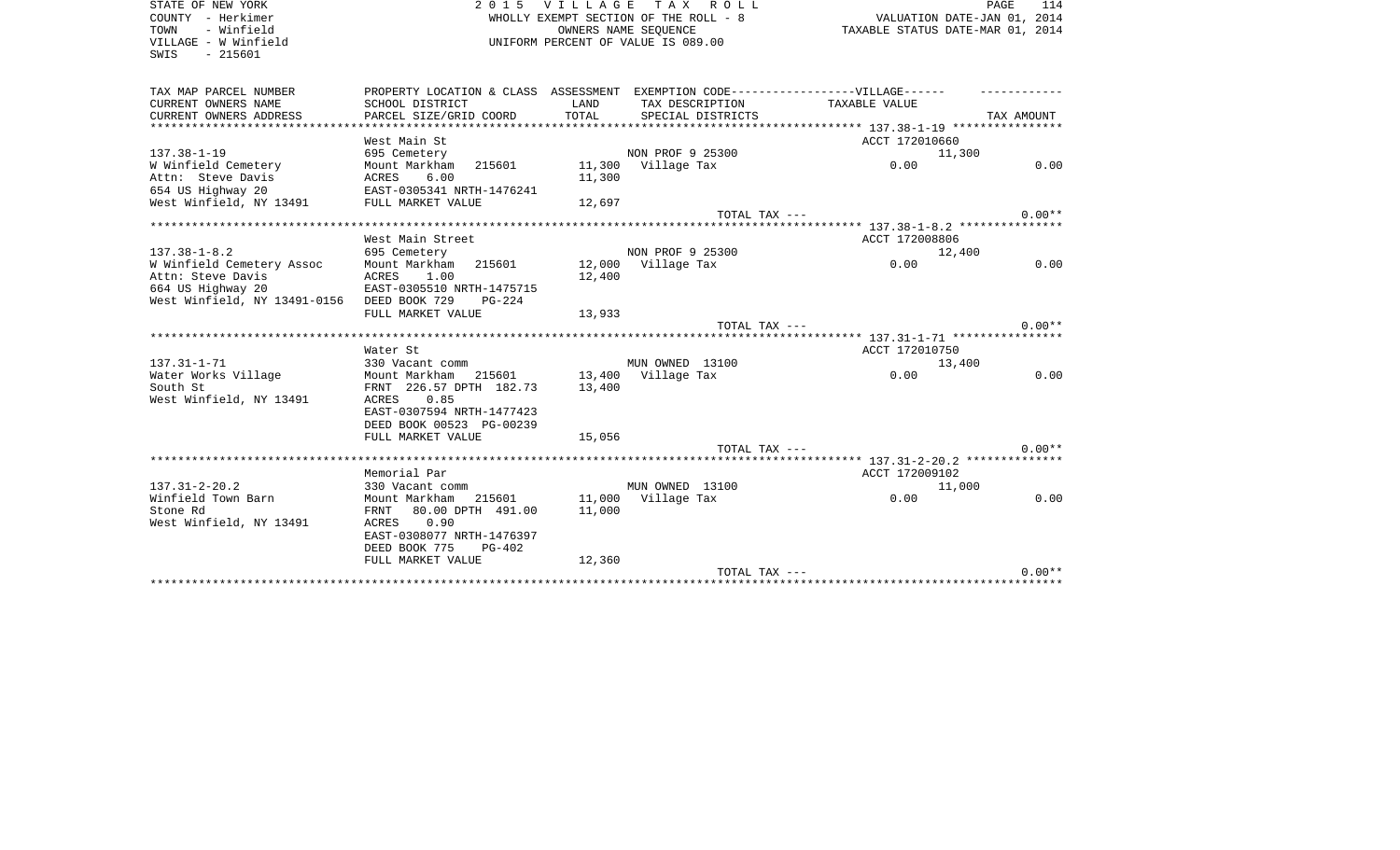| STATE OF NEW YORK    | 2015 VILLAGE TAX ROLL                 | 115<br>PAGE                      |
|----------------------|---------------------------------------|----------------------------------|
| COUNTY - Herkimer    | WHOLLY EXEMPT SECTION OF THE ROLL - 8 | VALUATION DATE-JAN 01, 2014      |
| TOWN<br>- Winfield   |                                       | TAXABLE STATUS DATE-MAR 01, 2014 |
| VILLAGE - W Winfield | UNIFORM PERCENT OF VALUE IS 089.00    | RPS155/V04/L015                  |
| SWIS<br>- 215601     |                                       | CURRENT DATE 5/08/2015           |
|                      |                                       |                                  |
|                      | ROLL SUB SECTION- -TOTALS             |                                  |

#### \*\*\* S P E C I A L D I S T R I C T S U M M A R Y \*\*\*

|      |                            | .∪⊥⊓⊥         | $\blacksquare$<br>11 L<br>LUIN |               |            | EXEMPT       | ABL.                  | $m \wedge m$<br>. |
|------|----------------------------|---------------|--------------------------------|---------------|------------|--------------|-----------------------|-------------------|
| CODE | <b>ABST</b><br>. .<br>NAMP | <b>DARCFT</b> | TVDT                           | $\mathcal{L}$ | ,,,<br>שחד | OUN".<br>۱M۲ | $- - - - - -$<br>ALUI | $- - -$<br>. Ал   |

## NO SPECIAL DISTRICTS AT THIS LEVEL

#### \*\*\* S C H O O L D I S T R I C T S U M M A R Y \*\*\*

| CODE   | DISTRICT NAME                    | TOTAL<br>PARCELS | ASSESSED<br>LAND | ASSESSED<br>TOTAL | EXEMPT<br>AMOUNT | TOTAL<br>TAXABLE |
|--------|----------------------------------|------------------|------------------|-------------------|------------------|------------------|
|        |                                  |                  |                  |                   | STAR AMOUNT      | STAR TAXABLE     |
|        | Mount Markham                    | 33               | 388,700          | 7293,000          | 7293,000         |                  |
| 215601 |                                  |                  |                  |                   |                  |                  |
|        | SUB-TOTAL                        | 33               | 388,700          | 7293,000          | 7293,000         |                  |
|        | $S \cup B - T \cup T A L (CONT)$ |                  |                  |                   |                  |                  |
|        |                                  |                  |                  |                   |                  |                  |
|        | TOTAL                            | 33               | 388,700          | 7293,000          | 7293,000         |                  |
|        | T O T A L (CONT)                 |                  |                  |                   |                  |                  |

# \*\*\* S Y S T E M C O D E S S U M M A R Y \*\*\*

#### NO SYSTEM EXEMPTIONS AT THIS LEVEL

# \*\*\* E X E M P T I O N S U M M A R Y \*\*\*

| CODE  | DESCRIPTION | TOTAL<br>PARCELS | VILLAGE  |
|-------|-------------|------------------|----------|
| 13100 | MUN OWNED   | 14               | 1252,500 |
| 13650 | VLG/OTHER   | 3                | 48,000   |
| 13800 | SCHOOL DST  | 2                | 3040,400 |
| 21600 | CLERGY RES  |                  | 89,600   |
| 25110 | $N/P-RELIG$ | 2                | 12,400   |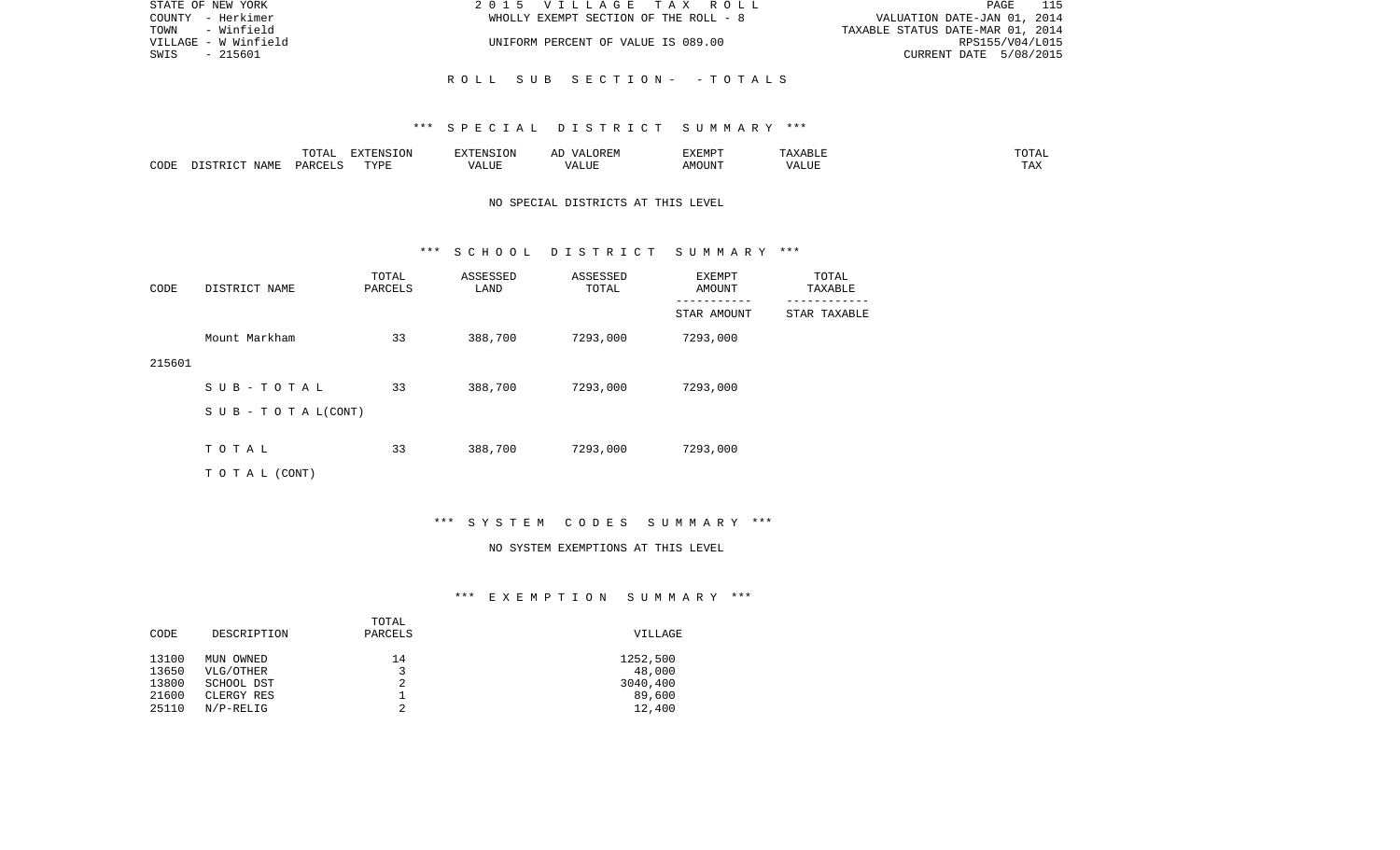| STATE OF NEW YORK    | 2015 VILLAGE TAX ROLL                 | 116<br>PAGE                      |
|----------------------|---------------------------------------|----------------------------------|
| COUNTY - Herkimer    | WHOLLY EXEMPT SECTION OF THE ROLL - 8 | VALUATION DATE-JAN 01, 2014      |
| TOWN - Winfield      |                                       | TAXABLE STATUS DATE-MAR 01, 2014 |
| VILLAGE - W Winfield | UNIFORM PERCENT OF VALUE IS 089.00    | RPS155/V04/L015                  |
| SWIS - 215601        |                                       | CURRENT DATE 5/08/2015           |
|                      |                                       |                                  |

# \*\*\* E X E M P T I O N S U M M A R Y \*\*\*

R O L L S U B S E C T I O N - - T O T A L S

| CODE           | DESCRIPTION              | TOTAL<br>PARCELS | VILLAGE            |
|----------------|--------------------------|------------------|--------------------|
| 25300<br>29700 | NON PROF 9<br>WDRL/FORCL | 8<br>ર           | 2814,000<br>36,100 |
|                | тотаь                    | 33               | 7293,000           |

| ROLL<br><b>SEC</b> | DESCRIPTION                                    | TOTAL<br>PARCELS | ASSESSED<br>LAND | ASSESSED<br>TOTAL | EXEMPT<br><b>AMOUNT</b> | TOTAL<br>TAXABLE | TOTAL<br>TAX |
|--------------------|------------------------------------------------|------------------|------------------|-------------------|-------------------------|------------------|--------------|
|                    |                                                |                  |                  |                   | STAR AMOUNT             | STAR TAXABLE     |              |
| 8                  | RS 8 TOTAL<br>SPEC DIST TAXES<br>WHOLLY EXEMPT | 33               | 388,700          | 7293,000          | 7,293,000               |                  |              |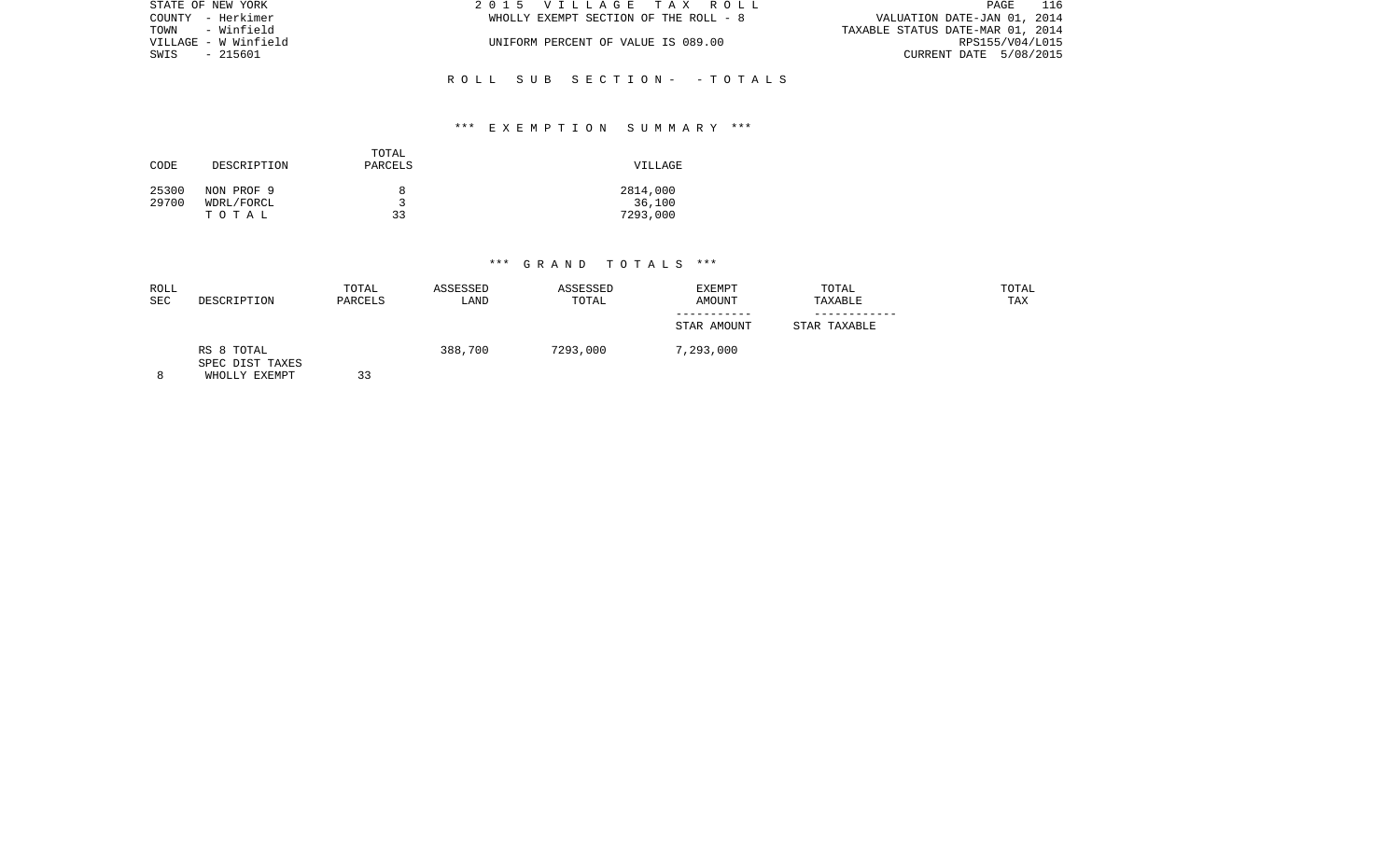| STATE OF NEW YORK    | 2015 VILLAGE TAX ROLL                 | PAGE                             |
|----------------------|---------------------------------------|----------------------------------|
| COUNTY - Herkimer    | WHOLLY EXEMPT SECTION OF THE ROLL - 8 | VALUATION DATE-JAN 01, 2014      |
| TOWN<br>- Winfield   |                                       | TAXABLE STATUS DATE-MAR 01, 2014 |
| VILLAGE - W Winfield | UNIFORM PERCENT OF VALUE IS 089.00    | RPS155/V04/L015                  |
| SWIS<br>- 215601     |                                       | CURRENT DATE 5/08/2015           |
|                      |                                       |                                  |

#### \*\*\* S P E C I A L D I S T R I C T S U M M A R Y \*\*\*

R O L L S E C T I O N T O T A L S

|      |      | $\blacksquare$<br>TOTAL | EXTENSION | $  -$ | $H^{\prime}$ H $^{\prime}$ M $^{\prime}$<br>A | EXEMP' | ABLE                 | ---        |
|------|------|-------------------------|-----------|-------|-----------------------------------------------|--------|----------------------|------------|
| CODE | NAMF | ، جمہوری                | TVDF<br>. |       | .TTT                                          |        | <b>T TTT</b><br>ALUI | max<br>was |

## NO SPECIAL DISTRICTS AT THIS LEVEL

#### \*\*\* S C H O O L D I S T R I C T S U M M A R Y \*\*\*

| CODE   | DISTRICT NAME                    | TOTAL<br>PARCELS | ASSESSED<br>LAND | ASSESSED<br>TOTAL | EXEMPT<br>AMOUNT | TOTAL<br>TAXABLE |
|--------|----------------------------------|------------------|------------------|-------------------|------------------|------------------|
|        |                                  |                  |                  |                   | STAR AMOUNT      | STAR TAXABLE     |
|        | Mount Markham                    | 33               | 388,700          | 7293,000          | 7293,000         |                  |
| 215601 |                                  |                  |                  |                   |                  |                  |
|        | SUB-TOTAL                        | 33               | 388,700          | 7293,000          | 7293,000         |                  |
|        | $S \cup B - T \cup T A L (CONT)$ |                  |                  |                   |                  |                  |
|        | TOTAL                            | 33               | 388,700          | 7293,000          | 7293,000         |                  |
|        |                                  |                  |                  |                   |                  |                  |
|        | T O T A L (CONT)                 |                  |                  |                   |                  |                  |

# \*\*\* S Y S T E M C O D E S S U M M A R Y \*\*\*

#### NO SYSTEM EXEMPTIONS AT THIS LEVEL

# \*\*\* E X E M P T I O N S U M M A R Y \*\*\*

| DESCRIPTION | PARCELS   | VILLAGE     |
|-------------|-----------|-------------|
|             |           |             |
|             |           | 1252,500    |
| VLG/OTHER   | 3         | 48,000      |
| SCHOOL DST  | 2         | 3040,400    |
| CLERGY RES  |           | 89,600      |
| $N/P-RELIG$ | 2         | 12,400      |
|             | MUN OWNED | TOTAL<br>14 |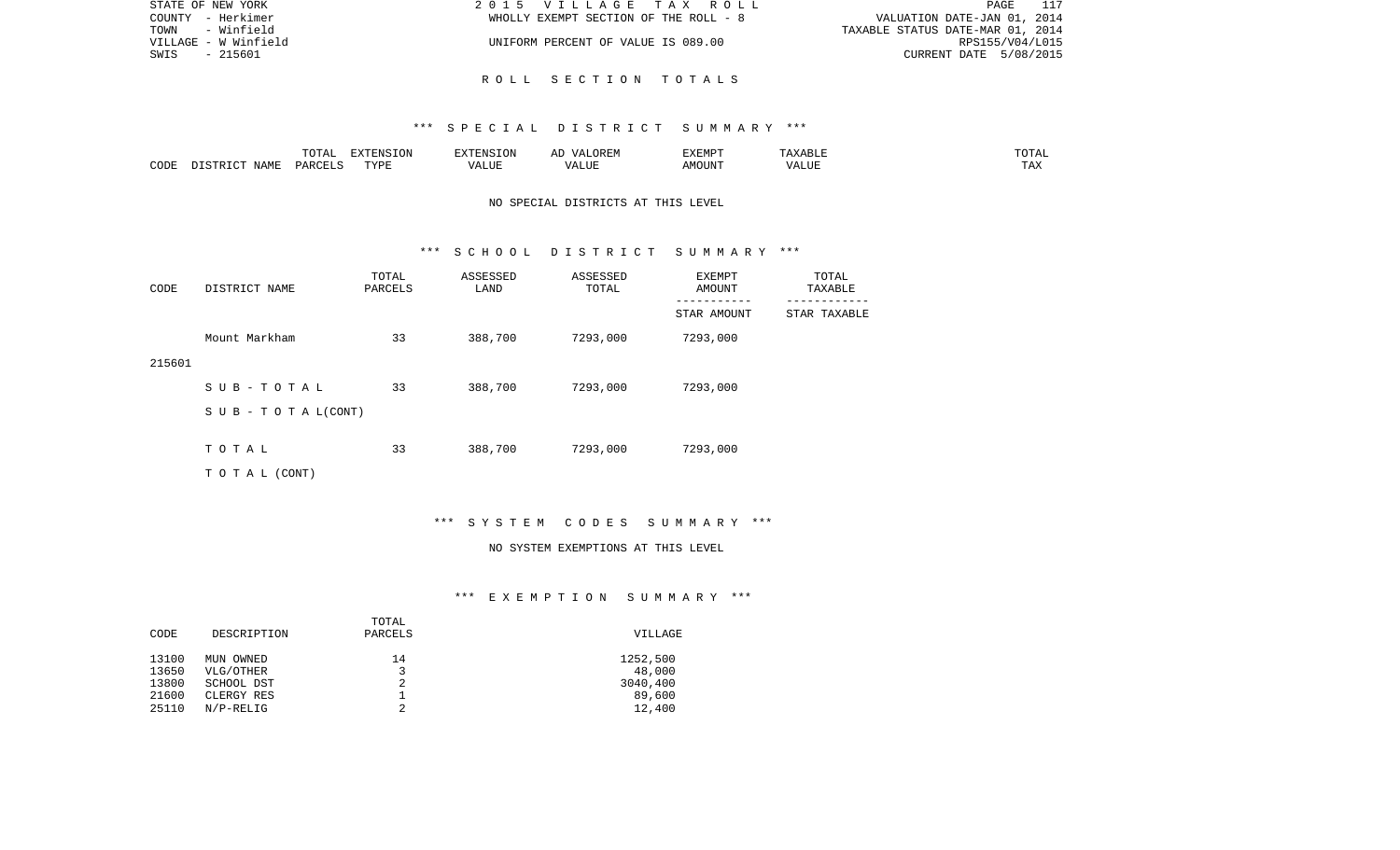| STATE OF NEW YORK    | 2015 VILLAGE TAX ROLL                 | 118<br>PAGE                      |
|----------------------|---------------------------------------|----------------------------------|
| COUNTY - Herkimer    | WHOLLY EXEMPT SECTION OF THE ROLL - 8 | VALUATION DATE-JAN 01, 2014      |
| TOWN - Winfield      |                                       | TAXABLE STATUS DATE-MAR 01, 2014 |
| VILLAGE - W Winfield | UNIFORM PERCENT OF VALUE IS 089.00    | RPS155/V04/L015                  |
| SWIS - 215601        |                                       | CURRENT DATE 5/08/2015           |
|                      |                                       |                                  |

# \*\*\* E X E M P T I O N S U M M A R Y \*\*\*

R O L L S E C T I O N T O T A L S

| CODE           | DESCRIPTION              | TOTAL<br>PARCELS | VILLAGE            |
|----------------|--------------------------|------------------|--------------------|
| 25300<br>29700 | NON PROF 9<br>WDRL/FORCL | 8                | 2814,000<br>36,100 |
|                | TOTAL                    | 33               | 7293,000           |

| <b>ROLL</b><br><b>SEC</b> | DESCRIPTION                                    | TOTAL<br>PARCELS | ASSESSED<br>LAND | ASSESSED<br>TOTAL | EXEMPT<br><b>AMOUNT</b><br>STAR AMOUNT | TOTAL<br>TAXABLE<br>STAR TAXABLE | TOTAL<br>TAX |
|---------------------------|------------------------------------------------|------------------|------------------|-------------------|----------------------------------------|----------------------------------|--------------|
|                           | RS 8 TOTAL<br>SPEC DIST TAXES<br>WHOLLY EXEMPT | 33               | 388,700          | 7293,000          | 7,293,000                              |                                  |              |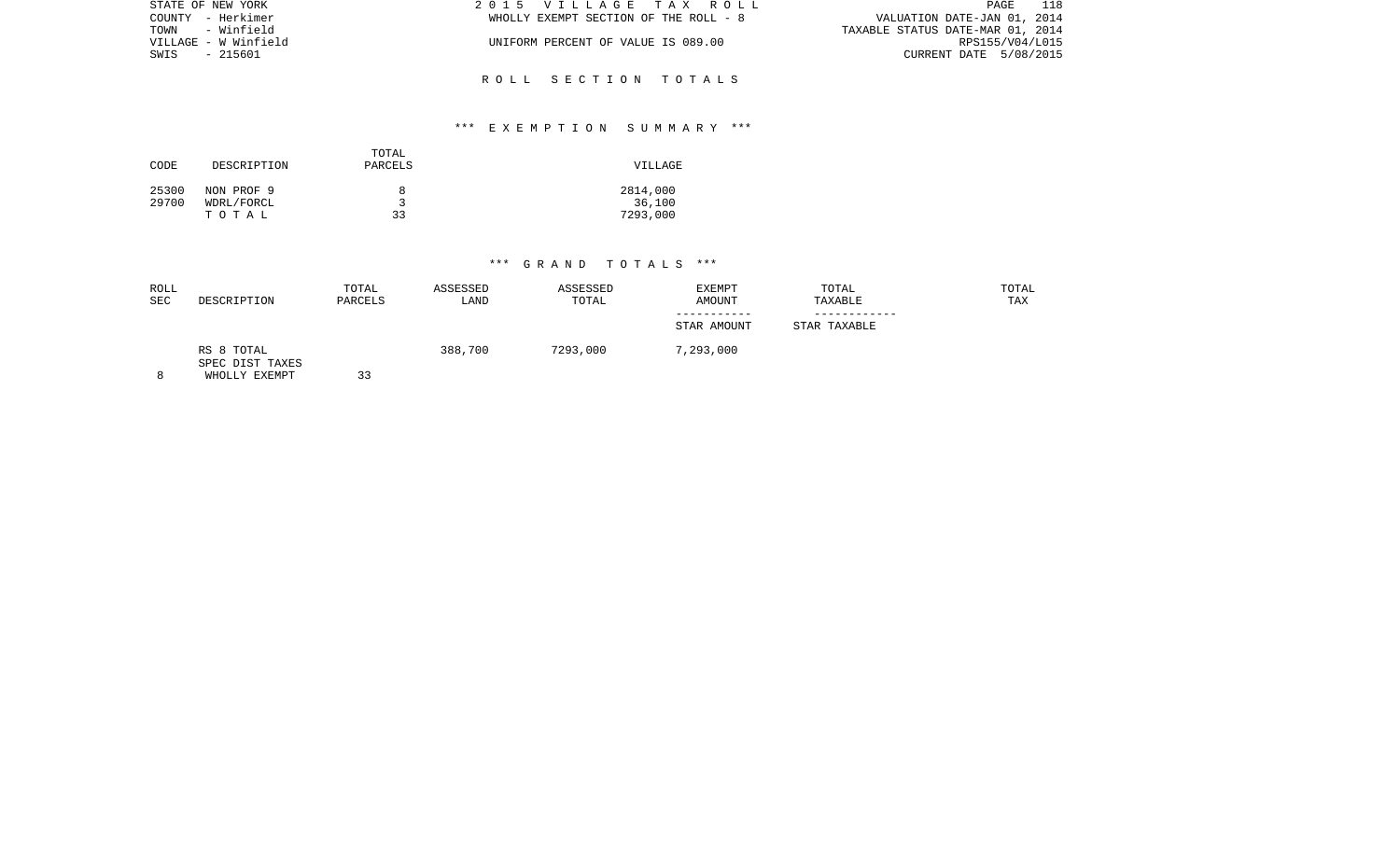| STATE OF NEW YORK    | 2015 VILLAGE TAX ROLL |  |                                  | PAGE |  |
|----------------------|-----------------------|--|----------------------------------|------|--|
| COUNTY - Herkimer    |                       |  | VALUATION DATE-JAN 01, 2014      |      |  |
| - Winfield<br>TOWN   | SWIS TOTALS           |  | TAXABLE STATUS DATE-MAR 01, 2014 |      |  |
| VILLAGE - W Winfield |                       |  | RPS155/V04/L015                  |      |  |
| SWIS<br>- 215601     |                       |  | CURRENT DATE 5/08/2015           |      |  |

#### \*\*\* S P E C I A L D I S T R I C T S U M M A R Y \*\*\*

| CODE | DISTRICT NAME      | TOTAL<br>PARCELS | EXTENSION<br>TYPE | <b>EXTENSION</b><br>VALUE | AD VALOREM<br>VALUE | EXEMPT<br>AMOUNT | TAXABLE<br>VALUE | TAX<br>RATE | TOTAL<br>TAX |
|------|--------------------|------------------|-------------------|---------------------------|---------------------|------------------|------------------|-------------|--------------|
|      | XC991 Water relevy |                  | 54 MOVTAX         | 8,447.42                  |                     |                  | 8,447.42         |             | 8,447.42     |

#### \*\*\* S C H O O L D I S T R I C T S U M M A R Y \*\*\*

| CODE   | DISTRICT NAME      | TOTAL<br>PARCELS | ASSESSED<br>LAND | ASSESSED<br>TOTAL | EXEMPT<br>AMOUNT | TOTAL<br>TAXABLE |
|--------|--------------------|------------------|------------------|-------------------|------------------|------------------|
|        |                    |                  |                  |                   | STAR AMOUNT      | STAR TAXABLE     |
|        | Mount Markham      | 410              | 4012,000         | 34290,879         | 7388,569         | 26,902,310       |
| 215601 |                    |                  |                  |                   | 7833,160         | 19,069,150       |
|        | SUB-TOTAL          | 410              | 4012,000         | 34290,879         | 7388,569         | 26,902,310       |
|        | SUB - TO TAL(CONT) |                  |                  |                   | 7833,160         | 19,069,150       |
|        | TOTAL              | 410              | 4012,000         | 34290,879         | 7388,569         | 26,902,310       |
|        |                    |                  |                  |                   |                  |                  |
|        | TO TAL (CONT)      |                  |                  |                   | 7833,160         | 19,069,150       |

#### \*\*\* S Y S T E M C O D E S S U M M A R Y \*\*\*

# NO SYSTEM EXEMPTIONS AT THIS LEVEL

# \*\*\* E X E M P T I O N S U M M A R Y \*\*\*

|       |             | TOTAL   |          |
|-------|-------------|---------|----------|
| CODE  | DESCRIPTION | PARCELS | VILLAGE  |
| 13100 | MUN OWNED   | 14      | 1252,500 |
| 13650 | VLG/OTHER   | 3       | 48,000   |
| 13800 | SCHOOL DST  | 2       | 3040,400 |
| 21600 | CLERGY RES  |         | 89,600   |
| 25110 | $N/P-RELIG$ | 2       | 12,400   |
| 25300 | NON PROF 9  | 8       | 2814,000 |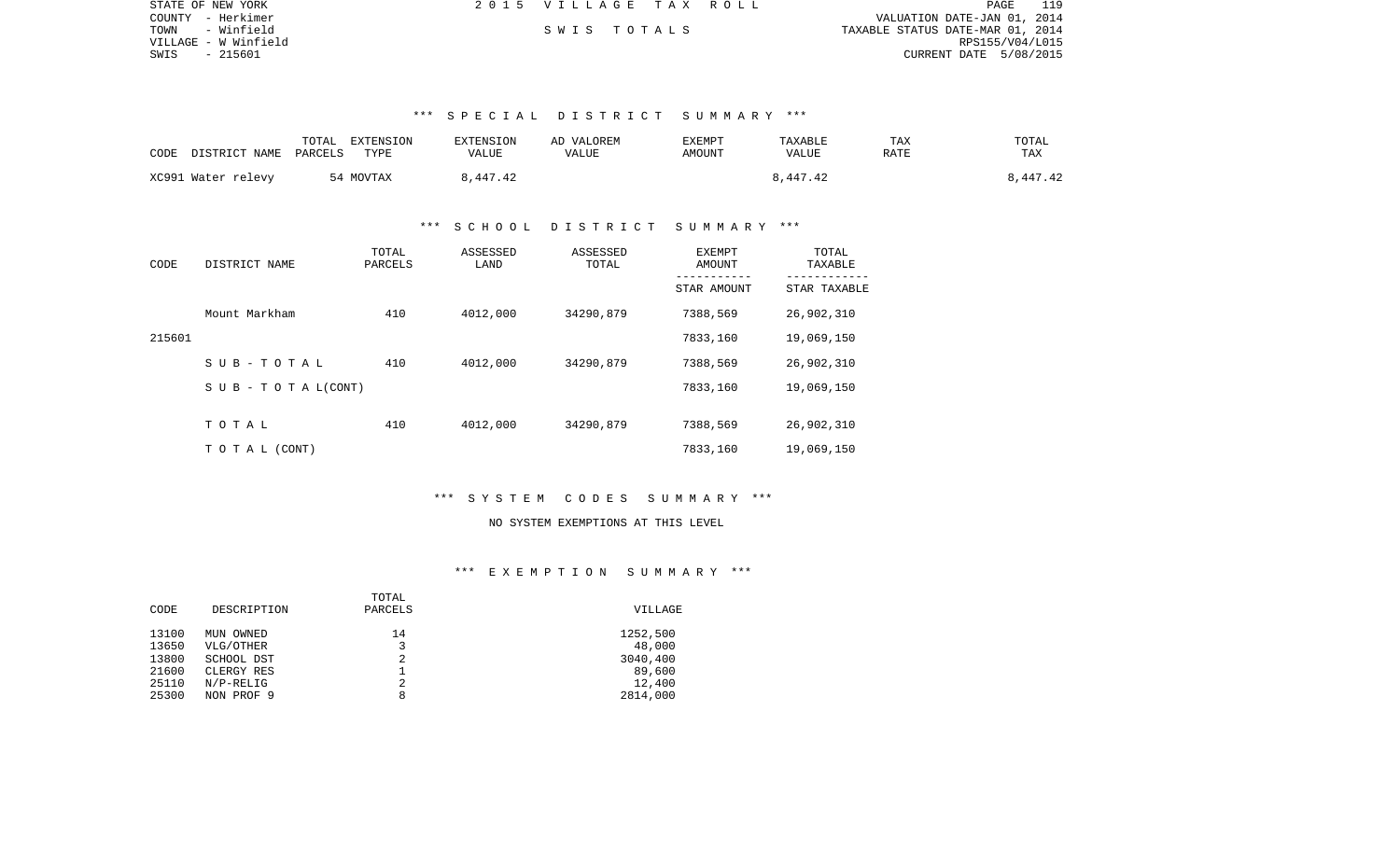| STATE OF NEW YORK    | 2015 VILLAGE TAX ROLL |             |  |                                  | PAGE                   | 120 |
|----------------------|-----------------------|-------------|--|----------------------------------|------------------------|-----|
| COUNTY - Herkimer    |                       |             |  | VALUATION DATE-JAN 01, 2014      |                        |     |
| TOWN<br>- Winfield   |                       | SWIS TOTALS |  | TAXABLE STATUS DATE-MAR 01, 2014 |                        |     |
| VILLAGE - W Winfield |                       |             |  |                                  | RPS155/V04/L015        |     |
| SWIS - 215601        |                       |             |  |                                  | CURRENT DATE 5/08/2015 |     |

#### \*\*\* E X E M P T I O N S U M M A R Y \*\*\*

|       |                     | TOTAL   |          |
|-------|---------------------|---------|----------|
| CODE  | DESCRIPTION         | PARCELS | VILLAGE  |
| 29700 | WDRL/FORCL          | 7       | 72,000   |
| 41101 | VETFUND CT          | 4       | 4,900    |
| 41107 | VETFUND<br><u>т</u> | 11      | 16,986   |
| 42100 | AGRIC 10 Y          |         | 3,700    |
|       | TOTAL               | 53      | 7354,486 |

| <b>ROLL</b><br>SEC | DESCRIPTION                                    | TOTAL<br>PARCELS | ASSESSED<br>LAND | ASSESSED<br>TOTAL | <b>EXEMPT</b><br><b>AMOUNT</b> | TOTAL<br>TAXABLE | <b>TAX</b>  |                                       |
|--------------------|------------------------------------------------|------------------|------------------|-------------------|--------------------------------|------------------|-------------|---------------------------------------|
|                    |                                                |                  |                  |                   | STAR AMOUNT                    | STAR TAXABLE     | <b>RATE</b> |                                       |
| 1                  | Village Tax<br>SPEC DIST TAXES<br>TAXABLE      | 368              | 3596,200         | 26189,700         | 61,486                         | 26, 128, 214     | 6.540000    | 170,878.42<br>8,447.42<br>179, 325.84 |
|                    | Village Tax<br>SPEC DIST TAXES                 |                  |                  | 318,127           |                                | 318,127          | 6.540000    | 2,080.56                              |
| 5                  | SPECIAL FRANCHISE                              | 3                |                  |                   |                                |                  |             | 2,080.56                              |
| 6                  | Village Tax<br>SPEC DIST TAXES                 | 6                | 27,100           | 490,052           |                                | 490,052          | 6.540000    | 3,204.94<br>3,204.94                  |
|                    | UTILITIES & N.C.                               |                  |                  |                   |                                |                  |             |                                       |
| 8                  | RS 8 TOTAL<br>SPEC DIST TAXES<br>WHOLLY EXEMPT | 33               | 388,700          | 7293,000          | 7,293,000                      |                  |             |                                       |
|                    | Village Tax<br>SPEC DIST TAXES                 |                  | 4012,000         | 34290,879         | 7,354,486                      | 26,936,393       | 6.540000    | 176, 163.92<br>8,447.42               |
| $\star$            | <b>SUB</b><br>TOTAL                            | 410              |                  |                   |                                |                  |             | 184,611.34                            |
|                    | Village Tax                                    |                  | 4012,000         | 34290,879         | 7,354,486                      | 26,936,393       | 6.540000    | 176, 163.92                           |